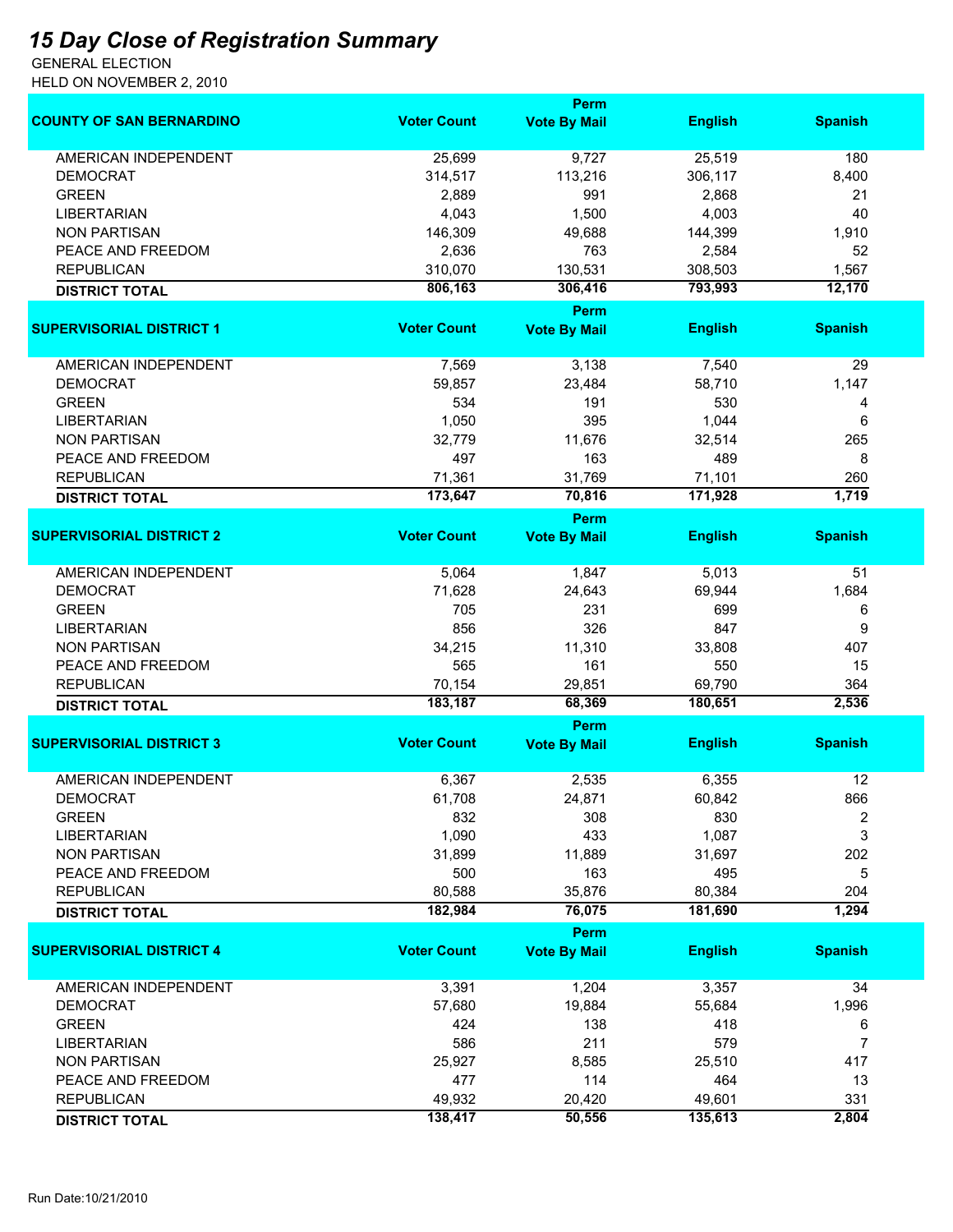|                                 |                    | <b>Perm</b>                        |                   |                |
|---------------------------------|--------------------|------------------------------------|-------------------|----------------|
| <b>SUPERVISORIAL DISTRICT 5</b> | <b>Voter Count</b> | <b>Vote By Mail</b>                | <b>English</b>    | <b>Spanish</b> |
| <b>AMERICAN INDEPENDENT</b>     | 3,308              | 1,003                              | 3,254             | 54             |
| <b>DEMOCRAT</b>                 | 63,644             | 20,334                             | 60,937            | 2,707          |
| <b>GREEN</b>                    | 394                | 123                                | 391               | 3              |
| <b>LIBERTARIAN</b>              | 461                | 135                                | 446               | 15             |
| <b>NON PARTISAN</b>             |                    |                                    |                   | 619            |
|                                 | 21,489             | 6,228                              | 20,870            |                |
| PEACE AND FREEDOM               | 597                | 162                                | 586               | 11             |
| <b>REPUBLICAN</b>               | 38,035             | 12,615                             | 37,627            | 408            |
| <b>DISTRICT TOTAL</b>           | 127,928            | 40,600                             | 124,111           | 3,817          |
| <b>CONGRESSIONAL 25</b>         | <b>Voter Count</b> | <b>Perm</b>                        | <b>English</b>    |                |
|                                 |                    | <b>Vote By Mail</b>                |                   | <b>Spanish</b> |
| AMERICAN INDEPENDENT            | 3,200              | 1,290                              | 3,184             | 16             |
| <b>DEMOCRAT</b>                 | 29,370             | 11,020                             | 28,717            | 653            |
| <b>GREEN</b>                    | 212                | 72                                 | 211               | 1              |
| <b>LIBERTARIAN</b>              | 409                | 150                                | 404               | 5              |
|                                 |                    |                                    |                   | 142            |
| <b>NON PARTISAN</b>             | 14,606             | 5,048                              | 14,464            |                |
| PEACE AND FREEDOM               | 227                | 74                                 | 223               | $\overline{4}$ |
| <b>REPUBLICAN</b>               | 26,423             | 11,189                             | 26,296            | 127            |
| <b>DISTRICT TOTAL</b>           | 74,447             | 28,843                             | 73,499            | 948            |
| <b>CONGRESSIONAL 26</b>         | <b>Voter Count</b> | <b>Perm</b><br><b>Vote By Mail</b> | <b>English</b>    | <b>Spanish</b> |
|                                 |                    |                                    |                   |                |
| <b>AMERICAN INDEPENDENT</b>     | 3,945              | 1,481                              | 3,914             | 31             |
| <b>DEMOCRAT</b>                 | 50,579             | 18,197                             | 49,733            | 846            |
| <b>GREEN</b>                    | 563                | 197                                | 559               | 4              |
| <b>LIBERTARIAN</b>              | 728                | 292                                | 725               | 3              |
| <b>NON PARTISAN</b>             | 25,347             | 8,770                              | 25,111            | 236            |
| PEACE AND FREEDOM               | 365                | 97                                 | 357               | 8              |
|                                 |                    |                                    |                   |                |
| <b>REPUBLICAN</b>               | 57,824<br>139,351  | 25,603<br>54,637                   | 57,581<br>137,980 | 243<br>1,371   |
| <b>DISTRICT TOTAL</b>           |                    | <b>Perm</b>                        |                   |                |
| <b>CONGRESSIONAL 41</b>         | <b>Voter Count</b> | <b>Vote By Mail</b>                | <b>English</b>    | <b>Spanish</b> |
|                                 |                    |                                    |                   |                |
| <b>AMERICAN INDEPENDENT</b>     | 10,803             | 4,358                              | 10,780            | 23             |
| <b>DEMOCRAT</b>                 | 91,945             | 37,328                             | 90,630            | 1,315          |
| <b>GREEN</b>                    | 1,169              | 436                                | 1,163             | 6              |
| <b>LIBERTARIAN</b>              | 1,715              | 681                                | 1,711             | $\overline{4}$ |
| <b>NON PARTISAN</b>             | 50,397             | 18,583                             | 50,079            | 318            |
| PEACE AND FREEDOM               | 765                | 250                                | 757               | 8              |
| <b>REPUBLICAN</b>               | 126,016            | 56,788                             | 125,700           | 316            |
| <b>DISTRICT TOTAL</b>           | 282,810            | 118,424                            | 280,820           | 1,990          |
|                                 |                    | Perm                               |                   |                |
| <b>CONGRESSIONAL 42</b>         | <b>Voter Count</b> | <b>Vote By Mail</b>                | <b>English</b>    | <b>Spanish</b> |
| <b>AMERICAN INDEPENDENT</b>     | 1,727              | 639                                | 1,718             | 9              |
| <b>DEMOCRAT</b>                 | 24,684             | 8,857                              | 24,152            | 532            |
| <b>GREEN</b>                    | 194                | 63                                 | 190               | 4              |
| <b>LIBERTARIAN</b>              | 300                | 114                                | 299               | 1              |
| <b>NON PARTISAN</b>             | 13,546             | 4,730                              | 13,445            | 101            |
| PEACE AND FREEDOM               | 185                | 47                                 | 180               | 5              |
| <b>REPUBLICAN</b>               | 28,582             | 11,952                             | 28,466            | 116            |
|                                 | 69,218             | 26,402                             | 68,450            | 768            |
| <b>DISTRICT TOTAL</b>           |                    |                                    |                   |                |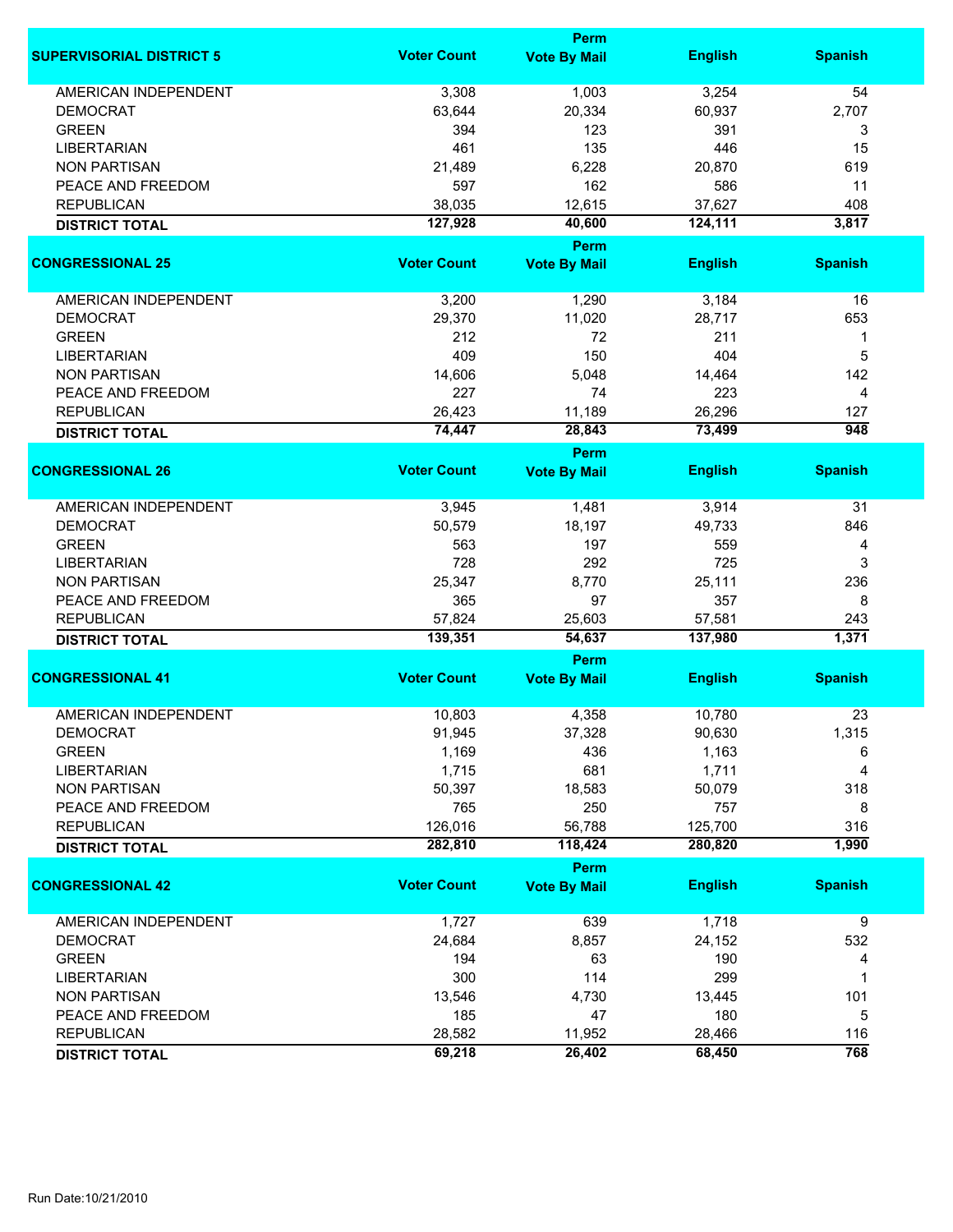|                               |                    | <b>Perm</b>           |                |                |
|-------------------------------|--------------------|-----------------------|----------------|----------------|
| <b>CONGRESSIONAL 43</b>       | <b>Voter Count</b> | <b>Vote By Mail</b>   | <b>English</b> | <b>Spanish</b> |
| <b>AMERICAN INDEPENDENT</b>   | 6,024              | 1,959                 | 5,923          | 101            |
| <b>DEMOCRAT</b>               | 117,939            | 37,814                | 112,885        | 5,054          |
| <b>GREEN</b>                  | 751                | 223                   | 745            | 6              |
| <b>LIBERTARIAN</b>            | 891                | 263                   | 864            | 27             |
| <b>NON PARTISAN</b>           | 42,413             | 12,557                | 41,300         | 1,113          |
| PEACE AND FREEDOM             | 1,094              | 295                   | 1,067          | 27             |
|                               |                    |                       |                |                |
| <b>REPUBLICAN</b>             | 71,225             | 24,999                | 70,460         | 765            |
| <b>DISTRICT TOTAL</b>         | 240,337            | 78,110<br><b>Perm</b> | 233,244        | 7,093          |
| <b>SENATORIAL DISTRICT 17</b> | <b>Voter Count</b> | <b>Vote By Mail</b>   | <b>English</b> | <b>Spanish</b> |
| AMERICAN INDEPENDENT          | 5,646              | 2,362                 | 5,625          | 21             |
|                               |                    |                       |                |                |
| <b>DEMOCRAT</b>               | 45,261             | 17,697                | 44,353         | 908            |
| <b>GREEN</b>                  | 394                | 134                   | 390            | 4              |
| <b>LIBERTARIAN</b>            | 805                | 310                   | 799            | 6              |
| <b>NON PARTISAN</b>           | 24,486             | 8,642                 | 24,275         | 211            |
| PEACE AND FREEDOM             | 383                | 123                   | 376            | $\overline{7}$ |
| <b>REPUBLICAN</b>             | 56,745             | 25,187                | 56,542         | 203            |
| <b>DISTRICT TOTAL</b>         | 133,720            | 54,455                | 132,360        | 1,360          |
|                               |                    | <b>Perm</b>           |                |                |
| <b>SENATORIAL DISTRICT 18</b> | <b>Voter Count</b> | <b>Vote By Mail</b>   | <b>English</b> | <b>Spanish</b> |
| <b>AMERICAN INDEPENDENT</b>   | 2,689              | 1,145                 | 2,680          | 9              |
| <b>DEMOCRAT</b>               | 19,243             | 8,042                 | 18,973         | 270            |
| <b>GREEN</b>                  | 258                | 114                   | 258            | 0              |
| <b>LIBERTARIAN</b>            | 390                | 158                   | 389            | 1              |
| <b>NON PARTISAN</b>           | 11,507             | 4,416                 | 11,449         | 58             |
| PEACE AND FREEDOM             | 172                | 60                    | 171            | $\mathbf 1$    |
| <b>REPUBLICAN</b>             | 20,878             | 9,777                 | 20,811         | 67             |
| <b>DISTRICT TOTAL</b>         | 55,137             | 23,712                | 54,731         | 406            |
|                               |                    | Perm                  |                |                |
| <b>SENATORIAL DISTRICT 29</b> | <b>Voter Count</b> | <b>Vote By Mail</b>   | <b>English</b> | <b>Spanish</b> |
| AMERICAN INDEPENDENT          | 1,761              | 650                   | 1,751          | 10             |
| DEMOCRAT                      | 25,375             | 9,054                 | 24,787         | 588            |
| <b>GREEN</b>                  | 199                | 65                    | 195            | 4              |
| <b>LIBERTARIAN</b>            | 301                | 116                   | 300            | 1              |
| <b>NON PARTISAN</b>           | 13,845             | 4,794                 | 13,727         | 118            |
| PEACE AND FREEDOM             | 193                | 48                    | 187            | 6              |
| <b>REPUBLICAN</b>             | 29,164             | 12,158                | 29,044         | 120            |
| <b>DISTRICT TOTAL</b>         | 70,838             | 26,885                | 69,991         | 847            |
|                               |                    | Perm                  |                |                |
| <b>SENATORIAL DISTRICT 31</b> | <b>Voter Count</b> | <b>Vote By Mail</b>   | <b>English</b> | <b>Spanish</b> |
| <b>AMERICAN INDEPENDENT</b>   | 9,062              | 3,453                 | 9,028          | 34             |
| <b>DEMOCRAT</b>               | 97,081             | 37,578                | 95,827         | 1,254          |
| <b>GREEN</b>                  | 1,215              | 427                   | 1,209          | 6              |
| <b>LIBERTARIAN</b>            | 1,543              | 615                   | 1,540          | 3              |
| <b>NON PARTISAN</b>           | 50,346             | 18,116                | 50,032         | 314            |
| PEACE AND FREEDOM             | 698                | 211                   | 689            | 9              |
| <b>REPUBLICAN</b>             | 126,005            | 56,121                | 125,658        | 347            |
|                               |                    |                       |                | 1,967          |
| <b>DISTRICT TOTAL</b>         | 285,950            | 116,521               | 283,983        |                |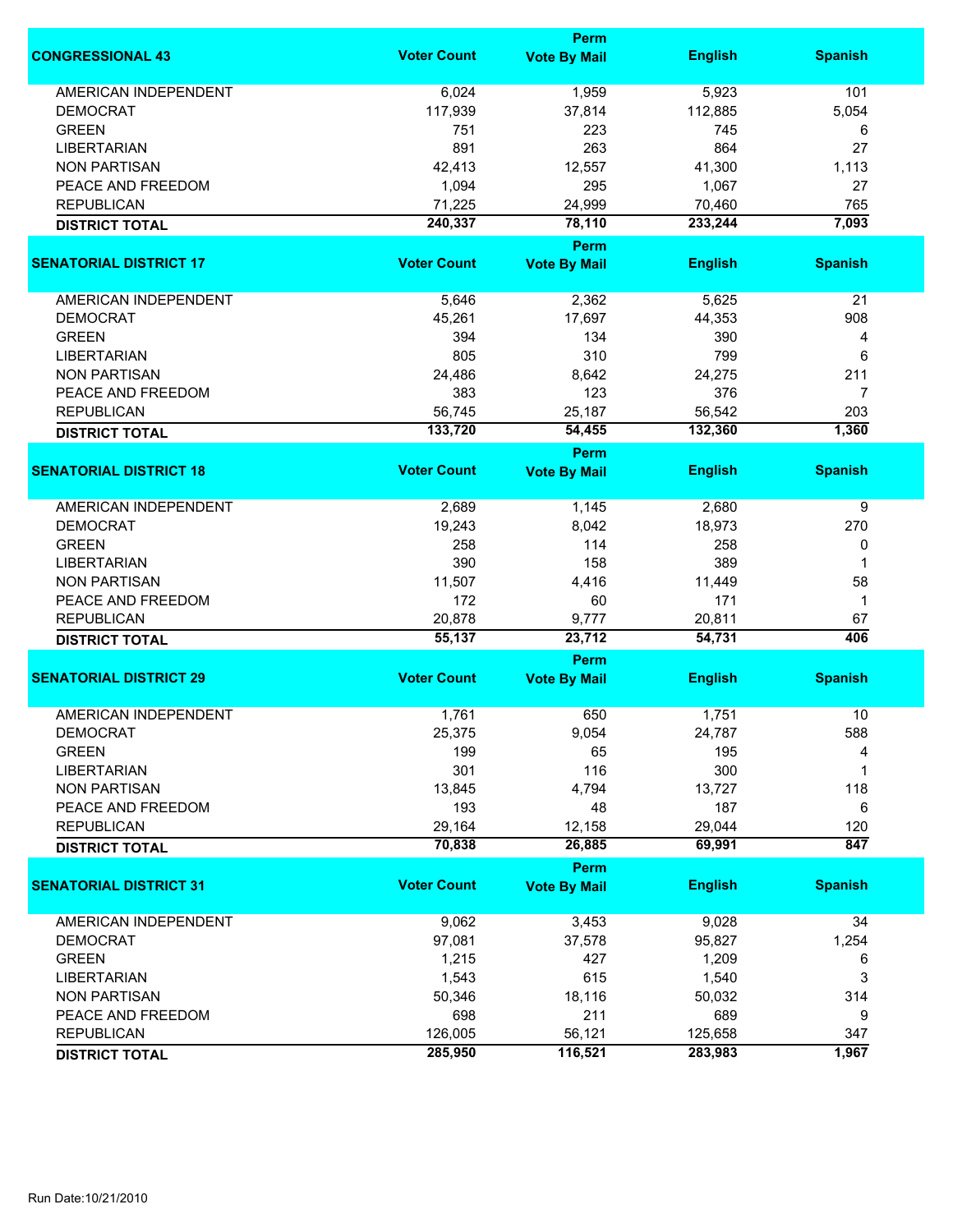|                               |                    | <b>Perm</b>         |                   |                     |
|-------------------------------|--------------------|---------------------|-------------------|---------------------|
| <b>SENATORIAL DISTRICT 32</b> | <b>Voter Count</b> | <b>Vote By Mail</b> | <b>English</b>    | <b>Spanish</b>      |
| <b>AMERICAN INDEPENDENT</b>   | 6,541              | 2,117               | 6,435             | 106                 |
| <b>DEMOCRAT</b>               | 127,557            | 40,845              | 122,177           | 5,380               |
| <b>GREEN</b>                  | 823                | 251                 | 816               | 7                   |
| <b>LIBERTARIAN</b>            | 1,004              | 301                 | 975               | 29                  |
| <b>NON PARTISAN</b>           | 46,125             | 13,720              | 44,916            | 1,209               |
| PEACE AND FREEDOM             | 1,190              | 321                 | 1,161             | 29                  |
| <b>REPUBLICAN</b>             |                    |                     |                   | 830                 |
|                               | 77,278<br>260,518  | 27,288<br>84,843    | 76,448<br>252,928 | 7,590               |
| <b>DISTRICT TOTAL</b>         |                    | <b>Perm</b>         |                   |                     |
| <b>ASSEMBLY DISTRICT 32</b>   | <b>Voter Count</b> | <b>Vote By Mail</b> | <b>English</b>    | <b>Spanish</b>      |
| AMERICAN INDEPENDENT          | 43                 | 14                  | 43                | $\pmb{0}$           |
| <b>DEMOCRAT</b>               | 249                | 81                  | 247               | 2                   |
| <b>GREEN</b>                  | $\boldsymbol{2}$   | 1                   | 2                 | 0                   |
| <b>LIBERTARIAN</b>            | 8                  | 0                   | 8                 | 0                   |
| <b>NON PARTISAN</b>           | 145                | 39                  | 145               | 0                   |
|                               | 1                  | 1                   | 1                 |                     |
| PEACE AND FREEDOM             |                    |                     |                   | 0                   |
| <b>REPUBLICAN</b>             | 268<br>716         | 106<br>242          | 268<br>714        | 0<br>$\overline{2}$ |
| <b>DISTRICT TOTAL</b>         |                    | <b>Perm</b>         |                   |                     |
| <b>ASSEMBLY DISTRICT 34</b>   | <b>Voter Count</b> | <b>Vote By Mail</b> | <b>English</b>    | <b>Spanish</b>      |
| <b>AMERICAN INDEPENDENT</b>   | 1,056              | 428                 | 1,053             | 3                   |
| <b>DEMOCRAT</b>               | 7,727              | 3,207               | 7,644             | 83                  |
| <b>GREEN</b>                  | 83                 | 37                  | 83                | 0                   |
| <b>LIBERTARIAN</b>            | 133                | 49                  | 133               | 0                   |
| <b>NON PARTISAN</b>           | 4,393              | 1,642               | 4,377             | 16                  |
| PEACE AND FREEDOM             | 56                 | 20                  | 55                | 1                   |
| <b>REPUBLICAN</b>             | 7,453              | 3,409               | 7,435             | 18                  |
| <b>DISTRICT TOTAL</b>         | 20,901             | 8,792               | 20,780            | 121                 |
|                               |                    | Perm                |                   |                     |
| <b>ASSEMBLY DISTRICT 36</b>   | <b>Voter Count</b> | <b>Vote By Mail</b> | <b>English</b>    | <b>Spanish</b>      |
| <b>AMERICAN INDEPENDENT</b>   | 3,195              | 1,352               | 3,179             | 16                  |
| <b>DEMOCRAT</b>               | 27,987             | 10,769              | 27,362            | 625                 |
| <b>GREEN</b>                  | 229                | 79                  | 227               | 2                   |
| <b>LIBERTARIAN</b>            | 457                | 175                 | 452               | 5                   |
| <b>NON PARTISAN</b>           | 14,179             | 5,094               | 14,043            | 136                 |
| PEACE AND FREEDOM             | 218                | 73                  | 214               | 4                   |
| <b>REPUBLICAN</b>             | 29,549             | 12,932              | 29,419            | 130                 |
| <b>DISTRICT TOTAL</b>         | 75,814             | 30,474              | 74,896            | $\overline{918}$    |
|                               |                    | Perm                |                   |                     |
| <b>ASSEMBLY DISTRICT 59</b>   | <b>Voter Count</b> | <b>Vote By Mail</b> | <b>English</b>    | <b>Spanish</b>      |
| <b>AMERICAN INDEPENDENT</b>   | 4,964              | 2,010               | 4,949             | 15                  |
| <b>DEMOCRAT</b>               | 40,557             | 16,203              | 39,939            | 618                 |
| <b>GREEN</b>                  | 463                | 160                 | 460               | 3                   |
| <b>LIBERTARIAN</b>            | 751                | 306                 | 749               | 2                   |
| <b>NON PARTISAN</b>           | 21,660             | 7,774               | 21,502            | 158                 |
| PEACE AND FREEDOM             | 343                | 107                 | 340               | 3                   |
| <b>REPUBLICAN</b>             | 56,029             | 25,345              | 55,867            | 162                 |
| <b>DISTRICT TOTAL</b>         | 124,767            | 51,905              | 123,806           | $\overline{961}$    |
|                               |                    |                     |                   |                     |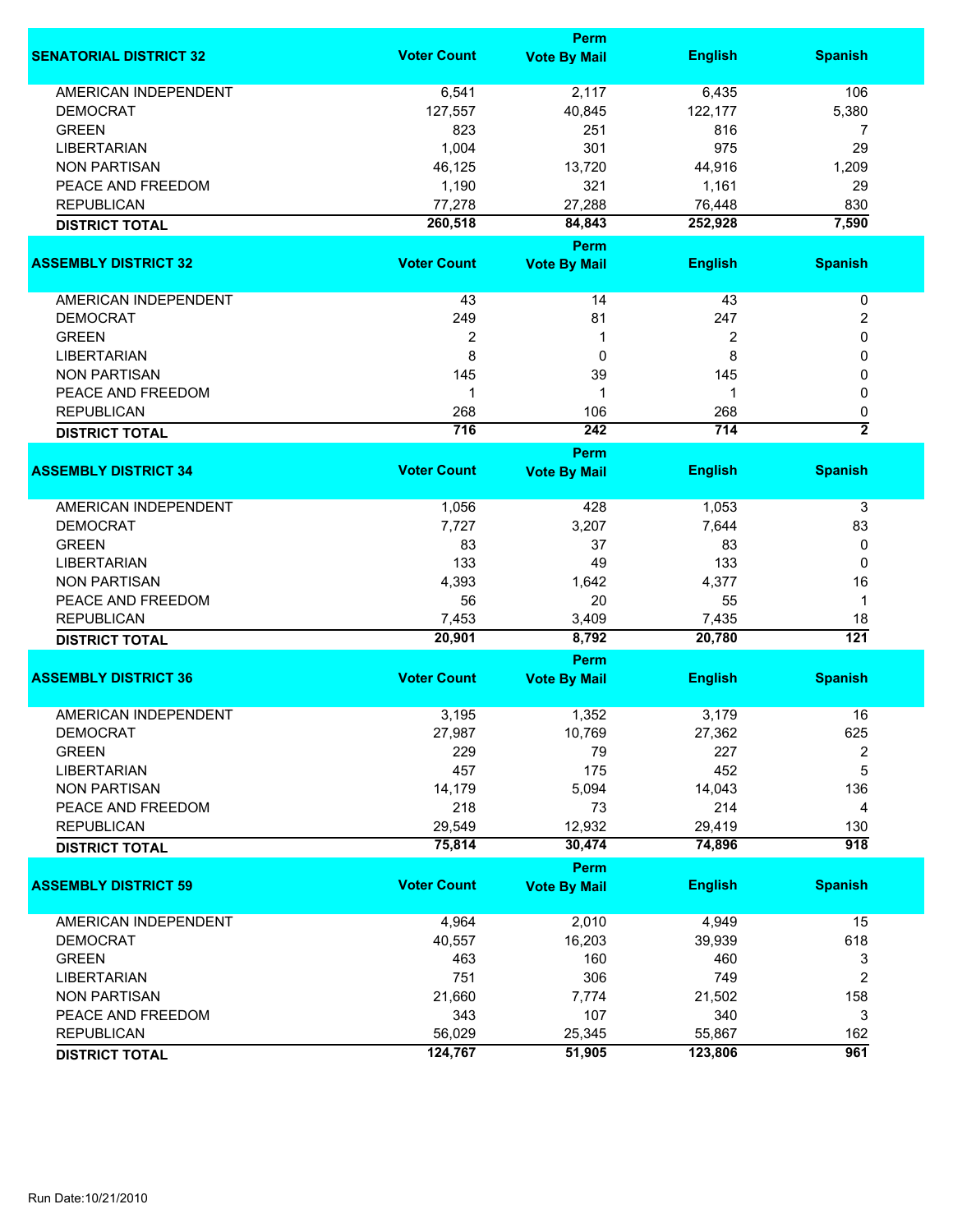|                             |                    | Perm                               |                   |                  |
|-----------------------------|--------------------|------------------------------------|-------------------|------------------|
| <b>ASSEMBLY DISTRICT 60</b> | <b>Voter Count</b> | <b>Vote By Mail</b>                | <b>English</b>    | <b>Spanish</b>   |
| <b>AMERICAN INDEPENDENT</b> | 914                | 355                                | 910               | 4                |
| <b>DEMOCRAT</b>             | 12,052             | 4,546                              | 11,906            | 146              |
| <b>GREEN</b>                | 94                 | 28                                 | 93                | 1                |
| <b>LIBERTARIAN</b>          | 172                | 72                                 | 171               | 1                |
| <b>NON PARTISAN</b>         | 7,996              | 2,972                              | 7,960             | 36               |
| PEACE AND FREEDOM           | 103                | 24                                 | 99                |                  |
|                             |                    |                                    |                   | 4                |
| <b>REPUBLICAN</b>           | 15,805<br>37,136   | 6,937                              | 15,761            | 44<br>236        |
| <b>DISTRICT TOTAL</b>       |                    | 14,934<br>Perm                     | 36,900            |                  |
| <b>ASSEMBLY DISTRICT 61</b> | <b>Voter Count</b> | <b>Vote By Mail</b>                | <b>English</b>    | <b>Spanish</b>   |
| AMERICAN INDEPENDENT        | 2,479              | 851                                | 2,449             | 30               |
| <b>DEMOCRAT</b>             | 45,643             | 15,349                             | 43,793            | 1,850            |
| <b>GREEN</b>                | 331                | 111                                | 326               |                  |
|                             |                    |                                    |                   | 5                |
| <b>LIBERTARIAN</b>          | 414                | 139                                | 408               | 6                |
| <b>NON PARTISAN</b>         | 17,940             | 5,620                              | 17,559            | 381              |
| PEACE AND FREEDOM           | 374                | 90                                 | 365               | 9                |
| <b>REPUBLICAN</b>           | 34,152             | 13,500                             | 33,865            | 287              |
| <b>DISTRICT TOTAL</b>       | 101,333            | 35,660                             | 98,765            | 2,568            |
| <b>ASSEMBLY DISTRICT 62</b> | <b>Voter Count</b> | <b>Perm</b><br><b>Vote By Mail</b> | <b>English</b>    | <b>Spanish</b>   |
|                             |                    |                                    |                   |                  |
| <b>AMERICAN INDEPENDENT</b> | 3,850              | 1,150                              | 3,776             | 74               |
| <b>DEMOCRAT</b>             | 78,040             | 24,090                             | 74,468            | 3,572            |
| <b>GREEN</b>                | 468                | 133                                | 462               | 6                |
| <b>LIBERTARIAN</b>          | 569                | 165                                | 546               | 23               |
| <b>NON PARTISAN</b>         | 27,174             | 7,703                              | 26,354            | 820              |
| PEACE AND FREEDOM           | 776                | 213                                | 755               | 21               |
| <b>REPUBLICAN</b>           | 43,413             | 14,017                             | 42,891            | 522              |
| <b>DISTRICT TOTAL</b>       | 154,290            | 47,471                             | 149,252           | 5,038            |
|                             |                    | Perm                               |                   |                  |
| <b>ASSEMBLY DISTRICT 63</b> | <b>Voter Count</b> | <b>Vote By Mail</b>                | <b>English</b>    | <b>Spanish</b>   |
| <b>AMERICAN INDEPENDENT</b> | 6,704              | 2,506                              | 6,670             | 34               |
| <b>DEMOCRAT</b>             | 85,302             | 31,218                             | 83,939            | 1,363            |
| <b>GREEN</b>                | 887                | 303                                | 883               | 4                |
| <b>LIBERTARIAN</b>          | 1,119              | 423                                | 1,118             | 1                |
| <b>NON PARTISAN</b>         | 41,866             | 14,446                             | 41,543            | 323              |
| PEACE AND FREEDOM           | 612                | 178                                | 602               | 10               |
|                             |                    |                                    |                   |                  |
| <b>REPUBLICAN</b>           | 95,735<br>232,225  | 41,071<br>90,145                   | 95,373<br>230,128 | 362<br>2,097     |
| <b>DISTRICT TOTAL</b>       |                    | Perm                               |                   |                  |
| <b>ASSEMBLY DISTRICT 65</b> | <b>Voter Count</b> | <b>Vote By Mail</b>                | <b>English</b>    | <b>Spanish</b>   |
| <b>AMERICAN INDEPENDENT</b> | 2,494              | 1,061                              | 2,490             | 4                |
| <b>DEMOCRAT</b>             | 16,960             | 7,753                              | 16,819            | 141              |
|                             |                    |                                    |                   |                  |
| <b>GREEN</b>                | 332                | 139                                | 332               | 0                |
| <b>LIBERTARIAN</b>          | 420                | 171                                | 418               | 2                |
| <b>NON PARTISAN</b>         | 10,956             | 4,398                              | 10,916            | 40               |
| PEACE AND FREEDOM           | 153                | 57                                 | 153               | 0                |
| <b>REPUBLICAN</b>           | 27,666             | 13,214                             | 27,624            | 42               |
| <b>DISTRICT TOTAL</b>       | 58,981             | 26,793                             | 58,752            | $\overline{229}$ |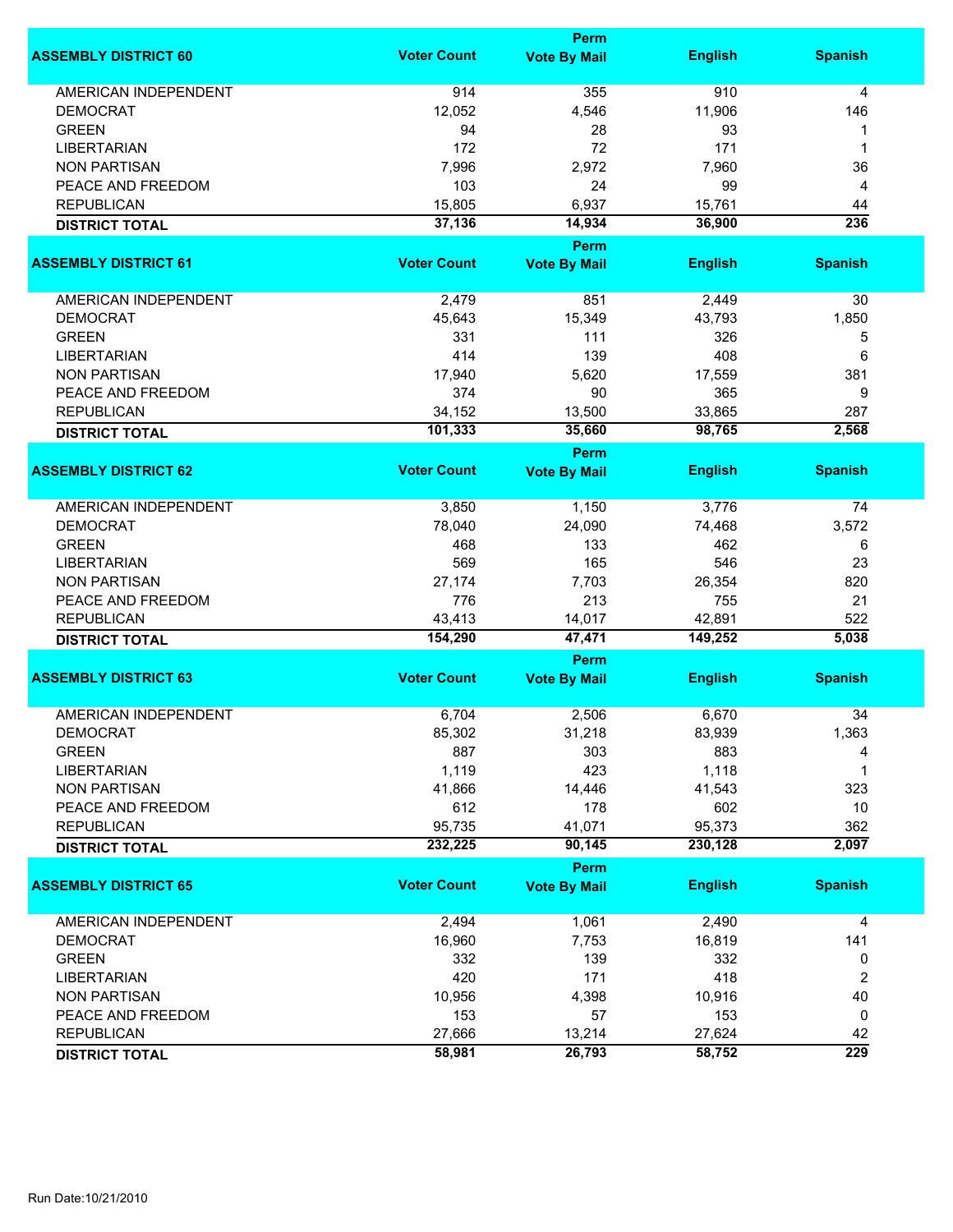|                               |                    | Perm                        |                |                  |
|-------------------------------|--------------------|-----------------------------|----------------|------------------|
| <b>STATE BOARD OF EQUAL 2</b> | <b>Voter Count</b> | <b>Vote By Mail</b>         | <b>English</b> | <b>Spanish</b>   |
| <b>AMERICAN INDEPENDENT</b>   | 7,821              | 2,586                       | 7,710          | 111              |
| <b>DEMOCRAT</b>               | 144,391            | 47,169                      | 138,805        | 5,586            |
| <b>GREEN</b>                  | 979                | 308                         | 967            | 12               |
| <b>LIBERTARIAN</b>            | 1,218              | 395                         | 1,190          | 28               |
| <b>NON PARTISAN</b>           | 56,946             | 17,581                      | 55,699         | 1,247            |
|                               |                    |                             |                |                  |
| PEACE AND FREEDOM             | 1,288              | 338                         | 1,254          | 34               |
| <b>REPUBLICAN</b>             | 100,893            | 37,813                      | 100,010        | 883              |
| <b>DISTRICT TOTAL</b>         | 313,536            | 106,190                     | 305,635        | 7,901            |
| <b>STATE BOARD OF EQUAL 3</b> | <b>Voter Count</b> | Perm<br><b>Vote By Mail</b> | <b>English</b> | <b>Spanish</b>   |
|                               |                    |                             |                |                  |
| <b>AMERICAN INDEPENDENT</b>   | 17,878             | 7,141                       | 17,809         | 69               |
| <b>DEMOCRAT</b>               | 170,126            | 66,047                      | 167,312        | 2,814            |
| <b>GREEN</b>                  | 1,910              | 683                         | 1,901          | 9                |
| <b>LIBERTARIAN</b>            | 2,825              | 1,105                       | 2,813          | 12               |
| <b>NON PARTISAN</b>           | 89,363             | 32,107                      | 88,700         | 663              |
| PEACE AND FREEDOM             | 1,348              | 425                         | 1,330          | 18               |
| <b>REPUBLICAN</b>             |                    | 92,718                      |                | 684              |
|                               | 209,177            |                             | 208,493        |                  |
| <b>DISTRICT TOTAL</b>         | 492,627            | 200,226                     | 488,358        | 4,269            |
| <b>UNINCORPORATED AREA</b>    | <b>Voter Count</b> | Perm<br><b>Vote By Mail</b> | <b>English</b> | <b>Spanish</b>   |
|                               |                    |                             |                |                  |
| <b>AMERICAN INDEPENDENT</b>   | 4,963              | 2,043                       | 4,939          | 24               |
| <b>DEMOCRAT</b>               | 39,556             | 15,723                      | 38,502         | 1,054            |
| <b>GREEN</b>                  | 583                | 230                         | 580            | 3                |
| <b>LIBERTARIAN</b>            | 902                | 352                         | 891            | 11               |
| <b>NON PARTISAN</b>           | 22,185             | 8,267                       | 21,934         | 251              |
| PEACE AND FREEDOM             | 414                | 131                         | 407            | 7                |
| <b>REPUBLICAN</b>             | 52,370             | 23,850                      | 52,177         | 193              |
| <b>DISTRICT TOTAL</b>         | 120,973            | 50,596                      | 119,430        | 1,543            |
|                               |                    | Perm                        |                |                  |
| <b>CITY OF ADELANTO</b>       | <b>Voter Count</b> | <b>Vote By Mail</b>         | <b>English</b> | <b>Spanish</b>   |
| <b>AMERICAN INDEPENDENT</b>   | 332                |                             |                |                  |
|                               |                    | 120                         | 329            | 3                |
| <b>DEMOCRAT</b>               | 3,806              | 1,311                       | 3,665          | 141              |
| <b>GREEN</b>                  | 24                 | 8                           | 24             | 0                |
| <b>LIBERTARIAN</b>            | 35                 | 12                          | 35             | 0                |
| <b>NON PARTISAN</b>           | 1,633              | 558                         | 1,597          | 36               |
| PEACE AND FREEDOM             | 28                 | 9                           | 28             | 0                |
| <b>REPUBLICAN</b>             | 1,959              | 758                         | 1,936          | 23               |
| <b>DISTRICT TOTAL</b>         | 7,817              | 2,776                       | 7,614          | $\overline{203}$ |
|                               |                    | Perm                        |                |                  |
| <b>TOWN OF APPLE VALLEY</b>   | <b>Voter Count</b> | <b>Vote By Mail</b>         | <b>English</b> | <b>Spanish</b>   |
| AMERICAN INDEPENDENT          | 1,454              | 632                         | 1,451          | 3                |
| <b>DEMOCRAT</b>               | 10,000             | 4,257                       | 9,886          | 114              |
| <b>GREEN</b>                  | 99                 | 36                          | 98             | 1                |
| <b>LIBERTARIAN</b>            | 162                | 58                          | 162            | 0                |
| <b>NON PARTISAN</b>           | 5,655              | 2,055                       | 5,629          | 26               |
|                               |                    |                             |                |                  |
| PEACE AND FREEDOM             | 83                 | 26                          | 82             | $\mathbf{1}$     |
| <b>REPUBLICAN</b>             | 15,978             | 7,500                       | 15,933         | 45               |
| <b>DISTRICT TOTAL</b>         | 33,431             | 14,564                      | 33,241         | 190              |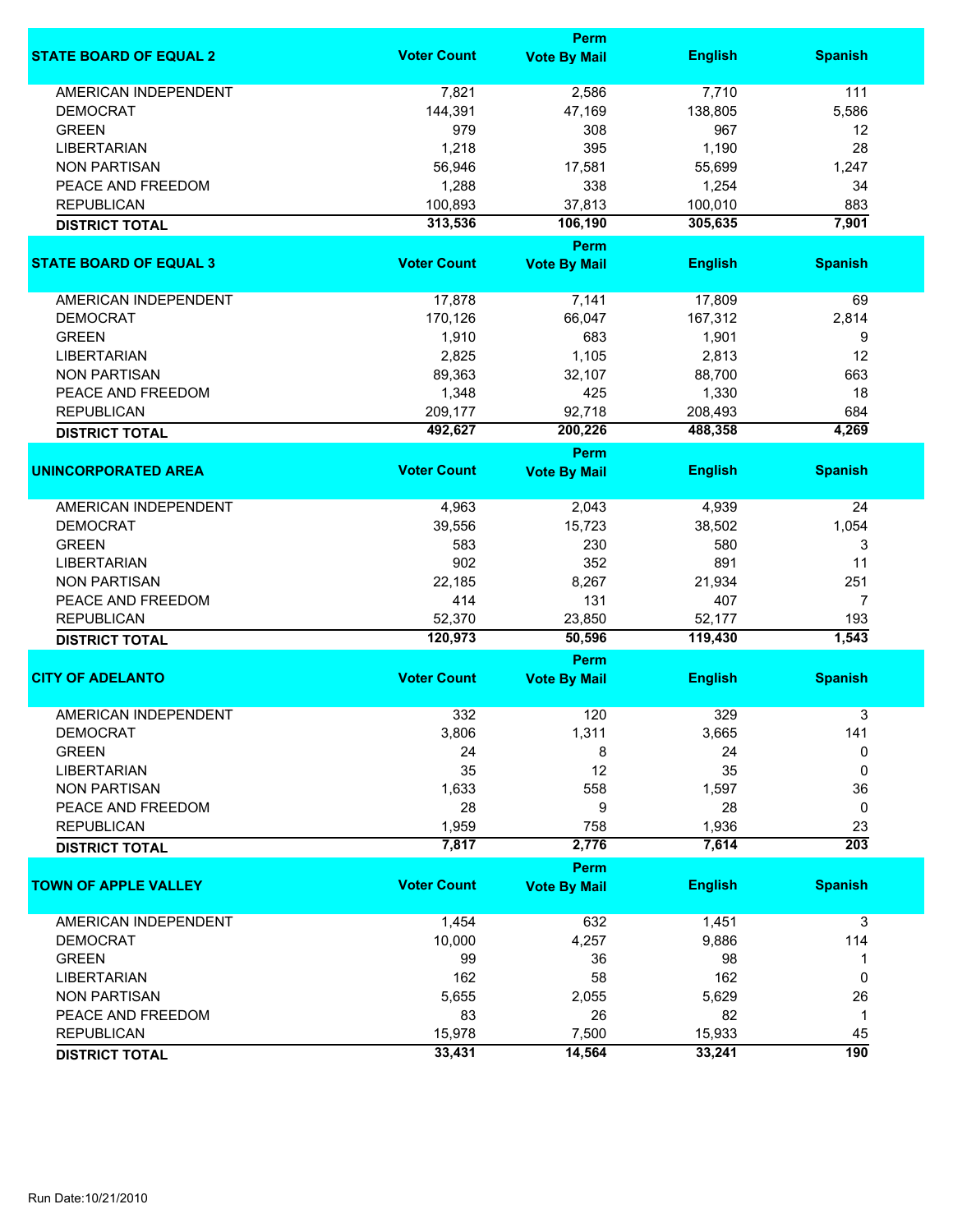|                              |                    | <b>Perm</b>         |                  |                     |
|------------------------------|--------------------|---------------------|------------------|---------------------|
| <b>CITY OF BARSTOW</b>       | <b>Voter Count</b> | <b>Vote By Mail</b> | <b>English</b>   | <b>Spanish</b>      |
| <b>AMERICAN INDEPENDENT</b>  | 353                | 121                 | 350              | 3                   |
| <b>DEMOCRAT</b>              | 3,445              | 1,236               | 3,409            | 36                  |
| <b>GREEN</b>                 | 21                 | 9                   | 21               | 0                   |
| <b>LIBERTARIAN</b>           | 23                 | 6                   | 23               | 0                   |
| <b>NON PARTISAN</b>          | 1,777              | 527                 | 1,771            | 6                   |
| PEACE AND FREEDOM            | 23                 | 6                   | 23               | 0                   |
|                              |                    |                     |                  |                     |
| <b>REPUBLICAN</b>            | 2,546              | 1,000               | 2,540            | 6                   |
| <b>DISTRICT TOTAL</b>        | 8,188              | 2,905               | 8,137            | $\overline{51}$     |
| <b>CITY OF BIG BEAR LAKE</b> | <b>Voter Count</b> | <b>Perm</b>         |                  | <b>Spanish</b>      |
|                              |                    | <b>Vote By Mail</b> | <b>English</b>   |                     |
| AMERICAN INDEPENDENT         | 90                 | 38                  | 90               | $\pmb{0}$           |
| <b>DEMOCRAT</b>              | 721                | 367                 | 720              | 1                   |
| <b>GREEN</b>                 | 18                 | 6                   | 18               | 0                   |
| <b>LIBERTARIAN</b>           | 33                 | 13                  | 33               | 0                   |
| <b>NON PARTISAN</b>          | 493                | 192                 | 491              | 2                   |
| PEACE AND FREEDOM            |                    |                     |                  |                     |
|                              | 3                  | $\overline{2}$      | 3                | 0                   |
| <b>REPUBLICAN</b>            | 1,619              | 911                 | 1,618            | 1                   |
| <b>DISTRICT TOTAL</b>        | 2,977              | 1,529               | 2,973            | $\overline{\bf{4}}$ |
|                              |                    | Perm                |                  |                     |
| <b>CITY OF CHINO</b>         | <b>Voter Count</b> | <b>Vote By Mail</b> | <b>English</b>   | <b>Spanish</b>      |
| <b>AMERICAN INDEPENDENT</b>  | 769                | 269                 | 764              | 5                   |
| <b>DEMOCRAT</b>              | 11,954             | 4,086               | 11,590           | 364                 |
| <b>GREEN</b>                 | 94                 | 33                  | 92               | $\overline{2}$      |
| <b>LIBERTARIAN</b>           | 115                | 40                  | 115              | $\Omega$            |
| <b>NON PARTISAN</b>          | 5,214              | 1,669               | 5,155            | 59                  |
|                              |                    |                     |                  |                     |
| PEACE AND FREEDOM            | 78                 | 23                  | 77               | 1                   |
| <b>REPUBLICAN</b>            | 11,971<br>30,195   | 4,704<br>10,824     | 11,901<br>29,694 | 70<br>501           |
| <b>DISTRICT TOTAL</b>        |                    | <b>Perm</b>         |                  |                     |
| <b>CITY OF CHINO HILLS</b>   | <b>Voter Count</b> | <b>Vote By Mail</b> | <b>English</b>   | <b>Spanish</b>      |
|                              |                    |                     |                  |                     |
| <b>AMERICAN INDEPENDENT</b>  | 914                | 355                 | 910              | 4                   |
| <b>DEMOCRAT</b>              | 12,052             | 4,546               | 11,906           | 146                 |
| <b>GREEN</b>                 | 94                 | 28                  | 93               |                     |
| <b>LIBERTARIAN</b>           | 172                | 72                  | 171              | 1                   |
| <b>NON PARTISAN</b>          | 7,996              | 2,972               | 7,960            | 36                  |
| PEACE AND FREEDOM            | 103                | 24                  | 99               | 4                   |
| <b>REPUBLICAN</b>            | 15,805             | 6,937               | 15,761           | 44                  |
| <b>DISTRICT TOTAL</b>        | 37,136             | 14,934              | 36,900           | 236                 |
|                              |                    | <b>Perm</b>         |                  |                     |
| <b>CITY OF COLTON</b>        | <b>Voter Count</b> | <b>Vote By Mail</b> | <b>English</b>   | <b>Spanish</b>      |
| <b>AMERICAN INDEPENDENT</b>  | 529                | 156                 | 524              | 5                   |
| <b>DEMOCRAT</b>              | 9,480              | 2,825               | 9,116            | 364                 |
| <b>GREEN</b>                 | 66                 | 26                  | 65               | 1                   |
| <b>LIBERTARIAN</b>           | 81                 | 26                  | 80               | 1                   |
| <b>NON PARTISAN</b>          | 3,274              | 952                 | 3,203            | 71                  |
| PEACE AND FREEDOM            | 69                 | 22                  | 69               | 0                   |
|                              |                    |                     |                  |                     |
| <b>REPUBLICAN</b>            | 5,151              | 1,675               | 5,091            | 60                  |
| <b>DISTRICT TOTAL</b>        | 18,650             | 5,682               | 18,148           | $\overline{502}$    |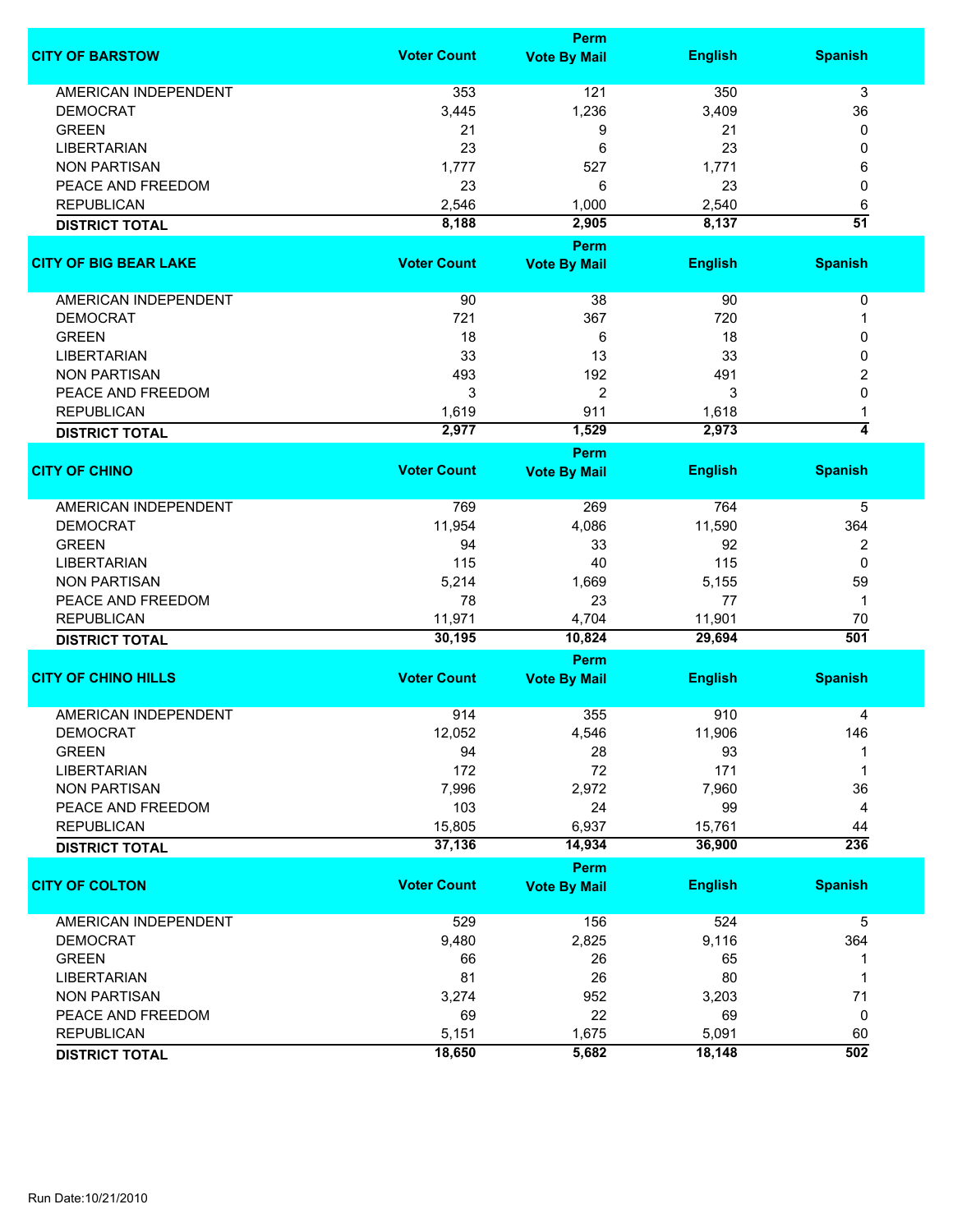|                              |                    | <b>Perm</b>           |                |                  |
|------------------------------|--------------------|-----------------------|----------------|------------------|
| <b>CITY OF FONTANA</b>       | <b>Voter Count</b> | <b>Vote By Mail</b>   | <b>English</b> | <b>Spanish</b>   |
| <b>AMERICAN INDEPENDENT</b>  | 1,644              | 549                   | 1,615          | 29               |
| <b>DEMOCRAT</b>              | 31,938             | 9,972                 | 30,657         | 1,281            |
| <b>GREEN</b>                 | 222                | 66                    | 218            | 4                |
| <b>LIBERTARIAN</b>           | 225                | 66                    | 219            | 6                |
| <b>NON PARTISAN</b>          | 12,832             | 3,714                 | 12,525         | 307              |
| PEACE AND FREEDOM            | 279                | 77                    | 266            | 13               |
|                              |                    |                       |                |                  |
| <b>REPUBLICAN</b>            | 18,415             | 6,559                 | 18,220         | 195              |
| <b>DISTRICT TOTAL</b>        | 65,555             | 21,003<br><b>Perm</b> | 63,720         | 1,835            |
| <b>CITY OF GRAND TERRACE</b> | <b>Voter Count</b> | <b>Vote By Mail</b>   | <b>English</b> | <b>Spanish</b>   |
|                              |                    |                       |                |                  |
| AMERICAN INDEPENDENT         | 195                | 60                    | 195            | 0                |
| <b>DEMOCRAT</b>              | 2,335              | 852                   | 2,319          | 16               |
| <b>GREEN</b>                 | 29                 | 8                     | 29             | 0                |
| <b>LIBERTARIAN</b>           | 34                 | 14                    | 34             | 0                |
| <b>NON PARTISAN</b>          | 1,058              | 354                   | 1,051          | 7                |
| PEACE AND FREEDOM            | 18                 | 4                     | 18             | 0                |
| <b>REPUBLICAN</b>            | 2,629              | 1,061                 | 2,624          | 5                |
| <b>DISTRICT TOTAL</b>        | 6,298              | 2,353                 | 6,270          | $\overline{28}$  |
|                              |                    | <b>Perm</b>           |                |                  |
| <b>CITY OF HESPERIA</b>      | <b>Voter Count</b> | <b>Vote By Mail</b>   | <b>English</b> | <b>Spanish</b>   |
| <b>AMERICAN INDEPENDENT</b>  | 1,422              | 549                   | 1,416          | 6                |
| <b>DEMOCRAT</b>              | 11,747             | 4,224                 | 11,438         | 309              |
| <b>GREEN</b>                 | 92                 | 28                    | 91             | 1                |
| <b>LIBERTARIAN</b>           | 230                | 97                    | 229            | 1                |
| <b>NON PARTISAN</b>          | 6,465              | 2,105                 | 6,382          | 83               |
| PEACE AND FREEDOM            | 112                | 37                    | 111            | 1                |
| <b>REPUBLICAN</b>            | 13,817             | 5,812                 | 13,762         | 55               |
| <b>DISTRICT TOTAL</b>        | 33,885             | 12,852                | 33,429         | 456              |
|                              |                    | Perm                  |                |                  |
| <b>CITY OF HIGHLAND</b>      | <b>Voter Count</b> | <b>Vote By Mail</b>   | <b>English</b> | <b>Spanish</b>   |
| <b>AMERICAN INDEPENDENT</b>  | 664                | 221                   | 661            | 3                |
| DEMOCRAT                     | 8,716              | 3,091                 | 8,498          | 218              |
| <b>GREEN</b>                 | 65                 | 21                    | 65             | 0                |
| <b>LIBERTARIAN</b>           | 111                | 40                    | 111            | 0                |
| <b>NON PARTISAN</b>          | 3,746              | 1,223                 | 3,694          | 52               |
| PEACE AND FREEDOM            | 71                 | 20                    | 70             | $\mathbf{1}$     |
| <b>REPUBLICAN</b>            | 9,291              | 3,534                 | 9,258          | 33               |
| <b>DISTRICT TOTAL</b>        | 22,664             | 8,150                 | 22,357         | $\overline{307}$ |
|                              |                    | Perm                  |                |                  |
| <b>CITY OF LOMA LINDA</b>    | <b>Voter Count</b> | <b>Vote By Mail</b>   | <b>English</b> | <b>Spanish</b>   |
| <b>AMERICAN INDEPENDENT</b>  | 311                | 123                   | 311            | 0                |
| <b>DEMOCRAT</b>              | 3,137              | 1,195                 | 3,104          | 33               |
| <b>GREEN</b>                 | 43                 | 15                    | 43             | 0                |
| <b>LIBERTARIAN</b>           | 48                 | 17                    | 48             | 0                |
| <b>NON PARTISAN</b>          | 2,348              | 801                   | 2,336          | 12               |
| PEACE AND FREEDOM            | 28                 | 7                     | 26             | $\overline{c}$   |
| <b>REPUBLICAN</b>            | 3,807              | 1,701                 | 3,792          | 15               |
| <b>DISTRICT TOTAL</b>        | 9,722              | 3,859                 | 9,660          | $\overline{62}$  |
|                              |                    |                       |                |                  |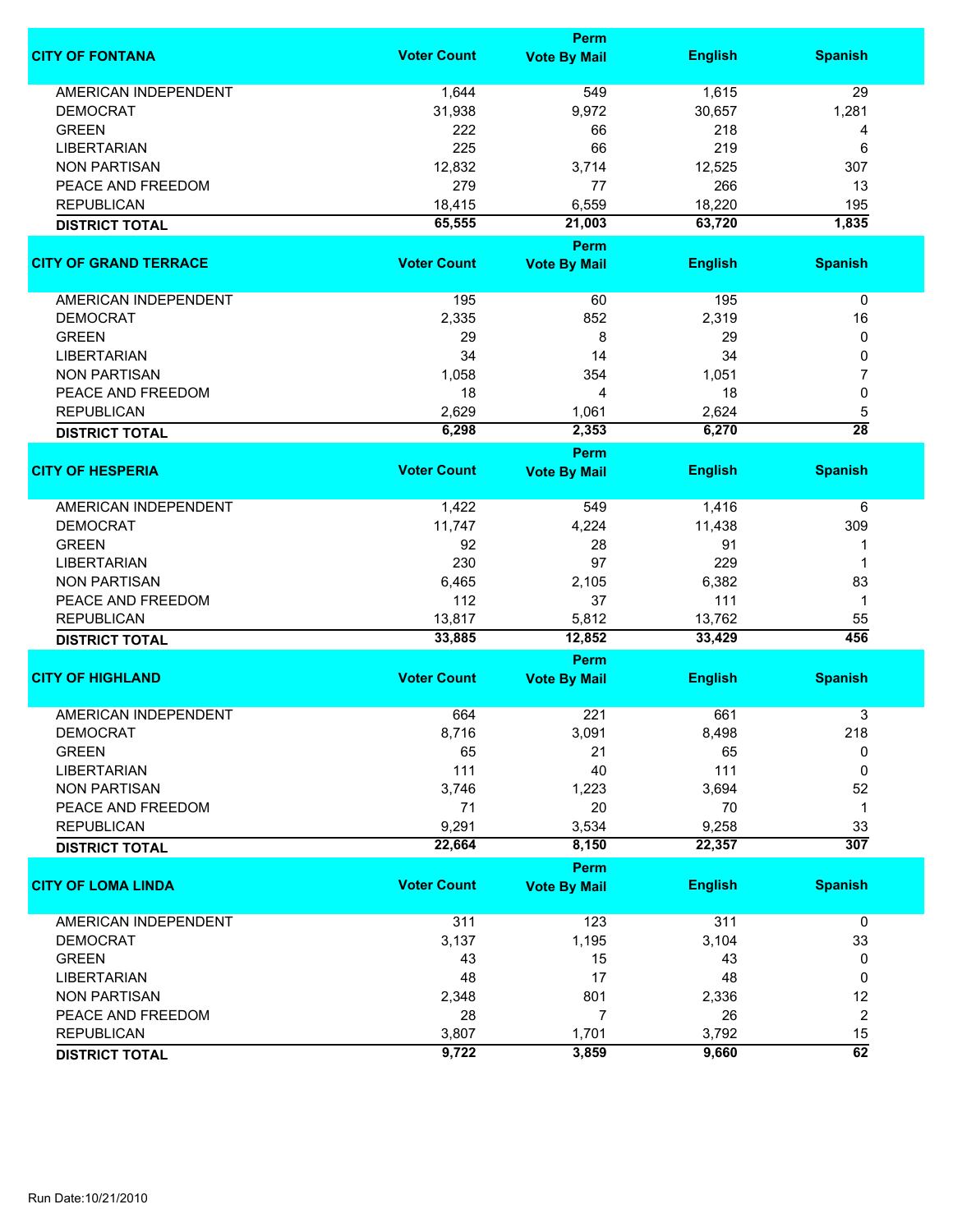|                                 |                    | <b>Perm</b>                        |                  |                    |
|---------------------------------|--------------------|------------------------------------|------------------|--------------------|
| <b>CITY OF MONTCLAIR</b>        | <b>Voter Count</b> | <b>Vote By Mail</b>                | <b>English</b>   | <b>Spanish</b>     |
| <b>AMERICAN INDEPENDENT</b>     | 267                | 81                                 | 263              | 4                  |
| <b>DEMOCRAT</b>                 | 6,025              | 1,805                              | 5,776            | 249                |
| <b>GREEN</b>                    | 44                 | 18                                 | 43               | 1                  |
| <b>LIBERTARIAN</b>              | 67                 | 25                                 | 65               | 2                  |
| <b>NON PARTISAN</b>             | 2,218              | 647                                | 2,140            | 78                 |
|                                 |                    |                                    |                  |                    |
| PEACE AND FREEDOM               | 63                 | 10                                 | 61               | $\overline{2}$     |
| <b>REPUBLICAN</b>               | 3,187              | 1,188                              | 3,144            | 43                 |
| <b>DISTRICT TOTAL</b>           | 11,871             | 3,774                              | 11,492           | 379                |
| <b>CITY OF NEEDLES</b>          | <b>Voter Count</b> | <b>Perm</b><br><b>Vote By Mail</b> | <b>English</b>   | <b>Spanish</b>     |
|                                 |                    |                                    |                  |                    |
| AMERICAN INDEPENDENT            | 99                 | 39                                 | 99               | 0                  |
| <b>DEMOCRAT</b>                 | 792                | 325                                | 787              | 5                  |
| <b>GREEN</b>                    | 3                  | 1                                  | 3                | 0                  |
| <b>LIBERTARIAN</b>              | 10                 | 2                                  | 10               | 0                  |
| <b>NON PARTISAN</b>             | 362                | 116                                | 362              | 0                  |
| PEACE AND FREEDOM               | 8                  | 2                                  | 8                | 0                  |
| <b>REPUBLICAN</b>               | 555                | 265                                | 554              |                    |
|                                 | 1,829              | 750                                | 1,823            | $\overline{\bf 6}$ |
| <b>DISTRICT TOTAL</b>           |                    | <b>Perm</b>                        |                  |                    |
| <b>CITY OF ONTARIO</b>          | <b>Voter Count</b> | <b>Vote By Mail</b>                | <b>English</b>   | <b>Spanish</b>     |
| <b>AMERICAN INDEPENDENT</b>     | 1,346              | 466                                | 1,326            | 20                 |
| <b>DEMOCRAT</b>                 | 25,860             | 8,917                              | 24,716           | 1,144              |
| <b>GREEN</b>                    | 178                | 54                                 | 177              | 1                  |
| <b>LIBERTARIAN</b>              | 212                | 69                                 | 208              | 4                  |
| <b>NON PARTISAN</b>             | 9,702              | 3,095                              | 9,485            | 217                |
| PEACE AND FREEDOM               | 214                | 52                                 | 209              | 5                  |
| <b>REPUBLICAN</b>               | 17,326             | 7,001                              | 17,161           | 165                |
| <b>DISTRICT TOTAL</b>           | 54,838             | 19,654                             | 53,282           | 1,556              |
|                                 |                    | Perm                               |                  |                    |
| <b>CITY OF RANCHO CUCAMONGA</b> | <b>Voter Count</b> | <b>Vote By Mail</b>                | <b>English</b>   | <b>Spanish</b>     |
| <b>AMERICAN INDEPENDENT</b>     | 2,322              | 871                                | 2,305            | 17                 |
| <b>DEMOCRAT</b>                 | 28,753             | 10,307                             | 28,380           | 373                |
| <b>GREEN</b>                    | 275                | 95                                 | 272              | 3                  |
| <b>LIBERTARIAN</b>              | 389                | 146                                | 388              | 1                  |
| <b>NON PARTISAN</b>             | 14,950             | 5,206                              | 14,859           | 91                 |
| PEACE AND FREEDOM               | 186                | 50                                 | 181              | 5                  |
|                                 |                    |                                    |                  |                    |
| <b>REPUBLICAN</b>               | 33,844<br>80,719   | 14,659<br>31,334                   | 33,710<br>80,095 | 134<br>624         |
| <b>DISTRICT TOTAL</b>           |                    | Perm                               |                  |                    |
| <b>CITY OF REDLANDS</b>         | <b>Voter Count</b> | <b>Vote By Mail</b>                | <b>English</b>   | <b>Spanish</b>     |
| <b>AMERICAN INDEPENDENT</b>     | 1,148              | 437                                | 1,146            | $\overline{2}$     |
| <b>DEMOCRAT</b>                 | 12,557             | 4,888                              | 12,395           | 162                |
| <b>GREEN</b>                    | 172                | 59                                 | 171              | 1                  |
| <b>LIBERTARIAN</b>              | 210                | 81                                 | 210              | 0                  |
| <b>NON PARTISAN</b>             | 6,195              | 2,229                              | 6,161            | 34                 |
|                                 |                    |                                    |                  |                    |
| PEACE AND FREEDOM               | 86                 | 26                                 | 85               | $\mathbf 1$        |
| <b>REPUBLICAN</b>               | 16,428             | 7,075                              | 16,397           | 31                 |
| <b>DISTRICT TOTAL</b>           | 36,796             | 14,795                             | 36,565           | 231                |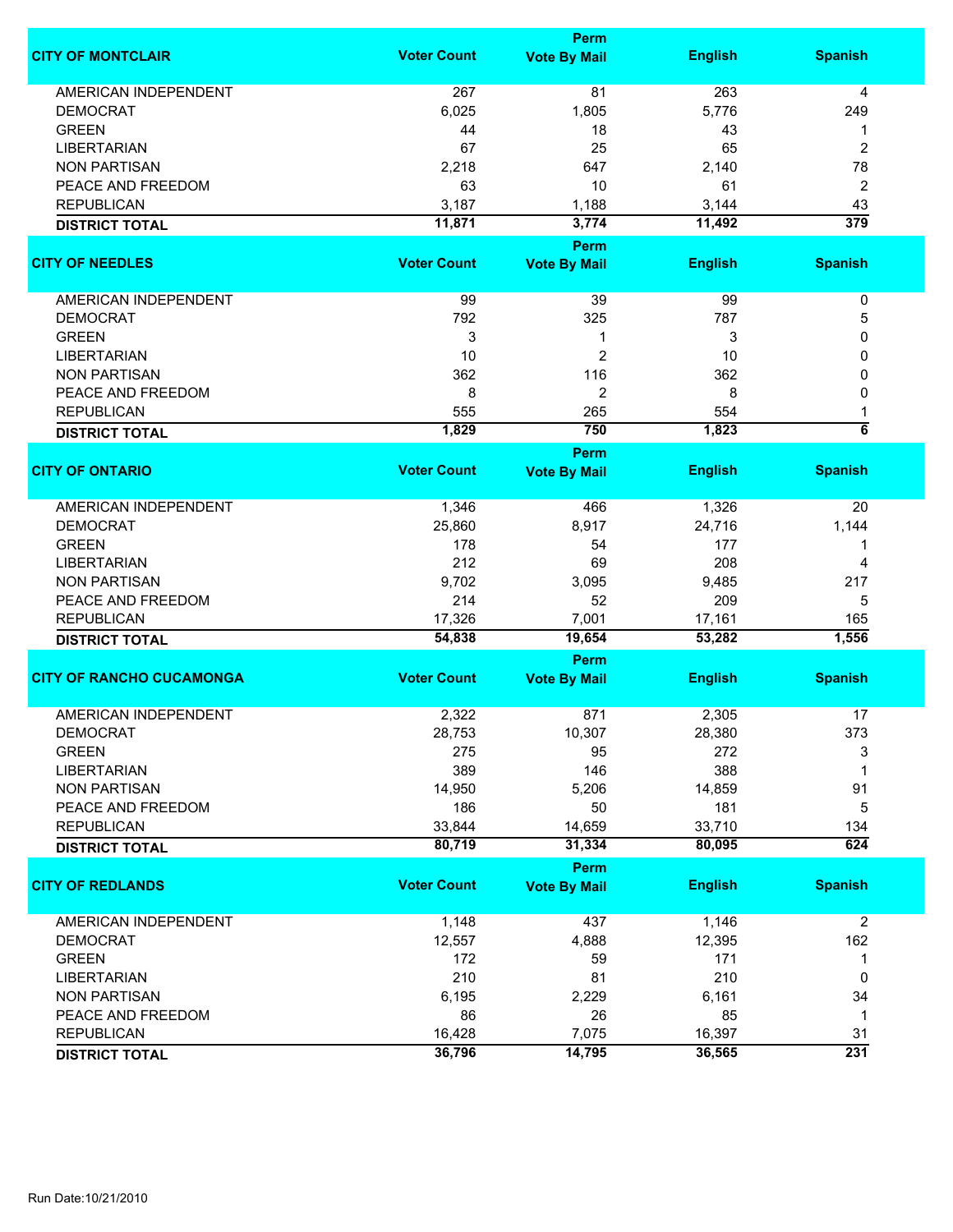|                                 |                    | <b>Perm</b>         |                |                  |
|---------------------------------|--------------------|---------------------|----------------|------------------|
| <b>CITY OF RIALTO</b>           | <b>Voter Count</b> | <b>Vote By Mail</b> | <b>English</b> | <b>Spanish</b>   |
| <b>AMERICAN INDEPENDENT</b>     | 820                | 253                 | 802            | 18               |
| <b>DEMOCRAT</b>                 | 18,381             | 5,859               | 17,661         | 720              |
| <b>GREEN</b>                    | 82                 | 26                  | 82             | 0                |
| <b>LIBERTARIAN</b>              | 108                | 26                  | 105            |                  |
|                                 |                    |                     |                | 3                |
| <b>NON PARTISAN</b>             | 5,853              | 1,671               | 5,704          | 149              |
| PEACE AND FREEDOM               | 190                | 48                  | 187            | 3                |
| <b>REPUBLICAN</b>               | 9,825              | 3,291               | 9,713          | 112              |
| <b>DISTRICT TOTAL</b>           | 35,259             | 11,174              | 34,254         | 1,005            |
| <b>CITY OF SAN BERNARDINO</b>   | <b>Voter Count</b> | <b>Perm</b>         | <b>English</b> |                  |
|                                 |                    | <b>Vote By Mail</b> |                | <b>Spanish</b>   |
| AMERICAN INDEPENDENT            | 2,001              | 702                 | 1,984          | 17               |
| <b>DEMOCRAT</b>                 | 32,879             | 11,404              | 31,858         | 1,021            |
| <b>GREEN</b>                    | 236                | 67                  | 235            |                  |
| <b>LIBERTARIAN</b>              | 288                | 102                 | 284            | 4                |
| <b>NON PARTISAN</b>             | 11,456             | 3,706               | 11,218         | 238              |
| PEACE AND FREEDOM               | 290                | 86                  | 287            | 3                |
| <b>REPUBLICAN</b>               | 25,365             | 9,306               | 25,188         | 177              |
|                                 | 72,515             | 25,373              | 71,054         | 1,461            |
| <b>DISTRICT TOTAL</b>           |                    | <b>Perm</b>         |                |                  |
| <b>CITY OF TWENTYNINE PALMS</b> | <b>Voter Count</b> | <b>Vote By Mail</b> | <b>English</b> | <b>Spanish</b>   |
|                                 |                    |                     |                |                  |
| <b>AMERICAN INDEPENDENT</b>     | 230                | 96                  | 229            | 1                |
| <b>DEMOCRAT</b>                 | 1,557              | 719                 | 1,555          | 2                |
| <b>GREEN</b>                    | 24                 | 13                  | 24             | 0                |
| <b>LIBERTARIAN</b>              | 30                 | 11                  | 30             | 0                |
| <b>NON PARTISAN</b>             | 1,344              | 549                 | 1,342          | 2                |
| PEACE AND FREEDOM               | 18                 | 6                   | 18             | $\mathbf 0$      |
| <b>REPUBLICAN</b>               | 2,295              | 1,075               | 2,287          | 8                |
| <b>DISTRICT TOTAL</b>           | 5,498              | 2,469               | 5,485          | $\overline{13}$  |
|                                 |                    | Perm                |                |                  |
| <b>CITY OF UPLAND</b>           | <b>Voter Count</b> | <b>Vote By Mail</b> | <b>English</b> | <b>Spanish</b>   |
| <b>AMERICAN INDEPENDENT</b>     | 978                | 365                 | 970            | 8                |
| <b>DEMOCRAT</b>                 | 12,643             | 4,886               | 12,500         | 143              |
| <b>GREEN</b>                    | 183                | 61                  | 183            | 0                |
| <b>LIBERTARIAN</b>              | 178                | 86                  | 178            | 0                |
| <b>NON PARTISAN</b>             |                    |                     |                |                  |
|                                 | 6,308              | 2,247               | 6,265          | 43               |
| PEACE AND FREEDOM               | 89                 | 29                  | 89             | 0                |
| <b>REPUBLICAN</b>               | 15,704             | 7,426               | 15,653         | 51               |
| <b>DISTRICT TOTAL</b>           | 36,083             | 15,100              | 35,838         | $\overline{245}$ |
|                                 |                    | Perm                |                |                  |
| <b>CITY OF VICTORVILLE</b>      | <b>Voter Count</b> | <b>Vote By Mail</b> | <b>English</b> | <b>Spanish</b>   |
| <b>AMERICAN INDEPENDENT</b>     | 1,453              | 620                 | 1,446          | 7                |
| <b>DEMOCRAT</b>                 | 16,079             | 6,006               | 15,694         | 385              |
| <b>GREEN</b>                    | 95                 | 30                  | 94             | 1                |
| <b>LIBERTARIAN</b>              | 176                | 72                  | 171            | 5                |
| <b>NON PARTISAN</b>             | 7,276              | 2,531               | 7,195          | 81               |
| PEACE AND FREEDOM               | 118                | 39                  | 115            | 3                |
| <b>REPUBLICAN</b>               | 12,684             | 5,262               | 12,611         | 73               |
|                                 | 37,881             | 14,560              | 37,326         | 555              |
| <b>DISTRICT TOTAL</b>           |                    |                     |                |                  |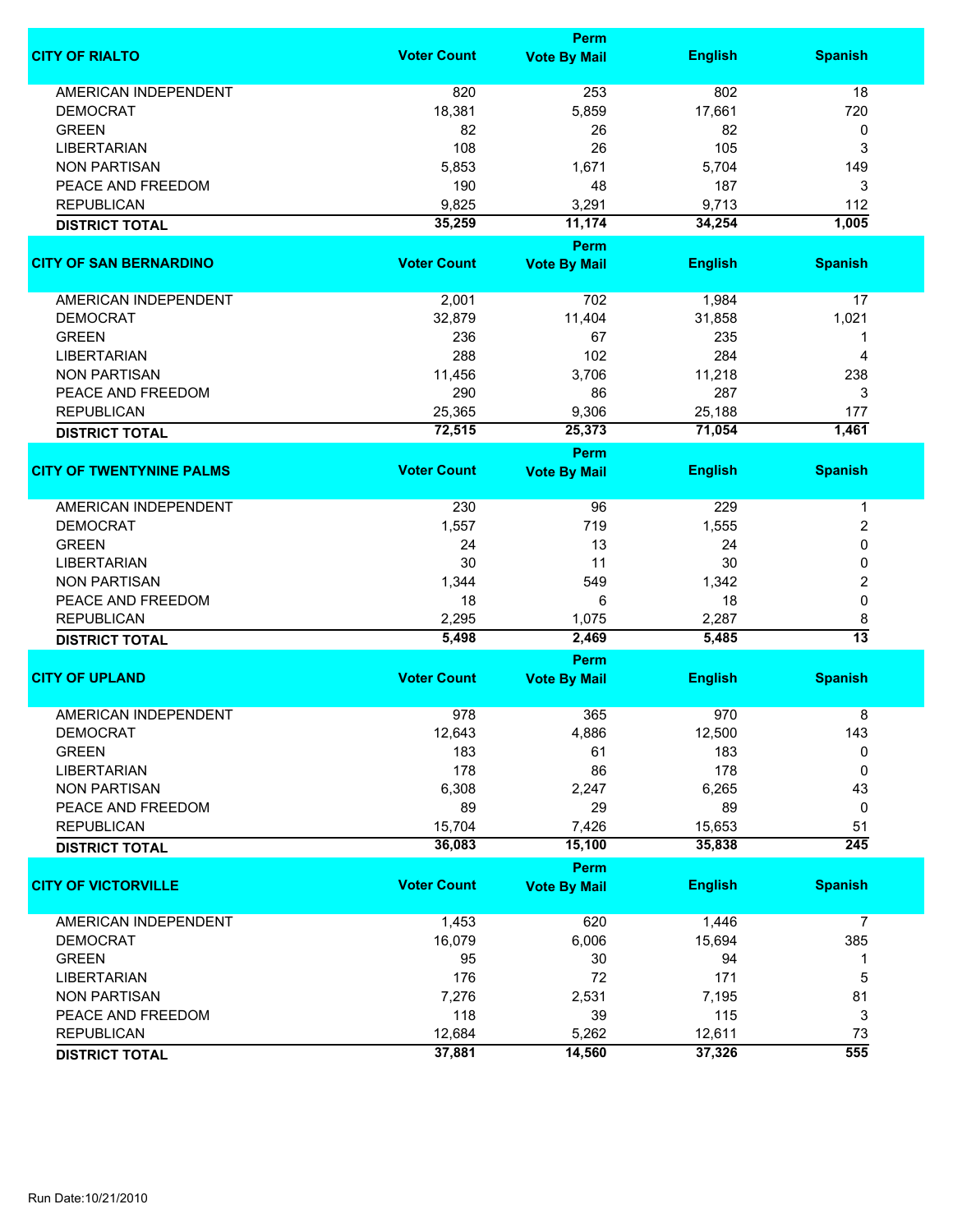|                                  |                    | Perm                               |                |                  |
|----------------------------------|--------------------|------------------------------------|----------------|------------------|
| <b>CITY OF YUCAIPA</b>           | <b>Voter Count</b> | <b>Vote By Mail</b>                | <b>English</b> | <b>Spanish</b>   |
| <b>AMERICAN INDEPENDENT</b>      | 985                | 381                                | 984            | 1                |
| <b>DEMOCRAT</b>                  | 7,415              | 3,092                              | 7,311          | 104              |
| <b>GREEN</b>                     | 104                | 37                                 | 104            | 0                |
| <b>LIBERTARIAN</b>               | 151                | 44                                 | 151            | 0                |
| <b>NON PARTISAN</b>              | 4,226              | 1,536                              | 4,203          | 23               |
|                                  |                    |                                    |                |                  |
| PEACE AND FREEDOM                | 46                 | 16                                 | 46             | 0                |
| <b>REPUBLICAN</b>                | 13,072             | 5,684                              | 13,050         | 22               |
| <b>DISTRICT TOTAL</b>            | 25,999             | 10,790                             | 25,849         | 150              |
| <b>TOWN OF YUCCA VALLEY</b>      | <b>Voter Count</b> | Perm                               | <b>English</b> | <b>Spanish</b>   |
|                                  |                    | <b>Vote By Mail</b>                |                |                  |
| AMERICAN INDEPENDENT             | 410                | 180                                | 410            | $\pmb{0}$        |
| <b>DEMOCRAT</b>                  | 2,689              | 1,323                              | 2,674          | 15               |
| <b>GREEN</b>                     | 43                 | 16                                 | 43             | 0                |
| <b>LIBERTARIAN</b>               | 53                 | 23                                 | 52             |                  |
| <b>NON PARTISAN</b>              | 1,743              | 766                                | 1,737          | 6                |
| PEACE AND FREEDOM                | 19                 | 11                                 | 19             | 0                |
| <b>REPUBLICAN</b>                | 4,427              | 2,297                              | 4,422          | 5                |
|                                  |                    |                                    |                | $\overline{27}$  |
| <b>DISTRICT TOTAL</b>            | 9,384              | 4,616                              | 9,357          |                  |
| <b>CITY OF COLTON-DISTRICT 1</b> | <b>Voter Count</b> | <b>Perm</b><br><b>Vote By Mail</b> | <b>English</b> | <b>Spanish</b>   |
|                                  |                    |                                    |                |                  |
| <b>AMERICAN INDEPENDENT</b>      | 85                 | 26                                 | 83             | $\overline{2}$   |
| <b>DEMOCRAT</b>                  | 1,724              | 489                                | 1,633          | 91               |
| <b>GREEN</b>                     | 8                  | 3                                  | 8              | 0                |
| <b>LIBERTARIAN</b>               | 5                  | $\overline{c}$                     | 5              | 0                |
| <b>NON PARTISAN</b>              | 588                | 190                                | 568            | 20               |
| PEACE AND FREEDOM                | 12                 | 5                                  | 12             | 0                |
| <b>REPUBLICAN</b>                | 752                | 259                                | 731            | 21               |
| <b>DISTRICT TOTAL</b>            | 3,174              | 974                                | 3,040          | 134              |
|                                  |                    | <b>Perm</b>                        |                |                  |
| <b>CITY OF COLTON-DISTRICT 2</b> | <b>Voter Count</b> | <b>Vote By Mail</b>                | <b>English</b> | <b>Spanish</b>   |
|                                  |                    |                                    |                |                  |
| <b>AMERICAN INDEPENDENT</b>      | 88                 | 32                                 | 87             | 1                |
| <b>DEMOCRAT</b>                  | 1,939              | 591                                | 1,878          | 61               |
| <b>GREEN</b>                     | 12                 | 3                                  | 12             | 0                |
| <b>LIBERTARIAN</b>               | 8                  | $\overline{c}$                     | 8              | $\Omega$         |
| <b>NON PARTISAN</b>              | 522                | 147                                | 511            | 11               |
| PEACE AND FREEDOM                | 9                  | 2                                  | 9              | 0                |
| <b>REPUBLICAN</b>                | 787                | 206                                | 780            | 7                |
| <b>DISTRICT TOTAL</b>            | 3,365              | 983                                | 3,285          | $\overline{80}$  |
|                                  |                    | <b>Perm</b>                        |                |                  |
| <b>CITY OF COLTON-DISTRICT 3</b> | <b>Voter Count</b> | <b>Vote By Mail</b>                | <b>English</b> | <b>Spanish</b>   |
| <b>AMERICAN INDEPENDENT</b>      | 89                 | 24                                 | 87             | $\overline{2}$   |
| <b>DEMOCRAT</b>                  | 1,521              | 478                                | 1,436          | 85               |
| <b>GREEN</b>                     | 13                 | 5                                  | 13             | 0                |
| <b>LIBERTARIAN</b>               | 13                 | 9                                  | 13             | 0                |
| <b>NON PARTISAN</b>              | 487                | 118                                | 467            | 20               |
| PEACE AND FREEDOM                | 11                 | 2                                  | 11             | 0                |
|                                  |                    |                                    |                |                  |
| <b>REPUBLICAN</b>                | 616                | 176                                | 606            | 10               |
| <b>DISTRICT TOTAL</b>            | 2,750              | 812                                | 2,633          | $\overline{117}$ |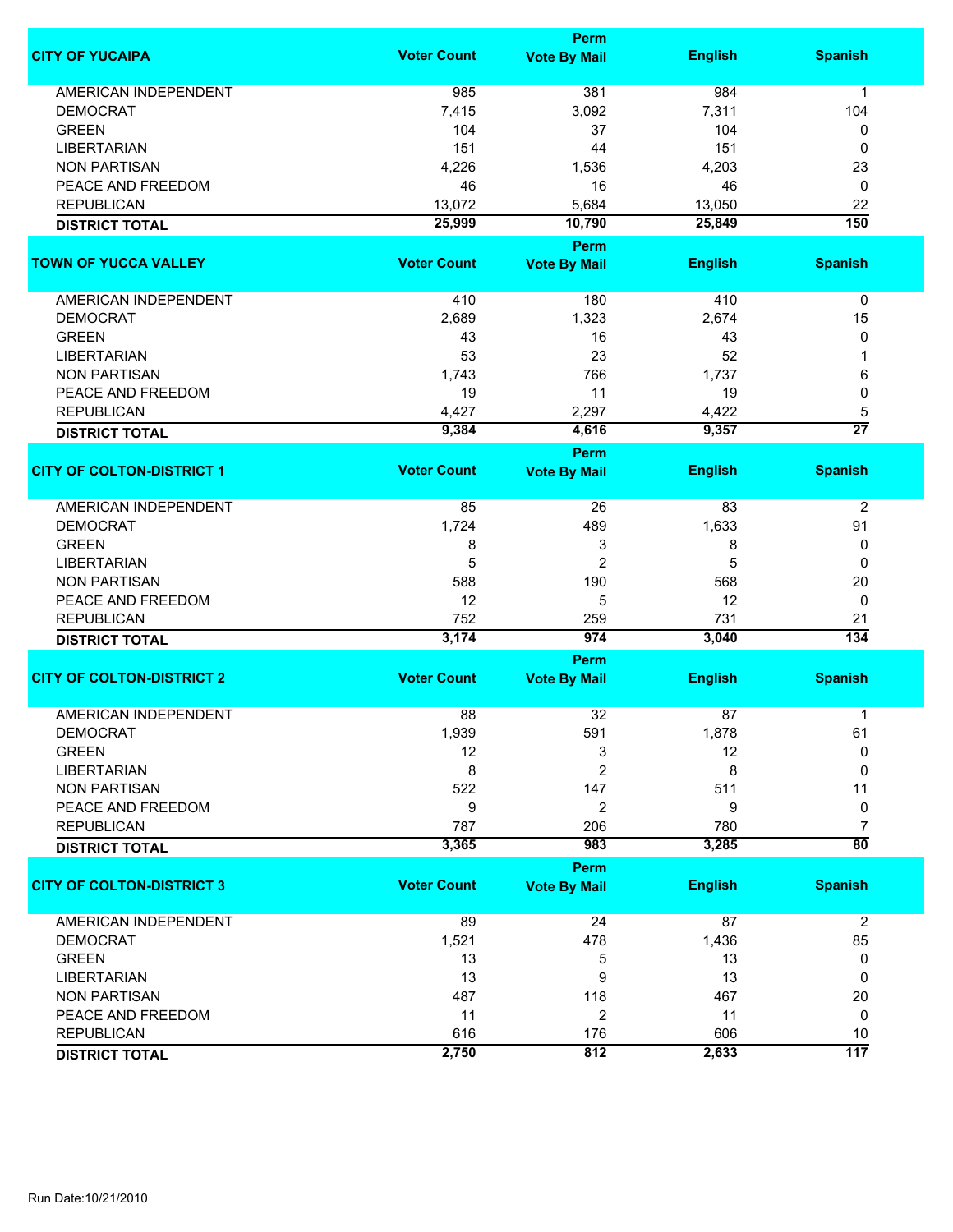|                                      |                    | <b>Perm</b>         |                |                      |
|--------------------------------------|--------------------|---------------------|----------------|----------------------|
| <b>CITY OF COLTON-DISTRICT 4</b>     | <b>Voter Count</b> | <b>Vote By Mail</b> | <b>English</b> | <b>Spanish</b>       |
| <b>AMERICAN INDEPENDENT</b>          | 71                 | 22                  | 71             | $\mathbf 0$          |
| <b>DEMOCRAT</b>                      | 1,660              | 470                 | 1,584          | 76                   |
| <b>GREEN</b>                         |                    |                     |                |                      |
|                                      | 15                 | 5                   | 14             | 1                    |
| <b>LIBERTARIAN</b>                   | 15                 | 2                   | 14             | 1                    |
| <b>NON PARTISAN</b>                  | 448                | 110                 | 435            | 13                   |
| PEACE AND FREEDOM                    | 19                 | 6                   | 19             | 0                    |
| <b>REPUBLICAN</b>                    | 657                | 208                 | 644            | 13                   |
| <b>DISTRICT TOTAL</b>                | 2,885              | 823                 | 2,781          | 104                  |
|                                      |                    | <b>Perm</b>         |                |                      |
| <b>CITY OF COLTON-DISTRICT 5</b>     | <b>Voter Count</b> | <b>Vote By Mail</b> | <b>English</b> | <b>Spanish</b>       |
| AMERICAN INDEPENDENT                 | 118                | 30                  | 118            | $\pmb{0}$            |
| <b>DEMOCRAT</b>                      | 1,420              | 415                 | 1,396          | 24                   |
| <b>GREEN</b>                         | 11                 | 5                   | 11             | 0                    |
| <b>LIBERTARIAN</b>                   | 21                 | 4                   | 21             | 0                    |
| <b>NON PARTISAN</b>                  | 735                | 243                 | 732            | 3                    |
| PEACE AND FREEDOM                    | 10                 | 4                   | 10             | 0                    |
|                                      |                    |                     |                |                      |
| <b>REPUBLICAN</b>                    | 1,416<br>3,731     | 533<br>1,234        | 1,412          | 4<br>$\overline{31}$ |
| <b>DISTRICT TOTAL</b>                |                    | Perm                | 3,700          |                      |
| <b>CITY OF COLTON-DISTRICT 6</b>     | <b>Voter Count</b> |                     |                | <b>Spanish</b>       |
|                                      |                    | <b>Vote By Mail</b> | <b>English</b> |                      |
| AMERICAN INDEPENDENT                 | 78                 | 22                  | 78             | 0                    |
| <b>DEMOCRAT</b>                      | 1,216              | 382                 | 1,189          | 27                   |
| <b>GREEN</b>                         | 7                  | 5                   | 7              | 0                    |
| <b>LIBERTARIAN</b>                   | 19                 | $\overline{7}$      | 19             | 0                    |
| <b>NON PARTISAN</b>                  | 494                | 144                 | 490            | 4                    |
| PEACE AND FREEDOM                    | 8                  | 3                   | 8              | 0                    |
|                                      |                    |                     |                |                      |
| <b>REPUBLICAN</b>                    | 923                | 293                 | 918            | 5                    |
| <b>DISTRICT TOTAL</b>                | 2,745              | 856                 | 2,709          | $\overline{36}$      |
|                                      |                    | Perm                |                |                      |
| <b>CITY OF SAN BERNARDINO-WARD 1</b> | <b>Voter Count</b> | <b>Vote By Mail</b> | <b>English</b> | <b>Spanish</b>       |
| <b>AMERICAN INDEPENDENT</b>          | 175                | 42                  | 171            | 4                    |
| DEMOCRAT                             | 3,811              | 1,154               | 3,626          | 185                  |
| <b>GREEN</b>                         | 20                 | 6                   | 20             | 0                    |
| <b>LIBERTARIAN</b>                   | 23                 | 6                   | 22             | 1                    |
| <b>NON PARTISAN</b>                  | 1,126              | 312                 | 1,088          | 38                   |
| PEACE AND FREEDOM                    | 32                 | 10                  | 32             | 0                    |
| <b>REPUBLICAN</b>                    | 2,521              | 705                 | 2,503          | 18                   |
|                                      | 7,708              | 2,235               | 7,462          | $\overline{246}$     |
| <b>DISTRICT TOTAL</b>                |                    |                     |                |                      |
|                                      |                    | <b>Perm</b>         |                |                      |
| <b>CITY OF SAN BERNARDINO-WARD 2</b> | <b>Voter Count</b> | <b>Vote By Mail</b> | <b>English</b> | <b>Spanish</b>       |
| <b>AMERICAN INDEPENDENT</b>          | 241                | 81                  | 239            | $\overline{2}$       |
| <b>DEMOCRAT</b>                      | 3,507              | 1,188               | 3,359          | 148                  |
| <b>GREEN</b>                         | 24                 | 5                   | 24             | 0                    |
| <b>LIBERTARIAN</b>                   | 27                 | 11                  | 25             | 2                    |
| <b>NON PARTISAN</b>                  | 1,225              | 360                 | 1,182          | 43                   |
| PEACE AND FREEDOM                    | 41                 | 15                  | 41             | 0                    |
|                                      |                    |                     |                |                      |
| <b>REPUBLICAN</b>                    | 2,706              | 842                 | 2,678          | 28                   |
| <b>DISTRICT TOTAL</b>                | 7,771              | 2,502               | 7,548          | 223                  |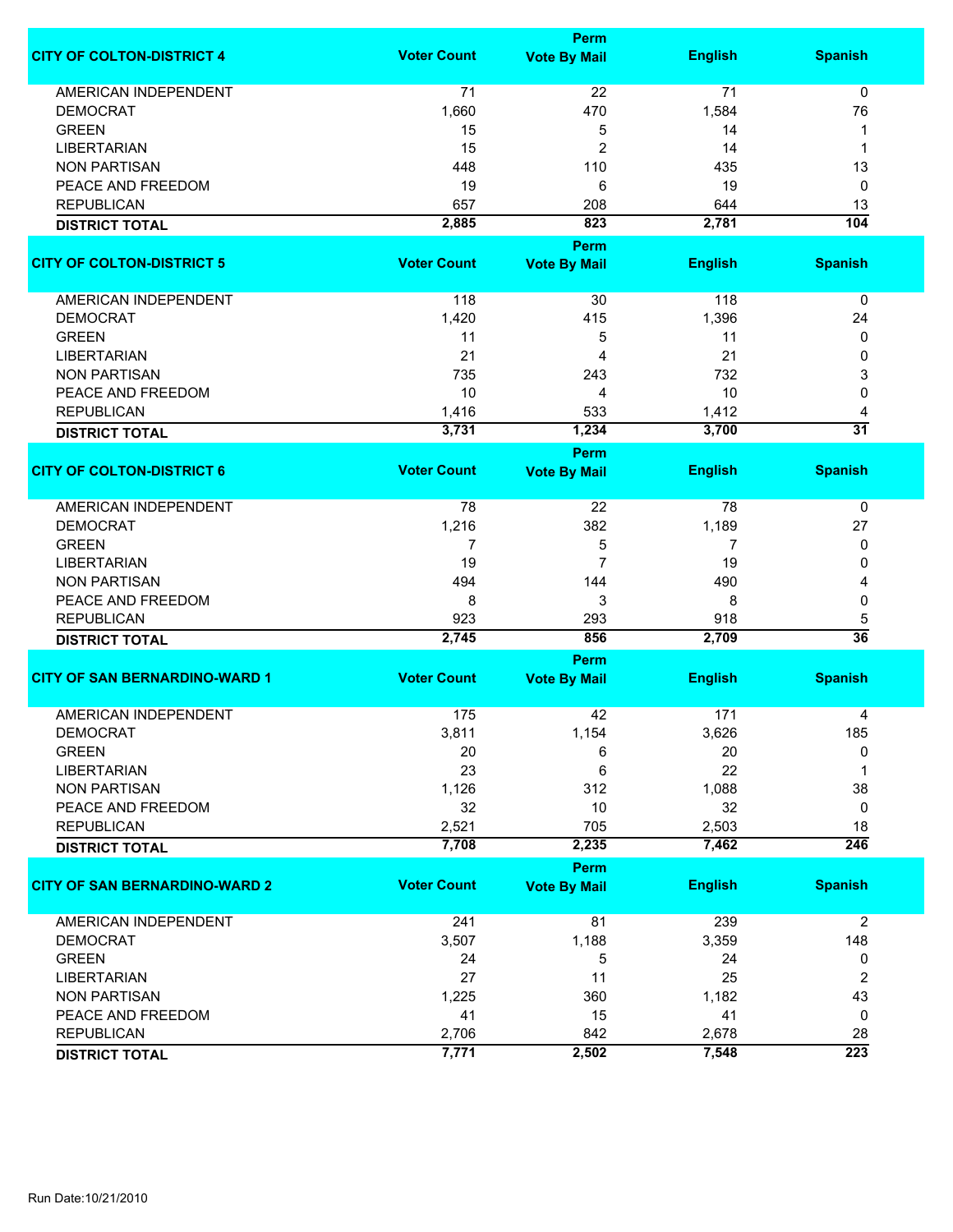|                                      |                    | <b>Perm</b>                        |                |                  |
|--------------------------------------|--------------------|------------------------------------|----------------|------------------|
| <b>CITY OF SAN BERNARDINO-WARD 3</b> | <b>Voter Count</b> | <b>Vote By Mail</b>                | <b>English</b> | <b>Spanish</b>   |
| <b>AMERICAN INDEPENDENT</b>          | 208                | 72                                 | 206            | $\overline{2}$   |
| <b>DEMOCRAT</b>                      | 4,310              | 1,449                              | 4,113          | 197              |
| <b>GREEN</b>                         | 29                 | 8                                  | 28             | 1                |
| <b>LIBERTARIAN</b>                   | 42                 | 15                                 | 42             | 0                |
| <b>NON PARTISAN</b>                  | 1,508              | 469                                | 1,462          | 46               |
| PEACE AND FREEDOM                    | 41                 | 9                                  | 40             | 1                |
| <b>REPUBLICAN</b>                    | 2,696              | 927                                | 2,666          | 30               |
| <b>DISTRICT TOTAL</b>                | 8,834              | 2,949                              | 8,557          | $\overline{277}$ |
|                                      |                    | <b>Perm</b>                        |                |                  |
| <b>CITY OF SAN BERNARDINO-WARD 4</b> | <b>Voter Count</b> | <b>Vote By Mail</b>                | <b>English</b> | <b>Spanish</b>   |
|                                      |                    |                                    |                |                  |
| AMERICAN INDEPENDENT                 | 402                | 165                                | 402            | 0                |
| <b>DEMOCRAT</b>                      | 5,083              | 2,098                              | 5,026          | 57               |
| <b>GREEN</b>                         | 47                 | 13                                 | 47             | 0                |
| <b>LIBERTARIAN</b>                   | 62                 | 34                                 | 62             | 0                |
| <b>NON PARTISAN</b>                  | 1,923              | 728                                | 1,909          | 14               |
| PEACE AND FREEDOM                    | 45                 | 13                                 | 45             | 0                |
| <b>REPUBLICAN</b>                    | 5,360              | 2,458                              | 5,345          | 15               |
| <b>DISTRICT TOTAL</b>                | 12,922             | 5,509                              | 12,836         | $\overline{86}$  |
|                                      |                    |                                    |                |                  |
| <b>CITY OF SAN BERNARDINO-WARD 5</b> | <b>Voter Count</b> | <b>Perm</b><br><b>Vote By Mail</b> | <b>English</b> | <b>Spanish</b>   |
|                                      |                    |                                    |                |                  |
| <b>AMERICAN INDEPENDENT</b>          | 452                | 158                                | 451            | 1                |
| <b>DEMOCRAT</b>                      | 5,852              | 2,061                              | 5,761          | 91               |
| <b>GREEN</b>                         | 60                 | 20                                 | 60             | 0                |
| <b>LIBERTARIAN</b>                   | 57                 | 20                                 | 57             | 0                |
| <b>NON PARTISAN</b>                  | 2,414              | 793                                | 2,398          | 16               |
| PEACE AND FREEDOM                    | 46                 | 13                                 | 46             | 0                |
| <b>REPUBLICAN</b>                    | 5,106              | 1,982                              | 5,086          | 20               |
| <b>DISTRICT TOTAL</b>                | 13,987             | 5,047                              | 13,859         | $\overline{128}$ |
|                                      |                    | Perm                               |                |                  |
| <b>CITY OF SAN BERNARDINO-WARD 6</b> | <b>Voter Count</b> | <b>Vote By Mail</b>                | <b>English</b> | <b>Spanish</b>   |
|                                      |                    |                                    |                |                  |
| <b>AMERICAN INDEPENDENT</b>          | 195                | 63                                 | 190            | 5                |
| <b>DEMOCRAT</b>                      | 5,470              | 1,696                              | 5,222          | 248              |
| <b>GREEN</b>                         | 23                 | 4                                  | 23             | 0                |
| <b>LIBERTARIAN</b>                   | 26                 | 6                                  | 25             | 1                |
| <b>NON PARTISAN</b>                  | 1,448              | 418                                | 1,388          | 60               |
| PEACE AND FREEDOM                    | 45                 | 9                                  | 44             | 1                |
| <b>REPUBLICAN</b>                    | 2,681              | 752                                | 2,647          | 34               |
| <b>DISTRICT TOTAL</b>                | 9,888              | 2,948                              | 9,539          | 349              |
|                                      |                    | Perm                               |                |                  |
| <b>CITY OF SAN BERNARDINO-WARD 7</b> | <b>Voter Count</b> | <b>Vote By Mail</b>                | <b>English</b> | <b>Spanish</b>   |
| <b>AMERICAN INDEPENDENT</b>          | 328                | 121                                | 325            | 3                |
| <b>DEMOCRAT</b>                      | 4,846              | 1,758                              | 4,751          | 95               |
| <b>GREEN</b>                         | 33                 | 11                                 | 33             | 0                |
| <b>LIBERTARIAN</b>                   | 51                 | 10                                 | 51             | 0                |
| <b>NON PARTISAN</b>                  | 1,812              | 626                                | 1,791          | 21               |
| PEACE AND FREEDOM                    | 40                 | 17                                 | 39             | 1                |
| <b>REPUBLICAN</b>                    | 4,295              | 1,640                              | 4,263          | 32               |
|                                      | 11,405             | 4,183                              | 11,253         | $\overline{152}$ |
| <b>DISTRICT TOTAL</b>                |                    |                                    |                |                  |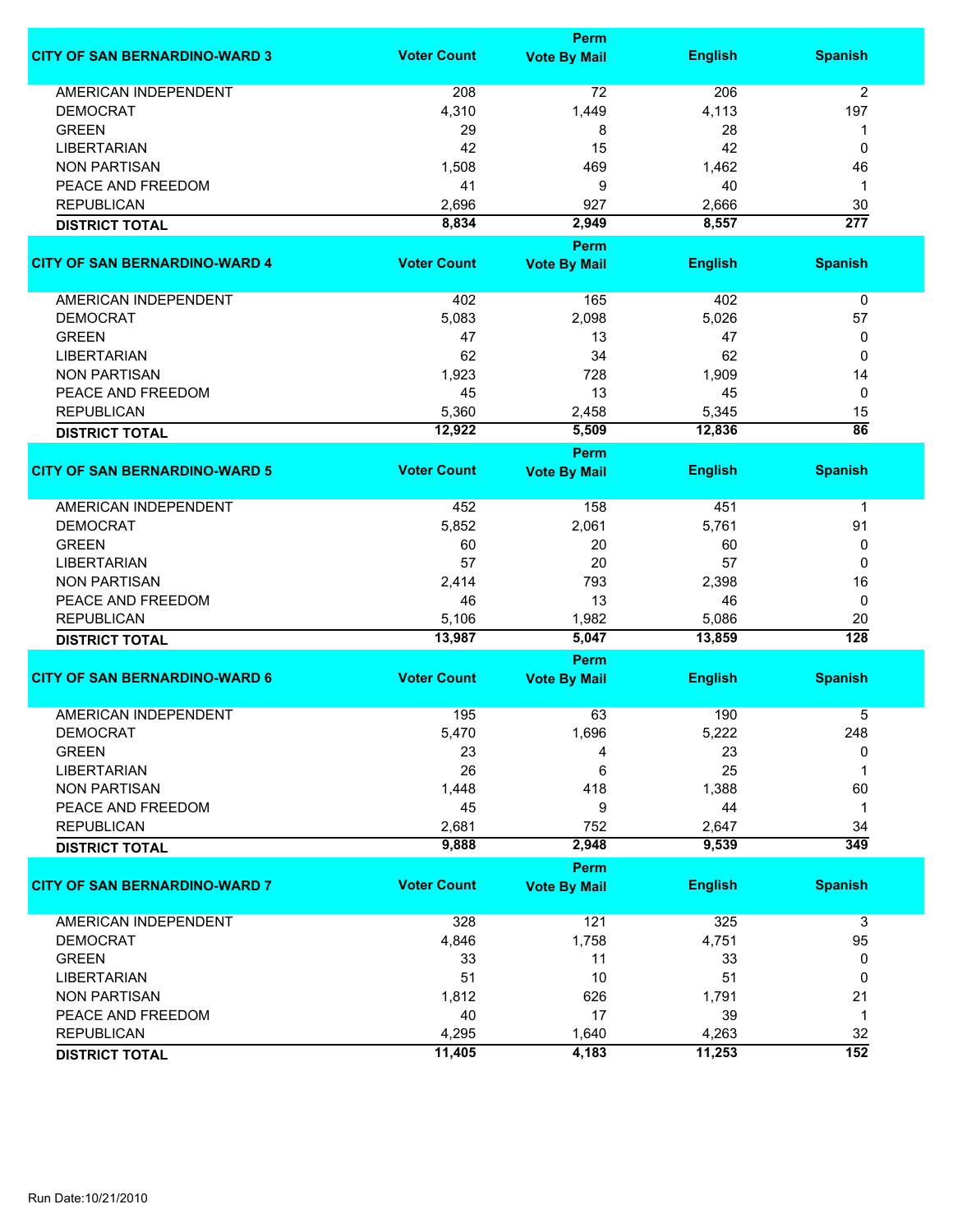|                                     |                    | <b>Perm</b>                        |                   |                           |
|-------------------------------------|--------------------|------------------------------------|-------------------|---------------------------|
| <b>BD OF ED - AREA A</b>            | <b>Voter Count</b> | <b>Vote By Mail</b>                | <b>English</b>    | <b>Spanish</b>            |
| <b>AMERICAN INDEPENDENT</b>         | 7,954              | 3,300                              | 7,926             | 28                        |
| <b>DEMOCRAT</b>                     | 62,411             | 24,737                             | 61,247            | 1,164                     |
| <b>GREEN</b>                        | 626                | 224                                | 621               | 5                         |
|                                     |                    |                                    |                   |                           |
| <b>LIBERTARIAN</b>                  | 1,161              | 448                                | 1,155             | 6                         |
| <b>NON PARTISAN</b>                 | 34,119             | 12,237                             | 33,852            | 267                       |
| PEACE AND FREEDOM                   | 517                | 172                                | 509               | 8                         |
| <b>REPUBLICAN</b>                   | 77,623             | 34,868                             | 77,357            | 266                       |
| <b>DISTRICT TOTAL</b>               | 184,411            | 75,986                             | 182,667           | 1,744                     |
| <b>BD OF ED - AREA B</b>            | <b>Voter Count</b> | <b>Perm</b><br><b>Vote By Mail</b> | <b>English</b>    | <b>Spanish</b>            |
|                                     |                    |                                    |                   |                           |
| AMERICAN INDEPENDENT                | 4,764              | 1,727                              | 4,718             | 46                        |
| <b>DEMOCRAT</b>                     | 70,849             | 24,967                             | 69,085            | 1,764                     |
| <b>GREEN</b>                        | 667                | 233                                | 663               | 4                         |
| <b>LIBERTARIAN</b>                  | 830                | 317                                | 823               | 7                         |
| <b>NON PARTISAN</b>                 | 32,519             | 10,822                             | 32,097            | 422                       |
| PEACE AND FREEDOM                   | 542                | 141                                | 529               | 13                        |
| <b>REPUBLICAN</b>                   | 69,487             | 30,003                             | 69,113            | 374                       |
|                                     | 179,658            | 68,210                             | 177,028           | 2,630                     |
| <b>DISTRICT TOTAL</b>               |                    | <b>Perm</b>                        |                   |                           |
| <b>BD OF ED - AREA C</b>            | <b>Voter Count</b> | <b>Vote By Mail</b>                | <b>English</b>    | <b>Spanish</b>            |
|                                     |                    |                                    |                   |                           |
| AMERICAN INDEPENDENT                | 3,708              | 1,279                              | 3,661             | 47                        |
| <b>DEMOCRAT</b>                     | 61,860             | 20,598                             | 59,622            | 2,238                     |
| <b>GREEN</b>                        | 455                | 130                                | 448               | 7                         |
| <b>LIBERTARIAN</b>                  | 584                | 197                                | 576               | 8                         |
| <b>NON PARTISAN</b>                 | 28,411             | 9,174                              | 27,938            | 473                       |
| PEACE AND FREEDOM                   | 539                | 138                                | 522               | 17                        |
| <b>REPUBLICAN</b>                   | 50,209             | 19,717                             | 49,850            | 359                       |
|                                     | 145,766            | 51,233                             | 142,617           | 3,149                     |
| <b>DISTRICT TOTAL</b>               |                    |                                    |                   |                           |
| <b>BD OF ED - AREA D</b>            | <b>Voter Count</b> | <b>Perm</b><br><b>Vote By Mail</b> | <b>English</b>    | <b>Spanish</b>            |
|                                     |                    |                                    |                   |                           |
| AMERICAN INDEPENDENT                | 3,512              | 1,186                              | 3,474             | 38                        |
| <b>DEMOCRAT</b>                     | 60,647             | 20,381                             | 58,585            | 2,062                     |
| <b>GREEN</b>                        | 384                | 116                                | 384               | 0                         |
| <b>LIBERTARIAN</b>                  | 498                | 164                                | 490               | 8                         |
| <b>NON PARTISAN</b>                 | 21,051             | 6,529                              | 20,575            | 476                       |
| PEACE AND FREEDOM                   | 573                | 160                                | 566               | 7                         |
|                                     |                    |                                    |                   |                           |
| <b>REPUBLICAN</b>                   | 43,492<br>130,157  | 15,721<br>44,257                   | 43,148<br>127,222 | 344<br>2,935              |
| <b>DISTRICT TOTAL</b>               |                    | Perm                               |                   |                           |
| <b>BD OF ED - AREA E</b>            | <b>Voter Count</b> | <b>Vote By Mail</b>                | <b>English</b>    | <b>Spanish</b>            |
|                                     |                    |                                    |                   |                           |
| <b>AMERICAN INDEPENDENT</b>         | 5,750              | 2,227                              | 5,729             | 21                        |
| <b>DEMOCRAT</b>                     | 58,705             | 22,491                             | 57,533            | 1,172                     |
| <b>GREEN</b>                        | 756                | 288                                | 751               | 5                         |
| <b>LIBERTARIAN</b>                  | 969                | 373                                | 958               | 11                        |
| <b>NON PARTISAN</b>                 | 30,176             | 10,895                             | 29,904            | 272                       |
| PEACE AND FREEDOM                   | 465                | 152                                | 458               | 7                         |
|                                     |                    |                                    |                   |                           |
| <b>REPUBLICAN</b>                   | 69,181             | 30,151                             | 68,957            | 224<br>1,712              |
| <b>DISTRICT TOTAL</b>               | 166,002            | 66,577                             | 164,290           |                           |
| <b>BD OF ED - AREA 5 RIV (PRIM)</b> | <b>Voter Count</b> | Perm<br><b>Vote By Mail</b>        | <b>English</b>    | <b>Spanish</b>            |
|                                     |                    |                                    |                   |                           |
| <b>NON PARTISAN</b>                 | 0                  | 0                                  | 0                 | 0                         |
| <b>REPUBLICAN</b>                   | 1                  | 1                                  | 1                 | 0                         |
| <b>DISTRICT TOTAL</b>               | $\overline{1}$     | $\overline{1}$                     | $\overline{1}$    | $\overline{\mathfrak{o}}$ |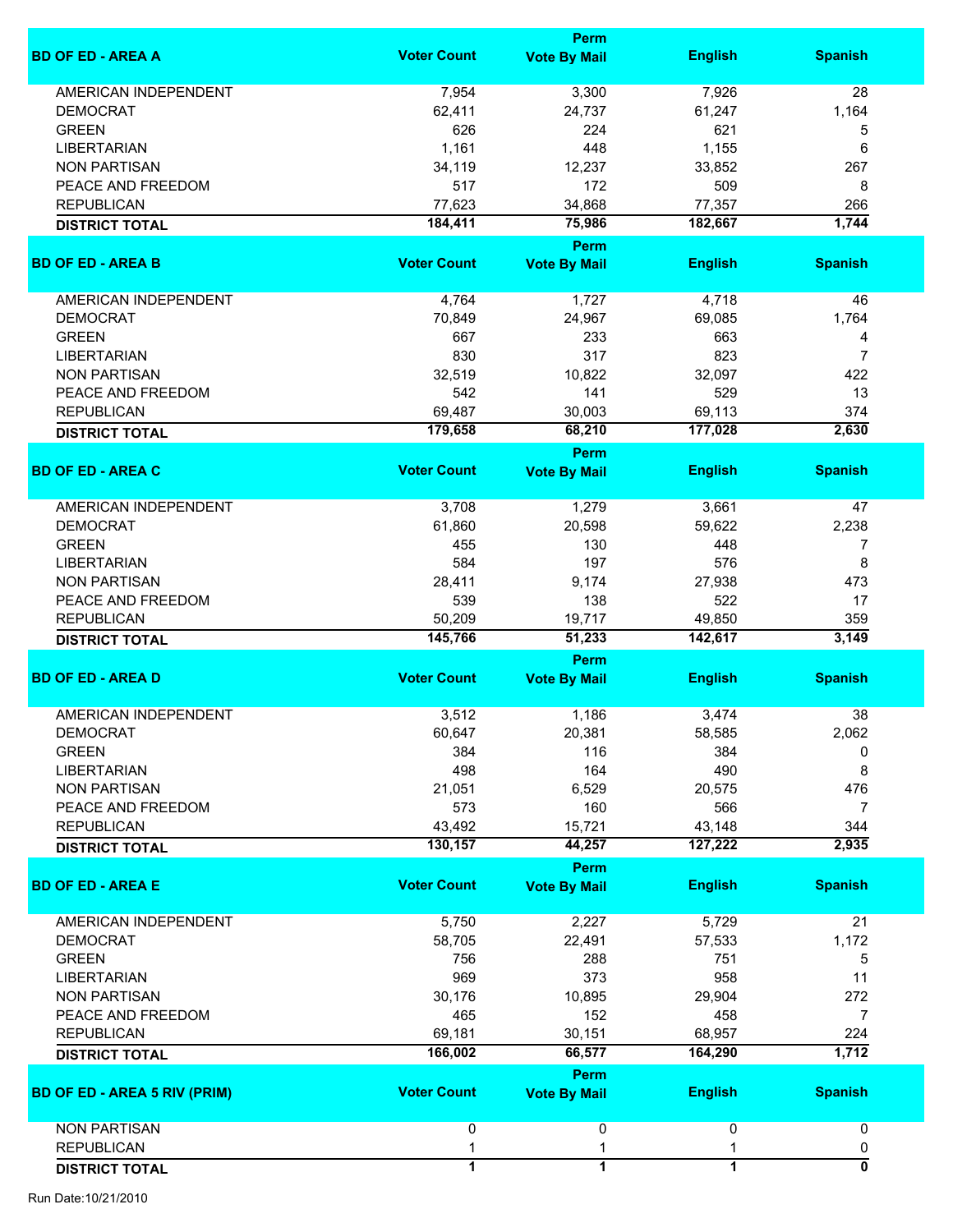|                                     |                    | Perm                |                |                           |
|-------------------------------------|--------------------|---------------------|----------------|---------------------------|
| <b>BD OF ED - AREA 7 KERN (GEN)</b> | <b>Voter Count</b> | <b>Vote By Mail</b> | <b>English</b> | <b>Spanish</b>            |
| <b>AMERICAN INDEPENDENT</b>         | 11                 | 8                   | 11             | 0                         |
| <b>DEMOCRAT</b>                     | 45                 | 42                  | 45             | 0                         |
| <b>GREEN</b>                        | 1                  | 0                   | 1              | 0                         |
| <b>LIBERTARIAN</b>                  | 1                  | 1                   | 1              | 0                         |
| <b>NON PARTISAN</b>                 | 33                 | 31                  | 33             | 0                         |
| <b>REPUBLICAN</b>                   | 77                 | 70                  | 77             | 0                         |
|                                     | 168                | 152                 | 168            | $\overline{\mathfrak{o}}$ |
| <b>DISTRICT TOTAL</b>               |                    | Perm                |                |                           |
| <b>ADELANTO SCHOOL DISTRICT</b>     | <b>Voter Count</b> | <b>Vote By Mail</b> | <b>English</b> | <b>Spanish</b>            |
|                                     |                    |                     |                |                           |
| AMERICAN INDEPENDENT                | 581                | 226                 | 577            | 4                         |
| <b>DEMOCRAT</b>                     | 6,825              | 2,436               | 6,612          | 213                       |
| <b>GREEN</b>                        | 40                 | 14                  | 40             | 0                         |
| <b>LIBERTARIAN</b>                  | 71                 | 31                  | 71             | 0                         |
| <b>NON PARTISAN</b>                 | 2,982              | 1,051               | 2,935          | 47                        |
| PEACE AND FREEDOM                   | 53                 | 20                  | 53             | 0                         |
| <b>REPUBLICAN</b>                   | 4,343              | 1,809               | 4,300          | 43                        |
| <b>DISTRICT TOTAL</b>               | 14,895             | 5,587               | 14,588         | 307                       |
|                                     |                    | Perm                |                |                           |
| <b>ALTA LOMA SCHOOL DISTRICT</b>    | <b>Voter Count</b> | <b>Vote By Mail</b> | <b>English</b> | <b>Spanish</b>            |
| <b>AMERICAN INDEPENDENT</b>         | 902                | 345                 | 895            | $\overline{7}$            |
| <b>DEMOCRAT</b>                     | 10,180             | 3,795               | 10,077         | 103                       |
| <b>GREEN</b>                        | 110                | 39                  | 110            | 0                         |
| <b>LIBERTARIAN</b>                  | 156                | 60                  | 156            | 0                         |
| <b>NON PARTISAN</b>                 | 5,560              | 1,987               | 5,532          | 28                        |
| PEACE AND FREEDOM                   | 74                 | 21                  | 71             | 3                         |
| <b>REPUBLICAN</b>                   | 15,305             | 6,847               | 15,250         | 55                        |
| <b>DISTRICT TOTAL</b>               | 32,287             | 13,094              | 32,091         | 196                       |
|                                     |                    | Perm                |                |                           |
| <b>CENTRAL SCHOOL DISTRICT</b>      | <b>Voter Count</b> | <b>Vote By Mail</b> | <b>English</b> | <b>Spanish</b>            |
| <b>AMERICAN INDEPENDENT</b>         | 557                | 212                 | 554            | 3                         |
| <b>DEMOCRAT</b>                     | 7,134              | 2,544               | 7,023          | 111                       |
| <b>GREEN</b>                        | 70                 | 23                  | 68             | 2                         |
| <b>LIBERTARIAN</b>                  | 84                 | 29                  | 83             | 1                         |
| <b>NON PARTISAN</b>                 | 3,469              | 1,123               | 3,442          | 27                        |
| PEACE AND FREEDOM                   | 44                 | $\overline{7}$      | 42             | $\overline{c}$            |
| <b>REPUBLICAN</b>                   | 6,963              | 2,913               | 6,938          | 25                        |
| <b>DISTRICT TOTAL</b>               | 18,321             | 6,851               | 18,150         | $\overline{171}$          |
|                                     |                    | Perm                |                |                           |
| <b>CUCAMONGA SCHOOL DISTRICT</b>    | <b>Voter Count</b> | <b>Vote By Mail</b> | <b>English</b> | <b>Spanish</b>            |
|                                     |                    |                     |                |                           |
| AMERICAN INDEPENDENT                | 302                | 95                  | 299            | 3                         |
| <b>DEMOCRAT</b>                     | 4,511              | 1,494               | 4,396          | 115                       |
| <b>GREEN</b>                        | 31                 | 6                   | 31             | 0                         |
| <b>LIBERTARIAN</b>                  | 46                 | 13                  | 46             | 0                         |
| <b>NON PARTISAN</b>                 | 1,965              | 627                 | 1,944          | 21                        |
| PEACE AND FREEDOM                   | 27                 | 6                   | 27             | 0                         |
| <b>REPUBLICAN</b>                   | 2,744              | 988                 | 2,721          | 23                        |
| <b>DISTRICT TOTAL</b>               | 9,626              | 3,229               | 9,464          | $\overline{162}$          |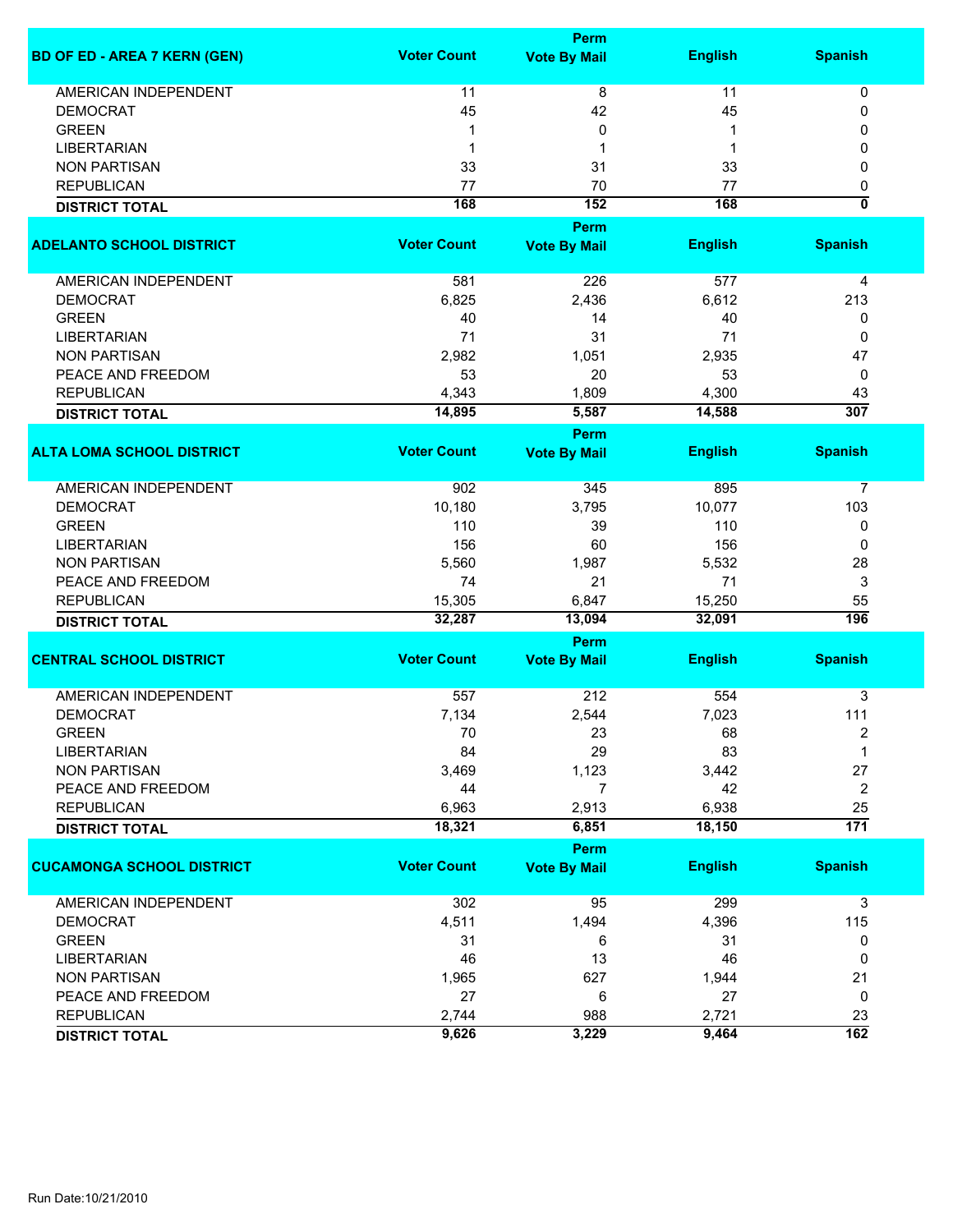|                                                |                    | <b>Perm</b>                 |                |                  |
|------------------------------------------------|--------------------|-----------------------------|----------------|------------------|
| <b>ETIWANDA SCHOOL DISTRICT</b>                | <b>Voter Count</b> | <b>Vote By Mail</b>         | <b>English</b> | <b>Spanish</b>   |
| AMERICAN INDEPENDENT                           | 1,074              | 398                         | 1,068          | 6                |
| <b>DEMOCRAT</b>                                | 15,361             | 5,268                       | 15,188         | 173              |
| <b>GREEN</b>                                   | 122                | 50                          | 121            | 1                |
| <b>LIBERTARIAN</b>                             | 178                | 63                          | 177            | 1                |
| <b>NON PARTISAN</b>                            | 7,726              | 2,622                       | 7,678          | 48               |
| PEACE AND FREEDOM                              | 95                 |                             |                |                  |
|                                                |                    | 32                          | 95             | 0                |
| <b>REPUBLICAN</b>                              | 15,448             | 6,514                       | 15,387         | 61               |
| <b>DISTRICT TOTAL</b>                          | 40,004             | 14,947                      | 39,714         | $\overline{290}$ |
|                                                |                    | Perm                        |                |                  |
| <b>HELENDALE SCHOOL DISTRICT</b>               | <b>Voter Count</b> | <b>Vote By Mail</b>         | <b>English</b> | <b>Spanish</b>   |
| AMERICAN INDEPENDENT                           | 131                | 70                          | 131            | $\pmb{0}$        |
| <b>DEMOCRAT</b>                                | 831                | 376                         | 830            | 1                |
| <b>GREEN</b>                                   | 4                  | 3                           | 4              | 0                |
| <b>LIBERTARIAN</b>                             | 21                 | $\overline{7}$              | 21             | 0                |
| <b>NON PARTISAN</b>                            | 458                | 192                         | 458            | 0                |
| PEACE AND FREEDOM                              | 3                  | $\mathbf 1$                 | 3              | 0                |
| <b>REPUBLICAN</b>                              | 1,706              | 866                         | 1,701          | 5                |
|                                                | 3,154              | 1,515                       | 3,148          | $\overline{6}$   |
| <b>DISTRICT TOTAL</b>                          |                    |                             |                |                  |
| <b>MOUNTAIN VIEW SCHOOL DISTRICT</b>           | <b>Voter Count</b> | Perm<br><b>Vote By Mail</b> | <b>English</b> | <b>Spanish</b>   |
|                                                |                    |                             |                |                  |
| <b>AMERICAN INDEPENDENT</b>                    | 213                | 79                          | 211            | $\overline{2}$   |
| <b>DEMOCRAT</b>                                | 3,650              | 1,247                       | 3,537          | 113              |
| <b>GREEN</b>                                   | 32                 | 10                          | 31             | 1                |
| <b>LIBERTARIAN</b>                             | 42                 | 16                          | 42             | 0                |
| <b>NON PARTISAN</b>                            | 1,543              | 539                         | 1,528          | 15               |
| PEACE AND FREEDOM                              | 18                 | 7                           | 18             | 0                |
| <b>REPUBLICAN</b>                              | 2,902              | 1,221                       | 2,885          | 17               |
| <b>DISTRICT TOTAL</b>                          | 8,400              | 3,119                       | 8,252          | $\overline{148}$ |
|                                                |                    | Perm                        |                |                  |
| <b>MT BALDY JOINT SCHOOL DISTRICT</b>          | <b>Voter Count</b> | <b>Vote By Mail</b>         | <b>English</b> | <b>Spanish</b>   |
|                                                |                    |                             |                |                  |
| <b>AMERICAN INDEPENDENT</b><br><b>DEMOCRAT</b> | 8<br>107           | 3<br>22                     | 8<br>106       | 0                |
| <b>GREEN</b>                                   |                    | 0                           | 4              | 0                |
|                                                | 4                  |                             |                |                  |
| <b>LIBERTARIAN</b>                             | 5                  | 0                           | 5              | 0                |
| <b>NON PARTISAN</b>                            | 45                 | 8                           | 45             | 0                |
| PEACE AND FREEDOM                              | $\mathbf 1$        | 0                           | 1              | 0                |
| <b>REPUBLICAN</b>                              | 100                | 34                          | 100            | 0                |
| <b>DISTRICT TOTAL</b>                          | 270                | 67                          | 269            | 7                |
|                                                |                    | Perm                        |                |                  |
| <b>ONTARIO-MONTCLAIR SCHOOL DISTRICT</b>       | <b>Voter Count</b> | <b>Vote By Mail</b>         | <b>English</b> | <b>Spanish</b>   |
| <b>AMERICAN INDEPENDENT</b>                    | 1,226              | 403                         | 1,204          | 22               |
| <b>DEMOCRAT</b>                                | 25,580             | 8,506                       | 24,342         | 1,238            |
| <b>GREEN</b>                                   | 186                | 66                          | 185            | 1                |
| <b>LIBERTARIAN</b>                             | 216                | 77                          | 211            | 5                |
| <b>NON PARTISAN</b>                            | 9,347              | 2,819                       | 9,065          | 282              |
| PEACE AND FREEDOM                              | 245                | 57                          | 237            | 8                |
| <b>REPUBLICAN</b>                              | 15,294             | 5,960                       | 15,111         | 183              |
|                                                | 52,094             | 17,888                      | 50,355         | 1,739            |
| <b>DISTRICT TOTAL</b>                          |                    |                             |                |                  |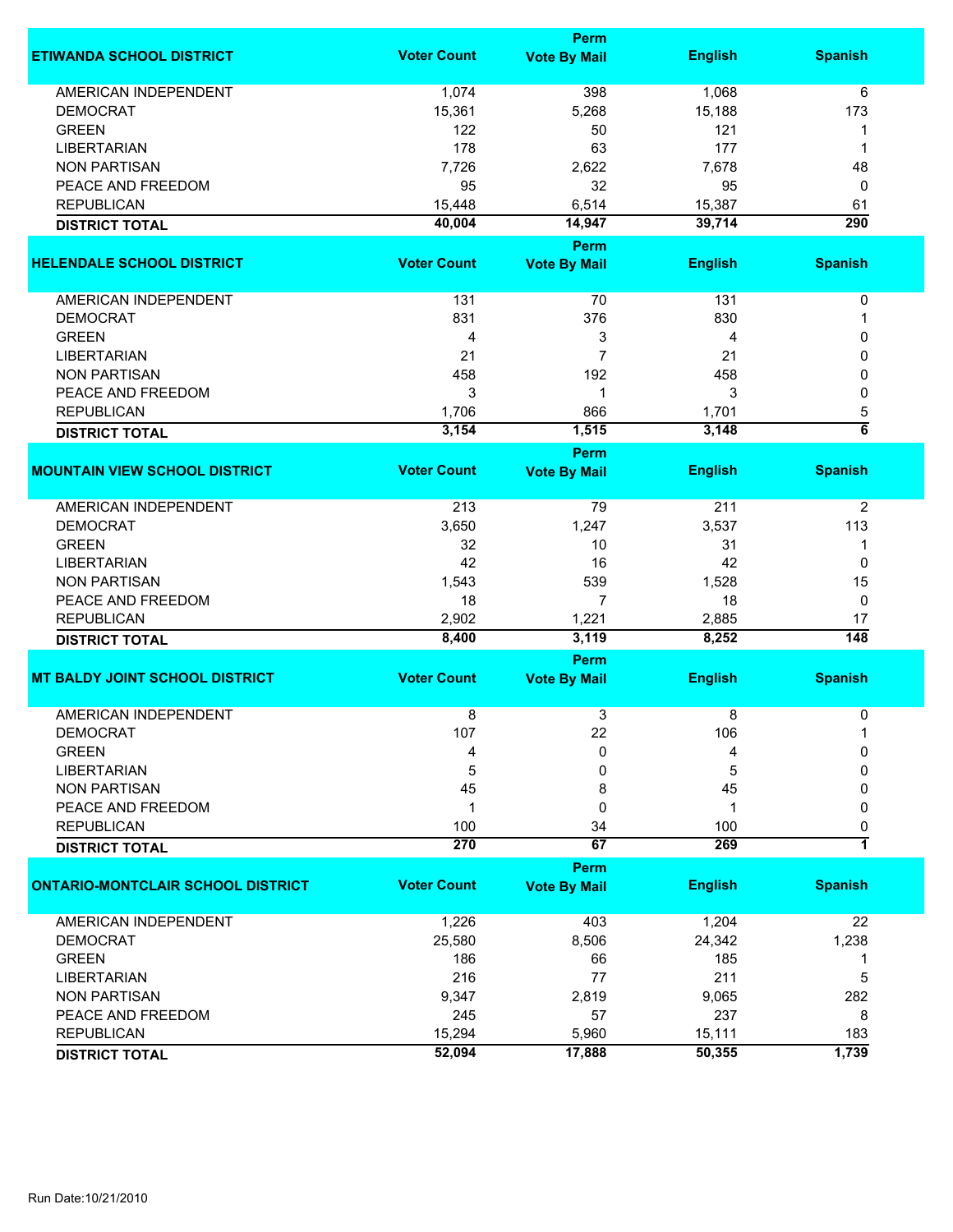|                                   |                    | Perm                    |                  |                        |
|-----------------------------------|--------------------|-------------------------|------------------|------------------------|
| <b>ORO GRANDE SCHOOL DISTRICT</b> | <b>Voter Count</b> | <b>Vote By Mail</b>     | <b>English</b>   | <b>Spanish</b>         |
| AMERICAN INDEPENDENT              | 21                 | 18                      | 21               | $\pmb{0}$              |
| <b>DEMOCRAT</b>                   | 118                | 97                      | 116              | 2                      |
| <b>GREEN</b>                      | 2                  | $\overline{\mathbf{c}}$ | 2                | 0                      |
| <b>LIBERTARIAN</b>                | 1                  | 1                       |                  | 0                      |
|                                   |                    |                         |                  |                        |
| <b>NON PARTISAN</b>               | 96                 | 61                      | 95               |                        |
| PEACE AND FREEDOM                 | 2                  | 1                       | 2                | 0                      |
| <b>REPUBLICAN</b>                 | 133                | 96                      | 132              | 1                      |
| <b>DISTRICT TOTAL</b>             | 373                | 276                     | 369              | 4                      |
|                                   |                    | Perm                    |                  |                        |
| <b>VICTOR ELEMENTARY</b>          | <b>Voter Count</b> | <b>Vote By Mail</b>     | <b>English</b>   | <b>Spanish</b>         |
| AMERICAN INDEPENDENT              | 1,306              | 567                     | 1,300            | 6                      |
| <b>DEMOCRAT</b>                   | 13,517             | 5,141                   | 13,218           | 299                    |
| <b>GREEN</b>                      | 82                 | 23                      | 81               | -1                     |
| <b>LIBERTARIAN</b>                | 148                | 63                      | 143              | 5                      |
| <b>NON PARTISAN</b>               | 6,293              | 2,226                   | 6,230            | 63                     |
|                                   |                    |                         |                  |                        |
| PEACE AND FREEDOM                 | 98                 | 30                      | 95               | 3                      |
| <b>REPUBLICAN</b>                 | 12,223             | 5,250                   | 12,170           | 53                     |
| <b>DISTRICT TOTAL</b>             | 33,667             | 13,300                  | 33,237           | 430                    |
|                                   |                    | Perm                    |                  |                        |
| <b>APPLE VALLEY UNIFIED</b>       | <b>Voter Count</b> | <b>Vote By Mail</b>     | <b>English</b>   | <b>Spanish</b>         |
| <b>AMERICAN INDEPENDENT</b>       | 1,673              | 729                     | 1,670            | 3                      |
| <b>DEMOCRAT</b>                   | 10,989             | 4,692                   | 10,862           | 127                    |
| <b>GREEN</b>                      | 117                | 42                      | 116              | 1                      |
| <b>LIBERTARIAN</b>                | 204                | 75                      | 204              | 0                      |
| <b>NON PARTISAN</b>               | 6,509              | 2,379                   | 6,480            | 29                     |
| PEACE AND FREEDOM                 | 95                 | 30                      | 93               | 2                      |
|                                   |                    |                         |                  |                        |
| <b>REPUBLICAN</b>                 | 18,273<br>37,860   | 8,524<br>16,471         | 18,226<br>37,651 | 47<br>$\overline{209}$ |
| <b>DISTRICT TOTAL</b>             |                    |                         |                  |                        |
|                                   |                    | <b>Perm</b>             |                  |                        |
| <b>BAKER VALLEY UNIFIED</b>       | <b>Voter Count</b> | <b>Vote By Mail</b>     | <b>English</b>   | <b>Spanish</b>         |
| <b>AMERICAN INDEPENDENT</b>       | 11                 | 1                       | 11               | 0                      |
| <b>DEMOCRAT</b>                   | 49                 | 22                      | 49               | 0                      |
| <b>GREEN</b>                      | $\overline{2}$     | 1                       | $\overline{c}$   | $\Omega$               |
| <b>LIBERTARIAN</b>                | 1                  | 1                       | 1                | 0                      |
| <b>NON PARTISAN</b>               | 55                 | 22                      | 51               |                        |
| PEACE AND FREEDOM                 | $\overline{2}$     | 1                       | 1                | 1                      |
| <b>REPUBLICAN</b>                 | 48                 | 22                      | 48               | 0                      |
|                                   | 168                | $\overline{70}$         | 163              | $\overline{\bf{5}}$    |
| <b>DISTRICT TOTAL</b>             |                    |                         |                  |                        |
| <b>BARSTOW UNIFIED</b>            | <b>Voter Count</b> | Perm                    | <b>English</b>   | <b>Spanish</b>         |
|                                   |                    | <b>Vote By Mail</b>     |                  |                        |
| <b>AMERICAN INDEPENDENT</b>       | 602                | 215                     | 598              | 4                      |
| <b>DEMOCRAT</b>                   | 5,001              | 1,809                   | 4,945            | 56                     |
| <b>GREEN</b>                      | 41                 | 13                      | 41               | 0                      |
| <b>LIBERTARIAN</b>                | 60                 | 20                      | 60               | 0                      |
| <b>NON PARTISAN</b>               | 2,668              | 835                     | 2,658            | $10$                   |
| PEACE AND FREEDOM                 | 34                 | 10                      | 34               | 0                      |
| <b>REPUBLICAN</b>                 | 4,355              | 1,802                   | 4,345            | 10                     |
| <b>DISTRICT TOTAL</b>             | 12,761             | 4,704                   | 12,681           | $\overline{80}$        |
|                                   |                    |                         |                  |                        |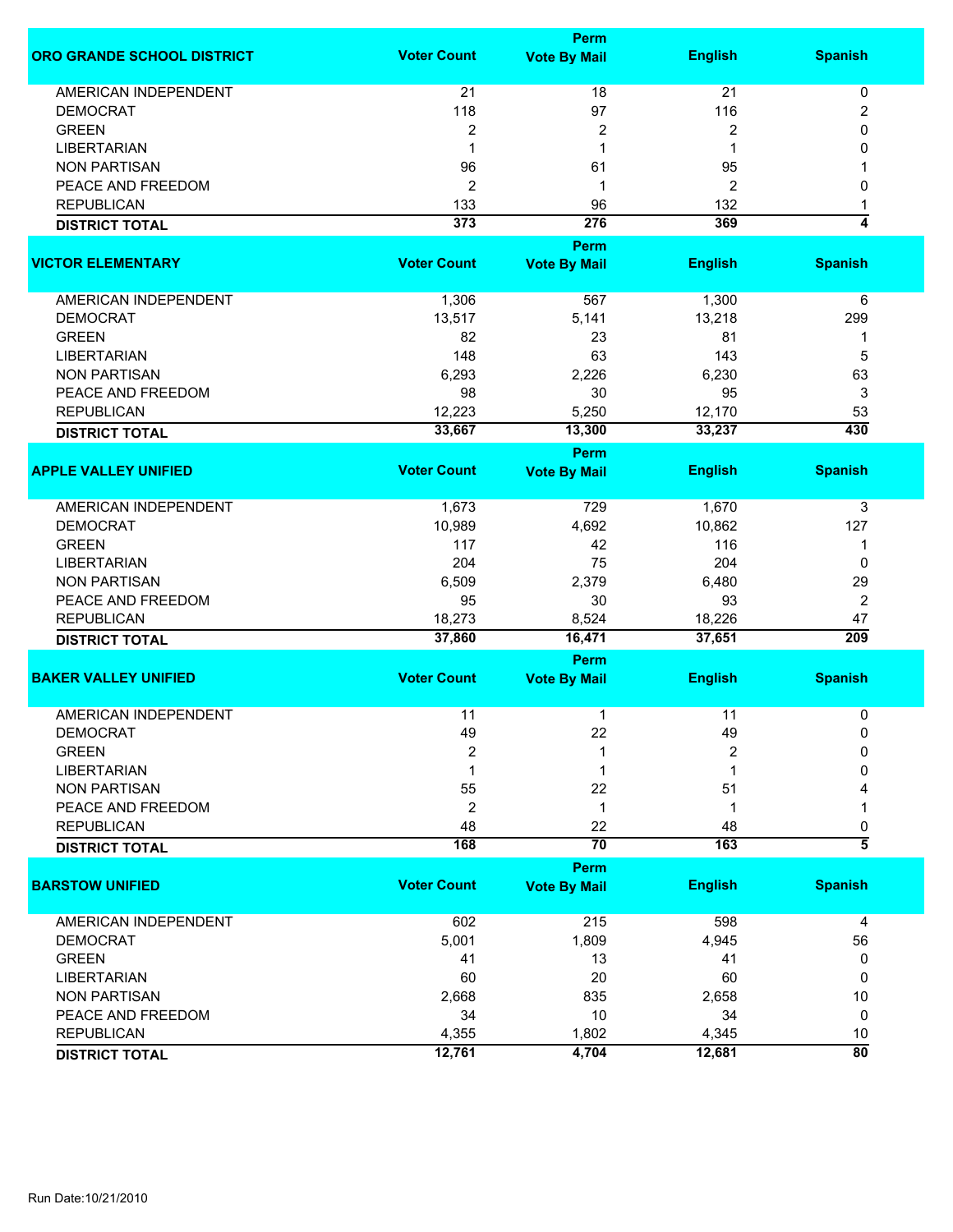|                                  |                         | <b>Perm</b>                 |                |                           |
|----------------------------------|-------------------------|-----------------------------|----------------|---------------------------|
| <b>BEAR VALLEY UNIFIED</b>       | <b>Voter Count</b>      | <b>Vote By Mail</b>         | <b>English</b> | <b>Spanish</b>            |
| <b>AMERICAN INDEPENDENT</b>      | 424                     | 177                         | 423            | 1                         |
| <b>DEMOCRAT</b>                  | 2,712                   | 1,251                       | 2,696          | 16                        |
| <b>GREEN</b>                     | 73                      | 29                          | 73             | 0                         |
| <b>LIBERTARIAN</b>               | 89                      | 39                          | 88             |                           |
|                                  |                         |                             |                |                           |
| <b>NON PARTISAN</b>              | 1,861                   | 759                         | 1,854          | 7                         |
| PEACE AND FREEDOM                | 35                      | 10                          | 35             | 0                         |
| <b>REPUBLICAN</b>                | 4,924                   | 2,548                       | 4,921          | 3                         |
| <b>DISTRICT TOTAL</b>            | 10,118                  | 4,813                       | 10,090         | $\overline{28}$           |
| <b>BEAUMONT UNIFIED</b>          | <b>Voter Count</b>      | Perm<br><b>Vote By Mail</b> | <b>English</b> | <b>Spanish</b>            |
| <b>NON PARTISAN</b>              | 0                       | 0                           | 0              | 0                         |
| <b>REPUBLICAN</b>                | 1                       | 1                           |                | 0                         |
| <b>DISTRICT TOTAL</b>            | $\overline{\mathbf{1}}$ | $\overline{1}$              | $\overline{1}$ | $\overline{\mathfrak{o}}$ |
|                                  |                         | Perm                        |                |                           |
| <b>CHINO VALLEY UNIFIED</b>      | <b>Voter Count</b>      | <b>Vote By Mail</b>         | <b>English</b> | <b>Spanish</b>            |
| <b>AMERICAN INDEPENDENT</b>      | 1,885                   | 699                         | 1,875          | 10                        |
| <b>DEMOCRAT</b>                  | 27,503                  | 9,817                       | 26,881         | 622                       |
| <b>GREEN</b>                     | 210                     | 67                          | 206            | 4                         |
| <b>LIBERTARIAN</b>               | 322                     | 121                         | 320            | 2                         |
| <b>NON PARTISAN</b>              | 14,707                  | 5,124                       | 14,588         | 119                       |
| PEACE AND FREEDOM                | 210                     | 51                          | 205            | 5                         |
| <b>REPUBLICAN</b>                | 31,212                  | 13,069                      | 31,084         | 128                       |
| <b>DISTRICT TOTAL</b>            | 76,049                  | 28,948                      | 75,159         | 890                       |
|                                  |                         | Perm                        |                |                           |
| <b>COLTON JOINT UNIFIED</b>      | <b>Voter Count</b>      | <b>Vote By Mail</b>         | <b>English</b> | <b>Spanish</b>            |
|                                  |                         |                             |                |                           |
| AMERICAN INDEPENDENT             | 1,116                   | 350                         | 1,104          | 12                        |
| <b>DEMOCRAT</b>                  | 19,510                  | 6,054                       | 18,761         | 749                       |
| <b>GREEN</b>                     | 151                     | 47                          | 147            | 4                         |
| <b>LIBERTARIAN</b>               | 182                     | 59                          | 174            | 8                         |
| <b>NON PARTISAN</b>              | 7,248                   | 2,114                       | 7,075          | 173                       |
| PEACE AND FREEDOM                | 156                     | 51                          | 152            | 4                         |
| <b>REPUBLICAN</b>                | 12,435                  | 4,274                       | 12,321         | 114                       |
| <b>DISTRICT TOTAL</b>            | 40,798                  | 12,949                      | 39,734         | 1,064                     |
|                                  |                         | Perm                        |                |                           |
| <b>COLTON JOINT UNIFIED TA 1</b> | <b>Voter Count</b>      | <b>Vote By Mail</b>         | <b>English</b> | <b>Spanish</b>            |
| <b>AMERICAN INDEPENDENT</b>      | 365                     | 113                         | 356            | 9                         |
| <b>DEMOCRAT</b>                  | 7,689                   | 2,223                       | 7,272          | 417                       |
| <b>GREEN</b>                     | 54                      | 14                          | 52             | 2                         |
| <b>LIBERTARIAN</b>               | 59                      | 14                          | 53             | 6                         |
| <b>NON PARTISAN</b>              | 2,838                   | 759                         | 2,737          | 101                       |
| PEACE AND FREEDOM                | 70                      | 25                          | 67             | 3                         |
| <b>REPUBLICAN</b>                | 4,216                   | 1,280                       | 4,155          | 61                        |
| <b>DISTRICT TOTAL</b>            | 15,291                  | 4,428                       | 14,692         | 599                       |
|                                  |                         | Perm                        |                |                           |
| <b>COLTON JOINT UNIFIED TA 2</b> | <b>Voter Count</b>      | <b>Vote By Mail</b>         | <b>English</b> | <b>Spanish</b>            |
| AMERICAN INDEPENDENT             | 533                     | 169                         | 530            | 3                         |
| <b>DEMOCRAT</b>                  | 9,130                   | 2,860                       | 8,827          | 303                       |
| <b>GREEN</b>                     | 65                      | 22                          | 63             | 2                         |
| <b>LIBERTARIAN</b>               | 84                      | 28                          | 82             | 2                         |
| <b>NON PARTISAN</b>              | 3,204                   | 953                         | 3,139          | 65                        |
| PEACE AND FREEDOM                | 66                      | 21                          | 65             | $\mathbf 1$               |
| <b>REPUBLICAN</b>                | 5,293                   | 1,814                       | 5,245          | 48                        |
| <b>DISTRICT TOTAL</b>            | 18,375                  | 5,867                       | 17,951         | 424                       |
|                                  |                         |                             |                |                           |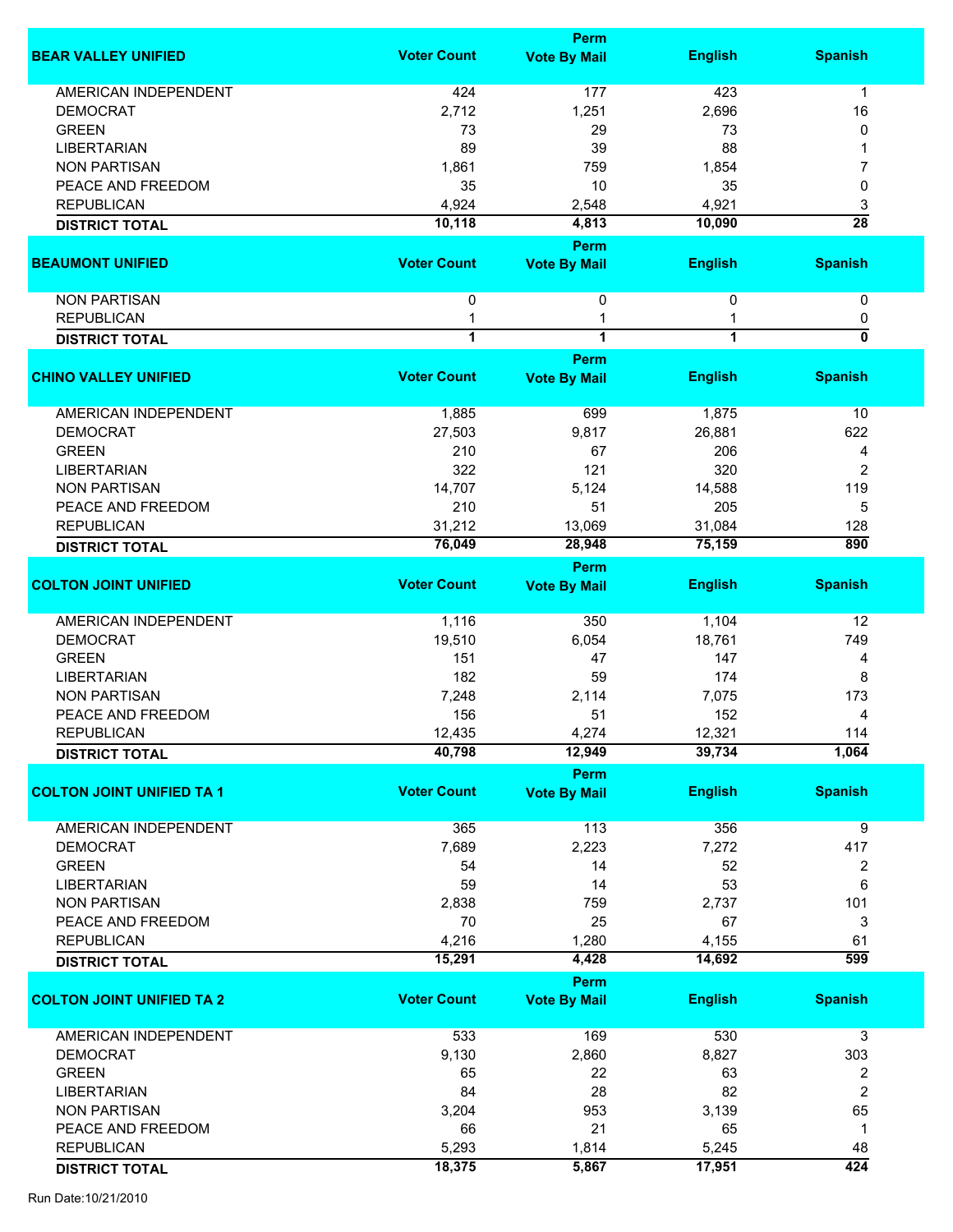|                                  |                    | <b>Perm</b>                        |                |                  |  |  |  |
|----------------------------------|--------------------|------------------------------------|----------------|------------------|--|--|--|
| <b>COLTON JOINT UNIFIED TA 3</b> | <b>Voter Count</b> | <b>Vote By Mail</b>                | <b>English</b> | <b>Spanish</b>   |  |  |  |
| <b>AMERICAN INDEPENDENT</b>      | 218                | 68                                 | 218            | 0                |  |  |  |
| <b>DEMOCRAT</b>                  | 2,691              | 971                                | 2,662          | 29               |  |  |  |
| <b>GREEN</b>                     | 32                 | 11                                 | 32             | 0                |  |  |  |
| <b>LIBERTARIAN</b>               | 39                 | 17                                 | 39             | 0                |  |  |  |
| <b>NON PARTISAN</b>              | 1,206              | 402                                | 1,199          | 7                |  |  |  |
|                                  |                    |                                    |                |                  |  |  |  |
| PEACE AND FREEDOM                | 20                 | 5                                  | 20             | 0                |  |  |  |
| <b>REPUBLICAN</b>                | 2,926              | 1,180                              | 2,921          | 5                |  |  |  |
| <b>DISTRICT TOTAL</b>            | 7,132              | 2,654                              | 7,091          | 41               |  |  |  |
| <b>FONTANA UNIFIED</b>           | <b>Voter Count</b> | <b>Perm</b><br><b>Vote By Mail</b> | <b>English</b> | <b>Spanish</b>   |  |  |  |
|                                  |                    |                                    |                |                  |  |  |  |
| AMERICAN INDEPENDENT             | 1,308              | 406                                | 1,276          | 32               |  |  |  |
| <b>DEMOCRAT</b>                  | 26,196             | 8,040                              | 24,808         | 1,388            |  |  |  |
| <b>GREEN</b>                     | 182                | 47                                 | 180            | 2                |  |  |  |
| <b>LIBERTARIAN</b>               | 174                | 47                                 | 168            | 6                |  |  |  |
| <b>NON PARTISAN</b>              | 10,196             | 2,884                              | 9,878          | 318              |  |  |  |
| PEACE AND FREEDOM                | 284                | 74                                 | 272            | 12               |  |  |  |
| <b>REPUBLICAN</b>                | 13,351             | 4,439                              | 13,160         | 191              |  |  |  |
|                                  | 51,691             | 15,937                             | 49,742         | 1,949            |  |  |  |
| <b>DISTRICT TOTAL</b>            |                    | <b>Perm</b>                        |                |                  |  |  |  |
| <b>HESPERIA UNIFIED</b>          | <b>Voter Count</b> | <b>Vote By Mail</b>                | <b>English</b> | <b>Spanish</b>   |  |  |  |
|                                  |                    |                                    |                |                  |  |  |  |
| <b>AMERICAN INDEPENDENT</b>      | 1,598              | 619                                | 1,589          | 9                |  |  |  |
| <b>DEMOCRAT</b>                  | 13,068             | 4,709                              | 12,726         | 342              |  |  |  |
| <b>GREEN</b>                     | 104                | 33                                 | 102            | $\overline{2}$   |  |  |  |
| <b>LIBERTARIAN</b>               | 258                | 104                                | 257            | 1                |  |  |  |
| <b>NON PARTISAN</b>              | 7,281              | 2,389                              | 7,189          | 92               |  |  |  |
| PEACE AND FREEDOM                | 124                | 41                                 | 122            | $\overline{2}$   |  |  |  |
| <b>REPUBLICAN</b>                | 15,878             | 6,706                              | 15,812         | 66               |  |  |  |
| <b>DISTRICT TOTAL</b>            | 38,311             | 14,601                             | 37,797         | $\overline{514}$ |  |  |  |
|                                  |                    | Perm                               |                |                  |  |  |  |
| <b>LUCERNE VALLEY UNIFIED</b>    | <b>Voter Count</b> | <b>Vote By Mail</b>                | <b>English</b> | <b>Spanish</b>   |  |  |  |
|                                  |                    |                                    |                |                  |  |  |  |
| <b>AMERICAN INDEPENDENT</b>      | 194                | 85                                 | 194            | 0                |  |  |  |
| <b>DEMOCRAT</b>                  | 885                | 444                                | 874            | 11               |  |  |  |
| <b>GREEN</b>                     | 21                 | 8                                  | 21             | 0                |  |  |  |
| <b>LIBERTARIAN</b>               | 34                 | 15                                 | 34             | 0                |  |  |  |
| <b>NON PARTISAN</b>              | 580                | 237                                | 580            | 0                |  |  |  |
| PEACE AND FREEDOM                | 4                  | 0                                  | 4              | 0                |  |  |  |
| <b>REPUBLICAN</b>                | 1,249              | 613                                | 1,241          | 8                |  |  |  |
| <b>DISTRICT TOTAL</b>            | 2,967              | 1,402                              | 2,948          | $\overline{19}$  |  |  |  |
|                                  |                    | Perm                               |                |                  |  |  |  |
| <b>MORONGO UNIFIED</b>           | <b>Voter Count</b> | <b>Vote By Mail</b>                | <b>English</b> | <b>Spanish</b>   |  |  |  |
| <b>AMERICAN INDEPENDENT</b>      | 1,196              | 561                                | 1,194          | $\overline{c}$   |  |  |  |
| <b>DEMOCRAT</b>                  | 7,590              | 3,709                              | 7,554          | 36               |  |  |  |
| <b>GREEN</b>                     | 147                | 71                                 | 147            | 0                |  |  |  |
| <b>LIBERTARIAN</b>               | 190                | 89                                 | 189            | 1                |  |  |  |
| <b>NON PARTISAN</b>              | 5,379              | 2,327                              | 5,369          | 10               |  |  |  |
| PEACE AND FREEDOM                | 76                 | 33                                 | 76             | 0                |  |  |  |
| <b>REPUBLICAN</b>                | 10,690             | 5,471                              | 10,670         | 20               |  |  |  |
|                                  | 25,268             | 12,261                             | 25,199         | $\overline{69}$  |  |  |  |
| <b>DISTRICT TOTAL</b>            |                    |                                    |                |                  |  |  |  |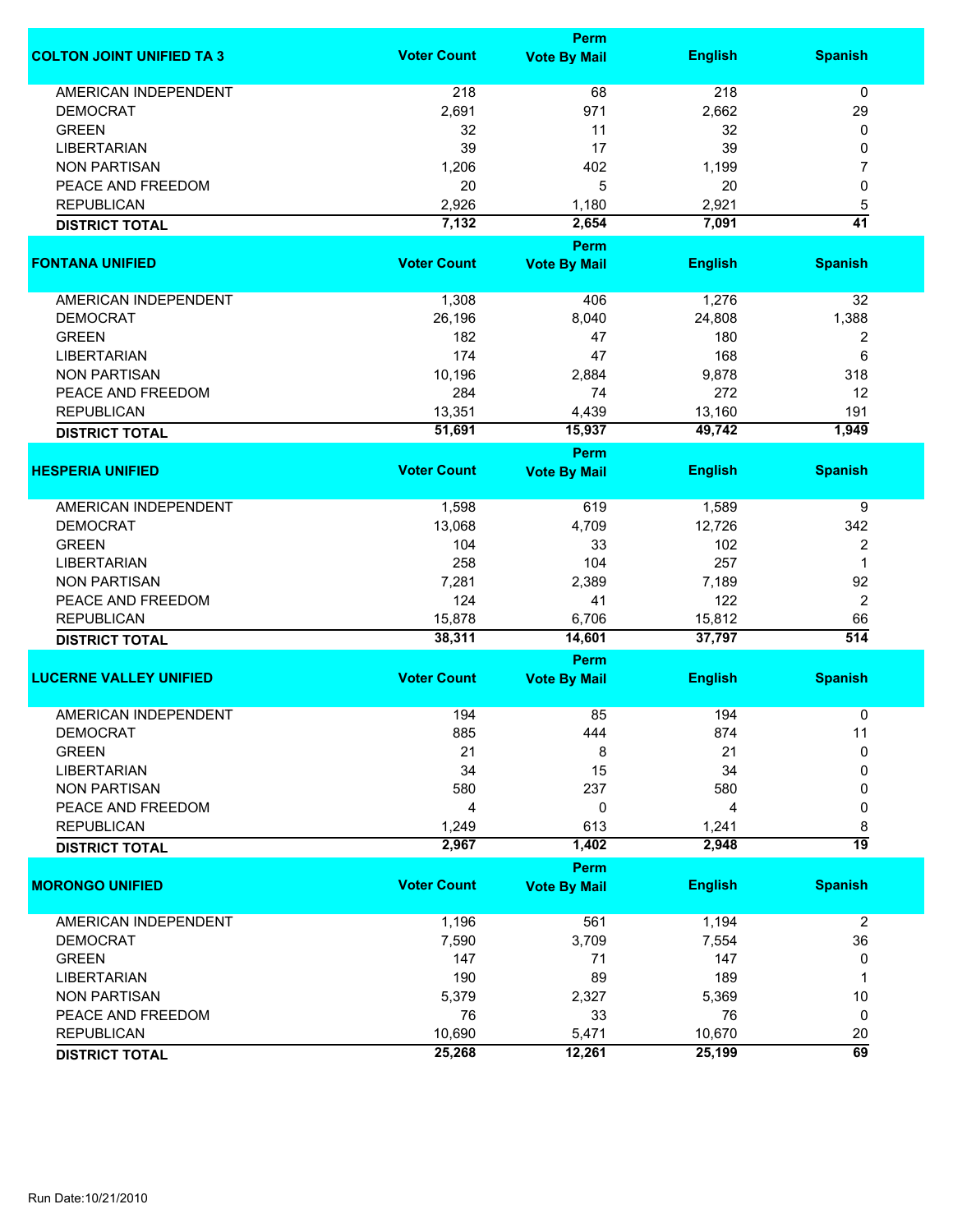|                                 |                    | <b>Perm</b>         |                 |                           |
|---------------------------------|--------------------|---------------------|-----------------|---------------------------|
| <b>MUROC JOINT UNIFIED</b>      | <b>Voter Count</b> | <b>Vote By Mail</b> | <b>English</b>  | <b>Spanish</b>            |
| AMERICAN INDEPENDENT            | 1                  | 1                   | 1               | 0                         |
| <b>DEMOCRAT</b>                 | $\overline{2}$     | 2                   | 2               | 0                         |
| <b>NON PARTISAN</b>             | 5                  | 5                   | 5               | 0                         |
| <b>REPUBLICAN</b>               | 6                  | 6                   | 6               |                           |
|                                 | $\overline{14}$    | $\overline{14}$     | $\overline{14}$ | 0<br>0                    |
| <b>DISTRICT TOTAL</b>           |                    |                     |                 |                           |
| <b>MUROC JOINT UNIFIED BA3D</b> | <b>Voter Count</b> | Perm                |                 | <b>Spanish</b>            |
|                                 |                    | <b>Vote By Mail</b> | <b>English</b>  |                           |
| AMERICAN INDEPENDENT            | 1                  | 1                   | 1               | 0                         |
| <b>DEMOCRAT</b>                 | $\overline{2}$     | 2                   | 2               | 0                         |
| <b>NON PARTISAN</b>             | 5                  | 5                   | 5               | 0                         |
| <b>REPUBLICAN</b>               | 6                  | 6                   | 6               | 0                         |
| <b>DISTRICT TOTAL</b>           | $\overline{14}$    | $\overline{14}$     | $\overline{14}$ | $\overline{\mathfrak{o}}$ |
|                                 |                    | <b>Perm</b>         |                 |                           |
| <b>NEEDLES UNIFIED</b>          | <b>Voter Count</b> | <b>Vote By Mail</b> | <b>English</b>  | <b>Spanish</b>            |
| <b>AMERICAN INDEPENDENT</b>     | 148                | 67                  | 148             | 0                         |
| <b>DEMOCRAT</b>                 | 1,041              | 476                 | 1,034           | 7                         |
| <b>GREEN</b>                    |                    |                     |                 |                           |
|                                 | 5                  | 2                   | 5               | 0                         |
| <b>LIBERTARIAN</b>              | 13                 | 3                   | 13              | 0                         |
| <b>NON PARTISAN</b>             | 477                | 177                 | 477             | 0                         |
| PEACE AND FREEDOM               | 10                 | 3                   | 10              | 0                         |
| <b>REPUBLICAN</b>               | 905                | 472                 | 904             |                           |
| <b>DISTRICT TOTAL</b>           | 2,599              | 1,200               | 2,591           | $\overline{\bf 8}$        |
|                                 |                    | <b>Perm</b>         |                 |                           |
| <b>NEEDLES UNIFIED TA 1</b>     | <b>Voter Count</b> | <b>Vote By Mail</b> | <b>English</b>  | <b>Spanish</b>            |
| <b>AMERICAN INDEPENDENT</b>     | $\overline{2}$     | 1                   | $\overline{2}$  | 0                         |
| <b>DEMOCRAT</b>                 | 6                  | 5                   | 6               | 0                         |
| <b>NON PARTISAN</b>             |                    | 1                   |                 | 0                         |
| <b>REPUBLICAN</b>               | 17                 | 14                  | 17              | 0                         |
| <b>DISTRICT TOTAL</b>           | $\overline{26}$    | $\overline{21}$     | $\overline{26}$ | $\overline{\mathfrak{o}}$ |
|                                 |                    | <b>Perm</b>         |                 |                           |
| <b>NEEDLES UNIFIED TA 2</b>     | <b>Voter Count</b> | <b>Vote By Mail</b> | <b>English</b>  | <b>Spanish</b>            |
| <b>AMERICAN INDEPENDENT</b>     | 103                | 42                  | 103             | 0                         |
| <b>DEMOCRAT</b>                 | 806                | 334                 | 801             | 5                         |
| <b>GREEN</b>                    | 3                  | 1                   | 3               | 0                         |
| <b>LIBERTARIAN</b>              | 10                 | $\overline{c}$      | 10              | 0                         |
| <b>NON PARTISAN</b>             | 368                | 120                 | 368             | 0                         |
| PEACE AND FREEDOM               | 8                  | $\overline{2}$      | 8               | 0                         |
| <b>REPUBLICAN</b>               | 564                | 274                 | 563             |                           |
| <b>DISTRICT TOTAL</b>           | 1,862              | 775                 | 1,856           | $\overline{\mathbf{6}}$   |
|                                 |                    |                     |                 |                           |
|                                 | <b>Voter Count</b> | <b>Perm</b>         |                 | <b>Spanish</b>            |
| <b>NEEDLES UNIFIED TA 3</b>     |                    | <b>Vote By Mail</b> | <b>English</b>  |                           |
| <b>AMERICAN INDEPENDENT</b>     | 43                 | 24                  | 43              | 0                         |
| <b>DEMOCRAT</b>                 | 229                | 137                 | 227             | 2                         |
| <b>GREEN</b>                    | $\overline{2}$     | 1                   | 2               | 0                         |
| <b>LIBERTARIAN</b>              | 3                  | 1                   | 3               | 0                         |
| <b>NON PARTISAN</b>             | 108                | 56                  | 108             | 0                         |
| PEACE AND FREEDOM               | $\overline{2}$     | 1                   | 2               | 0                         |
| <b>REPUBLICAN</b>               | 324                | 184                 | 324             | 0                         |
| <b>DISTRICT TOTAL</b>           | 711                | 404                 | 709             | $\overline{2}$            |
|                                 |                    |                     |                 |                           |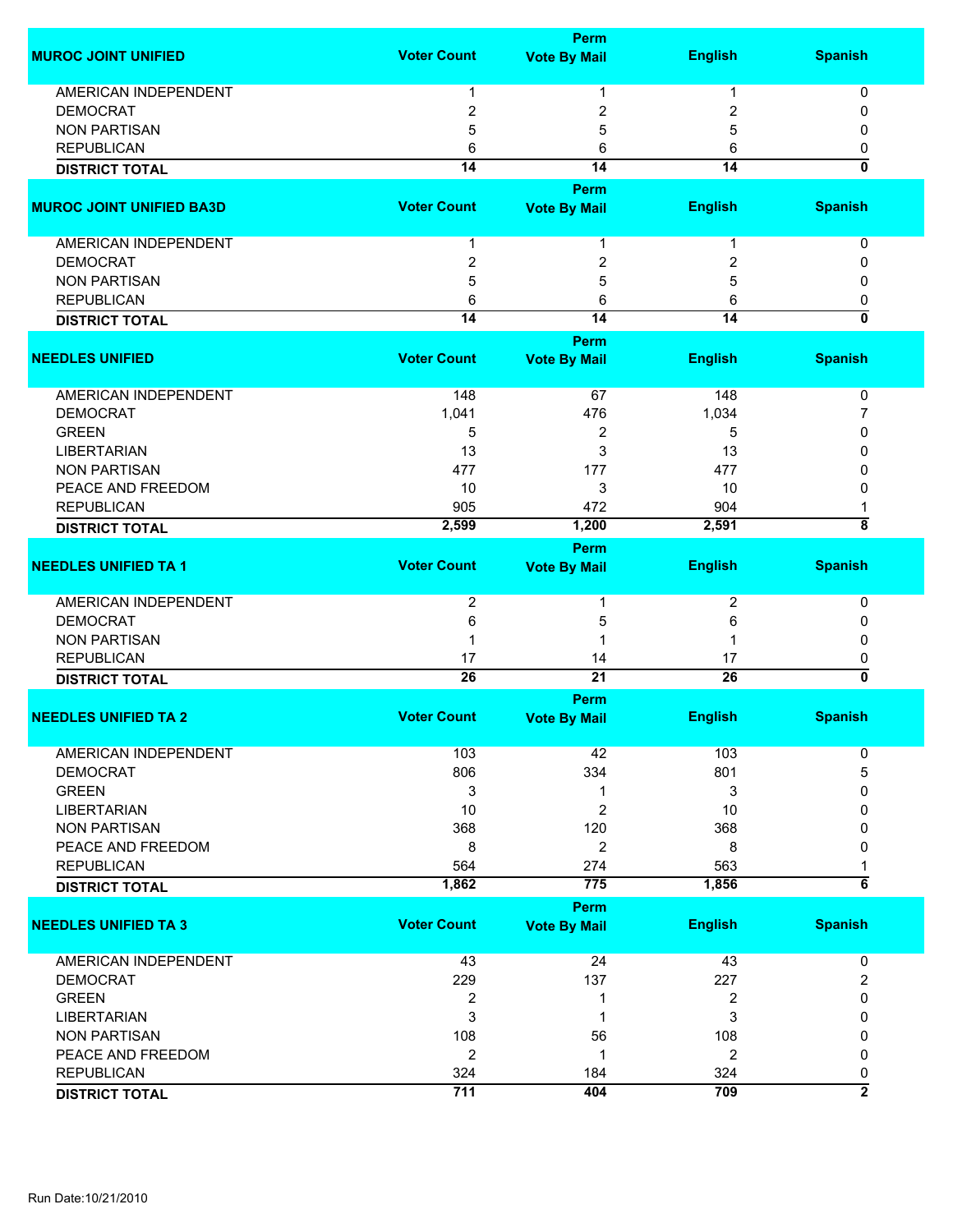|                                      |                    | <b>Perm</b>                        |                |                 |  |  |
|--------------------------------------|--------------------|------------------------------------|----------------|-----------------|--|--|
| <b>REDLANDS UNIFIED</b>              | <b>Voter Count</b> | <b>Vote By Mail</b>                | <b>English</b> | <b>Spanish</b>  |  |  |
| <b>AMERICAN INDEPENDENT</b>          | 2,007              | 749                                | 2,002          | 5               |  |  |
| <b>DEMOCRAT</b>                      | 21,330             | 8,299                              | 21,065         | 265             |  |  |
| <b>GREEN</b>                         | 275                | 99                                 | 274            | 1               |  |  |
| <b>LIBERTARIAN</b>                   | 354                | 139                                | 353            | 1               |  |  |
| <b>NON PARTISAN</b>                  | 11,308             | 4,085                              | 11,250         | 58              |  |  |
| PEACE AND FREEDOM                    | 148                | 42                                 | 145            | 3               |  |  |
|                                      |                    |                                    |                |                 |  |  |
| <b>REPUBLICAN</b>                    | 27,643             | 11,966                             | 27,578         | 65              |  |  |
| <b>DISTRICT TOTAL</b>                | 63,065             | 25,379<br>Perm                     | 62,667         | 398             |  |  |
| <b>RIALTO UNIFIED</b>                | <b>Voter Count</b> | <b>Vote By Mail</b>                | <b>English</b> | <b>Spanish</b>  |  |  |
| AMERICAN INDEPENDENT                 | 1,003              | 317                                | 981            | 22              |  |  |
| <b>DEMOCRAT</b>                      | 22,357             | 7,034                              | 21,471         | 886             |  |  |
| <b>GREEN</b>                         | 103                | 32                                 | 103            | 0               |  |  |
| <b>LIBERTARIAN</b>                   | 144                | 41                                 | 142            | 2               |  |  |
| <b>NON PARTISAN</b>                  | 6,982              | 2,007                              | 6,788          | 194             |  |  |
| PEACE AND FREEDOM                    | 217                |                                    |                |                 |  |  |
|                                      |                    | 49                                 | 213            | 4               |  |  |
| <b>REPUBLICAN</b>                    | 12,101             | 4,178                              | 11,955         | 146             |  |  |
| <b>DISTRICT TOTAL</b>                | 42,907             | 13,658                             | 41,653         | 1,254           |  |  |
| <b>RIM OF THE WORLD UNIFIED</b>      | <b>Voter Count</b> | Perm<br><b>Vote By Mail</b>        | <b>English</b> | <b>Spanish</b>  |  |  |
|                                      |                    |                                    |                |                 |  |  |
| <b>AMERICAN INDEPENDENT</b>          | 650                | 269                                | 650            | $\mathbf 0$     |  |  |
| <b>DEMOCRAT</b>                      | 4,223              | 2,006                              | 4,203          | 20              |  |  |
| <b>GREEN</b>                         | 119                | 47                                 | 118            | 1               |  |  |
| <b>LIBERTARIAN</b>                   | 142                | 62                                 | 142            | 0               |  |  |
| <b>NON PARTISAN</b>                  | 2,768              | 1,142                              | 2,764          | 4               |  |  |
| PEACE AND FREEDOM                    | 39                 | 16                                 | 39             | 0               |  |  |
| <b>REPUBLICAN</b>                    | 8,674              | 4,217                              | 8,661          | 13              |  |  |
| <b>DISTRICT TOTAL</b>                | 16,615             | 7,759                              | 16,577         | $\overline{38}$ |  |  |
|                                      |                    | <b>Perm</b>                        |                |                 |  |  |
| <b>RIM OF THE WORLD UNIFIED TA 1</b> | <b>Voter Count</b> | <b>Vote By Mail</b>                | <b>English</b> | <b>Spanish</b>  |  |  |
| <b>AMERICAN INDEPENDENT</b>          | 238                | 98                                 | 238            | 0               |  |  |
| DEMOCRAI                             | 1,697              | 817                                | 1,690          |                 |  |  |
| <b>GREEN</b>                         | 42                 | 18                                 | 41             |                 |  |  |
| <b>LIBERTARIAN</b>                   | 53                 | 21                                 | 53             | 0               |  |  |
| <b>NON PARTISAN</b>                  | 970                | 388                                | 969            |                 |  |  |
|                                      |                    |                                    |                |                 |  |  |
| PEACE AND FREEDOM                    | 15                 | 9                                  | 15             | 0               |  |  |
| <b>REPUBLICAN</b>                    | 2,898              | 1,357                              | 2,894          |                 |  |  |
| <b>DISTRICT TOTAL</b>                | 5,913              | 2,708                              | 5,900          | $\overline{13}$ |  |  |
| <b>RIM OF THE WORLD UNIFIED TA 2</b> | <b>Voter Count</b> | <b>Perm</b><br><b>Vote By Mail</b> | <b>English</b> | <b>Spanish</b>  |  |  |
|                                      |                    |                                    |                |                 |  |  |
| AMERICAN INDEPENDENT                 | 285                | 123                                | 285            | 0               |  |  |
| <b>DEMOCRAT</b>                      | 1,670              | 778                                | 1,659          | 11              |  |  |
| <b>GREEN</b>                         | 44                 | 15                                 | 44             | 0               |  |  |
| <b>LIBERTARIAN</b>                   | 61                 | 30                                 | 61             | 0               |  |  |
| <b>NON PARTISAN</b>                  | 1,195              | 510                                | 1,193          | 2               |  |  |
| PEACE AND FREEDOM                    | 21                 | 5                                  | 21             | 0               |  |  |
| <b>REPUBLICAN</b>                    | 4,148              | 2,145                              | 4,139          | 9               |  |  |
| <b>DISTRICT TOTAL</b>                | 7,424              | 3,606                              | 7,402          | $\overline{22}$ |  |  |
|                                      |                    |                                    |                |                 |  |  |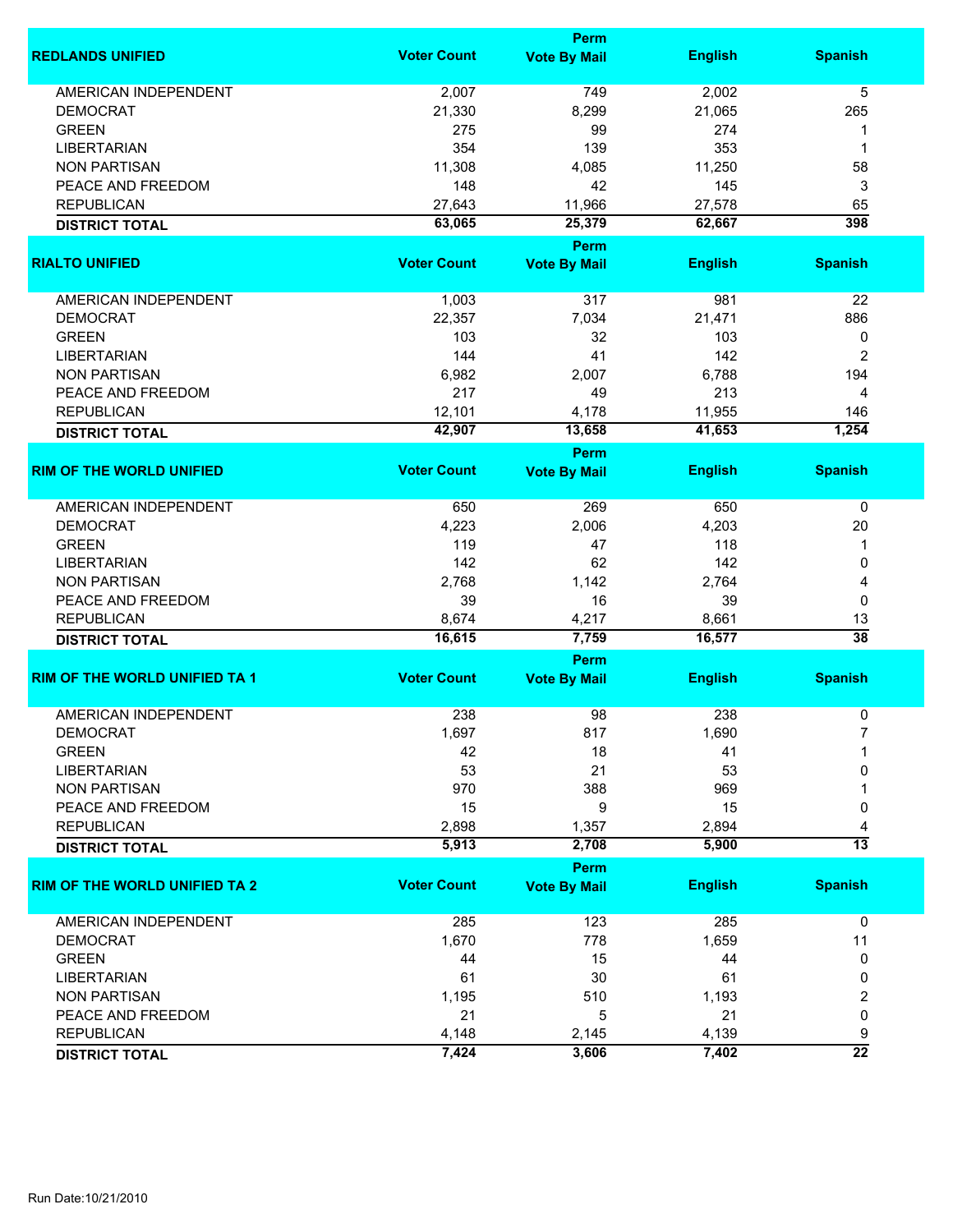|                                      | Perm                  |                     |                |                              |
|--------------------------------------|-----------------------|---------------------|----------------|------------------------------|
| <b>RIM OF THE WORLD UNIFIED TA 3</b> | <b>Voter Count</b>    | <b>Vote By Mail</b> | <b>English</b> | <b>Spanish</b>               |
|                                      |                       |                     |                |                              |
| <b>AMERICAN INDEPENDENT</b>          | 127                   | 48                  | 127            | 0                            |
| <b>DEMOCRAT</b>                      | 856                   | 411                 | 854            | 2                            |
| <b>GREEN</b>                         | 33                    | 14                  | 33             | 0                            |
| <b>LIBERTARIAN</b>                   | 28                    | 11                  | 28             | 0                            |
| <b>NON PARTISAN</b>                  | 603                   | 244                 | 602            |                              |
| PEACE AND FREEDOM                    | 3                     | $\overline{c}$      | 3              | 0                            |
| <b>REPUBLICAN</b>                    | 1,628                 | 715                 | 1,628          | 0                            |
| <b>DISTRICT TOTAL</b>                | 3,278                 | 1,445               | 3,275          | $\overline{\mathbf{3}}$      |
|                                      |                       | Perm                |                |                              |
| <b>SAN BERNARDINO CITY UNIFIED</b>   | <b>Voter Count</b>    | <b>Vote By Mail</b> | <b>English</b> | <b>Spanish</b>               |
| AMERICAN INDEPENDENT                 | 2,509                 | 869                 | 2,493          | 16                           |
| <b>DEMOCRAT</b>                      | 38,290                | 13,347              | 37,114         | 1,176                        |
| <b>GREEN</b>                         | 281                   | 84                  | 281            | 0                            |
|                                      | 354                   | 123                 | 348            | 6                            |
| <b>LIBERTARIAN</b>                   |                       |                     |                |                              |
| <b>NON PARTISAN</b>                  | 14,069                | 4,522               | 13,787         | 282                          |
| PEACE AND FREEDOM                    | 356                   | 111                 | 353            | 3                            |
| <b>REPUBLICAN</b>                    | 31,391                | 11,543              | 31,193         | 198                          |
| <b>DISTRICT TOTAL</b>                | 87,250                | 30,599              | 85,569         | 1,681                        |
|                                      |                       | Perm                |                |                              |
| <b>SIERRA SANDS UNIFIED</b>          | <b>Voter Count</b>    | <b>Vote By Mail</b> | <b>English</b> | <b>Spanish</b>               |
| AMERICAN INDEPENDENT                 | 10                    | $\overline{7}$      | 10             | 0                            |
| <b>DEMOCRAT</b>                      | 43                    | 40                  | 43             | 0                            |
| <b>GREEN</b>                         | 1                     | 0                   |                | 0                            |
|                                      |                       |                     |                |                              |
| <b>LIBERTARIAN</b>                   | 1                     | 1                   | 1              | 0                            |
| <b>NON PARTISAN</b>                  | 28                    | 26                  | 28             | 0                            |
| <b>REPUBLICAN</b>                    | 71                    | 64                  | 71             | 0                            |
| <b>DISTRICT TOTAL</b>                | 154                   | 138                 | 154            | $\overline{\mathfrak{o}}$    |
|                                      |                       | Perm                |                |                              |
| <b>SIERRA SANDS UNIFIED BA1</b>      | <b>Voter Count</b>    | <b>Vote By Mail</b> | <b>English</b> | <b>Spanish</b>               |
| <b>AMERICAN INDEPENDENT</b>          | $\overline{2}$        | 1                   | 2              | 0                            |
| <b>DEMOCRAT</b>                      | 19                    | 17                  | 19             | 0                            |
| LIBERTARIAN                          |                       |                     |                | 0                            |
| <b>NON PARTISAN</b>                  | 6                     | 6                   | 6              | 0                            |
|                                      |                       |                     |                |                              |
| <b>REPUBLICAN</b>                    | 26<br>$\overline{54}$ | 23<br>48            | 26<br>54       | 0<br>$\overline{\mathbf{0}}$ |
| <b>DISTRICT TOTAL</b>                |                       | Perm                |                |                              |
| <b>SIERRA SANDS UNIFIED BA2</b>      | <b>Voter Count</b>    | <b>Vote By Mail</b> | <b>English</b> | <b>Spanish</b>               |
| <b>AMERICAN INDEPENDENT</b>          | 8                     | 6                   | 8              | 0                            |
| <b>DEMOCRAT</b>                      | 24                    | 23                  | 24             | 0                            |
|                                      |                       |                     |                |                              |
| <b>GREEN</b>                         | 1                     | 0                   | 1              | O                            |
| <b>NON PARTISAN</b>                  | 22                    | 20                  | 22             | 0                            |
| <b>REPUBLICAN</b>                    | 45                    | 41                  | 45             | 0                            |
| <b>DISTRICT TOTAL</b>                | 100                   | $\overline{90}$     | 100            | ō                            |
|                                      |                       | Perm                |                |                              |
| <b>SILVER VALLEY UNIFIED</b>         | <b>Voter Count</b>    | <b>Vote By Mail</b> | <b>English</b> | <b>Spanish</b>               |
| <b>AMERICAN INDEPENDENT</b>          | 115                   | 53                  | 115            | 0                            |
| <b>DEMOCRAT</b>                      | 713                   | 346                 | 702            | 11                           |
| <b>GREEN</b>                         | 4                     | 3                   | 4              | 0                            |
|                                      |                       |                     |                |                              |
| <b>LIBERTARIAN</b>                   | 27                    | 11                  | 27             | 0                            |
| <b>NON PARTISAN</b>                  | 547                   | 272                 | 546            |                              |
| PEACE AND FREEDOM                    | 8                     | 4                   | 8              | 0                            |
| <b>REPUBLICAN</b>                    | 978                   | 472                 | 976            | 2                            |
| <b>DISTRICT TOTAL</b>                | 2,392                 | 1,161               | 2,378          | $\overline{14}$              |
|                                      |                       |                     |                |                              |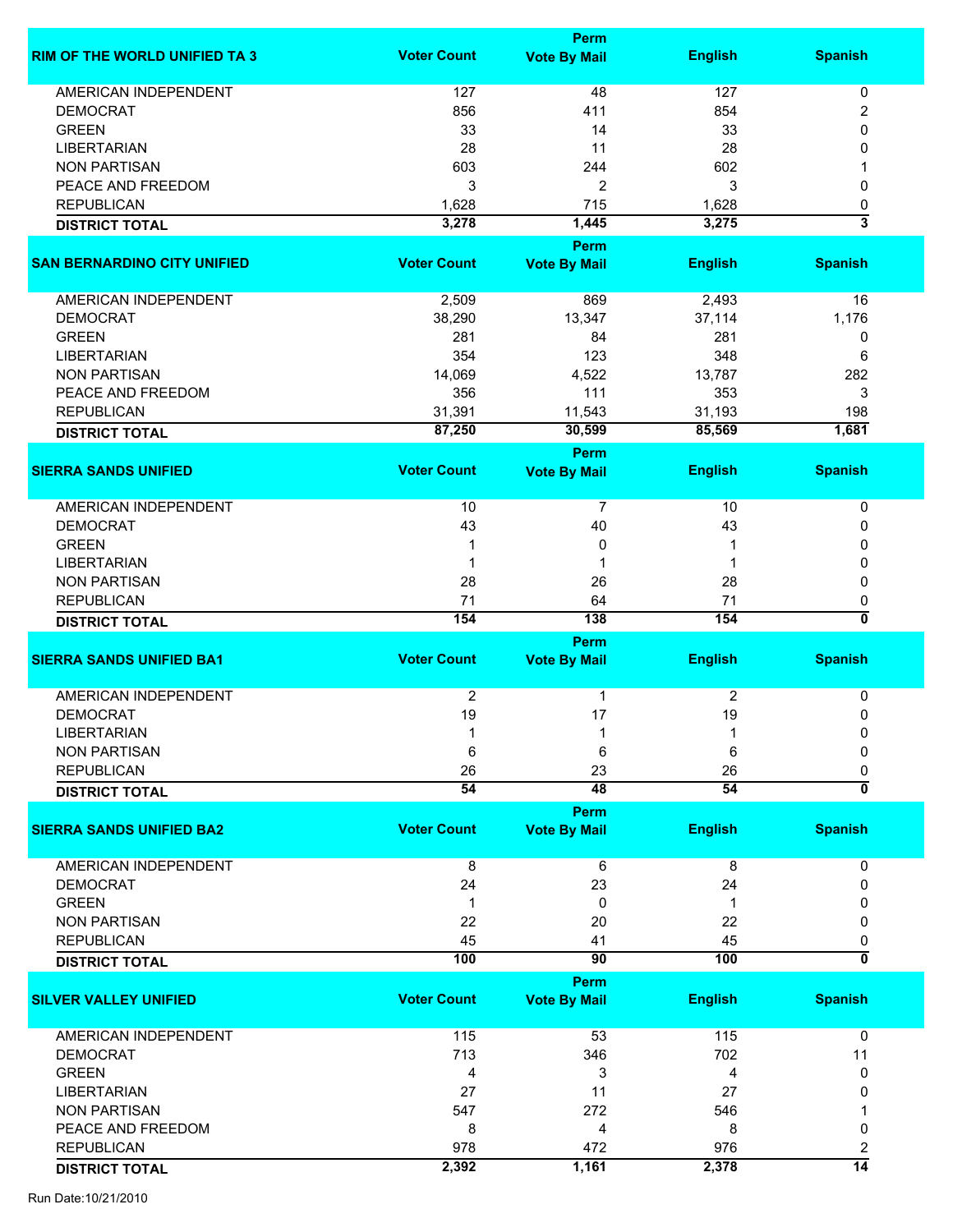|                                   |                    | Perm                |                |                         |
|-----------------------------------|--------------------|---------------------|----------------|-------------------------|
| <b>SILVER VALLEY UNIFIED TA 1</b> | <b>Voter Count</b> | <b>Vote By Mail</b> | <b>English</b> | <b>Spanish</b>          |
| <b>AMERICAN INDEPENDENT</b>       | 32                 | 11                  | 32             | 0                       |
| <b>DEMOCRAT</b>                   | 160                | 71                  | 158            | 2                       |
| <b>GREEN</b>                      | 1                  | 1                   | 1              | 0                       |
| <b>LIBERTARIAN</b>                | $\overline{7}$     | 1                   | 7              | 0                       |
|                                   |                    |                     | 141            | 0                       |
| <b>NON PARTISAN</b>               | 141                | 40                  |                |                         |
| PEACE AND FREEDOM                 | 3                  | 1                   | 3              | 0                       |
| <b>REPUBLICAN</b>                 | 233                | 85                  | 233            | 0                       |
| <b>DISTRICT TOTAL</b>             | 577                | 210                 | 575            | $\overline{\mathbf{2}}$ |
|                                   |                    | <b>Perm</b>         |                |                         |
| <b>SILVER VALLEY UNIFIED TA 2</b> | <b>Voter Count</b> | <b>Vote By Mail</b> | <b>English</b> | <b>Spanish</b>          |
| AMERICAN INDEPENDENT              | 43                 | 18                  | 43             | 0                       |
| <b>DEMOCRAT</b>                   | 209                | 76                  | 205            | 4                       |
| <b>GREEN</b>                      | $\overline{2}$     | 1                   | 2              | 0                       |
| <b>LIBERTARIAN</b>                | 8                  | 4                   | 8              | 0                       |
| <b>NON PARTISAN</b>               | 143                | 71                  | 142            |                         |
| PEACE AND FREEDOM                 |                    | 1                   | 1              |                         |
|                                   | 1                  |                     |                | 0                       |
| <b>REPUBLICAN</b>                 | 349                | 157                 | 347            | 2<br>$\overline{7}$     |
| <b>DISTRICT TOTAL</b>             | 755                | 328                 | 748            |                         |
|                                   |                    | <b>Perm</b>         |                |                         |
| <b>SILVER VALLEY UNIFIED TA 3</b> | <b>Voter Count</b> | <b>Vote By Mail</b> | <b>English</b> | <b>Spanish</b>          |
| <b>AMERICAN INDEPENDENT</b>       | 40                 | 24                  | 40             | 0                       |
| <b>DEMOCRAT</b>                   | 344                | 199                 | 339            | 5                       |
| <b>GREEN</b>                      | 1                  | 1                   | 1              | 0                       |
| <b>LIBERTARIAN</b>                | 12                 | 6                   | 12             | 0                       |
| <b>NON PARTISAN</b>               | 263                | 161                 | 263            | 0                       |
| PEACE AND FREEDOM                 | 4                  | 2                   | 4              | 0                       |
| <b>REPUBLICAN</b>                 | 396                | 230                 | 396            | 0                       |
| <b>DISTRICT TOTAL</b>             | 1,060              | 623                 | 1,055          | 3                       |
|                                   |                    | Perm                |                |                         |
| <b>SNOWLINE JOINT UNIFIED</b>     | <b>Voter Count</b> | <b>Vote By Mail</b> | <b>English</b> | <b>Spanish</b>          |
|                                   |                    |                     |                |                         |
| <b>AMERICAN INDEPENDENT</b>       | 881                | 367                 | 879            | $\overline{2}$          |
| <b>DEMOCRAT</b>                   | 4,895              | 2,096               | 4,822          | 73                      |
| <b>GREEN</b>                      | 83                 | 32                  | 83             | 0                       |
| <b>LIBERTARIAN</b>                | 173                | 55                  | 173            | 0                       |
| <b>NON PARTISAN</b>               | 3,258              | 1,213               | 3,242          | 16                      |
| PEACE AND FREEDOM                 | 44                 | 14                  | 44             | 0                       |
| <b>REPUBLICAN</b>                 | 8,576              | 3,901               | 8,559          | 17                      |
| <b>DISTRICT TOTAL</b>             | 17,910             | 7,678               | 17,802         | 108                     |
|                                   |                    | <b>Perm</b>         |                |                         |
| <b>TRONA JOINT UNIFIED</b>        | <b>Voter Count</b> | <b>Vote By Mail</b> | <b>English</b> | <b>Spanish</b>          |
| AMERICAN INDEPENDENT              | 43                 | 14                  | 43             | $\pmb{0}$               |
| <b>DEMOCRAT</b>                   | 256                | 87                  | 254            | $\overline{\mathbf{c}}$ |
| <b>GREEN</b>                      | 2                  | 1                   | 2              | 0                       |
| <b>LIBERTARIAN</b>                | 8                  | 0                   | 8              | 0                       |
|                                   |                    |                     |                |                         |
| <b>NON PARTISAN</b>               | 147                | 41                  | 147            | 0                       |
| PEACE AND FREEDOM                 | $\mathbf 1$        | 1                   | 1              | 0                       |
| <b>REPUBLICAN</b>                 | 282                | 118                 | 282            | 0                       |
| <b>DISTRICT TOTAL</b>             | 739                | 262                 | 737            | $\overline{2}$          |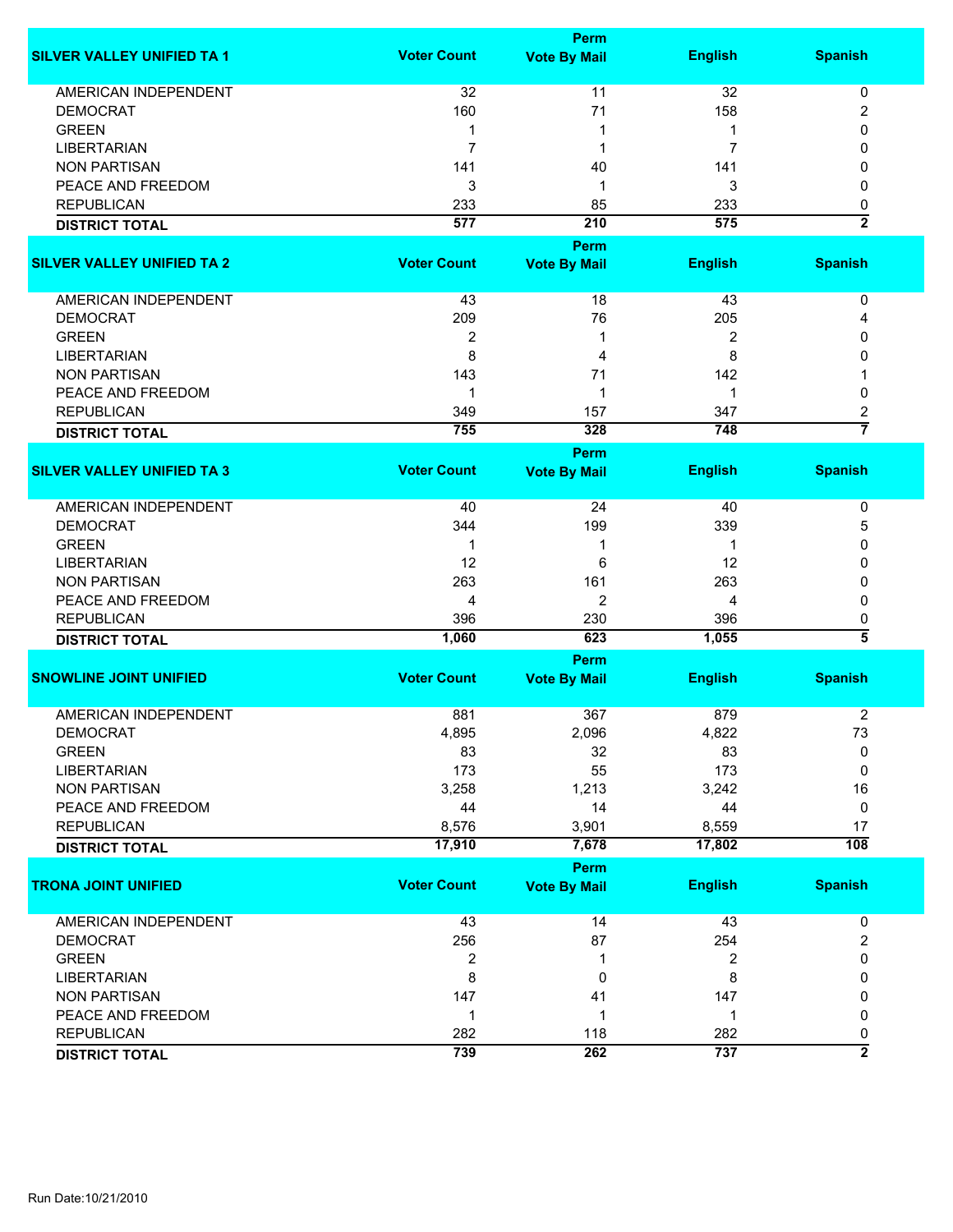|                                  |                    | <b>Perm</b>                 |                |                  |
|----------------------------------|--------------------|-----------------------------|----------------|------------------|
| <b>UPLAND UNIFIED</b>            | <b>Voter Count</b> | <b>Vote By Mail</b>         | <b>English</b> | <b>Spanish</b>   |
| <b>AMERICAN INDEPENDENT</b>      | 997                | 366                         | 989            | 8                |
| <b>DEMOCRAT</b>                  | 12,487             | 4,832                       | 12,349         | 138              |
| <b>GREEN</b>                     | 175                | 55                          | 175            | 0                |
| <b>LIBERTARIAN</b>               | 191                | 88                          | 191            | 0                |
| <b>NON PARTISAN</b>              | 6,372              | 2,263                       | 6,335          | 37               |
| PEACE AND FREEDOM                | 83                 | 24                          | 83             | 0                |
| <b>REPUBLICAN</b>                | 16,377             |                             |                |                  |
|                                  |                    | 7,735                       | 16,327         | 50               |
| <b>DISTRICT TOTAL</b>            | 36,682             | 15,363                      | 36,449         | 233              |
| YUCAIPA-CALIMESA JOINT UNIFIED   | <b>Voter Count</b> | Perm<br><b>Vote By Mail</b> | <b>English</b> | <b>Spanish</b>   |
|                                  |                    |                             |                |                  |
| AMERICAN INDEPENDENT             | 1,007              | 390                         | 1,006          | $\mathbf 1$      |
| <b>DEMOCRAT</b>                  | 7,563              | 3,178                       | 7,457          | 106              |
| <b>GREEN</b>                     | 110                | 42                          | 110            | 0                |
| <b>LIBERTARIAN</b>               | 154                | 47                          | 154            | 0                |
| <b>NON PARTISAN</b>              | 4,380              | 1,610                       | 4,356          | 24               |
| PEACE AND FREEDOM                | 50                 | 16                          | 50             | 0                |
| <b>REPUBLICAN</b>                | 13,489             | 5,892                       | 13,467         | 22               |
|                                  | 26,753             | 11,175                      | 26,600         | $\overline{153}$ |
| <b>DISTRICT TOTAL</b>            |                    | <b>Perm</b>                 |                |                  |
| <b>CHAFFEY JOINT UNION HIGH</b>  | <b>Voter Count</b> | <b>Vote By Mail</b>         | <b>English</b> | <b>Spanish</b>   |
|                                  |                    |                             |                |                  |
| <b>AMERICAN INDEPENDENT</b>      | 4,282              | 1,535                       | 4,239          | 43               |
| <b>DEMOCRAT</b>                  | 66,523             | 22,876                      | 64,669         | 1,854            |
| <b>GREEN</b>                     | 555                | 194                         | 550            | 5                |
| <b>LIBERTARIAN</b>               | 727                | 258                         | 720            | 7                |
| <b>NON PARTISAN</b>              | 29,655             | 9,725                       | 29,234         | 421              |
| PEACE AND FREEDOM                | 504                | 130                         | 491            | 13               |
| <b>REPUBLICAN</b>                | 58,756             | 24,477                      | 58,392         | 364              |
| <b>DISTRICT TOTAL</b>            | 161,002            | 59,195                      | 158,295        | 2,707            |
|                                  |                    | <b>Perm</b>                 |                |                  |
| <b>VICTOR VALLEY UNION HIGH</b>  | <b>Voter Count</b> | <b>Vote By Mail</b>         | <b>English</b> | <b>Spanish</b>   |
|                                  |                    |                             |                |                  |
| <b>AMERICAN INDEPENDENT</b>      | 2,039              | 881                         | 2,029          | 10               |
| <b>DEMOCRAT</b>                  | 21,291             | 8,050                       | 20,776         | 515              |
| <b>GREEN</b>                     | 128                | 42                          | 127            |                  |
| <b>LIBERTARIAN</b>               | 241                | 102                         | 236            | 5                |
| <b>NON PARTISAN</b>              | 9,829              | 3,530                       | 9,718          | 111              |
| PEACE AND FREEDOM                | 156                | 52                          | 153            | 3                |
| <b>REPUBLICAN</b>                | 18,405             | 8,021                       | 18,303         | 102              |
| <b>DISTRICT TOTAL</b>            | 52,089             | 20,678                      | 51,342         | $\overline{747}$ |
|                                  |                    | Perm                        |                |                  |
| <b>BARSTOW COMMUNITY COLLEGE</b> | <b>Voter Count</b> | <b>Vote By Mail</b>         | <b>English</b> | <b>Spanish</b>   |
| <b>AMERICAN INDEPENDENT</b>      | 729                | 270                         | 725            | 4                |
| <b>DEMOCRAT</b>                  | 5,765              | 2,179                       | 5,698          | 67               |
| <b>GREEN</b>                     | 47                 | 17                          | 47             | 0                |
| <b>LIBERTARIAN</b>               | 88                 | 32                          | 88             | 0                |
| <b>NON PARTISAN</b>              | 3,275              | 1,134                       | 3,260          | 15               |
| PEACE AND FREEDOM                | 44                 | 15                          | 43             | 1                |
| <b>REPUBLICAN</b>                | 5,387              | 2,302                       | 5,375          | 12               |
|                                  | 15,335             | 5,949                       | 15,236         | 99               |
| <b>DISTRICT TOTAL</b>            |                    |                             |                |                  |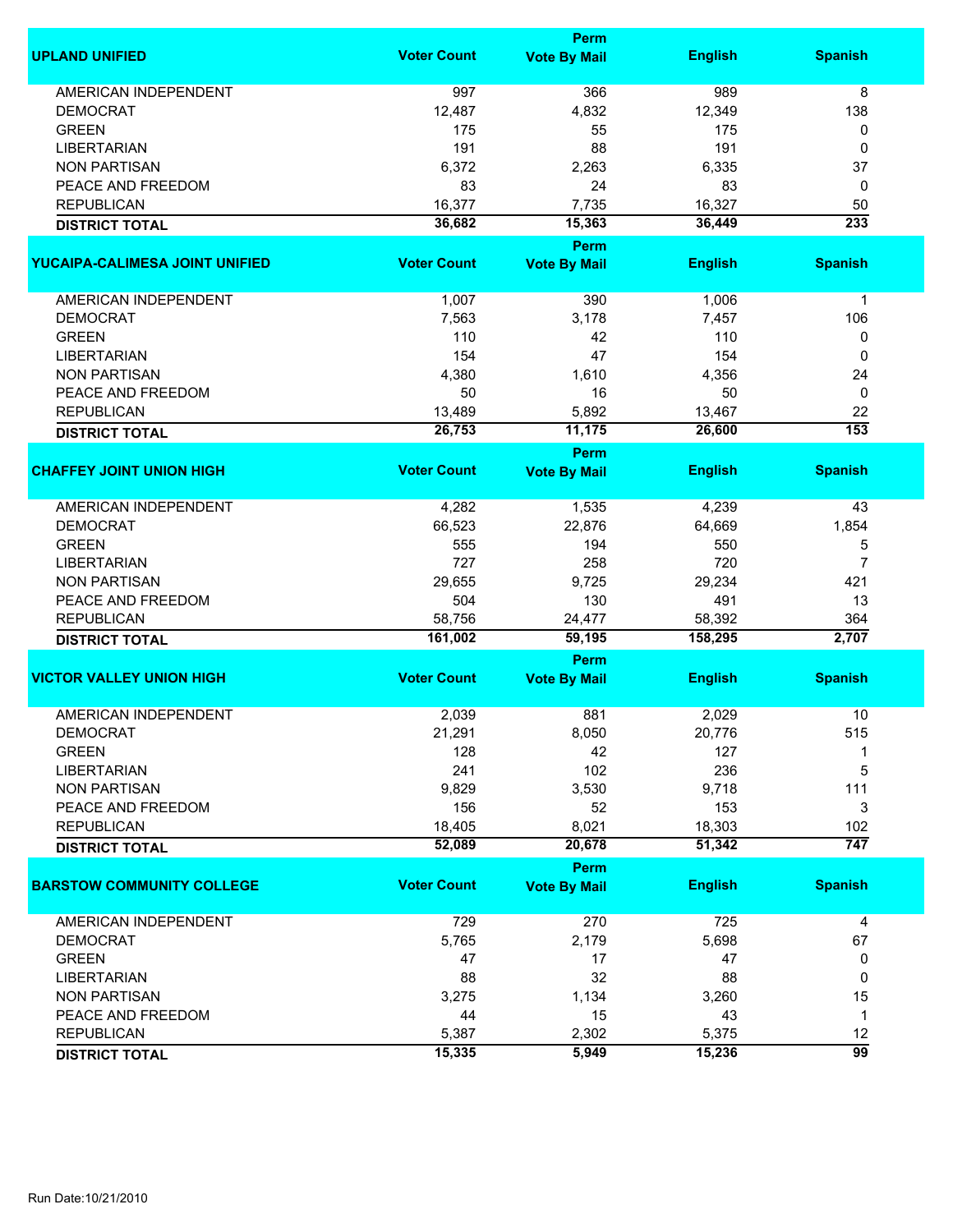|                                           |                    | Perm                |                |                 |
|-------------------------------------------|--------------------|---------------------|----------------|-----------------|
| <b>CHAFFEY COMMUNITY COLLEGE</b>          | <b>Voter Count</b> | <b>Vote By Mail</b> | <b>English</b> | <b>Spanish</b>  |
| <b>AMERICAN INDEPENDENT</b>               | 8,472              | 3,006               | 8,379          | 93              |
| <b>DEMOCRAT</b>                           | 132,709            | 45,565              | 128,707        | 4,002           |
| <b>GREEN</b>                              | 1,122              | 363                 | 1,111          | 11              |
| <b>LIBERTARIAN</b>                        | 1,414              | 514                 | 1,399          | 15              |
| <b>NON PARTISAN</b>                       | 60,930             | 19,996              | 60,035         | 895             |
| PEACE AND FREEDOM                         | 1,081              | 279                 | 1,051          | 30              |
| <b>REPUBLICAN</b>                         |                    |                     |                |                 |
|                                           | 119,696            | 49,720              | 118,963        | 733             |
| <b>DISTRICT TOTAL</b>                     | 325,424            | 119,443<br>Perm     | 319,645        | 5,779           |
| <b>COPPER MOUNTAIN COMM COLLEGE</b>       | <b>Voter Count</b> | <b>Vote By Mail</b> | <b>English</b> | <b>Spanish</b>  |
|                                           |                    |                     |                |                 |
| AMERICAN INDEPENDENT                      | 1,196              | 561                 | 1,194          | $\overline{2}$  |
| <b>DEMOCRAT</b>                           | 7,590              | 3,709               | 7,554          | 36              |
| <b>GREEN</b>                              | 147                | 71                  | 147            | 0               |
| <b>LIBERTARIAN</b>                        | 190                | 89                  | 189            | 1               |
| <b>NON PARTISAN</b>                       | 5,379              | 2,327               | 5,369          | 10              |
| PEACE AND FREEDOM                         | 76                 | 33                  | 76             | 0               |
| <b>REPUBLICAN</b>                         | 10,690             | 5,471               | 10,670         | 20              |
| <b>DISTRICT TOTAL</b>                     | 25,268             | 12,261              | 25,199         | $\overline{69}$ |
|                                           |                    | <b>Perm</b>         |                |                 |
| <b>KERN COMMUNITY COLLEGE</b>             | <b>Voter Count</b> | <b>Vote By Mail</b> | <b>English</b> | <b>Spanish</b>  |
| <b>AMERICAN INDEPENDENT</b>               | 53                 | 21                  | 53             | 0               |
| <b>DEMOCRAT</b>                           | 299                | 127                 | 297            | 2               |
| <b>GREEN</b>                              | 3                  | 1                   | 3              | 0               |
| <b>LIBERTARIAN</b>                        | 9                  | 1                   | 9              | 0               |
| <b>NON PARTISAN</b>                       | 175                | 67                  | 175            | 0               |
| PEACE AND FREEDOM                         | 1                  | 1                   | 1              | 0               |
| <b>REPUBLICAN</b>                         | 353                | 182                 | 353            | 0               |
| <b>DISTRICT TOTAL</b>                     | 893                | 400                 | 891            | $\overline{2}$  |
|                                           |                    | Perm                |                |                 |
| <b>PALO VERDE COMMUNITY COLLEGE - TA2</b> | <b>Voter Count</b> | <b>Vote By Mail</b> | <b>English</b> | <b>Spanish</b>  |
| <b>AMERICAN INDEPENDENT</b>               | 148                | 67                  | 148            | 0               |
| <b>DEMOCRAT</b>                           | 1,041              | 476                 | 1,034          |                 |
| <b>GREEN</b>                              | 5                  | 2                   | 5              | 0               |
| <b>LIBERTARIAN</b>                        | 13                 | 3                   | 13             | 0               |
| <b>NON PARTISAN</b>                       | 477                | 177                 | 477            | 0               |
| PEACE AND FREEDOM                         | 10                 | 3                   | 10             | 0               |
| <b>REPUBLICAN</b>                         | 905                | 472                 | 904            | 1               |
| <b>DISTRICT TOTAL</b>                     | 2,599              | 1,200               | 2,591          | ह               |
|                                           |                    | Perm                |                |                 |
| <b>SAN BERNARDINO COMMUNITY COLL</b>      | <b>Voter Count</b> | <b>Vote By Mail</b> | <b>English</b> | <b>Spanish</b>  |
| AMERICAN INDEPENDENT                      |                    |                     |                |                 |
|                                           | 8,716              | 3,121               | 8,659          | 57              |
| <b>DEMOCRAT</b>                           | 115,985            | 41,169              | 112,767        | 3,218           |
| <b>GREEN</b>                              | 1,112              | 380                 | 1,106          | 6               |
| <b>LIBERTARIAN</b>                        | 1,419              | 510                 | 1,401          | 18              |
| <b>NON PARTISAN</b>                       | 48,616             | 16,239              | 47,874         | 742             |
| PEACE AND FREEDOM                         | 1,001              | 295                 | 987            | 14              |
| <b>REPUBLICAN</b>                         | 110,658            | 44,619              | 110,097        | 561             |
| <b>DISTRICT TOTAL</b>                     | 287,507            | 106,333             | 282,891        | 4,616           |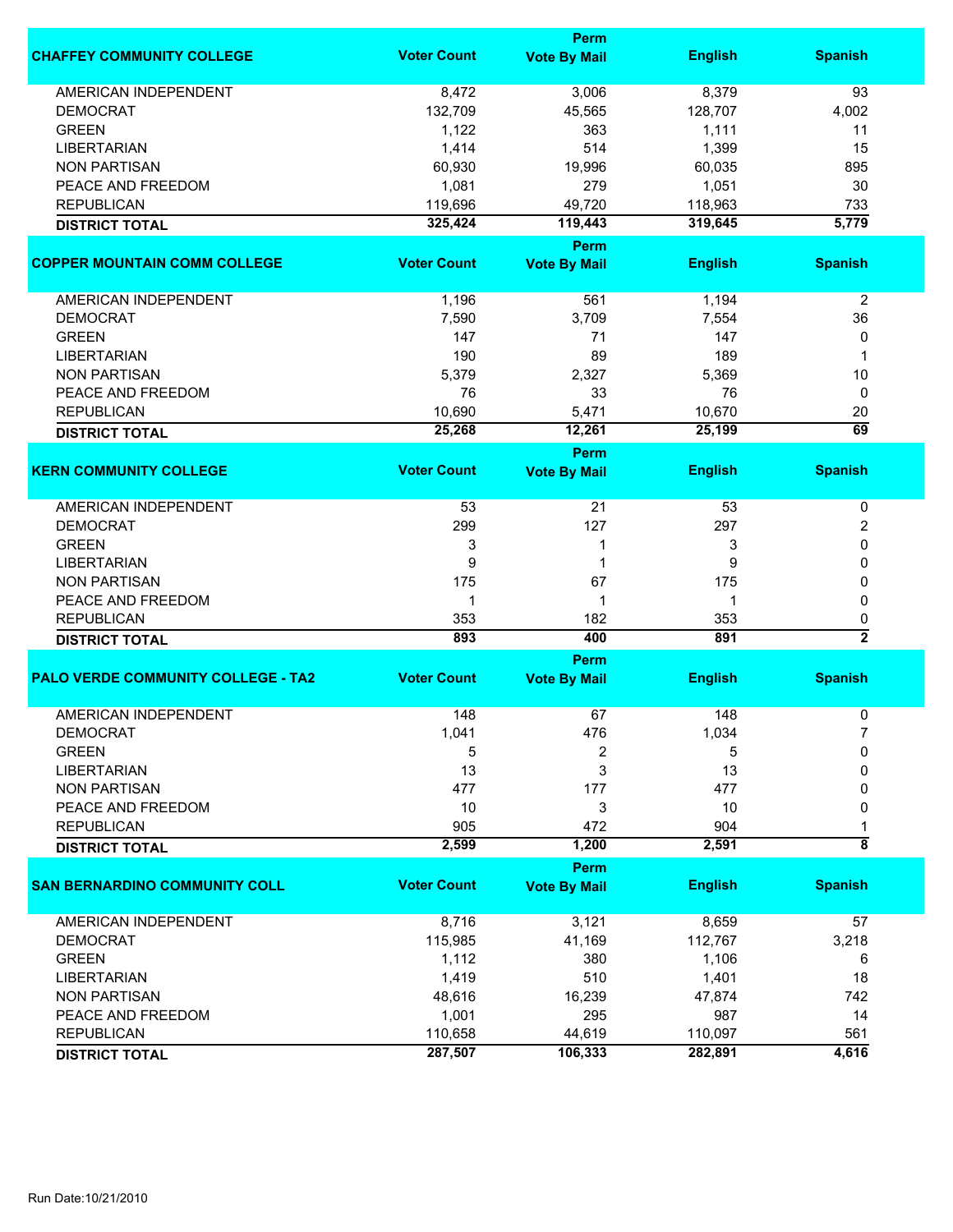|                                     | Perm                    |                         |                  |                         |  |
|-------------------------------------|-------------------------|-------------------------|------------------|-------------------------|--|
| <b>VICTOR VALLEY COMMUNITY COLL</b> | <b>Voter Count</b>      | <b>Vote By Mail</b>     | <b>English</b>   | <b>Spanish</b>          |  |
| <b>AMERICAN INDEPENDENT</b>         | 6,385                   | 2,681                   | 6,361            | 24                      |  |
| <b>DEMOCRAT</b>                     | 51,128                  | 19,991                  | 50,060           | 1,068                   |  |
| <b>GREEN</b>                        | 453                     | 157                     | 449              | 4                       |  |
| <b>LIBERTARIAN</b>                  | 910                     | 351                     | 904              | 6                       |  |
| <b>NON PARTISAN</b>                 | 27,457                  | 9,748                   | 27,209           | 248                     |  |
| PEACE AND FREEDOM                   | 423                     | 137                     | 416              | 7                       |  |
| <b>REPUBLICAN</b>                   | 62,381                  | 27,765                  | 62,141           | 240                     |  |
| <b>DISTRICT TOTAL</b>               | 149,137                 | 60,830                  | 147,540          | 1,597                   |  |
|                                     |                         | Perm                    |                  |                         |  |
| <b>BIG BEAR AIRPORT DIST</b>        | <b>Voter Count</b>      | <b>Vote By Mail</b>     | <b>English</b>   | <b>Spanish</b>          |  |
| AMERICAN INDEPENDENT                | 400                     | 164                     | 400              | 0                       |  |
| <b>DEMOCRAT</b>                     | 2,611                   | 1,201                   | 2,595            | 16                      |  |
| <b>GREEN</b>                        | 67                      | 27                      | 67               | 0                       |  |
| <b>LIBERTARIAN</b>                  | 86                      | 39                      | 85               |                         |  |
| <b>NON PARTISAN</b>                 | 1,799                   | 732                     | 1,792            | 7                       |  |
| PEACE AND FREEDOM                   | 33                      | 10                      | 33               | 0                       |  |
| <b>REPUBLICAN</b>                   | 4,762                   | 2,470                   | 4,759            | 3                       |  |
| <b>DISTRICT TOTAL</b>               | 9,758                   | 4,643                   | 9,731            | $\overline{27}$         |  |
|                                     |                         | Perm                    |                  |                         |  |
| <b>YUCCA VALLEY AIRPORT DIST</b>    | <b>Voter Count</b>      | <b>Vote By Mail</b>     | <b>English</b>   | <b>Spanish</b>          |  |
| <b>DEMOCRAT</b>                     | 8                       | 5                       | 8                | 0                       |  |
| <b>LIBERTARIAN</b>                  | 1                       | 1                       | 1                | 0                       |  |
| <b>NON PARTISAN</b>                 | 11                      | 6                       | 11               | 0                       |  |
| <b>REPUBLICAN</b>                   | 22                      | 13                      | 22               | 0                       |  |
| <b>DISTRICT TOTAL</b>               | 42                      | $\overline{25}$         | 42               | $\overline{\mathbf{0}}$ |  |
|                                     |                         | Perm                    |                  |                         |  |
| <b>BAKER CSD</b>                    | <b>Voter Count</b>      | <b>Vote By Mail</b>     | <b>English</b>   | <b>Spanish</b>          |  |
| <b>AMERICAN INDEPENDENT</b>         | 9                       | 0                       | 9                | 0                       |  |
| <b>DEMOCRAT</b>                     | 32                      | 8                       | 32               | 0                       |  |
| <b>GREEN</b>                        | 1                       | 0                       | 1                | 0                       |  |
| <b>NON PARTISAN</b>                 | 48                      | 16                      | 44               | 4                       |  |
| PEACE AND FREEDOM                   | 2                       | 1                       | 1                | 1                       |  |
| <b>REPUBLICAN</b>                   | 36                      | 11                      | 36               | 0                       |  |
| <b>DISTRICT TOTAL</b>               | $\overline{128}$        | $\overline{36}$         | $\overline{123}$ | $\overline{5}$          |  |
|                                     |                         | Perm                    |                  |                         |  |
| <b>BARSTOW HEIGHTS CSD</b>          | <b>Voter Count</b>      | <b>Vote By Mail</b>     | <b>English</b>   | <b>Spanish</b>          |  |
| AMERICAN INDEPENDENT                | 50                      | 20                      | 50               | 0                       |  |
| <b>DEMOCRAT</b>                     | 360                     | 136                     | 354              | 6                       |  |
| <b>GREEN</b>                        | 3                       | 1                       | 3                | 0                       |  |
| <b>LIBERTARIAN</b>                  | 3                       | $\overline{\mathbf{c}}$ | 3                | 0                       |  |
| <b>NON PARTISAN</b>                 | 177                     | 62                      | 177              | 0                       |  |
| PEACE AND FREEDOM                   | $\overline{\mathbf{c}}$ | 1                       | $\overline{2}$   | 0                       |  |
| <b>REPUBLICAN</b>                   | 452                     | 213                     | 450              | $\overline{\mathbf{c}}$ |  |
| <b>DISTRICT TOTAL</b>               | 1,047                   | 435                     | 1,039            | $\overline{\bf 8}$      |  |
|                                     |                         |                         |                  |                         |  |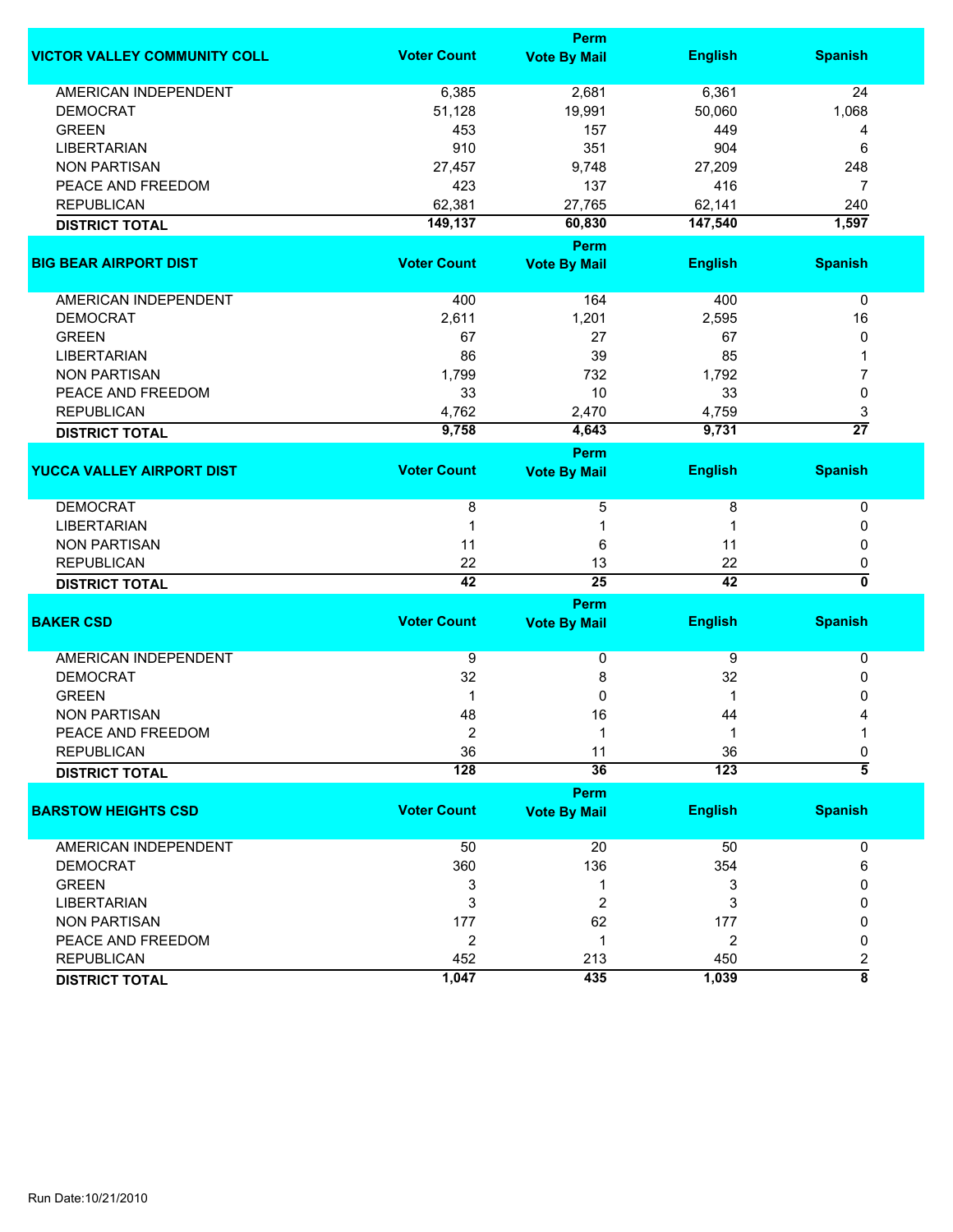|                             |                    | Perm                |                |                      |
|-----------------------------|--------------------|---------------------|----------------|----------------------|
| <b>BIG BEAR CITY CSD</b>    | <b>Voter Count</b> | <b>Vote By Mail</b> | <b>English</b> | <b>Spanish</b>       |
| <b>AMERICAN INDEPENDENT</b> | 283                | 110                 | 283            | 0                    |
| <b>DEMOCRAT</b>             | 1,717              | 724                 | 1,703          | 14                   |
| <b>GREEN</b>                | 46                 | 19                  | 46             | 0                    |
| <b>LIBERTARIAN</b>          | 50                 | 25                  | 49             |                      |
|                             |                    |                     |                |                      |
| <b>NON PARTISAN</b>         | 1,187              | 462                 | 1,183          | 4                    |
| PEACE AND FREEDOM           | 27                 | $\overline{7}$      | 27             | 0                    |
| <b>REPUBLICAN</b>           | 2,789              | 1,339               | 2,787          | 2                    |
| <b>DISTRICT TOTAL</b>       | 6,099              | 2,686               | 6,078          | $\overline{21}$      |
|                             |                    | Perm                |                |                      |
| <b>BIG RIVER CSD</b>        | <b>Voter Count</b> | <b>Vote By Mail</b> | <b>English</b> | <b>Spanish</b>       |
| AMERICAN INDEPENDENT        | 29                 | 13                  | 29             | $\pmb{0}$            |
| <b>DEMOCRAT</b>             | 132                | 62                  | 130            |                      |
|                             |                    |                     |                | 2                    |
| <b>GREEN</b>                | 1                  | 0                   | 1              | 0                    |
| <b>LIBERTARIAN</b>          | 3                  | 1                   | 3              | 0                    |
| <b>NON PARTISAN</b>         | 69                 | 25                  | 69             | 0                    |
| <b>REPUBLICAN</b>           | 211                | 95                  | 211            | 0                    |
| <b>DISTRICT TOTAL</b>       | 445                | 196                 | 443            | $\overline{2}$       |
|                             |                    | <b>Perm</b>         |                |                      |
| <b>DAGGETT CSD</b>          | <b>Voter Count</b> | <b>Vote By Mail</b> | <b>English</b> | <b>Spanish</b>       |
| AMERICAN INDEPENDENT        | 9                  | 8                   | 9              | 0                    |
| <b>DEMOCRAT</b>             | 76                 | 68                  | 75             | 1                    |
| <b>LIBERTARIAN</b>          | 3                  | 2                   | 3              | 0                    |
| <b>NON PARTISAN</b>         | 38                 | 24                  | 38             | 0                    |
| PEACE AND FREEDOM           | 2                  | 1                   | 2              | 0                    |
|                             | 80                 |                     |                |                      |
| <b>REPUBLICAN</b>           | 208                | 62<br>165           | 80<br>207      | 0<br>7               |
| <b>DISTRICT TOTAL</b>       |                    |                     |                |                      |
|                             |                    | Perm                |                |                      |
| <b>HELENDALE CSD</b>        | <b>Voter Count</b> | <b>Vote By Mail</b> | <b>English</b> | <b>Spanish</b>       |
| AMERICAN INDEPENDENT        | 117                | 62                  | 117            | 0                    |
| <b>DEMOCRAT</b>             | 802                | 359                 | 802            | 0                    |
| <b>GREEN</b>                | 4                  | 3                   | 4              | 0                    |
| LIBERTARIAN                 | 20                 |                     | 20             | 0                    |
| <b>NON PARTISAN</b>         | 428                | 174                 | 428            | 0                    |
| PEACE AND FREEDOM           | 3                  | 1                   | 3              | 0                    |
| <b>REPUBLICAN</b>           | 1,664              | 837                 | 1,659          | 5                    |
|                             | 3,038              | 1,443               | 3,033          | $\overline{\bf{5}}$  |
| <b>DISTRICT TOTAL</b>       |                    |                     |                |                      |
|                             |                    | <b>Perm</b>         |                |                      |
| <b>LAKE ARROWHEAD CSD</b>   | <b>Voter Count</b> | <b>Vote By Mail</b> | <b>English</b> | <b>Spanish</b>       |
| AMERICAN INDEPENDENT        | 282                | 123                 | 282            | $\mathbf 0$          |
| <b>DEMOCRAT</b>             | 1,647              | 770                 | 1,636          | 11                   |
| <b>GREEN</b>                | 42                 | 14                  | 42             | 0                    |
| <b>LIBERTARIAN</b>          | 61                 | 30                  | 61             | 0                    |
| <b>NON PARTISAN</b>         | 1,173              | 502                 | 1,171          | 2                    |
| PEACE AND FREEDOM           | 21                 | 5                   | 21             | 0                    |
| <b>REPUBLICAN</b>           | 4,095              |                     | 4,086          |                      |
|                             |                    | 2,119               |                | 9<br>$\overline{22}$ |
| <b>DISTRICT TOTAL</b>       | 7,321              | 3,563               | 7,299          |                      |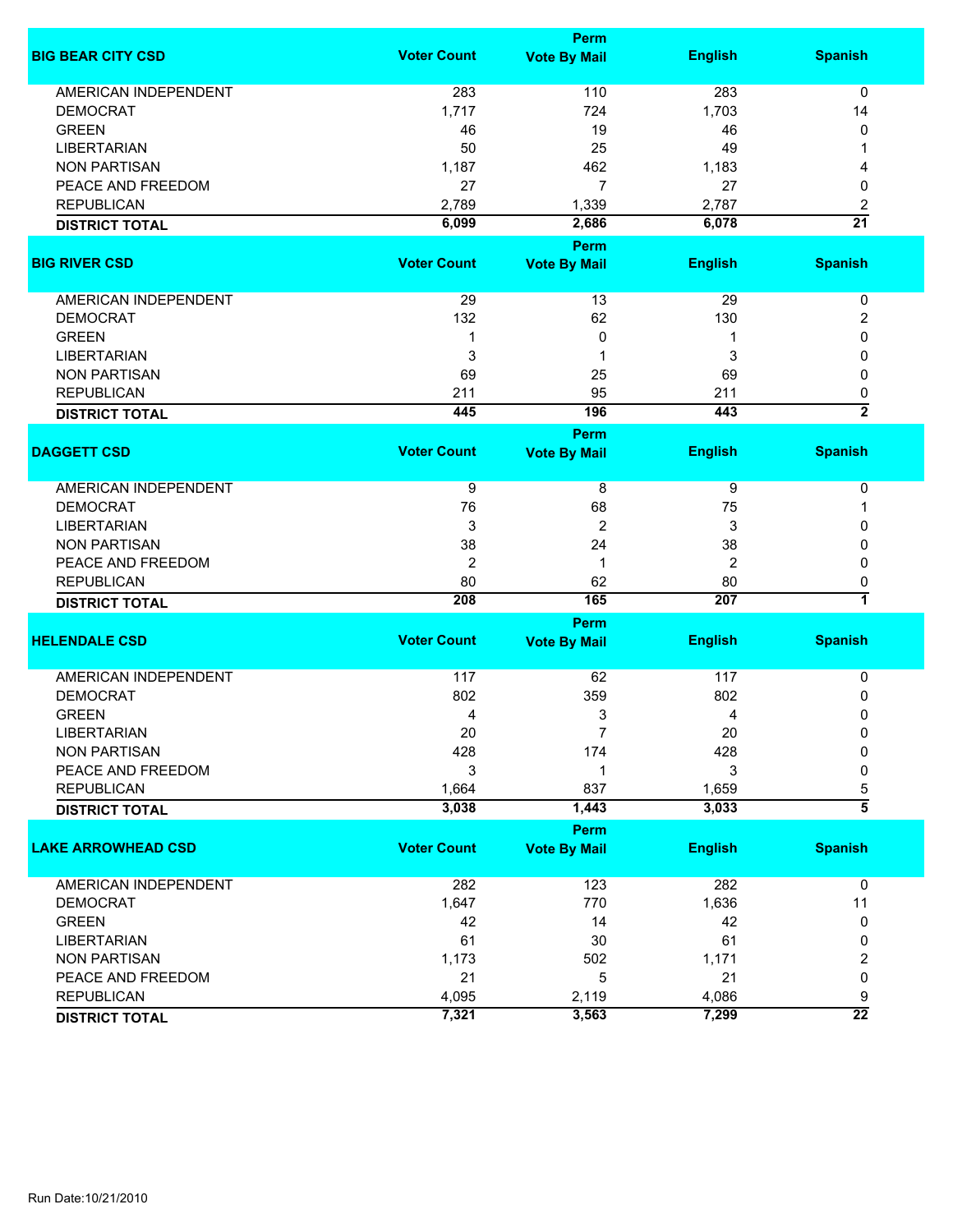|                                  |                    | <b>Perm</b>                        |                  |                    |
|----------------------------------|--------------------|------------------------------------|------------------|--------------------|
| <b>MORONGO VALLEY CSD</b>        | <b>Voter Count</b> | <b>Vote By Mail</b>                | <b>English</b>   | <b>Spanish</b>     |
| <b>AMERICAN INDEPENDENT</b>      | 81                 | 35                                 | 81               | 0                  |
| <b>DEMOCRAT</b>                  | 548                | 264                                | 545              | 3                  |
| <b>GREEN</b>                     |                    |                                    |                  | 0                  |
|                                  | 7                  | 5                                  | 7                |                    |
| <b>LIBERTARIAN</b>               | 21                 | 6                                  | 21               | 0                  |
| <b>NON PARTISAN</b>              | 359                | 151                                | 359              | 0                  |
| PEACE AND FREEDOM                | 5                  | 1                                  | 5                | 0                  |
| <b>REPUBLICAN</b>                | 724                | 356                                | 719              | 5                  |
| <b>DISTRICT TOTAL</b>            | 1,745              | 818                                | 1,737            | $\overline{\bf 8}$ |
| <b>NEWBERRY CSD</b>              | <b>Voter Count</b> | <b>Perm</b><br><b>Vote By Mail</b> | <b>English</b>   | <b>Spanish</b>     |
|                                  |                    |                                    |                  |                    |
| AMERICAN INDEPENDENT             | 50                 | 20                                 | 50               | 0                  |
| <b>DEMOCRAT</b>                  | 283                | 103                                | 276              | 7                  |
| <b>GREEN</b>                     | $\overline{2}$     | 1                                  | 2                | 0                  |
| <b>LIBERTARIAN</b>               | 11                 | 5                                  | 11               | 0                  |
| <b>NON PARTISAN</b>              | 199                | 97                                 | 198              |                    |
| PEACE AND FREEDOM                | 1                  | 1                                  | 1                | 0                  |
| <b>REPUBLICAN</b>                | 441                | 185                                | 439              | 2                  |
| <b>DISTRICT TOTAL</b>            | 987                | 412                                | $\overline{977}$ | $\overline{10}$    |
|                                  |                    | Perm                               |                  |                    |
| <b>PHELAN - PINON HILLS CSD</b>  | <b>Voter Count</b> | <b>Vote By Mail</b>                | <b>English</b>   | <b>Spanish</b>     |
|                                  |                    |                                    |                  |                    |
| AMERICAN INDEPENDENT             | 560                | 227                                | 558              | $\overline{c}$     |
| <b>DEMOCRAT</b>                  | 2,554              | 1,120                              | 2,512            | 42                 |
| <b>GREEN</b>                     | 36                 | 12                                 | 36               | 0                  |
| <b>LIBERTARIAN</b>               | 103                | 34                                 | 103              | 0                  |
| <b>NON PARTISAN</b>              | 1,869              | 687                                | 1,860            | 9                  |
| PEACE AND FREEDOM                | 28                 | 11                                 | 28               | 0                  |
| <b>REPUBLICAN</b>                | 4,966              | 2,266                              | 4,956            | 10                 |
| <b>DISTRICT TOTAL</b>            | 10,116             | 4,357                              | 10,053           | $\overline{63}$    |
|                                  |                    | <b>Perm</b>                        |                  |                    |
| <b>RUBIDOUX CSD</b>              | <b>Voter Count</b> | <b>Vote By Mail</b>                | <b>English</b>   | <b>Spanish</b>     |
|                                  |                    |                                    |                  |                    |
| <b>NON PARTISAN</b>              | 0                  | 0                                  | 0                | 0                  |
| <b>DISTRICT TOTAL</b>            | 0                  | 0                                  | 0                | 0                  |
| <b>YERMO CSD</b>                 | <b>Voter Count</b> | <b>Perm</b><br><b>Vote By Mail</b> | <b>English</b>   | <b>Spanish</b>     |
|                                  |                    |                                    |                  |                    |
| <b>AMERICAN INDEPENDENT</b>      | 43                 | 18                                 | 43               | 0                  |
| <b>DEMOCRAT</b>                  | 176                | 70                                 | 174              | 2                  |
| <b>GREEN</b>                     | 1                  | 1                                  | 1                | 0                  |
| <b>LIBERTARIAN</b>               | 7                  | 3                                  | 7                | 0                  |
| <b>NON PARTISAN</b>              | 151                | 43                                 | 151              | 0                  |
| PEACE AND FREEDOM                | $\overline{2}$     | 1                                  | $\overline{2}$   | 0                  |
| <b>REPUBLICAN</b>                | 263                | 112                                | 263              | 0                  |
| <b>DISTRICT TOTAL</b>            | 643                | 248                                | 641              | $\overline{2}$     |
|                                  |                    | <b>Perm</b>                        |                  |                    |
| <b>APPLE VALLEY FOOTHILL CWD</b> | <b>Voter Count</b> | <b>Vote By Mail</b>                | <b>English</b>   | <b>Spanish</b>     |
| <b>AMERICAN INDEPENDENT</b>      | 9                  | 5                                  | 9                | 0                  |
| <b>DEMOCRAT</b>                  | 76                 | 20                                 | 74               | 2                  |
| <b>LIBERTARIAN</b>               | $\mathbf 1$        | 1                                  | $\mathbf 1$      | 0                  |
| <b>NON PARTISAN</b>              | 51                 | 13                                 | 51               | 0                  |
| <b>REPUBLICAN</b>                | 133                | 54                                 | 133              | 0                  |
| <b>DISTRICT TOTAL</b>            | 270                | 93                                 | 268              | $\overline{2}$     |
|                                  |                    |                                    |                  |                    |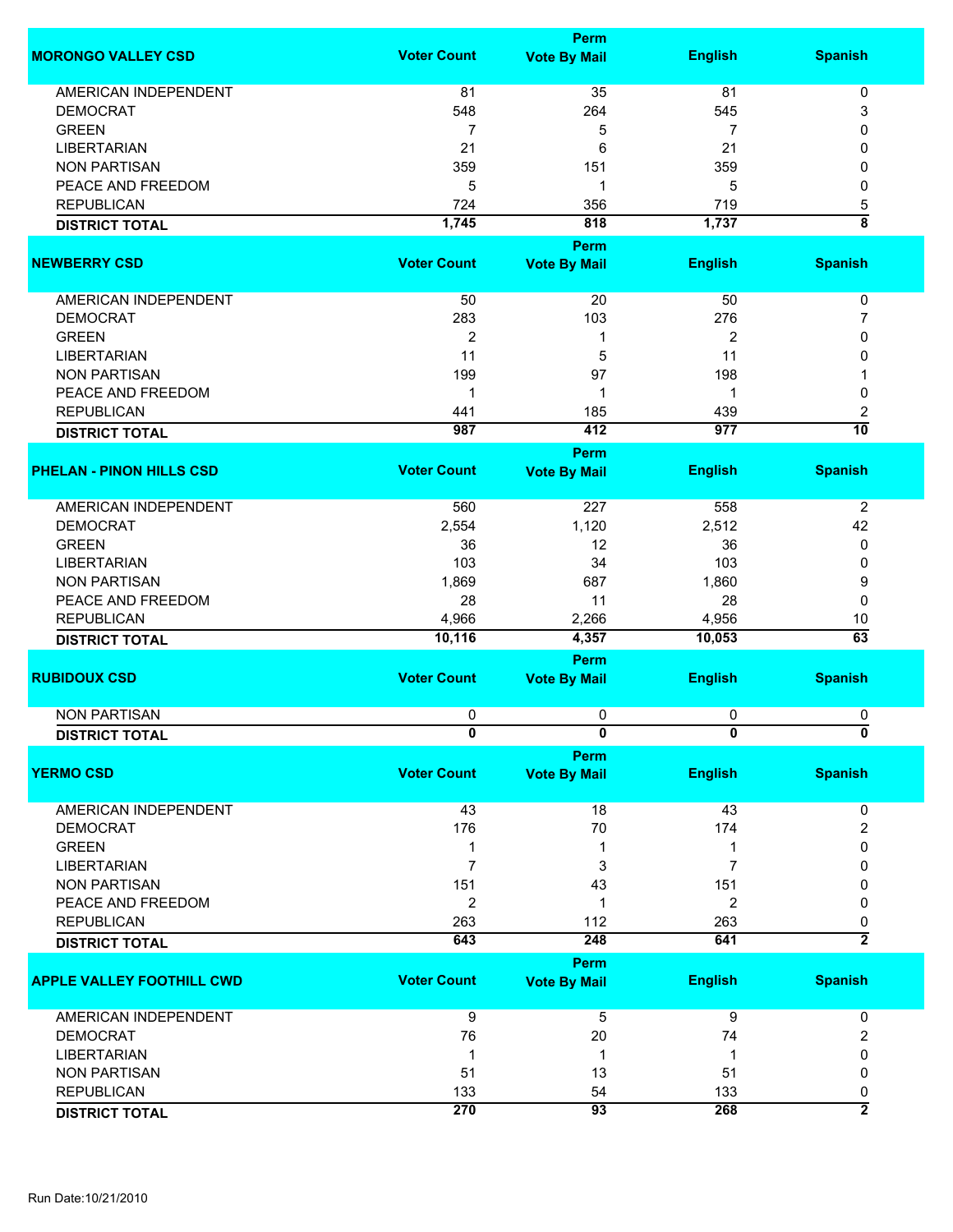|                                 |                    | <b>Perm</b>         |                         |                  |
|---------------------------------|--------------------|---------------------|-------------------------|------------------|
| <b>APPLE VALLEY HEIGHTS CWD</b> | <b>Voter Count</b> | <b>Vote By Mail</b> | <b>English</b>          | <b>Spanish</b>   |
| <b>AMERICAN INDEPENDENT</b>     | 20                 | 6                   | 20                      | $\pmb{0}$        |
| <b>DEMOCRAT</b>                 | 83                 | 42                  | 83                      | 0                |
| <b>GREEN</b>                    | $\boldsymbol{2}$   | 1                   | $\boldsymbol{2}$        | 0                |
| <b>LIBERTARIAN</b>              | $\overline{7}$     | 1                   | $\overline{7}$          | 0                |
| <b>NON PARTISAN</b>             | 80                 | 25                  | 80                      | 0                |
| PEACE AND FREEDOM               | $\mathbf 1$        | 0                   | 1                       | 0                |
| <b>REPUBLICAN</b>               | 202                | 86                  | 201                     |                  |
|                                 | 395                | 161                 | 394                     | 7                |
| <b>DISTRICT TOTAL</b>           |                    |                     |                         |                  |
|                                 |                    | Perm                |                         |                  |
| <b>ARROWBEAR PARK CWD</b>       | <b>Voter Count</b> | <b>Vote By Mail</b> | <b>English</b>          | <b>Spanish</b>   |
| AMERICAN INDEPENDENT            | 19                 | 6                   | 19                      | 0                |
| <b>DEMOCRAT</b>                 | 108                | 58                  | 108                     | 0                |
| <b>GREEN</b>                    | 9                  | 8                   | 9                       | 0                |
| <b>LIBERTARIAN</b>              | 4                  | $\overline{c}$      | 4                       | 0                |
| <b>NON PARTISAN</b>             | 85                 | 25                  | 85                      | 0                |
| <b>REPUBLICAN</b>               | 173                | 75                  | 173                     | 0                |
|                                 | 398                | $\overline{174}$    | 398                     | 0                |
| <b>DISTRICT TOTAL</b>           |                    |                     |                         |                  |
|                                 |                    | Perm                |                         |                  |
| <b>CUCAMONGA VALLEY WD</b>      | <b>Voter Count</b> | <b>Vote By Mail</b> | <b>English</b>          | <b>Spanish</b>   |
| AMERICAN INDEPENDENT            | 2,606              | 972                 | 2,586                   | 20               |
| <b>DEMOCRAT</b>                 | 34,349             | 12,124              | 33,762                  | 587              |
| <b>GREEN</b>                    | 320                | 111                 | 317                     | 3                |
| <b>LIBERTARIAN</b>              | 429                | 158                 | 427                     | 2                |
| <b>NON PARTISAN</b>             | 17,256             | 5,864               | 17,119                  | 137              |
| PEACE AND FREEDOM               | 232                | 58                  | 225                     | 7                |
| <b>REPUBLICAN</b>               | 37,317             | 15,917              | 37,155                  | 162              |
| <b>DISTRICT TOTAL</b>           | 92,509             | 35,204              | 91,591                  | $\overline{918}$ |
|                                 |                    | Perm                |                         |                  |
| <b>JUNIPER-RIVIERA CWD</b>      | <b>Voter Count</b> | <b>Vote By Mail</b> | <b>English</b>          | <b>Spanish</b>   |
|                                 |                    |                     |                         |                  |
| <b>AMERICAN INDEPENDENT</b>     | 13                 | 9                   | 13                      | 0                |
| <b>DEMOCRAT</b>                 | 71                 | 38                  | 70                      | 1                |
| <b>GREEN</b>                    | 1                  | 1                   | 1                       | 0                |
| <b>LIBERTARIAN</b>              | $\overline{2}$     | 1                   | 2                       | $\Omega$         |
| <b>NON PARTISAN</b>             | 65                 | 32                  | 65                      | 0                |
| PEACE AND FREEDOM               | -1                 | 0                   | 1                       | 0                |
| <b>REPUBLICAN</b>               | 124                | 67                  | 124                     | 0                |
| <b>DISTRICT TOTAL</b>           | 277                | 148                 | $\overline{276}$        | 1                |
|                                 |                    | Perm                |                         |                  |
| <b>MARIANA RANCHOS CWD</b>      | <b>Voter Count</b> | <b>Vote By Mail</b> | <b>English</b>          | <b>Spanish</b>   |
| <b>AMERICAN INDEPENDENT</b>     | 52                 | 19                  | 52                      | 0                |
| <b>DEMOCRAT</b>                 | 172                | 63                  | 171                     | 1                |
| <b>GREEN</b>                    |                    |                     |                         |                  |
|                                 | $\overline{2}$     | 0                   | $\overline{\mathbf{c}}$ | 0                |
| <b>LIBERTARIAN</b>              | 10                 | 6                   | 10                      | 0                |
| <b>NON PARTISAN</b>             | 143                | 47                  | 143                     | 0                |
| PEACE AND FREEDOM               | 3                  | 1                   | 3                       | 0                |
| <b>REPUBLICAN</b>               | 463                | 199                 | 463                     | 0                |
| <b>DISTRICT TOTAL</b>           | 845                | 335                 | 844                     | 1                |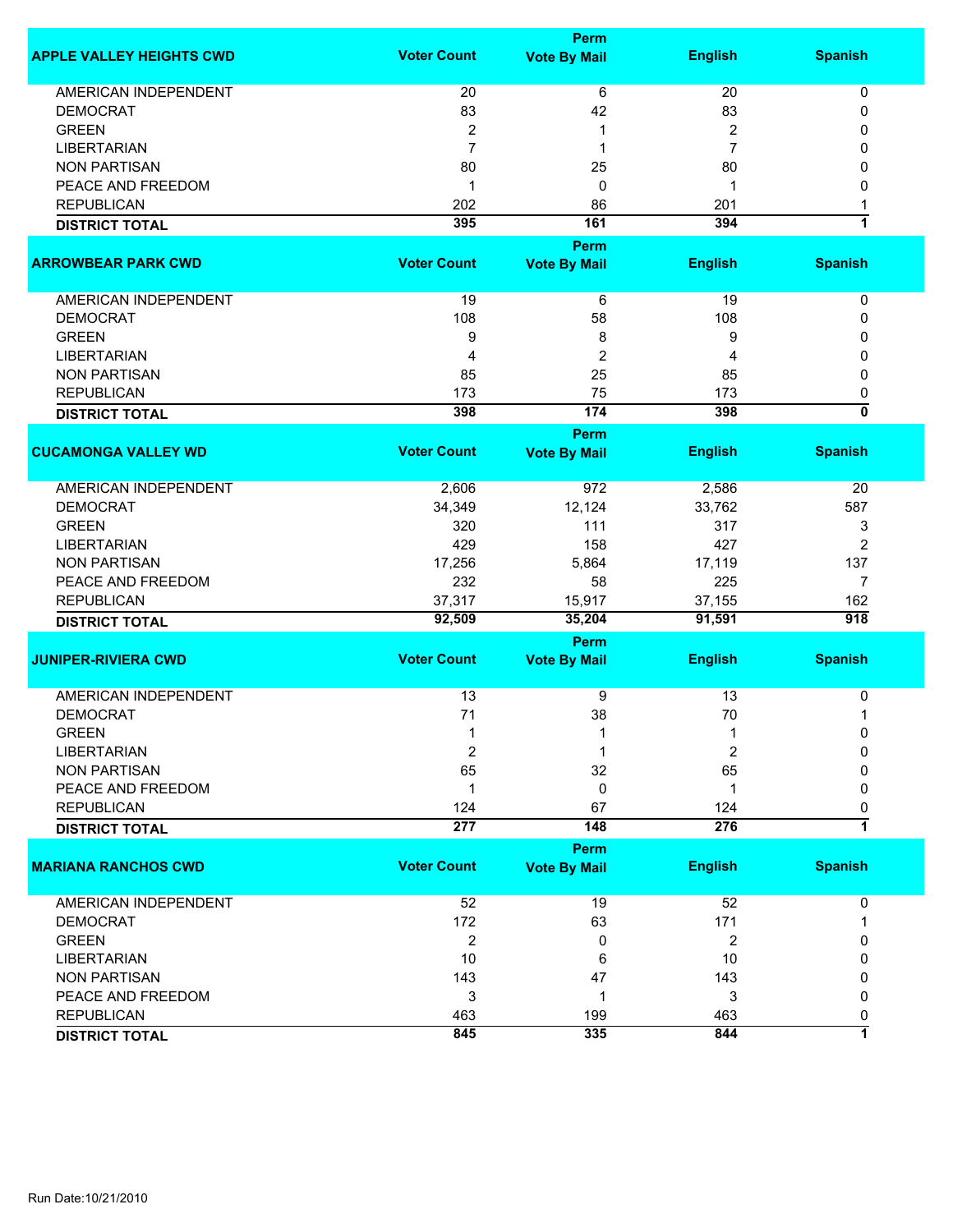|                             |                    | <b>Perm</b>         |                |                           |
|-----------------------------|--------------------|---------------------|----------------|---------------------------|
| <b>THUNDERBIRD CWD</b>      | <b>Voter Count</b> | <b>Vote By Mail</b> | <b>English</b> | <b>Spanish</b>            |
| <b>AMERICAN INDEPENDENT</b> | 12                 | 4                   | 12             | $\pmb{0}$                 |
| <b>DEMOCRAT</b>             | 85                 | 24                  | 82             | 3                         |
| <b>GREEN</b>                | 1                  | 0                   | 1              | 0                         |
| <b>LIBERTARIAN</b>          | 6                  | 1                   | 6              | 0                         |
|                             |                    |                     |                |                           |
| <b>NON PARTISAN</b>         | 69                 | 23                  | 69             | 0                         |
| PEACE AND FREEDOM           | 1                  | 1                   | 1              | 0                         |
| <b>REPUBLICAN</b>           | 206                | 63                  | 206            | 0                         |
| <b>DISTRICT TOTAL</b>       | 380                | 116                 | 377            | $\overline{\overline{3}}$ |
|                             |                    | Perm                |                |                           |
| <b>APPLE VALLEY FPD</b>     | <b>Voter Count</b> | <b>Vote By Mail</b> | <b>English</b> | <b>Spanish</b>            |
| AMERICAN INDEPENDENT        | 1,650              | 717                 | 1,647          | 3                         |
| <b>DEMOCRAT</b>             | 10,941             | 4,660               | 10,814         | 127                       |
| <b>GREEN</b>                | 114                | 41                  | 113            | 1                         |
| <b>LIBERTARIAN</b>          | 203                | 74                  | 203            | 0                         |
| <b>NON PARTISAN</b>         | 6,453              | 2,358               | 6,424          | 29                        |
| PEACE AND FREEDOM           | 93                 | 29                  | 91             | $\overline{2}$            |
|                             |                    |                     |                |                           |
| <b>REPUBLICAN</b>           | 18,181             | 8,478               | 18,134         | 47                        |
| <b>DISTRICT TOTAL</b>       | 37,635             | 16,357              | 37,426         | $\overline{209}$          |
|                             |                    | <b>Perm</b>         |                |                           |
| <b>BARSTOW FPD</b>          | <b>Voter Count</b> | <b>Vote By Mail</b> | <b>English</b> | <b>Spanish</b>            |
| <b>AMERICAN INDEPENDENT</b> | 535                | 189                 | 531            | 4                         |
| <b>DEMOCRAT</b>             | 4,704              | 1,687               | 4,653          | 51                        |
| <b>GREEN</b>                | 38                 | 13                  | 38             | 0                         |
| <b>LIBERTARIAN</b>          | 44                 | 12                  | 44             | $\Omega$                  |
| <b>NON PARTISAN</b>         | 2,460              | 734                 | 2,450          | 10                        |
| PEACE AND FREEDOM           | 33                 | 9                   |                | 0                         |
|                             |                    |                     | 33             |                           |
| <b>REPUBLICAN</b>           | 3,922              | 1,583<br>4,227      | 3,912          | 10<br>$\overline{75}$     |
| <b>DISTRICT TOTAL</b>       | 11,736             |                     | 11,661         |                           |
|                             |                    | Perm                |                |                           |
| <b>BIG BEAR LAKE FPD</b>    | <b>Voter Count</b> | <b>Vote By Mail</b> | <b>English</b> | <b>Spanish</b>            |
| <b>AMERICAN INDEPENDENT</b> | 91                 | 39                  | 91             | 0                         |
| <b>DEMOCRAT</b>             | 723                | 368                 | 722            | 1                         |
| <b>GREEN</b>                | 18                 | 6                   | 18             | 0                         |
| <b>LIBERTARIAN</b>          | 33                 | 13                  | 33             | 0                         |
| <b>NON PARTISAN</b>         | 494                | 193                 | 492            | 2                         |
| PEACE AND FREEDOM           | 3                  | 2                   | 3              | 0                         |
| <b>REPUBLICAN</b>           | 1,622              | 913                 | 1,621          |                           |
| <b>DISTRICT TOTAL</b>       | 2,984              | 1,534               | 2,980          | 4                         |
|                             |                    | <b>Perm</b>         |                |                           |
| <b>FONTANA FPD</b>          | <b>Voter Count</b> | <b>Vote By Mail</b> | <b>English</b> | <b>Spanish</b>            |
| <b>AMERICAN INDEPENDENT</b> | 1,823              | 587                 | 1,787          | 36                        |
| <b>DEMOCRAT</b>             | 35,596             | 10,968              | 34,017         | 1,579                     |
| <b>GREEN</b>                | 248                | 73                  | 244            | 4                         |
| <b>LIBERTARIAN</b>          | 254                | 71                  | 245            | 9                         |
| <b>NON PARTISAN</b>         | 14,262             | 4,060               | 13,891         | 371                       |
| PEACE AND FREEDOM           | 332                | 94                  | 319            | 13                        |
| <b>REPUBLICAN</b>           | 19,913             | 6,964               | 19,685         | 228                       |
|                             | 72,428             | 22,817              | 70,188         | 2,240                     |
| <b>DISTRICT TOTAL</b>       |                    |                     |                |                           |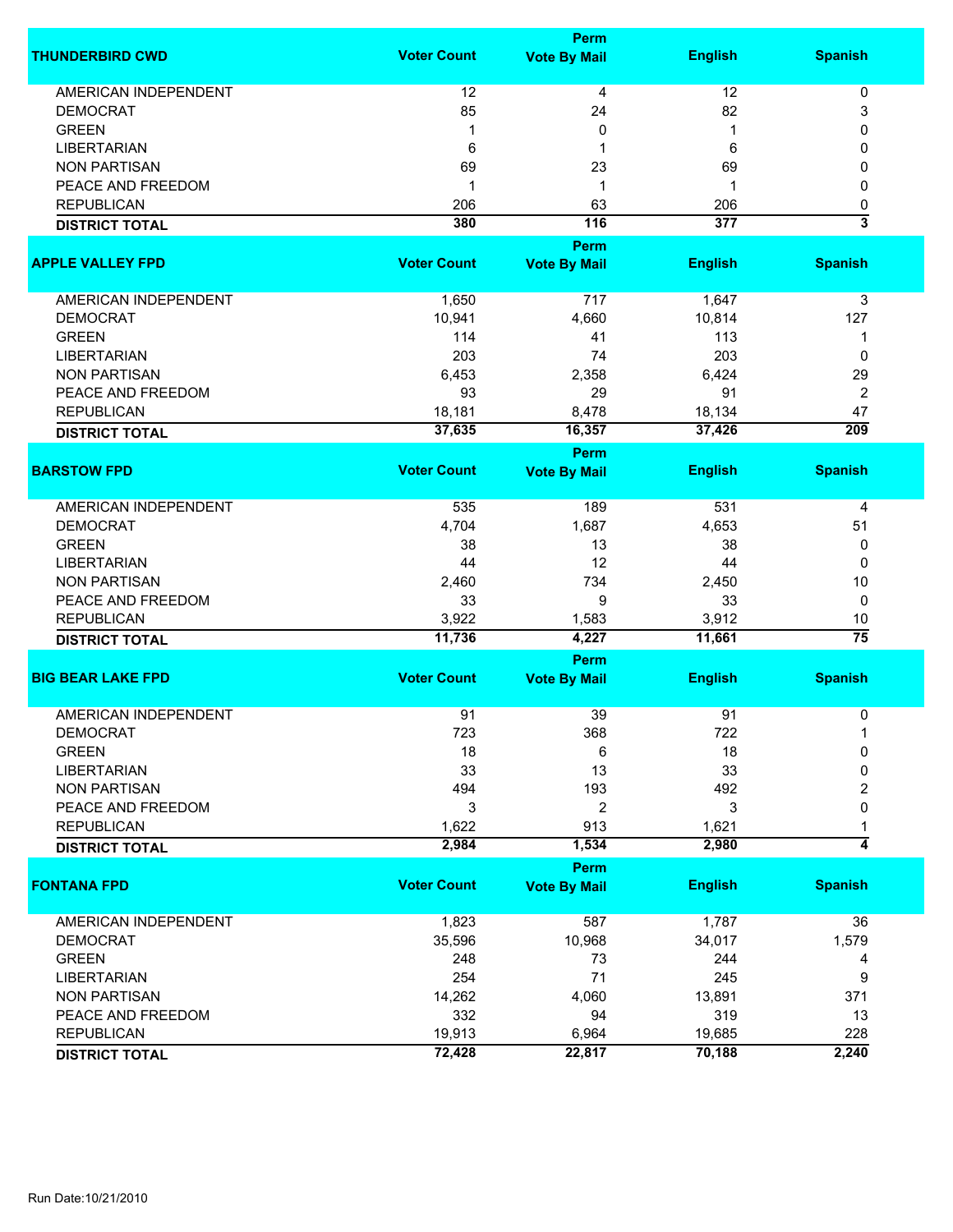|                                  |                    | Perm                        |                  |                 |
|----------------------------------|--------------------|-----------------------------|------------------|-----------------|
| <b>CHINO VAL INDEPENDENT FPD</b> | <b>Voter Count</b> | <b>Vote By Mail</b>         | <b>English</b>   | <b>Spanish</b>  |
| <b>AMERICAN INDEPENDENT</b>      | 1,745              | 647                         | 1,736            | 9               |
| <b>DEMOCRAT</b>                  | 24,936             | 8,951                       | 24,388           | 548             |
| <b>GREEN</b>                     | 197                | 64                          | 193              | 4               |
| <b>LIBERTARIAN</b>               | 302                | 114                         | 301              | 1               |
| <b>NON PARTISAN</b>              | 13,654             | 4,767                       | 13,551           | 103             |
|                                  |                    |                             |                  |                 |
| PEACE AND FREEDOM                | 188                | 47                          | 183              | 5               |
| <b>REPUBLICAN</b>                | 28,914             | 12,083                      | 28,798           | 116             |
| <b>DISTRICT TOTAL</b>            | 69,936             | 26,673                      | 69,150           | 786             |
| <b>CREST FOREST FPD</b>          | <b>Voter Count</b> | Perm<br><b>Vote By Mail</b> | <b>English</b>   | <b>Spanish</b>  |
|                                  |                    |                             |                  |                 |
| AMERICAN INDEPENDENT             | 306                | 122                         | 306              | $\pmb{0}$       |
| <b>DEMOCRAT</b>                  | 2,032              | 953                         | 2,017            | 15              |
| <b>GREEN</b>                     | 49                 | 22                          | 48               | 1               |
| <b>LIBERTARIAN</b>               | 73                 | 30                          | 73               | 0               |
| <b>NON PARTISAN</b>              | 1,272              | 495                         | 1,271            |                 |
| PEACE AND FREEDOM                | 20                 | 10                          | 20               | 0               |
| <b>REPUBLICAN</b>                | 3,827              | 1,759                       | 3,822            | 5               |
|                                  | 7,579              | 3,391                       | 7,557            | $\overline{22}$ |
| <b>DISTRICT TOTAL</b>            |                    | <b>Perm</b>                 |                  |                 |
| <b>HESPERIA FPD</b>              | <b>Voter Count</b> | <b>Vote By Mail</b>         | <b>English</b>   | <b>Spanish</b>  |
|                                  |                    |                             |                  |                 |
| <b>AMERICAN INDEPENDENT</b>      | 1,423              | 549                         | 1,417            | 6               |
| <b>DEMOCRAT</b>                  | 11,747             | 4,224                       | 11,438           | 309             |
| <b>GREEN</b>                     | 92                 | 28                          | 91               | 1               |
| <b>LIBERTARIAN</b>               | 230                | 97                          | 229              | 1               |
| <b>NON PARTISAN</b>              | 6,466              | 2,105                       | 6,383            | 83              |
| PEACE AND FREEDOM                | 112                | 37                          | 111              | $\mathbf{1}$    |
|                                  |                    |                             |                  | 55              |
| <b>REPUBLICAN</b>                | 13,822<br>33,892   | 5,816<br>12,856             | 13,767<br>33,436 | 456             |
| <b>DISTRICT TOTAL</b>            |                    | Perm                        |                  |                 |
| <b>RANCHO CUCAMONGA FPD</b>      | <b>Voter Count</b> | <b>Vote By Mail</b>         | <b>English</b>   | <b>Spanish</b>  |
|                                  |                    |                             |                  |                 |
| <b>AMERICAN INDEPENDENT</b>      | 2,323              | 871                         | 2,306            | 17              |
| <b>DEMOCRAT</b>                  | 28,757             | 10,310                      | 28,384           | 373             |
| <b>GREEN</b>                     | 275                | 95                          | 272              | 3               |
| <b>LIBERTARIAN</b>               | 389                | 146                         | 388              | 1               |
| <b>NON PARTISAN</b>              | 14,953             | 5,207                       | 14,862           | 91              |
| PEACE AND FREEDOM                | 186                | 50                          | 181              | 5               |
| <b>REPUBLICAN</b>                | 33,878             | 14,687                      | 33,744           | 134             |
| <b>DISTRICT TOTAL</b>            | 80,761             | 31,366                      | 80,137           | 624             |
|                                  |                    | Perm                        |                  |                 |
| <b>SAN BERNARDINO COUNTY FPD</b> | <b>Voter Count</b> | <b>Vote By Mail</b>         | <b>English</b>   | <b>Spanish</b>  |
| AMERICAN INDEPENDENT             | 3,998              | 1,689                       | 3,983            | 15              |
| <b>DEMOCRAT</b>                  | 31,107             | 12,860                      | 30,485           | 622             |
| <b>GREEN</b>                     | 446                | 169                         | 445              | 1               |
| <b>LIBERTARIAN</b>               | 682                | 270                         | 674              | 8               |
| <b>NON PARTISAN</b>              | 17,321             | 6,761                       | 17,166           | 155             |
|                                  |                    |                             | 292              |                 |
| PEACE AND FREEDOM                | 296                | 94                          |                  | 4               |
| <b>REPUBLICAN</b>                | 42,834             | 20,061                      | 42,694           | 140             |
| <b>DISTRICT TOTAL</b>            | 96,684             | 41,904                      | 95,739           | 945             |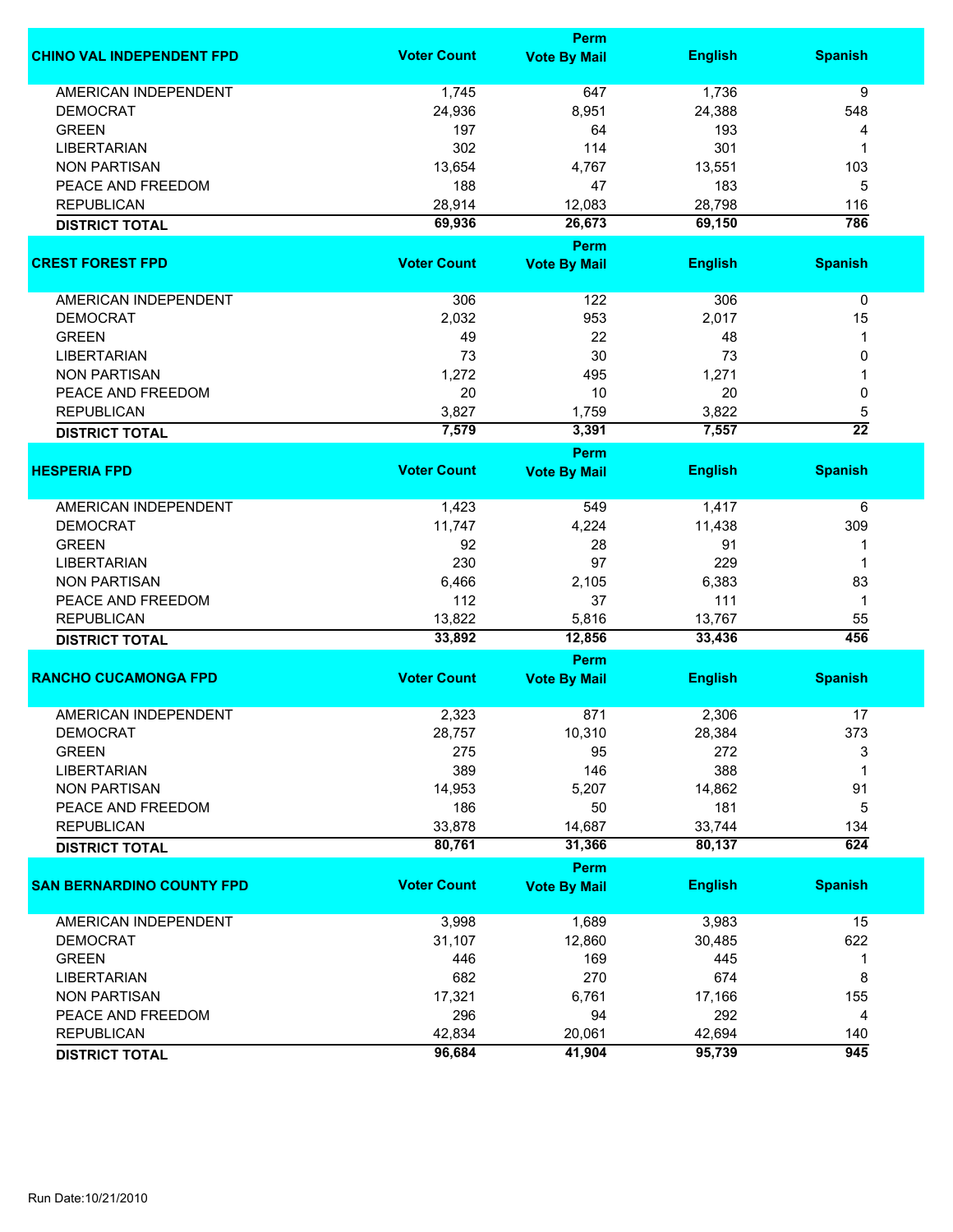|                                         | Perm               |                             |                |                  |  |
|-----------------------------------------|--------------------|-----------------------------|----------------|------------------|--|
| <b>SBCFPD MOUNTAIN SERVICE ZONE</b>     | <b>Voter Count</b> | <b>Vote By Mail</b>         | <b>English</b> | <b>Spanish</b>   |  |
| <b>AMERICAN INDEPENDENT</b>             | 320                | 145                         | 319            | 1                |  |
| <b>DEMOCRAT</b>                         | 1,909              | 935                         | 1,905          | 4                |  |
| <b>GREEN</b>                            | 59                 | 20                          | 59             | 0                |  |
| <b>LIBERTARIAN</b>                      | 57                 | 26                          | 57             | 0                |  |
| <b>NON PARTISAN</b>                     | 1,278              | 596                         | 1,274          | 4                |  |
| PEACE AND FREEDOM                       | 25                 | 6                           | 25             | 0                |  |
| <b>REPUBLICAN</b>                       | 4,236              |                             | 4,228          |                  |  |
|                                         |                    | 2,243                       |                | 8                |  |
| <b>DISTRICT TOTAL</b>                   | 7,884              | 3,971                       | 7,867          | $\overline{17}$  |  |
| <b>SBCFPD NORTH DESERT SERVICE ZONE</b> | <b>Voter Count</b> | Perm<br><b>Vote By Mail</b> | <b>English</b> | <b>Spanish</b>   |  |
|                                         |                    |                             |                |                  |  |
| AMERICAN INDEPENDENT                    | 1,646              | 715                         | 1,641          | 5                |  |
| <b>DEMOCRAT</b>                         | 9,229              | 4,059                       | 9,115          | 114              |  |
| <b>GREEN</b>                            | 134                | 51                          | 133            | 1                |  |
| <b>LIBERTARIAN</b>                      | 293                | 104                         | 293            | 0                |  |
| <b>NON PARTISAN</b>                     | 6,120              | 2,438                       | 6,101          | 19               |  |
| PEACE AND FREEDOM                       | 77                 | 26                          | 76             | $\mathbf 1$      |  |
| <b>REPUBLICAN</b>                       | 16,608             | 7,873                       | 16,566         | 42               |  |
|                                         | 34,107             | 15,266                      | 33,925         | $\overline{182}$ |  |
| <b>DISTRICT TOTAL</b>                   |                    | <b>Perm</b>                 |                |                  |  |
| <b>SBCFPD SOUTH DESERT SERVICE ZONE</b> | <b>Voter Count</b> | <b>Vote By Mail</b>         | <b>English</b> | <b>Spanish</b>   |  |
| <b>AMERICAN INDEPENDENT</b>             | 924                | 459                         | 923            | 1                |  |
| <b>DEMOCRAT</b>                         | 5,671              | 2,888                       | 5,638          | 33               |  |
| <b>GREEN</b>                            | 118                | 54                          | 118            | 0                |  |
| <b>LIBERTARIAN</b>                      | 140                | 71                          | 139            |                  |  |
| <b>NON PARTISAN</b>                     | 3,713              | 1,678                       | 3,705          | 8                |  |
| PEACE AND FREEDOM                       | 54                 | 27                          | 54             | 0                |  |
| <b>REPUBLICAN</b>                       | 7,928              | 4,260                       | 7,922          | 6                |  |
| <b>DISTRICT TOTAL</b>                   | 18,548             | 9,437                       | 18,499         | 49               |  |
|                                         |                    | Perm                        |                |                  |  |
| <b>SBCFPD VALLEY SERVICE ZONE</b>       | <b>Voter Count</b> | <b>Vote By Mail</b>         | <b>English</b> | <b>Spanish</b>   |  |
|                                         |                    |                             |                |                  |  |
| <b>AMERICAN INDEPENDENT</b>             | 1,108              | 370                         | 1,100          | 8                |  |
| <b>DEMOCRAT</b>                         | 14,298             | 4,978                       | 13,827         | 471              |  |
| <b>GREEN</b>                            | 135                | 44                          | 135            | 0                |  |
| <b>LIBERTARIAN</b>                      | 192                | 69                          | 185            | $\overline{7}$   |  |
| <b>NON PARTISAN</b>                     | 6,210              | 2,049                       | 6,086          | 124              |  |
| PEACE AND FREEDOM                       | 140                | 35                          | 137            | 3                |  |
| <b>REPUBLICAN</b>                       | 14,062             | 5,685                       | 13,978         | 84               |  |
| <b>DISTRICT TOTAL</b>                   | 36,145             | 13,230                      | 35,448         | 697              |  |
|                                         |                    | <b>Perm</b>                 |                |                  |  |
| <b>SBCFPD SERVICE ZONE PM1</b>          | <b>Voter Count</b> | <b>Vote By Mail</b>         | <b>English</b> | <b>Spanish</b>   |  |
| AMERICAN INDEPENDENT                    | 216                | 99                          | 216            | 0                |  |
| <b>DEMOCRAT</b>                         | 1,331              | 641                         | 1,328          | 3                |  |
| <b>GREEN</b>                            | 37                 | 11                          | 37             | 0                |  |
| <b>LIBERTARIAN</b>                      | 41                 | 21                          | 41             | 0                |  |
| <b>NON PARTISAN</b>                     | 891                | 402                         | 889            | 2                |  |
| PEACE AND FREEDOM                       | 16                 | 4                           | 16             | 0                |  |
| <b>REPUBLICAN</b>                       | 3,219              | 1,743                       | 3,211          | 8                |  |
| <b>DISTRICT TOTAL</b>                   | 5,751              | 2,921                       | 5,738          | $\overline{13}$  |  |
|                                         |                    |                             |                |                  |  |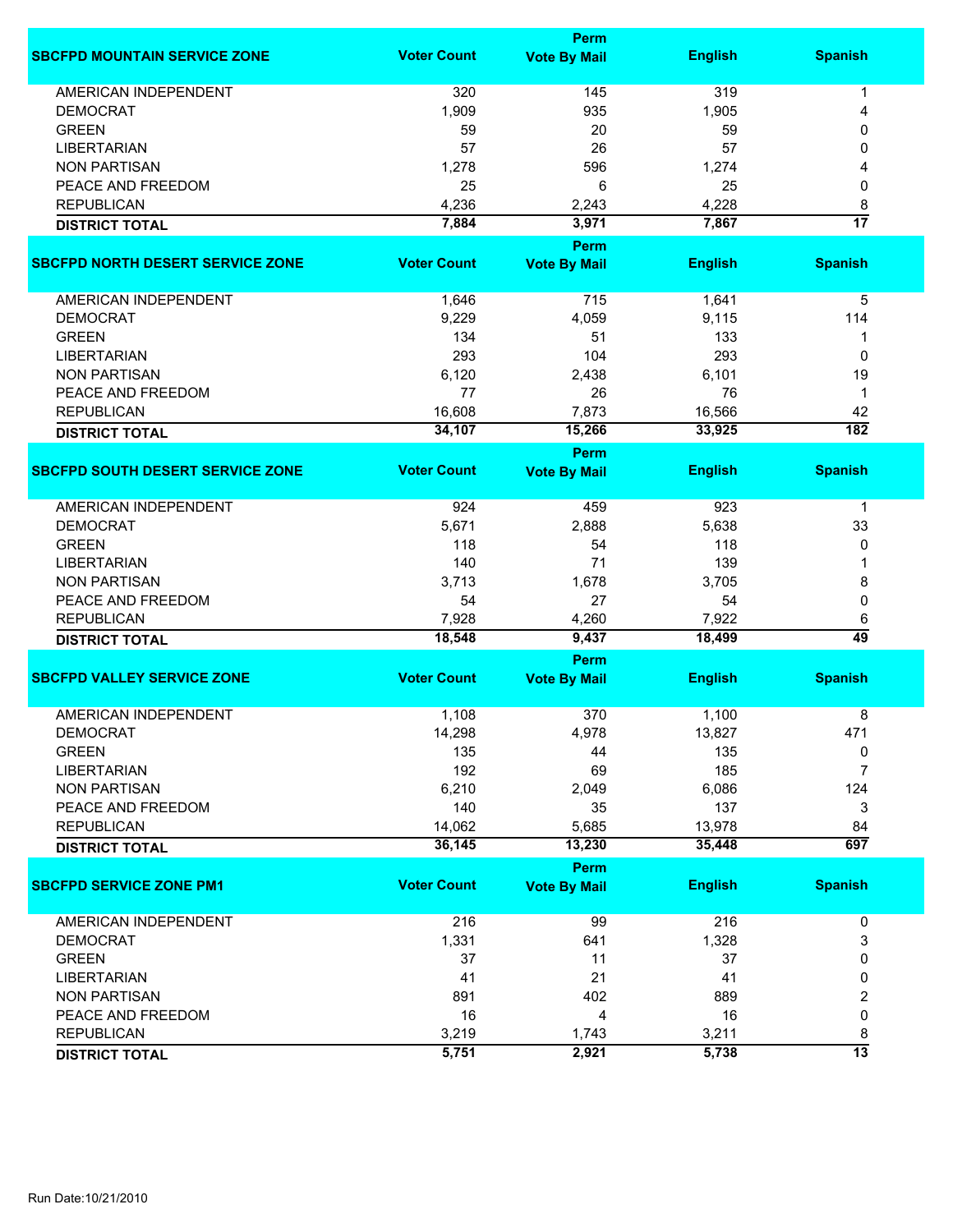|                                |                    | <b>Perm</b>         |                 |                         |
|--------------------------------|--------------------|---------------------|-----------------|-------------------------|
| <b>SBCFPD SERVICE ZONE FP1</b> | <b>Voter Count</b> | <b>Vote By Mail</b> | <b>English</b>  | <b>Spanish</b>          |
| <b>AMERICAN INDEPENDENT</b>    | $\overline{2}$     | 1                   | $\overline{c}$  | 0                       |
|                                |                    |                     |                 |                         |
| <b>DEMOCRAT</b>                | 19                 | 17                  | 19              | 0                       |
| <b>LIBERTARIAN</b>             |                    |                     |                 |                         |
| <b>NON PARTISAN</b>            | 6                  | 6                   | 6               | O                       |
| <b>REPUBLICAN</b>              | 25                 | 22                  | 25              | 0                       |
| <b>DISTRICT TOTAL</b>          | $\overline{53}$    | $\overline{47}$     | $\overline{53}$ | $\overline{\mathbf{0}}$ |
|                                |                    | Perm                |                 |                         |
| <b>SBCFPD SERVICE ZONE FP2</b> | <b>Voter Count</b> | <b>Vote By Mail</b> | <b>English</b>  | <b>Spanish</b>          |
| <b>AMERICAN INDEPENDENT</b>    | 8                  | 6                   | 8               | 0                       |
| <b>DEMOCRAT</b>                | 24                 | 23                  | 24              | 0                       |
| <b>GREEN</b>                   | 1                  | 0                   |                 | O                       |
| <b>NON PARTISAN</b>            | 22                 | 20                  | 22              | 0                       |
| <b>REPUBLICAN</b>              | 45                 |                     | 45              |                         |
|                                |                    | 41                  |                 | 0                       |
| <b>DISTRICT TOTAL</b>          | 100                | 90                  | 100             | $\overline{0}$          |
|                                |                    | Perm                |                 |                         |
| <b>SBCFPD SERVICE ZONE FP3</b> | <b>Voter Count</b> | <b>Vote By Mail</b> | <b>English</b>  | <b>Spanish</b>          |
| AMERICAN INDEPENDENT           | 16                 | 8                   | 15              | 1                       |
| <b>DEMOCRAT</b>                | 79                 | 35                  | 74              | 5                       |
| <b>LIBERTARIAN</b>             | 3                  | 1                   | 3               | 0                       |
| <b>NON PARTISAN</b>            |                    | 16                  | 47              |                         |
|                                | 48                 |                     |                 |                         |
| PEACE AND FREEDOM              | 1                  | 0                   |                 | 0                       |
| <b>REPUBLICAN</b>              | 119                | 49                  | 117             | 2                       |
| <b>DISTRICT TOTAL</b>          | 266                | 109                 | 257             | $\overline{9}$          |
|                                |                    | Perm                |                 |                         |
| <b>SBCFPD SERVICE ZONE FP5</b> | <b>Voter Count</b> | <b>Vote By Mail</b> | <b>English</b>  | <b>Spanish</b>          |
| <b>AMERICAN INDEPENDENT</b>    | 142                | 79                  | 142             | 0                       |
| <b>DEMOCRAT</b>                | 897                | 423                 | 895             | 2                       |
| <b>GREEN</b>                   | 5                  | 4                   | 5               | 0                       |
|                                |                    |                     |                 |                         |
| <b>LIBERTARIAN</b>             | 23                 | 9                   | 23              | 0                       |
| <b>NON PARTISAN</b>            | 498                | 218                 | 498             |                         |
| PEACE AND FREEDOM              | 6                  | 3                   | 6               | 0                       |
| <b>REPUBLICAN</b>              | 1,802              | 941                 | 1,797           | b                       |
| <b>DISTRICT TOTAL</b>          | 3,373              | 1,677               | 3,366           | $\overline{7}$          |
|                                |                    | <b>Perm</b>         |                 |                         |
| <b>SBCFPD SERVICE ZONE FP4</b> | <b>Voter Count</b> | <b>Vote By Mail</b> | <b>English</b>  | <b>Spanish</b>          |
| <b>AMERICAN INDEPENDENT</b>    | 36                 | 14                  | 36              | 0                       |
| <b>DEMOCRAT</b>                | 162                | 80                  | 161             | 1                       |
| <b>GREEN</b>                   | 4                  | 3                   | 4               | 0                       |
| <b>LIBERTARIAN</b>             | 5                  | 0                   | 5               | 0                       |
| <b>NON PARTISAN</b>            | 98                 | 35                  | 98              | 0                       |
| PEACE AND FREEDOM              | 1                  | 1                   | 1               | 0                       |
|                                |                    |                     |                 |                         |
| <b>REPUBLICAN</b>              | 141                | 69                  | 141             | 0                       |
| <b>DISTRICT TOTAL</b>          | 447                | 202                 | 446             | 1                       |
|                                |                    | <b>Perm</b>         |                 |                         |
| <b>SBCFPD SERVICE ZONE PM2</b> | <b>Voter Count</b> | <b>Vote By Mail</b> | <b>English</b>  | <b>Spanish</b>          |
| <b>AMERICAN INDEPENDENT</b>    | 199                | 77                  | 199             | $\mathbf 0$             |
| <b>DEMOCRAT</b>                | 2,892              | 1,179               | 2,807           | 85                      |
| <b>GREEN</b>                   | 23                 | 10                  | 23              | 0                       |
| <b>LIBERTARIAN</b>             | 19                 | 7                   | 18              | -1                      |
|                                |                    |                     |                 |                         |
| <b>NON PARTISAN</b>            | 1,121              | 405                 | 1,097           | 24                      |
| PEACE AND FREEDOM              | 28                 | 11                  | 28              | 0                       |
| <b>REPUBLICAN</b>              | 2,397              | 1,064               | 2,377           | 20                      |
| <b>DISTRICT TOTAL</b>          | 6,679              | 2,753               | 6,549           | $\overline{130}$        |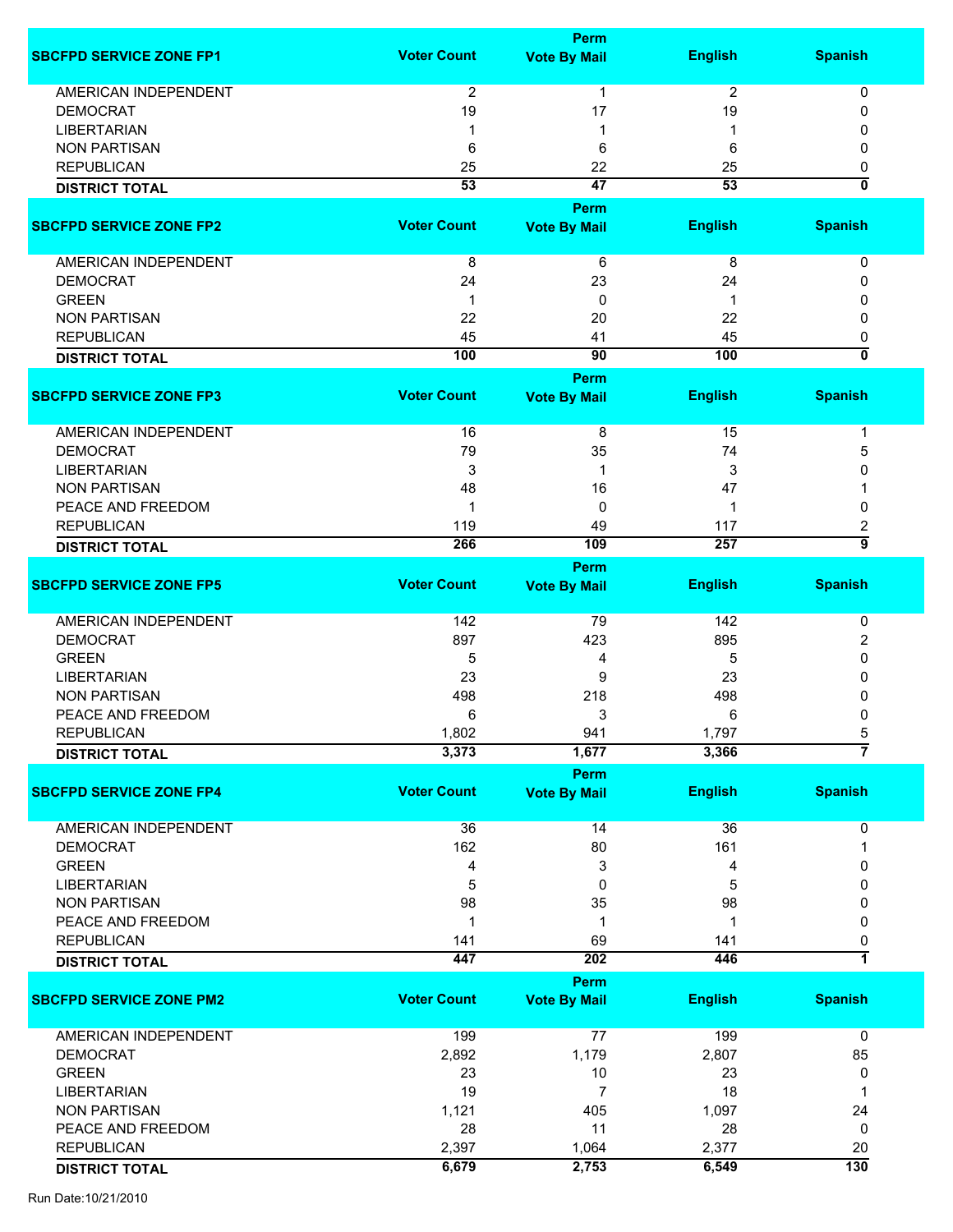|                                    |                    | Perm                        |                 |                         |
|------------------------------------|--------------------|-----------------------------|-----------------|-------------------------|
| <b>SBCFPD SERVICE ZONE PM3</b>     | <b>Voter Count</b> | <b>Vote By Mail</b>         | <b>English</b>  | <b>Spanish</b>          |
| AMERICAN INDEPENDENT               | 11                 | 5                           | 11              | 0                       |
| <b>DEMOCRAT</b>                    | 71                 | 43                          | 69              | $\overline{c}$          |
| <b>GREEN</b>                       | 3                  | 3                           | 3               | 0                       |
| <b>NON PARTISAN</b>                | 67                 | 32                          | 67              | 0                       |
| PEACE AND FREEDOM                  | 2                  | 0                           | $\overline{2}$  | 0                       |
| <b>REPUBLICAN</b>                  | 253                | 142                         | 253             | 0                       |
|                                    | 407                | 225                         | 405             | $\overline{2}$          |
| <b>DISTRICT TOTAL</b>              |                    |                             |                 |                         |
| <b>BEAR VALLEY COMM HD</b>         | <b>Voter Count</b> | Perm<br><b>Vote By Mail</b> | <b>English</b>  | <b>Spanish</b>          |
| AMERICAN INDEPENDENT               | 400                | 164                         | 400             | 0                       |
| <b>DEMOCRAT</b>                    | 2,611              | 1,201                       | 2,595           | 16                      |
| <b>GREEN</b>                       | 67                 | 27                          | 67              | 0                       |
| <b>LIBERTARIAN</b>                 | 86                 | 39                          | 85              | 1                       |
| <b>NON PARTISAN</b>                | 1,799              | 732                         | 1,792           | 7                       |
|                                    | 33                 | 10                          | 33              | 0                       |
| PEACE AND FREEDOM                  |                    |                             |                 |                         |
| <b>REPUBLICAN</b>                  | 4,762              | 2,470                       | 4,759           | 3                       |
| <b>DISTRICT TOTAL</b>              | 9,758              | 4,643                       | 9,731           | $\overline{27}$         |
|                                    |                    | Perm                        |                 |                         |
| <b>EAST KERN HD</b>                | <b>Voter Count</b> | <b>Vote By Mail</b>         | <b>English</b>  | <b>Spanish</b>          |
| <b>AMERICAN INDEPENDENT</b>        | 2                  | 1                           | $\overline{2}$  | 0                       |
| <b>DEMOCRAT</b>                    | 19                 | 17                          | 19              | 0                       |
| <b>LIBERTARIAN</b>                 | 1                  | 1                           | 1               | 0                       |
| <b>NON PARTISAN</b>                | 6                  | 6                           | 6               | 0                       |
| <b>REPUBLICAN</b>                  | 25                 | 22                          | 25              | 0                       |
| <b>DISTRICT TOTAL</b>              | $\overline{53}$    | 47                          | $\overline{53}$ | $\overline{\mathbf{0}}$ |
|                                    |                    | Perm                        |                 |                         |
| <b>HI-DESERT MEMORIAL HD</b>       | <b>Voter Count</b> | <b>Vote By Mail</b>         | <b>English</b>  | <b>Spanish</b>          |
|                                    |                    |                             |                 |                         |
| AMERICAN INDEPENDENT               | 1,125              | 533                         | 1,123           | $\overline{2}$          |
| <b>DEMOCRAT</b>                    | 7,103              | 3,478                       | 7,070           | 33                      |
| <b>GREEN</b>                       | 142                | 68                          | 142             | 0                       |
| <b>LIBERTARIAN</b>                 | 171                | 84                          | 170             | 1                       |
| <b>NON PARTISAN</b>                | 5,068              | 2,202                       | 5,058           | 10                      |
| PEACE AND FREEDOM                  | 72                 | 33                          | 72              | 0                       |
| <b>REPUBLICAN</b>                  | 10,047             | 5,176                       | 10,032          | 15                      |
| <b>DISTRICT TOTAL</b>              | 23,728             | 11,574                      | 23,667          | $\overline{61}$         |
|                                    |                    | Perm                        |                 |                         |
| <b>SAN BERNARDINO MOUNTAINS HD</b> | <b>Voter Count</b> | <b>Vote By Mail</b>         | <b>English</b>  | <b>Spanish</b>          |
|                                    |                    |                             |                 |                         |
| AMERICAN INDEPENDENT               | 412                | 171                         | 412             | $\overline{0}$          |
| <b>DEMOCRAT</b>                    | 2,526              | 1,189                       | 2,513           | 13                      |
| <b>GREEN</b>                       | 77                 | 29                          | 77              | 0                       |
| <b>LIBERTARIAN</b>                 | 89                 | 41                          | 89              | 0                       |
| <b>NON PARTISAN</b>                | 1,798              | 754                         | 1,795           | 3                       |
| PEACE AND FREEDOM                  | 24                 | $\overline{7}$              | 24              | 0                       |
| <b>REPUBLICAN</b>                  | 5,776              | 2,860                       | 5,767           | 9                       |
| <b>DISTRICT TOTAL</b>              | 10,702             | 5,051                       | 10,677          | $\overline{25}$         |
|                                    |                    |                             |                 |                         |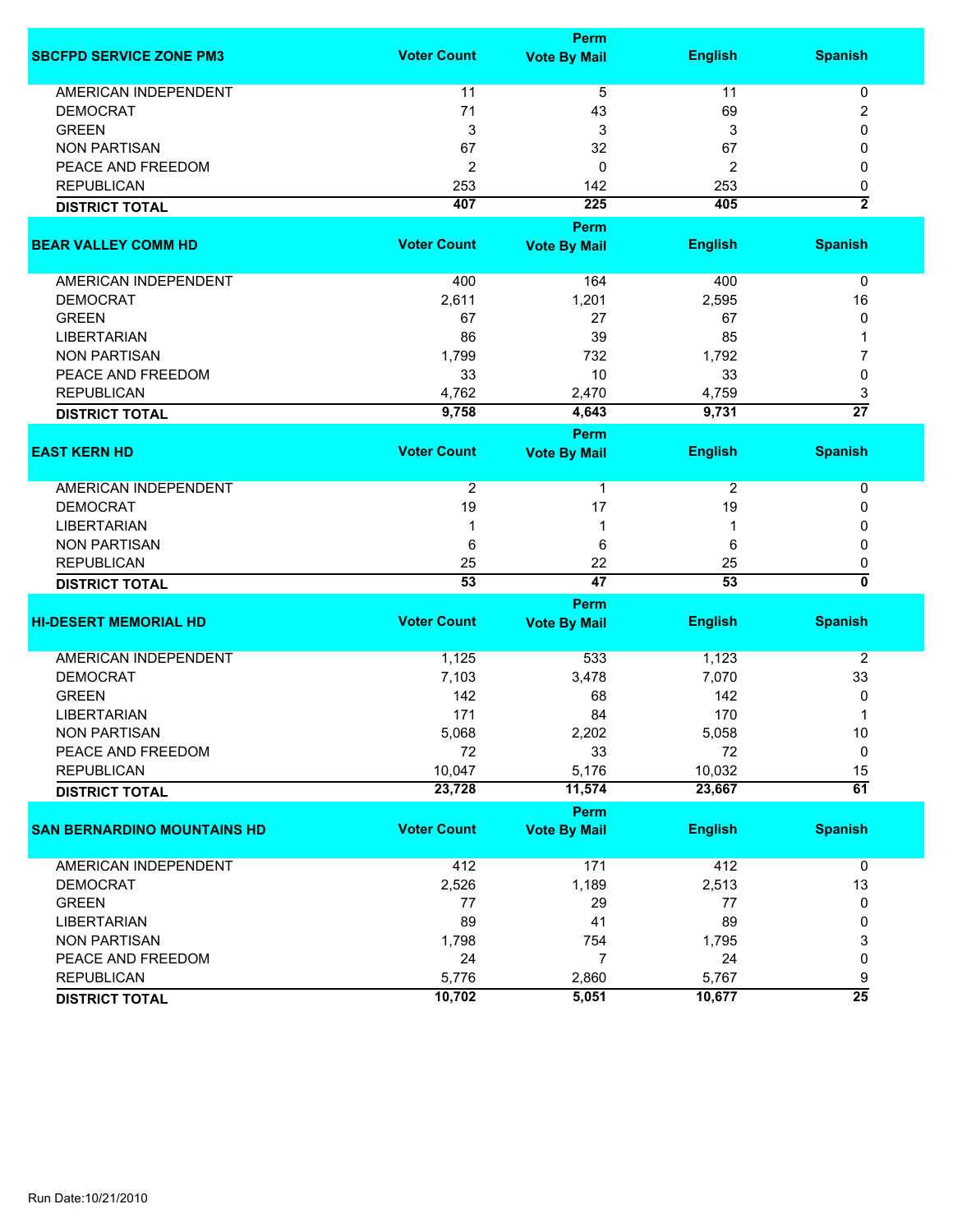|                             |                    | <b>Perm</b>         |                |                 |
|-----------------------------|--------------------|---------------------|----------------|-----------------|
| <b>BIG BEAR MWD</b>         | <b>Voter Count</b> | <b>Vote By Mail</b> | <b>English</b> | <b>Spanish</b>  |
| AMERICAN INDEPENDENT        | 400                | 164                 | 400            | $\mathbf 0$     |
| <b>DEMOCRAT</b>             | 2,611              | 1,201               | 2,595          | 16              |
| <b>GREEN</b>                | 67                 | 27                  | 67             | 0               |
| <b>LIBERTARIAN</b>          | 86                 | 39                  | 85             | 1               |
| <b>NON PARTISAN</b>         | 1,799              | 732                 | 1,792          | 7               |
|                             |                    |                     |                |                 |
| PEACE AND FREEDOM           | 33                 | 10                  | 33             | 0               |
| <b>REPUBLICAN</b>           | 4,762              | 2,470               | 4,759          | 3               |
| <b>DISTRICT TOTAL</b>       | 9,758              | 4,643               | 9,731          | $\overline{27}$ |
|                             |                    | Perm                |                |                 |
| <b>BIG BEAR MWD - DIV 1</b> | <b>Voter Count</b> | <b>Vote By Mail</b> | <b>English</b> | <b>Spanish</b>  |
| AMERICAN INDEPENDENT        | 86                 | 39                  | 86             | $\pmb{0}$       |
| <b>DEMOCRAT</b>             | 514                | 248                 | 507            | 7               |
| <b>GREEN</b>                | 8                  | 5                   | 8              | 0               |
| <b>LIBERTARIAN</b>          | 15                 | $\overline{7}$      | 14             | 1               |
| <b>NON PARTISAN</b>         | 356                | 166                 | 354            | 2               |
| PEACE AND FREEDOM           | 9                  | 2                   | 9              | 0               |
|                             |                    |                     |                |                 |
| <b>REPUBLICAN</b>           | 924                | 471                 | 924            | 0               |
| <b>DISTRICT TOTAL</b>       | 1,912              | 938                 | 1,902          | $\overline{10}$ |
|                             | <b>Voter Count</b> | Perm                |                | <b>Spanish</b>  |
| <b>BIG BEAR MWD - DIV 2</b> |                    | <b>Vote By Mail</b> | <b>English</b> |                 |
| <b>AMERICAN INDEPENDENT</b> | 58                 | 26                  | 58             | 0               |
| <b>DEMOCRAT</b>             | 479                | 230                 | 478            | 1               |
| <b>GREEN</b>                | 11                 | 3                   | 11             | 0               |
| <b>LIBERTARIAN</b>          | 25                 | 12                  | 25             | 0               |
| <b>NON PARTISAN</b>         | 325                | 125                 | 324            |                 |
| PEACE AND FREEDOM           | 3                  | $\overline{2}$      | 3              | 0               |
| <b>REPUBLICAN</b>           | 943                | 510                 | 942            |                 |
|                             | 1,844              | 908                 | 1,841          | 1<br>3          |
| <b>DISTRICT TOTAL</b>       |                    |                     |                |                 |
|                             | <b>Voter Count</b> | Perm                |                |                 |
| <b>BIG BEAR MWD - DIV 3</b> |                    | <b>Vote By Mail</b> | <b>English</b> | <b>Spanish</b>  |
| <b>AMERICAN INDEPENDENT</b> | 79                 | 29                  | 79             | 0               |
| <b>DEMOCRAT</b>             | 526                | 239                 | 523            | 3               |
| <b>GREEN</b>                | 13                 | 5                   | 13             | 0               |
| <b>LIBERTARIAN</b>          | 11                 | 2                   | 11             | 0               |
| <b>NON PARTISAN</b>         | 345                | 130                 | 343            | 2               |
| PEACE AND FREEDOM           | 4                  | 1                   | 4              | 0               |
| <b>REPUBLICAN</b>           | 1,101              | 610                 | 1,100          |                 |
| <b>DISTRICT TOTAL</b>       | 2,079              | 1,016               | 2,073          | $\overline{6}$  |
|                             |                    | Perm                |                |                 |
| <b>BIG BEAR MWD - DIV 4</b> | <b>Voter Count</b> | <b>Vote By Mail</b> | <b>English</b> | <b>Spanish</b>  |
| AMERICAN INDEPENDENT        | 76                 | 33                  | 76             | 0               |
| <b>DEMOCRAT</b>             | 524                | 247                 | 520            | 4               |
| <b>GREEN</b>                | 18                 | 7                   | 18             | 0               |
| <b>LIBERTARIAN</b>          | 18                 | 9                   | 18             | 0               |
| <b>NON PARTISAN</b>         | 353                | 144                 | 353            | 0               |
| PEACE AND FREEDOM           | 9                  | 3                   | 9              | 0               |
| <b>REPUBLICAN</b>           |                    |                     | 851            |                 |
|                             | 851                | 434                 |                | 0<br>4          |
| <b>DISTRICT TOTAL</b>       | 1,849              | 877                 | 1,845          |                 |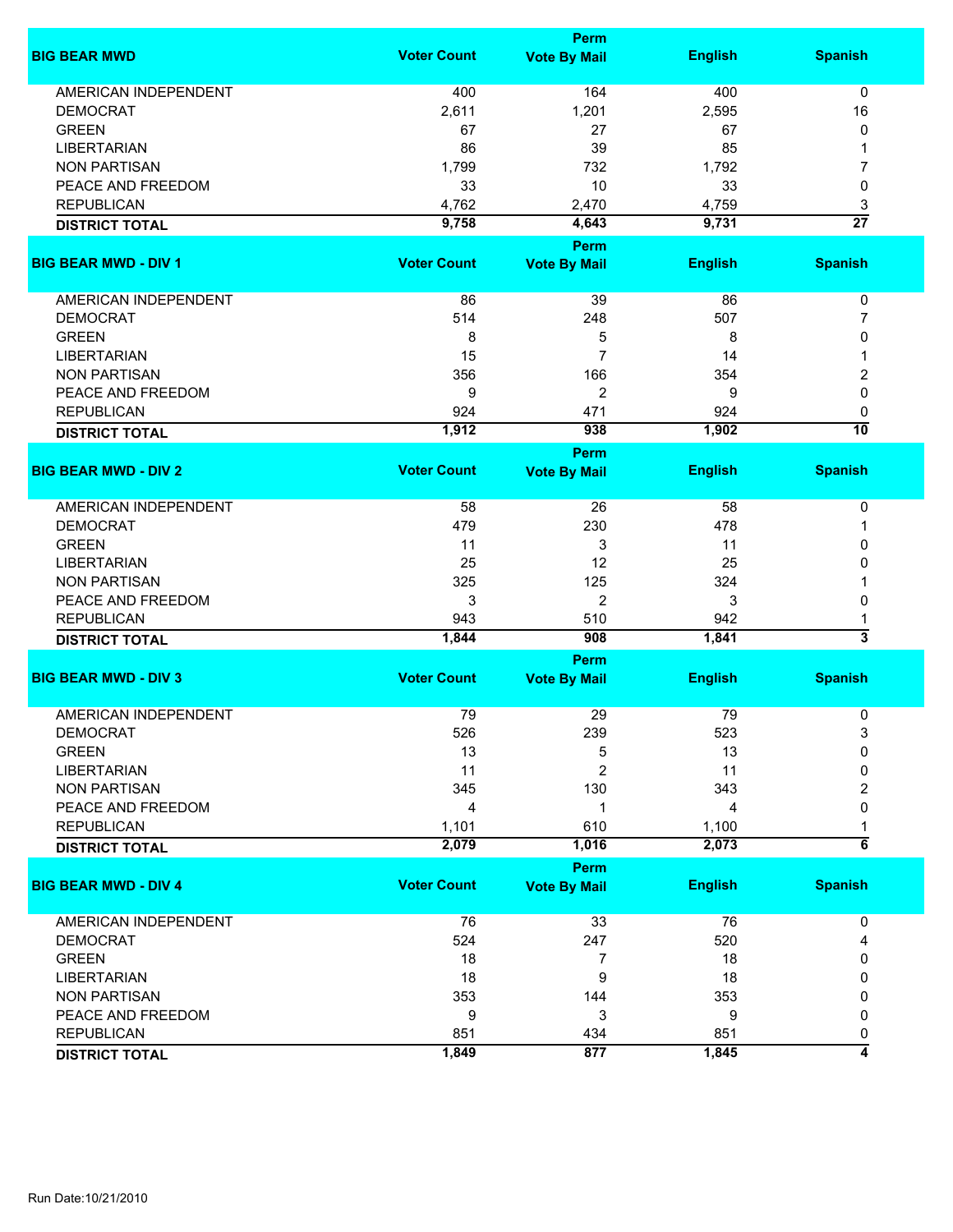|                                       | <b>Perm</b>        |                                    |                |                |  |
|---------------------------------------|--------------------|------------------------------------|----------------|----------------|--|
| <b>BIG BEAR MWD - DIV 5</b>           | <b>Voter Count</b> | <b>Vote By Mail</b>                | <b>English</b> | <b>Spanish</b> |  |
| <b>AMERICAN INDEPENDENT</b>           | 101                | 37                                 | 101            | 0              |  |
| <b>DEMOCRAT</b>                       | 568                | 237                                | 567            | 1              |  |
| <b>GREEN</b>                          | 17                 | 7                                  | 17             | 0              |  |
| <b>LIBERTARIAN</b>                    | 17                 | 9                                  | 17             | 0              |  |
| <b>NON PARTISAN</b>                   | 420                | 167                                | 418            |                |  |
|                                       |                    |                                    |                | 2              |  |
| PEACE AND FREEDOM                     | 8                  | 2                                  | 8              | 0              |  |
| <b>REPUBLICAN</b>                     | 943                | 445                                | 942            | 1              |  |
| <b>DISTRICT TOTAL</b>                 | 2,074              | 904                                | 2,070          | 4              |  |
| <b>INLAND EMPIRE UTILITIES AGENCY</b> | <b>Voter Count</b> | <b>Perm</b><br><b>Vote By Mail</b> | <b>English</b> | <b>Spanish</b> |  |
|                                       |                    |                                    |                |                |  |
| AMERICAN INDEPENDENT                  | 8,414              | 2,973                              | 8,320          | 94             |  |
| <b>DEMOCRAT</b>                       | 131,661            | 45,175                             | 127,667        | 3,994          |  |
| <b>GREEN</b>                          | 1,122              | 362                                | 1,111          | 11             |  |
| <b>LIBERTARIAN</b>                    | 1,404              | 510                                | 1,389          | 15             |  |
| <b>NON PARTISAN</b>                   | 60,473             | 19,840                             | 59,576         | 897            |  |
| PEACE AND FREEDOM                     | 1,080              | 281                                | 1,050          | 30             |  |
| <b>REPUBLICAN</b>                     | 118,842            | 49,333                             | 118,119        | 723            |  |
|                                       | 322,996            | 118,474                            | 317,232        | 5,764          |  |
| <b>DISTRICT TOTAL</b>                 |                    |                                    |                |                |  |
| <b>IE UTILITIES AGENCY DIV 1</b>      | <b>Voter Count</b> | <b>Perm</b><br><b>Vote By Mail</b> | <b>English</b> | <b>Spanish</b> |  |
|                                       |                    |                                    |                |                |  |
| <b>AMERICAN INDEPENDENT</b>           | 1,584              | 561                                | 1,571          | 13             |  |
| <b>DEMOCRAT</b>                       | 24,043             | 8,579                              | 23,513         | 530            |  |
| <b>GREEN</b>                          | 271                | 92                                 | 269            | 2              |  |
| <b>LIBERTARIAN</b>                    | 319                | 141                                | 317            | $\overline{c}$ |  |
| <b>NON PARTISAN</b>                   | 11,496             | 3,880                              | 11,336         | 160            |  |
| PEACE AND FREEDOM                     | 200                | 54                                 | 197            | 3              |  |
| <b>REPUBLICAN</b>                     | 25,106             | 11,216                             | 24,989         | 117            |  |
| <b>DISTRICT TOTAL</b>                 | 63,019             | 24,523                             | 62,192         | 827            |  |
|                                       |                    | Perm                               |                |                |  |
| <b>IE UTILITIES AGENCY DIV 2</b>      | <b>Voter Count</b> | <b>Vote By Mail</b>                | <b>English</b> | <b>Spanish</b> |  |
|                                       |                    |                                    |                |                |  |
| <b>AMERICAN INDEPENDENT</b>           | 1,283              | 441                                | 1,267          | 16             |  |
| <b>DEMOCRAT</b>                       | 24,607             | 8,456                              | 23,498         | 1,109          |  |
| <b>GREEN</b>                          | 163                | 48                                 | 162            |                |  |
| <b>LIBERTARIAN</b>                    | 205                | 67                                 | 201            | 4              |  |
| <b>NON PARTISAN</b>                   | 9,158              | 2,926                              | 8,951          | 207            |  |
| PEACE AND FREEDOM                     | 198                | 50                                 | 193            | 5              |  |
| <b>REPUBLICAN</b>                     | 16,087             | 6,382                              | 15,934         | 153            |  |
| <b>DISTRICT TOTAL</b>                 | 51,701             | 18,370                             | 50,206         | 1,495          |  |
|                                       |                    | Perm                               |                |                |  |
| <b>IE UTILITIES AGENCY DIV 3</b>      | <b>Voter Count</b> | <b>Vote By Mail</b>                | <b>English</b> | <b>Spanish</b> |  |
| <b>AMERICAN INDEPENDENT</b>           | 1,564              | 584                                | 1,551          | 13             |  |
| <b>DEMOCRAT</b>                       | 22,188             | 7,917                              | 21,684         | 504            |  |
| <b>GREEN</b>                          | 182                | 61                                 | 179            | 3              |  |
| <b>LIBERTARIAN</b>                    | 259                | 96                                 | 258            | 1              |  |
| <b>NON PARTISAN</b>                   | 11,994             | 4,157                              | 11,901         | 93             |  |
| PEACE AND FREEDOM                     | 170                | 39                                 | 165            | 5              |  |
| <b>REPUBLICAN</b>                     | 25,715             | 10,817                             | 25,600         | 115            |  |
|                                       | 62,072             | 23,671                             | 61,338         | 734            |  |
| <b>DISTRICT TOTAL</b>                 |                    |                                    |                |                |  |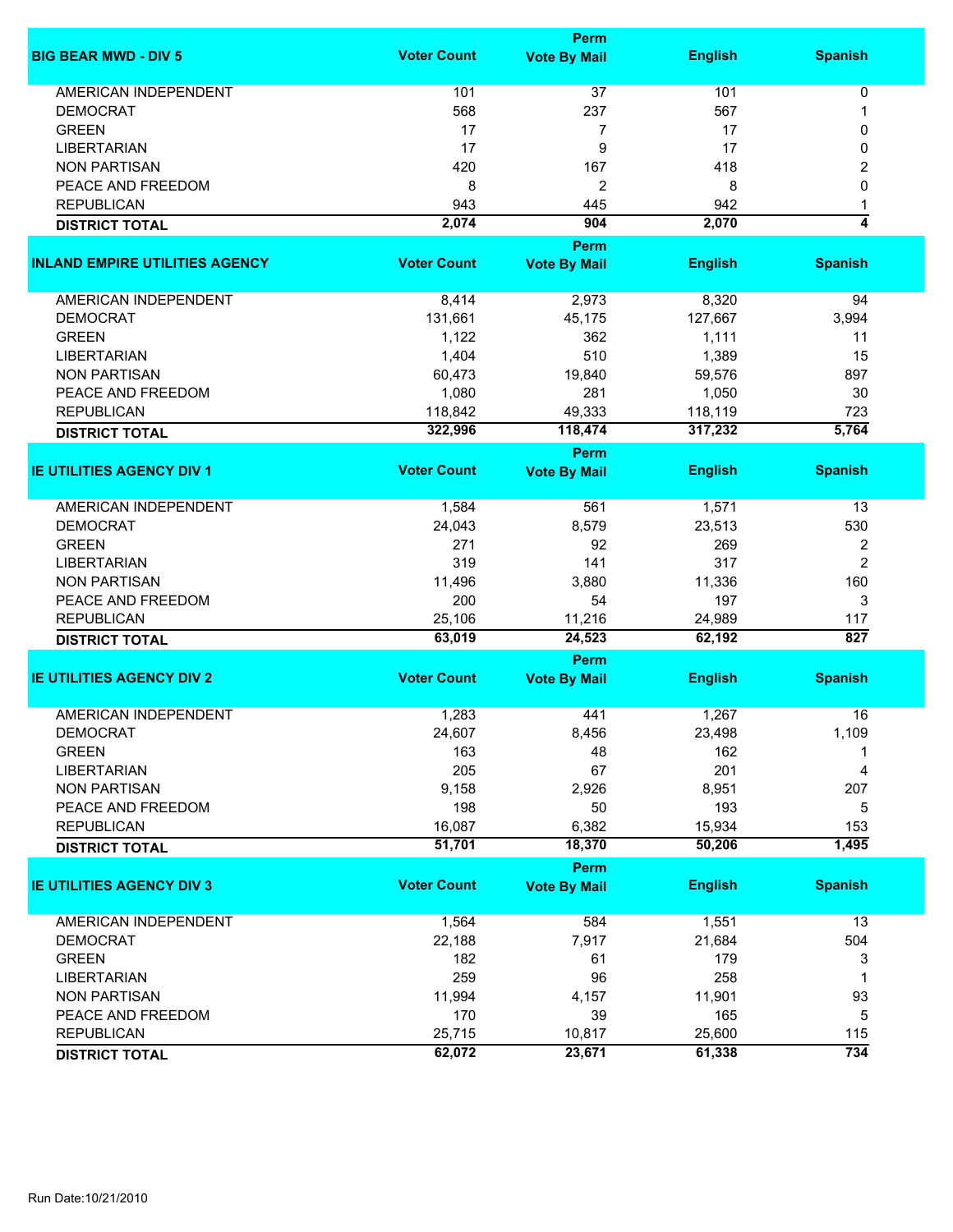|                                  |                    | <b>Perm</b>                        |                |                |
|----------------------------------|--------------------|------------------------------------|----------------|----------------|
| <b>IE UTILITIES AGENCY DIV 4</b> | <b>Voter Count</b> | <b>Vote By Mail</b>                | <b>English</b> | <b>Spanish</b> |
| <b>AMERICAN INDEPENDENT</b>      | 1,511              | 461                                | 1,477          | 34             |
| <b>DEMOCRAT</b>                  | 29,172             | 9,046                              | 27,751         | 1,421          |
| <b>GREEN</b>                     | 204                | 55                                 | 202            | 2              |
| <b>LIBERTARIAN</b>               | 211                | 56                                 | 204            | $\overline{7}$ |
| <b>NON PARTISAN</b>              | 11,573             | 3,296                              | 11,243         | 330            |
| PEACE AND FREEDOM                | 307                | 85                                 | 295            | 12             |
| <b>REPUBLICAN</b>                | 16,081             | 5,528                              | 15,886         | 195            |
| <b>DISTRICT TOTAL</b>            | 59,059             | 18,527                             | 57,058         | 2,001          |
|                                  |                    | Perm                               |                |                |
| <b>IE UTILITIES AGENCY DIV 5</b> | <b>Voter Count</b> | <b>Vote By Mail</b>                | <b>English</b> | <b>Spanish</b> |
| AMERICAN INDEPENDENT             | 2,472              | 926                                | 2,454          | 18             |
| <b>DEMOCRAT</b>                  | 31,651             | 11,177                             | 31,221         | 430            |
| <b>GREEN</b>                     | 302                | 106                                | 299            | 3              |
| <b>LIBERTARIAN</b>               | 410                | 150                                | 409            | 1              |
|                                  |                    |                                    |                |                |
| <b>NON PARTISAN</b>              | 16,252             | 5,581                              | 16,145         | 107            |
| PEACE AND FREEDOM                | 205                | 53                                 | 200            | 5              |
| <b>REPUBLICAN</b>                | 35,853             | 15,390                             | 35,710         | 143            |
| <b>DISTRICT TOTAL</b>            | 87,145             | 33,383                             | 86,438         | 707            |
| <b>SAN BERNARDINO VALLEY MWD</b> | <b>Voter Count</b> | <b>Perm</b><br><b>Vote By Mail</b> | <b>English</b> | <b>Spanish</b> |
|                                  |                    |                                    |                |                |
| <b>AMERICAN INDEPENDENT</b>      | 7,600              | 2,675                              | 7,545          | 55             |
| <b>DEMOCRAT</b>                  | 109,348            | 38,022                             | 106,161        | 3,187          |
| <b>GREEN</b>                     | 897                | 297                                | 892            | 5              |
| <b>LIBERTARIAN</b>               | 1,180              | 404                                | 1,163          | 17             |
| <b>NON PARTISAN</b>              | 43,985             | 14,329                             | 43,258         | 727            |
| PEACE AND FREEDOM                | 919                | 266                                | 905            | 14             |
| <b>REPUBLICAN</b>                | 96,551             | 37,656                             | 95,998         | 553            |
| <b>DISTRICT TOTAL</b>            | 260,480            | 93,649                             | 255,922        | 4,558          |
|                                  |                    | <b>Perm</b>                        |                |                |
| <b>SAN BDNO VAL MWD - DIV 1</b>  | <b>Voter Count</b> | <b>Vote By Mail</b>                | <b>English</b> | <b>Spanish</b> |
| <b>AMERICAN INDEPENDENT</b>      | 1,082              | 358                                | 1,061          | 21             |
| <b>DEMOCRAT</b>                  | 24,077             | 7,681                              | 23,119         | 958            |
| <b>GREEN</b>                     | 118                | 33                                 | 116            | 2              |
| <b>LIBERTARIAN</b>               | 156                | 44                                 | 151            | 5              |
| <b>NON PARTISAN</b>              | 7,664              | 2,214                              | 7,457          | 207            |
| PEACE AND FREEDOM                | 237                | 59                                 | 233            | 4              |
| <b>REPUBLICAN</b>                | 13,404             | 4,620                              | 13,251         | 153            |
| <b>DISTRICT TOTAL</b>            | 46,738             | 15,009                             | 45,388         | 1,350          |
|                                  |                    | Perm                               |                |                |
| <b>SAN BDNO VAL MWD - DIV 2</b>  | <b>Voter Count</b> | <b>Vote By Mail</b>                | <b>English</b> | <b>Spanish</b> |
| AMERICAN INDEPENDENT             | 1,016              | 296                                | 998            | 18             |
| <b>DEMOCRAT</b>                  | 21,724             | 6,498                              | 20,705         | 1,019          |
| <b>GREEN</b>                     | 122                | 45                                 | 121            | 1              |
|                                  |                    |                                    |                |                |
| <b>LIBERTARIAN</b>               | 146                | 46                                 | 137            | 9              |
| <b>NON PARTISAN</b>              | 6,834              | 1,880                              | 6,599          | 235            |
| PEACE AND FREEDOM                | 174                | 51                                 | 169            | 5              |
| <b>REPUBLICAN</b>                | 11,428             | 3,395                              | 11,279         | 149            |
| <b>DISTRICT TOTAL</b>            | 41,444             | 12,211                             | 40,008         | 1,436          |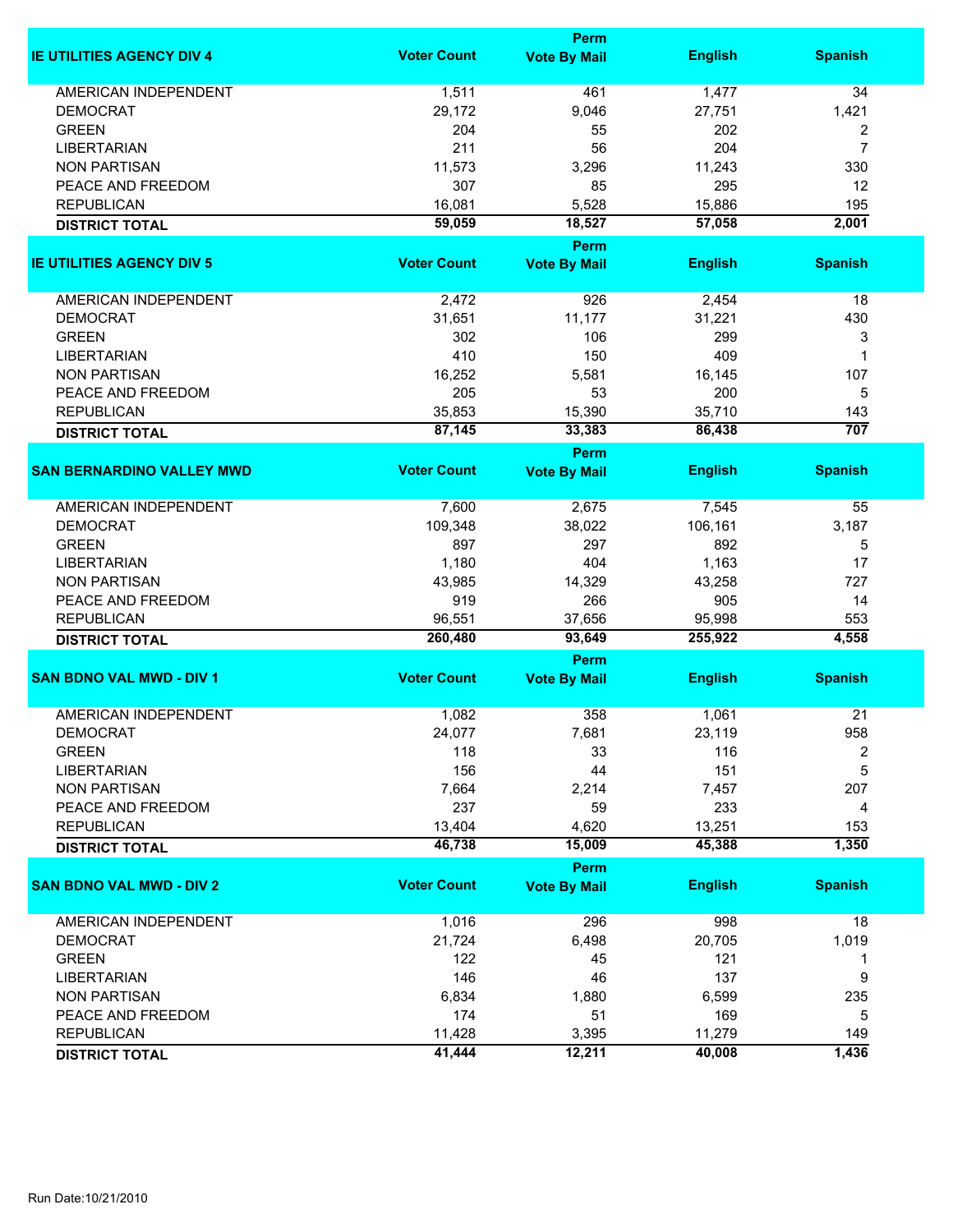|                                              |                    | Perm                        |                |                         |
|----------------------------------------------|--------------------|-----------------------------|----------------|-------------------------|
| <b>SAN BDNO VAL MWD - DIV 3</b>              | <b>Voter Count</b> | <b>Vote By Mail</b>         | <b>English</b> | <b>Spanish</b>          |
| <b>AMERICAN INDEPENDENT</b>                  | 1,575              | 585                         | 1,567          | 8                       |
| <b>DEMOCRAT</b>                              | 21,738             | 7,914                       | 21,225         | 513                     |
| <b>GREEN</b>                                 | 183                | 56                          | 183            | 0                       |
| <b>LIBERTARIAN</b>                           | 217                | 78                          | 216            | 1                       |
| <b>NON PARTISAN</b>                          | 8,390              | 2,877                       | 8,266          | 124                     |
| PEACE AND FREEDOM                            | 199                | 61                          | 198            | 1                       |
|                                              |                    |                             |                |                         |
| <b>REPUBLICAN</b>                            | 18,942             | 7,531                       | 18,836         | 106                     |
| <b>DISTRICT TOTAL</b>                        | 51,244             | 19,102                      | 50,491         | 753                     |
| <b>SAN BDNO VAL MWD - DIV 4</b>              | <b>Voter Count</b> | Perm<br><b>Vote By Mail</b> | <b>English</b> | <b>Spanish</b>          |
| AMERICAN INDEPENDENT                         | 1,886              | 687                         | 1,884          | $\overline{2}$          |
| <b>DEMOCRAT</b>                              | 21,132             | 7,979                       | 20,855         | 277                     |
| <b>GREEN</b>                                 |                    |                             |                |                         |
|                                              | 259                | 86                          | 257            | 2                       |
| <b>LIBERTARIAN</b>                           | 340                | 125                         | 340            | 0                       |
| <b>NON PARTISAN</b>                          | 11,035             | 3,883                       | 10,972         | 63                      |
| PEACE AND FREEDOM                            | 154                | 47                          | 151            | 3                       |
| <b>REPUBLICAN</b>                            | 25,028             | 10,623                      | 24,960         | 68                      |
| <b>DISTRICT TOTAL</b>                        | 59,834             | 23,430                      | 59,419         | $\overline{415}$        |
|                                              |                    | <b>Perm</b>                 |                |                         |
| <b>SAN BDNO VAL MWD - DIV 5</b>              | <b>Voter Count</b> | <b>Vote By Mail</b>         | <b>English</b> | <b>Spanish</b>          |
| <b>AMERICAN INDEPENDENT</b>                  | 2,041              | 749                         | 2,035          | 6                       |
| <b>DEMOCRAT</b>                              | 20,677             | 7,950                       | 20,257         | 420                     |
| <b>GREEN</b>                                 | 215                | 77                          | 215            | 0                       |
| <b>LIBERTARIAN</b>                           | 321                | 111                         | 319            | 2                       |
| <b>NON PARTISAN</b>                          | 10,062             | 3,475                       | 9,964          | 98                      |
|                                              |                    |                             | 154            | $\mathbf 1$             |
| PEACE AND FREEDOM                            | 155                | 48                          |                |                         |
| <b>REPUBLICAN</b>                            | 27,749             | 11,487                      | 27,672         | 77                      |
| <b>DISTRICT TOTAL</b>                        | 61,220             | 23,897                      | 60,616         | 604                     |
| <b>BIG BEAR VALLEY PARK &amp; RECREATION</b> | <b>Voter Count</b> | Perm<br><b>Vote By Mail</b> | <b>English</b> | <b>Spanish</b>          |
|                                              |                    |                             |                |                         |
| <b>AMERICAN INDEPENDENT</b>                  | 400                | 164                         | 400            | 0                       |
| DEMOCRAT                                     | 2,611              | 1,201                       | 2,595          | 16                      |
| <b>GREEN</b>                                 | 67                 | 27                          | 67             | 0                       |
| <b>LIBERTARIAN</b>                           | 86                 | 39                          | 85             |                         |
| <b>NON PARTISAN</b>                          | 1,799              | 732                         | 1,792          | 7                       |
| PEACE AND FREEDOM                            | 33                 | 10                          | 33             | 0                       |
| <b>REPUBLICAN</b>                            | 4,762              | 2,470                       | 4,759          | 3                       |
| <b>DISTRICT TOTAL</b>                        | 9,758              | 4,643                       | 9,731          | $\overline{27}$         |
|                                              |                    | Perm                        |                |                         |
| <b>BLOOMINGTON PARK &amp; RECREATION</b>     | <b>Voter Count</b> | <b>Vote By Mail</b>         | <b>English</b> | <b>Spanish</b>          |
| <b>AMERICAN INDEPENDENT</b>                  | 185                | 54                          | 179            | 6                       |
| <b>DEMOCRAT</b>                              | 3,614              | 1,057                       | 3,372          | 242                     |
| <b>GREEN</b>                                 | 31                 | 8                           | 30             | 1                       |
| <b>LIBERTARIAN</b>                           | 37                 | 8                           | 34             | 3                       |
|                                              |                    |                             |                |                         |
| <b>NON PARTISAN</b>                          | 1,355              | 376                         | 1,290          | 65                      |
| PEACE AND FREEDOM                            | 41                 | 12                          | 39             | $\overline{\mathbf{c}}$ |
| <b>REPUBLICAN</b>                            | 2,241              | 662                         | 2,210          | 31                      |
| <b>DISTRICT TOTAL</b>                        | 7,504              | 2,177                       | 7,154          | 350                     |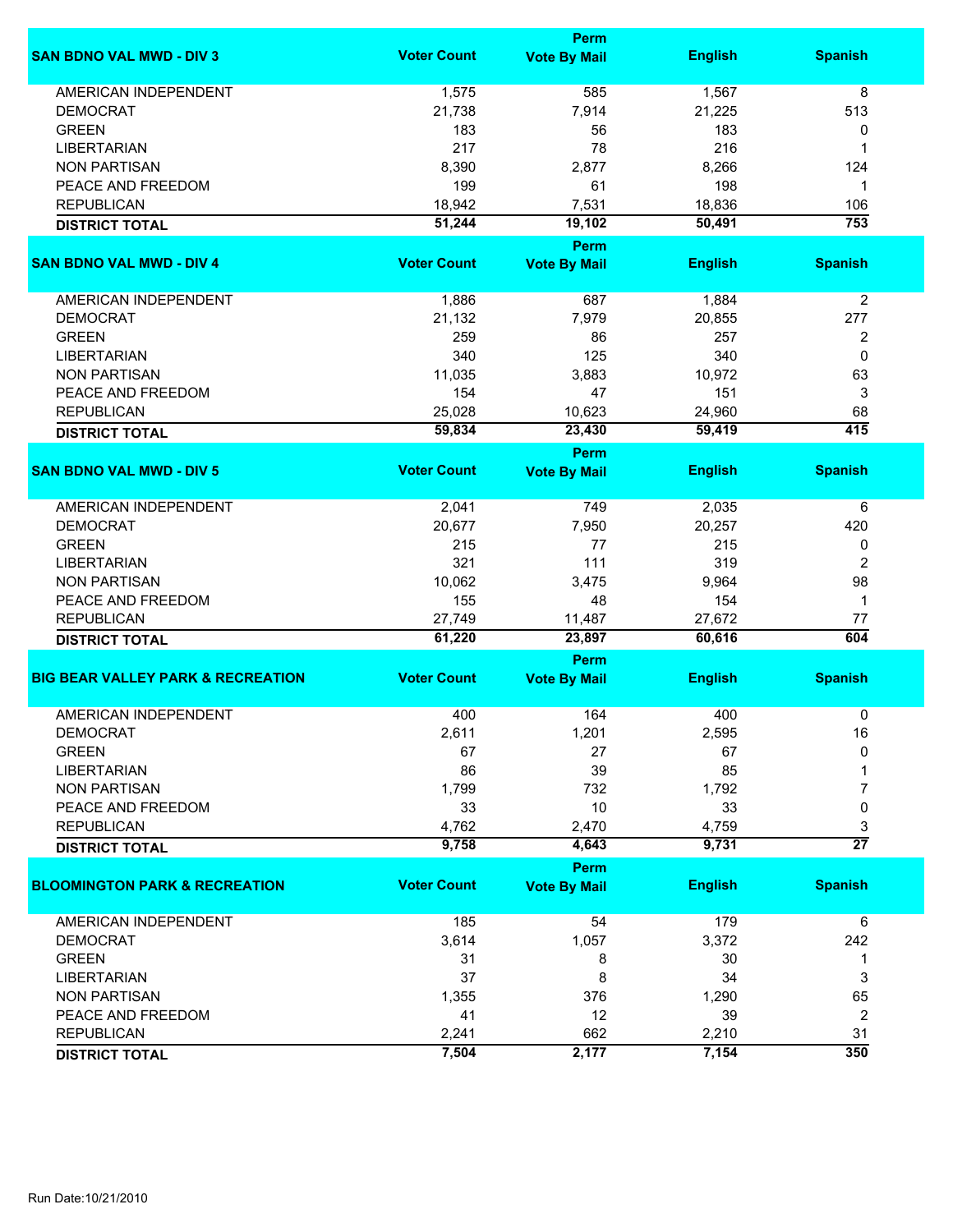|                                               | Perm               |                             |                |                       |
|-----------------------------------------------|--------------------|-----------------------------|----------------|-----------------------|
| <b>HESPERIA PARK &amp; RECREATION</b>         | <b>Voter Count</b> | <b>Vote By Mail</b>         | <b>English</b> | <b>Spanish</b>        |
| <b>AMERICAN INDEPENDENT</b>                   | 1,458              | 563                         | 1,452          | 6                     |
| <b>DEMOCRAT</b>                               | 12,004             | 4,329                       | 11,689         | 315                   |
| <b>GREEN</b>                                  | 93                 | 28                          | 92             | 1                     |
| <b>LIBERTARIAN</b>                            | 240                | 99                          | 239            | 1                     |
| <b>NON PARTISAN</b>                           | 6,642              | 2,163                       | 6,558          | 84                    |
|                                               |                    |                             | 115            |                       |
| PEACE AND FREEDOM                             | 117                | 38                          |                | $\boldsymbol{2}$      |
| <b>REPUBLICAN</b>                             | 14,335             | 6,046                       | 14,278         | 57                    |
| <b>DISTRICT TOTAL</b>                         | 34,889             | 13,266                      | 34,423         | 466                   |
|                                               |                    | <b>Perm</b>                 |                |                       |
| <b>RIM OF THE WORLD PARK &amp; RECREATION</b> | <b>Voter Count</b> | <b>Vote By Mail</b>         | <b>English</b> | <b>Spanish</b>        |
| AMERICAN INDEPENDENT                          | 626                | 260                         | 626            | 0                     |
| <b>DEMOCRAT</b>                               | 4,039              | 1,916                       | 4,019          | 20                    |
| <b>GREEN</b>                                  | 117                | 46                          | 116            | 1                     |
| <b>LIBERTARIAN</b>                            | 137                | 61                          | 137            | 0                     |
| <b>NON PARTISAN</b>                           | 2,681              | 1,106                       | 2,677          | 4                     |
| PEACE AND FREEDOM                             | 37                 | 14                          | 37             | 0                     |
|                                               |                    |                             |                |                       |
| <b>REPUBLICAN</b>                             | 8,365              | 4,076                       | 8,352          | 13<br>$\overline{38}$ |
| <b>DISTRICT TOTAL</b>                         | 16,002             | 7,479                       | 15,964         |                       |
|                                               |                    | Perm                        |                |                       |
| <b>INLAND EMPIRE RCD</b>                      | <b>Voter Count</b> | <b>Vote By Mail</b>         | <b>English</b> | <b>Spanish</b>        |
| <b>AMERICAN INDEPENDENT</b>                   | 16,170             | 5,761                       | 16,020         | 150                   |
| <b>DEMOCRAT</b>                               | 239,591            | 83,157                      | 232,455        | 7,136                 |
| <b>GREEN</b>                                  | 2,068              | 679                         | 2,053          | 15                    |
| <b>LIBERTARIAN</b>                            | 2,624              | 941                         | 2,591          | 33                    |
| <b>NON PARTISAN</b>                           | 104,571            | 34,394                      | 102,950        | 1,621                 |
| PEACE AND FREEDOM                             | 2,004              | 546                         | 1,960          | 44                    |
| <b>REPUBLICAN</b>                             | 217,038            | 88,443                      | 215,774        | 1,264                 |
|                                               | 584,066            | 213,921                     | 573,803        | 10,263                |
| <b>DISTRICT TOTAL</b>                         |                    |                             |                |                       |
|                                               | <b>Voter Count</b> | Perm                        |                | <b>Spanish</b>        |
| <b>MOJAVE DESERT RCD</b>                      |                    | <b>Vote By Mail</b>         | <b>English</b> |                       |
| <b>AMERICAN INDEPENDENT</b>                   | 8,839              | 3,737                       | 8,812          | 27                    |
| <b>DEMOCRAT</b>                               | 67,578             | 27,465                      | 66,412         | 1,166                 |
| <b>GREEN</b>                                  | 754                | 285                         | 749            | 5                     |
| <b>LIBERTARIAN</b>                            | 1,316              | 526                         | 1,309          | 7                     |
| <b>NON PARTISAN</b>                           | 38,257             | 14,130                      | 37,982         | 275                   |
| PEACE AND FREEDOM                             | 572                | 201                         | 564            | 8                     |
| <b>REPUBLICAN</b>                             | 86,183             | 39,354                      | 85,907         | 276                   |
|                                               |                    |                             |                | 1,764                 |
| <b>DISTRICT TOTAL</b>                         | 203,499            | 85,698                      | 201,735        |                       |
| <b>RIVERSIDE-CORONA RCD</b>                   | <b>Voter Count</b> | Perm<br><b>Vote By Mail</b> | <b>English</b> | <b>Spanish</b>        |
|                                               |                    |                             |                |                       |
| AMERICAN INDEPENDENT                          | 391                | 111                         | 391            | $\mathbf 0$           |
| <b>DEMOCRAT</b>                               | 5,073              | 1,690                       | 5,007          | 66                    |
| <b>GREEN</b>                                  | 50                 | 19                          | 49             | 1                     |
| <b>LIBERTARIAN</b>                            | 71                 | 24                          | 71             | 0                     |
| <b>NON PARTISAN</b>                           | 2,341              | 784                         | 2,328          | 13                    |
| PEACE AND FREEDOM                             | 39                 | 12                          | 39             | 0                     |
| <b>REPUBLICAN</b>                             | 4,980              | 1,908                       | 4,963          | 17                    |
| <b>DISTRICT TOTAL</b>                         | 12,945             | 4,548                       | 12,848         | 97                    |
|                                               |                    |                             |                |                       |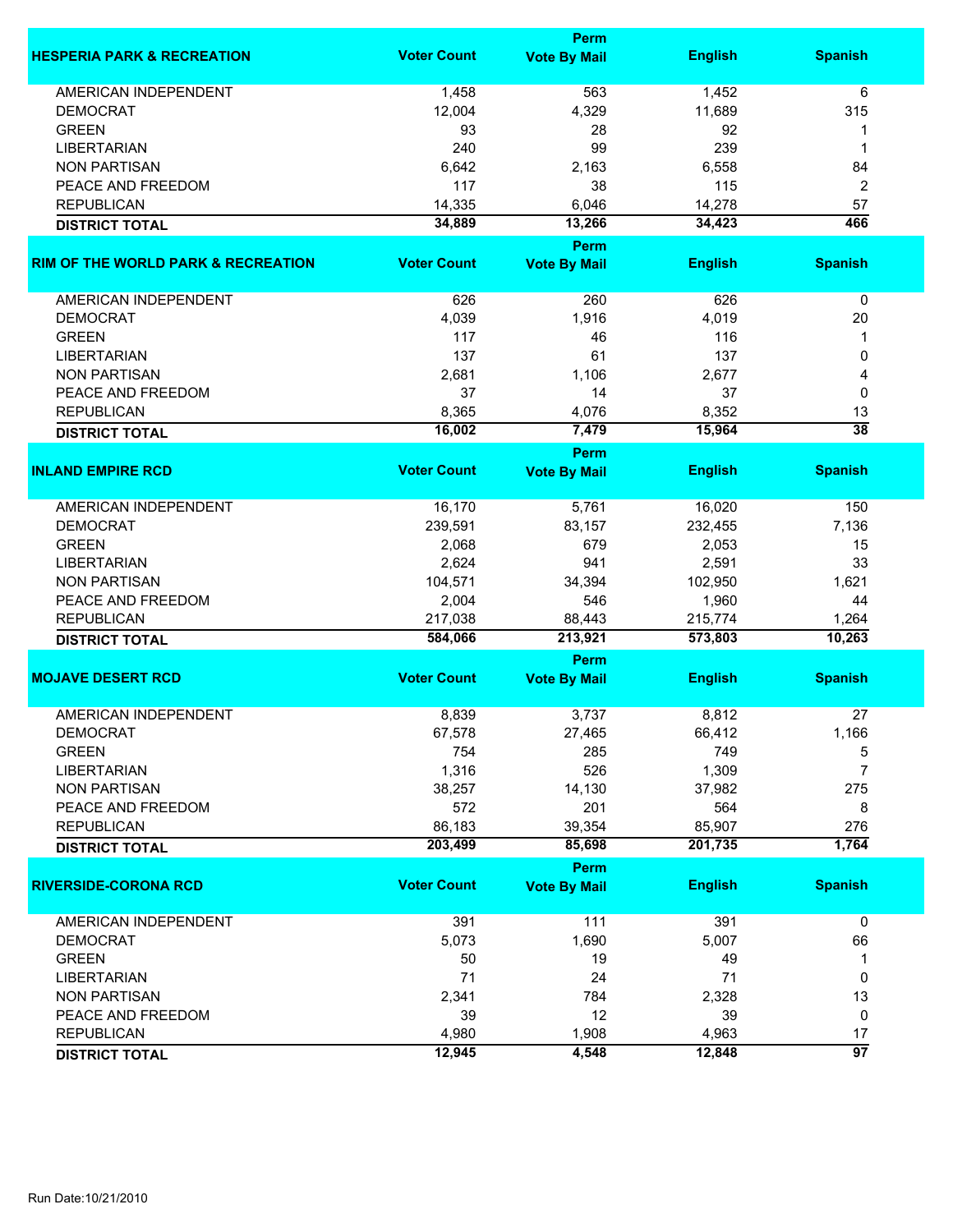|                                      | <b>Perm</b>        |                             |                |                          |  |
|--------------------------------------|--------------------|-----------------------------|----------------|--------------------------|--|
| <b>CRESTLINE SANITATION DISTRICT</b> | <b>Voter Count</b> | <b>Vote By Mail</b>         | <b>English</b> | <b>Spanish</b>           |  |
| <b>AMERICAN INDEPENDENT</b>          | 238                | 97                          | 238            | 0                        |  |
| <b>DEMOCRAT</b>                      | 1,694              | 811                         | 1,687          | 7                        |  |
| <b>GREEN</b>                         | 44                 | 19                          | 43             | 1                        |  |
| <b>LIBERTARIAN</b>                   | 52                 | 20                          | 52             | 0                        |  |
| <b>NON PARTISAN</b>                  | 976                | 389                         | 975            |                          |  |
|                                      |                    |                             |                |                          |  |
| PEACE AND FREEDOM                    | 15                 | 9                           | 15             | 0                        |  |
| <b>REPUBLICAN</b>                    | 2,850              | 1,327                       | 2,846          | 4                        |  |
| <b>DISTRICT TOTAL</b>                | 5,869              | 2,672                       | 5,856          | $\overline{13}$          |  |
|                                      |                    | Perm                        |                |                          |  |
| <b>BIGHORN-DESERT VIEW WA</b>        | <b>Voter Count</b> | <b>Vote By Mail</b>         | <b>English</b> | <b>Spanish</b>           |  |
| AMERICAN INDEPENDENT                 | 83                 | 42                          | 83             | 0                        |  |
| <b>DEMOCRAT</b>                      | 478                | 252                         | 474            | 4                        |  |
| <b>GREEN</b>                         | 13                 | 6                           | 13             | 0                        |  |
| <b>LIBERTARIAN</b>                   | 20                 | 10                          | 20             | 0                        |  |
| <b>NON PARTISAN</b>                  | 327                | 170                         | 326            |                          |  |
| PEACE AND FREEDOM                    | 4                  | 3                           | 4              | 0                        |  |
| <b>REPUBLICAN</b>                    | 609                | 326                         | 609            |                          |  |
|                                      | 1,534              | 809                         | 1,529          | 0<br>$\overline{\bf{5}}$ |  |
| <b>DISTRICT TOTAL</b>                |                    |                             |                |                          |  |
| <b>CRESTLINE-LAKE ARROWHEAD WA</b>   | <b>Voter Count</b> | Perm<br><b>Vote By Mail</b> | <b>English</b> | <b>Spanish</b>           |  |
|                                      |                    |                             |                |                          |  |
| <b>AMERICAN INDEPENDENT</b>          | 486                | 190                         | 486            | 0                        |  |
| <b>DEMOCRAT</b>                      | 3,199              | 1,501                       | 3,181          | 18                       |  |
| <b>GREEN</b>                         | 91                 | 42                          | 90             | 1                        |  |
| <b>LIBERTARIAN</b>                   | 110                | 47                          | 110            | 0                        |  |
| <b>NON PARTISAN</b>                  | 2,083              | 823                         | 2,079          | 4                        |  |
| PEACE AND FREEDOM                    | 31                 | 14                          | 31             | 0                        |  |
| <b>REPUBLICAN</b>                    | 5,980              | 2,698                       | 5,973          | 7                        |  |
| <b>DISTRICT TOTAL</b>                | 11,980             | 5,315                       | 11,950         | $\overline{30}$          |  |
|                                      |                    | Perm                        |                |                          |  |
| <b>CRESTLINE-LAKE ARROWHEAD WA-1</b> | <b>Voter Count</b> | <b>Vote By Mail</b>         | <b>English</b> | <b>Spanish</b>           |  |
|                                      |                    |                             |                |                          |  |
| <b>AMERICAN INDEPENDENT</b>          | 99                 | 41                          | 99             | 0                        |  |
| <b>DEMOCRAT</b>                      | 618                | 293                         | 615            | 3                        |  |
| <b>GREEN</b>                         | 16                 | 8                           | 16             | 0                        |  |
| <b>LIBERTARIAN</b>                   | 19                 | 8                           | 19             | 0                        |  |
| <b>NON PARTISAN</b>                  | 362                | 137                         | 362            | 0                        |  |
| PEACE AND FREEDOM                    | 4                  | 3                           | 4              | 0                        |  |
| <b>REPUBLICAN</b>                    | 1,037              | 445                         | 1,035          | 2                        |  |
| <b>DISTRICT TOTAL</b>                | 2,155              | 935                         | 2,150          | $\overline{\bf 5}$       |  |
|                                      |                    | Perm                        |                |                          |  |
| <b>CRESTLINE-LAKE ARROWHEAD WA-2</b> | <b>Voter Count</b> | <b>Vote By Mail</b>         | <b>English</b> | <b>Spanish</b>           |  |
| <b>AMERICAN INDEPENDENT</b>          | 103                | 43                          | 103            | 0                        |  |
| <b>DEMOCRAT</b>                      | 764                | 381                         | 760            | 4                        |  |
| <b>GREEN</b>                         | 18                 | $\overline{7}$              | 17             |                          |  |
| <b>LIBERTARIAN</b>                   | 24                 | 9                           | 24             | 0                        |  |
| <b>NON PARTISAN</b>                  | 434                | 175                         | 433            |                          |  |
| PEACE AND FREEDOM                    | 8                  | 5                           | 8              | 0                        |  |
| <b>REPUBLICAN</b>                    | 1,338              | 671                         | 1,336          | $\overline{\mathbf{c}}$  |  |
|                                      | 2,689              | 1,291                       | 2,681          | $\overline{\bf 8}$       |  |
| <b>DISTRICT TOTAL</b>                |                    |                             |                |                          |  |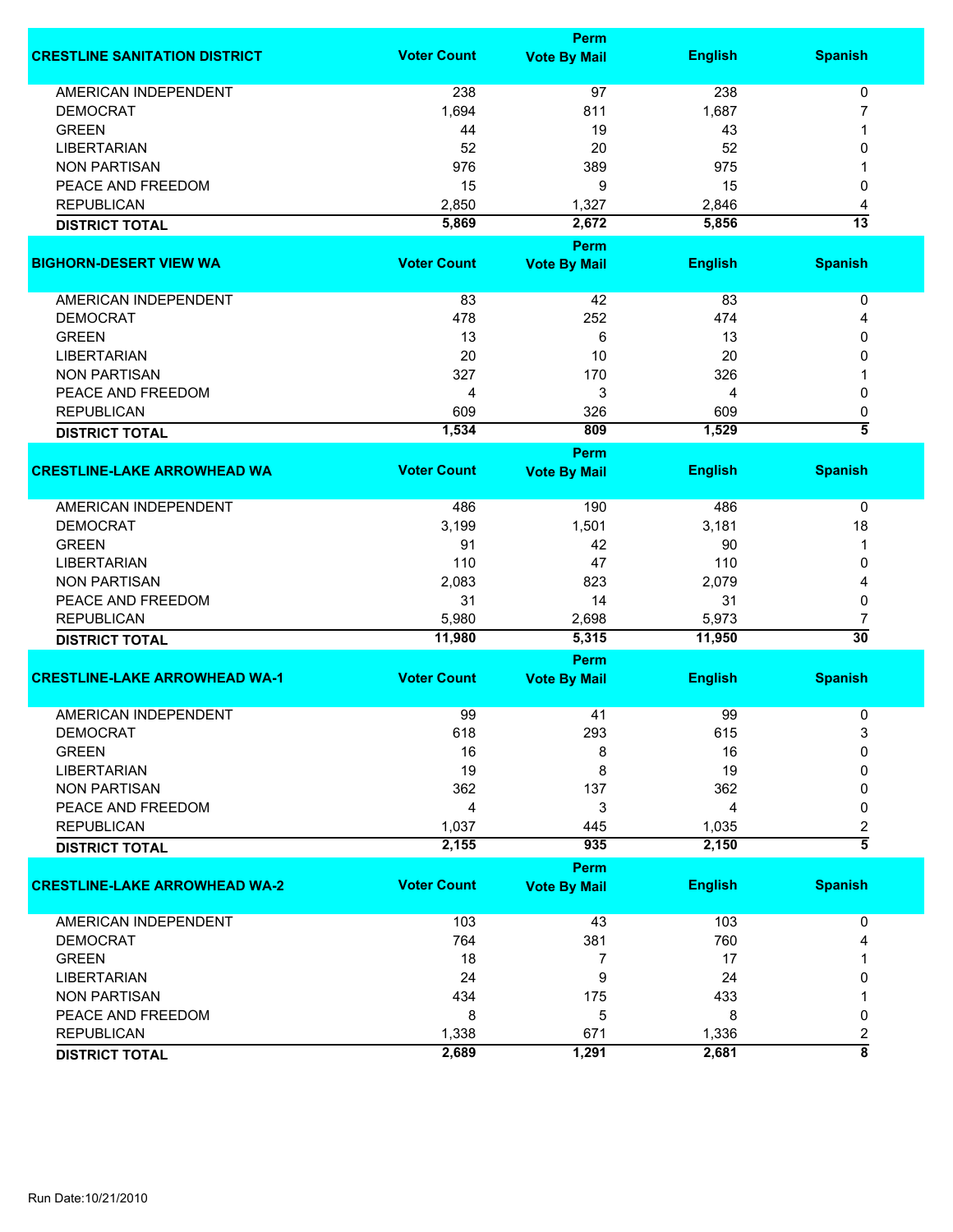|                                      | <b>Perm</b>        |                     |                |                           |  |
|--------------------------------------|--------------------|---------------------|----------------|---------------------------|--|
| <b>CRESTLINE-LAKE ARROWHEAD WA-3</b> | <b>Voter Count</b> | <b>Vote By Mail</b> | <b>English</b> | <b>Spanish</b>            |  |
| <b>AMERICAN INDEPENDENT</b>          | 114                | 41                  | 114            | 0                         |  |
| <b>DEMOCRAT</b>                      | 690                | 303                 | 682            | 8                         |  |
| <b>GREEN</b>                         | 15                 | 7                   | 15             | 0                         |  |
| <b>LIBERTARIAN</b>                   | 30                 | 13                  | 30             | 0                         |  |
| <b>NON PARTISAN</b>                  | 510                | 199                 | 510            | 0                         |  |
| PEACE AND FREEDOM                    | 9                  | 2                   | 9              | 0                         |  |
| <b>REPUBLICAN</b>                    | 1,562              | 697                 | 1,561          | 1                         |  |
|                                      | 2,930              | 1,262               | 2,921          | 5                         |  |
| <b>DISTRICT TOTAL</b>                |                    |                     |                |                           |  |
|                                      |                    | Perm                |                |                           |  |
| <b>CRESTLINE-LAKE ARROWHEAD WA-4</b> | <b>Voter Count</b> | <b>Vote By Mail</b> | <b>English</b> | <b>Spanish</b>            |  |
| AMERICAN INDEPENDENT                 | 90                 | 34                  | 90             | 0                         |  |
| <b>DEMOCRAT</b>                      | 611                | 282                 | 608            | 3                         |  |
| <b>GREEN</b>                         | 17                 | 10                  | 17             | 0                         |  |
| <b>LIBERTARIAN</b>                   | 17                 | 10                  | 17             | 0                         |  |
| <b>NON PARTISAN</b>                  | 433                | 170                 | 430            | 3                         |  |
| PEACE AND FREEDOM                    | 9                  | 3                   | 9              | 0                         |  |
| <b>REPUBLICAN</b>                    | 1,096              | 466                 | 1,094          | 2                         |  |
| <b>DISTRICT TOTAL</b>                | 2,273              | 975                 | 2,265          | $\overline{\bf 8}$        |  |
|                                      |                    | Perm                |                |                           |  |
| <b>CRESTLINE-LAKE ARROWHEAD WA-5</b> | <b>Voter Count</b> | <b>Vote By Mail</b> | <b>English</b> | <b>Spanish</b>            |  |
| <b>AMERICAN INDEPENDENT</b>          | 80                 | 31                  | 80             | 0                         |  |
| <b>DEMOCRAT</b>                      | 516                | 242                 | 516            | 0                         |  |
| <b>GREEN</b>                         | 25                 | 10                  | 25             | 0                         |  |
| <b>LIBERTARIAN</b>                   | 20                 | $\overline{7}$      | 20             | 0                         |  |
| <b>NON PARTISAN</b>                  | 344                | 142                 | 344            | 0                         |  |
| PEACE AND FREEDOM                    | 1                  | 1                   | 1              | 0                         |  |
| <b>REPUBLICAN</b>                    | 947                | 419                 | 947            | 0                         |  |
| <b>DISTRICT TOTAL</b>                | 1,933              | 852                 | 1,933          | $\overline{\mathfrak{o}}$ |  |
|                                      |                    | Perm                |                |                           |  |
| <b>MOJAVE WATER AGENCY</b>           | <b>Voter Count</b> | <b>Vote By Mail</b> | <b>English</b> | <b>Spanish</b>            |  |
|                                      |                    |                     |                |                           |  |
| <b>AMERICAN INDEPENDENT</b>          | 7,801              | 3,290               | 7,772          | 29                        |  |
| <b>DEMOCRAT</b>                      | 61,094             | 24,251              | 59,933         | 1,161                     |  |
| <b>GREEN</b>                         | 577                | 206                 | 573            | 4                         |  |
| <b>LIBERTARIAN</b>                   | 1,094              | 438                 | 1,087          | $\overline{7}$            |  |
| <b>NON PARTISAN</b>                  | 33,541             | 12,105              | 33,274         | 267                       |  |
| PEACE AND FREEDOM                    | 512                | 176                 | 505            | 7                         |  |
| <b>REPUBLICAN</b>                    | 73,522             | 33,152              | 73,266         | 256                       |  |
| <b>DISTRICT TOTAL</b>                | 178,141            | 73,618              | 176,410        | 1,731                     |  |
|                                      |                    | Perm                |                |                           |  |
| <b>MOJAVE WATER AGENCY - DIV 1</b>   | <b>Voter Count</b> | <b>Vote By Mail</b> | <b>English</b> | <b>Spanish</b>            |  |
| AMERICAN INDEPENDENT                 | 1,203              | 484                 | 1,197          | 6                         |  |
| <b>DEMOCRAT</b>                      | 9,845              | 3,652               | 9,593          | 252                       |  |
| <b>GREEN</b>                         | 74                 | 27                  | 74             | 0                         |  |
| <b>LIBERTARIAN</b>                   | 189                | 71                  | 189            | 0                         |  |
| <b>NON PARTISAN</b>                  | 5,143              | 1,862               | 5,086          | 57                        |  |
| PEACE AND FREEDOM                    | 82                 | 30                  | 82             | 0                         |  |
| <b>REPUBLICAN</b>                    | 9,892              | 4,273               | 9,834          | 58                        |  |
| <b>DISTRICT TOTAL</b>                | 26,428             | 10,399              | 26,055         | $\overline{373}$          |  |
|                                      |                    |                     |                |                           |  |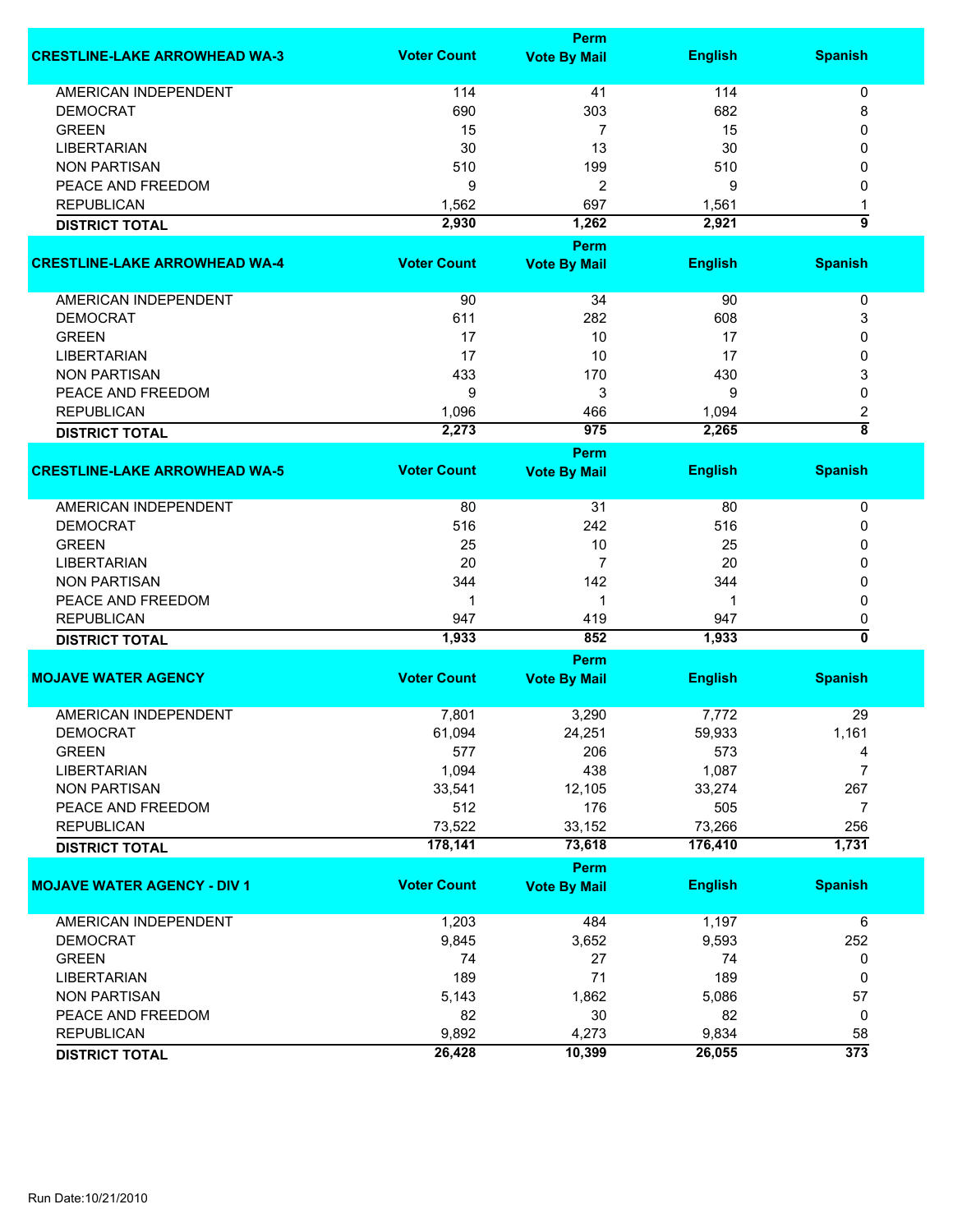|                                    | <b>Perm</b>        |                     |                |                  |  |
|------------------------------------|--------------------|---------------------|----------------|------------------|--|
| <b>MOJAVE WATER AGENCY - DIV 2</b> | <b>Voter Count</b> | <b>Vote By Mail</b> | <b>English</b> | <b>Spanish</b>   |  |
| AMERICAN INDEPENDENT               | 1,322              | 621                 | 1,321          | $\mathbf{1}$     |  |
| <b>DEMOCRAT</b>                    | 7,483              | 3,617               | 7,427          | 56               |  |
| <b>GREEN</b>                       | 159                | 69                  | 159            | 0                |  |
| <b>LIBERTARIAN</b>                 | 209                | 96                  | 208            | 1                |  |
| <b>NON PARTISAN</b>                | 5,143              | 2,172               | 5,129          | 14               |  |
| PEACE AND FREEDOM                  | 73                 | 31                  | 72             | $\mathbf 1$      |  |
|                                    |                    |                     |                |                  |  |
| <b>REPUBLICAN</b>                  | 11,406             | 5,752               | 11,386         | 20               |  |
| <b>DISTRICT TOTAL</b>              | 25,795             | 12,358              | 25,702         | $\overline{93}$  |  |
|                                    |                    | <b>Perm</b>         |                |                  |  |
| <b>MOJAVE WATER AGENCY - DIV 3</b> | <b>Voter Count</b> | <b>Vote By Mail</b> | <b>English</b> | <b>Spanish</b>   |  |
| AMERICAN INDEPENDENT               | 1,317              | 532                 | 1,308          | 9                |  |
| <b>DEMOCRAT</b>                    | 9,039              | 3,523               | 8,854          | 185              |  |
| <b>GREEN</b>                       | 82                 | 28                  | 80             | $\overline{2}$   |  |
| <b>LIBERTARIAN</b>                 | 231                | 91                  | 230            | 1                |  |
| <b>NON PARTISAN</b>                | 5,457              | 1,888               | 5,406          | 51               |  |
| PEACE AND FREEDOM                  | 86                 | 24                  | 84             | $\boldsymbol{2}$ |  |
| <b>REPUBLICAN</b>                  | 13,695             | 6,052               | 13,655         | 40               |  |
|                                    |                    |                     |                | 290              |  |
| <b>DISTRICT TOTAL</b>              | 29,907             | 12,138              | 29,617         |                  |  |
| <b>MOJAVE WATER AGENCY - DIV 4</b> | <b>Voter Count</b> | Perm                | <b>English</b> | <b>Spanish</b>   |  |
|                                    |                    | <b>Vote By Mail</b> |                |                  |  |
| <b>AMERICAN INDEPENDENT</b>        | 1,025              | 445                 | 1,021          | 4                |  |
| <b>DEMOCRAT</b>                    | 11,162             | 4,282               | 10,929         | 233              |  |
| <b>GREEN</b>                       | 61                 | 19                  | 60             | 1                |  |
| <b>LIBERTARIAN</b>                 | 119                | 50                  | 116            | 3                |  |
| <b>NON PARTISAN</b>                | 5,130              | 1,810               | 5,080          | 50               |  |
| PEACE AND FREEDOM                  | 71                 | 25                  | 68             | 3                |  |
| <b>REPUBLICAN</b>                  | 10,343             | 4,445               | 10,300         | 43               |  |
| <b>DISTRICT TOTAL</b>              | 27,911             | 11,076              | 27,574         | 337              |  |
|                                    |                    | Perm                |                |                  |  |
| <b>MOJAVE WATER AGENCY - DIV 5</b> | <b>Voter Count</b> | <b>Vote By Mail</b> | <b>English</b> | <b>Spanish</b>   |  |
|                                    |                    |                     |                |                  |  |
| <b>AMERICAN INDEPENDENT</b>        | 1,179              | 501                 | 1,176          | 3                |  |
| <b>DEMOCRAT</b>                    | 7,943              | 3,259               | 7,852          | 91               |  |
| <b>GREEN</b>                       | 83                 | 27                  | 82             |                  |  |
| <b>LIBERTARIAN</b>                 | 137                | 50                  | 137            | 0                |  |
| <b>NON PARTISAN</b>                | 4,616              | 1,680               | 4,595          | 21               |  |
| PEACE AND FREEDOM                  | 69                 | 20                  | 69             | 0                |  |
| <b>REPUBLICAN</b>                  | 12,840             | 5,830               | 12,810         | 30               |  |
| <b>DISTRICT TOTAL</b>              | 26,867             | 11,367              | 26,721         | $\overline{146}$ |  |
|                                    |                    | Perm                |                |                  |  |
| <b>MOJAVE WATER AGENCY - DIV 6</b> | <b>Voter Count</b> | <b>Vote By Mail</b> | <b>English</b> | <b>Spanish</b>   |  |
| AMERICAN INDEPENDENT               | 796                | 326                 | 791            | 5                |  |
| <b>DEMOCRAT</b>                    | 7,142              | 2,716               | 7,032          | 110              |  |
| <b>GREEN</b>                       | 53                 | 18                  | 53             | 0                |  |
| <b>LIBERTARIAN</b>                 | 73                 | 28                  | 71             | 2                |  |
| <b>NON PARTISAN</b>                | 3,640              | 1,231               | 3,616          | 24               |  |
| PEACE AND FREEDOM                  | 59                 | 17                  | 59             | 0                |  |
| <b>REPUBLICAN</b>                  | 5,712              | 2,497               | 5,690          | 22               |  |
|                                    |                    |                     |                | $\overline{163}$ |  |
| <b>DISTRICT TOTAL</b>              | 17,475             | 6,833               | 17,312         |                  |  |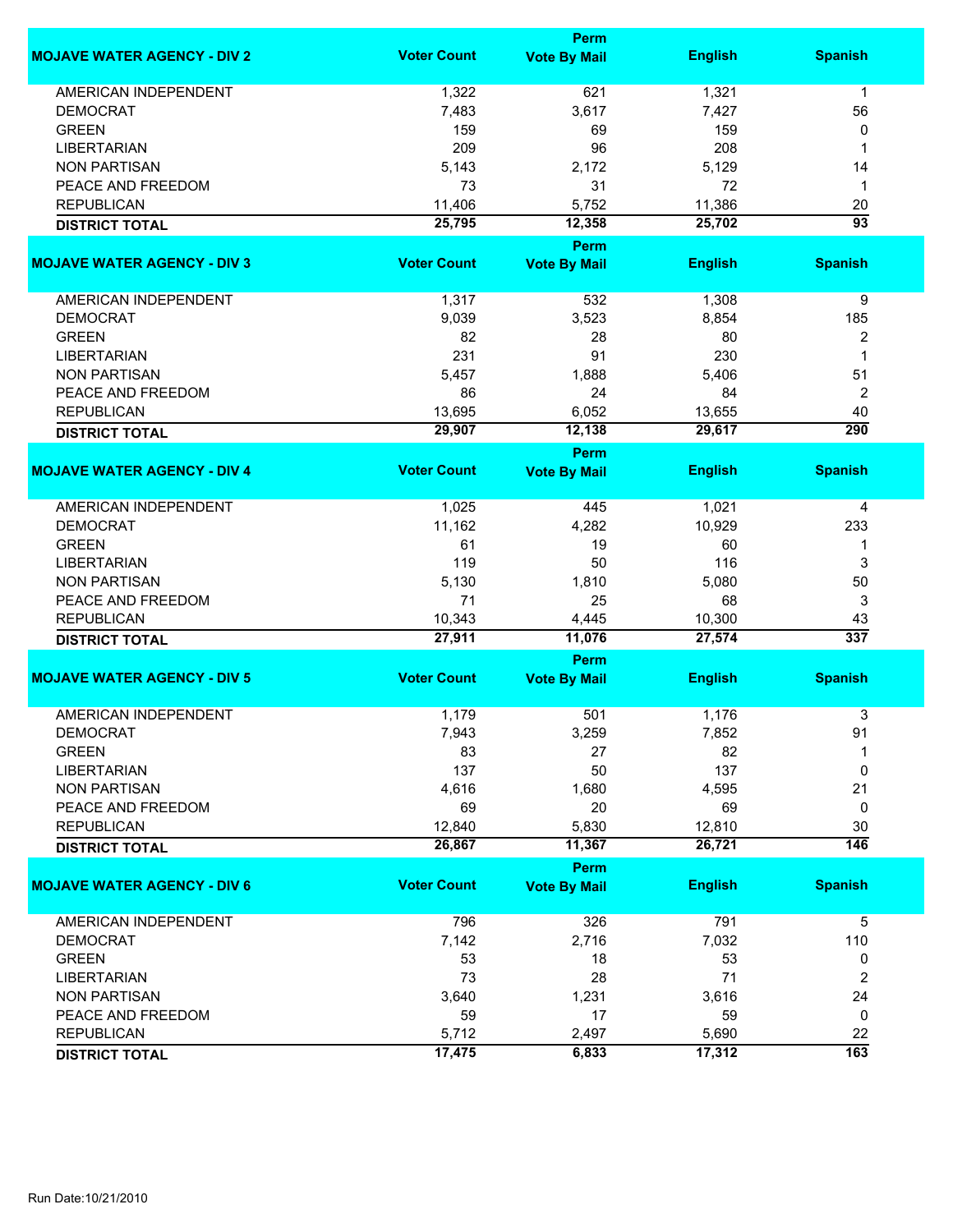| <b>Voter Count</b><br><b>English</b><br><b>MOJAVE WATER AGENCY - DIV 7</b><br><b>Vote By Mail</b>      | <b>Spanish</b> |
|--------------------------------------------------------------------------------------------------------|----------------|
|                                                                                                        |                |
| <b>AMERICAN INDEPENDENT</b><br>959<br>381<br>958                                                       | 1              |
| 3,202<br><b>DEMOCRAT</b><br>8,480<br>8,246                                                             | 234            |
| <b>GREEN</b><br>65<br>18<br>65                                                                         | 0              |
| <b>LIBERTARIAN</b><br>52<br>136<br>136                                                                 | 0              |
| <b>NON PARTISAN</b><br>4,412<br>1,462<br>4,362                                                         | 50             |
| PEACE AND FREEDOM<br>72<br>29<br>71                                                                    | 1              |
| <b>REPUBLICAN</b><br>9,634<br>4,303<br>9,591                                                           | 43             |
| 23,758<br>9,447<br>23,429<br><b>DISTRICT TOTAL</b>                                                     | 329            |
|                                                                                                        |                |
| <b>Perm</b><br><b>Voter Count</b>                                                                      |                |
| <b>SAN GORGONIO PASS WA</b><br><b>English</b><br><b>Vote By Mail</b>                                   | <b>Spanish</b> |
| <b>DEMOCRAT</b><br>1                                                                                   | 0              |
| <b>NON PARTISAN</b><br>0                                                                               | 0              |
| <b>REPUBLICAN</b>                                                                                      | 0              |
| 3<br>$\overline{2}$<br>$\overline{\mathbf{3}}$<br><b>DISTRICT TOTAL</b>                                | 0              |
| Perm                                                                                                   |                |
| <b>Voter Count</b><br><b>SAN GORGONIO PASS WA DIV 1</b><br><b>English</b><br><b>Vote By Mail</b>       | <b>Spanish</b> |
| <b>NON PARTISAN</b><br>0<br>0<br>0                                                                     | 0              |
| $\overline{\mathbf{0}}$<br>$\overline{\mathbf{0}}$<br>$\overline{\mathbf{0}}$<br><b>DISTRICT TOTAL</b> | 0              |
| Perm                                                                                                   |                |
| <b>Voter Count</b><br><b>SAN GORGONIO PASS WA DIV 4</b><br><b>English</b><br><b>Vote By Mail</b>       | <b>Spanish</b> |
| <b>DEMOCRAT</b><br>1                                                                                   | 0              |
| <b>NON PARTISAN</b><br>0                                                                               | 0              |
| <b>REPUBLICAN</b>                                                                                      | 0              |
| $\overline{2}$<br>$\overline{\mathbf{3}}$<br>$\overline{\mathbf{3}}$<br><b>DISTRICT TOTAL</b>          | 0              |
| Perm                                                                                                   |                |
| <b>Voter Count</b><br><b>CHINO BASIN WCD</b><br><b>English</b><br><b>Vote By Mail</b>                  | <b>Spanish</b> |
|                                                                                                        |                |
| <b>AMERICAN INDEPENDENT</b><br>4,277<br>1,501<br>4,230                                                 | 47             |
| <b>DEMOCRAT</b><br>69,116<br>23,848<br>66,864                                                          | 2,252          |
| <b>GREEN</b><br>600<br>198<br>593                                                                      | 7              |
| 736<br><b>LIBERTARIAN</b><br>743<br>281                                                                | 7              |
| <b>NON PARTISAN</b><br>29,618<br>29,135<br>9,628                                                       | 483            |
| PEACE AND FREEDOM<br>539<br>526<br>133                                                                 | 13             |
| <b>REPUBLICAN</b><br>57,778<br>58,165<br>23,836                                                        | 387            |
| 163,058<br>59,425<br>159,862<br><b>DISTRICT TOTAL</b>                                                  | 3,196          |
| Perm                                                                                                   |                |
| <b>Voter Count</b><br><b>CHINO BASIN WCD - DIV 1</b><br><b>English</b><br><b>Vote By Mail</b>          | <b>Spanish</b> |
|                                                                                                        |                |
| <b>AMERICAN INDEPENDENT</b><br>736<br>250<br>727                                                       | 9              |
| 10,832<br>3,872<br><b>DEMOCRAT</b><br>10,598                                                           | 234            |
| <b>GREEN</b><br>47<br>140<br>140                                                                       | 0              |
| 159<br>75<br>157<br><b>LIBERTARIAN</b>                                                                 | $\overline{c}$ |
| 4,702<br>1,579<br>4,628<br><b>NON PARTISAN</b>                                                         | 74             |
| 76<br>PEACE AND FREEDOM<br>23<br>75                                                                    | $\mathbf 1$    |
| <b>REPUBLICAN</b><br>10,337<br>4,721<br>10,288                                                         | 49             |
| 26,982<br>10,567<br>26,613<br><b>DISTRICT TOTAL</b>                                                    | 369            |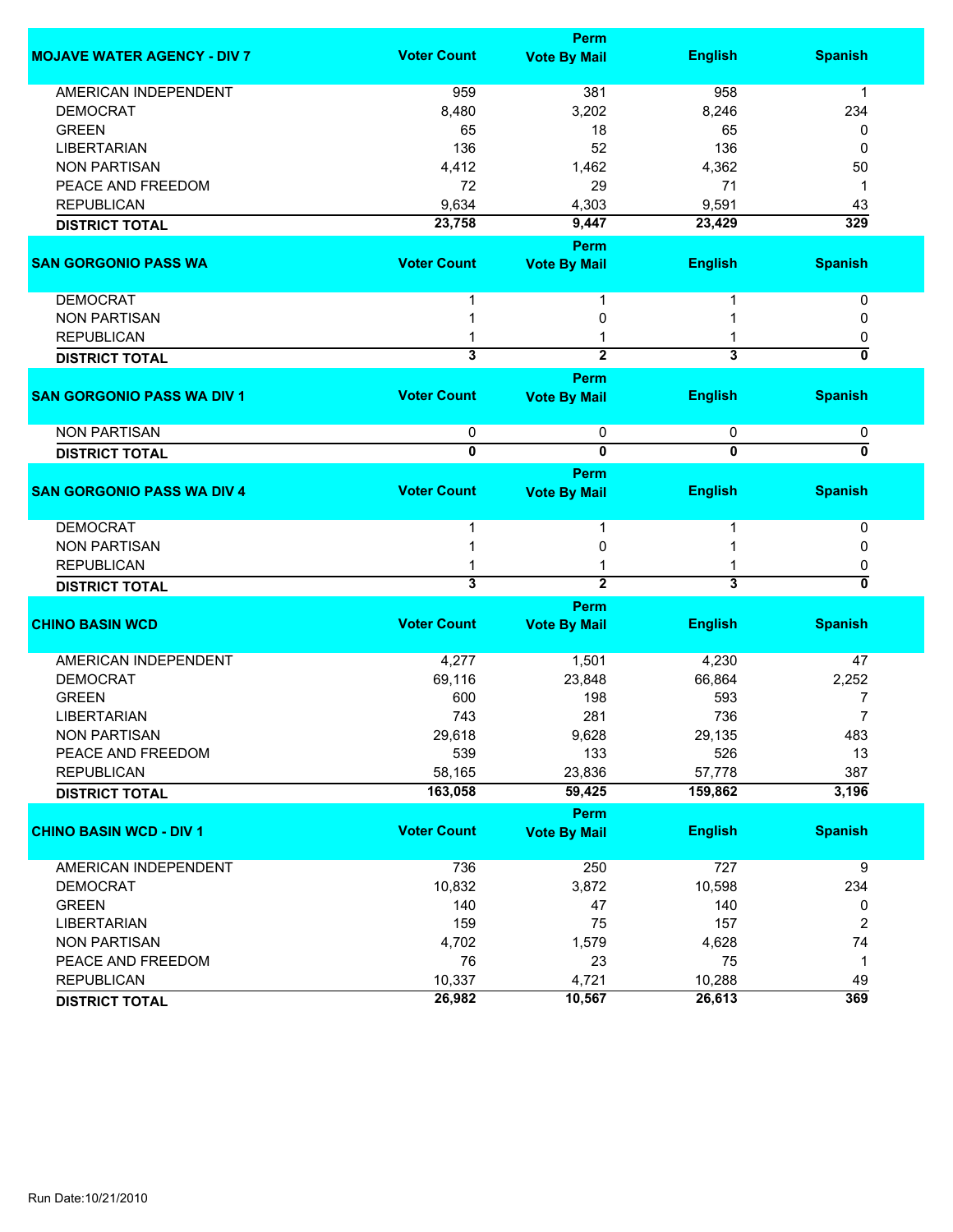|                                | <b>Perm</b>        |                       |                |                |  |  |
|--------------------------------|--------------------|-----------------------|----------------|----------------|--|--|
| <b>CHINO BASIN WCD - DIV 2</b> | <b>Voter Count</b> | <b>Vote By Mail</b>   | <b>English</b> | <b>Spanish</b> |  |  |
| <b>AMERICAN INDEPENDENT</b>    | 853                | 302                   | 847            | 6              |  |  |
| <b>DEMOCRAT</b>                | 11,446             | 4,052                 | 11,254         | 192            |  |  |
| <b>GREEN</b>                   | 129                | 44                    | 127            | 2              |  |  |
| <b>LIBERTARIAN</b>             | 132                | 53                    | 131            | 1              |  |  |
| <b>NON PARTISAN</b>            | 5,461              | 1,774                 | 5,402          | 59             |  |  |
| PEACE AND FREEDOM              | 68                 | 13                    | 67             | 1              |  |  |
| <b>REPUBLICAN</b>              |                    |                       |                |                |  |  |
|                                | 10,461             | 4,191                 | 10,415         | 46             |  |  |
| <b>DISTRICT TOTAL</b>          | 28,550             | 10,429<br><b>Perm</b> | 28,243         | 307            |  |  |
| <b>CHINO BASIN WCD - DIV 3</b> | <b>Voter Count</b> | <b>Vote By Mail</b>   | <b>English</b> | <b>Spanish</b> |  |  |
|                                |                    |                       |                |                |  |  |
| AMERICAN INDEPENDENT           | 460                | 158                   | 454            | 6              |  |  |
| <b>DEMOCRAT</b>                | 9,085              | 3,104                 | 8,609          | 476            |  |  |
| <b>GREEN</b>                   | 67                 | 18                    | 67             | 0              |  |  |
| <b>LIBERTARIAN</b>             | 81                 | 24                    | 79             | 2              |  |  |
| <b>NON PARTISAN</b>            | 3,198              | 992                   | 3,123          | 75             |  |  |
| PEACE AND FREEDOM              | 76                 | 18                    | 73             | 3              |  |  |
| <b>REPUBLICAN</b>              | 5,387              | 2,094                 | 5,327          | 60             |  |  |
|                                | 18,354             | 6,408                 | 17,732         | 622            |  |  |
| <b>DISTRICT TOTAL</b>          |                    | <b>Perm</b>           |                |                |  |  |
| <b>CHINO BASIN WCD - DIV 4</b> | <b>Voter Count</b> | <b>Vote By Mail</b>   | <b>English</b> | <b>Spanish</b> |  |  |
|                                |                    |                       |                |                |  |  |
| <b>AMERICAN INDEPENDENT</b>    | 442                | 148                   | 433            | 9              |  |  |
| <b>DEMOCRAT</b>                | 8,384              | 2,891                 | 8,032          | 352            |  |  |
| <b>GREEN</b>                   | 48                 | 14                    | 48             | 0              |  |  |
| <b>LIBERTARIAN</b>             | 66                 | 16                    | 65             | 1              |  |  |
| <b>NON PARTISAN</b>            | 3,208              | 978                   | 3,131          | 77             |  |  |
| PEACE AND FREEDOM              | 78                 | 15                    | 77             | $\mathbf 1$    |  |  |
| <b>REPUBLICAN</b>              | 4,890              | 1,852                 | 4,834          | 56             |  |  |
| <b>DISTRICT TOTAL</b>          | 17,116             | 5,914                 | 16,620         | 496            |  |  |
|                                |                    | Perm                  |                |                |  |  |
| <b>CHINO BASIN WCD - DIV 5</b> | <b>Voter Count</b> | <b>Vote By Mail</b>   | <b>English</b> | <b>Spanish</b> |  |  |
|                                |                    |                       |                |                |  |  |
| <b>AMERICAN INDEPENDENT</b>    | 467                | 158                   | 461            | 6              |  |  |
| <b>DEMOCRAT</b>                | 9,735              | 3,114                 | 9,280          | 455            |  |  |
| <b>GREEN</b>                   | 71                 | 23                    | 69             | 2              |  |  |
| <b>LIBERTARIAN</b>             | 78                 | 24                    | 78             | 0              |  |  |
| <b>NON PARTISAN</b>            | 3,777              | 1,138                 | 3,680          | 97             |  |  |
| PEACE AND FREEDOM              | 94                 | 25                    | 92             | 2              |  |  |
| <b>REPUBLICAN</b>              | 7,450              | 2,820                 | 7,381          | 69             |  |  |
| <b>DISTRICT TOTAL</b>          | 21,672             | 7,302                 | 21,041         | 631            |  |  |
|                                |                    | Perm                  |                |                |  |  |
| <b>CHINO BASIN WCD - DIV 6</b> | <b>Voter Count</b> | <b>Vote By Mail</b>   | <b>English</b> | <b>Spanish</b> |  |  |
| <b>AMERICAN INDEPENDENT</b>    | 659                | 233                   | 654            | 5              |  |  |
| <b>DEMOCRAT</b>                | 10,998             | 3,824                 | 10,667         | 331            |  |  |
| <b>GREEN</b>                   | 77                 | 26                    | 75             | 2              |  |  |
| <b>LIBERTARIAN</b>             | 103                | 40                    | 102            | 1              |  |  |
| <b>NON PARTISAN</b>            | 4,571              | 1,547                 | 4,516          | 55             |  |  |
| PEACE AND FREEDOM              | 80                 | 22                    | 78             |                |  |  |
|                                |                    |                       |                | 2              |  |  |
| <b>REPUBLICAN</b>              | 9,630              | 3,941                 | 9,565          | 65             |  |  |
| <b>DISTRICT TOTAL</b>          | 26,118             | 9,633                 | 25,657         | 461            |  |  |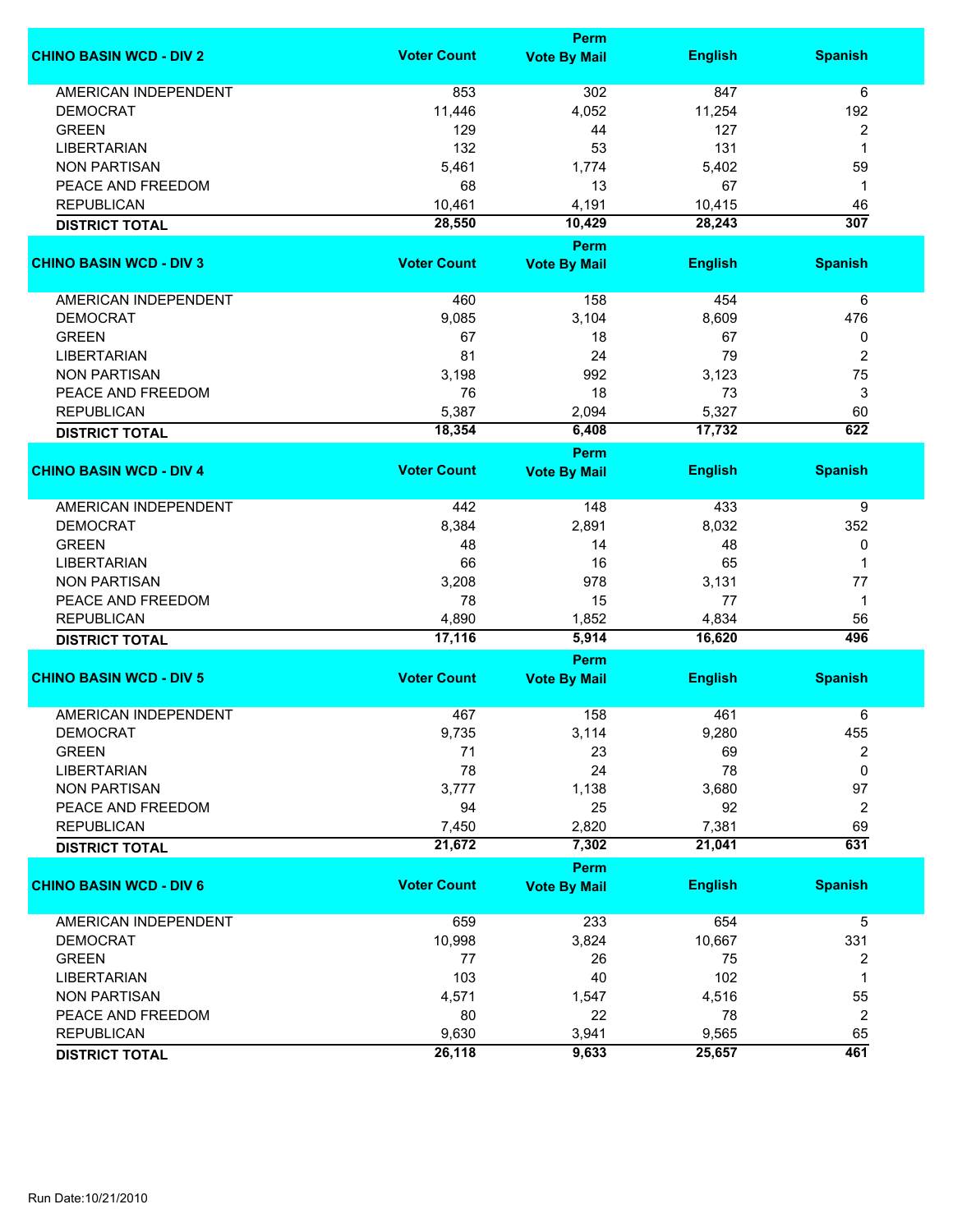|                                       | <b>Perm</b>        |                                    |                |                  |  |
|---------------------------------------|--------------------|------------------------------------|----------------|------------------|--|
| <b>CHINO BASIN WCD - DIV 7</b>        | <b>Voter Count</b> | <b>Vote By Mail</b>                | <b>English</b> | <b>Spanish</b>   |  |
| <b>AMERICAN INDEPENDENT</b>           | 660                | 252                                | 654            | 6                |  |
| <b>DEMOCRAT</b>                       | 8,636              | 2,991                              | 8,424          | 212              |  |
| <b>GREEN</b>                          | 68                 | 26                                 | 67             | 1                |  |
| <b>LIBERTARIAN</b>                    | 124                | 49                                 | 124            | 0                |  |
| <b>NON PARTISAN</b>                   | 4,701              | 1,620                              | 4,655          | 46               |  |
| PEACE AND FREEDOM                     | 67                 | 17                                 | 64             | 3                |  |
| <b>REPUBLICAN</b>                     | 10,010             | 4,217                              | 9,968          |                  |  |
|                                       |                    |                                    |                | 42               |  |
| <b>DISTRICT TOTAL</b>                 | 24,266             | 9,172                              | 23,956         | 310              |  |
| <b>SAN BERNARDINO VALLEY WCD</b>      | <b>Voter Count</b> | <b>Perm</b><br><b>Vote By Mail</b> | <b>English</b> | <b>Spanish</b>   |  |
|                                       |                    |                                    |                |                  |  |
| AMERICAN INDEPENDENT                  | 3,004              | 1,113                              | 2,992          | 12               |  |
| <b>DEMOCRAT</b>                       | 36,502             | 13,972                             | 35,809         | 693              |  |
| <b>GREEN</b>                          | 370                | 125                                | 368            | 2                |  |
| <b>LIBERTARIAN</b>                    | 493                | 190                                | 491            | $\overline{2}$   |  |
| <b>NON PARTISAN</b>                   | 16,956             | 5,904                              | 16,801         | 155              |  |
| PEACE AND FREEDOM                     | 297                | 93                                 | 292            | 5                |  |
| <b>REPUBLICAN</b>                     | 40,160             | 16,718                             | 40,023         | 137              |  |
| <b>DISTRICT TOTAL</b>                 | 97,782             | 38,115                             | 96,776         | 1,006            |  |
|                                       |                    | <b>Perm</b>                        |                |                  |  |
| <b>SAN BERNARDINO VLY WCD - DIV 1</b> | <b>Voter Count</b> | <b>Vote By Mail</b>                | <b>English</b> | <b>Spanish</b>   |  |
| <b>AMERICAN INDEPENDENT</b>           | 509                | 191                                | 508            | 1                |  |
| <b>DEMOCRAT</b>                       | 5,820              | 2,370                              | 5,758          | 62               |  |
| <b>GREEN</b>                          | 94                 | 35                                 | 93             | 1                |  |
| <b>LIBERTARIAN</b>                    | 106                | 42                                 | 106            | 0                |  |
| <b>NON PARTISAN</b>                   | 2,898              | 1,050                              | 2,882          | 16               |  |
| PEACE AND FREEDOM                     | 31                 | 10                                 | 31             | 0                |  |
|                                       | 8,499              |                                    | 8,484          |                  |  |
| <b>REPUBLICAN</b>                     | 17,957             | 3,804<br>7,502                     | 17,862         | 15<br>95         |  |
| <b>DISTRICT TOTAL</b>                 |                    | Perm                               |                |                  |  |
| <b>SAN BERNARDINO VLY WCD - DIV 2</b> | <b>Voter Count</b> | <b>Vote By Mail</b>                | <b>English</b> | <b>Spanish</b>   |  |
|                                       |                    |                                    |                |                  |  |
| <b>AMERICAN INDEPENDENT</b>           | 359                | 131                                | 358            | 1                |  |
| <b>DEMOCRAT</b>                       | 4,588              | 1,396                              | 4,426          | 162              |  |
| <b>GREEN</b>                          | 32                 | 9                                  | 32             | 0                |  |
| <b>LIBERTARIAN</b>                    | 58                 | 26                                 | 58             | 0                |  |
| <b>NON PARTISAN</b>                   | 2,027              | 615                                | 1,988          | 39               |  |
| PEACE AND FREEDOM                     | 51                 | 11                                 | 49             | 2                |  |
| <b>REPUBLICAN</b>                     | 3,868              | 1,284                              | 3,849          | 19               |  |
| <b>DISTRICT TOTAL</b>                 | 10,983             | 3,472                              | 10,760         | $\overline{223}$ |  |
|                                       |                    | <b>Perm</b>                        |                |                  |  |
| <b>SAN BERNARDINO VLY WCD - DIV 3</b> | <b>Voter Count</b> | <b>Vote By Mail</b>                | <b>English</b> | <b>Spanish</b>   |  |
| <b>AMERICAN INDEPENDENT</b>           | 553                | 199                                | 549            | 4                |  |
| <b>DEMOCRAT</b>                       | 6,708              | 2,597                              | 6,607          | 101              |  |
| <b>GREEN</b>                          | 53                 | 19                                 | 53             | 0                |  |
| <b>LIBERTARIAN</b>                    | 93                 | 34                                 | 93             | 0                |  |
| <b>NON PARTISAN</b>                   | 2,964              | 1,018                              | 2,941          | 23               |  |
| PEACE AND FREEDOM                     | 42                 | 13                                 | 41             | 1                |  |
| <b>REPUBLICAN</b>                     | 7,713              | 3,145                              | 7,690          | 23               |  |
| <b>DISTRICT TOTAL</b>                 | 18,126             | 7,025                              | 17,974         | $\overline{152}$ |  |
|                                       |                    |                                    |                |                  |  |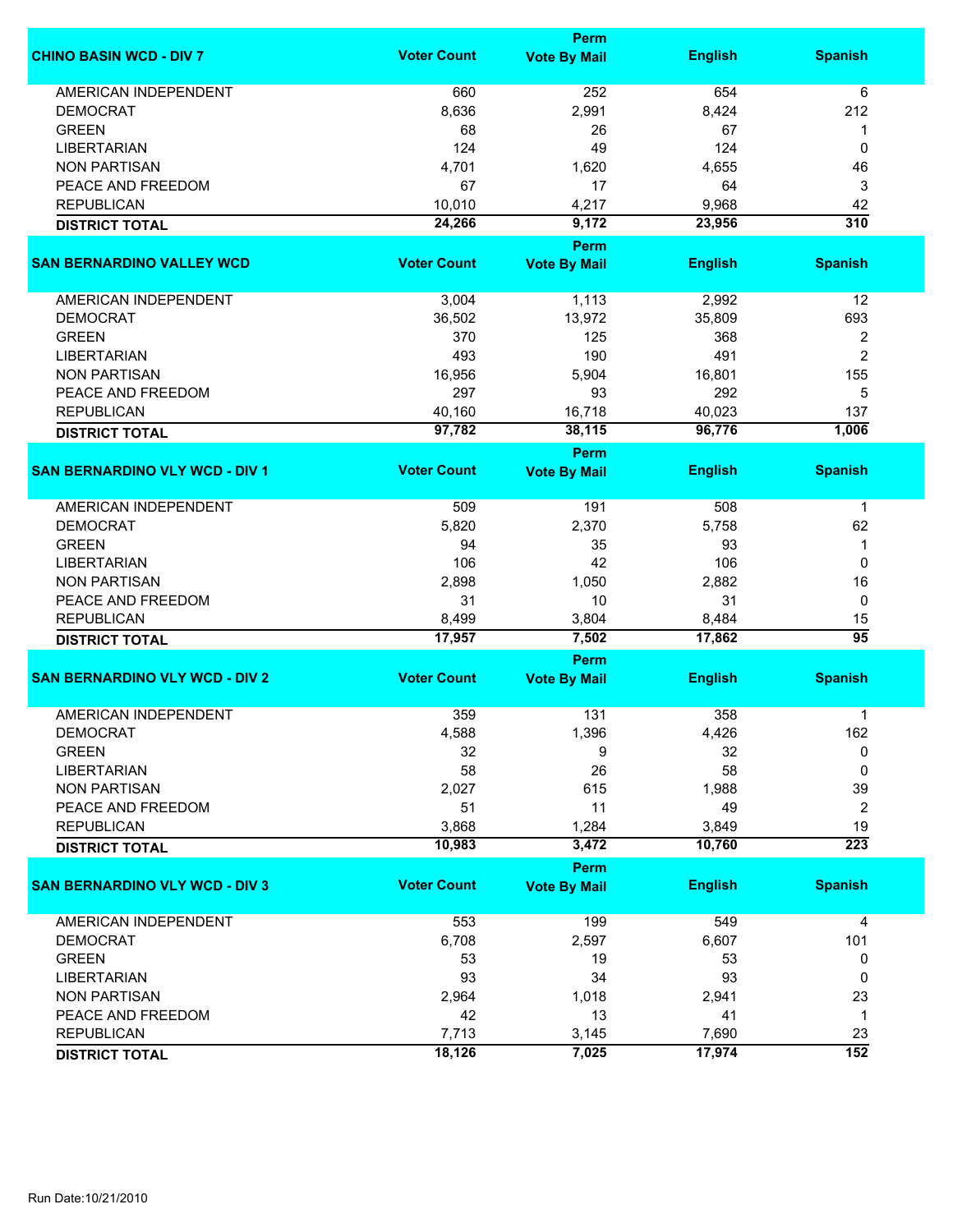|                                        |                    | <b>Perm</b>                 |                |                         |
|----------------------------------------|--------------------|-----------------------------|----------------|-------------------------|
| <b>SAN BERNARDINO VLY WCD - DIV 4</b>  | <b>Voter Count</b> | <b>Vote By Mail</b>         | <b>English</b> | <b>Spanish</b>          |
| <b>AMERICAN INDEPENDENT</b>            | 245                | 72                          | 243            | $\overline{2}$          |
| <b>DEMOCRAT</b>                        | 3,990              | 1,410                       | 3,849          | 141                     |
| <b>GREEN</b>                           | 22                 | 8                           | 22             | 0                       |
| <b>LIBERTARIAN</b>                     | 36                 | 15                          | 34             | $\overline{2}$          |
| <b>NON PARTISAN</b>                    | 1,495              | 472                         | 1,466          | 29                      |
|                                        |                    |                             |                |                         |
| PEACE AND FREEDOM                      | 43                 | 12                          | 42             | $\mathbf 1$             |
| <b>REPUBLICAN</b>                      | 3,193              | 1,139                       | 3,167          | 26                      |
| <b>DISTRICT TOTAL</b>                  | 9,024              | 3,128                       | 8,823          | $\overline{201}$        |
| <b>SAN BERNARDINO VLY WCD - DIV 5</b>  | <b>Voter Count</b> | Perm<br><b>Vote By Mail</b> | <b>English</b> | <b>Spanish</b>          |
|                                        |                    |                             |                |                         |
| AMERICAN INDEPENDENT                   | 548                | 203                         | 547            | $\mathbf 1$             |
| <b>DEMOCRAT</b>                        | 5,597              | 2,161                       | 5,532          | 65                      |
| <b>GREEN</b>                           | 70                 | 19                          | 70             | 0                       |
| <b>LIBERTARIAN</b>                     | 89                 | 30                          | 89             | 0                       |
| <b>NON PARTISAN</b>                    | 2,672              | 940                         | 2,661          | 11                      |
| PEACE AND FREEDOM                      | 42                 | 16                          | 42             | 0                       |
| <b>REPUBLICAN</b>                      | 6,916              | 2,919                       | 6,902          | 14                      |
| <b>DISTRICT TOTAL</b>                  | 15,934             | 6,288                       | 15,843         | $\overline{91}$         |
|                                        |                    | Perm                        |                |                         |
| <b>SAN BERNARDINO VLY WCD - DIV 6</b>  | <b>Voter Count</b> | <b>Vote By Mail</b>         | <b>English</b> | <b>Spanish</b>          |
|                                        |                    |                             |                |                         |
| AMERICAN INDEPENDENT                   | 389                | 168                         | 387            | $\overline{2}$          |
| <b>DEMOCRAT</b>                        | 5,251              | 2,259                       | 5,171          | 80                      |
| <b>GREEN</b>                           | 46                 | 19                          | 46             | 0                       |
| <b>LIBERTARIAN</b>                     | 46                 | 18                          | 46             | 0                       |
| <b>NON PARTISAN</b>                    | 1,958              | 772                         | 1,940          | 18                      |
| PEACE AND FREEDOM                      | 52                 | 20                          | 52             | 0                       |
| <b>REPUBLICAN</b>                      | 5,106              | 2,312                       | 5,086          | 20                      |
| <b>DISTRICT TOTAL</b>                  | 12,848             | 5,568                       | 12,728         | $\overline{120}$        |
|                                        |                    | Perm                        |                |                         |
| <b>SAN BERNARDINO VLY WCD - DIV 7</b>  | <b>Voter Count</b> | <b>Vote By Mail</b>         | <b>English</b> | <b>Spanish</b>          |
| <b>AMERICAN INDEPENDENT</b>            |                    |                             |                |                         |
|                                        | 401                | 149                         | 400            | 1                       |
| <b>DEMOCRAI</b>                        | 4,548              | 1,779                       | 4,466          | 82                      |
| <b>GREEN</b>                           | 53                 | 16                          | 52             |                         |
| <b>LIBERTARIAN</b>                     | 65                 | 25                          | 65             | 0                       |
| <b>NON PARTISAN</b>                    | 2,942              | 1,037                       | 2,923          | 19                      |
| PEACE AND FREEDOM                      | 36                 | 11                          | 35             | $\mathbf 1$             |
| <b>REPUBLICAN</b>                      | 4,865              | 2,115                       | 4,845          | 20                      |
| <b>DISTRICT TOTAL</b>                  | 12,910             | 5,132                       | 12,786         | $\overline{124}$        |
|                                        |                    | Perm                        |                |                         |
| <b>BEAUMONT-CHERRY VALLEY WD</b>       | <b>Voter Count</b> | <b>Vote By Mail</b>         | <b>English</b> | <b>Spanish</b>          |
| <b>DEMOCRAT</b>                        |                    |                             |                | 0                       |
| <b>NON PARTISAN</b>                    |                    | 0                           |                | 0                       |
| <b>REPUBLICAN</b>                      |                    |                             |                | 0                       |
| <b>DISTRICT TOTAL</b>                  | 3                  | $\overline{2}$              | 3              | 0                       |
|                                        |                    | Perm                        |                |                         |
| <b>BEAUMONT-CHERRY VALLEY WD DIV 5</b> | <b>Voter Count</b> | <b>Vote By Mail</b>         | <b>English</b> | <b>Spanish</b>          |
| <b>DEMOCRAT</b>                        |                    |                             |                | 0                       |
| <b>NON PARTISAN</b>                    |                    | 0                           |                | 0                       |
| <b>REPUBLICAN</b>                      |                    |                             |                | 0                       |
|                                        | 3                  | $\overline{2}$              | 3              | $\overline{\mathbf{0}}$ |
| <b>DISTRICT TOTAL</b>                  |                    |                             |                |                         |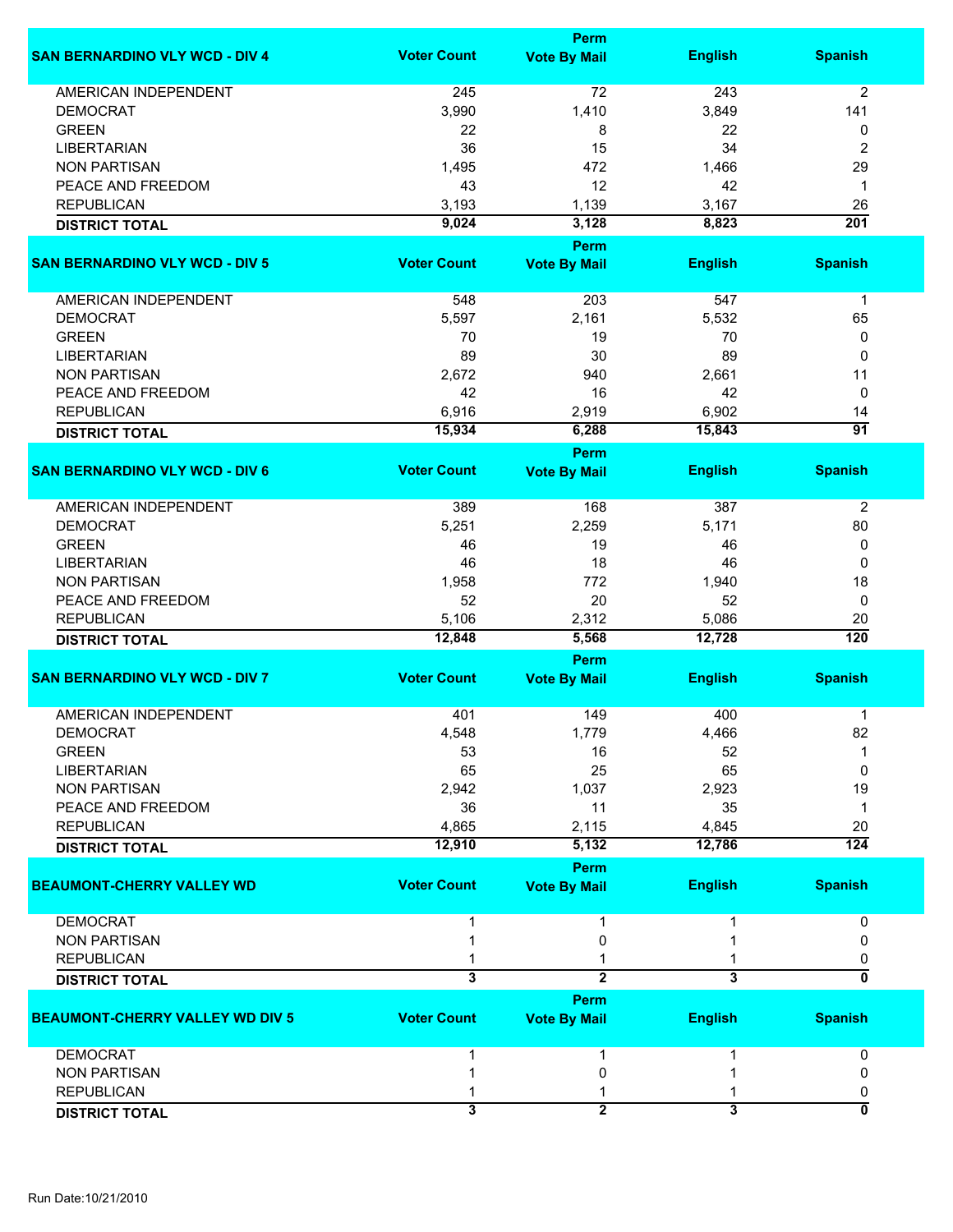|                               |                    | Perm                |                |                  |
|-------------------------------|--------------------|---------------------|----------------|------------------|
| <b>CRESTLINE VILLAGE WD</b>   | <b>Voter Count</b> | <b>Vote By Mail</b> | <b>English</b> | <b>Spanish</b>   |
| <b>AMERICAN INDEPENDENT</b>   | 172                | 73                  | 172            | 0                |
| <b>DEMOCRAT</b>               | 1,212              | 592                 | 1,208          | 4                |
| <b>GREEN</b>                  | 33                 | 14                  | 32             |                  |
| <b>LIBERTARIAN</b>            | 36                 | 15                  | 36             | 0                |
| <b>NON PARTISAN</b>           | 680                | 264                 | 679            |                  |
| PEACE AND FREEDOM             | 10                 | 5                   | 10             | 0                |
| <b>REPUBLICAN</b>             | 2,024              | 953                 | 2,020          | 4                |
| <b>DISTRICT TOTAL</b>         | 4,167              | 1,916               | 4,157          | $\overline{10}$  |
|                               |                    |                     |                |                  |
|                               |                    | Perm                |                |                  |
| <b>EAST VALLEY WD</b>         | <b>Voter Count</b> | <b>Vote By Mail</b> | <b>English</b> | <b>Spanish</b>   |
| AMERICAN INDEPENDENT          | 1,171              | 433                 | 1,165          | 6                |
| <b>DEMOCRAT</b>               | 15,682             | 5,956               | 15,328         | 354              |
| <b>GREEN</b>                  | 119                | 41                  | 119            | 0                |
| <b>LIBERTARIAN</b>            | 178                | 69                  | 177            | 1                |
| <b>NON PARTISAN</b>           | 6,365              | 2,163               | 6,277          | 88               |
| PEACE AND FREEDOM             | 134                | 44                  | 133            | $\mathbf 1$      |
| <b>REPUBLICAN</b>             | 15,664             | 6,302               | 15,595         | 69               |
| <b>DISTRICT TOTAL</b>         | 39,313             | 15,008              | 38,794         | $\overline{519}$ |
|                               |                    |                     |                |                  |
|                               |                    | <b>Perm</b>         |                |                  |
| <b>HESPERIA WD</b>            | <b>Voter Count</b> | <b>Vote By Mail</b> | <b>English</b> | <b>Spanish</b>   |
| <b>AMERICAN INDEPENDENT</b>   | 1,418              | 546                 | 1,412          | 6                |
| <b>DEMOCRAT</b>               | 11,691             | 4,214               | 11,382         | 309              |
| <b>GREEN</b>                  | 92                 | 28                  | 91             | 1                |
| <b>LIBERTARIAN</b>            | 230                | 97                  | 229            | 1                |
| <b>NON PARTISAN</b>           | 6,446              | 2,102               | 6,364          | 82               |
| PEACE AND FREEDOM             | 112                | 37                  | 111            | $\mathbf 1$      |
| <b>REPUBLICAN</b>             | 13,771             | 5,815               | 13,716         | 55               |
| <b>DISTRICT TOTAL</b>         | 33,760             | 12,839              | 33,305         | 455              |
|                               |                    | Perm                |                |                  |
| <b>HI-DESERT WD</b>           | <b>Voter Count</b> |                     | <b>English</b> | <b>Spanish</b>   |
|                               |                    | <b>Vote By Mail</b> |                |                  |
| <b>AMERICAN INDEPENDENT</b>   | 502                | 227                 | 502            | 0                |
| <b>DEMOCRAT</b>               | 3,127              | 1,524               | 3,111          | 16               |
| <b>GREEN</b>                  | 49                 | 20                  | 49             | $\mathbf{0}$     |
| <b>LIBERTARIAN</b>            | 64                 | 29                  | 63             |                  |
| <b>NON PARTISAN</b>           | 2,053              | 892                 | 2,047          | 6                |
| PEACE AND FREEDOM             | 25                 | 12                  | 25             | 0                |
| <b>REPUBLICAN</b>             | 4,985              | 2,585               | 4,980          | 5                |
| <b>DISTRICT TOTAL</b>         | 10,805             | 5,289               | 10,777         | $\overline{28}$  |
|                               |                    | <b>Perm</b>         |                |                  |
| <b>INDIAN WELLS VALLEY WD</b> | <b>Voter Count</b> | <b>Vote By Mail</b> | <b>English</b> | <b>Spanish</b>   |
|                               |                    |                     |                |                  |
| <b>AMERICAN INDEPENDENT</b>   | 8                  | 6                   | 8              | 0                |
| <b>DEMOCRAT</b>               | 24                 | 23                  | 24             | 0                |
| <b>GREEN</b>                  | 1                  | 0                   | 1              | 0                |
| <b>NON PARTISAN</b>           | 22                 | 20                  | 22             | 0                |
| <b>REPUBLICAN</b>             | 45                 | 41                  | 45             | 0                |
| <b>DISTRICT TOTAL</b>         | 100                | 90                  | 100            | ō                |
|                               |                    |                     |                |                  |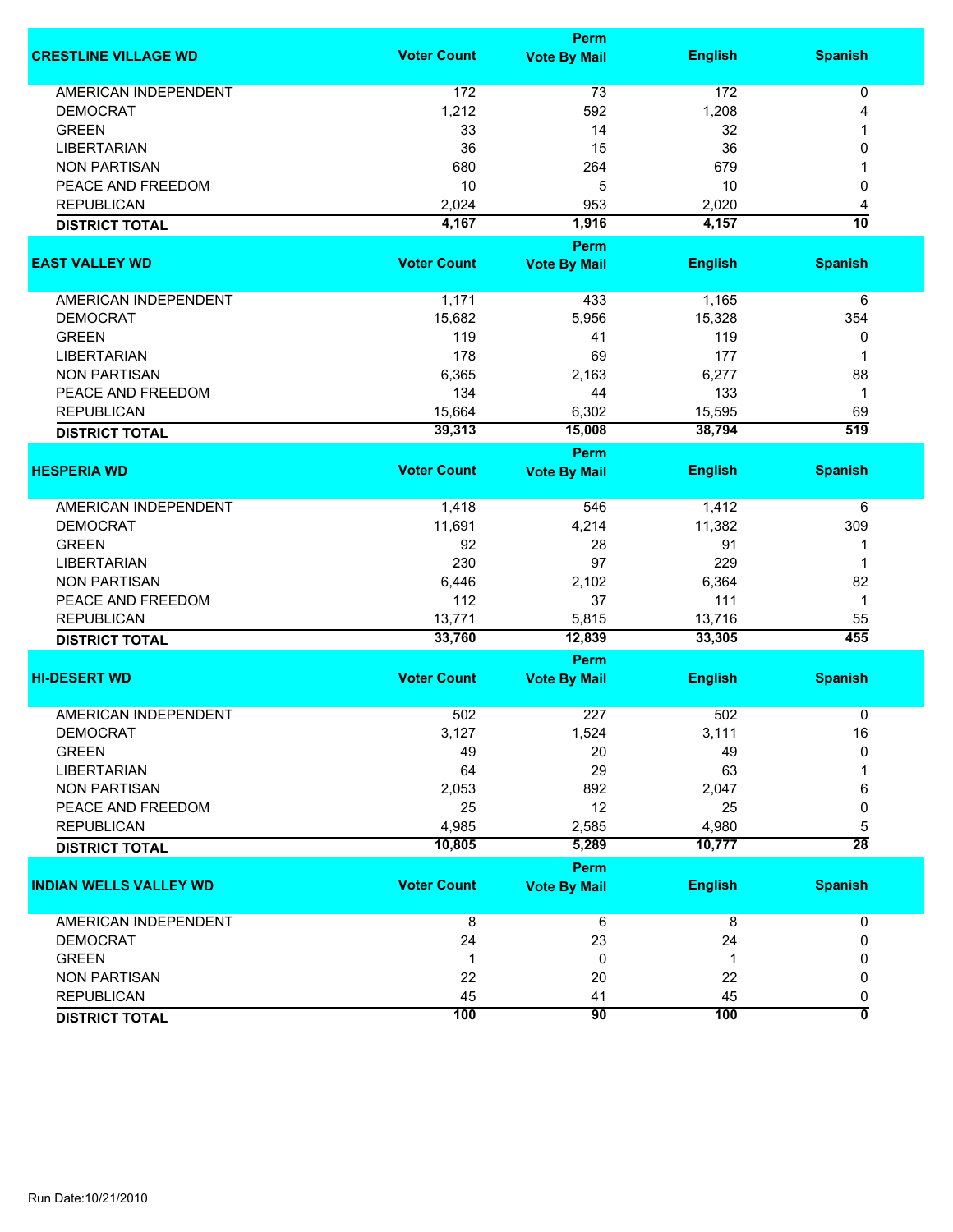|                              |                    | <b>Perm</b>         |                 |                           |
|------------------------------|--------------------|---------------------|-----------------|---------------------------|
| <b>JOSHUA BASIN WD</b>       | <b>Voter Count</b> | <b>Vote By Mail</b> | <b>English</b>  | <b>Spanish</b>            |
| <b>AMERICAN INDEPENDENT</b>  | 199                | 111                 | 198             | $\mathbf 1$               |
| <b>DEMOCRAT</b>              | 1,344              | 675                 | 1,334           | 10                        |
|                              |                    |                     |                 |                           |
| <b>GREEN</b>                 | 46                 | 23                  | 46              | 0                         |
| <b>LIBERTARIAN</b>           | 42                 | 25                  | 42              | 0                         |
| <b>NON PARTISAN</b>          | 931                | 409                 | 931             | 0                         |
| PEACE AND FREEDOM            | 19                 | 10                  | 19              | 0                         |
| <b>REPUBLICAN</b>            | 1,486              | 825                 | 1,485           | 1                         |
| <b>DISTRICT TOTAL</b>        | 4,067              | 2,078               | 4,055           | $\overline{12}$           |
|                              |                    | <b>Perm</b>         |                 |                           |
| <b>MONTE VISTA WD</b>        | <b>Voter Count</b> | <b>Vote By Mail</b> | <b>English</b>  | <b>Spanish</b>            |
|                              |                    |                     |                 |                           |
| AMERICAN INDEPENDENT         | 399                | 133                 | 394             | 5                         |
| <b>DEMOCRAT</b>              | 8,518              | 2,625               | 8,157           | 361                       |
| <b>GREEN</b>                 | 65                 | 27                  | 63              | $\overline{\mathbf{c}}$   |
| <b>LIBERTARIAN</b>           | 97                 | 37                  | 95              | $\overline{2}$            |
| <b>NON PARTISAN</b>          | 3,254              | 938                 | 3,145           | 109                       |
| PEACE AND FREEDOM            | 87                 | 19                  | 84              | 3                         |
| <b>REPUBLICAN</b>            | 5,503              | 2,070               | 5,447           | 56                        |
| <b>DISTRICT TOTAL</b>        | 17,923             | 5,849               | 17,385          | 538                       |
|                              |                    |                     |                 |                           |
|                              |                    | <b>Perm</b>         |                 |                           |
| <b>ODESSA WATER DISTRICT</b> | <b>Voter Count</b> | <b>Vote By Mail</b> | <b>English</b>  | <b>Spanish</b>            |
| <b>AMERICAN INDEPENDENT</b>  | 353                | 121                 | 350             | 3                         |
| <b>DEMOCRAT</b>              | 3,445              | 1,236               | 3,409           | 36                        |
| <b>GREEN</b>                 | 21                 | 9                   | 21              | 0                         |
| <b>LIBERTARIAN</b>           | 23                 | 6                   | 23              | 0                         |
| <b>NON PARTISAN</b>          | 1,777              | 527                 | 1,771           | 6                         |
| PEACE AND FREEDOM            | 23                 | 6                   | 23              | 0                         |
| <b>REPUBLICAN</b>            | 2,546              | 1,000               | 2,540           |                           |
|                              | 8,188              | 2,905               | 8,137           | 6<br>$\overline{51}$      |
| <b>DISTRICT TOTAL</b>        |                    |                     |                 |                           |
|                              |                    | Perm                |                 |                           |
| <b>RAND COMMUNITIES WD</b>   | <b>Voter Count</b> | <b>Vote By Mail</b> | <b>English</b>  | <b>Spanish</b>            |
| <b>AMERICAN INDEPENDENT</b>  | $\overline{2}$     | 1                   | 2               | 0                         |
| <b>DEMOCRAT</b>              | 19                 | 17                  | 19              | 0                         |
| <b>LIBERTARIAN</b>           |                    |                     |                 | 0                         |
| <b>NON PARTISAN</b>          | 6                  | 6                   | 6               | 0                         |
| <b>REPUBLICAN</b>            | 26                 | 23                  | 26              | 0                         |
|                              | $\overline{54}$    | 48                  | $\overline{54}$ | $\overline{\mathfrak{o}}$ |
| <b>DISTRICT TOTAL</b>        |                    |                     |                 |                           |
|                              |                    | Perm                |                 |                           |
| <b>RUNNING SPRINGS WD</b>    | <b>Voter Count</b> | <b>Vote By Mail</b> | <b>English</b>  | <b>Spanish</b>            |
| AMERICAN INDEPENDENT         | 88                 | 35                  | 88              | 0                         |
| <b>DEMOCRAT</b>              | 668                | 318                 | 666             | 2                         |
| <b>GREEN</b>                 | 20                 |                     | 20              | 0                         |
|                              |                    | 6                   |                 |                           |
| <b>LIBERTARIAN</b>           | 20                 | 9                   | 20              | 0                         |
| <b>NON PARTISAN</b>          | 471                | 197                 | 470             |                           |
| PEACE AND FREEDOM            | 3                  | 2                   | 3               | 0                         |
| <b>REPUBLICAN</b>            | 1,280              | 562                 | 1,280           | 0                         |
| <b>DISTRICT TOTAL</b>        | 2,550              | 1,129               | 2,547           | 3                         |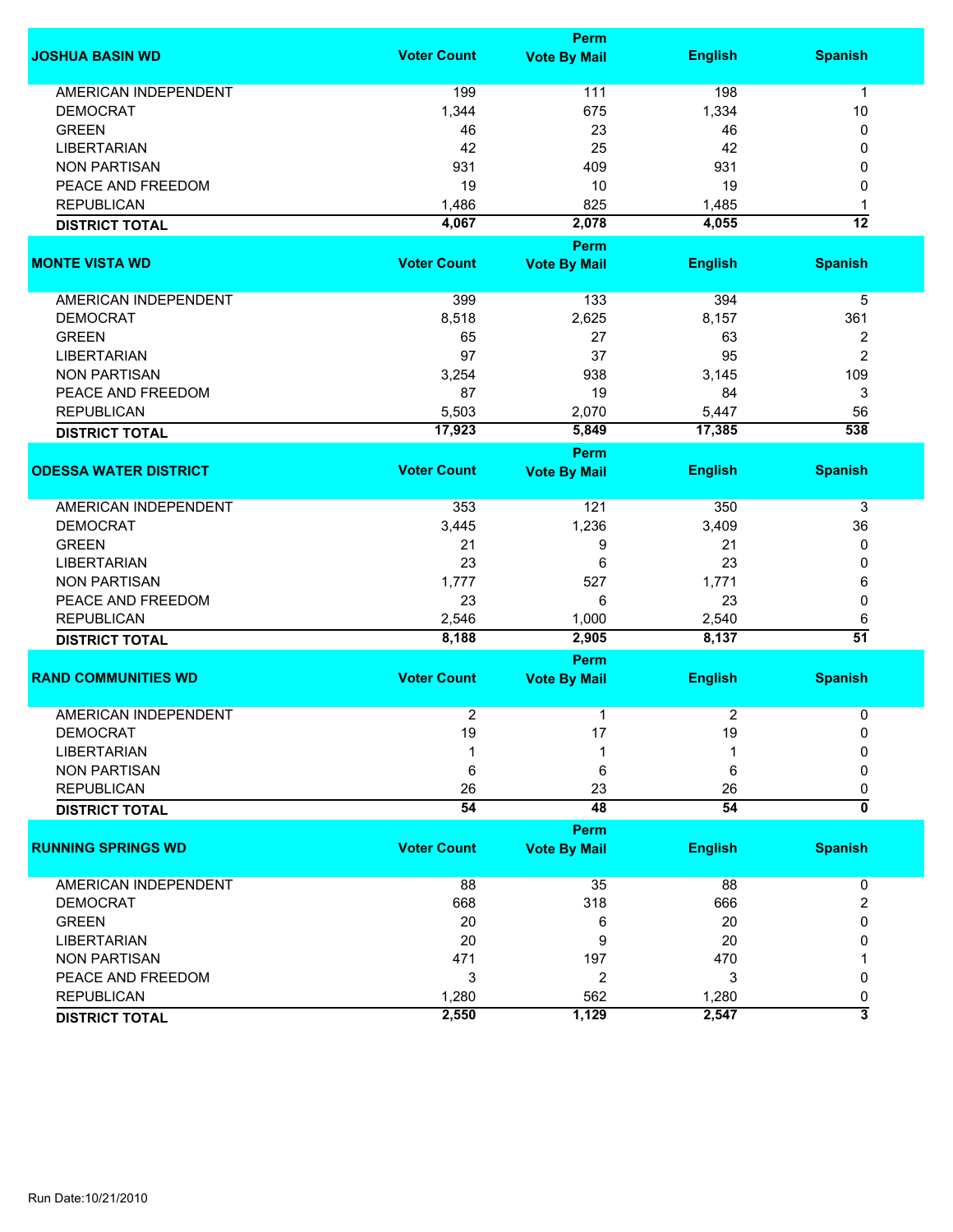|                                    |                    | Perm                |                |                      |
|------------------------------------|--------------------|---------------------|----------------|----------------------|
| <b>TWENTYNINE PALMS WD</b>         | <b>Voter Count</b> | <b>Vote By Mail</b> | <b>English</b> | <b>Spanish</b>       |
| <b>AMERICAN INDEPENDENT</b>        | 247                | 106                 | 246            | 1                    |
| <b>DEMOCRAT</b>                    | 1,645              | 754                 | 1,643          | 2                    |
| <b>GREEN</b>                       | 25                 | 14                  | 25             | 0                    |
| <b>LIBERTARIAN</b>                 | 36                 | 16                  | 36             | 0                    |
| <b>NON PARTISAN</b>                | 1,368              | 532                 | 1,366          | 2                    |
| PEACE AND FREEDOM                  | 19                 | 6                   | 19             | 0                    |
| <b>REPUBLICAN</b>                  |                    |                     |                |                      |
|                                    | 2,357              | 1,083               | 2,348          | 9<br>$\overline{14}$ |
| <b>DISTRICT TOTAL</b>              | 5,697              | 2,511<br>Perm       | 5,683          |                      |
| <b>VICTORVILLE WD</b>              | <b>Voter Count</b> | <b>Vote By Mail</b> | <b>English</b> | <b>Spanish</b>       |
| AMERICAN INDEPENDENT               | 1,565              | 666                 | 1,558          | $\overline{7}$       |
|                                    |                    |                     |                |                      |
| <b>DEMOCRAT</b>                    | 16,915             | 6,299               | 16,515         | 400                  |
| <b>GREEN</b>                       | 108                | 35                  | 107            | 1                    |
| <b>LIBERTARIAN</b>                 | 199                | 81                  | 194            | 5                    |
| <b>NON PARTISAN</b>                | 7,796              | 2,690               | 7,712          | 84                   |
| PEACE AND FREEDOM                  | 130                | 42                  | 127            | 3                    |
| <b>REPUBLICAN</b>                  | 13,710             | 5,615               | 13,633         | 77                   |
| <b>DISTRICT TOTAL</b>              | 40,423             | 15,428              | 39,846         | $\overline{577}$     |
|                                    |                    | <b>Perm</b>         |                |                      |
| <b>VICTORVILLE WD - IMP DIST 1</b> | <b>Voter Count</b> | <b>Vote By Mail</b> | <b>English</b> | <b>Spanish</b>       |
| <b>AMERICAN INDEPENDENT</b>        | 1,205              | 510                 | 1,199          | 6                    |
| <b>DEMOCRAT</b>                    | 13,039             | 4,885               | 12,727         | 312                  |
| <b>GREEN</b>                       | 81                 | 24                  | 80             | 1                    |
| <b>LIBERTARIAN</b>                 | 133                | 57                  | 129            | 4                    |
| <b>NON PARTISAN</b>                | 5,926              | 2,051               | 5,859          | 67                   |
| PEACE AND FREEDOM                  | 99                 | 30                  | 96             | 3                    |
| <b>REPUBLICAN</b>                  | 10,117             |                     | 10,064         | 53                   |
|                                    | 30,600             | 4,142<br>11,699     | 30,154         | 446                  |
| <b>DISTRICT TOTAL</b>              |                    | Perm                |                |                      |
| <b>VICTORVILLE WD - IMP DIST 2</b> | <b>Voter Count</b> | <b>Vote By Mail</b> | <b>English</b> | <b>Spanish</b>       |
| <b>AMERICAN INDEPENDENT</b>        | 360                | 156                 | 359            | 1                    |
|                                    |                    |                     |                |                      |
| DEMOCRAT                           | 3,876              | 1,414               | 3,788          | 88                   |
| <b>GREEN</b>                       | 27                 | 11                  | 27             | 0                    |
| <b>LIBERTARIAN</b>                 | 66                 | 24                  | 65             | 1                    |
| <b>NON PARTISAN</b>                | 1,870              | 639                 | 1,853          | 17                   |
| PEACE AND FREEDOM                  | 31                 | 12                  | 31             | 0                    |
| <b>REPUBLICAN</b>                  | 3,593              | 1,473               | 3,569          | 24                   |
| <b>DISTRICT TOTAL</b>              | 9,823              | 3,729               | 9,692          | $\overline{131}$     |
|                                    |                    | Perm                |                |                      |
| <b>YUCAIPA VALLEY WD</b>           | <b>Voter Count</b> | <b>Vote By Mail</b> | <b>English</b> | <b>Spanish</b>       |
| <b>AMERICAN INDEPENDENT</b>        | 990                | 383                 | 989            | $\mathbf 1$          |
| <b>DEMOCRAT</b>                    | 7,447              | 3,118               | 7,341          | 106                  |
| <b>GREEN</b>                       | 106                | 38                  | 106            | 0                    |
| <b>LIBERTARIAN</b>                 | 151                | 44                  | 151            | 0                    |
| <b>NON PARTISAN</b>                | 4,255              | 1,550               | 4,232          | 23                   |
| PEACE AND FREEDOM                  | 47                 | 16                  | 47             | 0                    |
| <b>REPUBLICAN</b>                  | 13,170             | 5,745               | 13,148         | 22                   |
|                                    | 26,166             | 10,894              | 26,014         | $\overline{152}$     |
| <b>DISTRICT TOTAL</b>              |                    |                     |                |                      |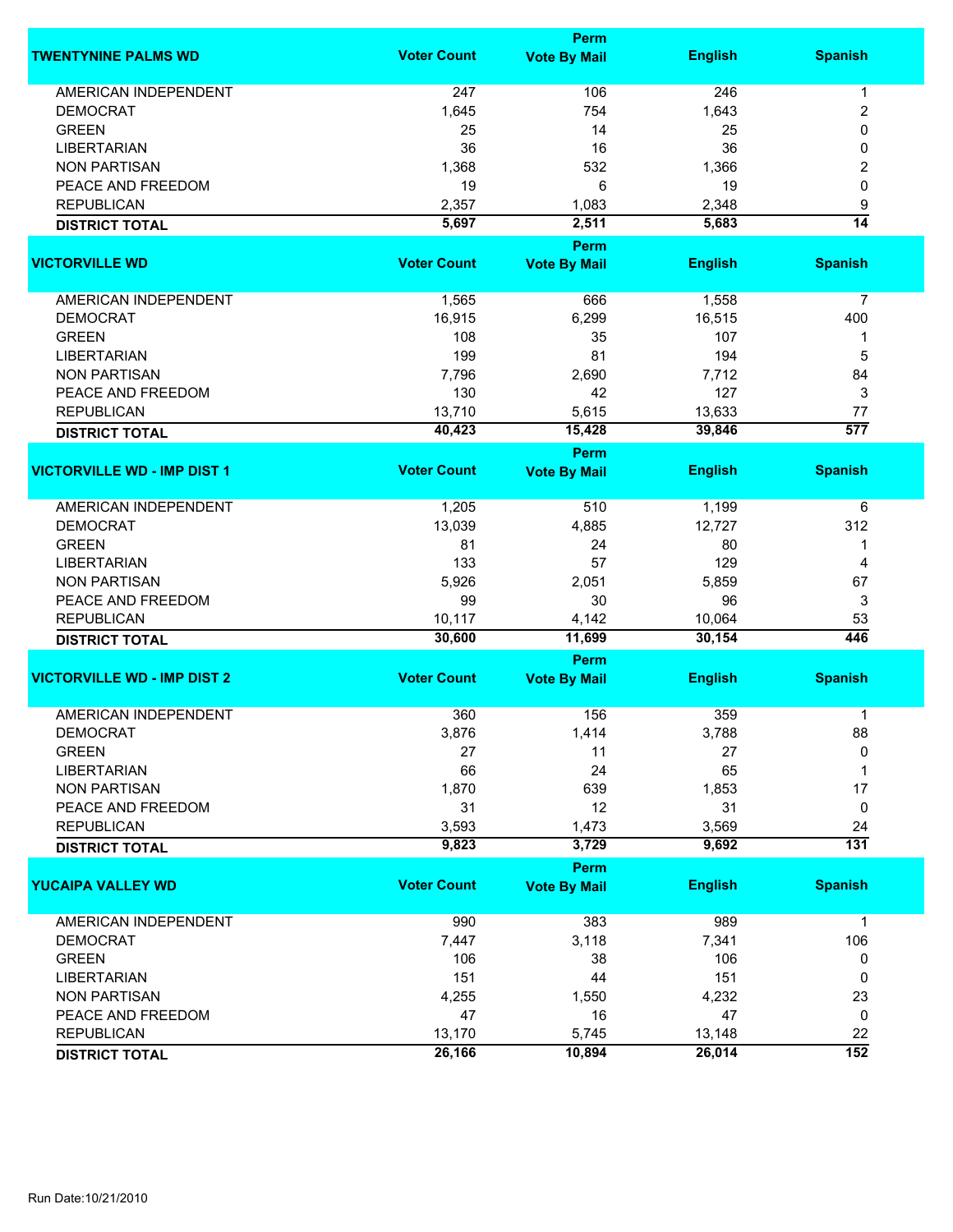|                                  |                    | <b>Perm</b>         |                |                      |  |  |  |
|----------------------------------|--------------------|---------------------|----------------|----------------------|--|--|--|
| <b>YUCAIPA VALLEY WD - DIV 1</b> | <b>Voter Count</b> | <b>Vote By Mail</b> | <b>English</b> | <b>Spanish</b>       |  |  |  |
| <b>AMERICAN INDEPENDENT</b>      | 282                | 104                 | 282            | 0                    |  |  |  |
| <b>DEMOCRAT</b>                  | 1,997              | 781                 | 1,956          | 41                   |  |  |  |
| <b>GREEN</b>                     | 32                 | 15                  | 32             | 0                    |  |  |  |
| <b>LIBERTARIAN</b>               | 46                 | 13                  | 46             | 0                    |  |  |  |
| <b>NON PARTISAN</b>              | 1,224              | 437                 | 1,219          | 5                    |  |  |  |
| PEACE AND FREEDOM                | 14                 | 5                   | 14             | 0                    |  |  |  |
| <b>REPUBLICAN</b>                | 3,472              | 1,491               | 3,466          | 6                    |  |  |  |
| <b>DISTRICT TOTAL</b>            | 7,067              | 2,846               | 7,015          | $\overline{52}$      |  |  |  |
|                                  |                    | <b>Perm</b>         |                |                      |  |  |  |
| <b>YUCAIPA VALLEY WD - DIV 2</b> | <b>Voter Count</b> | <b>Vote By Mail</b> | <b>English</b> | <b>Spanish</b>       |  |  |  |
|                                  |                    |                     |                |                      |  |  |  |
| AMERICAN INDEPENDENT             | 217                | 78                  | 217            | 0                    |  |  |  |
| <b>DEMOCRAT</b>                  | 1,613              | 658                 | 1,591          | 22                   |  |  |  |
| <b>GREEN</b>                     | 25                 | 8                   | 25             | 0                    |  |  |  |
| <b>LIBERTARIAN</b>               | 38                 | 15                  | 38             | 0                    |  |  |  |
| <b>NON PARTISAN</b>              | 991                | 343                 | 987            | 4                    |  |  |  |
| PEACE AND FREEDOM                | 10                 | 5                   | 10             | 0                    |  |  |  |
|                                  |                    |                     |                |                      |  |  |  |
| <b>REPUBLICAN</b>                | 2,654              | 1,165               | 2,651          | 3<br>$\overline{29}$ |  |  |  |
| <b>DISTRICT TOTAL</b>            | 5,548              | 2,272               | 5,519          |                      |  |  |  |
|                                  |                    | <b>Perm</b>         |                |                      |  |  |  |
| <b>YUCAIPA VALLEY WD - DIV 3</b> | <b>Voter Count</b> | <b>Vote By Mail</b> | <b>English</b> | <b>Spanish</b>       |  |  |  |
| <b>AMERICAN INDEPENDENT</b>      | 224                | 104                 | 223            | 1                    |  |  |  |
| <b>DEMOCRAT</b>                  | 1,762              | 834                 | 1,756          | 6                    |  |  |  |
| <b>GREEN</b>                     | 17                 | 6                   | 17             | 0                    |  |  |  |
| <b>LIBERTARIAN</b>               | 28                 | 5                   | 28             | 0                    |  |  |  |
| <b>NON PARTISAN</b>              | 929                | 388                 | 924            | 5                    |  |  |  |
| PEACE AND FREEDOM                | 10                 | $\overline{2}$      | 10             | 0                    |  |  |  |
| <b>REPUBLICAN</b>                |                    |                     |                |                      |  |  |  |
|                                  | 3,687<br>6,657     | 1,716<br>3,055      | 3,682<br>6,640 | 5<br>$\overline{17}$ |  |  |  |
| <b>DISTRICT TOTAL</b>            |                    | <b>Perm</b>         |                |                      |  |  |  |
| <b>YUCAIPA VALLEY WD - DIV 4</b> | <b>Voter Count</b> | <b>Vote By Mail</b> | <b>English</b> | <b>Spanish</b>       |  |  |  |
|                                  |                    |                     |                |                      |  |  |  |
| <b>AMERICAN INDEPENDENT</b>      | 185                | 61                  | 185            | 0                    |  |  |  |
| <b>DEMOCRAT</b>                  | 1,508              | 572                 | 1,474          | 34                   |  |  |  |
| <b>GREEN</b>                     | 26                 | 9                   | 26             | 0                    |  |  |  |
| <b>LIBERTARIAN</b>               | 30                 | 9                   | 30             | 0                    |  |  |  |
| <b>NON PARTISAN</b>              | 766                | 253                 | 757            | 9                    |  |  |  |
| PEACE AND FREEDOM                | 12                 | 3                   | 12             | 0                    |  |  |  |
| <b>REPUBLICAN</b>                | 2,102              | 813                 | 2,094          | 8                    |  |  |  |
| <b>DISTRICT TOTAL</b>            | 4,629              | 1,720               | 4,578          | $\overline{51}$      |  |  |  |
|                                  |                    | <b>Perm</b>         |                |                      |  |  |  |
| <b>YUCAIPA VALLEY WD - DIV 5</b> | <b>Voter Count</b> | <b>Vote By Mail</b> | <b>English</b> | <b>Spanish</b>       |  |  |  |
|                                  |                    |                     |                |                      |  |  |  |
| <b>AMERICAN INDEPENDENT</b>      | 82                 | 36                  | 82             | 0                    |  |  |  |
| <b>DEMOCRAT</b>                  | 567                | 273                 | 564            | 3                    |  |  |  |
| <b>GREEN</b>                     | 6                  | 0                   | 6              | 0                    |  |  |  |
| <b>LIBERTARIAN</b>               | 9                  | 2                   | 9              | 0                    |  |  |  |
| <b>NON PARTISAN</b>              | 345                | 129                 | 345            | 0                    |  |  |  |
| PEACE AND FREEDOM                | 1                  | 1                   | 1              | 0                    |  |  |  |
| <b>REPUBLICAN</b>                | 1,255              | 560                 | 1,255          | 0                    |  |  |  |
| <b>DISTRICT TOTAL</b>            | 2,265              | 1,001               | 2,262          | 3                    |  |  |  |
|                                  |                    |                     |                |                      |  |  |  |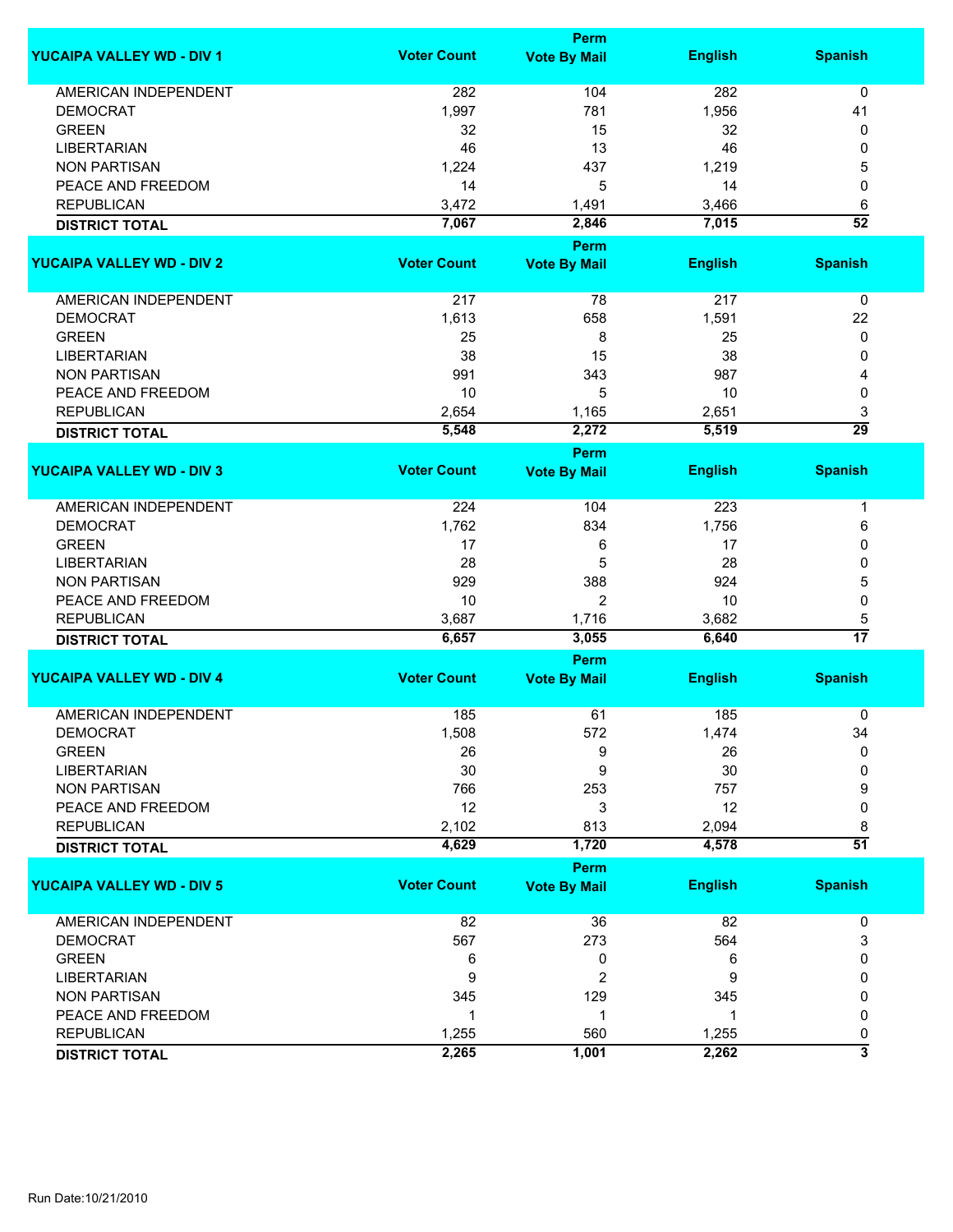|                                   |                    | Perm                |                |                 |
|-----------------------------------|--------------------|---------------------|----------------|-----------------|
| <b>WEST VALLEY WD</b>             | <b>Voter Count</b> | <b>Vote By Mail</b> | <b>English</b> | <b>Spanish</b>  |
| <b>AMERICAN INDEPENDENT</b>       | 689                | 232                 | 674            | 15              |
| <b>DEMOCRAT</b>                   | 14,018             | 4,430               | 13,470         | 548             |
| <b>GREEN</b>                      | 69                 | 21                  | 69             | 0               |
| <b>LIBERTARIAN</b>                | 94                 | 23                  | 89             | 5               |
| <b>NON PARTISAN</b>               | 4,772              | 1,453               | 4,648          | 124             |
|                                   |                    |                     |                |                 |
| PEACE AND FREEDOM                 | 126                | 33                  | 123            | 3               |
| <b>REPUBLICAN</b>                 | 8,196              | 2,909               | 8,101          | 95              |
| <b>DISTRICT TOTAL</b>             | 27,964             | 9,101               | 27,174         | 790             |
|                                   |                    | Perm                |                |                 |
| <b>WEST VALLEY VECTOR CONTROL</b> | <b>Voter Count</b> | <b>Vote By Mail</b> | <b>English</b> | <b>Spanish</b>  |
| <b>AMERICAN INDEPENDENT</b>       | 5,713              | 2,075               | 5,662          | 51              |
| <b>DEMOCRAT</b>                   | 86,433             | 30,191              | 84,064         | 2,369           |
| <b>GREEN</b>                      | 699                | 233                 | 690            | 9               |
| <b>LIBERTARIAN</b>                | 975                | 357                 | 967            | 8               |
| <b>NON PARTISAN</b>               | 40,877             | 13,791              | 40,369         | 508             |
| PEACE AND FREEDOM                 | 663                | 164                 | 645            | 18              |
|                                   |                    |                     |                |                 |
| <b>REPUBLICAN</b>                 | 83,776             | 35,079              | 83,311         | 465             |
| <b>DISTRICT TOTAL</b>             | 219,136            | 81,890              | 215,708        | 3,428           |
|                                   |                    | Perm                |                |                 |
| <b>COUNTY SERVICE AREA 20</b>     | <b>Voter Count</b> | <b>Vote By Mail</b> | <b>English</b> | <b>Spanish</b>  |
| <b>AMERICAN INDEPENDENT</b>       | 182                | 96                  | 181            | 1               |
| <b>DEMOCRAT</b>                   | 1,252              | 609                 | 1,243          | 9               |
| <b>GREEN</b>                      | 38                 | 17                  | 38             | 0               |
| <b>LIBERTARIAN</b>                | 38                 | 22                  | 38             | 0               |
| <b>NON PARTISAN</b>               | 881                | 376                 | 881            | 0               |
| PEACE AND FREEDOM                 | 17                 | 8                   | 17             | 0               |
| <b>REPUBLICAN</b>                 | 1,412              | 763                 | 1,411          | 1               |
| <b>DISTRICT TOTAL</b>             | 3,820              | 1,891               | 3,809          | $\overline{11}$ |
|                                   |                    |                     |                |                 |
|                                   |                    | Perm                |                |                 |
| <b>COUNTY SERVICE AREA 29</b>     | <b>Voter Count</b> | <b>Vote By Mail</b> | <b>English</b> | <b>Spanish</b>  |
| <b>AMERICAN INDEPENDENT</b>       | 194                | 82                  | 194            | 0               |
| <b>DEMOCRAT</b>                   | 804                | 364                 | 793            | 11              |
| <b>GREEN</b>                      | 20                 | 6                   | 20             | $\mathbf{0}$    |
| <b>LIBERTARIAN</b>                | 29                 | 12                  | 29             | 0               |
| <b>NON PARTISAN</b>               | 549                | 209                 | 549            | 0               |
| PEACE AND FREEDOM                 | 4                  | 0                   | 4              | 0               |
| <b>REPUBLICAN</b>                 | 1,181              | 537                 | 1,173          | 8               |
| <b>DISTRICT TOTAL</b>             | 2,781              | 1,210               | 2,762          | 19              |
|                                   |                    |                     |                |                 |
|                                   |                    | Perm                |                |                 |
| <b>COUNTY SERVICE AREA 30</b>     | <b>Voter Count</b> | <b>Vote By Mail</b> | <b>English</b> | <b>Spanish</b>  |
| AMERICAN INDEPENDENT              | $\overline{c}$     | 1                   | $\overline{c}$ | 0               |
| <b>DEMOCRAT</b>                   | 19                 | 17                  | 19             | 0               |
| <b>LIBERTARIAN</b>                |                    | 1                   |                | 0               |
| <b>NON PARTISAN</b>               | 6                  | 6                   | 6              | 0               |
| <b>REPUBLICAN</b>                 | 25                 | 22                  | 25             | 0               |
| <b>DISTRICT TOTAL</b>             | 53                 | 47                  | 53             | 0               |
|                                   |                    |                     |                |                 |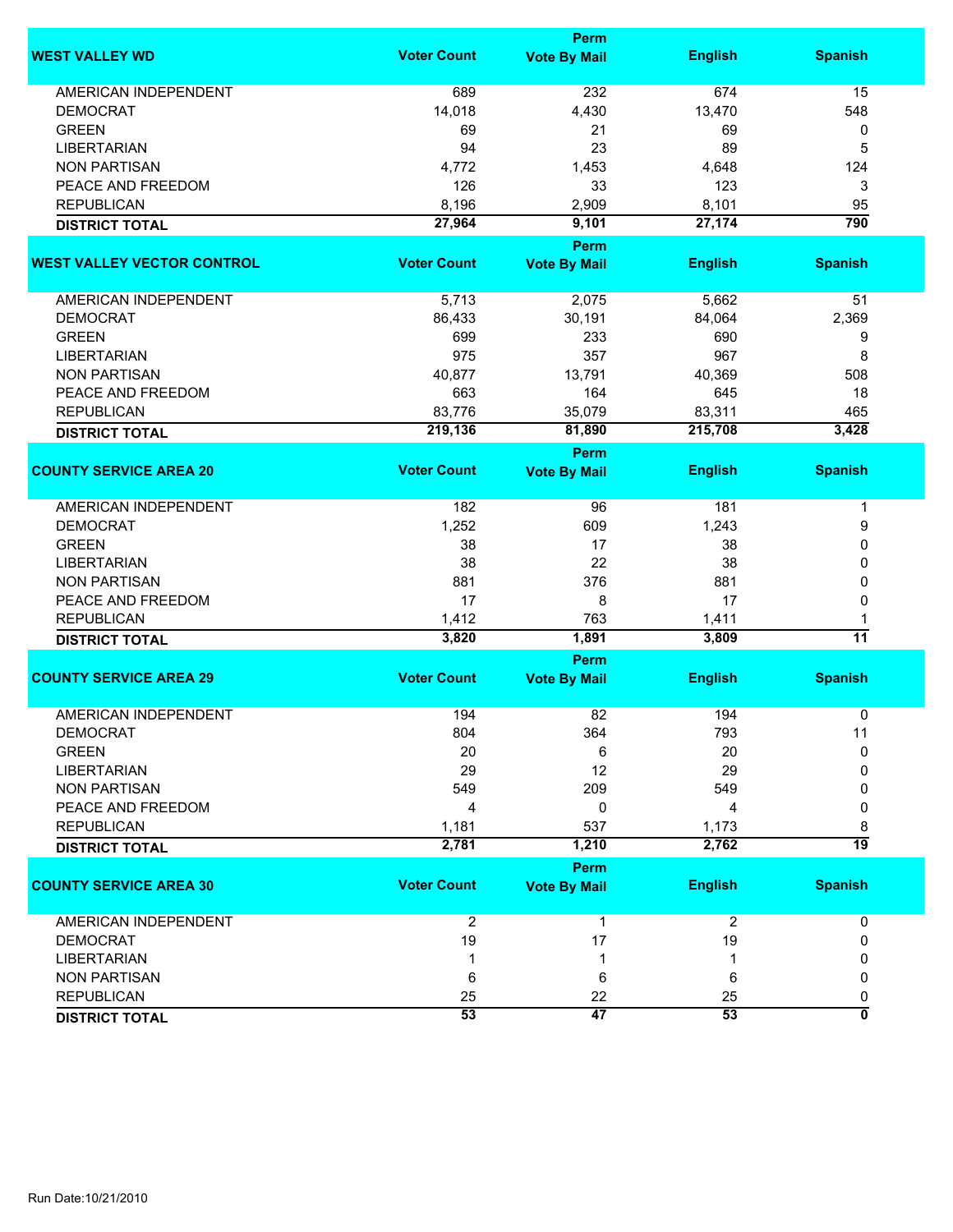|                                         |                    | Perm                |                 |                           |
|-----------------------------------------|--------------------|---------------------|-----------------|---------------------------|
| <b>COUNTY SERVICE AREA 56</b>           | <b>Voter Count</b> | <b>Vote By Mail</b> | <b>English</b>  | <b>Spanish</b>            |
|                                         |                    |                     |                 |                           |
| <b>AMERICAN INDEPENDENT</b>             | 110                | 50                  | 110             | 0                         |
| <b>DEMOCRAT</b>                         | 701                | 320                 | 699             | 2                         |
| <b>GREEN</b>                            | 31                 | 14                  | 31              | 0                         |
| <b>LIBERTARIAN</b>                      | 24                 | $\overline{7}$      | 24              | 0                         |
| <b>NON PARTISAN</b>                     | 420                | 179                 | 420             | 0                         |
| PEACE AND FREEDOM                       | 3                  | 0                   | 3               | 0                         |
| <b>REPUBLICAN</b>                       | 1,317              | 638                 | 1,315           | 2                         |
| <b>DISTRICT TOTAL</b>                   | 2,606              | 1,208               | 2,602           | 4                         |
|                                         |                    | Perm                |                 |                           |
| <b>COUNTY SERVICE AREA 70 ZONE HL</b>   | <b>Voter Count</b> | <b>Vote By Mail</b> | <b>English</b>  | <b>Spanish</b>            |
|                                         |                    |                     |                 |                           |
| AMERICAN INDEPENDENT                    | $\overline{2}$     | $\overline{2}$      | $\overline{2}$  | 0                         |
| <b>DEMOCRAT</b>                         | 27                 | 25                  | 27              | 0                         |
| <b>NON PARTISAN</b>                     | 5                  | 5                   | 5               | 0                         |
| <b>REPUBLICAN</b>                       | 42                 | 36                  | 42              | 0                         |
|                                         | $\overline{76}$    | 68                  | $\overline{76}$ | $\overline{\mathfrak{o}}$ |
| <b>DISTRICT TOTAL</b>                   |                    |                     |                 |                           |
|                                         |                    | Perm                |                 |                           |
| <b>COUNTY SERVICE AREA 70 ZONE J</b>    | <b>Voter Count</b> | <b>Vote By Mail</b> | <b>English</b>  | <b>Spanish</b>            |
| <b>AMERICAN INDEPENDENT</b>             | 43                 | 15                  | 41              | $\overline{c}$            |
| <b>DEMOCRAT</b>                         | 317                | 108                 | 315             | 2                         |
| <b>GREEN</b>                            | 3                  | 1                   | 3               | 0                         |
| <b>LIBERTARIAN</b>                      | 4                  | 1                   | 4               | 0                         |
|                                         |                    |                     |                 |                           |
| <b>NON PARTISAN</b>                     | 248                | 98                  | 247             |                           |
| PEACE AND FREEDOM                       | 1                  | $\mathbf 1$         | 1               | 0                         |
| <b>REPUBLICAN</b>                       | 680                | 292                 | 677             | 3                         |
| <b>DISTRICT TOTAL</b>                   | 1,296              | 516                 | 1,288           | $\overline{\bf 8}$        |
|                                         |                    | Perm                |                 |                           |
| <b>COUNTY SERVICE AREA 70 ZONE M</b>    | <b>Voter Count</b> | <b>Vote By Mail</b> | <b>English</b>  | <b>Spanish</b>            |
|                                         |                    |                     |                 |                           |
| AMERICAN INDEPENDENT                    | 36                 | 14                  | 36              | 0                         |
| <b>DEMOCRAT</b>                         | 162                | 80                  | 161             | 1                         |
| <b>GREEN</b>                            | 4                  | 3                   | 4               | 0                         |
| <b>LIBERTARIAN</b>                      | 5                  | 0                   | 5               | 0                         |
| NON PARTISAN                            | 98                 | 35                  | 98              | 0                         |
| PEACE AND FREEDOM                       | 1                  | 1                   | 1               | 0                         |
| <b>REPUBLICAN</b>                       | 141                | 69                  | 141             | 0                         |
| <b>DISTRICT TOTAL</b>                   | 447                | 202                 | 446             | 1                         |
|                                         |                    | Perm                |                 |                           |
| <b>COUNTY SERVICE AREA 70 ZONE R-44</b> | <b>Voter Count</b> | <b>Vote By Mail</b> | <b>English</b>  | <b>Spanish</b>            |
| <b>NON PARTISAN</b>                     | 0                  | $\mathbf 0$         | $\mathbf 0$     | 0                         |
| <b>REPUBLICAN</b>                       | 4                  | 4                   | 4               | 0                         |
| <b>DISTRICT TOTAL</b>                   | 4                  | 4                   | $\overline{4}$  | 0                         |
|                                         |                    | Perm                |                 |                           |
| <b>COUNTY SERVICE AREA 70 ZONE P6</b>   | <b>Voter Count</b> | <b>Vote By Mail</b> | <b>English</b>  | <b>Spanish</b>            |
|                                         |                    |                     |                 |                           |
| AMERICAN INDEPENDENT                    | 16                 | 8                   | 15              | 1                         |
| <b>DEMOCRAT</b>                         | 79                 | 35                  | 74              | 5                         |
| <b>LIBERTARIAN</b>                      | 3                  | 1                   | 3               | 0                         |
| <b>NON PARTISAN</b>                     | 48                 | 16                  | 47              |                           |
| PEACE AND FREEDOM                       | 1                  | 0                   | 1               | 0                         |
| <b>REPUBLICAN</b>                       | 119                | 49                  | 117             | 2                         |
|                                         | 266                | 109                 | 257             | 5                         |
| <b>DISTRICT TOTAL</b>                   |                    |                     |                 |                           |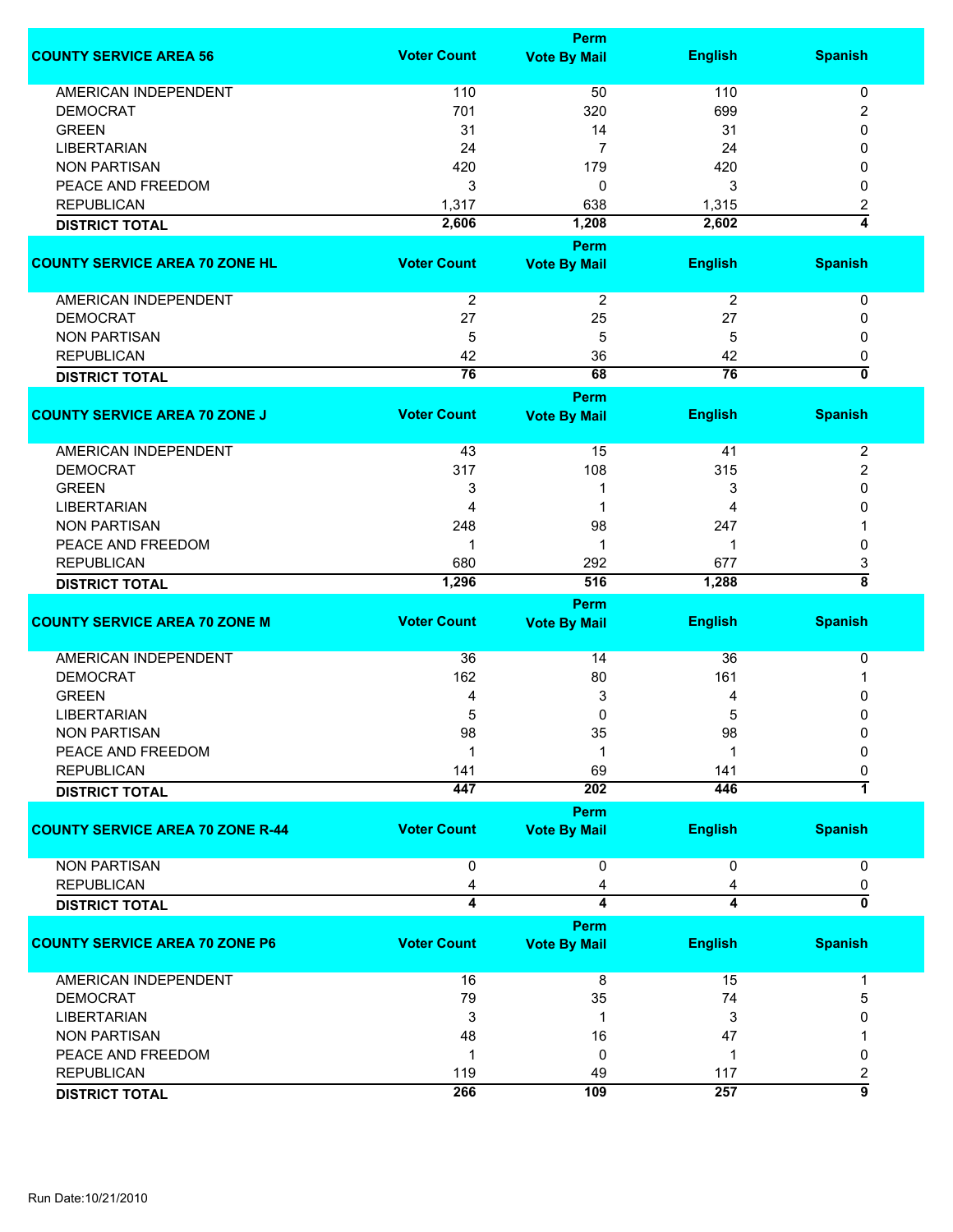|                                        |                    | <b>Perm</b>                 |                |                         |
|----------------------------------------|--------------------|-----------------------------|----------------|-------------------------|
| <b>COUNTY SERVICE AREA 70 ZONE R-3</b> | <b>Voter Count</b> | <b>Vote By Mail</b>         | <b>English</b> | <b>Spanish</b>          |
| AMERICAN INDEPENDENT                   | 25                 | 5                           | 25             | 0                       |
| <b>DEMOCRAT</b>                        | 135                | 53                          | 135            | 0                       |
| <b>GREEN</b>                           | 3                  | 2                           | 3              | 0                       |
| <b>LIBERTARIAN</b>                     | 5                  | 0                           | 5              | 0                       |
| <b>NON PARTISAN</b>                    | 99                 | 27                          | 98             |                         |
|                                        |                    |                             |                |                         |
| PEACE AND FREEDOM                      | $\mathbf 1$        | 0                           | 1              | 0                       |
| <b>REPUBLICAN</b>                      | 190                | 64                          | 190            | 0                       |
| <b>DISTRICT TOTAL</b>                  | 458                | 151                         | 457            | $\overline{\mathbf{1}}$ |
|                                        |                    | Perm                        |                |                         |
| <b>COUNTY SERVICE AREA 70 ZONE R15</b> | <b>Voter Count</b> | <b>Vote By Mail</b>         | <b>English</b> | <b>Spanish</b>          |
|                                        |                    |                             |                |                         |
| AMERICAN INDEPENDENT                   | 67                 | 31                          | 67             | 0                       |
| <b>DEMOCRAT</b>                        | 344                | 161                         | 343            | 1                       |
| <b>GREEN</b>                           | 5                  | 2                           | 5              | 0                       |
| <b>LIBERTARIAN</b>                     | 14                 | 9                           | 14             | 0                       |
| <b>NON PARTISAN</b>                    | 223                | 102                         | 222            |                         |
| PEACE AND FREEDOM                      | 3                  | $\mathbf 1$                 | 3              | 0                       |
| <b>REPUBLICAN</b>                      | 379                | 191                         | 379            | 0                       |
| <b>DISTRICT TOTAL</b>                  | 1,035              | 497                         | 1,033          | $\overline{\mathbf{2}}$ |
|                                        |                    | Perm                        |                |                         |
| <b>COUNTY SERVICE AREA 70 ZONE S7</b>  | <b>Voter Count</b> | <b>Vote By Mail</b>         | <b>English</b> | <b>Spanish</b>          |
| <b>AMERICAN INDEPENDENT</b>            | 47                 | 14                          | 47             | 0                       |
| <b>DEMOCRAT</b>                        | 433                | 140                         | 427            | 6                       |
| <b>GREEN</b>                           | 7                  | 1                           | 7              | 0                       |
| <b>LIBERTARIAN</b>                     | 7                  | 1                           | 7              | 0                       |
| <b>NON PARTISAN</b>                    | 248                | 61                          | 246            | 2                       |
| PEACE AND FREEDOM                      | 2                  | $\mathbf{0}$                | $\overline{2}$ | 0                       |
| <b>REPUBLICAN</b>                      | 365                | 123                         | 365            | 0                       |
|                                        | 1,109              | 340                         | 1,101          | $\overline{\bf 8}$      |
| <b>DISTRICT TOTAL</b>                  |                    |                             |                |                         |
| <b>COUNTY SERVICE AREA 70 ZONE TV4</b> | <b>Voter Count</b> | Perm<br><b>Vote By Mail</b> | <b>English</b> | <b>Spanish</b>          |
|                                        |                    |                             |                |                         |
| <b>AMERICAN INDEPENDENT</b>            | 37                 | 15                          | 37             | 0                       |
| <b>DEMOCRAT</b>                        | 176                | 88                          | 175            | 1                       |
| <b>GREEN</b>                           | 4                  | 3                           | 4              | 0                       |
| <b>LIBERTARIAN</b>                     | 5                  | 0                           | 5              | 0                       |
| <b>NON PARTISAN</b>                    | 108                | 41                          | 108            | 0                       |
| PEACE AND FREEDOM                      | -1                 | 1                           | 1              | 0                       |
| <b>REPUBLICAN</b>                      | 152                | 73                          | 152            | 0                       |
| <b>DISTRICT TOTAL</b>                  | 483                | 221                         | 482            | $\overline{1}$          |
|                                        |                    | Perm                        |                |                         |
| <b>COUNTY SERVICE AREA 70 ZONE TV5</b> | <b>Voter Count</b> | <b>Vote By Mail</b>         | <b>English</b> | <b>Spanish</b>          |
| AMERICAN INDEPENDENT                   | 251                | 131                         | 250            | 1                       |
| <b>DEMOCRAT</b>                        | 1,346              | 658                         | 1,340          | 6                       |
| <b>GREEN</b>                           | 34                 | 19                          | 34             | 0                       |
| <b>LIBERTARIAN</b>                     | 46                 | 30                          | 46             | 0                       |
| <b>NON PARTISAN</b>                    | 985                | 444                         | 983            | 2                       |
| PEACE AND FREEDOM                      | 16                 | 8                           | 16             | 0                       |
| <b>REPUBLICAN</b>                      | 1,664              | 854                         | 1,663          | 1                       |
| <b>DISTRICT TOTAL</b>                  | 4,342              | 2,144                       | 4,332          | 10                      |
|                                        |                    |                             |                |                         |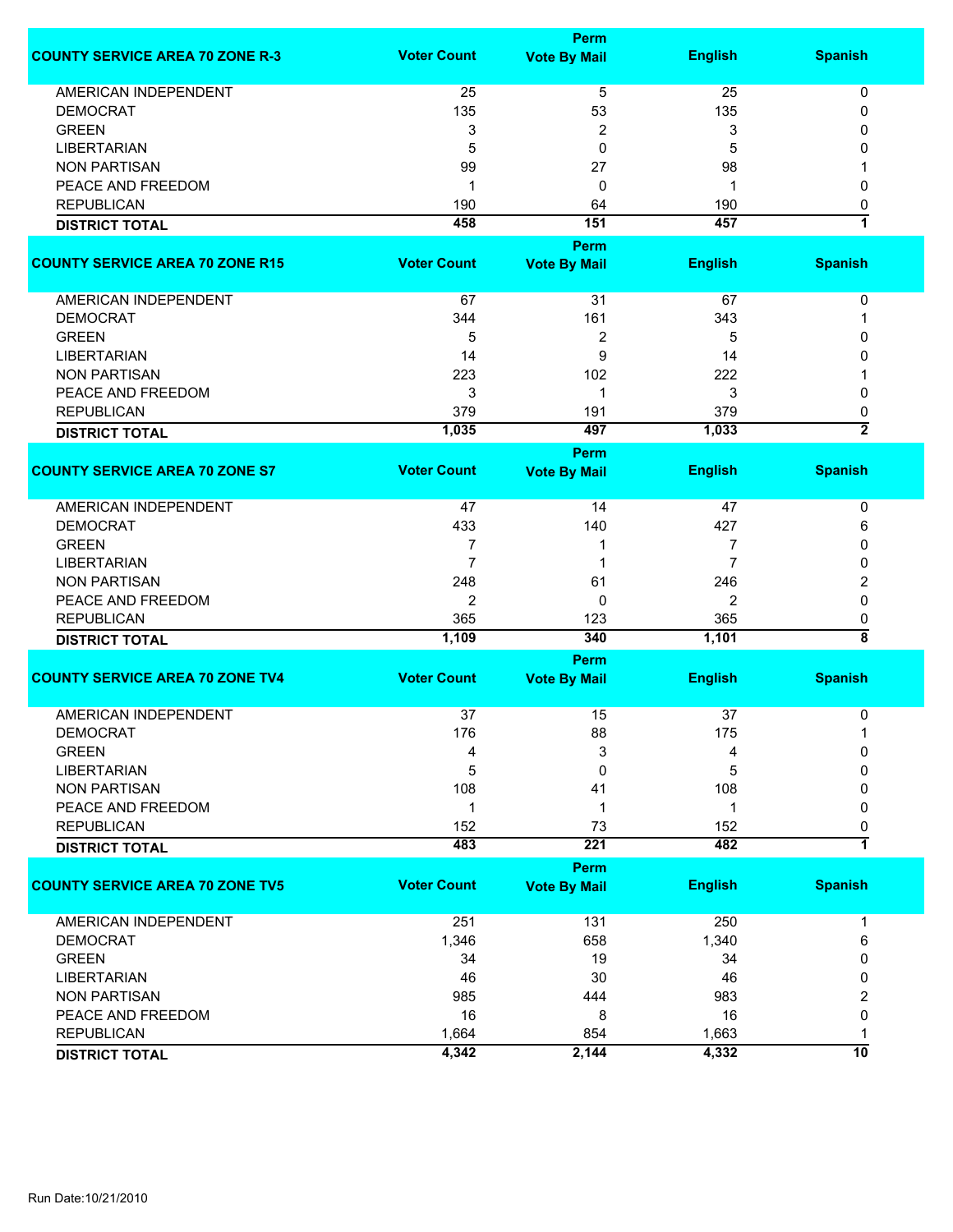|                             | <b>Perm</b>        |                                    |                |                 |
|-----------------------------|--------------------|------------------------------------|----------------|-----------------|
| <b>CENSUS TRACT 01.03</b>   | <b>Voter Count</b> | <b>Vote By Mail</b>                | <b>English</b> | <b>Spanish</b>  |
|                             |                    |                                    |                |                 |
| <b>AMERICAN INDEPENDENT</b> | 35                 | 10                                 | 35             | 0               |
| <b>DEMOCRAT</b>             | 695                | 271                                | 691            | 4               |
| <b>GREEN</b>                | 8                  | 2                                  | 8              | 0               |
| <b>LIBERTARIAN</b>          | $\overline{4}$     | 2                                  | 4              | 0               |
| <b>NON PARTISAN</b>         | 445                | 175                                | 442            | 3               |
| PEACE AND FREEDOM           | 6                  | 1                                  | 6              | 0               |
| <b>REPUBLICAN</b>           | 811                | 380                                | 807            | 4               |
| <b>DISTRICT TOTAL</b>       | 2,004              | 841                                | 1,993          | $\overline{11}$ |
| <b>CENSUS TRACT 01.04</b>   | <b>Voter Count</b> | <b>Perm</b><br><b>Vote By Mail</b> | <b>English</b> | <b>Spanish</b>  |
|                             |                    |                                    |                |                 |
| AMERICAN INDEPENDENT        | 84                 | 28                                 | 84             | 0               |
| <b>DEMOCRAT</b>             | 1,251              | 452                                | 1,238          | 13              |
| <b>GREEN</b>                | 4                  | 0                                  | 4              | 0               |
| <b>LIBERTARIAN</b>          | 13                 | 6                                  | 13             | 0               |
| <b>NON PARTISAN</b>         | 772                | 268                                | 767            | 5               |
| PEACE AND FREEDOM           | 15                 | 4                                  | 15             | 0               |
| <b>REPUBLICAN</b>           | 1,320              | 547                                | 1,317          | 3               |
|                             | 3,459              | 1,305                              | 3,438          | $\overline{21}$ |
| <b>DISTRICT TOTAL</b>       |                    |                                    |                |                 |
|                             |                    | <b>Perm</b>                        |                |                 |
| <b>CENSUS TRACT 01.05</b>   | <b>Voter Count</b> | <b>Vote By Mail</b>                | <b>English</b> | <b>Spanish</b>  |
| <b>AMERICAN INDEPENDENT</b> | 77                 | 34                                 | 77             | $\pmb{0}$       |
| <b>DEMOCRAT</b>             | 1,046              | 382                                | 1,037          | 9               |
| <b>GREEN</b>                | 9                  | 3                                  | 9              | 0               |
| <b>LIBERTARIAN</b>          | 17                 | 8                                  | 17             | 0               |
| <b>NON PARTISAN</b>         | 762                | 283                                | 759            | 3               |
|                             |                    |                                    |                |                 |
| PEACE AND FREEDOM           | 3                  | 1                                  | 2              |                 |
| <b>REPUBLICAN</b>           | 1,275              | 541                                | 1,272          | 3               |
| <b>DISTRICT TOTAL</b>       | 3,189              | 1,252                              | 3,173          | $\overline{16}$ |
|                             |                    | <b>Perm</b>                        |                |                 |
| <b>CENSUS TRACT 01.06</b>   | <b>Voter Count</b> | <b>Vote By Mail</b>                | <b>English</b> | <b>Spanish</b>  |
| <b>AMERICAN INDEPENDENT</b> | 113                | 44                                 | 113            | 0               |
| DEMOCRAI                    | 1,886              | 753                                | 1,871          | 15              |
| <b>GREEN</b>                | 14                 | 1                                  | 13             | 1               |
| <b>LIBERTARIAN</b>          | 22                 | 8                                  | 22             | 0               |
| <b>NON PARTISAN</b>         | 1,435              | 560                                | 1,433          | 2               |
| PEACE AND FREEDOM           | 10                 | 4                                  | 10             | 0               |
| <b>REPUBLICAN</b>           | 2,679              | 1,241                              | 2,673          | 6               |
|                             | 6,159              | 2,611                              | 6,135          | $\overline{24}$ |
| <b>DISTRICT TOTAL</b>       |                    |                                    |                |                 |
| <b>CENSUS TRACT 01.07</b>   | <b>Voter Count</b> | <b>Perm</b><br><b>Vote By Mail</b> | <b>English</b> | <b>Spanish</b>  |
|                             |                    |                                    |                |                 |
| <b>AMERICAN INDEPENDENT</b> | 60                 | 24                                 | 60             | 0               |
| <b>DEMOCRAT</b>             | 534                | 204                                | 529            | 5               |
| <b>GREEN</b>                | 6                  | 2                                  | 6              | 0               |
| <b>LIBERTARIAN</b>          | 13                 | 6                                  | 13             | 0               |
| <b>NON PARTISAN</b>         | 285                | 88                                 | 282            | 3               |
| PEACE AND FREEDOM           | 4                  | 0                                  | 4              | 0               |
| <b>REPUBLICAN</b>           | 834                | 384                                | 831            | 3               |
|                             | 1,736              | 708                                | 1,725          | $\overline{11}$ |
| <b>DISTRICT TOTAL</b>       |                    |                                    |                |                 |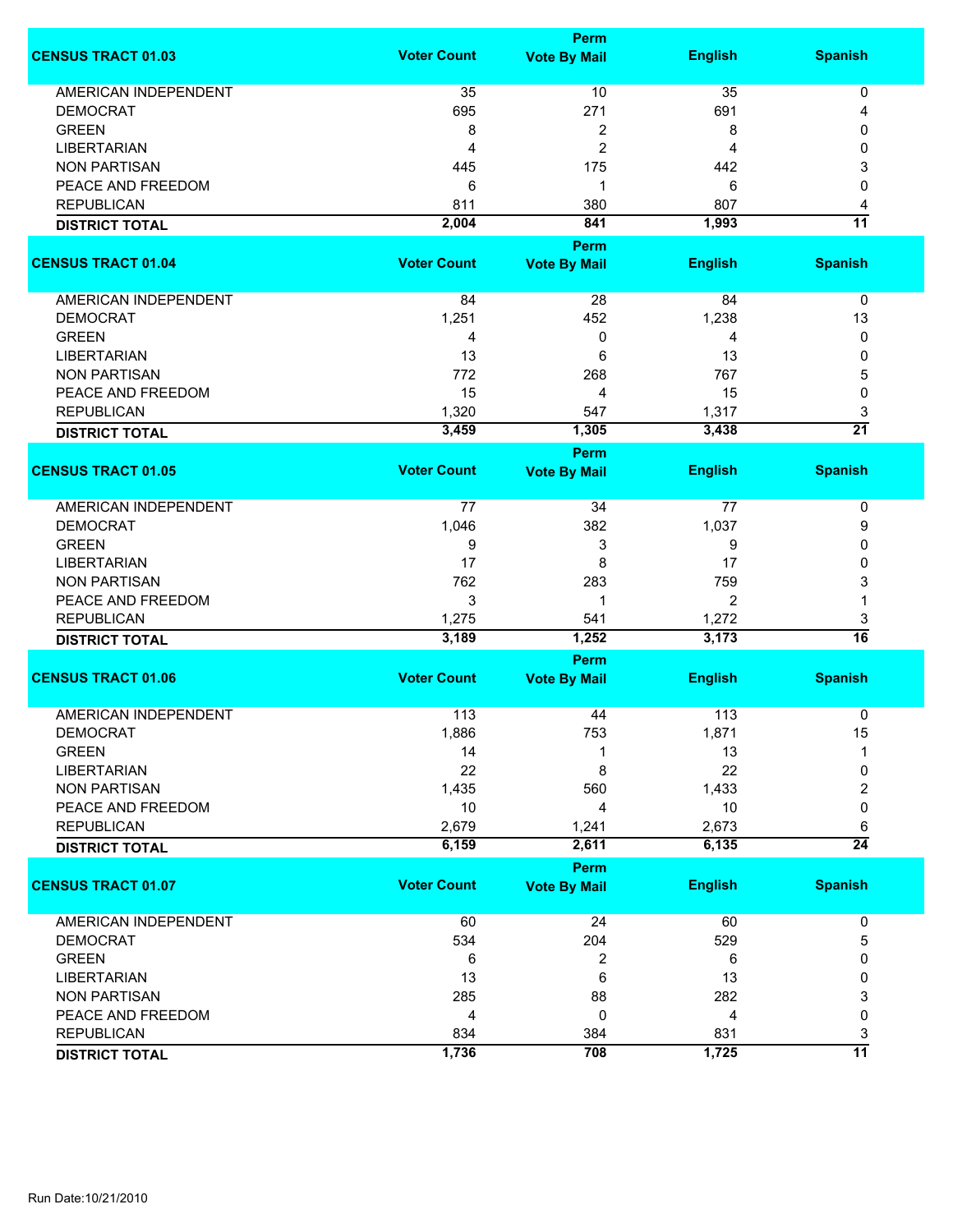|                             | <b>Perm</b>        |                                    |                |                       |  |
|-----------------------------|--------------------|------------------------------------|----------------|-----------------------|--|
| <b>CENSUS TRACT 01.08</b>   | <b>Voter Count</b> | <b>Vote By Mail</b>                | <b>English</b> | <b>Spanish</b>        |  |
| <b>AMERICAN INDEPENDENT</b> | 56                 | 24                                 | 55             | 1                     |  |
| <b>DEMOCRAT</b>             | 868                | 317                                | 867            | 1                     |  |
| <b>GREEN</b>                | -1                 | 0                                  | 1              | 0                     |  |
| <b>LIBERTARIAN</b>          | 14                 | 5                                  | 13             |                       |  |
| <b>NON PARTISAN</b>         | 447                | 130                                | 447            | 0                     |  |
|                             |                    |                                    |                |                       |  |
| PEACE AND FREEDOM           | 3                  | 2                                  | 3              | 0                     |  |
| <b>REPUBLICAN</b>           | 1,096              | 459                                | 1,094          | 2                     |  |
| <b>DISTRICT TOTAL</b>       | 2,485              | 937                                | 2,480          | $\overline{5}$        |  |
| <b>CENSUS TRACT 01.09</b>   | <b>Voter Count</b> | <b>Perm</b><br><b>Vote By Mail</b> | <b>English</b> | <b>Spanish</b>        |  |
|                             |                    |                                    |                |                       |  |
| AMERICAN INDEPENDENT        | 144                | 52                                 | 143            | $\mathbf 1$           |  |
| <b>DEMOCRAT</b>             | 1,169              | 409                                | 1,156          | 13                    |  |
| <b>GREEN</b>                | 12                 | 5                                  | 12             | 0                     |  |
| <b>LIBERTARIAN</b>          | 23                 | 10                                 | 23             | 0                     |  |
| <b>NON PARTISAN</b>         | 761                | 271                                | 760            |                       |  |
| PEACE AND FREEDOM           | 9                  | 4                                  | 9              | 0                     |  |
|                             |                    |                                    |                |                       |  |
| <b>REPUBLICAN</b>           | 1,830              | 789                                | 1,825          | 5                     |  |
| <b>DISTRICT TOTAL</b>       | 3,948              | 1,540                              | 3,928          | $\overline{20}$       |  |
| <b>CENSUS TRACT 01.10</b>   | <b>Voter Count</b> | <b>Perm</b><br><b>Vote By Mail</b> | <b>English</b> | <b>Spanish</b>        |  |
|                             |                    |                                    |                |                       |  |
| <b>AMERICAN INDEPENDENT</b> | 122                | 49                                 | 121            | $\mathbf 1$           |  |
| <b>DEMOCRAT</b>             | 1,636              | 597                                | 1,571          | 65                    |  |
| <b>GREEN</b>                | 17                 | 5                                  | 17             | 0                     |  |
| <b>LIBERTARIAN</b>          | 26                 | 8                                  | 26             | 0                     |  |
| <b>NON PARTISAN</b>         | 921                | 336                                | 905            | 16                    |  |
|                             |                    |                                    |                |                       |  |
| PEACE AND FREEDOM           | 24                 | 3                                  | 21             | 3                     |  |
| <b>REPUBLICAN</b>           | 1,731              | 773                                | 1,721          | 10<br>$\overline{95}$ |  |
| <b>DISTRICT TOTAL</b>       | 4,477              | 1,771                              | 4,382          |                       |  |
| <b>CENSUS TRACT 01.11</b>   | <b>Voter Count</b> | Perm<br><b>Vote By Mail</b>        | <b>English</b> | <b>Spanish</b>        |  |
|                             |                    |                                    |                |                       |  |
| <b>AMERICAN INDEPENDENT</b> | 47                 | 21                                 | 47             | 0                     |  |
| <b>DEMOCRAT</b>             | 380                | 145                                | 378            | 2                     |  |
| <b>GREEN</b>                | 7                  | 4                                  | 7              | 0                     |  |
| <b>LIBERTARIAN</b>          | 12                 | 5                                  | 12             | 0                     |  |
| <b>NON PARTISAN</b>         | 271                | 118                                | 271            | 0                     |  |
| PEACE AND FREEDOM           | 5                  | 0                                  | 5              | 0                     |  |
| <b>REPUBLICAN</b>           | 776                | 320                                | 774            | 2                     |  |
| <b>DISTRICT TOTAL</b>       | 1,498              | 613                                | 1,494          | $\overline{4}$        |  |
|                             |                    | Perm                               |                |                       |  |
| <b>CENSUS TRACT 01.12</b>   | <b>Voter Count</b> | <b>Vote By Mail</b>                | <b>English</b> | <b>Spanish</b>        |  |
| <b>AMERICAN INDEPENDENT</b> | 191                | 76                                 | 190            | $\mathbf 1$           |  |
| <b>DEMOCRAT</b>             | 2,693              | 1,052                              | 2,673          | 20                    |  |
| <b>GREEN</b>                | 17                 | 6                                  | 17             | 0                     |  |
| <b>LIBERTARIAN</b>          | 29                 | 15                                 | 29             | 0                     |  |
| <b>NON PARTISAN</b>         | 1,959              | 766                                | 1,956          | 3                     |  |
| PEACE AND FREEDOM           | 24                 | 5                                  | 24             | 0                     |  |
| <b>REPUBLICAN</b>           | 3,607              | 1,568                              | 3,601          | 6                     |  |
|                             | 8,520              | 3,488                              | 8,490          | $\overline{30}$       |  |
| <b>DISTRICT TOTAL</b>       |                    |                                    |                |                       |  |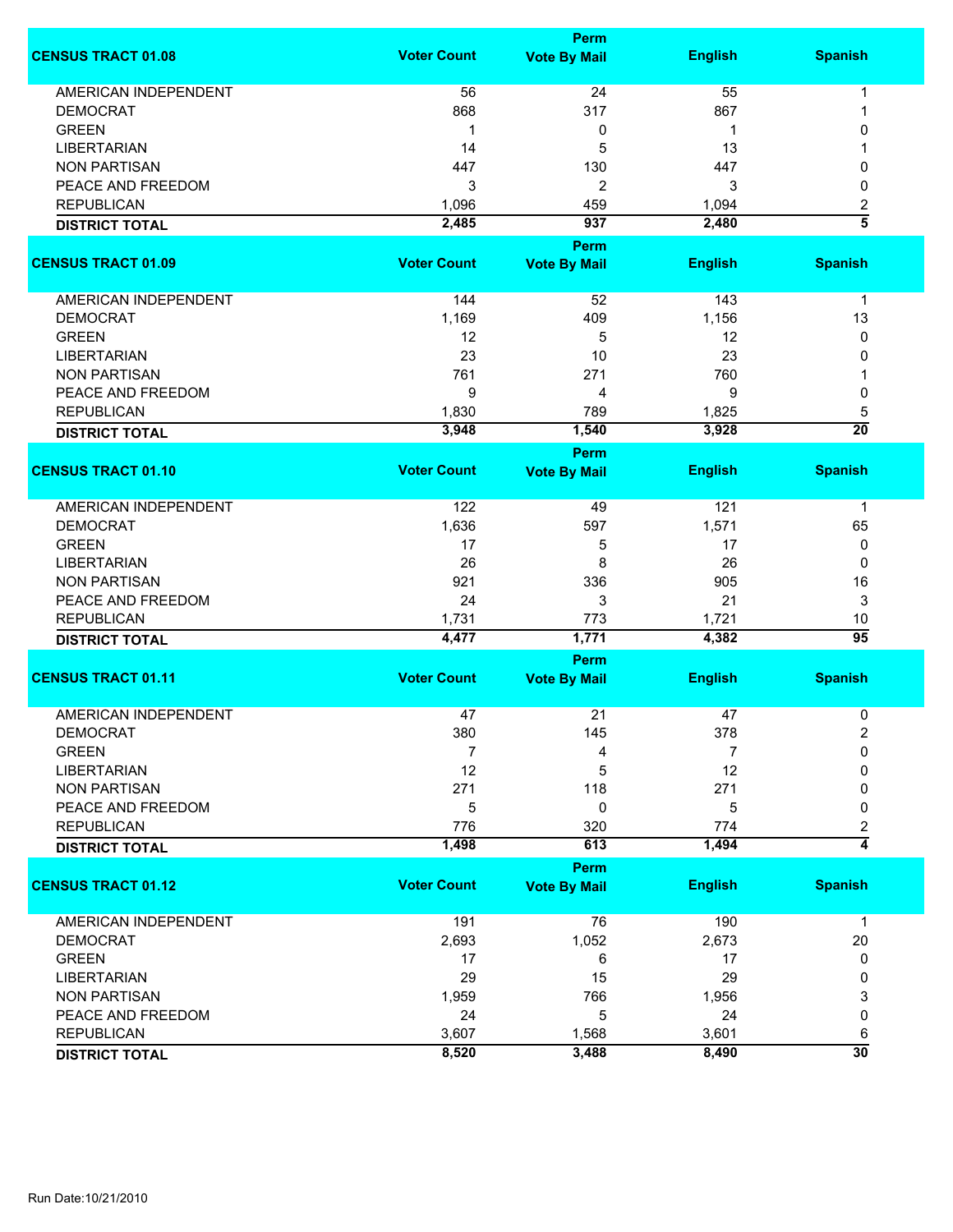|                             |                    | <b>Perm</b>         |                |                  |
|-----------------------------|--------------------|---------------------|----------------|------------------|
| <b>CENSUS TRACT 02.01</b>   | <b>Voter Count</b> | <b>Vote By Mail</b> | <b>English</b> | <b>Spanish</b>   |
| <b>AMERICAN INDEPENDENT</b> | 35                 | 8                   | 35             | $\mathbf 0$      |
| <b>DEMOCRAT</b>             | 712                | 209                 | 700            | 12               |
| <b>GREEN</b>                | 10                 | 3                   | 10             | 0                |
| <b>LIBERTARIAN</b>          | 4                  | 3                   | 4              | 0                |
|                             |                    |                     |                |                  |
| <b>NON PARTISAN</b>         | 274                | 81                  | 269            | 5                |
| PEACE AND FREEDOM           | 8                  | 1                   | 8              | 0                |
| <b>REPUBLICAN</b>           | 366                | 121                 | 362            | 4                |
| <b>DISTRICT TOTAL</b>       | 1,409              | 426                 | 1,388          | $\overline{21}$  |
| <b>CENSUS TRACT 02.02</b>   | <b>Voter Count</b> | <b>Perm</b>         | <b>English</b> | <b>Spanish</b>   |
|                             |                    | <b>Vote By Mail</b> |                |                  |
| AMERICAN INDEPENDENT        | 174                | 56                  | 172            | 2                |
| <b>DEMOCRAT</b>             | 3,642              | 1,109               | 3,475          | 167              |
| <b>GREEN</b>                | 29                 | 13                  | 28             | 1                |
| <b>LIBERTARIAN</b>          | 49                 | 15                  | 47             | $\overline{2}$   |
| <b>NON PARTISAN</b>         | 1,279              | 361                 | 1,225          | 54               |
| PEACE AND FREEDOM           | 31                 | 5                   | 30             | 1                |
| <b>REPUBLICAN</b>           | 1,889              | 737                 | 1,869          | 20               |
|                             | 7,093              | 2,296               | 6,846          | $\overline{247}$ |
| <b>DISTRICT TOTAL</b>       |                    | <b>Perm</b>         |                |                  |
| <b>CENSUS TRACT 03.01</b>   | <b>Voter Count</b> | <b>Vote By Mail</b> | <b>English</b> | <b>Spanish</b>   |
|                             |                    |                     |                |                  |
| <b>AMERICAN INDEPENDENT</b> | 25                 | 8                   | 24             | 1                |
| <b>DEMOCRAT</b>             | 792                | 211                 | 760            | 32               |
| <b>GREEN</b>                | 1                  | 1                   | 1              | 0                |
| <b>LIBERTARIAN</b>          | 6                  | 3                   | 6              | 0                |
| <b>NON PARTISAN</b>         | 327                | 98                  | 316            | 11               |
| PEACE AND FREEDOM           | 17                 | 4                   | 16             | $\mathbf{1}$     |
| <b>REPUBLICAN</b>           | 337                | 122                 | 327            | 10               |
| <b>DISTRICT TOTAL</b>       | 1,505              | 447                 | 1,450          | $\overline{55}$  |
|                             |                    | <b>Perm</b>         |                |                  |
| <b>CENSUS TRACT 03.03</b>   | <b>Voter Count</b> | <b>Vote By Mail</b> | <b>English</b> | <b>Spanish</b>   |
| <b>AMERICAN INDEPENDENT</b> | 32                 | 6                   | 31             | 1                |
| <b>DEMOCRAT</b>             | 882                | 220                 | 826            | 56               |
| <b>GREEN</b>                | 5                  |                     | 5              | 0                |
| <b>LIBERTARIAN</b>          | 8                  | 4                   | 8              | $\Omega$         |
| <b>NON PARTISAN</b>         | 320                | 73                  | 304            | 16               |
|                             |                    |                     |                |                  |
| PEACE AND FREEDOM           | 11                 | 2                   | 11             | 0                |
| <b>REPUBLICAN</b>           | 450                | 145                 | 441            | 9                |
| <b>DISTRICT TOTAL</b>       | 1,708              | 451                 | 1,626          | $\overline{82}$  |
|                             |                    | Perm                |                |                  |
| <b>CENSUS TRACT 03.04</b>   | <b>Voter Count</b> | <b>Vote By Mail</b> | <b>English</b> | <b>Spanish</b>   |
| <b>AMERICAN INDEPENDENT</b> | 38                 | 15                  | 37             | $\mathbf 1$      |
| <b>DEMOCRAT</b>             | 886                | 286                 | 849            | 37               |
| <b>GREEN</b>                | 6                  | 3                   | 6              | 0                |
| <b>LIBERTARIAN</b>          | 5                  | 3                   | 5              | 0                |
| <b>NON PARTISAN</b>         | 393                | 127                 | 382            | 11               |
| PEACE AND FREEDOM           | 8                  | 3                   | 7              | 1                |
| <b>REPUBLICAN</b>           | 688                | 234                 | 681            | 7                |
|                             | 2,024              | 671                 | 1,967          | $\overline{57}$  |
| <b>DISTRICT TOTAL</b>       |                    |                     |                |                  |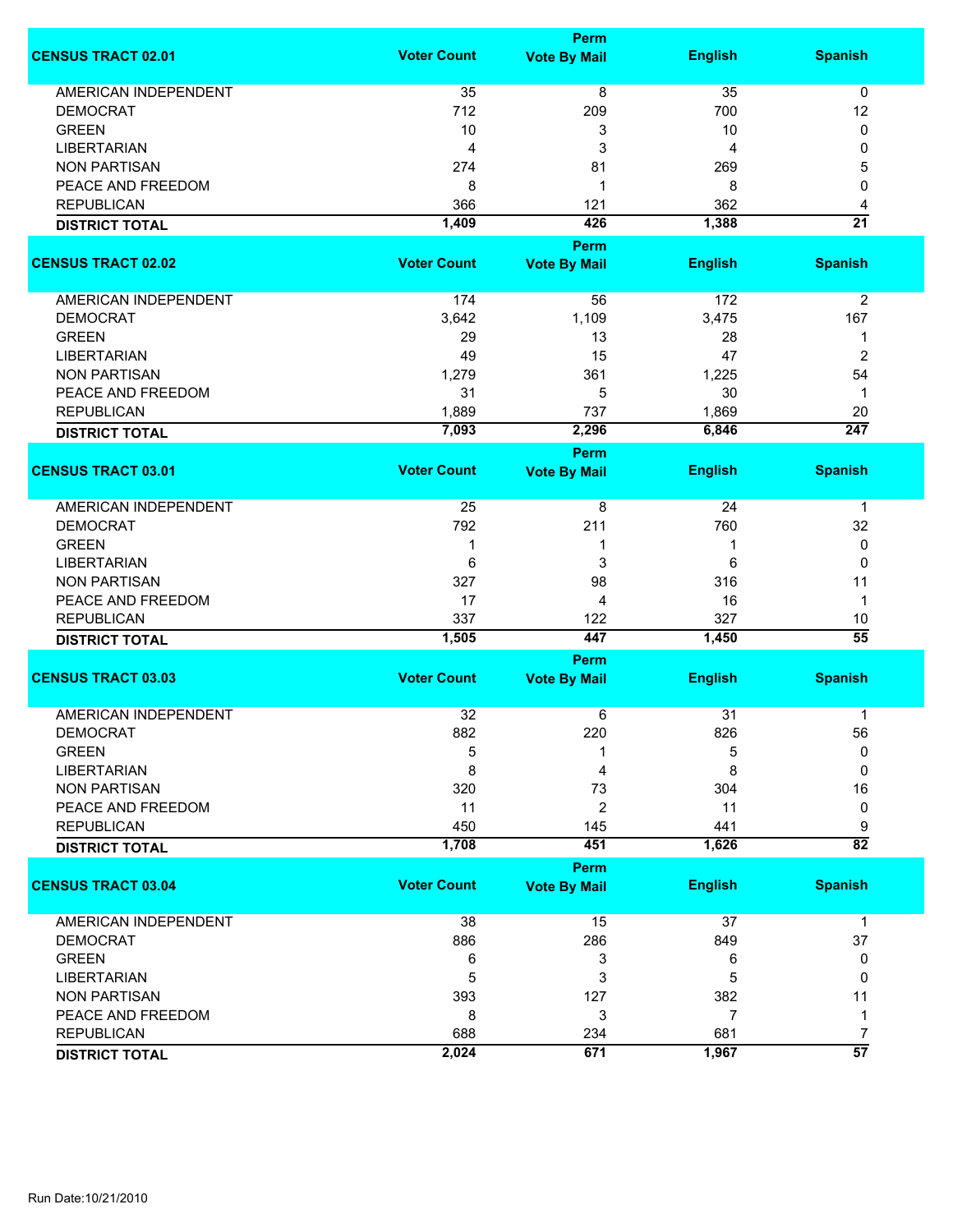|                             | <b>Perm</b>        |                     |                |                  |  |
|-----------------------------|--------------------|---------------------|----------------|------------------|--|
| <b>CENSUS TRACT 04.01</b>   | <b>Voter Count</b> | <b>Vote By Mail</b> | <b>English</b> | <b>Spanish</b>   |  |
| <b>AMERICAN INDEPENDENT</b> | 86                 | 33                  | 85             | 1                |  |
| <b>DEMOCRAT</b>             | 1,165              | 400                 | 1,134          | 31               |  |
| <b>GREEN</b>                | 14                 | 9                   | 13             | 1                |  |
| <b>LIBERTARIAN</b>          | 18                 | 6                   | 18             | 0                |  |
| <b>NON PARTISAN</b>         | 516                | 133                 | 505            | 11               |  |
| PEACE AND FREEDOM           | 6                  | 4                   | 6              | 0                |  |
|                             |                    |                     |                |                  |  |
| <b>REPUBLICAN</b>           | 1,346              | 493                 | 1,343          | 3                |  |
| <b>DISTRICT TOTAL</b>       | 3,151              | 1,078               | 3,104          | $\overline{47}$  |  |
| <b>CENSUS TRACT 04.02</b>   | <b>Voter Count</b> | <b>Perm</b>         | <b>English</b> | <b>Spanish</b>   |  |
|                             |                    | <b>Vote By Mail</b> |                |                  |  |
| AMERICAN INDEPENDENT        | 96                 | 36                  | 96             | 0                |  |
| <b>DEMOCRAT</b>             | 1,640              | 578                 | 1,581          | 59               |  |
| <b>GREEN</b>                | 17                 | 3                   | 17             | 0                |  |
| <b>LIBERTARIAN</b>          | 18                 | 3                   | 18             | 0                |  |
| <b>NON PARTISAN</b>         | 654                | 227                 | 647            | 7                |  |
| PEACE AND FREEDOM           | 11                 | 3                   | 11             | 0                |  |
| <b>REPUBLICAN</b>           | 1,715              | 699                 | 1,713          | 2                |  |
|                             | 4,151              | 1,549               | 4,083          | $\overline{68}$  |  |
| <b>DISTRICT TOTAL</b>       |                    | <b>Perm</b>         |                |                  |  |
| <b>CENSUS TRACT 05.00</b>   | <b>Voter Count</b> | <b>Vote By Mail</b> | <b>English</b> | <b>Spanish</b>   |  |
|                             |                    |                     |                |                  |  |
| <b>AMERICAN INDEPENDENT</b> | 192                | 64                  | 190            | 2                |  |
| <b>DEMOCRAT</b>             | 3,048              | 962                 | 2,959          | 89               |  |
| <b>GREEN</b>                | 23                 | 6                   | 23             | 0                |  |
| <b>LIBERTARIAN</b>          | 35                 | 11                  | 35             | 0                |  |
| <b>NON PARTISAN</b>         | 1,369              | 423                 | 1,358          | 11               |  |
| PEACE AND FREEDOM           | 15                 | $\overline{2}$      | 15             | 0                |  |
| <b>REPUBLICAN</b>           | 3,112              | 1,251               | 3,092          | 20               |  |
| <b>DISTRICT TOTAL</b>       | 7,794              | 2,719               | 7,672          | 122              |  |
|                             |                    | <b>Perm</b>         |                |                  |  |
| <b>CENSUS TRACT 06.01</b>   | <b>Voter Count</b> | <b>Vote By Mail</b> | <b>English</b> | <b>Spanish</b>   |  |
| <b>AMERICAN INDEPENDENT</b> | 124                | 41                  | 123            | 1                |  |
| <b>DEMOCRAT</b>             | 1,883              | 634                 | 1,824          | 59               |  |
| <b>GREEN</b>                | 16                 | 3                   | 16             | 0                |  |
| <b>LIBERTARIAN</b>          | 17                 | 4                   | 17             | 0                |  |
|                             | 704                |                     |                |                  |  |
| <b>NON PARTISAN</b>         |                    | 216                 | 692            | 12               |  |
| PEACE AND FREEDOM           | 16                 | 5                   | 16             | 0                |  |
| <b>REPUBLICAN</b>           | 1,714              | 656                 | 1,705          | 9                |  |
| <b>DISTRICT TOTAL</b>       | 4,474              | 1,559               | 4,393          | $\overline{81}$  |  |
|                             |                    | Perm                |                |                  |  |
| <b>CENSUS TRACT 06.02</b>   | <b>Voter Count</b> | <b>Vote By Mail</b> | <b>English</b> | <b>Spanish</b>   |  |
| <b>AMERICAN INDEPENDENT</b> | 48                 | 13                  | 48             | 0                |  |
| <b>DEMOCRAT</b>             | 1,396              | 438                 | 1,304          | 92               |  |
| <b>GREEN</b>                | 6                  | 3                   | 5              | 1                |  |
| <b>LIBERTARIAN</b>          | 6                  | 0                   | 6              | 0                |  |
| <b>NON PARTISAN</b>         | 506                | 128                 | 493            | 13               |  |
| PEACE AND FREEDOM           | 9                  | 1                   | 9              | 0                |  |
| <b>REPUBLICAN</b>           | 869                | 260                 | 850            | 19               |  |
|                             | 2,840              | 843                 | 2,715          | $\overline{125}$ |  |
| <b>DISTRICT TOTAL</b>       |                    |                     |                |                  |  |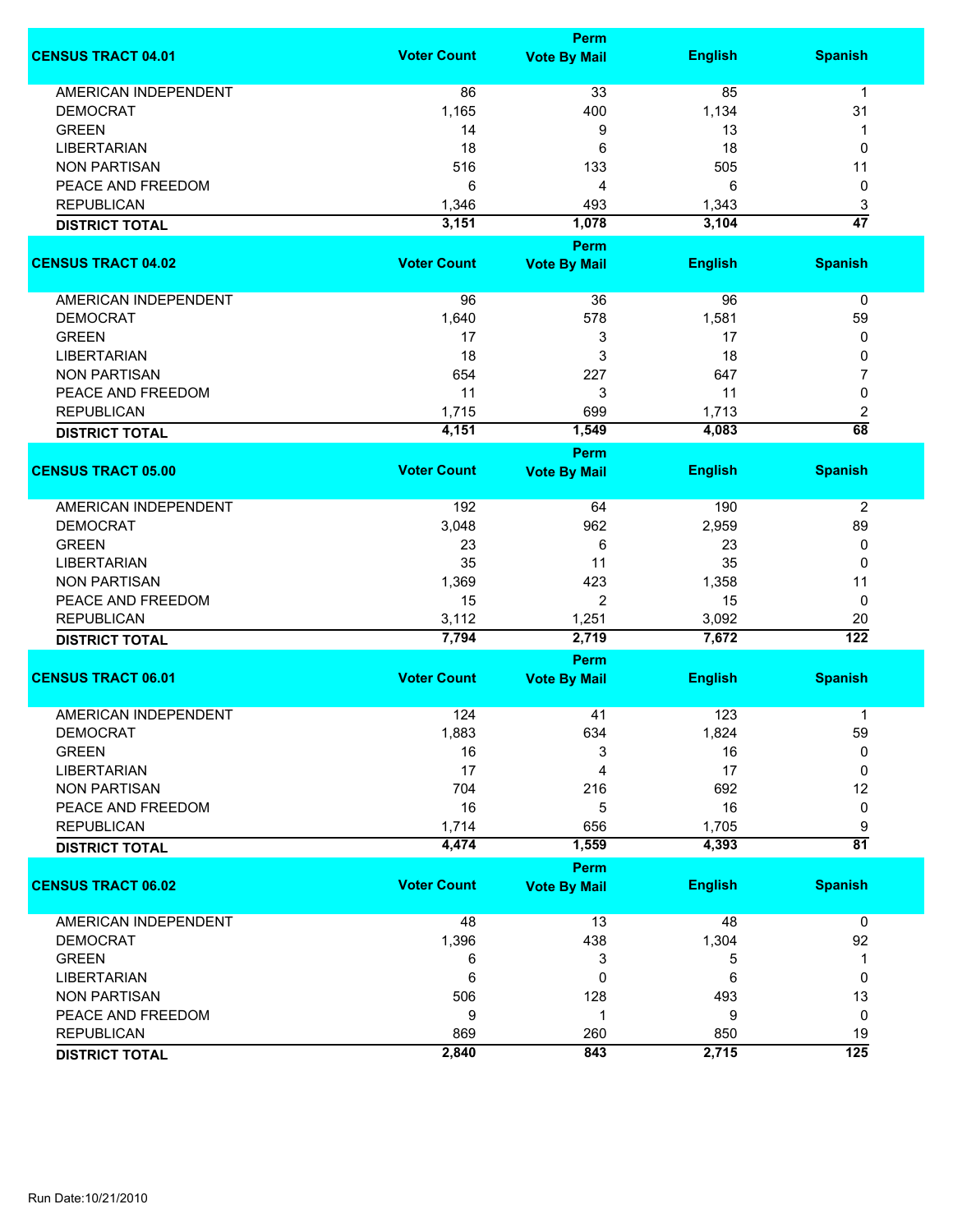|                             |                    | Perm                |                |                 |
|-----------------------------|--------------------|---------------------|----------------|-----------------|
| <b>CENSUS TRACT 07.00</b>   | <b>Voter Count</b> | <b>Vote By Mail</b> | <b>English</b> | <b>Spanish</b>  |
| <b>AMERICAN INDEPENDENT</b> | 12                 | 4                   | 12             | 0               |
| <b>DEMOCRAT</b>             | 124                | 50                  | 124            | 0               |
| <b>LIBERTARIAN</b>          | 1                  | 0                   | 1              | 0               |
| <b>NON PARTISAN</b>         | 99                 | 47                  | 98             |                 |
|                             |                    |                     |                |                 |
| <b>REPUBLICAN</b>           | 138                | 64                  | 138            | 0               |
| <b>DISTRICT TOTAL</b>       | 374                | 165                 | 373            | 1               |
|                             |                    | <b>Perm</b>         |                |                 |
| <b>CENSUS TRACT 08.04</b>   | <b>Voter Count</b> | <b>Vote By Mail</b> | <b>English</b> | <b>Spanish</b>  |
| AMERICAN INDEPENDENT        | 61                 | 16                  | 61             | $\pmb{0}$       |
| <b>DEMOCRAT</b>             | 506                | 175                 | 502            | 4               |
| <b>GREEN</b>                | 9                  | 2                   | 9              | 0               |
| <b>LIBERTARIAN</b>          | 18                 | 6                   | 18             | 0               |
| <b>NON PARTISAN</b>         | 401                | 128                 | 401            | 0               |
| PEACE AND FREEDOM           | 2                  | 0                   | 2              | 0               |
| <b>REPUBLICAN</b>           | 1,230              | 542                 | 1,227          | 3               |
|                             | 2,227              | 869                 | 2,220          | $\overline{7}$  |
| <b>DISTRICT TOTAL</b>       |                    |                     |                |                 |
|                             |                    | Perm                |                |                 |
| <b>CENSUS TRACT 08.05</b>   | <b>Voter Count</b> | <b>Vote By Mail</b> | <b>English</b> | <b>Spanish</b>  |
| <b>AMERICAN INDEPENDENT</b> | 130                | 51                  | 130            | 0               |
| <b>DEMOCRAT</b>             | 1,512              | 671                 | 1,508          | 4               |
| <b>GREEN</b>                | 16                 | 7                   | 16             | 0               |
| <b>LIBERTARIAN</b>          | 18                 | 8                   | 18             | 0               |
| <b>NON PARTISAN</b>         | 847                | 320                 | 843            | 4               |
| PEACE AND FREEDOM           | 11                 | 1                   | 11             | 0               |
| <b>REPUBLICAN</b>           | 2,599              | 1,328               | 2,596          | 3               |
| <b>DISTRICT TOTAL</b>       | 5,133              | 2,386               | 5,122          | $\overline{11}$ |
|                             |                    |                     |                |                 |
|                             | <b>Voter Count</b> | <b>Perm</b>         |                | <b>Spanish</b>  |
| <b>CENSUS TRACT 08.06</b>   |                    | <b>Vote By Mail</b> | <b>English</b> |                 |
| <b>AMERICAN INDEPENDENT</b> | 119                | 38                  | 118            | 1               |
| <b>DEMOCRAT</b>             | 1,594              | 655                 | 1,581          | 13              |
| <b>GREEN</b>                | 21                 | 6                   | 21             | 0               |
| LIBERTARIAN                 | 22                 | 13                  | 22             | 0               |
| <b>NON PARTISAN</b>         | 840                | 310                 | 837            | 3               |
| PEACE AND FREEDOM           | 12                 | $\overline{7}$      | 12             | 0               |
| <b>REPUBLICAN</b>           | 2,462              | 1,220               | 2,453          | 9               |
| <b>DISTRICT TOTAL</b>       | 5,070              | 2,249               | 5,044          | $\overline{26}$ |
|                             |                    | <b>Perm</b>         |                |                 |
|                             | <b>Voter Count</b> |                     | <b>English</b> |                 |
| <b>CENSUS TRACT 08.07</b>   |                    | <b>Vote By Mail</b> |                | <b>Spanish</b>  |
| <b>AMERICAN INDEPENDENT</b> | 138                | 58                  | 137            | $\mathbf 1$     |
| <b>DEMOCRAT</b>             | 1,545              | 653                 | 1,535          | 10              |
| <b>GREEN</b>                | 17                 | 4                   | 17             | 0               |
| <b>LIBERTARIAN</b>          | 24                 | 13                  | 24             | 0               |
| <b>NON PARTISAN</b>         | 940                | 366                 | 937            | 3               |
| PEACE AND FREEDOM           | 8                  | 2                   | 8              | 0               |
| <b>REPUBLICAN</b>           | 2,873              | 1,442               | 2,868          | 5               |
| <b>DISTRICT TOTAL</b>       | 5,545              | 2,538               | 5,526          | 19              |
|                             |                    |                     |                |                 |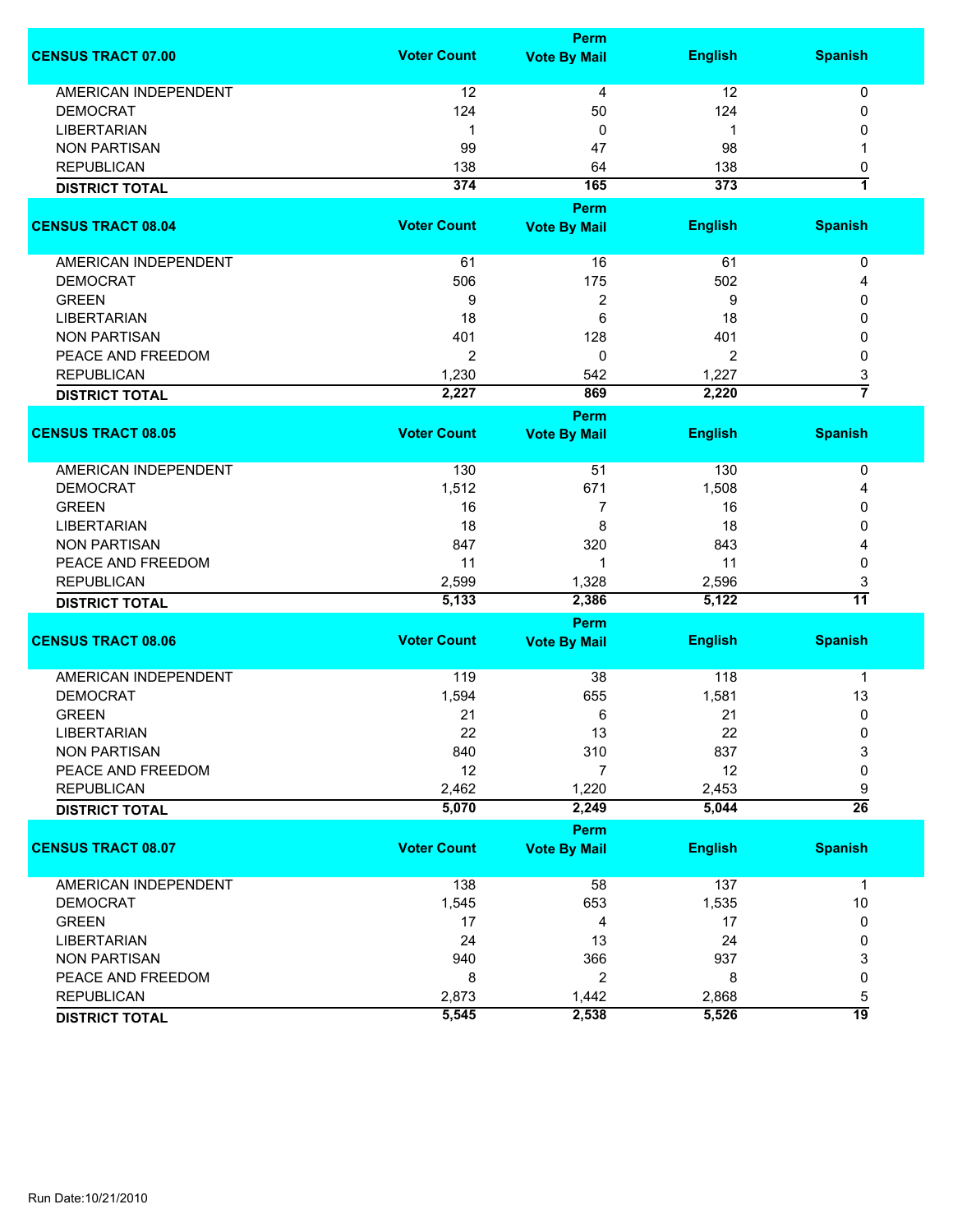|                             |                    | <b>Perm</b>         |                |                 |  |  |
|-----------------------------|--------------------|---------------------|----------------|-----------------|--|--|
| <b>CENSUS TRACT 08.08</b>   | <b>Voter Count</b> | <b>Vote By Mail</b> | <b>English</b> | <b>Spanish</b>  |  |  |
| <b>AMERICAN INDEPENDENT</b> | 70                 | 21                  | 70             | $\mathbf 0$     |  |  |
| <b>DEMOCRAT</b>             | 1,207              | 444                 | 1,190          | 17              |  |  |
| <b>GREEN</b>                | 20                 | 5                   | 20             | 0               |  |  |
| <b>LIBERTARIAN</b>          | 12                 | 4                   | 12             | 0               |  |  |
| <b>NON PARTISAN</b>         | 522                | 162                 | 520            | 2               |  |  |
| PEACE AND FREEDOM           | $\overline{7}$     | 0                   | 7              | 0               |  |  |
| <b>REPUBLICAN</b>           | 1,259              | 546                 | 1,252          | 7               |  |  |
| <b>DISTRICT TOTAL</b>       | 3,097              | 1,182               | 3,071          | $\overline{26}$ |  |  |
|                             |                    | <b>Perm</b>         |                |                 |  |  |
| <b>CENSUS TRACT 08.09</b>   | <b>Voter Count</b> | <b>Vote By Mail</b> | <b>English</b> | <b>Spanish</b>  |  |  |
| AMERICAN INDEPENDENT        | 159                | 56                  | 157            | $\overline{2}$  |  |  |
| <b>DEMOCRAT</b>             | 1,844              | 782                 | 1,833          | 11              |  |  |
| <b>GREEN</b>                | 31                 | 9                   | 31             | 0               |  |  |
| <b>LIBERTARIAN</b>          | 30                 | 12                  | 30             | 0               |  |  |
| <b>NON PARTISAN</b>         | 918                | 343                 | 914            | 4               |  |  |
| PEACE AND FREEDOM           | 9                  | 4                   | 9              | 0               |  |  |
| <b>REPUBLICAN</b>           | 2,543              | 1,226               | 2,536          | 7               |  |  |
| <b>DISTRICT TOTAL</b>       | 5,534              | 2,432               | 5,510          | $\overline{24}$ |  |  |
|                             |                    | <b>Perm</b>         |                |                 |  |  |
| <b>CENSUS TRACT 08.10</b>   | <b>Voter Count</b> | <b>Vote By Mail</b> | <b>English</b> | <b>Spanish</b>  |  |  |
| AMERICAN INDEPENDENT        | 154                | 55                  | 151            | 3               |  |  |
| <b>DEMOCRAT</b>             | 1,951              | 661                 | 1,910          | 41              |  |  |
| <b>GREEN</b>                | 37                 | 14                  | 37             | 0               |  |  |
| <b>LIBERTARIAN</b>          | 21                 | 12                  | 21             | 0               |  |  |
| <b>NON PARTISAN</b>         | 894                | 299                 | 888            | 6               |  |  |
| PEACE AND FREEDOM           | 21                 | 5                   | 21             | 0               |  |  |
| <b>REPUBLICAN</b>           | 1,677              | 737                 | 1,670          | 7               |  |  |
| <b>DISTRICT TOTAL</b>       | 4,755              | 1,783               | 4,698          | $\overline{57}$ |  |  |
|                             |                    | <b>Perm</b>         |                |                 |  |  |
| <b>CENSUS TRACT 08.11</b>   | <b>Voter Count</b> | <b>Vote By Mail</b> | <b>English</b> | <b>Spanish</b>  |  |  |
| <b>AMERICAN INDEPENDENT</b> | 68                 | 23                  | 67             | 1               |  |  |
| DEMOCRAT                    | 1,113              | 359                 | 1,097          | 16              |  |  |
| <b>GREEN</b>                | 10                 | 2                   | 10             | 0               |  |  |
| <b>LIBERTARIAN</b>          | 26                 | 11                  | 26             | 0               |  |  |
| <b>NON PARTISAN</b>         | 502                | 159                 | 497            | 5               |  |  |
| PEACE AND FREEDOM           | $\overline{7}$     | 4                   | 7              | 0               |  |  |
| <b>REPUBLICAN</b>           | 936                | 350                 | 932            | 4               |  |  |
| <b>DISTRICT TOTAL</b>       | 2,662              | 908                 | 2,636          | $\overline{26}$ |  |  |
|                             |                    | <b>Perm</b>         |                |                 |  |  |
| <b>CENSUS TRACT 08.12</b>   | <b>Voter Count</b> | <b>Vote By Mail</b> | <b>English</b> | <b>Spanish</b>  |  |  |
| <b>AMERICAN INDEPENDENT</b> | 59                 | 21                  | 59             | $\mathbf 0$     |  |  |
| <b>DEMOCRAT</b>             | 683                | 254                 | 672            | 11              |  |  |
| <b>GREEN</b>                | 8                  | 4                   | 8              | 0               |  |  |
| <b>LIBERTARIAN</b>          | 16                 | 3                   | 16             | 0               |  |  |
| <b>NON PARTISAN</b>         | 380                | 106                 | 378            | 2               |  |  |
| PEACE AND FREEDOM           | 4                  | 0                   | 4              | 0               |  |  |
| <b>REPUBLICAN</b>           | 1,046              | 462                 | 1,040          | 6               |  |  |
| <b>DISTRICT TOTAL</b>       | 2,196              | 850                 | 2,177          | 19              |  |  |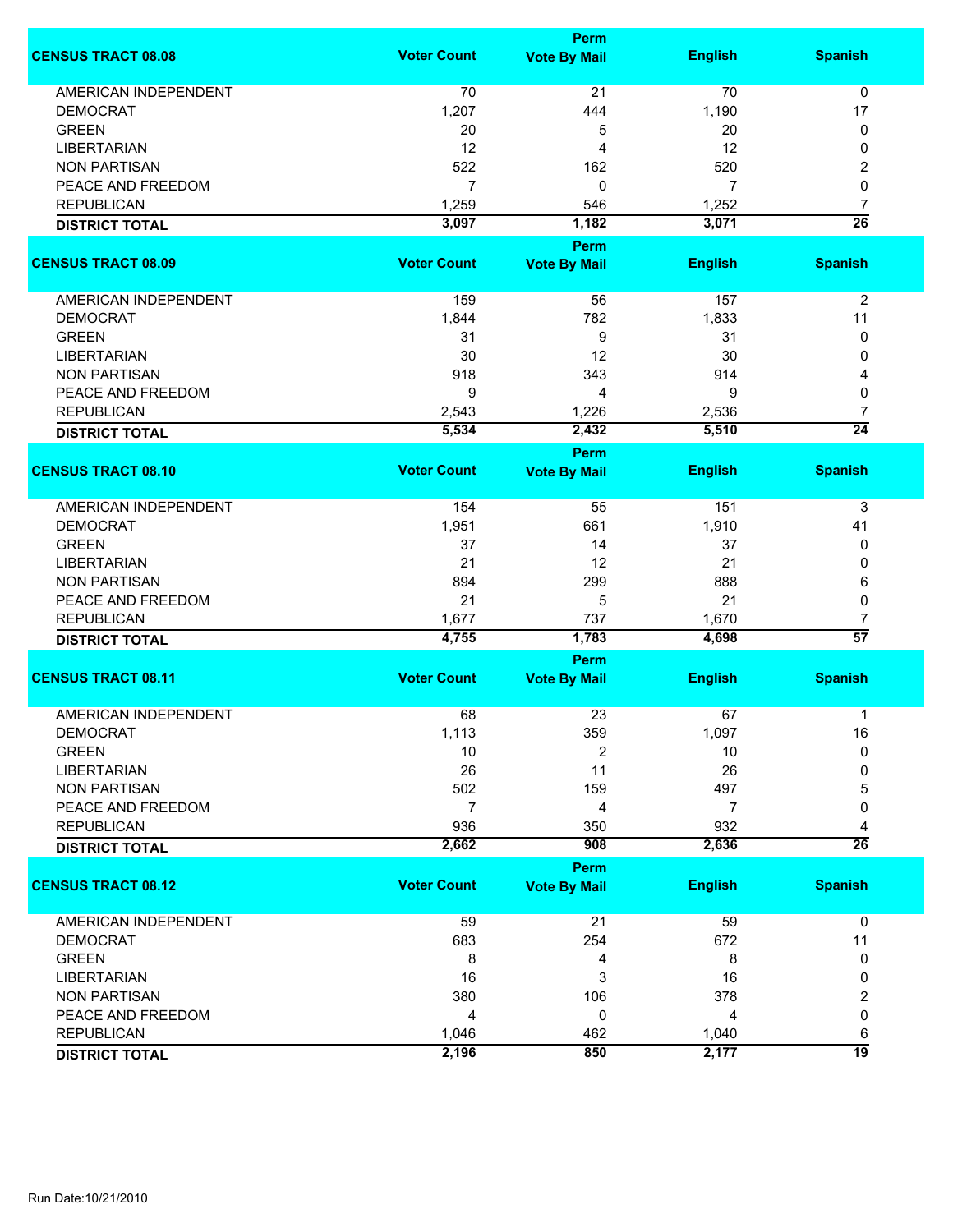|                             |                    | Perm                        |                |                      |
|-----------------------------|--------------------|-----------------------------|----------------|----------------------|
| <b>CENSUS TRACT 09.00</b>   | <b>Voter Count</b> | <b>Vote By Mail</b>         | <b>English</b> | <b>Spanish</b>       |
| <b>AMERICAN INDEPENDENT</b> | 136                | 61                          | 136            | 0                    |
| <b>DEMOCRAT</b>             | 1,850              | 643                         | 1,819          | 31                   |
| <b>GREEN</b>                | 29                 | 13                          | 29             | 0                    |
| <b>LIBERTARIAN</b>          | 25                 | 13                          | 25             | 0                    |
| <b>NON PARTISAN</b>         | 828                |                             | 812            |                      |
|                             |                    | 274                         |                | 16                   |
| PEACE AND FREEDOM           | 14                 | 6                           | 14             | 0                    |
| <b>REPUBLICAN</b>           | 1,319              | 556                         | 1,310          | 9                    |
| <b>DISTRICT TOTAL</b>       | 4,201              | 1,566                       | 4,145          | $\overline{56}$      |
| <b>CENSUS TRACT 10.00</b>   | <b>Voter Count</b> | Perm                        | <b>English</b> | <b>Spanish</b>       |
|                             |                    | <b>Vote By Mail</b>         |                |                      |
| AMERICAN INDEPENDENT        | 91                 | 31                          | 90             | $\mathbf{1}$         |
| <b>DEMOCRAT</b>             | 1,472              | 480                         | 1,403          | 69                   |
| <b>GREEN</b>                | 12                 | 7                           | 12             | 0                    |
| <b>LIBERTARIAN</b>          | 13                 | 9                           | 13             | 0                    |
| <b>NON PARTISAN</b>         | 560                | 171                         | 543            | 17                   |
| PEACE AND FREEDOM           | 11                 | 5                           | 11             | 0                    |
| <b>REPUBLICAN</b>           | 881                | 347                         | 873            | 8                    |
|                             | 3,040              | 1,050                       | 2,945          | $\overline{95}$      |
| <b>DISTRICT TOTAL</b>       |                    | <b>Perm</b>                 |                |                      |
| <b>CENSUS TRACT 11.00</b>   | <b>Voter Count</b> | <b>Vote By Mail</b>         | <b>English</b> | <b>Spanish</b>       |
| <b>AMERICAN INDEPENDENT</b> | 127                | 47                          | 126            |                      |
|                             |                    |                             |                | $\mathbf 1$          |
| <b>DEMOCRAT</b>             | 2,338              | 817                         | 2,256          | 82                   |
| <b>GREEN</b>                | 15                 | 6                           | 15             | 0                    |
| <b>LIBERTARIAN</b>          | 17                 | 3                           | 17             | 0                    |
| <b>NON PARTISAN</b>         | 759                | 277                         | 749            | 10                   |
| PEACE AND FREEDOM           | 14                 | 3                           | 13             | $\mathbf{1}$         |
| <b>REPUBLICAN</b>           | 1,905              | 778                         | 1,895          | 10                   |
| <b>DISTRICT TOTAL</b>       | 5,175              | 1,931                       | 5,071          | 104                  |
|                             |                    | Perm                        |                |                      |
| <b>CENSUS TRACT 12.00</b>   | <b>Voter Count</b> | <b>Vote By Mail</b>         | <b>English</b> | <b>Spanish</b>       |
| <b>AMERICAN INDEPENDENT</b> | 73                 | 21                          | 72             | 1                    |
| <b>DEMOCRAT</b>             | 927                | 323                         | 904            | 23                   |
| <b>GREEN</b>                | 14                 | 1                           | 14             | $\mathbf{0}$         |
| <b>LIBERTARIAN</b>          | 10                 | 3                           | 10             | 0                    |
| <b>NON PARTISAN</b>         | 365                | 113                         | 364            |                      |
| PEACE AND FREEDOM           | 11                 | 2                           | 11             | 0                    |
| <b>REPUBLICAN</b>           | 849                | 322                         | 843            |                      |
|                             | 2,249              | 785                         | 2,218          | 6<br>$\overline{31}$ |
| <b>DISTRICT TOTAL</b>       |                    |                             |                |                      |
| <b>CENSUS TRACT 13.01</b>   | <b>Voter Count</b> | Perm<br><b>Vote By Mail</b> | <b>English</b> | <b>Spanish</b>       |
|                             |                    |                             |                |                      |
| <b>AMERICAN INDEPENDENT</b> | 77                 | 24                          | 76             | $\mathbf{1}$         |
| <b>DEMOCRAT</b>             | 1,880              | 622                         | 1,770          | 110                  |
| <b>GREEN</b>                | 9                  | 2                           | 9              | 0                    |
| <b>LIBERTARIAN</b>          | 19                 | 6                           | 18             | 1                    |
| <b>NON PARTISAN</b>         | 625                | 185                         | 602            | 23                   |
| PEACE AND FREEDOM           | 18                 | 4                           | 18             | 0                    |
| <b>REPUBLICAN</b>           | 783                | 291                         | 777            | 6                    |
| <b>DISTRICT TOTAL</b>       | 3,411              | 1,134                       | 3,270          | $\overline{141}$     |
|                             |                    |                             |                |                      |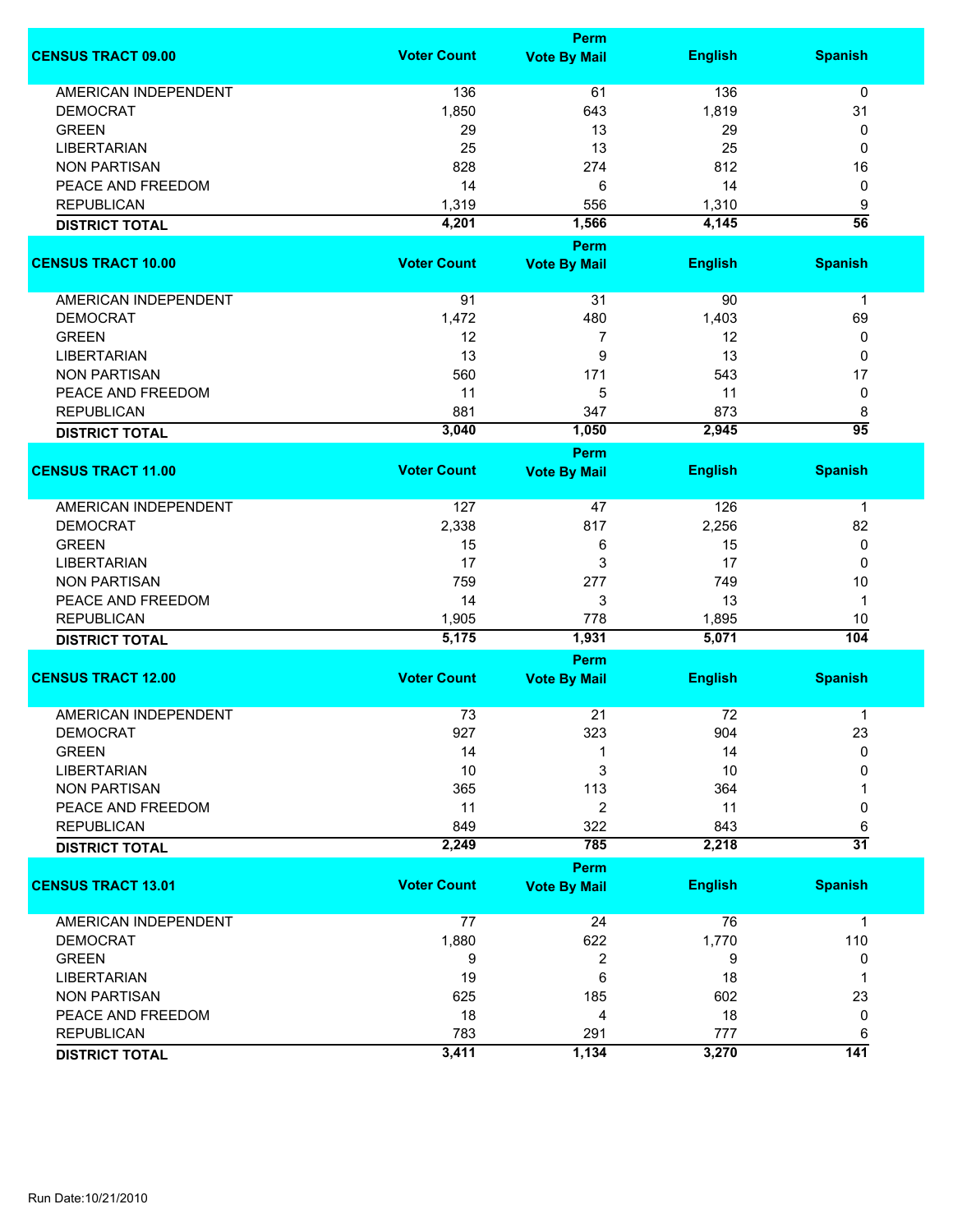|                             | <b>Perm</b>        |                                    |                |                  |
|-----------------------------|--------------------|------------------------------------|----------------|------------------|
| <b>CENSUS TRACT 13.03</b>   | <b>Voter Count</b> | <b>Vote By Mail</b>                | <b>English</b> | <b>Spanish</b>   |
| <b>AMERICAN INDEPENDENT</b> | 95                 | 32                                 | 93             | $\overline{2}$   |
| <b>DEMOCRAT</b>             | 2,073              | 716                                | 1,925          | 148              |
| <b>GREEN</b>                | 15                 | 5                                  | 15             | 0                |
| <b>LIBERTARIAN</b>          | 15                 | 8                                  | 14             | 1                |
| <b>NON PARTISAN</b>         | 735                | 195                                | 707            | 28               |
| PEACE AND FREEDOM           | 19                 |                                    | 17             |                  |
|                             |                    | 2                                  |                | 2                |
| <b>REPUBLICAN</b>           | 1,028              | 366                                | 1,010          | 18               |
| <b>DISTRICT TOTAL</b>       | 3,980              | 1,324<br><b>Perm</b>               | 3,781          | $\overline{199}$ |
| <b>CENSUS TRACT 13.04</b>   | <b>Voter Count</b> | <b>Vote By Mail</b>                | <b>English</b> | <b>Spanish</b>   |
| AMERICAN INDEPENDENT        | 94                 | 30                                 | 93             | $\mathbf 1$      |
| <b>DEMOCRAT</b>             | 1,622              | 538                                | 1,583          | 39               |
| <b>GREEN</b>                | 10                 | 1                                  | 10             | 0                |
| <b>LIBERTARIAN</b>          | 19                 | 5                                  | 19             | 0                |
| <b>NON PARTISAN</b>         | 645                | 204                                | 641            | 4                |
| PEACE AND FREEDOM           | 11                 | 2                                  | 11             | 0                |
|                             |                    |                                    |                |                  |
| <b>REPUBLICAN</b>           | 998                | 378                                | 988            | 10               |
| <b>DISTRICT TOTAL</b>       | 3,399              | 1,158                              | 3,345          | $\overline{54}$  |
| <b>CENSUS TRACT 14.00</b>   | <b>Voter Count</b> | <b>Perm</b><br><b>Vote By Mail</b> | <b>English</b> | <b>Spanish</b>   |
| AMERICAN INDEPENDENT        | 22                 | 9                                  | 21             | 1                |
| <b>DEMOCRAT</b>             | 395                |                                    |                |                  |
|                             |                    | 164                                | 386            | 9                |
| <b>GREEN</b>                | $\boldsymbol{2}$   | 2                                  | 2              | 0                |
| <b>LIBERTARIAN</b>          | 5                  | 1                                  | 5              | 0                |
| <b>NON PARTISAN</b>         | 155                | 60                                 | 154            | 1                |
| PEACE AND FREEDOM           | 3                  | 1                                  | 3              | 0                |
| <b>REPUBLICAN</b>           | 223                | 99                                 | 219            | 4                |
| <b>DISTRICT TOTAL</b>       | 805                | 336                                | 790            | $\overline{15}$  |
|                             |                    | Perm                               |                |                  |
| <b>CENSUS TRACT 15.00</b>   | <b>Voter Count</b> | <b>Vote By Mail</b>                | <b>English</b> | <b>Spanish</b>   |
| <b>AMERICAN INDEPENDENT</b> | 66                 | 25                                 | 66             | 0                |
| DEMOCRAT                    | 1,472              | 462                                | 1,368          | 104              |
| <b>GREEN</b>                | 12                 | 2                                  | 12             | 0                |
| <b>LIBERTARIAN</b>          | 15                 | 3                                  | 15             | 0                |
| <b>NON PARTISAN</b>         | 559                | 162                                | 547            | 12               |
| PEACE AND FREEDOM           | 11                 | 6                                  | 11             | $\mathbf 0$      |
| <b>REPUBLICAN</b>           | 599                | 238                                | 583            | 16               |
| <b>DISTRICT TOTAL</b>       | 2,734              | 898                                | 2,602          | $\overline{132}$ |
|                             |                    | <b>Perm</b>                        |                |                  |
| <b>CENSUS TRACT 16.00</b>   | <b>Voter Count</b> | <b>Vote By Mail</b>                | <b>English</b> | <b>Spanish</b>   |
| <b>AMERICAN INDEPENDENT</b> | 18                 | 3                                  | 18             | $\mathbf 0$      |
| <b>DEMOCRAT</b>             | 545                | 181                                | 500            | 45               |
| <b>GREEN</b>                | 3                  | 1                                  | 3              | 0                |
| <b>LIBERTARIAN</b>          | $\overline{2}$     | 1                                  | $\overline{2}$ | 0                |
| <b>NON PARTISAN</b>         | 199                | 55                                 | 190            | 9                |
| PEACE AND FREEDOM           | $\overline{7}$     | 1                                  | 6              | 1                |
| <b>REPUBLICAN</b>           | 269                | 83                                 | 263            |                  |
|                             |                    |                                    | 982            | 6<br>61          |
| <b>DISTRICT TOTAL</b>       | 1,043              | 325                                |                |                  |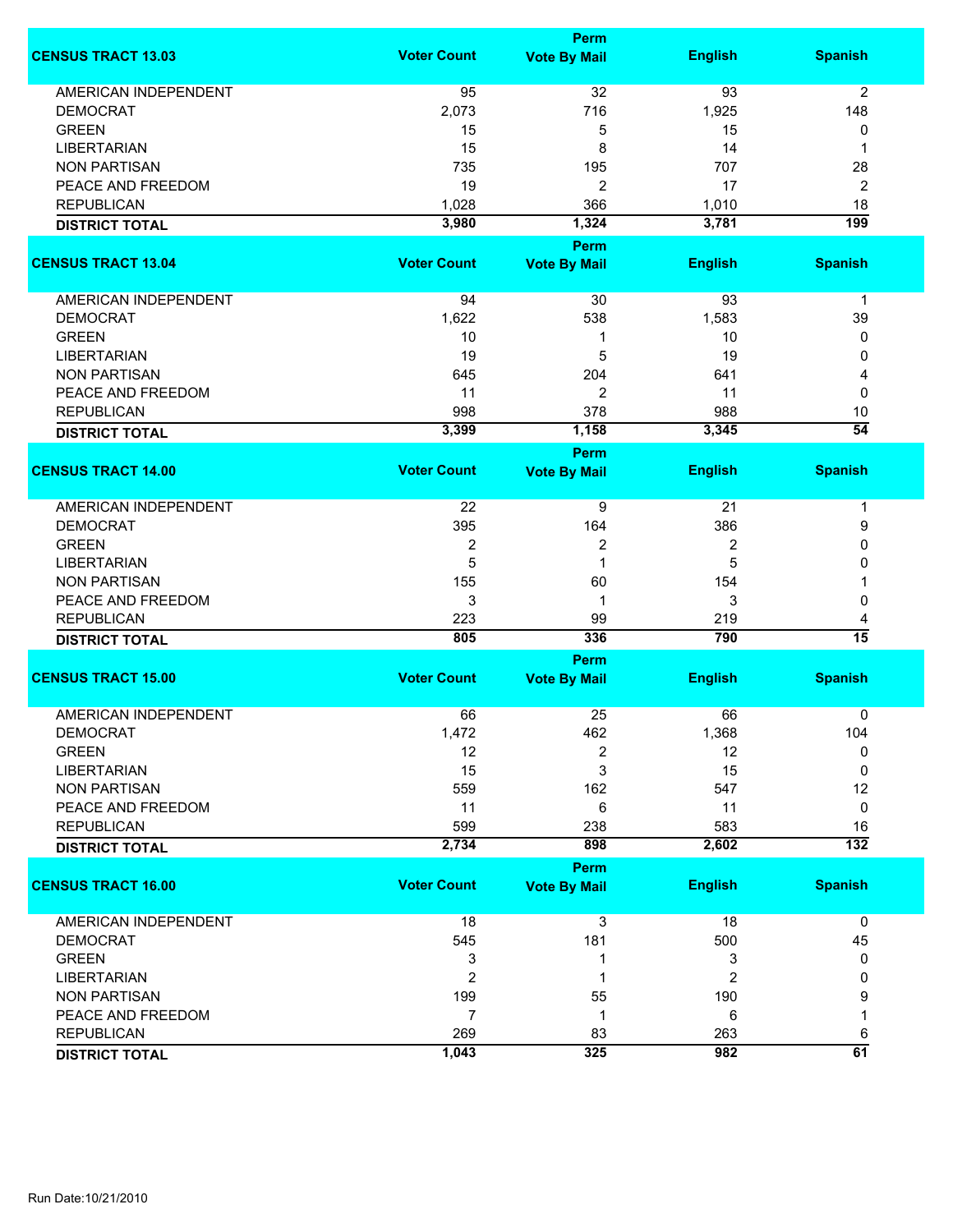|                             |                    | <b>Perm</b>                        |                |                  |
|-----------------------------|--------------------|------------------------------------|----------------|------------------|
| <b>CENSUS TRACT 17.01</b>   | <b>Voter Count</b> | <b>Vote By Mail</b>                | <b>English</b> | <b>Spanish</b>   |
| <b>AMERICAN INDEPENDENT</b> | 144                | 53                                 | 137            | $\overline{7}$   |
| <b>DEMOCRAT</b>             | 2,831              | 982                                | 2,715          | 116              |
| <b>GREEN</b>                | 13                 | 6                                  | 13             | 0                |
| <b>LIBERTARIAN</b>          | 14                 | 3                                  | 14             | 0                |
| <b>NON PARTISAN</b>         | 1,042              | 305                                | 1,011          | 31               |
| PEACE AND FREEDOM           | 34                 | $\overline{7}$                     | 34             | 0                |
|                             |                    |                                    |                |                  |
| <b>REPUBLICAN</b>           | 1,906              | 782                                | 1,891          | 15               |
| <b>DISTRICT TOTAL</b>       | 5,984              | 2,138<br><b>Perm</b>               | 5,815          | 169              |
| <b>CENSUS TRACT 17.02</b>   | <b>Voter Count</b> | <b>Vote By Mail</b>                | <b>English</b> | <b>Spanish</b>   |
| AMERICAN INDEPENDENT        | 31                 | 13                                 | 30             | $\mathbf 1$      |
| <b>DEMOCRAT</b>             | 734                | 334                                | 710            | 24               |
| <b>GREEN</b>                | 6                  | 1                                  | 6              | 0                |
| <b>LIBERTARIAN</b>          | 4                  | $\overline{c}$                     | 4              | 0                |
| <b>NON PARTISAN</b>         | 317                | 113                                | 310            | 7                |
|                             |                    |                                    |                |                  |
| PEACE AND FREEDOM           | 4                  | 1                                  | 4              | 0                |
| <b>REPUBLICAN</b>           | 941                | 478                                | 936            | 5                |
| <b>DISTRICT TOTAL</b>       | 2,037              | 942                                | 2,000          | $\overline{37}$  |
| <b>CENSUS TRACT 17.03</b>   | <b>Voter Count</b> | Perm<br><b>Vote By Mail</b>        | <b>English</b> | <b>Spanish</b>   |
|                             |                    |                                    |                |                  |
| AMERICAN INDEPENDENT        | 72                 | 24                                 | 72             | 0                |
| <b>DEMOCRAT</b>             | 1,161              | 425                                | 1,127          | 34               |
| <b>GREEN</b>                | 14                 | 4                                  | 14             | 0                |
| <b>LIBERTARIAN</b>          | 16                 | 9                                  | 16             | 0                |
| <b>NON PARTISAN</b>         | 512                | 167                                | 509            | 3                |
| PEACE AND FREEDOM           | 8                  | 2                                  | 7              | 1                |
| <b>REPUBLICAN</b>           | 1,238              | 481                                | 1,229          | 9                |
|                             | 3,021              | 1,112                              | 2,974          | $\overline{47}$  |
| <b>DISTRICT TOTAL</b>       |                    | <b>Perm</b>                        |                |                  |
| <b>CENSUS TRACT 18.01</b>   | <b>Voter Count</b> | <b>Vote By Mail</b>                | <b>English</b> | <b>Spanish</b>   |
| <b>AMERICAN INDEPENDENT</b> | 64                 | 15                                 | 62             | $\boldsymbol{2}$ |
| DEMOCRAT                    |                    | 679                                |                | 148              |
| <b>GREEN</b>                | 1,863<br>13        | 4                                  | 1,715<br>13    | 0                |
| <b>LIBERTARIAN</b>          | 12                 |                                    | 11             | 1                |
|                             |                    | 3                                  |                |                  |
| <b>NON PARTISAN</b>         | 598                | 181                                | 567            | 31               |
| PEACE AND FREEDOM           | 20                 | $\overline{2}$                     | 20             | 0                |
| <b>REPUBLICAN</b>           | 747                | 260                                | 730            | 17               |
| <b>DISTRICT TOTAL</b>       | 3,317              | 1,144                              | 3,118          | $\overline{199}$ |
| <b>CENSUS TRACT 18.02</b>   | <b>Voter Count</b> | <b>Perm</b><br><b>Vote By Mail</b> | <b>English</b> | <b>Spanish</b>   |
|                             |                    |                                    |                |                  |
| <b>AMERICAN INDEPENDENT</b> | 194                | 70                                 | 193            | $\mathbf 1$      |
| <b>DEMOCRAT</b>             | 3,593              | 1,216                              | 3,471          | 122              |
| <b>GREEN</b>                | 17                 | 6                                  | 17             | 0                |
| <b>LIBERTARIAN</b>          | 28                 | 8                                  | 27             | 1                |
| <b>NON PARTISAN</b>         | 1,394              | 469                                | 1,373          | 21               |
| PEACE AND FREEDOM           | 26                 | 4                                  | 25             | 1                |
| <b>REPUBLICAN</b>           | 2,789              | 1,158                              | 2,765          | 24               |
| <b>DISTRICT TOTAL</b>       | 8,041              | 2,931                              | 7,871          | $\overline{170}$ |
|                             |                    |                                    |                |                  |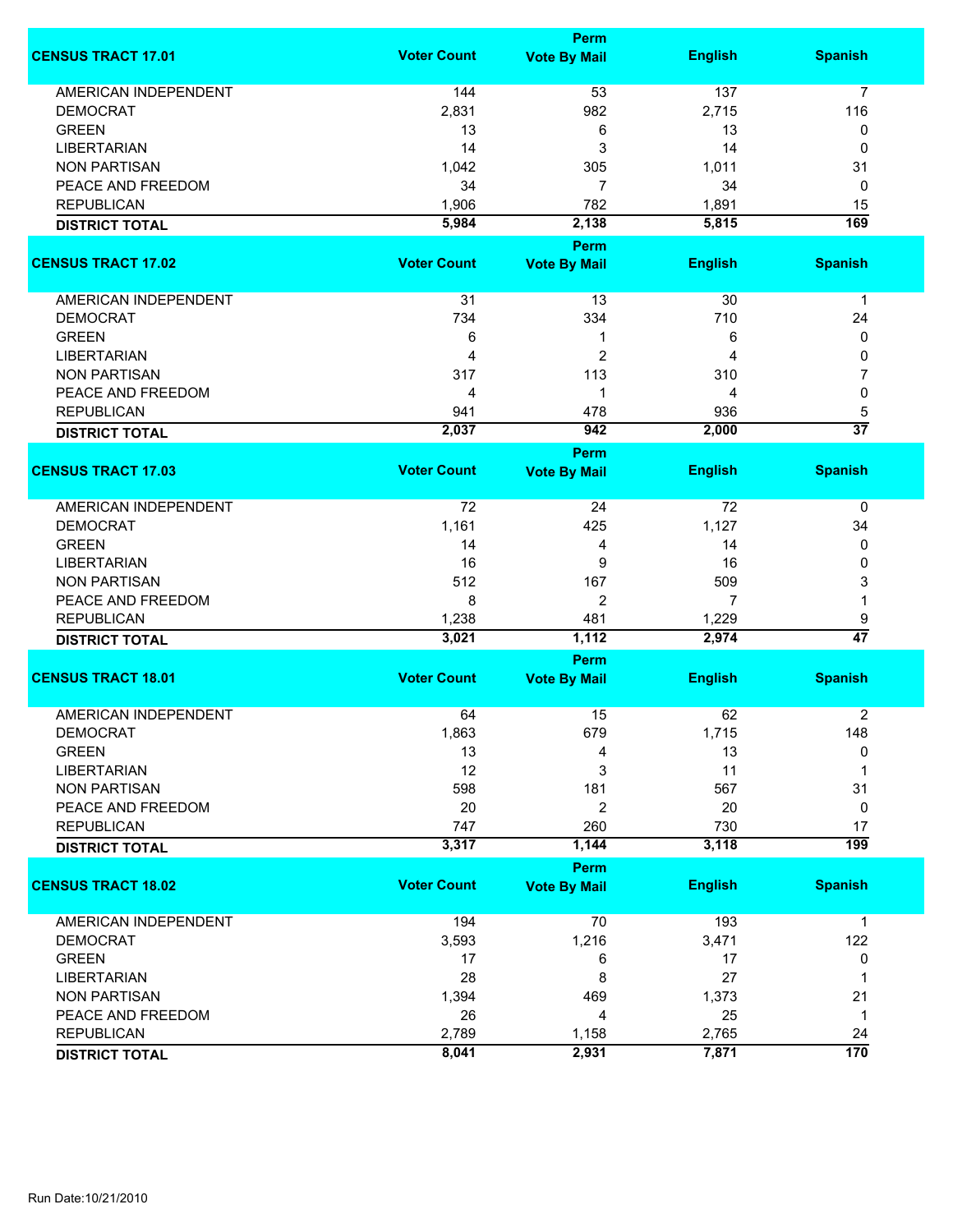|                             | <b>Perm</b>        |                                    |                |                  |  |
|-----------------------------|--------------------|------------------------------------|----------------|------------------|--|
| <b>CENSUS TRACT 18.03</b>   | <b>Voter Count</b> | <b>Vote By Mail</b>                | <b>English</b> | <b>Spanish</b>   |  |
| <b>AMERICAN INDEPENDENT</b> | 29                 | 7                                  | 29             | 0                |  |
| <b>DEMOCRAT</b>             | 496                | 179                                | 485            | 11               |  |
| <b>GREEN</b>                | 3                  | 1                                  | 3              | 0                |  |
| <b>LIBERTARIAN</b>          | $\overline{2}$     | 0                                  | 2              | 0                |  |
| <b>NON PARTISAN</b>         | 159                | 53                                 | 157            | 2                |  |
| PEACE AND FREEDOM           | $\overline{2}$     | 1                                  |                |                  |  |
|                             |                    |                                    | 2              | 0                |  |
| <b>REPUBLICAN</b>           | 428                | 182                                | 422            | 6                |  |
| <b>DISTRICT TOTAL</b>       | 1,119              | 423                                | 1,100          | $\overline{19}$  |  |
| <b>CENSUS TRACT 19.00</b>   | <b>Voter Count</b> | <b>Perm</b><br><b>Vote By Mail</b> | <b>English</b> | <b>Spanish</b>   |  |
|                             |                    |                                    |                |                  |  |
| AMERICAN INDEPENDENT        | 278                | 103                                | 276            | $\overline{2}$   |  |
| <b>DEMOCRAT</b>             | 4,021              | 1,430                              | 3,954          | 67               |  |
| <b>GREEN</b>                | 28                 | 12                                 | 27             | 1                |  |
| <b>LIBERTARIAN</b>          | 44                 | 14                                 | 44             | 0                |  |
| <b>NON PARTISAN</b>         | 1,959              | 689                                | 1,942          | 17               |  |
| PEACE AND FREEDOM           | 35                 | 13                                 | 35             | 0                |  |
| <b>REPUBLICAN</b>           | 4,282              | 1,796                              | 4,264          | 18               |  |
| <b>DISTRICT TOTAL</b>       | 10,647             | 4,057                              | 10,542         | $\overline{105}$ |  |
|                             |                    | <b>Perm</b>                        |                |                  |  |
| <b>CENSUS TRACT 20.02</b>   | <b>Voter Count</b> | <b>Vote By Mail</b>                | <b>English</b> | <b>Spanish</b>   |  |
| <b>AMERICAN INDEPENDENT</b> | 191                | 87                                 | 190            | $\mathbf 1$      |  |
| <b>DEMOCRAT</b>             | 2,013              | 753                                | 1,997          | 16               |  |
| <b>GREEN</b>                | 25                 | 9                                  | 25             | 0                |  |
| <b>LIBERTARIAN</b>          | 32                 | 10                                 | 32             | 0                |  |
|                             |                    |                                    |                |                  |  |
| <b>NON PARTISAN</b>         | 1,185              | 446                                | 1,181          | 4                |  |
| PEACE AND FREEDOM           | 17                 | 5                                  | 16             | 1                |  |
| <b>REPUBLICAN</b>           | 3,570              | 1,653                              | 3,562          | 8                |  |
| <b>DISTRICT TOTAL</b>       | 7,033              | 2,963                              | 7,003          | $\overline{30}$  |  |
|                             |                    | Perm                               |                |                  |  |
| <b>CENSUS TRACT 20.03</b>   | <b>Voter Count</b> | <b>Vote By Mail</b>                | <b>English</b> | <b>Spanish</b>   |  |
| <b>AMERICAN INDEPENDENT</b> | 228                | 86                                 | 228            | 0                |  |
| <b>DEMOCRAT</b>             | 2,438              | 1,031                              | 2,417          | 21               |  |
| <b>GREEN</b>                | 30                 | 15                                 | 30             | 0                |  |
| <b>LIBERTARIAN</b>          | 36                 | 21                                 | 36             | 0                |  |
| <b>NON PARTISAN</b>         | 1,361              | 531                                | 1,355          | 6                |  |
| PEACE AND FREEDOM           | 17                 | 6                                  | 17             | 0                |  |
| <b>REPUBLICAN</b>           | 4,379              | 2,102                              | 4,370          | 9                |  |
| <b>DISTRICT TOTAL</b>       | 8,489              | 3,792                              | 8,453          | $\overline{36}$  |  |
|                             |                    | Perm                               |                |                  |  |
| <b>CENSUS TRACT 20.04</b>   | <b>Voter Count</b> | <b>Vote By Mail</b>                | <b>English</b> | <b>Spanish</b>   |  |
| AMERICAN INDEPENDENT        | 138                | 51                                 | 136            | $\overline{c}$   |  |
| <b>DEMOCRAT</b>             | 1,549              | 499                                | 1,532          | 17               |  |
| <b>GREEN</b>                | 21                 | 5                                  | 21             | 0                |  |
| <b>LIBERTARIAN</b>          | 24                 | 4                                  | 24             | 0                |  |
|                             |                    |                                    |                |                  |  |
| <b>NON PARTISAN</b>         | 883                | 290                                | 880            | 3                |  |
| PEACE AND FREEDOM           | 9                  | $\overline{2}$                     | 9              | 0                |  |
| <b>REPUBLICAN</b>           | 2,006              | 893                                | 1,999          | 7                |  |
| <b>DISTRICT TOTAL</b>       | 4,630              | 1,744                              | 4,601          | $\overline{29}$  |  |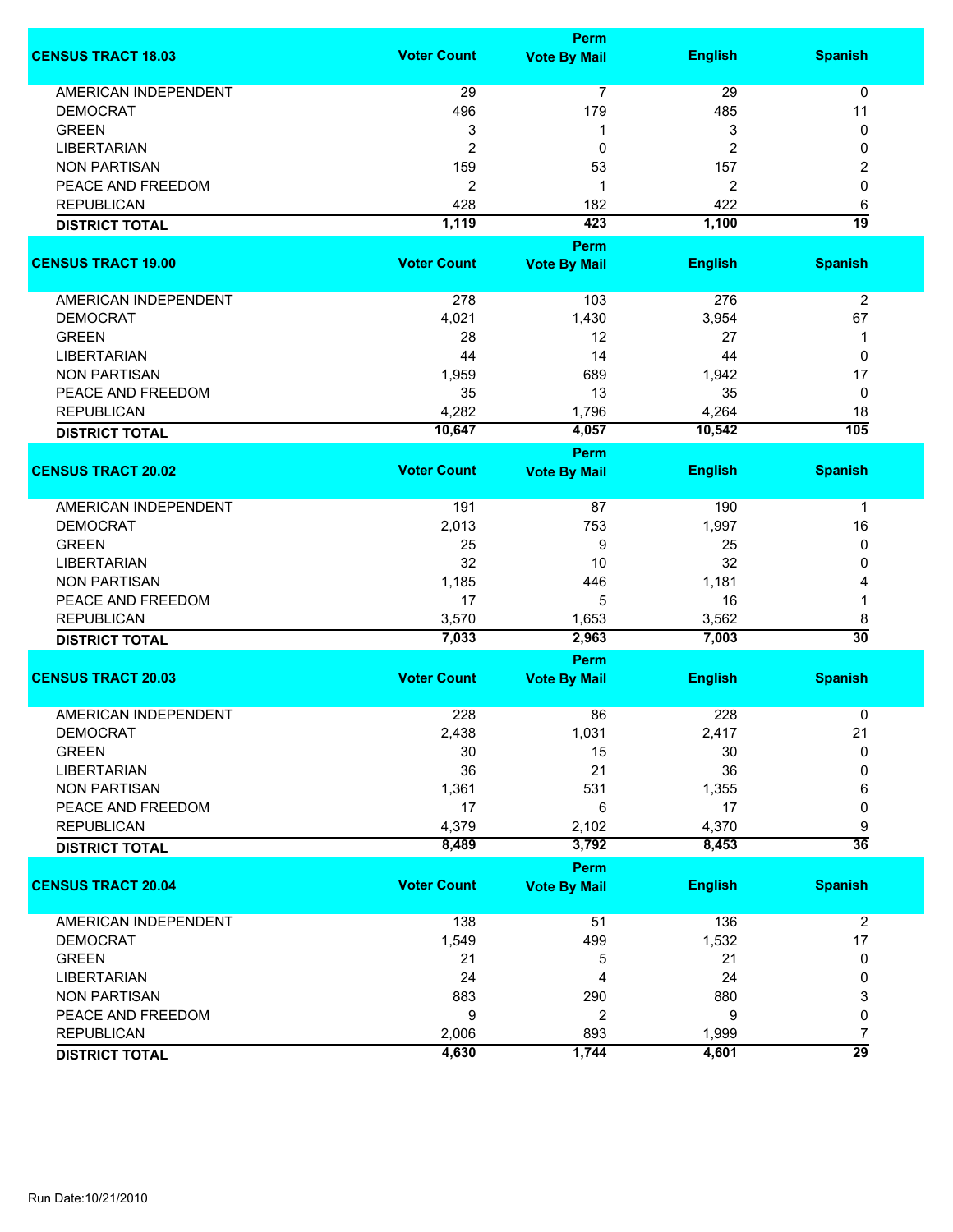|                             | Perm               |                             |                |                  |
|-----------------------------|--------------------|-----------------------------|----------------|------------------|
| <b>CENSUS TRACT 20.05</b>   | <b>Voter Count</b> | <b>Vote By Mail</b>         | <b>English</b> | <b>Spanish</b>   |
| <b>AMERICAN INDEPENDENT</b> | 348                | 128                         | 345            | 3                |
| <b>DEMOCRAT</b>             | 4,045              | 1,486                       | 3,984          | 61               |
| <b>GREEN</b>                | 35                 | 11                          | 34             | 1                |
| <b>LIBERTARIAN</b>          | 48                 | 17                          | 48             | 0                |
| <b>NON PARTISAN</b>         | 1,953              | 673                         | 1,939          | 14               |
| PEACE AND FREEDOM           | 30                 | 6                           |                |                  |
|                             |                    |                             | 26             | 4                |
| <b>REPUBLICAN</b>           | 4,382              | 1,841                       | 4,362          | 20               |
| <b>DISTRICT TOTAL</b>       | 10,841             | 4,162                       | 10,738         | $\overline{103}$ |
| <b>CENSUS TRACT 20.06</b>   | <b>Voter Count</b> | Perm<br><b>Vote By Mail</b> | <b>English</b> | <b>Spanish</b>   |
| <b>AMERICAN INDEPENDENT</b> | 205                | 77                          | 204            | $\mathbf{1}$     |
|                             |                    |                             |                |                  |
| <b>DEMOCRAT</b>             | 3,225              | 1,166                       | 3,198          | 27               |
| <b>GREEN</b>                | 27                 | 11                          | 27             | 0                |
| <b>LIBERTARIAN</b>          | 40                 | 21                          | 40             | 0                |
| <b>NON PARTISAN</b>         | 1,634              | 566                         | 1,619          | 15               |
| PEACE AND FREEDOM           | 18                 | 3                           | 18             | 0                |
| <b>REPUBLICAN</b>           | 2,809              | 1,189                       | 2,801          | 8                |
| <b>DISTRICT TOTAL</b>       | 7,958              | 3,033                       | 7,907          | $\overline{51}$  |
|                             |                    | <b>Perm</b>                 |                |                  |
| <b>CENSUS TRACT 20.07</b>   | <b>Voter Count</b> | <b>Vote By Mail</b>         | <b>English</b> | <b>Spanish</b>   |
| <b>AMERICAN INDEPENDENT</b> | 451                | 160                         | 448            | 3                |
| <b>DEMOCRAT</b>             | 5,814              | 1,999                       | 5,762          | 52               |
| <b>GREEN</b>                | 67                 | 25                          | 66             | $\mathbf 1$      |
| <b>LIBERTARIAN</b>          | 80                 | 26                          | 80             | 0                |
| <b>NON PARTISAN</b>         | 3,189              | 1,132                       | 3,170          | 19               |
| PEACE AND FREEDOM           | 36                 | 14                          | 36             | 0                |
| <b>REPUBLICAN</b>           | 6,841              | 2,878                       | 6,802          | 39               |
| <b>DISTRICT TOTAL</b>       | 16,478             | 6,234                       | 16,364         | $\overline{114}$ |
|                             |                    | <b>Perm</b>                 |                |                  |
| <b>CENSUS TRACT 020.08</b>  | <b>Voter Count</b> | <b>Vote By Mail</b>         | <b>English</b> | <b>Spanish</b>   |
| <b>AMERICAN INDEPENDENT</b> | 149                | 55                          | 148            | 1                |
| DEMOCRAT                    | 2,894              | 867                         | 2,837          | 57               |
| <b>GREEN</b>                | 27                 | 11                          | 27             | 0                |
| <b>LIBERTARIAN</b>          | 21                 | 4                           | 21             | 0                |
| <b>NON PARTISAN</b>         | 1,299              | 374                         | 1,283          | 16               |
| PEACE AND FREEDOM           | 19                 | 3                           | 19             | 0                |
| <b>REPUBLICAN</b>           | 1,983              | 710                         | 1,974          | 9                |
| <b>DISTRICT TOTAL</b>       | 6,392              | 2,024                       | 6,309          | $\overline{83}$  |
|                             |                    | Perm                        |                |                  |
| <b>CENSUS TRACT 020.09</b>  | <b>Voter Count</b> | <b>Vote By Mail</b>         | <b>English</b> | <b>Spanish</b>   |
| <b>AMERICAN INDEPENDENT</b> | 317                | 122                         | 313            | 4                |
| <b>DEMOCRAT</b>             | 3,715              | 1,328                       | 3,685          | 30               |
| <b>GREEN</b>                |                    |                             |                | 0                |
|                             | 22                 | 6                           | 22             |                  |
| <b>LIBERTARIAN</b>          | 49                 | 24                          | 49             | 0                |
| <b>NON PARTISAN</b>         | 2,012              | 725                         | 2,007          | 5                |
| PEACE AND FREEDOM           | 20                 | 5                           | 20             | 0                |
| <b>REPUBLICAN</b>           | 5,191              | 2,247                       | 5,177          | 14               |
| <b>DISTRICT TOTAL</b>       | 11,326             | 4,457                       | 11,273         | $\overline{53}$  |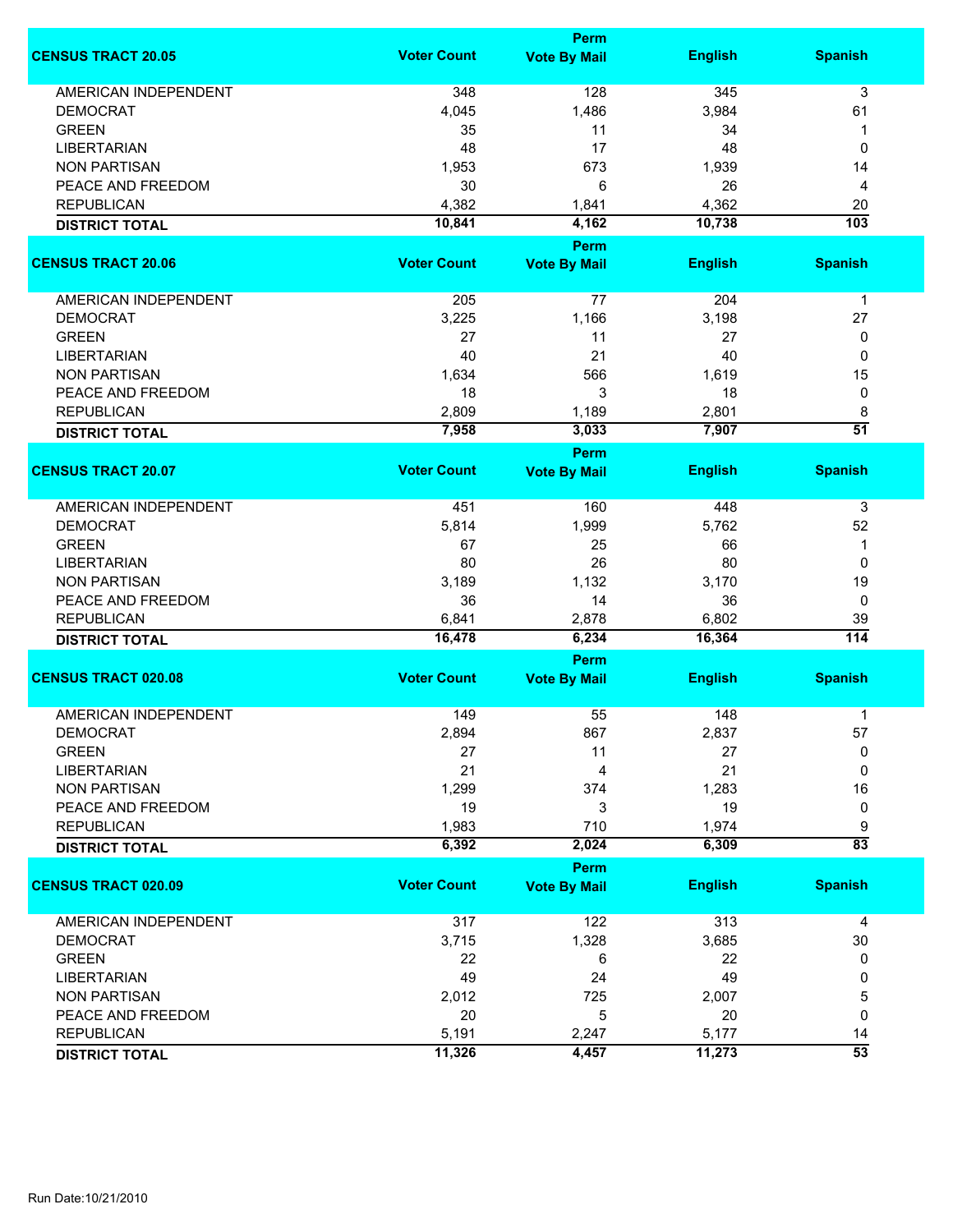|                             |                    | Perm                |                |                  |  |  |  |
|-----------------------------|--------------------|---------------------|----------------|------------------|--|--|--|
| <b>CENSUS TRACT 020.10</b>  | <b>Voter Count</b> | <b>Vote By Mail</b> | <b>English</b> | <b>Spanish</b>   |  |  |  |
| <b>AMERICAN INDEPENDENT</b> | 114                | 37                  | 114            | 0                |  |  |  |
| <b>DEMOCRAT</b>             | 1,636              | 581                 | 1,622          | 14               |  |  |  |
| <b>GREEN</b>                | 9                  | 5                   | 9              | 0                |  |  |  |
| <b>LIBERTARIAN</b>          | 9                  | 5                   | 9              | 0                |  |  |  |
| <b>NON PARTISAN</b>         | 743                | 253                 | 741            | 2                |  |  |  |
| PEACE AND FREEDOM           | 8                  | $\overline{c}$      | 8              | 0                |  |  |  |
|                             |                    |                     |                |                  |  |  |  |
| <b>REPUBLICAN</b>           | 1,512              | 634                 | 1,505          | 7                |  |  |  |
| <b>DISTRICT TOTAL</b>       | 4,031              | 1,517<br>Perm       | 4,008          | $\overline{23}$  |  |  |  |
| <b>CENSUS TRACT 021.00</b>  | <b>Voter Count</b> | <b>Vote By Mail</b> | <b>English</b> | <b>Spanish</b>   |  |  |  |
|                             |                    |                     |                |                  |  |  |  |
| AMERICAN INDEPENDENT        | 375                | 138                 | 373            | $\overline{2}$   |  |  |  |
| <b>DEMOCRAT</b>             | 4,932              | 1,695               | 4,807          | 125              |  |  |  |
| <b>GREEN</b>                | 40                 | 10                  | 39             | 1                |  |  |  |
| <b>LIBERTARIAN</b>          | 51                 | 16                  | 50             | 1                |  |  |  |
| <b>NON PARTISAN</b>         | 2,231              | 706                 | 2,205          | 26               |  |  |  |
| PEACE AND FREEDOM           | 32                 | 8                   | 32             | 0                |  |  |  |
| <b>REPUBLICAN</b>           | 3,340              | 1,251               | 3,320          | 20               |  |  |  |
| <b>DISTRICT TOTAL</b>       | 11,001             | 3,824               | 10,826         | $\overline{175}$ |  |  |  |
|                             |                    | <b>Perm</b>         |                |                  |  |  |  |
| <b>CENSUS TRACT 022.01</b>  | <b>Voter Count</b> | <b>Vote By Mail</b> | <b>English</b> | <b>Spanish</b>   |  |  |  |
| AMERICAN INDEPENDENT        | 121                | 47                  | 120            | $\mathbf 1$      |  |  |  |
|                             |                    | 705                 | 1,965          | 71               |  |  |  |
| <b>DEMOCRAT</b>             | 2,036              |                     |                |                  |  |  |  |
| <b>GREEN</b>                | 17                 | 4                   | 16             | 1                |  |  |  |
| <b>LIBERTARIAN</b>          | 19                 | 12                  | 19             | 0                |  |  |  |
| <b>NON PARTISAN</b>         | 876                | 301                 | 867            | 9                |  |  |  |
| PEACE AND FREEDOM           | 9                  | 3                   | 9              | 0                |  |  |  |
| <b>REPUBLICAN</b>           | 1,620              | 684                 | 1,611          | 9                |  |  |  |
| <b>DISTRICT TOTAL</b>       | 4,698              | 1,756               | 4,607          | $\overline{91}$  |  |  |  |
|                             |                    | <b>Perm</b>         |                |                  |  |  |  |
| <b>CENSUS TRACT 022.03</b>  | <b>Voter Count</b> | <b>Vote By Mail</b> | <b>English</b> | <b>Spanish</b>   |  |  |  |
| <b>AMERICAN INDEPENDENT</b> | 18                 | 7                   | 18             | 0                |  |  |  |
| <b>DEMOCRAT</b>             | 243                | 59                  | 237            | 6                |  |  |  |
| <b>GREEN</b>                |                    | 0                   |                | 0                |  |  |  |
| <b>LIBERTARIAN</b>          | 5                  | 0                   | 5              | 0                |  |  |  |
| <b>NON PARTISAN</b>         | 103                | 20                  | 103            | 0                |  |  |  |
| PEACE AND FREEDOM           | $\overline{c}$     | 2                   | $\overline{c}$ | 0                |  |  |  |
| <b>REPUBLICAN</b>           | 150                | 64                  | 150            | 0                |  |  |  |
|                             | 522                | 152                 | 516            | $\overline{6}$   |  |  |  |
| <b>DISTRICT TOTAL</b>       |                    | Perm                |                |                  |  |  |  |
| <b>CENSUS TRACT 022.04</b>  | <b>Voter Count</b> | <b>Vote By Mail</b> | <b>English</b> | <b>Spanish</b>   |  |  |  |
|                             |                    |                     |                |                  |  |  |  |
| <b>AMERICAN INDEPENDENT</b> | 43                 | 17                  | 41             | $\overline{2}$   |  |  |  |
| <b>DEMOCRAT</b>             | 824                | 239                 | 766            | 58               |  |  |  |
| <b>GREEN</b>                | 10                 | 3                   | 10             | 0                |  |  |  |
| <b>LIBERTARIAN</b>          | 4                  | 0                   | 4              | 0                |  |  |  |
| <b>NON PARTISAN</b>         | 355                | 89                  | 345            | 10               |  |  |  |
| PEACE AND FREEDOM           | 9                  | 5                   | 9              | 0                |  |  |  |
| <b>REPUBLICAN</b>           | 374                | 118                 | 368            | 6                |  |  |  |
| <b>DISTRICT TOTAL</b>       | 1,619              | 471                 | 1,543          | $\overline{76}$  |  |  |  |
|                             |                    |                     |                |                  |  |  |  |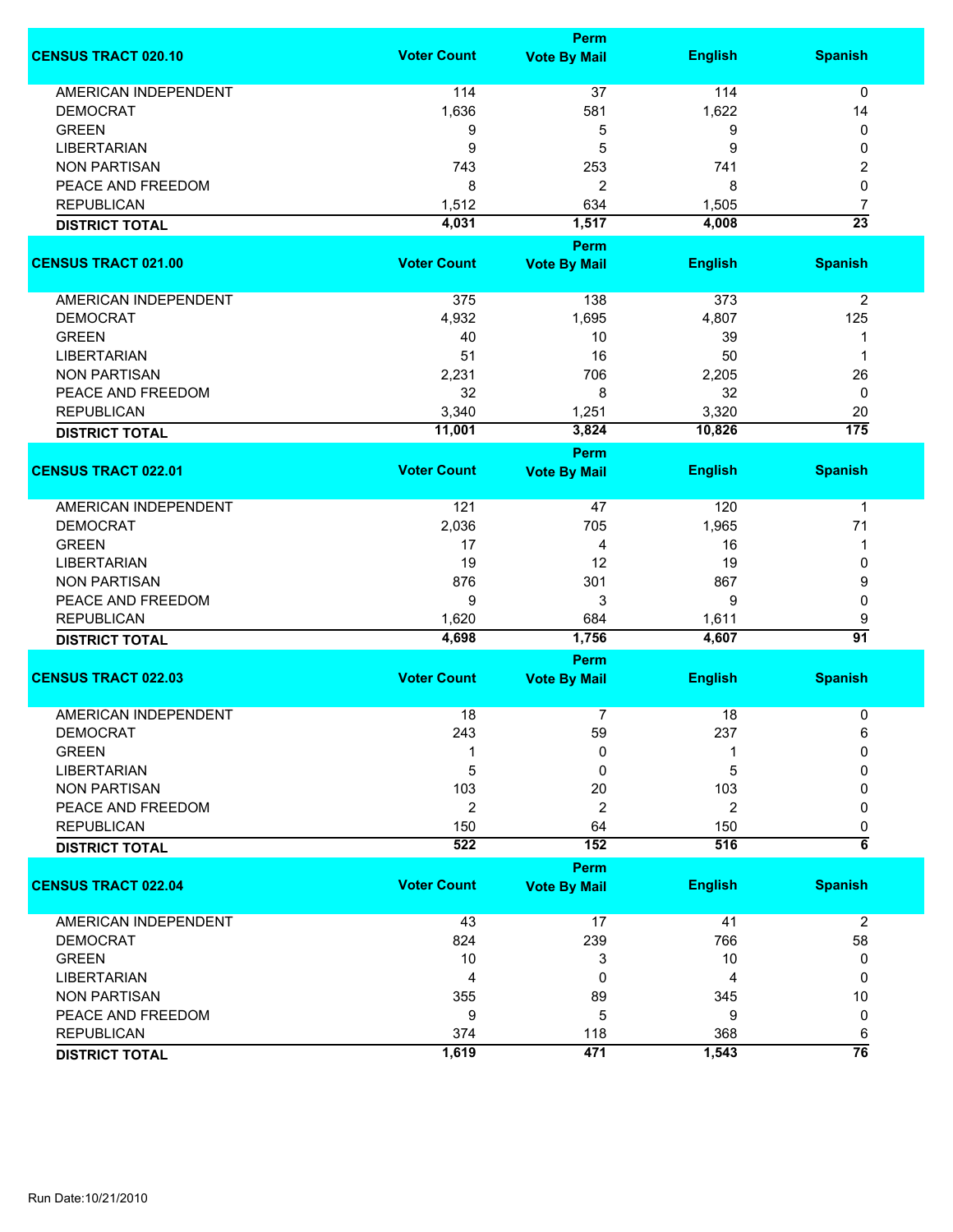|                             |                    | Perm                |                |                  |
|-----------------------------|--------------------|---------------------|----------------|------------------|
| <b>CENSUS TRACT 023.01</b>  | <b>Voter Count</b> | <b>Vote By Mail</b> | <b>English</b> | <b>Spanish</b>   |
| <b>AMERICAN INDEPENDENT</b> | 99                 | 36                  | 98             | $\mathbf{1}$     |
| <b>DEMOCRAT</b>             | 1,921              | 551                 | 1,822          | 99               |
| <b>GREEN</b>                | 22                 | 1                   | 21             | 1                |
| <b>LIBERTARIAN</b>          | 12                 | 3                   | 12             | 0                |
| <b>NON PARTISAN</b>         | 765                | 202                 | 731            | 34               |
| PEACE AND FREEDOM           | 25                 | 5                   | 23             | 2                |
| <b>REPUBLICAN</b>           | 982                | 304                 | 970            | 12               |
| <b>DISTRICT TOTAL</b>       | 3,826              | 1,102               | 3,677          | $\overline{149}$ |
|                             |                    | Perm                |                |                  |
| <b>CENSUS TRACT 23.02</b>   | <b>Voter Count</b> | <b>Vote By Mail</b> | <b>English</b> | <b>Spanish</b>   |
|                             |                    |                     |                |                  |
| AMERICAN INDEPENDENT        | 75                 | 12                  | 73             | $\overline{2}$   |
| <b>DEMOCRAT</b>             | 1,818              | 532                 | 1,724          | 94               |
| <b>GREEN</b>                | 12                 | 2                   | 12             | 0                |
| <b>LIBERTARIAN</b>          | 11                 | 1                   | 11             | 0                |
| <b>NON PARTISAN</b>         | 671                | 180                 | 658            | 13               |
| PEACE AND FREEDOM           | 13                 | 4                   | 13             | 0                |
| <b>REPUBLICAN</b>           | 936                | 306                 | 922            | 14               |
| <b>DISTRICT TOTAL</b>       | 3,536              | 1,037               | 3,413          | $\overline{123}$ |
|                             |                    | <b>Perm</b>         |                |                  |
| <b>CENSUS TRACT 23.03</b>   | <b>Voter Count</b> | <b>Vote By Mail</b> | <b>English</b> | <b>Spanish</b>   |
| <b>AMERICAN INDEPENDENT</b> | 305                | 120                 | 302            | 3                |
| <b>DEMOCRAT</b>             | 5,493              | 1,793               | 5,377          | 116              |
| <b>GREEN</b>                | 32                 | 12                  | 32             | 0                |
| <b>LIBERTARIAN</b>          | 62                 | 18                  | 61             | 1                |
| <b>NON PARTISAN</b>         | 2,321              | 735                 | 2,296          | 25               |
| PEACE AND FREEDOM           | 45                 | 13                  | 45             | 0                |
| <b>REPUBLICAN</b>           | 3,679              | 1,454               | 3,660          | 19               |
| <b>DISTRICT TOTAL</b>       | 11,937             | 4,145               | 11,773         | 164              |
|                             |                    | <b>Perm</b>         |                |                  |
| <b>CENSUS TRACT 24.01</b>   | <b>Voter Count</b> | <b>Vote By Mail</b> | <b>English</b> | <b>Spanish</b>   |
| <b>AMERICAN INDEPENDENT</b> | 66                 | 18                  | 65             | 1                |
| <b>DEMOCRAT</b>             | 1,107              | 287                 | 1,004          | 103              |
| <b>GREEN</b>                | 7                  | 3                   | 7              | 0                |
| <b>LIBERTARIAN</b>          | 9                  | 3                   | 7              | $\overline{2}$   |
| <b>NON PARTISAN</b>         | 460                | 114                 | 441            | 19               |
| PEACE AND FREEDOM           | 19                 | 2                   | 18             | $\mathbf{1}$     |
| <b>REPUBLICAN</b>           | 491                | 136                 | 479            | 12               |
| <b>DISTRICT TOTAL</b>       | 2,159              | 563                 | 2,021          | $\overline{138}$ |
|                             |                    | Perm                |                |                  |
| <b>CENSUS TRACT 24.02</b>   | <b>Voter Count</b> | <b>Vote By Mail</b> | <b>English</b> | <b>Spanish</b>   |
| <b>AMERICAN INDEPENDENT</b> | 51                 | 13                  | 50             | $\mathbf{1}$     |
| <b>DEMOCRAT</b>             | 1,022              | 261                 | 940            | 82               |
| <b>GREEN</b>                | 6                  | 0                   | 6              | 0                |
| <b>LIBERTARIAN</b>          | 13                 | 4                   | 12             | 1                |
| <b>NON PARTISAN</b>         | 361                | 91                  | 344            | 17               |
| PEACE AND FREEDOM           | 18                 | 5                   | 18             | 0                |
| <b>REPUBLICAN</b>           | 488                | 118                 | 483            | 5                |
| <b>DISTRICT TOTAL</b>       | 1,959              | 492                 | 1,853          | 106              |
|                             |                    |                     |                |                  |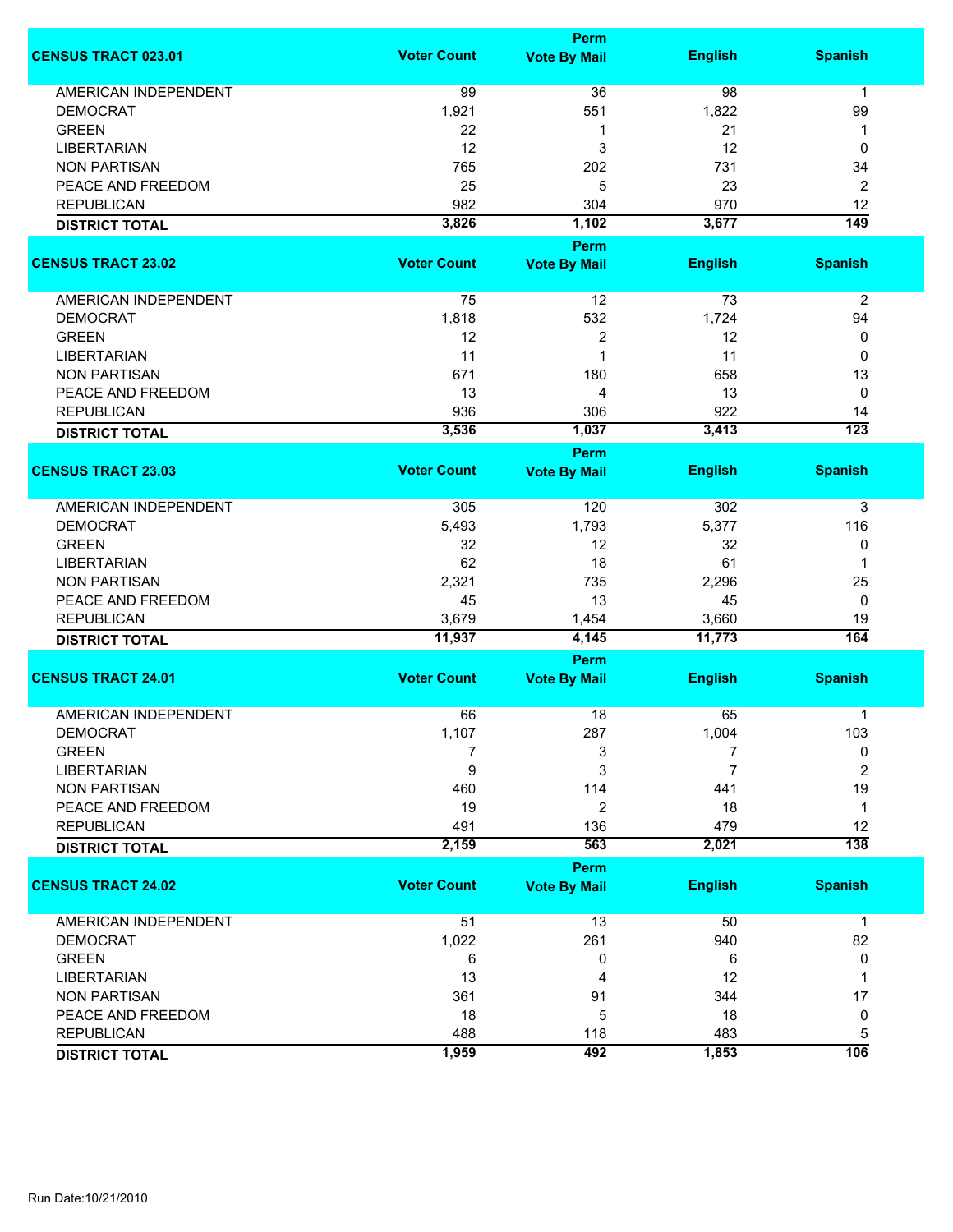|                             | <b>Perm</b>        |                                    |                |                         |  |
|-----------------------------|--------------------|------------------------------------|----------------|-------------------------|--|
| <b>CENSUS TRACT 25.01</b>   | <b>Voter Count</b> | <b>Vote By Mail</b>                | <b>English</b> | <b>Spanish</b>          |  |
| <b>AMERICAN INDEPENDENT</b> | 43                 | 10                                 | 40             | 3                       |  |
| <b>DEMOCRAT</b>             | 964                | 275                                | 895            | 69                      |  |
| <b>GREEN</b>                | 6                  | 2                                  | 6              | 0                       |  |
| <b>LIBERTARIAN</b>          | 5                  | 1                                  | 5              | 0                       |  |
| <b>NON PARTISAN</b>         | 337                | 89                                 | 323            | 14                      |  |
|                             |                    |                                    |                |                         |  |
| PEACE AND FREEDOM           | 13                 | 3                                  | 12             | 1                       |  |
| <b>REPUBLICAN</b>           | 306                | 82                                 | 301            | 5                       |  |
| <b>DISTRICT TOTAL</b>       | 1,674              | 462                                | 1,582          | $\overline{92}$         |  |
|                             |                    | <b>Perm</b>                        |                |                         |  |
| <b>CENSUS TRACT 25.02</b>   | <b>Voter Count</b> | <b>Vote By Mail</b>                | <b>English</b> | <b>Spanish</b>          |  |
| AMERICAN INDEPENDENT        | 47                 | 13                                 | 43             | $\overline{\mathbf{4}}$ |  |
| <b>DEMOCRAT</b>             | 1,134              | 342                                | 1,049          | 85                      |  |
| <b>GREEN</b>                | 8                  | 1                                  | 8              | 0                       |  |
| <b>LIBERTARIAN</b>          | 6                  | 0                                  | 6              | $\mathbf 0$             |  |
| <b>NON PARTISAN</b>         | 443                | 123                                | 426            | 17                      |  |
| PEACE AND FREEDOM           | 12                 | 3                                  | 10             | $\overline{2}$          |  |
| <b>REPUBLICAN</b>           | 460                |                                    | 450            | 10                      |  |
|                             |                    | 141                                |                | 118                     |  |
| <b>DISTRICT TOTAL</b>       | 2,110              | 623                                | 1,992          |                         |  |
| <b>CENSUS TRACT 26.01</b>   | <b>Voter Count</b> | <b>Perm</b><br><b>Vote By Mail</b> | <b>English</b> | <b>Spanish</b>          |  |
|                             |                    |                                    |                |                         |  |
| <b>AMERICAN INDEPENDENT</b> | 85                 | 35                                 | 84             | 1                       |  |
| <b>DEMOCRAT</b>             | 1,685              | 564                                | 1,599          | 86                      |  |
| <b>GREEN</b>                | 9                  | 3                                  | 9              | 0                       |  |
| <b>LIBERTARIAN</b>          | 9                  | $\overline{2}$                     | 9              | 0                       |  |
| <b>NON PARTISAN</b>         | 715                | 219                                | 692            | 23                      |  |
| PEACE AND FREEDOM           | 13                 | 8                                  | 10             | 3                       |  |
| <b>REPUBLICAN</b>           | 974                | 401                                | 966            | 8                       |  |
|                             | 3,490              | 1,232                              | 3,369          | 121                     |  |
| <b>DISTRICT TOTAL</b>       |                    | Perm                               |                |                         |  |
| <b>CENSUS TRACT 26.02</b>   | <b>Voter Count</b> | <b>Vote By Mail</b>                | <b>English</b> | <b>Spanish</b>          |  |
|                             |                    |                                    |                |                         |  |
| <b>AMERICAN INDEPENDENT</b> | 49                 | 11                                 | 49             | 0                       |  |
| <b>DEMOCRAT</b>             | 1,311              | 326                                | 1,257          | 54                      |  |
| <b>GREEN</b>                | 6                  | 0                                  | 5              |                         |  |
| <b>LIBERTARIAN</b>          | 10                 | 5                                  | 10             | 0                       |  |
| <b>NON PARTISAN</b>         | 484                | 123                                | 473            | 11                      |  |
| PEACE AND FREEDOM           | 21                 | 5                                  | 21             | 0                       |  |
| <b>REPUBLICAN</b>           | 566                | 174                                | 557            | 9                       |  |
| <b>DISTRICT TOTAL</b>       | 2,447              | 644                                | 2,372          | $\overline{75}$         |  |
|                             |                    | Perm                               |                |                         |  |
| <b>CENSUS TRACT 26.03</b>   | <b>Voter Count</b> | <b>Vote By Mail</b>                | <b>English</b> | <b>Spanish</b>          |  |
| <b>AMERICAN INDEPENDENT</b> | 156                | 44                                 | 151            | 5                       |  |
| <b>DEMOCRAT</b>             | 3,610              | 988                                | 3,463          | 147                     |  |
| <b>GREEN</b>                | 14                 | 6                                  | 14             | 0                       |  |
| <b>LIBERTARIAN</b>          | 26                 | 10                                 | 23             | 3                       |  |
| <b>NON PARTISAN</b>         | 1,369              | 366                                | 1,325          | 44                      |  |
| PEACE AND FREEDOM           | 27                 | 9                                  | 27             | 0                       |  |
| <b>REPUBLICAN</b>           | 1,622              | 494                                | 1,587          | 35                      |  |
|                             | 6,824              | 1,917                              | 6,590          | 234                     |  |
| <b>DISTRICT TOTAL</b>       |                    |                                    |                |                         |  |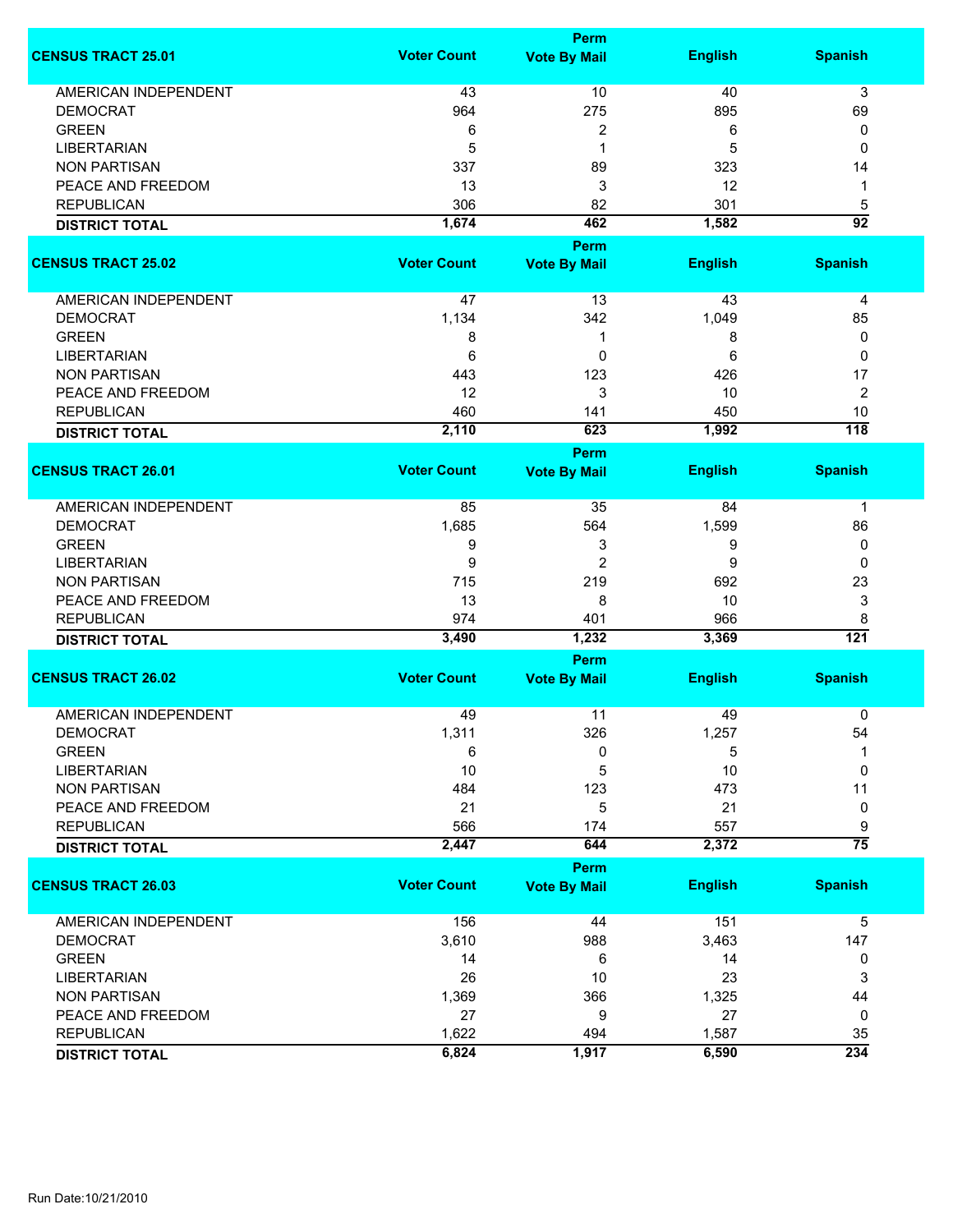|                             | <b>Perm</b>        |                      |                |                       |
|-----------------------------|--------------------|----------------------|----------------|-----------------------|
| <b>CENSUS TRACT 27.01</b>   | <b>Voter Count</b> | <b>Vote By Mail</b>  | <b>English</b> | <b>Spanish</b>        |
| <b>AMERICAN INDEPENDENT</b> | 194                | 82                   | 192            | $\overline{2}$        |
| <b>DEMOCRAT</b>             | 3,341              | 1,168                | 3,280          | 61                    |
| <b>GREEN</b>                | 14                 | 5                    | 14             | 0                     |
| <b>LIBERTARIAN</b>          | 18                 | 6                    | 17             | 1                     |
| <b>NON PARTISAN</b>         | 1,339              | 428                  | 1,321          | 18                    |
| PEACE AND FREEDOM           |                    | 6                    |                |                       |
|                             | 19                 |                      | 19             | 0                     |
| <b>REPUBLICAN</b>           | 2,132              | 876                  | 2,114          | 18                    |
| <b>DISTRICT TOTAL</b>       | 7,057              | 2,571<br><b>Perm</b> | 6,957          | 100                   |
| <b>CENSUS TRACT 27.02</b>   | <b>Voter Count</b> | <b>Vote By Mail</b>  | <b>English</b> | <b>Spanish</b>        |
| AMERICAN INDEPENDENT        | 138                | 47                   | 136            | $\overline{2}$        |
| <b>DEMOCRAT</b>             | 2,687              | 928                  | 2,634          | 53                    |
| <b>GREEN</b>                |                    |                      |                |                       |
|                             | 17                 | 5                    | 17             | 0                     |
| <b>LIBERTARIAN</b>          | 20                 | 8                    | 20             | 0                     |
| <b>NON PARTISAN</b>         | 895                | 311                  | 881            | 14                    |
| PEACE AND FREEDOM           | 17                 | 2                    | 17             | 0                     |
| <b>REPUBLICAN</b>           | 1,739              | 736                  | 1,730          | 9                     |
| <b>DISTRICT TOTAL</b>       | 5,513              | 2,037                | 5,435          | $\overline{78}$       |
|                             |                    | <b>Perm</b>          |                |                       |
| <b>CENSUS TRACT 28.00</b>   | <b>Voter Count</b> | <b>Vote By Mail</b>  | <b>English</b> | <b>Spanish</b>        |
| AMERICAN INDEPENDENT        | 69                 | 23                   | 67             | $\overline{2}$        |
| <b>DEMOCRAT</b>             | 1,326              | 378                  | 1,264          | 62                    |
| <b>GREEN</b>                | 7                  | 1                    | 7              | 0                     |
| <b>LIBERTARIAN</b>          | $\overline{7}$     | $\overline{2}$       | 6              | 1                     |
| <b>NON PARTISAN</b>         | 558                | 151                  | 536            | 22                    |
| PEACE AND FREEDOM           | 11                 | 3                    | 10             | $\mathbf 1$           |
|                             |                    |                      |                |                       |
| <b>REPUBLICAN</b>           | 653<br>2,631       | 179<br>737           | 643<br>2,533   | 10<br>$\overline{98}$ |
| <b>DISTRICT TOTAL</b>       |                    | Perm                 |                |                       |
| <b>CENSUS TRACT 29.01</b>   | <b>Voter Count</b> | <b>Vote By Mail</b>  | <b>English</b> | <b>Spanish</b>        |
| <b>AMERICAN INDEPENDENT</b> |                    | 11                   |                | 1                     |
|                             | 41                 |                      | 40             |                       |
| DEMOCRAT<br><b>GREEN</b>    | 627                | 197                  | 584            | 43<br>0               |
|                             | 5                  |                      | 5              |                       |
| <b>LIBERTARIAN</b>          | 3                  | 0                    | 2              |                       |
| <b>NON PARTISAN</b>         | 246                | 58                   | 241            | 5                     |
| PEACE AND FREEDOM           | 6                  | $\overline{c}$       | 5              |                       |
| <b>REPUBLICAN</b>           | 310                | 102                  | 306            | 4                     |
| <b>DISTRICT TOTAL</b>       | 1,238              | 371                  | 1,183          | $\overline{55}$       |
| <b>CENSUS TRACT 29.02</b>   | <b>Voter Count</b> | <b>Perm</b>          | <b>English</b> | <b>Spanish</b>        |
|                             |                    | <b>Vote By Mail</b>  |                |                       |
| <b>AMERICAN INDEPENDENT</b> | 45                 | 14                   | 43             | $\overline{2}$        |
| <b>DEMOCRAT</b>             | 1,009              | 320                  | 955            | 54                    |
| <b>GREEN</b>                | 12                 | 6                    | 12             | 0                     |
| <b>LIBERTARIAN</b>          | 6                  | 1                    | 6              | 0                     |
| <b>NON PARTISAN</b>         | 355                | 97                   | 338            | 17                    |
| PEACE AND FREEDOM           | 8                  | 0                    | 8              | 0                     |
| <b>REPUBLICAN</b>           | 511                | 166                  | 504            | 7                     |
| <b>DISTRICT TOTAL</b>       | 1,946              | 604                  | 1,866          | $\overline{80}$       |
|                             |                    |                      |                |                       |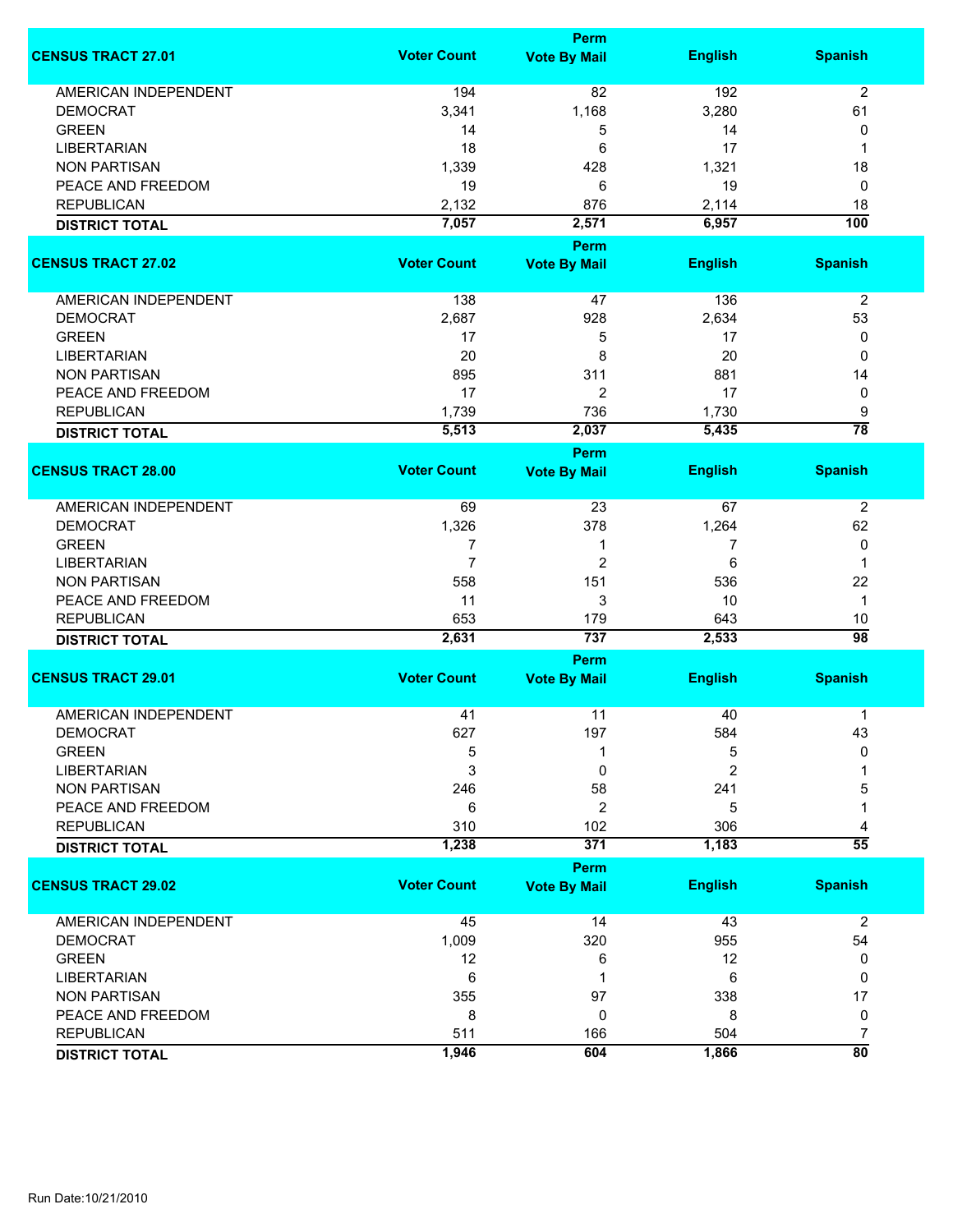|                             |                    | <b>Perm</b>         |                |                  |
|-----------------------------|--------------------|---------------------|----------------|------------------|
| <b>CENSUS TRACT 30.00</b>   | <b>Voter Count</b> | <b>Vote By Mail</b> | <b>English</b> | <b>Spanish</b>   |
| <b>AMERICAN INDEPENDENT</b> | 18                 | 6                   | 18             | 0                |
| <b>DEMOCRAT</b>             | 472                | 187                 | 441            | 31               |
| <b>GREEN</b>                | 4                  | 2                   | 4              | 0                |
| <b>LIBERTARIAN</b>          | $\overline{2}$     | 1                   | 2              | 0                |
| <b>NON PARTISAN</b>         | 184                | 63                  | 176            | 8                |
| PEACE AND FREEDOM           | $\overline{7}$     |                     |                | 1                |
|                             |                    | 3                   | 6              |                  |
| <b>REPUBLICAN</b>           | 256                | 89                  | 250            | 6                |
| <b>DISTRICT TOTAL</b>       | 943                | 351                 | 897            | $\overline{46}$  |
|                             |                    | Perm                |                |                  |
| <b>CENSUS TRACT 31.00</b>   | <b>Voter Count</b> | <b>Vote By Mail</b> | <b>English</b> | <b>Spanish</b>   |
| AMERICAN INDEPENDENT        | 50                 | 15                  | 50             | 0                |
| <b>DEMOCRAT</b>             | 1,138              | 330                 | 1,075          | 63               |
| <b>GREEN</b>                | 12                 | 2                   | 12             | 0                |
| <b>LIBERTARIAN</b>          | 6                  | 0                   | 6              | 0                |
| <b>NON PARTISAN</b>         | 495                | 129                 | 481            | 14               |
| PEACE AND FREEDOM           | 18                 | 6                   | 17             | $\mathbf 1$      |
|                             | 585                |                     | 573            | 12               |
| <b>REPUBLICAN</b>           |                    | 166                 |                | $\overline{90}$  |
| <b>DISTRICT TOTAL</b>       | 2,304              | 648                 | 2,214          |                  |
|                             |                    | <b>Perm</b>         |                |                  |
| <b>CENSUS TRACT 32.00</b>   | <b>Voter Count</b> | <b>Vote By Mail</b> | <b>English</b> | <b>Spanish</b>   |
| <b>AMERICAN INDEPENDENT</b> | 79                 | 25                  | 78             | $\mathbf 1$      |
| <b>DEMOCRAT</b>             | 1,396              | 468                 | 1,328          | 68               |
| <b>GREEN</b>                | 12                 | 4                   | 12             | 0                |
| <b>LIBERTARIAN</b>          | 13                 | 3                   | 13             | 0                |
| <b>NON PARTISAN</b>         | 486                | 121                 | 466            | 20               |
| PEACE AND FREEDOM           | 6                  | 3                   | 6              | 0                |
| <b>REPUBLICAN</b>           | 793                | 307                 | 783            | 10               |
| <b>DISTRICT TOTAL</b>       | 2,785              | 931                 | 2,686          | 99               |
|                             |                    | Perm                |                |                  |
| <b>CENSUS TRACT 33.00</b>   | <b>Voter Count</b> | <b>Vote By Mail</b> | <b>English</b> | <b>Spanish</b>   |
|                             |                    |                     |                |                  |
| <b>AMERICAN INDEPENDENT</b> | 76                 | 23                  | 72             | 4                |
| <b>DEMOCRAT</b>             | 1,596              | 568                 | 1,492          | 104              |
| <b>GREEN</b>                | 12                 | 4                   | 10             | $\overline{2}$   |
| <b>LIBERTARIAN</b>          | $\overline{7}$     | 3                   | 7              | $\mathbf 0$      |
| <b>NON PARTISAN</b>         | 522                | 155                 | 507            | 15               |
| PEACE AND FREEDOM           | 14                 | 5                   | 14             | 0                |
| <b>REPUBLICAN</b>           | 756                | 274                 | 749            | 7                |
| <b>DISTRICT TOTAL</b>       | 2,983              | 1,032               | 2,851          | $\overline{132}$ |
|                             |                    | <b>Perm</b>         |                |                  |
| <b>CENSUS TRACT 34.00</b>   | <b>Voter Count</b> | <b>Vote By Mail</b> | <b>English</b> | <b>Spanish</b>   |
| <b>AMERICAN INDEPENDENT</b> | 60                 | 9                   | 59             | $\mathbf 1$      |
| <b>DEMOCRAT</b>             | 1,222              | 368                 | 1,158          | 64               |
| <b>GREEN</b>                | 8                  | 2                   | 8              | 0                |
| <b>LIBERTARIAN</b>          | $\boldsymbol{9}$   | 0                   | 9              | 0                |
| <b>NON PARTISAN</b>         | 462                | 135                 | 445            | 17               |
| PEACE AND FREEDOM           | 21                 | 6                   | 21             | 0                |
| <b>REPUBLICAN</b>           | 613                | 170                 | 607            | 6                |
| <b>DISTRICT TOTAL</b>       | 2,395              | 690                 | 2,307          | $\overline{88}$  |
|                             |                    |                     |                |                  |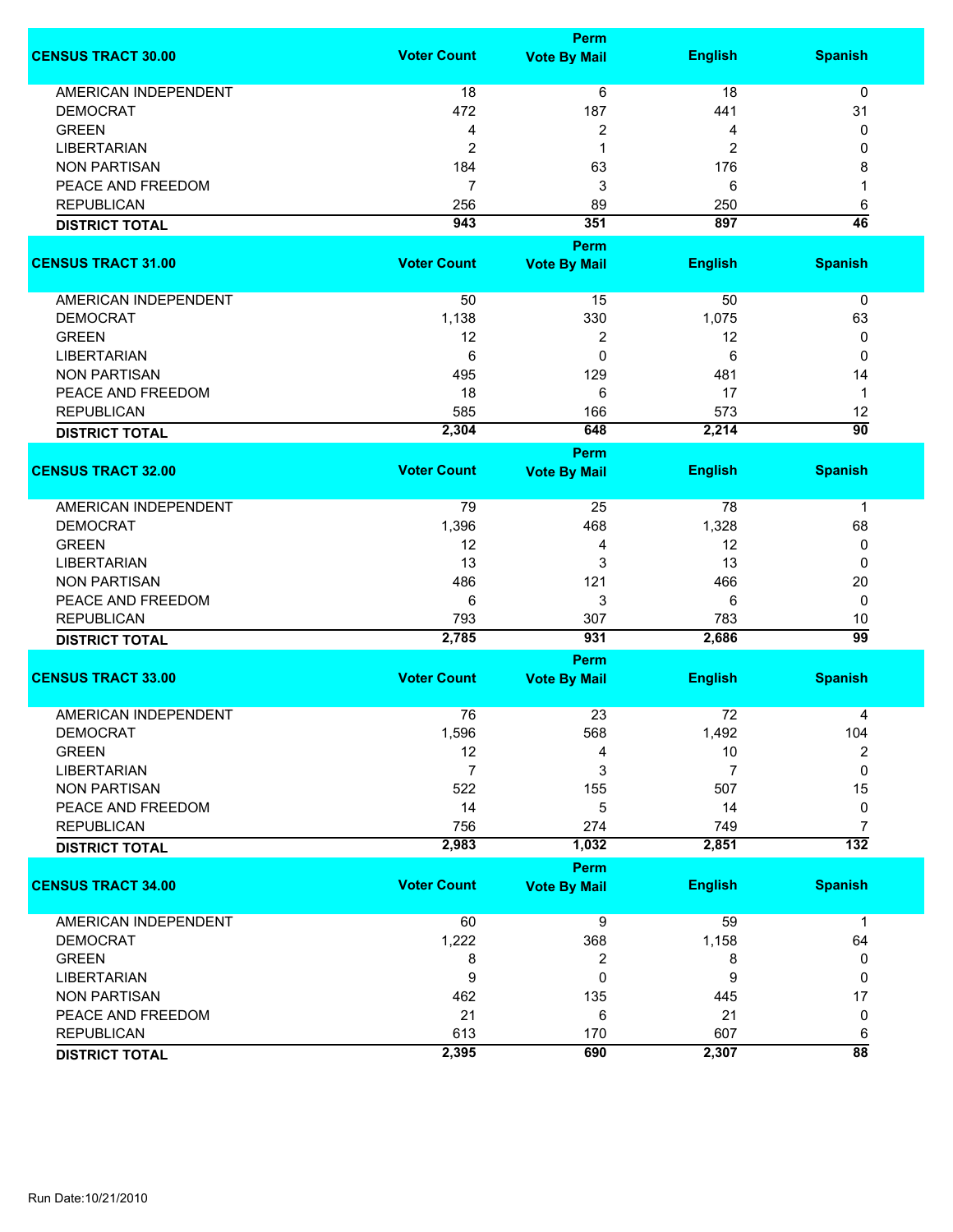|                             |                    | <b>Perm</b>             |                |                       |
|-----------------------------|--------------------|-------------------------|----------------|-----------------------|
| <b>CENSUS TRACT 34.01</b>   | <b>Voter Count</b> | <b>Vote By Mail</b>     | <b>English</b> | <b>Spanish</b>        |
| <b>AMERICAN INDEPENDENT</b> | 70                 | 17                      | 67             | 3                     |
| <b>DEMOCRAT</b>             | 1,163              | 386                     | 1,102          | 61                    |
| <b>GREEN</b>                | 8                  | 1                       | 8              | 0                     |
| <b>LIBERTARIAN</b>          | 6                  | 2                       | 6              | 0                     |
| <b>NON PARTISAN</b>         | 413                | 108                     | 404            | 9                     |
| PEACE AND FREEDOM           | 10                 | 2                       | 10             | 0                     |
| <b>REPUBLICAN</b>           |                    |                         | 678            |                       |
|                             | 689                | 222<br>738              |                | 11<br>$\overline{84}$ |
| <b>DISTRICT TOTAL</b>       | 2,359              |                         | 2,275          |                       |
|                             |                    | Perm                    |                |                       |
| <b>CENSUS TRACT 34.02</b>   | <b>Voter Count</b> | <b>Vote By Mail</b>     | <b>English</b> | <b>Spanish</b>        |
| AMERICAN INDEPENDENT        | 32                 | 10                      | 32             | 0                     |
| <b>DEMOCRAT</b>             | 415                | 149                     | 398            | 17                    |
| <b>GREEN</b>                | 4                  | -1                      | 4              | 0                     |
| <b>LIBERTARIAN</b>          | $\overline{c}$     | 1                       | 2              | 0                     |
| <b>NON PARTISAN</b>         | 189                | 51                      | 181            | 8                     |
| PEACE AND FREEDOM           | $\overline{4}$     | -1                      | 4              | 0                     |
| <b>REPUBLICAN</b>           | 272                | 66                      | 267            | 5                     |
| <b>DISTRICT TOTAL</b>       | 918                | 279                     | 888            | $\overline{30}$       |
|                             |                    | Perm                    |                |                       |
| <b>CENSUS TRACT 34.03</b>   | <b>Voter Count</b> | <b>Vote By Mail</b>     | <b>English</b> | <b>Spanish</b>        |
|                             |                    |                         |                |                       |
| <b>AMERICAN INDEPENDENT</b> | 9                  | 0                       | 9              | 0                     |
| <b>DEMOCRAT</b>             | 156                | 68                      | 147            | 9                     |
| <b>LIBERTARIAN</b>          | $\mathbf 1$        | 0                       | 1              | 0                     |
| <b>NON PARTISAN</b>         | 65                 | 20                      | 63             | 2                     |
| PEACE AND FREEDOM           | $\mathbf 1$        | 0                       | 1              | 0                     |
| <b>REPUBLICAN</b>           | 127                | 55                      | 126            | 1                     |
| <b>DISTRICT TOTAL</b>       | 359                | 143                     | 347            | $\overline{12}$       |
|                             |                    | Perm                    |                |                       |
| <b>CENSUS TRACT 35.01</b>   | <b>Voter Count</b> | <b>Vote By Mail</b>     | <b>English</b> | <b>Spanish</b>        |
|                             |                    |                         |                |                       |
| <b>AMERICAN INDEPENDENT</b> | 105                | 32                      | 103            | 2                     |
| <b>DEMOCRAT</b>             | 2,346              | 722                     | 2,235          | 111                   |
| <b>GREEN</b>                | 14                 | 6                       | 14             | 0                     |
| <b>LIBERTARIAN</b>          | 8                  | $\overline{2}$          | 8              | 0                     |
| <b>NON PARTISAN</b>         | 760                | 186                     | 738            | 22                    |
| PEACE AND FREEDOM           | 35                 | 8                       | 35             | 0                     |
| <b>REPUBLICAN</b>           | 1,215              | 371                     | 1,203          | 12                    |
| <b>DISTRICT TOTAL</b>       | 4,483              | 1,327                   | 4,336          | $\overline{147}$      |
|                             |                    | Perm                    |                |                       |
| <b>CENSUS TRACT 35.02</b>   | <b>Voter Count</b> | <b>Vote By Mail</b>     | <b>English</b> | <b>Spanish</b>        |
| AMERICAN INDEPENDENT        | 106                | 27                      | 103            | 3                     |
| <b>DEMOCRAT</b>             | 2,857              | 816                     | 2,733          | 124                   |
| <b>GREEN</b>                | 7                  | $\overline{\mathbf{c}}$ | 7              | 0                     |
| <b>LIBERTARIAN</b>          | 21                 | 4                       | 20             | 1                     |
|                             |                    |                         |                |                       |
| <b>NON PARTISAN</b>         | 854                | 222                     | 826            | 28                    |
| PEACE AND FREEDOM           | 33                 | $\overline{7}$          | 32             | 1                     |
| <b>REPUBLICAN</b>           | 1,390              | 419                     | 1,374          | 16                    |
| <b>DISTRICT TOTAL</b>       | 5,268              | 1,497                   | 5,095          | $\overline{173}$      |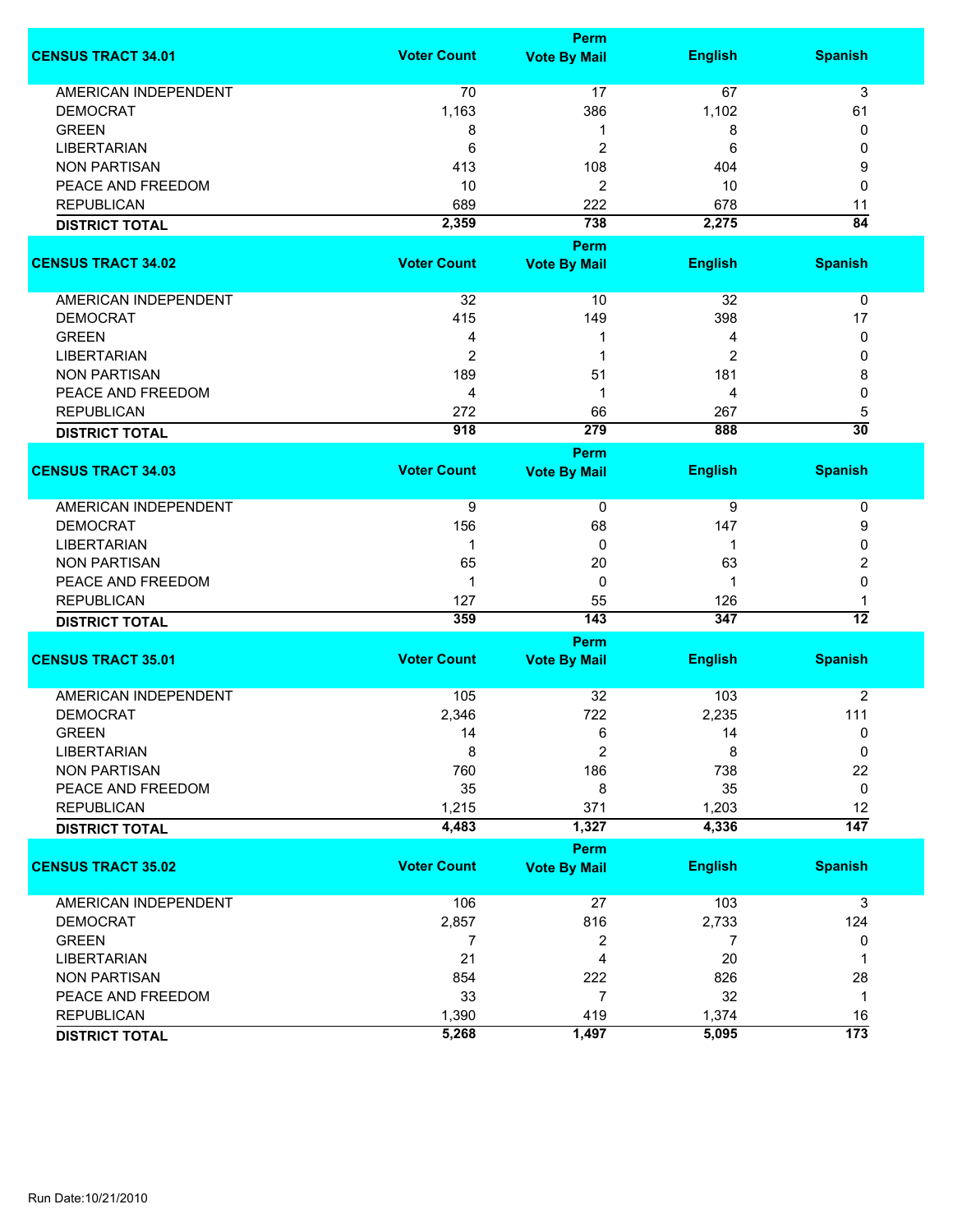|                             | <b>Perm</b>        |                                    |                |                  |  |
|-----------------------------|--------------------|------------------------------------|----------------|------------------|--|
| <b>CENSUS TRACT 36.01</b>   | <b>Voter Count</b> | <b>Vote By Mail</b>                | <b>English</b> | <b>Spanish</b>   |  |
| <b>AMERICAN INDEPENDENT</b> | 145                | 44                                 | 141            | 4                |  |
| <b>DEMOCRAT</b>             | 3,021              | 912                                | 2,853          | 168              |  |
| <b>GREEN</b>                | 20                 | 8                                  | 20             | 0                |  |
| <b>LIBERTARIAN</b>          | 20                 | 4                                  | 19             | 1                |  |
| <b>NON PARTISAN</b>         | 1,045              | 329                                | 1,011          | 34               |  |
| PEACE AND FREEDOM           | 23                 | 10                                 | 23             | 0                |  |
| <b>REPUBLICAN</b>           |                    |                                    |                |                  |  |
|                             | 1,689              | 549                                | 1,654          | 35               |  |
| <b>DISTRICT TOTAL</b>       | 5,963              | 1,856<br><b>Perm</b>               | 5,721          | $\overline{242}$ |  |
| <b>CENSUS TRACT 36.02</b>   | <b>Voter Count</b> | <b>Vote By Mail</b>                | <b>English</b> | <b>Spanish</b>   |  |
|                             |                    |                                    |                |                  |  |
| AMERICAN INDEPENDENT        | 120                | 36                                 | 119            | $\mathbf 1$      |  |
| <b>DEMOCRAT</b>             | 2,515              | 753                                | 2,379          | 136              |  |
| <b>GREEN</b>                | 18                 | 2                                  | 18             | 0                |  |
| <b>LIBERTARIAN</b>          | 17                 | $\overline{c}$                     | 15             | $\overline{2}$   |  |
| <b>NON PARTISAN</b>         | 772                | 210                                | 745            | 27               |  |
| PEACE AND FREEDOM           | 39                 | 13                                 | 39             | 0                |  |
| <b>REPUBLICAN</b>           | 1,439              | 401                                | 1,413          | 26               |  |
| <b>DISTRICT TOTAL</b>       | 4,920              | 1,417                              | 4,728          | $\overline{192}$ |  |
|                             |                    | <b>Perm</b>                        |                |                  |  |
| <b>CENSUS TRACT 37.00</b>   | <b>Voter Count</b> | <b>Vote By Mail</b>                | <b>English</b> | <b>Spanish</b>   |  |
| <b>AMERICAN INDEPENDENT</b> | 31                 | 9                                  | 28             | 3                |  |
| <b>DEMOCRAT</b>             | 573                | 221                                | 548            | 25               |  |
| <b>GREEN</b>                | $\overline{2}$     | 1                                  | 2              | 0                |  |
| <b>LIBERTARIAN</b>          | 5                  | 4                                  | 5              | 0                |  |
| <b>NON PARTISAN</b>         | 168                | 34                                 | 163            | 5                |  |
| PEACE AND FREEDOM           | 6                  | 3                                  | 5              | 1                |  |
| <b>REPUBLICAN</b>           | 276                | 89                                 | 271            | 5                |  |
|                             | 1,061              | 361                                | 1,022          | $\overline{39}$  |  |
| <b>DISTRICT TOTAL</b>       |                    |                                    |                |                  |  |
| <b>CENSUS TRACT 38.00</b>   | <b>Voter Count</b> | <b>Perm</b><br><b>Vote By Mail</b> | <b>English</b> | <b>Spanish</b>   |  |
|                             |                    |                                    |                |                  |  |
| <b>AMERICAN INDEPENDENT</b> | 117                | 31                                 | 115            | $\overline{2}$   |  |
| <b>DEMOCRAT</b>             | 3,107              | 987                                | 2,993          | 114              |  |
| <b>GREEN</b>                | 9                  | 3                                  | 9              | 0                |  |
| <b>LIBERTARIAN</b>          | 16                 | 3                                  | 16             | 0                |  |
| <b>NON PARTISAN</b>         | 858                | 281                                | 836            | 22               |  |
| PEACE AND FREEDOM           | 20                 | 3                                  | 19             | $\mathbf{1}$     |  |
| <b>REPUBLICAN</b>           | 1,501              | 541                                | 1,485          | 16               |  |
| <b>DISTRICT TOTAL</b>       | 5,628              | 1,849                              | 5,473          | $\overline{155}$ |  |
|                             |                    | Perm                               |                |                  |  |
| <b>CENSUS TRACT 39.00</b>   | <b>Voter Count</b> | <b>Vote By Mail</b>                | <b>English</b> | <b>Spanish</b>   |  |
| AMERICAN INDEPENDENT        | 28                 | 6                                  | 28             | $\mathbf 0$      |  |
| <b>DEMOCRAT</b>             | 897                | 286                                | 851            | 46               |  |
| <b>GREEN</b>                | $\boldsymbol{2}$   | 0                                  | 2              | 0                |  |
| <b>LIBERTARIAN</b>          | 4                  | 0                                  | 4              | 0                |  |
| <b>NON PARTISAN</b>         | 311                | 78                                 | 302            | 9                |  |
| PEACE AND FREEDOM           | 16                 | 3                                  | 16             | 0                |  |
| <b>REPUBLICAN</b>           | 421                | 147                                | 412            | 9                |  |
| <b>DISTRICT TOTAL</b>       | 1,679              | 520                                | 1,615          | 64               |  |
|                             |                    |                                    |                |                  |  |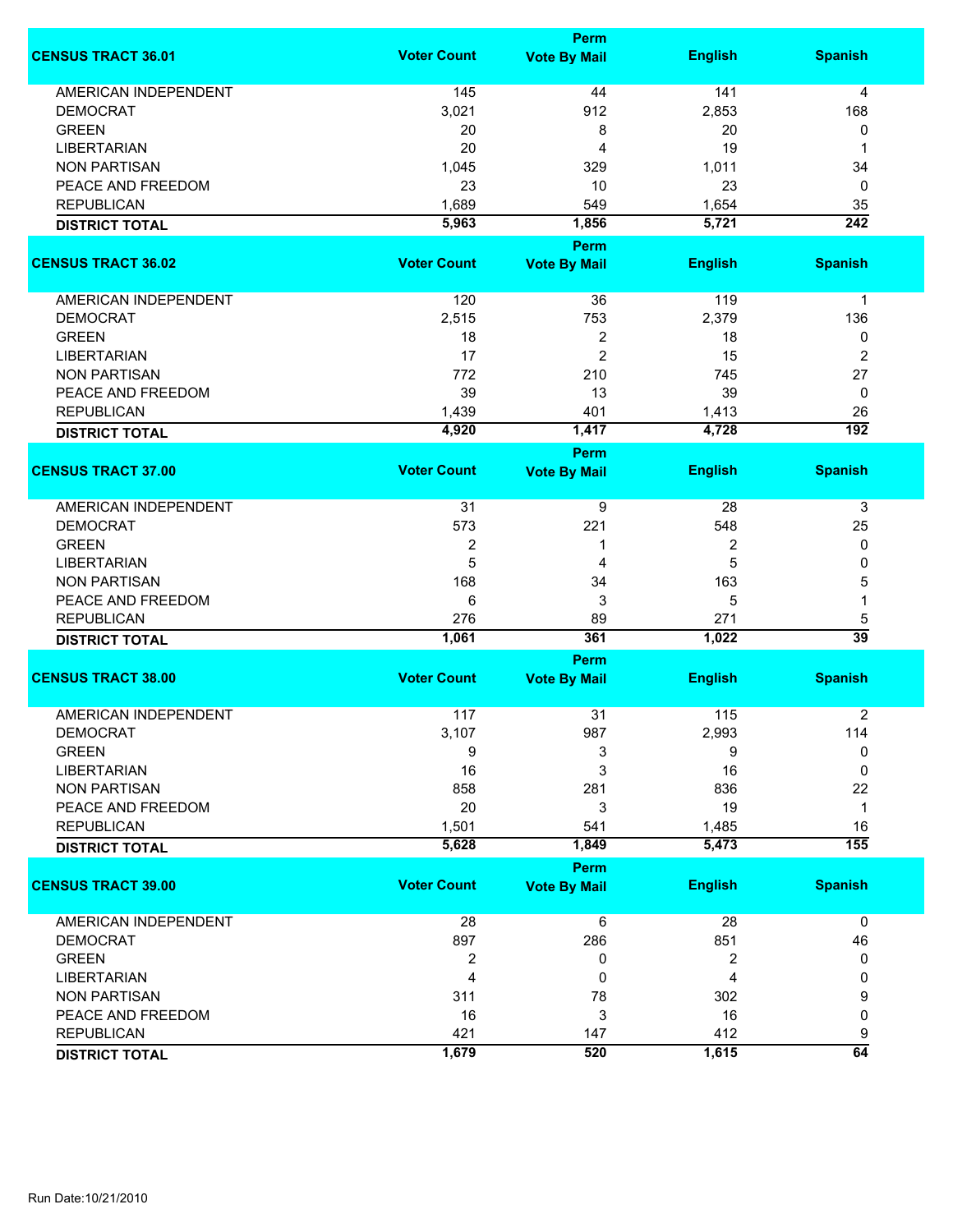|                             |                    | <b>Perm</b>                        |                |                  |
|-----------------------------|--------------------|------------------------------------|----------------|------------------|
| <b>CENSUS TRACT 40.00</b>   | <b>Voter Count</b> | <b>Vote By Mail</b>                | <b>English</b> | <b>Spanish</b>   |
| <b>AMERICAN INDEPENDENT</b> | 130                | 40                                 | 125            | 5                |
| <b>DEMOCRAT</b>             | 2,296              | 705                                | 2,151          | 145              |
| <b>GREEN</b>                | 17                 | 9                                  | 17             | 0                |
| <b>LIBERTARIAN</b>          | 28                 | 9                                  | 27             | 1                |
| <b>NON PARTISAN</b>         | 883                | 251                                | 851            | 32               |
|                             |                    |                                    |                |                  |
| PEACE AND FREEDOM           | 21                 | 3                                  | 19             | $\overline{2}$   |
| <b>REPUBLICAN</b>           | 1,513              | 473                                | 1,495          | 18               |
| <b>DISTRICT TOTAL</b>       | 4,888              | 1,490                              | 4,685          | $\overline{203}$ |
| <b>CENSUS TRACT 41.00</b>   | <b>Voter Count</b> | <b>Perm</b><br><b>Vote By Mail</b> | <b>English</b> | <b>Spanish</b>   |
|                             |                    |                                    |                |                  |
| AMERICAN INDEPENDENT        | 128                | 33                                 | 127            | $\mathbf 1$      |
| <b>DEMOCRAT</b>             | 2,206              | 601                                | 2,059          | 147              |
| <b>GREEN</b>                | 11                 | 3                                  | 11             | 0                |
| <b>LIBERTARIAN</b>          | 28                 | 9                                  | 27             | 1                |
| <b>NON PARTISAN</b>         | 911                | 244                                | 880            | 31               |
| PEACE AND FREEDOM           | 37                 | 5                                  | 37             | 0                |
| <b>REPUBLICAN</b>           |                    |                                    |                | 12               |
|                             | 1,542              | 416                                | 1,530          |                  |
| <b>DISTRICT TOTAL</b>       | 4,863              | 1,311                              | 4,671          | $\overline{192}$ |
| <b>CENSUS TRACT 42.01</b>   | <b>Voter Count</b> | <b>Perm</b>                        | <b>English</b> | <b>Spanish</b>   |
|                             |                    | <b>Vote By Mail</b>                |                |                  |
| <b>AMERICAN INDEPENDENT</b> | 37                 | 8                                  | 37             | 0                |
| <b>DEMOCRAT</b>             | 1,337              | 434                                | 1,293          | 44               |
| <b>GREEN</b>                | 3                  | 1                                  | 3              | 0                |
| <b>LIBERTARIAN</b>          | 3                  | 0                                  | 3              | 0                |
| <b>NON PARTISAN</b>         | 306                | 87                                 | 297            | 9                |
|                             |                    | 5                                  | 7              | 1                |
| PEACE AND FREEDOM           | 8                  |                                    |                |                  |
| <b>REPUBLICAN</b>           | 564                | 118                                | 557            | 7                |
| <b>DISTRICT TOTAL</b>       | 2,258              | 653                                | 2,197          | 61               |
|                             |                    | <b>Perm</b>                        |                |                  |
| <b>CENSUS TRACT 42.02</b>   | <b>Voter Count</b> | <b>Vote By Mail</b>                | <b>English</b> | <b>Spanish</b>   |
| <b>AMERICAN INDEPENDENT</b> | 40                 | 10                                 | 39             | 1                |
| <b>DEMOCRAT</b>             | 1,168              | 332                                | 1,131          | 37               |
| <b>GREEN</b>                | 5                  | 0                                  | 5              | 0                |
| <b>LIBERTARIAN</b>          | 6                  | 0                                  | 5              | 1                |
| <b>NON PARTISAN</b>         | 239                | 77                                 | 229            | 10               |
| PEACE AND FREEDOM           | 3                  | 1                                  | 3              | 0                |
| <b>REPUBLICAN</b>           | 488                | 124                                | 484            | 4                |
| <b>DISTRICT TOTAL</b>       | 1,949              | 544                                | 1,896          | $\overline{53}$  |
|                             |                    | Perm                               |                |                  |
| <b>CENSUS TRACT 43.00</b>   | <b>Voter Count</b> | <b>Vote By Mail</b>                | <b>English</b> | <b>Spanish</b>   |
|                             |                    |                                    |                |                  |
| AMERICAN INDEPENDENT        | 71                 | 22                                 | 68             | 3                |
| <b>DEMOCRAT</b>             | 2,029              | 625                                | 1,945          | 84               |
| <b>GREEN</b>                | 6                  | 1                                  | 6              | 0                |
| <b>LIBERTARIAN</b>          | 5                  | 3                                  | 5              | 0                |
| <b>NON PARTISAN</b>         | 427                | 131                                | 414            | 13               |
| PEACE AND FREEDOM           | 18                 | 2                                  | 18             | 0                |
| <b>REPUBLICAN</b>           | 864                | 244                                | 856            | 8                |
| <b>DISTRICT TOTAL</b>       | 3,420              | 1,028                              | 3,312          | 108              |
|                             |                    |                                    |                |                  |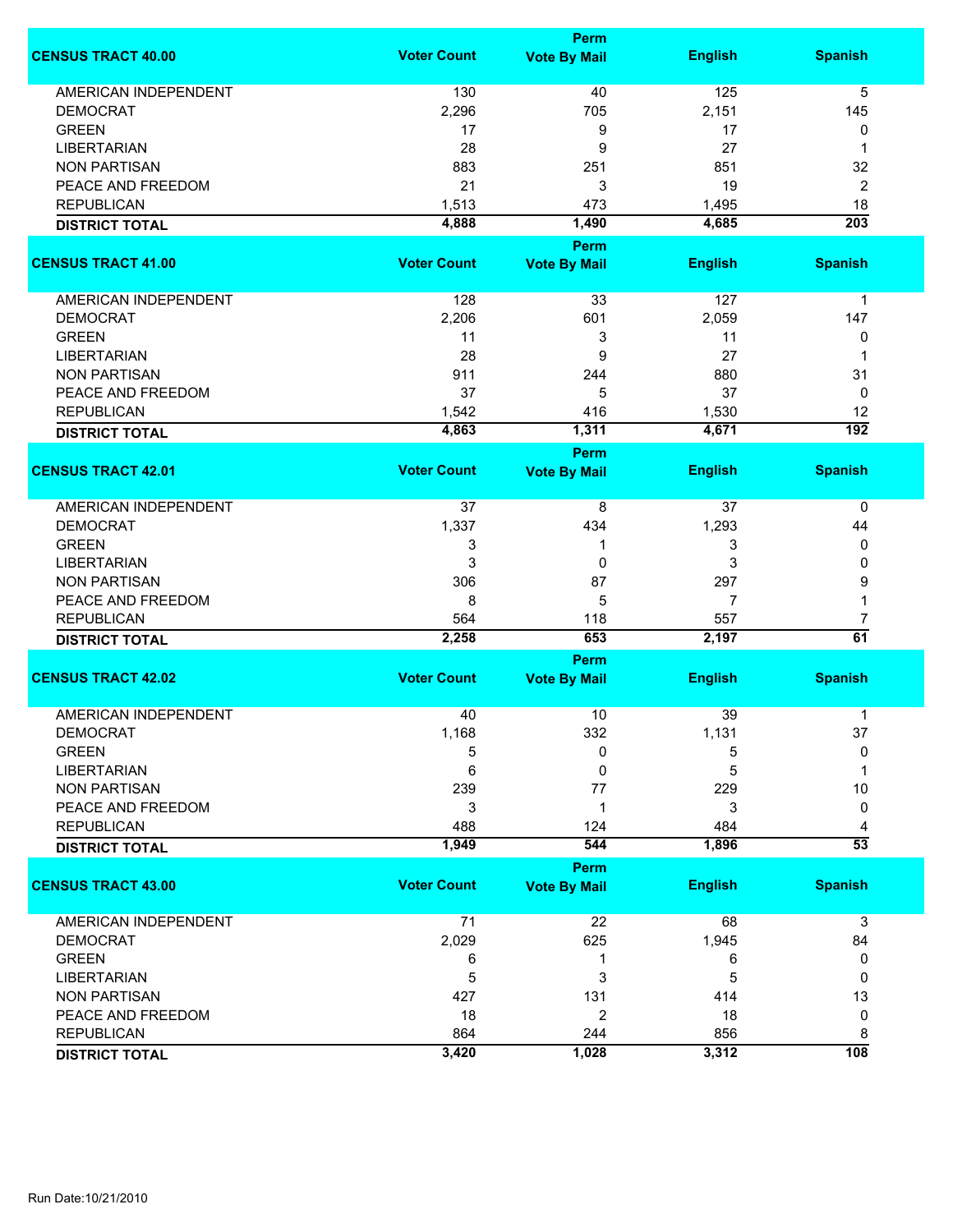|                             |                    | <b>Perm</b>         |                |                  |  |  |
|-----------------------------|--------------------|---------------------|----------------|------------------|--|--|
| <b>CENSUS TRACT 44.01</b>   | <b>Voter Count</b> | <b>Vote By Mail</b> | <b>English</b> | <b>Spanish</b>   |  |  |
| <b>AMERICAN INDEPENDENT</b> | 29                 | $\overline{7}$      | 28             | $\mathbf{1}$     |  |  |
| <b>DEMOCRAT</b>             | 731                | 232                 | 694            | 37               |  |  |
| <b>GREEN</b>                | $\overline{7}$     | 1                   | 7              | 0                |  |  |
| <b>LIBERTARIAN</b>          | 8                  | 4                   | 8              | 0                |  |  |
| <b>NON PARTISAN</b>         | 223                | 48                  | 214            | 9                |  |  |
| PEACE AND FREEDOM           | 9                  | 0                   | 9              | 0                |  |  |
| <b>REPUBLICAN</b>           | 416                | 147                 | 413            | 3                |  |  |
| <b>DISTRICT TOTAL</b>       | 1,423              | 439                 | 1,373          | $\overline{50}$  |  |  |
|                             |                    | <b>Perm</b>         |                |                  |  |  |
| <b>CENSUS TRACT 44.02</b>   | <b>Voter Count</b> | <b>Vote By Mail</b> | <b>English</b> | <b>Spanish</b>   |  |  |
|                             |                    |                     |                |                  |  |  |
| AMERICAN INDEPENDENT        | 68                 | 28                  | 67             | $\mathbf 1$      |  |  |
| <b>DEMOCRAT</b>             | 1,725              | 532                 | 1,641          | 84               |  |  |
| <b>GREEN</b>                | 7                  | 1                   | 7              | 0                |  |  |
| <b>LIBERTARIAN</b>          | 16                 | 5                   | 16             | 0                |  |  |
| <b>NON PARTISAN</b>         | 531                | 138                 | 506            | 25               |  |  |
| PEACE AND FREEDOM           | 15                 | 3                   | 14             | $\mathbf 1$      |  |  |
| <b>REPUBLICAN</b>           | 1,057              | 339                 | 1,043          | 14               |  |  |
| <b>DISTRICT TOTAL</b>       | 3,419              | 1,046               | 3,294          | $\overline{125}$ |  |  |
|                             |                    | <b>Perm</b>         |                |                  |  |  |
| <b>CENSUS TRACT 45.02</b>   | <b>Voter Count</b> | <b>Vote By Mail</b> | <b>English</b> | <b>Spanish</b>   |  |  |
| <b>AMERICAN INDEPENDENT</b> | 280                | 92                  | 279            | 1                |  |  |
| <b>DEMOCRAT</b>             | 3,302              | 1,160               | 3,260          | 42               |  |  |
| <b>GREEN</b>                | 33                 | 12                  | 33             | 0                |  |  |
| <b>LIBERTARIAN</b>          | 45                 | 21                  | 45             | 0                |  |  |
| <b>NON PARTISAN</b>         | 1,415              | 459                 | 1,399          | 16               |  |  |
| PEACE AND FREEDOM           | 17                 | 7                   | 17             | 0                |  |  |
| <b>REPUBLICAN</b>           | 3,013              | 1,201               | 2,999          | 14               |  |  |
| <b>DISTRICT TOTAL</b>       | 8,105              | 2,952               | 8,032          | $\overline{73}$  |  |  |
|                             | <b>Perm</b>        |                     |                |                  |  |  |
| <b>CENSUS TRACT 45.03</b>   | <b>Voter Count</b> | <b>Vote By Mail</b> | <b>English</b> | <b>Spanish</b>   |  |  |
| <b>AMERICAN INDEPENDENT</b> | 71                 | 28                  | 71             | 0                |  |  |
| <b>DEMOCRAT</b>             | 685                | 245                 | 677            | 8                |  |  |
| <b>GREEN</b>                | 10                 | 2                   | 10             | 0                |  |  |
| <b>LIBERTARIAN</b>          | 9                  | 3                   | 9              | 0                |  |  |
| <b>NON PARTISAN</b>         | 314                | 111                 | 313            |                  |  |  |
| PEACE AND FREEDOM           | 8                  | $\overline{2}$      | 8              | 0                |  |  |
| <b>REPUBLICAN</b>           | 906                | 377                 | 905            |                  |  |  |
| <b>DISTRICT TOTAL</b>       | 2,003              | 768                 | 1,993          | 10               |  |  |
|                             |                    | <b>Perm</b>         |                |                  |  |  |
| <b>CENSUS TRACT 45.04</b>   | <b>Voter Count</b> | <b>Vote By Mail</b> | <b>English</b> | <b>Spanish</b>   |  |  |
| <b>AMERICAN INDEPENDENT</b> | 139                | 49                  | 138            | $\mathbf 1$      |  |  |
| <b>DEMOCRAT</b>             | 1,489              | 545                 | 1,468          | 21               |  |  |
| <b>GREEN</b>                | 18                 | 7                   | 18             | 0                |  |  |
| <b>LIBERTARIAN</b>          | 13                 | 5                   | 13             | 0                |  |  |
| <b>NON PARTISAN</b>         | 639                | 195                 | 634            | 5                |  |  |
| PEACE AND FREEDOM           | 13                 | 3                   | 13             | 0                |  |  |
| <b>REPUBLICAN</b>           | 1,409              | 584                 | 1,406          | 3                |  |  |
| <b>DISTRICT TOTAL</b>       | 3,720              | 1,388               | 3,690          | $\overline{30}$  |  |  |
|                             |                    |                     |                |                  |  |  |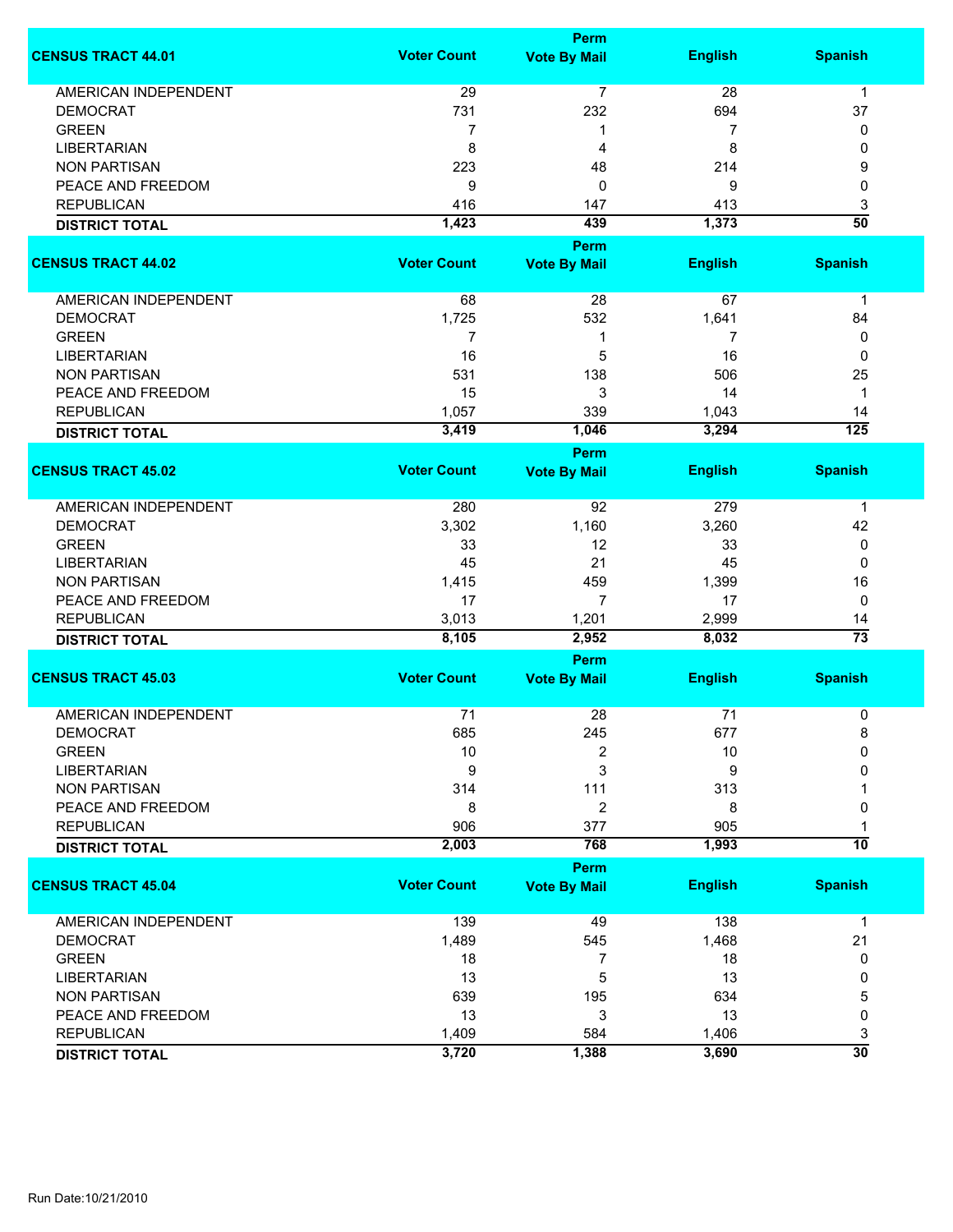|                             | <b>Perm</b>        |                                    |                |                 |
|-----------------------------|--------------------|------------------------------------|----------------|-----------------|
| <b>CENSUS TRACT 46.01</b>   | <b>Voter Count</b> | <b>Vote By Mail</b>                | <b>English</b> | <b>Spanish</b>  |
| <b>AMERICAN INDEPENDENT</b> | 84                 | 27                                 | 84             | $\mathbf 0$     |
| <b>DEMOCRAT</b>             | 1,253              | 418                                | 1,228          | 25              |
| <b>GREEN</b>                | 7                  | 2                                  | 7              | 0               |
| <b>LIBERTARIAN</b>          | 11                 | 4                                  | 11             | 0               |
| <b>NON PARTISAN</b>         | 541                | 197                                | 536            | 5               |
|                             |                    |                                    |                |                 |
| PEACE AND FREEDOM           | 11                 | 4                                  | 11             | 0               |
| <b>REPUBLICAN</b>           | 1,066              | 407                                | 1,059          | 7               |
| <b>DISTRICT TOTAL</b>       | 2,973              | 1,059                              | 2,936          | $\overline{37}$ |
| <b>CENSUS TRACT 46.02</b>   | <b>Voter Count</b> | <b>Perm</b><br><b>Vote By Mail</b> | <b>English</b> | <b>Spanish</b>  |
| AMERICAN INDEPENDENT        | 130                | 64                                 | 130            | $\pmb{0}$       |
| <b>DEMOCRAT</b>             | 1,976              | 717                                | 1,923          | 53              |
| <b>GREEN</b>                | 17                 | 4                                  | 17             | 0               |
| <b>LIBERTARIAN</b>          | 15                 | 3                                  | 15             | 0               |
| <b>NON PARTISAN</b>         | 656                | 211                                | 647            | 9               |
| PEACE AND FREEDOM           | 12                 | 2                                  | 12             | 0               |
|                             |                    |                                    |                |                 |
| <b>REPUBLICAN</b>           | 1,535              | 538                                | 1,523          | 12              |
| <b>DISTRICT TOTAL</b>       | 4,341              | 1,539                              | 4,267          | $\overline{74}$ |
| <b>CENSUS TRACT 47.00</b>   | <b>Voter Count</b> | <b>Perm</b><br><b>Vote By Mail</b> | <b>English</b> | <b>Spanish</b>  |
|                             |                    |                                    |                |                 |
| AMERICAN INDEPENDENT        | 40                 | 12                                 | 39             | 1               |
| <b>DEMOCRAT</b>             | 856                | 267                                | 814            | 42              |
| <b>GREEN</b>                | $\boldsymbol{2}$   | 2                                  | 2              | 0               |
| <b>LIBERTARIAN</b>          | 5                  | $\mathbf 0$                        | 5              | 0               |
| <b>NON PARTISAN</b>         | 259                | 65                                 | 240            | 19              |
| PEACE AND FREEDOM           | $\overline{7}$     | $\overline{2}$                     | 7              | 0               |
| <b>REPUBLICAN</b>           | 432                | 129                                | 426            | 6               |
|                             | 1,601              | 477                                | 1,533          | 68              |
| <b>DISTRICT TOTAL</b>       |                    | Perm                               |                |                 |
| <b>CENSUS TRACT 48.00</b>   | <b>Voter Count</b> | <b>Vote By Mail</b>                | <b>English</b> | <b>Spanish</b>  |
|                             |                    |                                    |                |                 |
| <b>AMERICAN INDEPENDENT</b> | 16                 | 3                                  | 16             | 0               |
| DEMOCRAT                    | 456                | 118                                | 428            | 28              |
| <b>GREEN</b>                | $\overline{2}$     | 1                                  | 2              | 0               |
| <b>LIBERTARIAN</b>          | $\overline{2}$     | 0                                  | 2              | 0               |
| <b>NON PARTISAN</b>         | 123                | 22                                 | 118            | 5               |
| PEACE AND FREEDOM           | 4                  | 1                                  | 4              | 0               |
| <b>REPUBLICAN</b>           | 231                | 58                                 | 230            |                 |
| <b>DISTRICT TOTAL</b>       | 834                | 203                                | 800            | $\overline{34}$ |
|                             |                    | <b>Perm</b>                        |                |                 |
| <b>CENSUS TRACT 49.00</b>   | <b>Voter Count</b> | <b>Vote By Mail</b>                | <b>English</b> | <b>Spanish</b>  |
| <b>AMERICAN INDEPENDENT</b> | 38                 | 10                                 | 37             | $\mathbf 1$     |
| <b>DEMOCRAT</b>             | 914                | 257                                | 853            | 61              |
| <b>GREEN</b>                | 8                  | 3                                  | 8              | 0               |
| <b>LIBERTARIAN</b>          | $\overline{7}$     | 1                                  | 7              | 0               |
| <b>NON PARTISAN</b>         | 283                | 74                                 | 270            | 13              |
| PEACE AND FREEDOM           | 10                 | $\overline{2}$                     | 10             | 0               |
| <b>REPUBLICAN</b>           | 529                | 131                                | 521            | 8               |
| <b>DISTRICT TOTAL</b>       | 1,789              | 478                                | 1,706          | $\overline{83}$ |
|                             |                    |                                    |                |                 |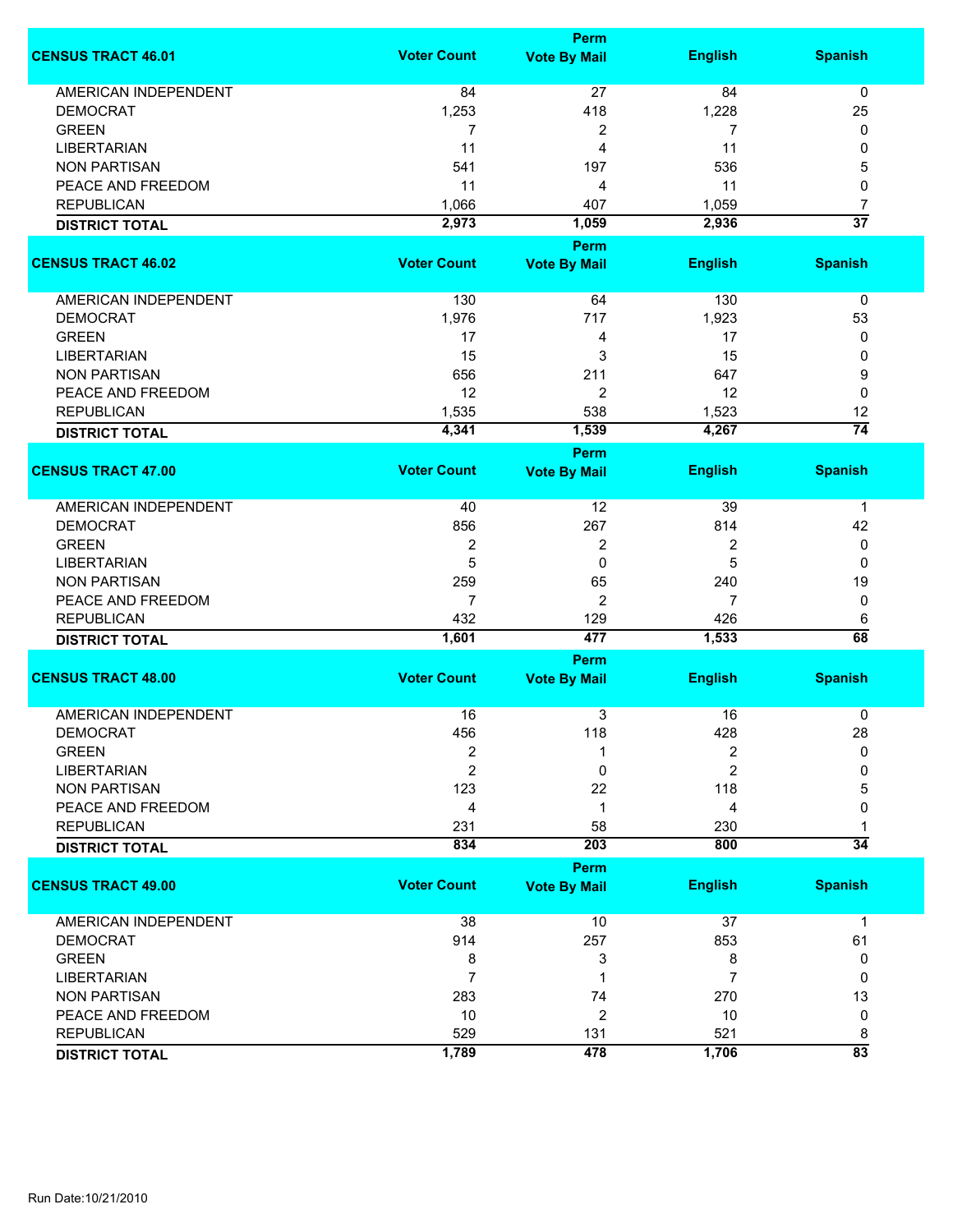|                             |                    | Perm                |                |                      |
|-----------------------------|--------------------|---------------------|----------------|----------------------|
| <b>CENSUS TRACT 50.00</b>   | <b>Voter Count</b> | <b>Vote By Mail</b> | <b>English</b> | <b>Spanish</b>       |
| <b>AMERICAN INDEPENDENT</b> | 9                  | 4                   | 9              | 0                    |
| <b>DEMOCRAT</b>             | 359                | 135                 | 340            | 19                   |
| <b>GREEN</b>                | 4                  | 2                   | 4              | 0                    |
| <b>LIBERTARIAN</b>          | 1                  | 0                   | 1              | 0                    |
| <b>NON PARTISAN</b>         | 88                 | 14                  | 83             | 5                    |
| PEACE AND FREEDOM           | 5                  | $\mathbf 0$         | 5              | 0                    |
|                             |                    |                     |                |                      |
| <b>REPUBLICAN</b>           | 157                | 51                  | 153            | 4<br>$\overline{28}$ |
| <b>DISTRICT TOTAL</b>       | 623                | 206                 | 595            |                      |
|                             |                    | <b>Perm</b>         |                |                      |
| <b>CENSUS TRACT 51.00</b>   | <b>Voter Count</b> | <b>Vote By Mail</b> | <b>English</b> | <b>Spanish</b>       |
| AMERICAN INDEPENDENT        | 104                | 40                  | 104            | 0                    |
| <b>DEMOCRAT</b>             | 1,592              | 583                 | 1,573          | 19                   |
| <b>GREEN</b>                | 15                 | 5                   | 15             | 0                    |
| <b>LIBERTARIAN</b>          | 15                 | 3                   | 15             | 0                    |
| <b>NON PARTISAN</b>         | 574                | 203                 | 568            | 6                    |
| PEACE AND FREEDOM           | 17                 | $\overline{7}$      | 17             | 0                    |
| <b>REPUBLICAN</b>           | 1,569              | 637                 | 1,560          |                      |
|                             | 3,886              | 1,478               | 3,852          | 9<br>$\overline{34}$ |
| <b>DISTRICT TOTAL</b>       |                    |                     |                |                      |
| <b>CENSUS TRACT 52.00</b>   | <b>Voter Count</b> | <b>Perm</b>         | <b>English</b> | <b>Spanish</b>       |
|                             |                    | <b>Vote By Mail</b> |                |                      |
| <b>AMERICAN INDEPENDENT</b> | 57                 | 23                  | 57             | 0                    |
| <b>DEMOCRAT</b>             | 756                | 280                 | 742            | 14                   |
| <b>GREEN</b>                | 9                  | 2                   | 9              | 0                    |
| <b>LIBERTARIAN</b>          | 9                  | 3                   | 9              | 0                    |
| <b>NON PARTISAN</b>         | 311                | 108                 | 309            | 2                    |
| PEACE AND FREEDOM           | 6                  | 3                   | 6              | 0                    |
| <b>REPUBLICAN</b>           | 681                | 277                 | 677            | 4                    |
| <b>DISTRICT TOTAL</b>       | 1,829              | 696                 | 1,809          | $\overline{20}$      |
|                             |                    | Perm                |                |                      |
| <b>CENSUS TRACT 53.00</b>   | <b>Voter Count</b> | <b>Vote By Mail</b> | <b>English</b> | <b>Spanish</b>       |
|                             |                    |                     |                |                      |
| <b>AMERICAN INDEPENDENT</b> | 49                 | 15                  | 49             | 0                    |
| <b>DEMOCRAT</b>             | 816                | 269                 | 785            | 31                   |
| <b>GREEN</b>                | 6                  | 2                   | 6              | $\mathbf 0$          |
| <b>LIBERTARIAN</b>          | $\overline{7}$     | 0                   | 7              | 0                    |
| <b>NON PARTISAN</b>         | 277                | 78                  | 267            | 10                   |
| PEACE AND FREEDOM           | 4                  | 1                   | 4              | 0                    |
| <b>REPUBLICAN</b>           | 575                | 195                 | 567            | 8                    |
| <b>DISTRICT TOTAL</b>       | 1,734              | 560                 | 1,685          | $\overline{49}$      |
|                             |                    | <b>Perm</b>         |                |                      |
| <b>CENSUS TRACT 54.00</b>   | <b>Voter Count</b> | <b>Vote By Mail</b> | <b>English</b> | <b>Spanish</b>       |
| <b>AMERICAN INDEPENDENT</b> | 57                 | 17                  | 56             | $\mathbf{1}$         |
| <b>DEMOCRAT</b>             | 792                | 258                 | 760            | 32                   |
| <b>GREEN</b>                | 8                  | 0                   | 8              | 0                    |
| <b>LIBERTARIAN</b>          | 5                  | 2                   | 5              | 0                    |
| <b>NON PARTISAN</b>         | 272                | 87                  | 260            | 12                   |
| PEACE AND FREEDOM           | 9                  | 5                   | 9              | $\pmb{0}$            |
| <b>REPUBLICAN</b>           | 582                | 163                 | 574            | 8                    |
|                             | 1,725              | 532                 | 1,672          | $\overline{53}$      |
| <b>DISTRICT TOTAL</b>       |                    |                     |                |                      |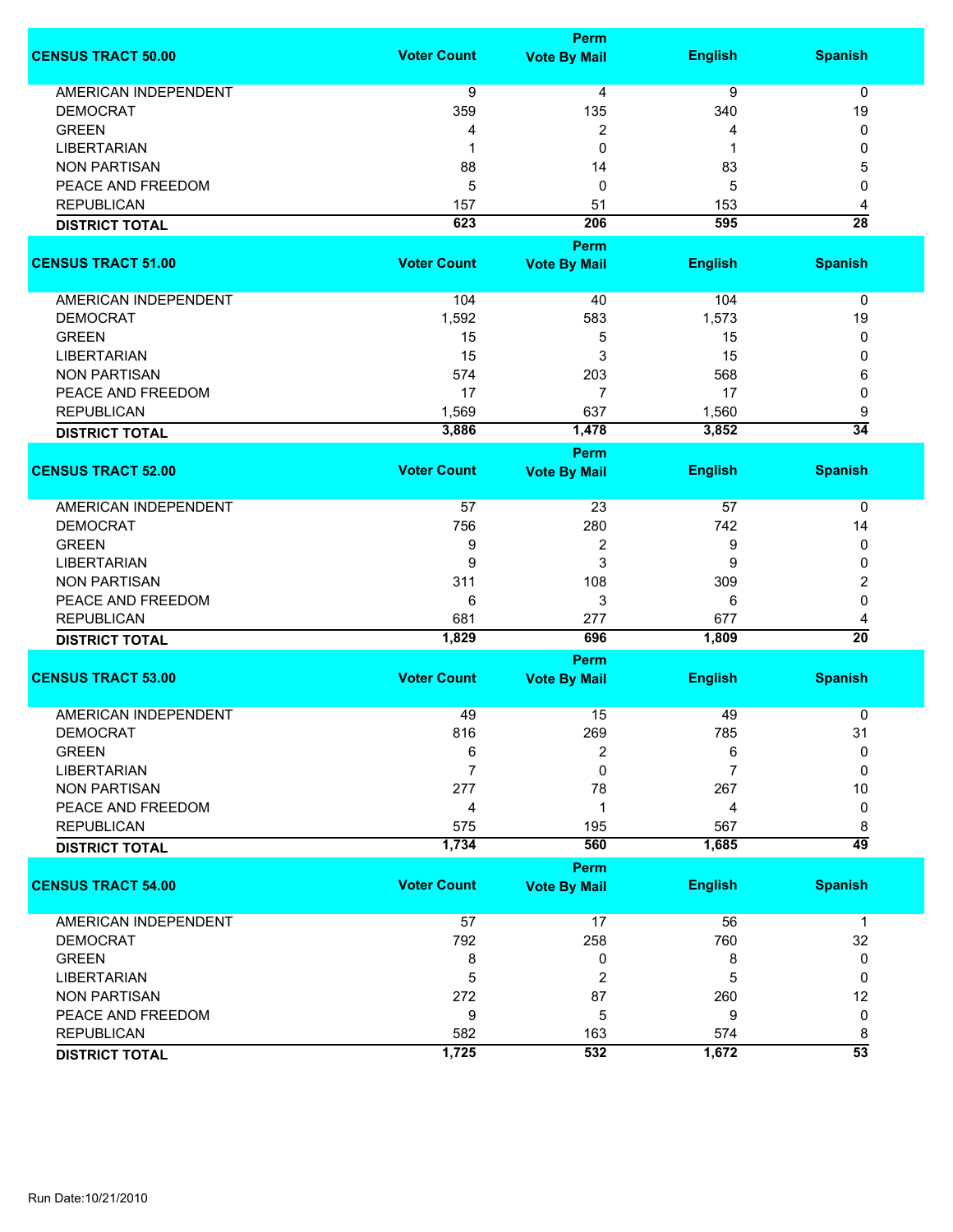|                             |                    | Perm                               |                |                      |
|-----------------------------|--------------------|------------------------------------|----------------|----------------------|
| <b>CENSUS TRACT 55.00</b>   | <b>Voter Count</b> | <b>Vote By Mail</b>                | <b>English</b> | <b>Spanish</b>       |
|                             |                    |                                    |                |                      |
| <b>AMERICAN INDEPENDENT</b> | 66                 | 17                                 | 66             | 0                    |
| <b>DEMOCRAT</b>             | 753                | 234                                | 718            | 35                   |
| <b>GREEN</b>                | 8                  | 3                                  | 8              | 0                    |
| <b>LIBERTARIAN</b>          | 4                  | $\overline{c}$                     | 4              | 0                    |
| <b>NON PARTISAN</b>         | 293                | 88                                 | 284            | 9                    |
| PEACE AND FREEDOM           | 12                 | 4                                  | 12             | 0                    |
| <b>REPUBLICAN</b>           | 678                | 190                                | 672            | 6                    |
| <b>DISTRICT TOTAL</b>       | 1,814              | 538                                | 1,764          | $\overline{50}$      |
|                             |                    | <b>Perm</b>                        |                |                      |
| <b>CENSUS TRACT 56.00</b>   | <b>Voter Count</b> | <b>Vote By Mail</b>                | <b>English</b> | <b>Spanish</b>       |
| AMERICAN INDEPENDENT        | 44                 | 11                                 | 44             | 0                    |
| <b>DEMOCRAT</b>             | 726                | 166                                | 692            | 34                   |
| <b>GREEN</b>                | 2                  | 0                                  | 2              | 0                    |
| <b>LIBERTARIAN</b>          | 9                  | 4                                  | 7              | 2                    |
| <b>NON PARTISAN</b>         | 266                | 61                                 | 254            | 12                   |
| PEACE AND FREEDOM           | 10                 | 4                                  | 10             | 0                    |
|                             |                    |                                    |                |                      |
| <b>REPUBLICAN</b>           | 708<br>1,765       | 205<br>451                         | 699            | 9<br>$\overline{57}$ |
| <b>DISTRICT TOTAL</b>       |                    |                                    | 1,708          |                      |
| <b>CENSUS TRACT 57.00</b>   | <b>Voter Count</b> | Perm<br><b>Vote By Mail</b>        | <b>English</b> | <b>Spanish</b>       |
|                             |                    |                                    |                |                      |
| <b>AMERICAN INDEPENDENT</b> | 6                  | 3                                  | 6              | $\mathbf 0$          |
| <b>DEMOCRAT</b>             | 208                | 95                                 | 192            | 16                   |
| <b>NON PARTISAN</b>         | 64                 | 27                                 | 61             | 3                    |
| PEACE AND FREEDOM           | $\overline{2}$     | 1                                  | 2              | 0                    |
| <b>REPUBLICAN</b>           | 143                | 50                                 | 143            | 0                    |
| <b>DISTRICT TOTAL</b>       | 423                | 176                                | 404            | 19                   |
|                             |                    | <b>Perm</b>                        |                |                      |
| <b>CENSUS TRACT 58.00</b>   | <b>Voter Count</b> | <b>Vote By Mail</b>                | <b>English</b> | <b>Spanish</b>       |
| <b>AMERICAN INDEPENDENT</b> | 23                 | 7                                  | 23             | 0                    |
| <b>DEMOCRAT</b>             | 411                | 129                                | 400            | 11                   |
| <b>GREEN</b>                |                    |                                    |                | 0                    |
|                             | 5                  | $\overline{c}$                     | 5              |                      |
| LIBERTARIAN                 | 3                  |                                    | 3              | 0                    |
| <b>NON PARTISAN</b>         | 142                | 40                                 | 140            | 2                    |
| PEACE AND FREEDOM           | $\overline{2}$     | 0                                  | 2              | 0                    |
| <b>REPUBLICAN</b>           | 390                | 113                                | 389            |                      |
| <b>DISTRICT TOTAL</b>       | 976                | 292                                | 962            | $\overline{14}$      |
| <b>CENSUS TRACT 59.00</b>   | <b>Voter Count</b> | <b>Perm</b><br><b>Vote By Mail</b> | <b>English</b> | <b>Spanish</b>       |
|                             |                    |                                    |                |                      |
| <b>AMERICAN INDEPENDENT</b> | 10                 | 3                                  | 10             | 0                    |
| <b>DEMOCRAT</b>             | 131                | 53                                 | 126            | 5                    |
| <b>NON PARTISAN</b>         | 39                 | 15                                 | 38             |                      |
| PEACE AND FREEDOM           | 1                  | 0                                  | 1              | 0                    |
| <b>REPUBLICAN</b>           | 94                 | 30                                 | 93             |                      |
| <b>DISTRICT TOTAL</b>       | 275                | 101                                | 268            | 7                    |
|                             |                    | <b>Perm</b>                        |                |                      |
| <b>CENSUS TRACT 60.00</b>   | <b>Voter Count</b> | <b>Vote By Mail</b>                | <b>English</b> | <b>Spanish</b>       |
| AMERICAN INDEPENDENT        | 8                  | 4                                  | 8              | 0                    |
| <b>DEMOCRAT</b>             | 182                | 65                                 | 179            | 3                    |
| <b>LIBERTARIAN</b>          | $\overline{2}$     | 0                                  | 2              | O                    |
| <b>NON PARTISAN</b>         | 52                 | 22                                 | 51             |                      |
| PEACE AND FREEDOM           | 1                  | 0                                  | 1              | 0                    |
| <b>REPUBLICAN</b>           | 127                | 42                                 | 126            |                      |
|                             | 372                | 133                                | 367            | 5                    |
| <b>DISTRICT TOTAL</b>       |                    |                                    |                |                      |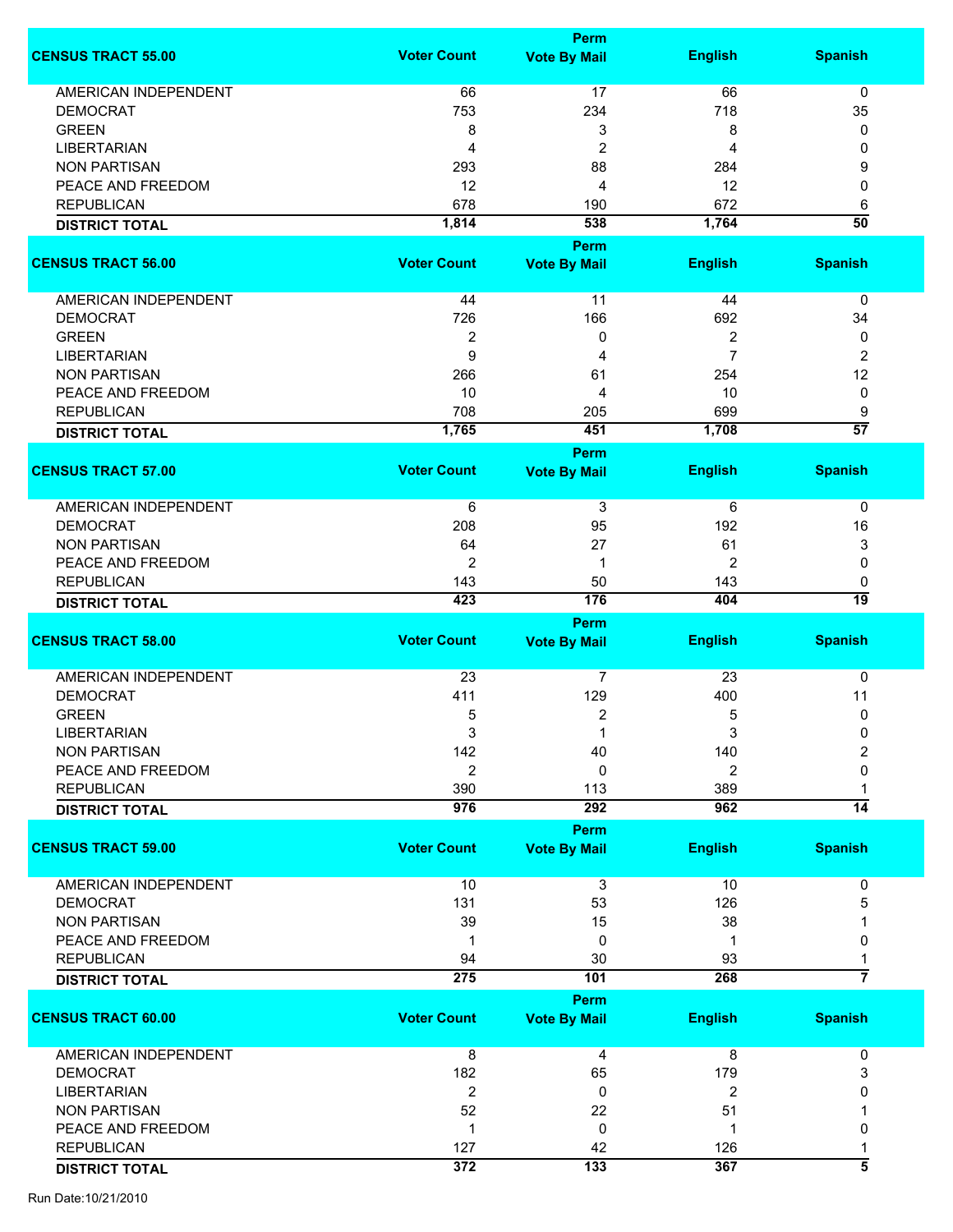|                             |                    | <b>Perm</b>                        |                |                 |
|-----------------------------|--------------------|------------------------------------|----------------|-----------------|
| <b>CENSUS TRACT 61.00</b>   | <b>Voter Count</b> | <b>Vote By Mail</b>                | <b>English</b> | <b>Spanish</b>  |
| <b>AMERICAN INDEPENDENT</b> | 118                | 60                                 | 118            | 0               |
| <b>DEMOCRAT</b>             | 1,510              | 754                                | 1,476          | 34              |
| <b>GREEN</b>                | 9                  | 3                                  | 9              | 0               |
| <b>LIBERTARIAN</b>          | 11                 |                                    | 11             | 0               |
|                             |                    | 5                                  |                |                 |
| <b>NON PARTISAN</b>         | 604                | 274                                | 599            | 5               |
| PEACE AND FREEDOM           | 17                 | 8                                  | 17             | 0               |
| <b>REPUBLICAN</b>           | 1,448              | 700                                | 1,445          | 3               |
| <b>DISTRICT TOTAL</b>       | 3,717              | 1,804                              | 3,675          | $\overline{42}$ |
| <b>CENSUS TRACT 62.01</b>   | <b>Voter Count</b> | <b>Perm</b><br><b>Vote By Mail</b> | <b>English</b> | <b>Spanish</b>  |
|                             |                    |                                    |                |                 |
| AMERICAN INDEPENDENT        | 35                 | 9                                  | 35             | 0               |
| <b>DEMOCRAT</b>             | 639                | 282                                | 629            | 10              |
| <b>GREEN</b>                | 1                  | 1                                  | 1              | 0               |
| <b>LIBERTARIAN</b>          | 8                  | 2                                  | 8              | 0               |
| <b>NON PARTISAN</b>         | 243                | 108                                | 242            |                 |
| PEACE AND FREEDOM           | 7                  | 1                                  | 6              |                 |
| <b>REPUBLICAN</b>           | 563                | 243                                | 559            | 4               |
| <b>DISTRICT TOTAL</b>       | 1,496              | 646                                | 1,480          | $\overline{16}$ |
|                             |                    | Perm                               |                |                 |
| <b>CENSUS TRACT 62.02</b>   | <b>Voter Count</b> | <b>Vote By Mail</b>                | <b>English</b> | <b>Spanish</b>  |
| <b>AMERICAN INDEPENDENT</b> | 80                 | 31                                 | 78             | $\overline{2}$  |
| <b>DEMOCRAT</b>             | 1,056              | 365                                | 1,039          | 17              |
| <b>GREEN</b>                | 4                  | 1                                  | 4              | 0               |
| <b>LIBERTARIAN</b>          | 8                  | 5                                  | 8              | 0               |
|                             |                    |                                    |                |                 |
| <b>NON PARTISAN</b>         | 318                | 108                                | 313            | 5               |
| PEACE AND FREEDOM           | 16                 | $\overline{7}$                     | 16             | 0               |
| <b>REPUBLICAN</b>           | 867                | 329                                | 861            | 6               |
| <b>DISTRICT TOTAL</b>       | 2,349              | 846                                | 2,319          | $\overline{30}$ |
|                             |                    | <b>Perm</b>                        |                |                 |
| <b>CENSUS TRACT 63.01</b>   | <b>Voter Count</b> | <b>Vote By Mail</b>                | <b>English</b> | <b>Spanish</b>  |
| <b>AMERICAN INDEPENDENT</b> | 41                 | 15                                 | 40             | 1               |
| <b>DEMOCRAT</b>             | 756                | 316                                | 734            | 22              |
| <b>GREEN</b>                | 6                  | 2                                  | 6              | $\mathbf{0}$    |
| <b>LIBERTARIAN</b>          | 7                  | $\overline{c}$                     | 6              |                 |
| <b>NON PARTISAN</b>         | 277                | 89                                 | 271            | 6               |
| PEACE AND FREEDOM           | 5                  | 2                                  | 5              | 0               |
| <b>REPUBLICAN</b>           | 501                | 203                                | 499            | 2               |
| <b>DISTRICT TOTAL</b>       | 1,593              | 629                                | 1,561          | $\overline{32}$ |
|                             |                    | Perm                               |                |                 |
| <b>CENSUS TRACT 63.02</b>   | <b>Voter Count</b> | <b>Vote By Mail</b>                | <b>English</b> | <b>Spanish</b>  |
| <b>AMERICAN INDEPENDENT</b> | 82                 | 27                                 | 82             | $\mathbf 0$     |
| <b>DEMOCRAT</b>             | 1,077              | 386                                | 1,034          | 43              |
| <b>GREEN</b>                | 9                  | 4                                  | 9              | 0               |
| <b>LIBERTARIAN</b>          | 11                 | 5                                  | 11             | 0               |
| <b>NON PARTISAN</b>         | 452                | 148                                | 442            | 10              |
| PEACE AND FREEDOM           | 16                 | 5                                  | 16             | 0               |
| <b>REPUBLICAN</b>           | 892                | 340                                | 879            | 13              |
| <b>DISTRICT TOTAL</b>       | 2,539              | 915                                | 2,473          | $\overline{66}$ |
|                             |                    |                                    |                |                 |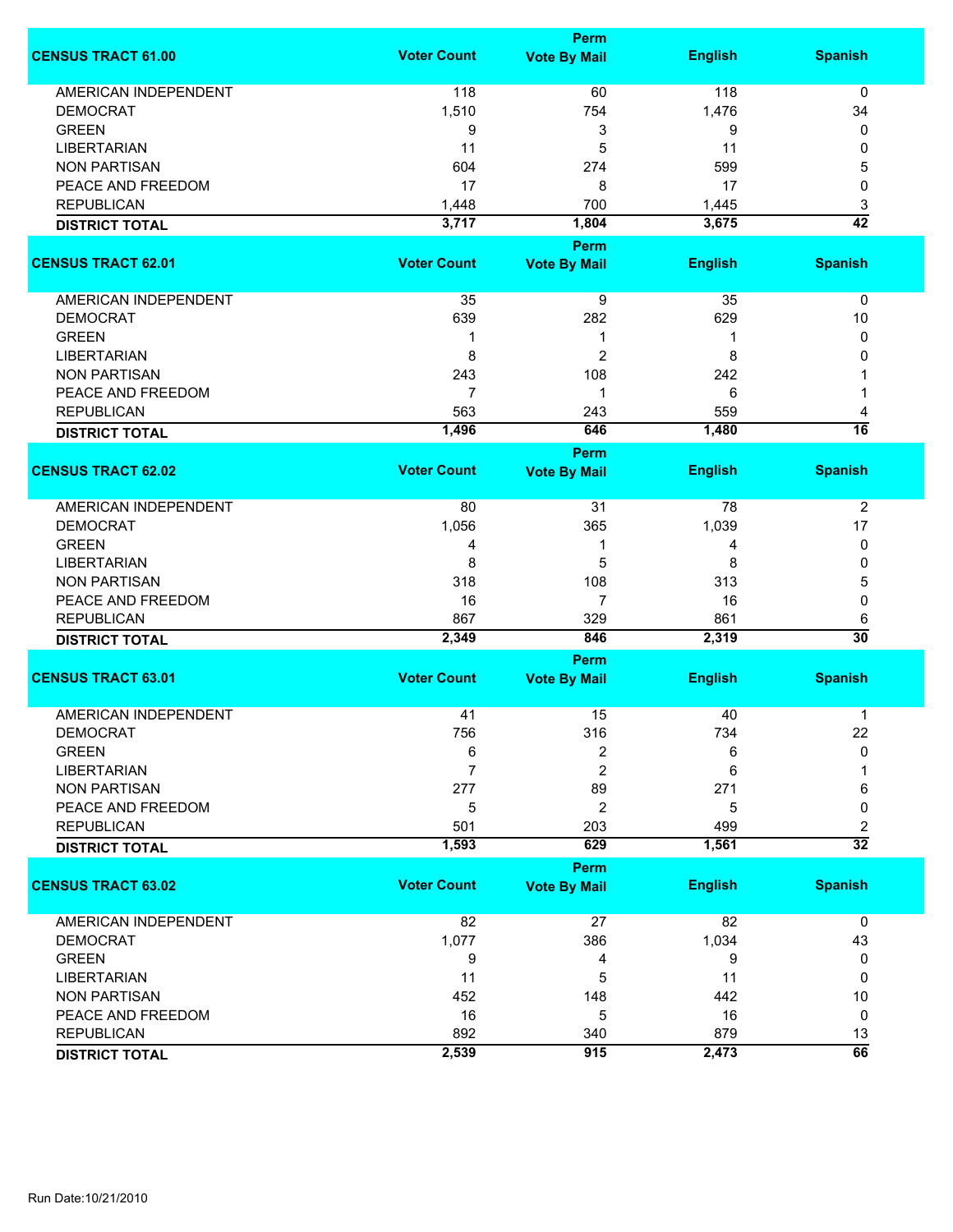|                             |                    | <b>Perm</b>         |                |                 |  |  |
|-----------------------------|--------------------|---------------------|----------------|-----------------|--|--|
| <b>CENSUS TRACT 64.01</b>   | <b>Voter Count</b> | <b>Vote By Mail</b> | <b>English</b> | <b>Spanish</b>  |  |  |
| <b>AMERICAN INDEPENDENT</b> | 16                 | 4                   | 15             | $\mathbf{1}$    |  |  |
| <b>DEMOCRAT</b>             | 301                | 80                  | 279            | 22              |  |  |
| <b>GREEN</b>                | 1                  | 0                   | 1              | 0               |  |  |
| <b>LIBERTARIAN</b>          | 3                  | 2                   | 3              | 0               |  |  |
| <b>NON PARTISAN</b>         | 110                | 34                  | 105            | 5               |  |  |
| PEACE AND FREEDOM           | 5                  | 1                   | 5              | 0               |  |  |
| <b>REPUBLICAN</b>           | 250                | 71                  | 248            | 2               |  |  |
|                             | 686                | 192                 | 656            | $\overline{30}$ |  |  |
| <b>DISTRICT TOTAL</b>       |                    |                     |                |                 |  |  |
|                             |                    | Perm                |                |                 |  |  |
| <b>CENSUS TRACT 64.02</b>   | <b>Voter Count</b> | <b>Vote By Mail</b> | <b>English</b> | <b>Spanish</b>  |  |  |
| AMERICAN INDEPENDENT        | 41                 | 12                  | 41             | 0               |  |  |
| <b>DEMOCRAT</b>             | 591                | 164                 | 561            | 30              |  |  |
| <b>GREEN</b>                | $\overline{2}$     | 1                   | 2              | 0               |  |  |
| <b>LIBERTARIAN</b>          | $\overline{7}$     | $\overline{c}$      | $\overline{7}$ | 0               |  |  |
| <b>NON PARTISAN</b>         | 235                | 56                  | 230            | 5               |  |  |
| PEACE AND FREEDOM           | 8                  | 2                   | 8              | 0               |  |  |
| <b>REPUBLICAN</b>           | 587                | 171                 | 584            | 3               |  |  |
| <b>DISTRICT TOTAL</b>       | 1,471              | 408                 | 1,433          | $\overline{38}$ |  |  |
|                             |                    | Perm                |                |                 |  |  |
| <b>CENSUS TRACT 65.00</b>   | <b>Voter Count</b> | <b>Vote By Mail</b> | <b>English</b> | <b>Spanish</b>  |  |  |
| <b>AMERICAN INDEPENDENT</b> | 41                 | 4                   | 41             | 0               |  |  |
| <b>DEMOCRAT</b>             | 731                | 198                 | 697            | 34              |  |  |
| <b>GREEN</b>                | 7                  | 3                   | 7              | 0               |  |  |
| <b>LIBERTARIAN</b>          | 6                  | 1                   | 5              | 1               |  |  |
| <b>NON PARTISAN</b>         | 269                | 65                  | 258            | 11              |  |  |
| PEACE AND FREEDOM           | 12                 | $\overline{c}$      | 12             | 0               |  |  |
| <b>REPUBLICAN</b>           | 582                | 168                 | 579            | 3               |  |  |
| <b>DISTRICT TOTAL</b>       | 1,648              | 441                 | 1,599          | 49              |  |  |
|                             | <b>Perm</b>        |                     |                |                 |  |  |
| <b>CENSUS TRACT 66.00</b>   | <b>Voter Count</b> | <b>Vote By Mail</b> | <b>English</b> | <b>Spanish</b>  |  |  |
| <b>AMERICAN INDEPENDENT</b> | 128                | 43                  | 127            | 1               |  |  |
| <b>DEMOCRAT</b>             | 3,052              | 914                 | 2,947          | 105             |  |  |
| <b>GREEN</b>                | 16                 | 4                   | 16             | 0               |  |  |
| <b>LIBERTARIAN</b>          | 19                 | 6                   | 18             | 1               |  |  |
| <b>NON PARTISAN</b>         | 847                | 235                 | 820            | 27              |  |  |
| PEACE AND FREEDOM           | 18                 | 8                   | 17             | 1               |  |  |
| <b>REPUBLICAN</b>           | 1,293              | 386                 | 1,278          | 15              |  |  |
| <b>DISTRICT TOTAL</b>       | 5,373              | 1,596               | 5,223          | 150             |  |  |
|                             |                    | <b>Perm</b>         |                |                 |  |  |
| <b>CENSUS TRACT 67.00</b>   | <b>Voter Count</b> | <b>Vote By Mail</b> | <b>English</b> | <b>Spanish</b>  |  |  |
| <b>AMERICAN INDEPENDENT</b> | 54                 | 20                  | 53             | $\mathbf 1$     |  |  |
| <b>DEMOCRAT</b>             | 837                | 239                 | 791            | 46              |  |  |
| <b>GREEN</b>                | $\boldsymbol{2}$   | 0                   | 2              | 0               |  |  |
| <b>LIBERTARIAN</b>          | 1                  | 1                   | 1              | 0               |  |  |
| <b>NON PARTISAN</b>         | 256                | 82                  | 251            | 5               |  |  |
| PEACE AND FREEDOM           | 5                  | 0                   | 5              | 0               |  |  |
| <b>REPUBLICAN</b>           | 373                | 100                 | 368            | 5               |  |  |
| <b>DISTRICT TOTAL</b>       | 1,528              | 442                 | 1,471          | $\overline{57}$ |  |  |
|                             |                    |                     |                |                 |  |  |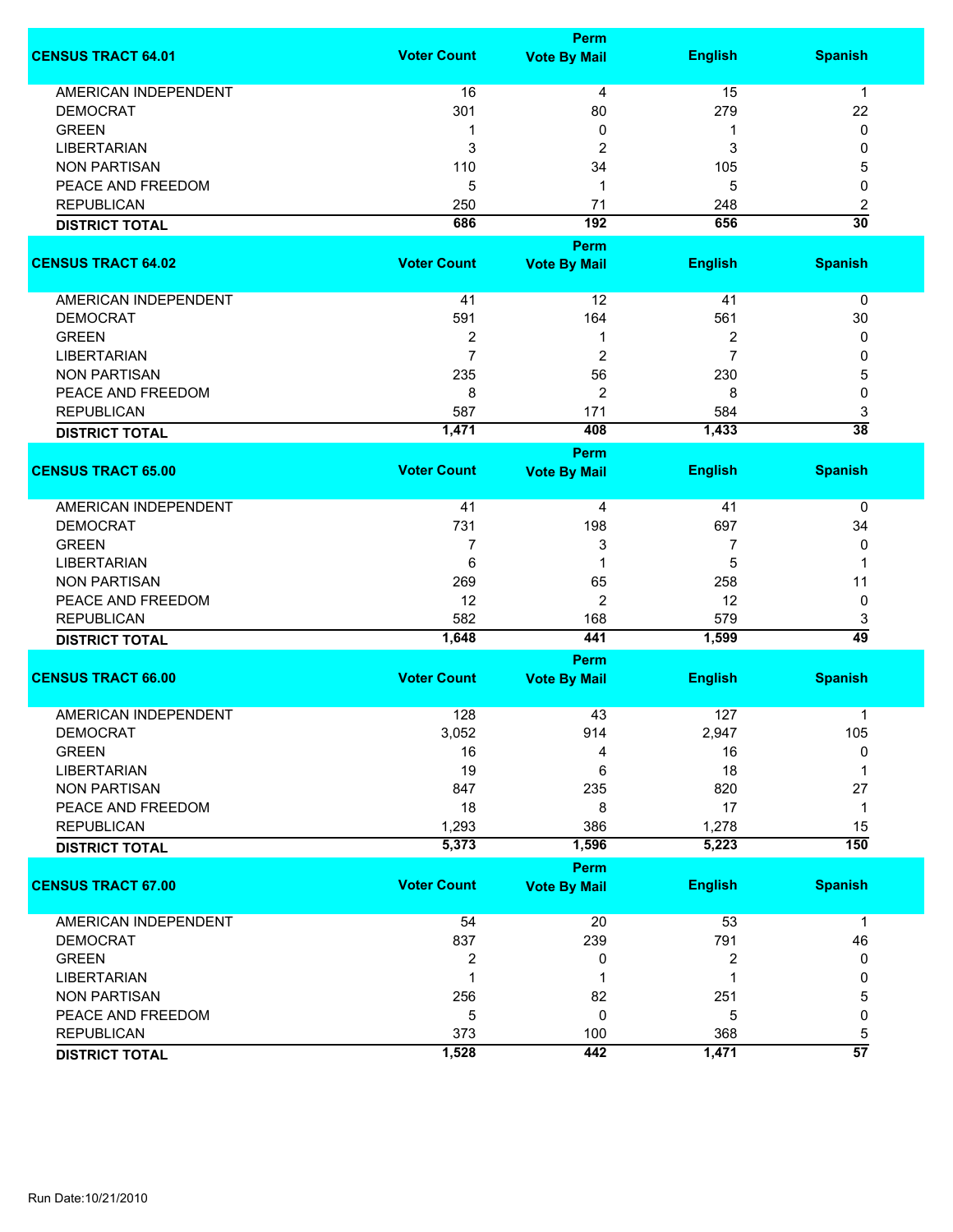|                             |                    | Perm                               |                |                         |
|-----------------------------|--------------------|------------------------------------|----------------|-------------------------|
| <b>CENSUS TRACT 68.00</b>   | <b>Voter Count</b> | <b>Vote By Mail</b>                | <b>English</b> | <b>Spanish</b>          |
| <b>AMERICAN INDEPENDENT</b> | 10                 | 0                                  | 10             | 0                       |
| <b>DEMOCRAT</b>             | 139                | 44                                 | 134            | 5                       |
| <b>GREEN</b>                | 1                  | 0                                  |                | 0                       |
| <b>LIBERTARIAN</b>          | -1                 | 0                                  |                | 0                       |
| <b>NON PARTISAN</b>         | 49                 | 12                                 | 49             | 0                       |
| PEACE AND FREEDOM           | 1                  | 0                                  | -1             | 0                       |
| <b>REPUBLICAN</b>           |                    |                                    |                |                         |
|                             | 96                 | 40                                 | 95             | 1<br>$\overline{\bf 6}$ |
| <b>DISTRICT TOTAL</b>       | 297                | 96                                 | 291            |                         |
|                             |                    | <b>Perm</b>                        |                |                         |
| <b>CENSUS TRACT 69.00</b>   | <b>Voter Count</b> | <b>Vote By Mail</b>                | <b>English</b> | <b>Spanish</b>          |
| AMERICAN INDEPENDENT        | 23                 | 9                                  | 23             | 0                       |
| <b>DEMOCRAT</b>             | 670                | 194                                | 638            | 32                      |
| <b>GREEN</b>                | 6                  | 4                                  | 5              |                         |
| <b>LIBERTARIAN</b>          | 6                  | 1                                  | 5              |                         |
| <b>NON PARTISAN</b>         | 167                | 41                                 | 166            |                         |
| PEACE AND FREEDOM           | 8                  | 4                                  | 8              | 0                       |
| <b>REPUBLICAN</b>           | 236                | 57                                 | 229            | 7                       |
|                             | 1,116              | 310                                | 1,074          | $\overline{42}$         |
| <b>DISTRICT TOTAL</b>       |                    |                                    |                |                         |
| <b>CENSUS TRACT 70.00</b>   | <b>Voter Count</b> | <b>Perm</b><br><b>Vote By Mail</b> | <b>English</b> | <b>Spanish</b>          |
| <b>AMERICAN INDEPENDENT</b> | 76                 | 22                                 | 75             | $\mathbf 1$             |
|                             | 1,458              |                                    |                |                         |
| <b>DEMOCRAT</b>             |                    | 457                                | 1,385          | 73                      |
| <b>GREEN</b>                | 17                 | 5                                  | 17             | 0                       |
| <b>LIBERTARIAN</b>          | 15                 | 9                                  | 15             | 0                       |
| <b>NON PARTISAN</b>         | 453                | 94                                 | 429            | 24                      |
| PEACE AND FREEDOM           | 12                 | 2                                  | 12             | 0                       |
| <b>REPUBLICAN</b>           | 556                | 161                                | 547            | 9                       |
| <b>DISTRICT TOTAL</b>       | 2,587              | 750                                | 2,480          | 107                     |
|                             |                    | <b>Perm</b>                        |                |                         |
| <b>CENSUS TRACT 71.01</b>   | <b>Voter Count</b> | <b>Vote By Mail</b>                | <b>English</b> | <b>Spanish</b>          |
| <b>AMERICAN INDEPENDENT</b> | 57                 | 17                                 | 57             | 0                       |
| <b>DEMOCRAT</b>             | 705                | 224                                | 691            | 14                      |
| <b>GREEN</b>                | $\boldsymbol{2}$   | 1                                  | 2              | $\mathbf 0$             |
| <b>LIBERTARIAN</b>          | 12                 | 4                                  | 12             | 0                       |
| <b>NON PARTISAN</b>         | 327                | 96                                 | 321            | 6                       |
| PEACE AND FREEDOM           | 5                  | 2                                  | 5              | 0                       |
| <b>REPUBLICAN</b>           | 563                | 178                                | 557            | 6                       |
| <b>DISTRICT TOTAL</b>       | 1,671              | 522                                | 1,645          | $\overline{26}$         |
|                             |                    | <b>Perm</b>                        |                |                         |
| <b>CENSUS TRACT 71.02</b>   | <b>Voter Count</b> | <b>Vote By Mail</b>                | <b>English</b> | <b>Spanish</b>          |
| <b>AMERICAN INDEPENDENT</b> | 156                | 42                                 | 156            | $\mathbf 0$             |
| <b>DEMOCRAT</b>             | 1,852              | 539                                | 1,829          | 23                      |
| <b>GREEN</b>                | 21                 | 5                                  | 20             | 1                       |
| <b>LIBERTARIAN</b>          | 26                 | 8                                  | 26             | 0                       |
| <b>NON PARTISAN</b>         | 859                | 284                                | 854            | 5                       |
| PEACE AND FREEDOM           | 15                 | 6                                  | 15             | 0                       |
| <b>REPUBLICAN</b>           | 1,618              | 574                                | 1,611          | $\overline{7}$          |
| <b>DISTRICT TOTAL</b>       | 4,547              | 1,458                              | 4,511          | $\overline{36}$         |
|                             |                    |                                    |                |                         |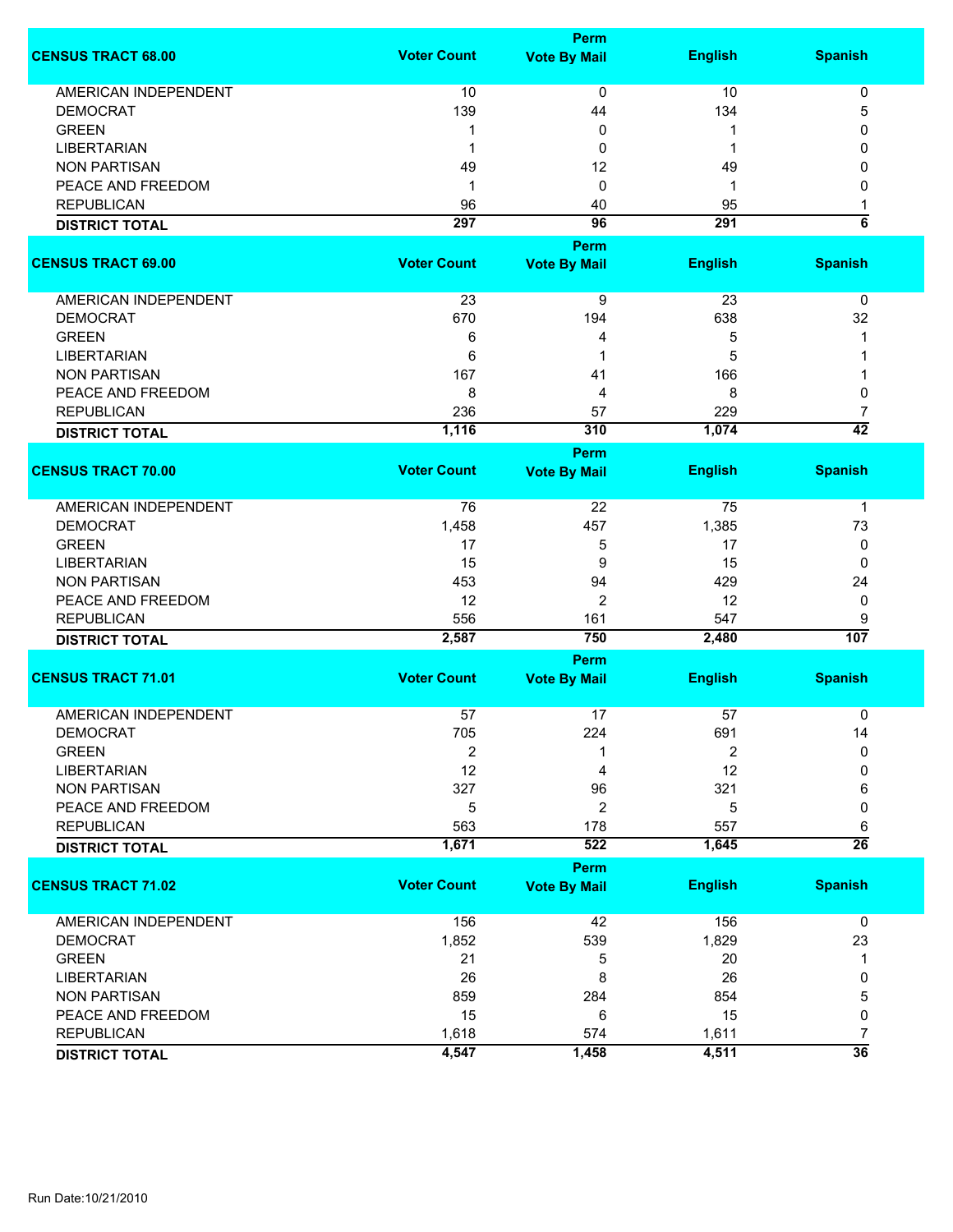|                                                |                    | <b>Perm</b>                        |                |                         |
|------------------------------------------------|--------------------|------------------------------------|----------------|-------------------------|
| <b>CENSUS TRACT 71.04</b>                      | <b>Voter Count</b> | <b>Vote By Mail</b>                | <b>English</b> | <b>Spanish</b>          |
| <b>AMERICAN INDEPENDENT</b>                    | 61                 | 19                                 | 61             | 0                       |
| <b>DEMOCRAT</b>                                | 838                | 318                                | 833            | 5                       |
| <b>GREEN</b>                                   | 10                 | 3                                  | 10             | 0                       |
| <b>LIBERTARIAN</b>                             |                    |                                    |                |                         |
|                                                | 14                 | 6                                  | 14             | 0                       |
| <b>NON PARTISAN</b>                            | 393                | 141                                | 393            | 0                       |
| PEACE AND FREEDOM                              | 10                 | $\overline{c}$                     | 10             | 0                       |
| <b>REPUBLICAN</b>                              | 1,156              | 484                                | 1,154          | $\overline{\mathbf{c}}$ |
| <b>DISTRICT TOTAL</b>                          | 2,482              | 973                                | 2,475          | $\overline{7}$          |
|                                                |                    | <b>Perm</b>                        |                |                         |
| <b>CENSUS TRACT 71.05</b>                      | <b>Voter Count</b> | <b>Vote By Mail</b>                | <b>English</b> | <b>Spanish</b>          |
| AMERICAN INDEPENDENT                           | 45                 | 11                                 | 45             | 0                       |
| <b>DEMOCRAT</b>                                | 527                | 190                                | 521            | 6                       |
| <b>GREEN</b>                                   | 3                  | 3                                  | 3              | 0                       |
| <b>LIBERTARIAN</b>                             | 4                  | 0                                  | 4              | 0                       |
| <b>NON PARTISAN</b>                            | 292                | 116                                | 291            | 1                       |
|                                                | $\overline{2}$     | 0                                  |                | 0                       |
| PEACE AND FREEDOM                              |                    |                                    | 2              |                         |
| <b>REPUBLICAN</b>                              | 586                | 261                                | 584            | 2                       |
| <b>DISTRICT TOTAL</b>                          | 1,459              | 581                                | 1,450          | 5                       |
| <b>CENSUS TRACT 71.06</b>                      | <b>Voter Count</b> | <b>Perm</b><br><b>Vote By Mail</b> | <b>English</b> | <b>Spanish</b>          |
|                                                |                    |                                    |                |                         |
| <b>AMERICAN INDEPENDENT</b>                    | 58                 | 17                                 | 58             | 0                       |
| <b>DEMOCRAT</b>                                | 818                | 303                                | 813            | 5                       |
| <b>GREEN</b>                                   | 9                  | 4                                  | 9              | 0                       |
| <b>LIBERTARIAN</b>                             | 10                 | $\overline{2}$                     | 10             | 0                       |
| <b>NON PARTISAN</b>                            | 330                | 99                                 | 329            |                         |
| PEACE AND FREEDOM                              | 4                  | 1                                  | 4              | 0                       |
| <b>REPUBLICAN</b>                              | 797                | 297                                | 797            | 0                       |
| <b>DISTRICT TOTAL</b>                          | 2,026              | 723                                | 2,020          | $\overline{\bf{6}}$     |
|                                                |                    | Perm                               |                |                         |
| <b>CENSUS TRACT 72.00</b>                      | <b>Voter Count</b> | <b>Vote By Mail</b>                | <b>English</b> | <b>Spanish</b>          |
|                                                |                    |                                    |                |                         |
| <b>AMERICAN INDEPENDENT</b><br><b>DEMOCRAT</b> | 71                 | 19                                 | 70             | 1                       |
|                                                | 932                | 386                                | 894            | 38                      |
| <b>GREEN</b>                                   | 6                  | 0                                  | 6              | 0                       |
| <b>LIBERTARIAN</b>                             | 14                 | 6                                  | 14             | 0                       |
| <b>NON PARTISAN</b>                            | 470                | 177                                | 464            | 6                       |
| PEACE AND FREEDOM                              | 6                  | 3                                  | 6              | 0                       |
| <b>REPUBLICAN</b>                              | 695                | 278                                | 690            | 5                       |
| <b>DISTRICT TOTAL</b>                          | 2,194              | 869                                | 2,144          | $\overline{50}$         |
|                                                |                    | Perm                               |                |                         |
| <b>CENSUS TRACT 73.01</b>                      | <b>Voter Count</b> | <b>Vote By Mail</b>                | <b>English</b> | <b>Spanish</b>          |
| AMERICAN INDEPENDENT                           | 169                | 73                                 | 169            | 0                       |
| <b>DEMOCRAT</b>                                | 1,751              | 672                                | 1,724          | 27                      |
| <b>GREEN</b>                                   | 25                 | 8                                  | 25             | 0                       |
| <b>LIBERTARIAN</b>                             | 30                 | 13                                 | 30             | 0                       |
| <b>NON PARTISAN</b>                            | 1,164              | 394                                | 1,160          | 4                       |
| PEACE AND FREEDOM                              | 15                 |                                    | 14             |                         |
|                                                |                    | 4                                  |                | 1                       |
| <b>REPUBLICAN</b>                              | 1,638              | 705                                | 1,631          | 7                       |
| <b>DISTRICT TOTAL</b>                          | 4,792              | 1,869                              | 4,753          | $\overline{39}$         |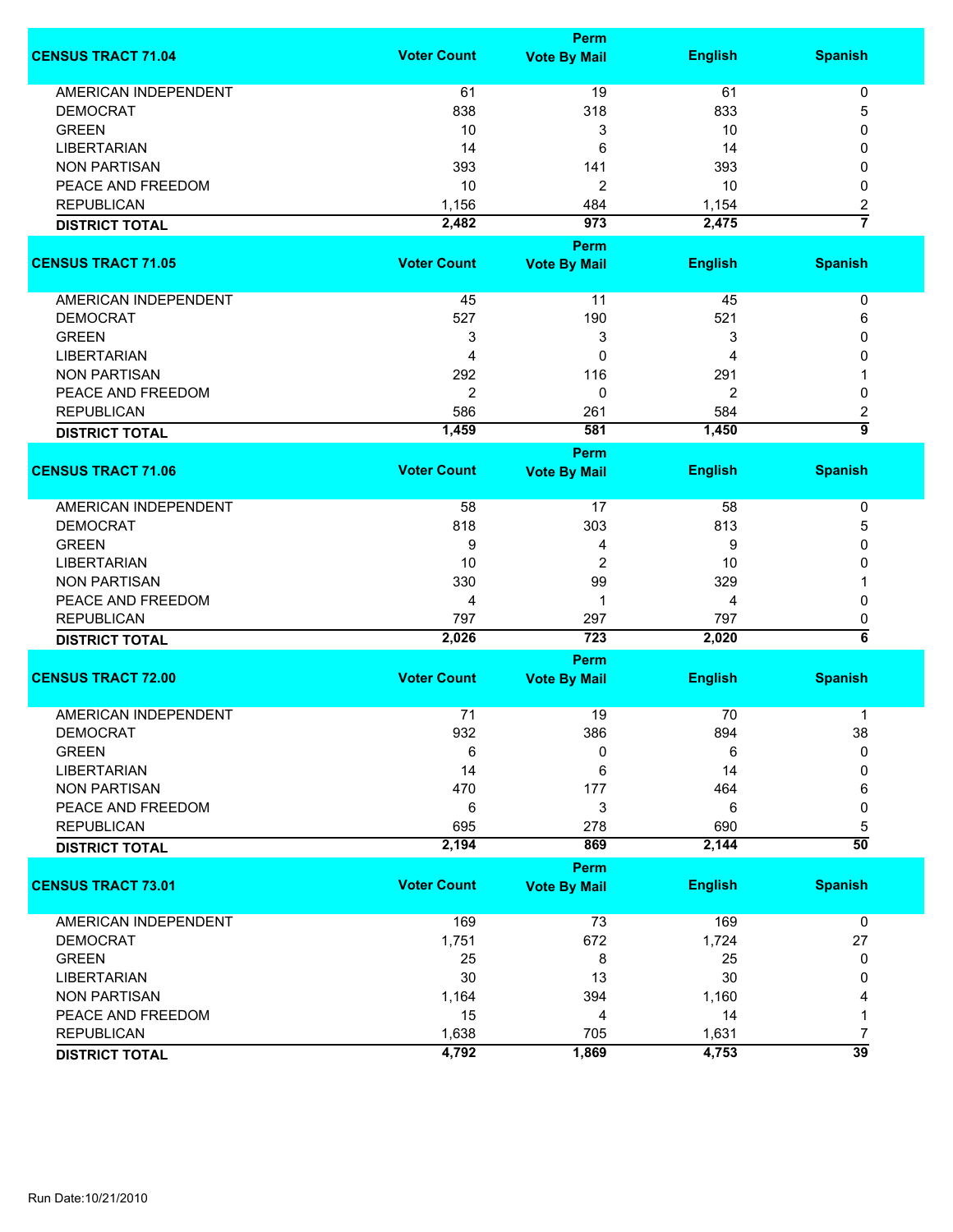|                             |                    | <b>Perm</b>                        |                |                 |  |
|-----------------------------|--------------------|------------------------------------|----------------|-----------------|--|
| <b>CENSUS TRACT 73.02</b>   | <b>Voter Count</b> | <b>Vote By Mail</b>                | <b>English</b> | <b>Spanish</b>  |  |
| <b>AMERICAN INDEPENDENT</b> | 154                | 60                                 | 154            | 0               |  |
| <b>DEMOCRAT</b>             | 1,480              | 601                                | 1,473          | 7               |  |
| <b>GREEN</b>                | 18                 | 8                                  | 18             | 0               |  |
| <b>LIBERTARIAN</b>          | 24                 | 10                                 | 24             | 0               |  |
| <b>NON PARTISAN</b>         | 1,198              | 448                                | 1,190          | 8               |  |
|                             |                    |                                    |                |                 |  |
| PEACE AND FREEDOM           | 11                 | 4                                  | 11             | 0               |  |
| <b>REPUBLICAN</b>           | 2,324              | 1,119                              | 2,318          | 6               |  |
| <b>DISTRICT TOTAL</b>       | 5,209              | 2,250                              | 5,188          | $\overline{21}$ |  |
| <b>CENSUS TRACT 74.03</b>   | <b>Voter Count</b> | <b>Perm</b><br><b>Vote By Mail</b> | <b>English</b> | <b>Spanish</b>  |  |
|                             |                    |                                    |                |                 |  |
| AMERICAN INDEPENDENT        | 96                 | 33                                 | 96             | 0               |  |
| <b>DEMOCRAT</b>             | 1,362              | 510                                | 1,344          | 18              |  |
| <b>GREEN</b>                | 12                 | 4                                  | 12             | 0               |  |
| <b>LIBERTARIAN</b>          | 14                 | 4                                  | 14             | 0               |  |
| <b>NON PARTISAN</b>         | 527                | 173                                | 526            |                 |  |
| PEACE AND FREEDOM           | 9                  | 3                                  | 9              | 0               |  |
| <b>REPUBLICAN</b>           | 1,315              | 573                                | 1,308          | 7               |  |
|                             | 3,335              | 1,300                              | 3,309          | $\overline{26}$ |  |
| <b>DISTRICT TOTAL</b>       |                    | <b>Perm</b>                        |                |                 |  |
| <b>CENSUS TRACT 74.04</b>   | <b>Voter Count</b> | <b>Vote By Mail</b>                | <b>English</b> | <b>Spanish</b>  |  |
|                             |                    |                                    |                |                 |  |
| <b>AMERICAN INDEPENDENT</b> | 82                 | 31                                 | 82             | 0               |  |
| <b>DEMOCRAT</b>             | 1,038              | 414                                | 1,029          | 9               |  |
| <b>GREEN</b>                | 13                 | 3                                  | 13             | 0               |  |
| <b>LIBERTARIAN</b>          | 11                 | 5                                  | 11             | 0               |  |
| <b>NON PARTISAN</b>         | 391                | 153                                | 387            | 4               |  |
| PEACE AND FREEDOM           | 8                  | 1                                  | 8              | 0               |  |
| <b>REPUBLICAN</b>           | 1,202              | 537                                | 1,199          | 3               |  |
| <b>DISTRICT TOTAL</b>       | 2,745              | 1,144                              | 2,729          | $\overline{16}$ |  |
|                             | Perm               |                                    |                |                 |  |
| <b>CENSUS TRACT 74.06</b>   | <b>Voter Count</b> | <b>Vote By Mail</b>                | <b>English</b> | <b>Spanish</b>  |  |
| <b>AMERICAN INDEPENDENT</b> | 150                | 57                                 | 149            | 1               |  |
| <b>DEMOCRAT</b>             | 2,032              | 816                                | 1,982          | 50              |  |
| <b>GREEN</b>                | 14                 | 3                                  | 14             | 0               |  |
| <b>LIBERTARIAN</b>          | 24                 | 9                                  | 24             | $\mathbf{0}$    |  |
| <b>NON PARTISAN</b>         | 836                | 261                                | 824            | 12              |  |
| PEACE AND FREEDOM           | 17                 | 6                                  | 16             | 1               |  |
| <b>REPUBLICAN</b>           | 1,871              | 738                                | 1,864          | 7               |  |
| <b>DISTRICT TOTAL</b>       | 4,944              | 1,890                              | 4,873          | $\overline{71}$ |  |
|                             |                    |                                    |                |                 |  |
| <b>CENSUS TRACT 74.07</b>   | <b>Voter Count</b> | <b>Perm</b>                        |                |                 |  |
|                             |                    | <b>Vote By Mail</b>                | <b>English</b> | <b>Spanish</b>  |  |
| AMERICAN INDEPENDENT        | 25                 | 5                                  | 25             | 0               |  |
| <b>DEMOCRAT</b>             | 352                | 128                                | 343            | 9               |  |
| <b>GREEN</b>                | 1                  | 0                                  |                | 0               |  |
| <b>LIBERTARIAN</b>          | 3                  | 0                                  | 3              | 0               |  |
| <b>NON PARTISAN</b>         | 135                | 32                                 | 135            | 0               |  |
| PEACE AND FREEDOM           | -1                 | 1                                  | 1              | 0               |  |
| <b>REPUBLICAN</b>           | 327                | 99                                 | 325            | 2               |  |
| <b>DISTRICT TOTAL</b>       | 844                | 265                                | 833            | $\overline{11}$ |  |
|                             |                    |                                    |                |                 |  |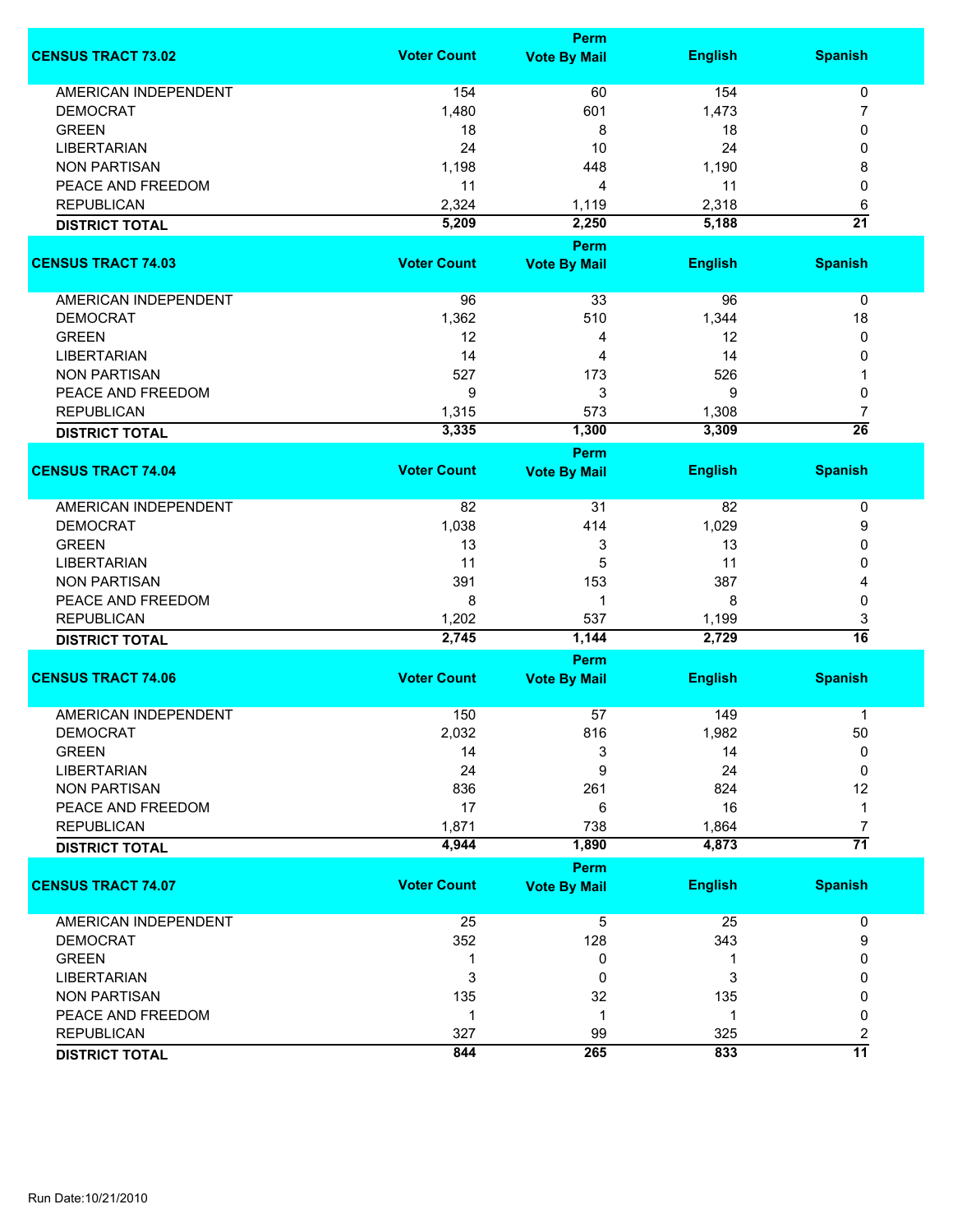|                             |                              | <b>Perm</b>                  |                |                 |
|-----------------------------|------------------------------|------------------------------|----------------|-----------------|
| <b>CENSUS TRACT 74.08</b>   | <b>Voter Count</b>           | <b>Vote By Mail</b>          | <b>English</b> | <b>Spanish</b>  |
| <b>AMERICAN INDEPENDENT</b> |                              | 12                           | 24             | $\mathbf 1$     |
|                             | 25                           |                              |                |                 |
| <b>DEMOCRAT</b>             | 533                          | 178                          | 512            | 21              |
| <b>GREEN</b>                | -1                           | 0                            | 1              | 0               |
| <b>LIBERTARIAN</b>          | 4                            | 0                            | 4              | 0               |
| <b>NON PARTISAN</b>         | 202                          | 56                           | 198            | 4               |
| PEACE AND FREEDOM           | -1                           | 1                            | -1             | 0               |
| <b>REPUBLICAN</b>           | 437                          | 142                          | 433            | 4               |
| <b>DISTRICT TOTAL</b>       | 1,203                        | 389                          | 1,173          | $\overline{30}$ |
|                             |                              | <b>Perm</b>                  |                |                 |
| <b>CENSUS TRACT 75.00</b>   | <b>Voter Count</b>           | <b>Vote By Mail</b>          | <b>English</b> | <b>Spanish</b>  |
| AMERICAN INDEPENDENT        | 11                           | 9                            | 11             | 0               |
| <b>DEMOCRAT</b>             | 69                           | 56                           | 69             | 0               |
| <b>GREEN</b>                | 4                            | 3                            | 4              | 0               |
| <b>NON PARTISAN</b>         | 32                           | 22                           | 31             |                 |
| PEACE AND FREEDOM           | 3                            | 1                            | 3              | 0               |
| <b>REPUBLICAN</b>           |                              |                              |                |                 |
|                             | 45<br>164                    | 41<br>$\overline{132}$       | 45<br>163      | 0<br>7          |
| <b>DISTRICT TOTAL</b>       |                              |                              |                |                 |
| <b>CENSUS TRACT 76.01</b>   | <b>Voter Count</b>           | Perm<br><b>Vote By Mail</b>  | <b>English</b> | <b>Spanish</b>  |
|                             |                              |                              |                |                 |
| AMERICAN INDEPENDENT        | 43                           | 12                           | 43             | 0               |
| <b>DEMOCRAT</b>             | 711                          | 208                          | 674            | 37              |
| <b>GREEN</b>                | 3                            | 1                            | 3              | 0               |
| <b>LIBERTARIAN</b>          | 8                            | 5                            | 8              | 0               |
| <b>NON PARTISAN</b>         | 268                          | 74                           | 262            | 6               |
| PEACE AND FREEDOM           | 10                           | 3                            | 10             | 0               |
| <b>REPUBLICAN</b>           | 584                          | 177                          | 581            | 3               |
| <b>DISTRICT TOTAL</b>       | 1,627                        | 480                          | 1,581          | $\overline{46}$ |
|                             |                              | Perm                         |                |                 |
| <b>CENSUS TRACT 76.02</b>   | <b>Voter Count</b>           | <b>Vote By Mail</b>          | <b>English</b> | <b>Spanish</b>  |
|                             |                              |                              |                |                 |
| <b>AMERICAN INDEPENDENT</b> | 92                           | 37                           | 92             | 0               |
| <b>DEMOCRAT</b>             | 1,609                        | 513                          | 1,561          | 48              |
| GREEN                       | 9                            | 0                            | 9              | 0               |
| <b>LIBERTARIAN</b>          | 16                           | 5                            | 16             | 0               |
| <b>NON PARTISAN</b>         | 616                          | 180                          | 601            | 15              |
| PEACE AND FREEDOM           | 11                           | 6                            | 11             | 0               |
| <b>REPUBLICAN</b>           | 1,278                        | 418                          | 1,271          | 7               |
| <b>DISTRICT TOTAL</b>       | 3,631                        | 1,159                        | 3,561          | $\overline{70}$ |
|                             |                              | Perm                         |                |                 |
| <b>CENSUS TRACT 77.00</b>   | <b>Voter Count</b>           | <b>Vote By Mail</b>          | <b>English</b> | <b>Spanish</b>  |
| <b>NON PARTISAN</b>         |                              |                              | $\mathbf 1$    |                 |
| <b>DISTRICT TOTAL</b>       | 1<br>$\overline{\mathbf{1}}$ | 1<br>$\overline{\mathbf{1}}$ | $\overline{1}$ | 0<br>0          |
|                             |                              |                              |                |                 |
| <b>CENSUS TRACT 78.00</b>   | <b>Voter Count</b>           | Perm<br><b>Vote By Mail</b>  | <b>English</b> | <b>Spanish</b>  |
|                             |                              |                              |                |                 |
| <b>AMERICAN INDEPENDENT</b> | 87                           | 34                           | 86             | $\mathbf{1}$    |
| <b>DEMOCRAT</b>             | 701                          | 237                          | 690            | 11              |
| <b>GREEN</b>                | 7                            | 1                            | 7              | 0               |
| <b>LIBERTARIAN</b>          | 12                           | 5                            | 12             | 0               |
| <b>NON PARTISAN</b>         | 437                          | 162                          | 435            | 2               |
| PEACE AND FREEDOM           | 8                            | 0                            | 7              | 1               |
| <b>REPUBLICAN</b>           | 678                          | 268                          | 674            | 4               |
| <b>DISTRICT TOTAL</b>       | 1,930                        | 707                          | 1,911          | $\overline{19}$ |
|                             |                              |                              |                |                 |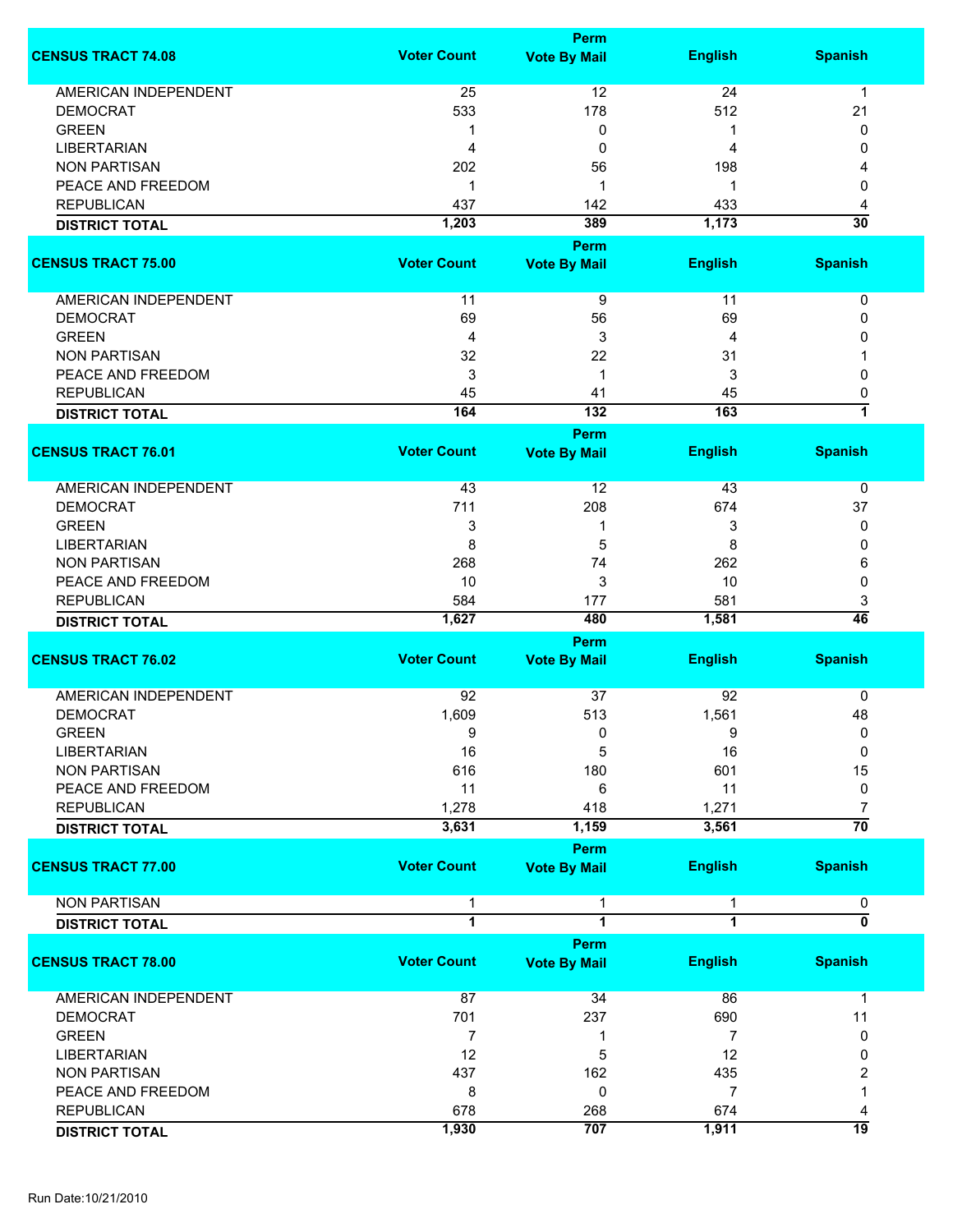|                             |                    | <b>Perm</b>                        |                |                 |
|-----------------------------|--------------------|------------------------------------|----------------|-----------------|
| <b>CENSUS TRACT 79.01</b>   | <b>Voter Count</b> | <b>Vote By Mail</b>                | <b>English</b> | <b>Spanish</b>  |
| <b>AMERICAN INDEPENDENT</b> | 141                | 44                                 | 139            | $\overline{2}$  |
| <b>DEMOCRAT</b>             | 1,608              | 619                                | 1,595          | 13              |
| <b>GREEN</b>                | 16                 | 4                                  | 16             | 0               |
| <b>LIBERTARIAN</b>          | 30                 | 9                                  | 30             | 0               |
| <b>NON PARTISAN</b>         |                    |                                    |                | 1               |
|                             | 750                | 291                                | 749            |                 |
| PEACE AND FREEDOM           | 10                 | 1                                  | 10             | 0               |
| <b>REPUBLICAN</b>           | 2,263              | 981                                | 2,258          | 5               |
| <b>DISTRICT TOTAL</b>       | 4,818              | 1,949                              | 4,797          | $\overline{21}$ |
| <b>CENSUS TRACT 79.02</b>   | <b>Voter Count</b> | <b>Perm</b><br><b>Vote By Mail</b> | <b>English</b> | <b>Spanish</b>  |
| AMERICAN INDEPENDENT        | 204                | 77                                 | 204            | 0               |
|                             |                    |                                    |                |                 |
| <b>DEMOCRAT</b>             | 2,223              | 902                                | 2,207          | 16              |
| <b>GREEN</b>                | 20                 | 12                                 | 20             | 0               |
| <b>LIBERTARIAN</b>          | 27                 | 14                                 | 27             | 0               |
| <b>NON PARTISAN</b>         | 1,041              | 379                                | 1,035          | 6               |
| PEACE AND FREEDOM           | 10                 | 2                                  | 10             | 0               |
| <b>REPUBLICAN</b>           | 2,882              | 1,214                              | 2,876          | 6               |
| <b>DISTRICT TOTAL</b>       | 6,407              | 2,600                              | 6,379          | $\overline{28}$ |
|                             |                    | <b>Perm</b>                        |                |                 |
| <b>CENSUS TRACT 80.01</b>   | <b>Voter Count</b> | <b>Vote By Mail</b>                | <b>English</b> | <b>Spanish</b>  |
| AMERICAN INDEPENDENT        | 108                | 42                                 | 108            | 0               |
| <b>DEMOCRAT</b>             | 1,341              | 402                                | 1,298          | 43              |
| <b>GREEN</b>                | 9                  | 3                                  | 9              | 0               |
| <b>LIBERTARIAN</b>          | 13                 | $\overline{7}$                     | 13             | 0               |
| <b>NON PARTISAN</b>         | 537                | 165                                | 531            |                 |
|                             |                    |                                    |                | 6               |
| PEACE AND FREEDOM           | 12                 | 2                                  | 12             | 0               |
| <b>REPUBLICAN</b>           | 1,010              | 329                                | 1,007          | 3               |
| <b>DISTRICT TOTAL</b>       | 3,030              | 950                                | 2,978          | $\overline{52}$ |
|                             |                    | Perm                               |                |                 |
| <b>CENSUS TRACT 80.02</b>   | <b>Voter Count</b> | <b>Vote By Mail</b>                | <b>English</b> | <b>Spanish</b>  |
| <b>AMERICAN INDEPENDENT</b> | 74                 | 24                                 | 73             | 1               |
| DEMOCRAT                    | 1,175              | 356                                | 1,122          | 53              |
| <b>GREEN</b>                | 12                 | 4                                  | 12             | 0               |
| <b>LIBERTARIAN</b>          | 6                  | 0                                  | 6              | 0               |
| <b>NON PARTISAN</b>         | 406                | 117                                | 394            | 12              |
| PEACE AND FREEDOM           | 10                 | $\overline{2}$                     | 10             | 0               |
| <b>REPUBLICAN</b>           | 689                | 226                                | 685            | 4               |
| <b>DISTRICT TOTAL</b>       | 2,372              | 729                                | 2,302          | $\overline{70}$ |
|                             |                    | <b>Perm</b>                        |                |                 |
| <b>CENSUS TRACT 81.00</b>   | <b>Voter Count</b> | <b>Vote By Mail</b>                | <b>English</b> | <b>Spanish</b>  |
| <b>AMERICAN INDEPENDENT</b> | 51                 | 22                                 | 51             | 0               |
| <b>DEMOCRAT</b>             | 480                | 178                                | 478            | 2               |
|                             |                    |                                    |                |                 |
| <b>GREEN</b>                | 10                 | 2                                  | 10             | 0               |
| <b>LIBERTARIAN</b>          | 15                 | 7                                  | 15             | 0               |
| <b>NON PARTISAN</b>         | 296                | 109                                | 293            | 3               |
| PEACE AND FREEDOM           | 5                  | 1                                  | 4              |                 |
| <b>REPUBLICAN</b>           | 525                | 191                                | 524            | 1               |
| <b>DISTRICT TOTAL</b>       | 1,382              | 510                                | 1,375          | 7               |
|                             |                    |                                    |                |                 |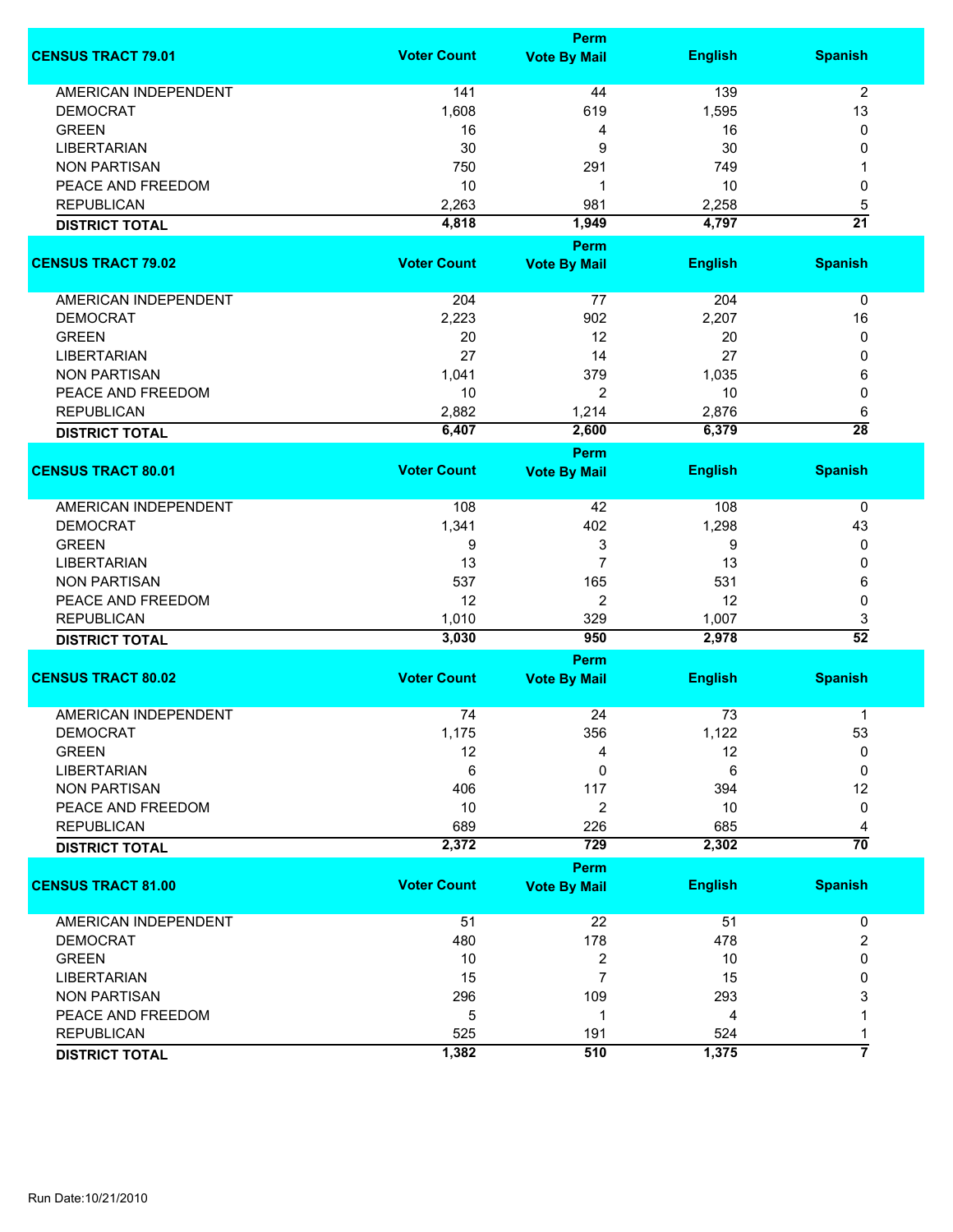|                             | <b>Perm</b>        |                             |                |                     |  |
|-----------------------------|--------------------|-----------------------------|----------------|---------------------|--|
| <b>CENSUS TRACT 82.00</b>   | <b>Voter Count</b> | <b>Vote By Mail</b>         | <b>English</b> | <b>Spanish</b>      |  |
| <b>AMERICAN INDEPENDENT</b> | 109                | 43                          | 109            | 0                   |  |
| <b>DEMOCRAT</b>             | 1,072              | 472                         | 1,068          | 4                   |  |
| <b>GREEN</b>                | 26                 | 8                           | 26             | 0                   |  |
| <b>LIBERTARIAN</b>          | 22                 |                             | 22             |                     |  |
|                             |                    | 13                          |                | 0                   |  |
| <b>NON PARTISAN</b>         | 550                | 183                         | 550            | 0                   |  |
| PEACE AND FREEDOM           | 3                  | 2                           | 3              | 0                   |  |
| <b>REPUBLICAN</b>           | 1,472              | 671                         | 1,470          | 2                   |  |
| <b>DISTRICT TOTAL</b>       | 3,254              | 1,392                       | 3,248          | $\overline{6}$      |  |
|                             |                    | <b>Perm</b>                 |                |                     |  |
| <b>CENSUS TRACT 83.01</b>   | <b>Voter Count</b> | <b>Vote By Mail</b>         | <b>English</b> | <b>Spanish</b>      |  |
| AMERICAN INDEPENDENT        | 104                | 32                          | 104            | 0                   |  |
| <b>DEMOCRAT</b>             | 1,194              | 464                         | 1,184          | 10                  |  |
| <b>GREEN</b>                | 13                 | 4                           | 12             | 1                   |  |
| <b>LIBERTARIAN</b>          | 22                 | 5                           | 22             | 0                   |  |
| <b>NON PARTISAN</b>         | 647                | 217                         | 644            | 3                   |  |
|                             |                    | 1                           |                |                     |  |
| PEACE AND FREEDOM           | 9                  |                             | 9              | 0                   |  |
| <b>REPUBLICAN</b>           | 1,621              | 706                         | 1,619          | 2                   |  |
| <b>DISTRICT TOTAL</b>       | 3,610              | 1,429                       | 3,594          | $\overline{16}$     |  |
| <b>CENSUS TRACT 83.02</b>   | <b>Voter Count</b> | <b>Perm</b>                 |                |                     |  |
|                             |                    | <b>Vote By Mail</b>         | <b>English</b> | <b>Spanish</b>      |  |
| <b>AMERICAN INDEPENDENT</b> | 62                 | 25                          | 62             | 0                   |  |
| <b>DEMOCRAT</b>             | 664                | 306                         | 659            | 5                   |  |
| <b>GREEN</b>                | 9                  | 1                           | 9              | 0                   |  |
| <b>LIBERTARIAN</b>          | 17                 | 4                           | 17             | 0                   |  |
| <b>NON PARTISAN</b>         | 345                | 134                         | 345            | 0                   |  |
|                             | $\overline{2}$     | 0                           | $\overline{2}$ |                     |  |
| PEACE AND FREEDOM           |                    |                             |                | 0                   |  |
| <b>REPUBLICAN</b>           | 1,198              | 548                         | 1,196          | 2<br>$\overline{7}$ |  |
| <b>DISTRICT TOTAL</b>       | 2,297              | 1,018                       | 2,290          |                     |  |
| <b>CENSUS TRACT 84.01</b>   | <b>Voter Count</b> | Perm<br><b>Vote By Mail</b> | <b>English</b> | <b>Spanish</b>      |  |
|                             |                    |                             |                |                     |  |
| <b>AMERICAN INDEPENDENT</b> | 160                | 64                          | 160            | 0                   |  |
| <b>DEMOCRAT</b>             | 1,762              | 679                         | 1,736          | 26                  |  |
| <b>GREEN</b>                | 25                 | 6                           | 25             | $\mathbf{0}$        |  |
| <b>LIBERTARIAN</b>          | 22                 | 4                           | 22             | 0                   |  |
| <b>NON PARTISAN</b>         | 839                | 259                         | 835            | 4                   |  |
| PEACE AND FREEDOM           | 12                 | 5                           | 12             | 0                   |  |
| <b>REPUBLICAN</b>           | 1,905              | 794                         | 1,898          | 7                   |  |
| <b>DISTRICT TOTAL</b>       | 4,725              | 1,811                       | 4,688          | $\overline{37}$     |  |
|                             |                    | Perm                        |                |                     |  |
| <b>CENSUS TRACT 84.02</b>   | <b>Voter Count</b> | <b>Vote By Mail</b>         | <b>English</b> | <b>Spanish</b>      |  |
| AMERICAN INDEPENDENT        | 111                | 39                          | 111            | 0                   |  |
| <b>DEMOCRAT</b>             | 1,330              | 568                         | 1,330          | 0                   |  |
| <b>GREEN</b>                | 15                 | 1                           | 15             | 0                   |  |
| <b>LIBERTARIAN</b>          | 21                 | 6                           | 21             | 0                   |  |
| <b>NON PARTISAN</b>         | 588                | 227                         | 587            |                     |  |
| PEACE AND FREEDOM           | 10                 | 5                           | 10             | 0                   |  |
| <b>REPUBLICAN</b>           | 1,770              | 779                         | 1,770          |                     |  |
|                             |                    |                             |                | 0<br>7              |  |
| <b>DISTRICT TOTAL</b>       | 3,845              | 1,625                       | 3,844          |                     |  |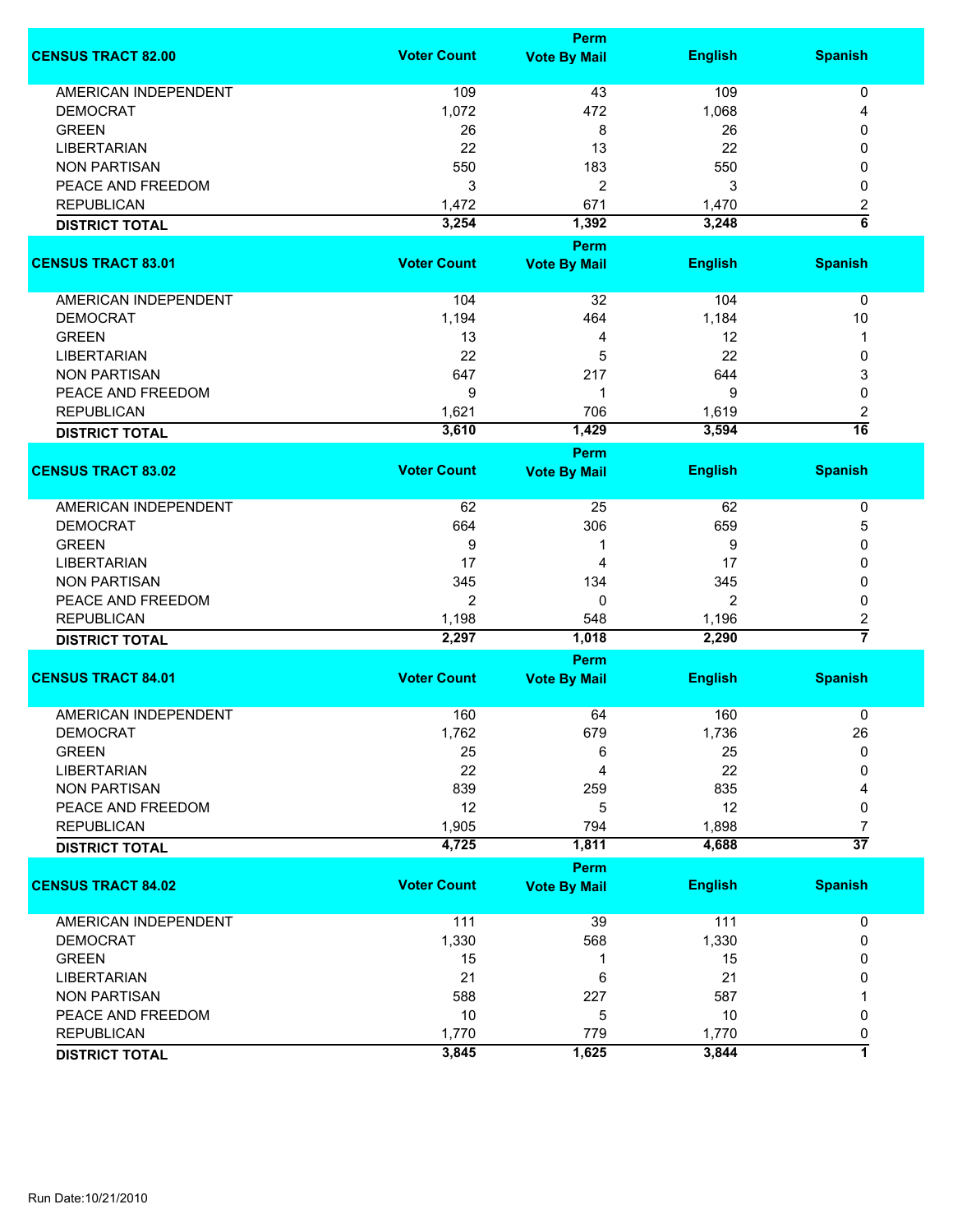|                             |                    | <b>Perm</b>         |                |                    |
|-----------------------------|--------------------|---------------------|----------------|--------------------|
| <b>CENSUS TRACT 84.03</b>   | <b>Voter Count</b> | <b>Vote By Mail</b> | <b>English</b> | <b>Spanish</b>     |
| <b>AMERICAN INDEPENDENT</b> | 110                | 37                  | 110            | 0                  |
| <b>DEMOCRAT</b>             | 1,133              | 479                 | 1,129          | 4                  |
| <b>GREEN</b>                | 18                 | 10                  | 18             | 0                  |
| <b>LIBERTARIAN</b>          | 27                 | 13                  | 27             | 0                  |
| <b>NON PARTISAN</b>         | 557                | 228                 | 554            | 3                  |
| PEACE AND FREEDOM           | $\overline{7}$     | 3                   | 7              | 0                  |
| <b>REPUBLICAN</b>           |                    |                     |                |                    |
|                             | 1,918              | 831                 | 1,917          | 1<br>ह             |
| <b>DISTRICT TOTAL</b>       | 3,770              | 1,601               | 3,762          |                    |
|                             |                    | <b>Perm</b>         |                |                    |
| <b>CENSUS TRACT 84.04</b>   | <b>Voter Count</b> | <b>Vote By Mail</b> | <b>English</b> | <b>Spanish</b>     |
| AMERICAN INDEPENDENT        | 35                 | 15                  | 35             | $\pmb{0}$          |
| <b>DEMOCRAT</b>             | 343                | 119                 | 337            | 6                  |
| <b>GREEN</b>                | 7                  | 3                   | 7              | 0                  |
| <b>LIBERTARIAN</b>          | 5                  | 1                   | 5              | 0                  |
| <b>NON PARTISAN</b>         | 191                | 62                  | 191            | 0                  |
| PEACE AND FREEDOM           | 3                  | 1                   | 3              | 0                  |
|                             |                    |                     |                |                    |
| <b>REPUBLICAN</b>           | 317                | 116                 | 315            | 2                  |
| <b>DISTRICT TOTAL</b>       | 901                | 317                 | 893            | $\overline{\bf 8}$ |
| <b>CENSUS TRACT 85.00</b>   | <b>Voter Count</b> | Perm                |                |                    |
|                             |                    | <b>Vote By Mail</b> | <b>English</b> | <b>Spanish</b>     |
| <b>AMERICAN INDEPENDENT</b> | 153                | 65                  | 153            | 0                  |
| <b>DEMOCRAT</b>             | 1,551              | 686                 | 1,550          | 1                  |
| <b>GREEN</b>                | 23                 | 15                  | 23             | 0                  |
| <b>LIBERTARIAN</b>          | 29                 | 15                  | 29             | 0                  |
| <b>NON PARTISAN</b>         | 911                | 382                 | 910            |                    |
| PEACE AND FREEDOM           | 8                  | 4                   | 8              | 0                  |
| <b>REPUBLICAN</b>           | 3,482              | 1,658               | 3,477          | 5                  |
| <b>DISTRICT TOTAL</b>       | 6,157              | 2,825               | 6,150          | $\overline{7}$     |
|                             |                    | <b>Perm</b>         |                |                    |
| <b>CENSUS TRACT 86.00</b>   | <b>Voter Count</b> | <b>Vote By Mail</b> | <b>English</b> | <b>Spanish</b>     |
|                             |                    |                     |                |                    |
| <b>AMERICAN INDEPENDENT</b> | 169                | 63                  | 168            | 1                  |
| <b>DEMOCRAT</b>             | 1,445              | 527                 | 1,424          | 21                 |
| <b>GREEN</b>                | 16                 | 5                   | 16             | 0                  |
| <b>LIBERTARIAN</b>          | 29                 | 12                  | 28             |                    |
| <b>NON PARTISAN</b>         | 765                | 284                 | 761            |                    |
| PEACE AND FREEDOM           | 10                 | 3                   | 10             | 0                  |
| <b>REPUBLICAN</b>           | 2,052              | 883                 | 2,048          | 4                  |
| <b>DISTRICT TOTAL</b>       | 4,486              | 1,777               | 4,455          | $\overline{31}$    |
|                             |                    | <b>Perm</b>         |                |                    |
| <b>CENSUS TRACT 87.03</b>   | <b>Voter Count</b> | <b>Vote By Mail</b> | <b>English</b> | <b>Spanish</b>     |
| <b>AMERICAN INDEPENDENT</b> | 208                | 101                 | 208            | 0                  |
| <b>DEMOCRAT</b>             | 1,454              | 722                 | 1,447          | 7                  |
| <b>GREEN</b>                | 15                 | 5                   | 15             | 0                  |
| <b>LIBERTARIAN</b>          | 23                 | 4                   | 23             | 0                  |
| <b>NON PARTISAN</b>         | 880                | 380                 | 879            |                    |
| PEACE AND FREEDOM           | $\overline{7}$     | 1                   | 7              |                    |
|                             |                    |                     |                | 0                  |
| <b>REPUBLICAN</b>           | 3,583              | 1,734               | 3,582          |                    |
| <b>DISTRICT TOTAL</b>       | 6,170              | 2,947               | 6,161          | 9                  |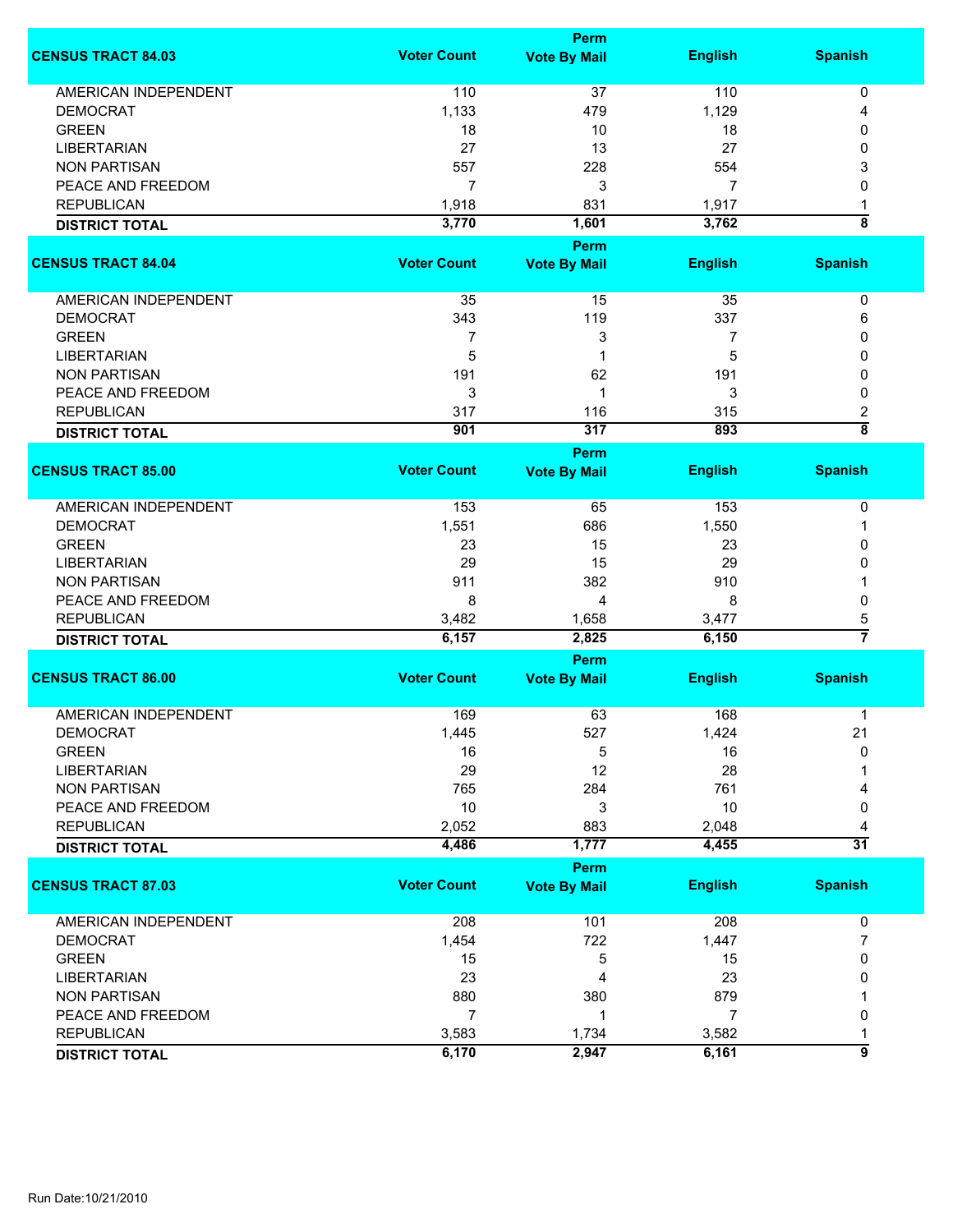|                             |                    | <b>Perm</b>         |                |                      |
|-----------------------------|--------------------|---------------------|----------------|----------------------|
| <b>CENSUS TRACT 87.04</b>   | <b>Voter Count</b> | <b>Vote By Mail</b> | <b>English</b> | <b>Spanish</b>       |
| <b>AMERICAN INDEPENDENT</b> | 171                | 55                  | 171            | 0                    |
| <b>DEMOCRAT</b>             | 1,296              | 542                 | 1,275          | 21                   |
| <b>GREEN</b>                | 16                 | 5                   | 16             | 0                    |
| <b>LIBERTARIAN</b>          | 22                 | 4                   | 22             | 0                    |
| <b>NON PARTISAN</b>         | 658                | 230                 | 656            | 2                    |
| PEACE AND FREEDOM           | 10                 |                     | 10             | 0                    |
|                             |                    | 4                   |                |                      |
| <b>REPUBLICAN</b>           | 1,955              | 861                 | 1,950          | 5                    |
| <b>DISTRICT TOTAL</b>       | 4,128              | 1,701               | 4,100          | $\overline{28}$      |
| <b>CENSUS TRACT 87.05</b>   | <b>Voter Count</b> | <b>Perm</b>         |                | <b>Spanish</b>       |
|                             |                    | <b>Vote By Mail</b> | <b>English</b> |                      |
| AMERICAN INDEPENDENT        | 92                 | 32                  | 92             | 0                    |
| <b>DEMOCRAT</b>             | 567                | 188                 | 545            | 22                   |
| <b>GREEN</b>                | 14                 | 9                   | 14             | 0                    |
| <b>LIBERTARIAN</b>          | 18                 | 6                   | 18             | 0                    |
| <b>NON PARTISAN</b>         | 340                | 109                 | 336            | 4                    |
| PEACE AND FREEDOM           | 4                  | 1                   | 4              | 0                    |
| <b>REPUBLICAN</b>           | 768                | 301                 | 765            | 3                    |
|                             | 1,803              | 646                 | 1,774          | $\overline{29}$      |
| <b>DISTRICT TOTAL</b>       |                    | <b>Perm</b>         |                |                      |
| <b>CENSUS TRACT 87.06</b>   | <b>Voter Count</b> | <b>Vote By Mail</b> | <b>English</b> | <b>Spanish</b>       |
| <b>AMERICAN INDEPENDENT</b> | 192                | 79                  | 192            | 0                    |
| <b>DEMOCRAT</b>             | 1,629              | 719                 | 1,619          | 10                   |
| <b>GREEN</b>                | 16                 | 6                   | 16             | 0                    |
| <b>LIBERTARIAN</b>          | 27                 | 8                   | 27             | 0                    |
| <b>NON PARTISAN</b>         | 1,013              | 384                 | 1,009          | 4                    |
| PEACE AND FREEDOM           | 7                  | $\overline{2}$      | 7              | 0                    |
| <b>REPUBLICAN</b>           |                    |                     |                |                      |
|                             | 3,192<br>6,076     | 1,438<br>2,636      | 3,189<br>6,059 | 3<br>$\overline{17}$ |
| <b>DISTRICT TOTAL</b>       |                    | <b>Perm</b>         |                |                      |
| <b>CENSUS TRACT 87.07</b>   | <b>Voter Count</b> | <b>Vote By Mail</b> | <b>English</b> | <b>Spanish</b>       |
|                             |                    |                     |                |                      |
| <b>AMERICAN INDEPENDENT</b> | 143                | 48                  | 143            | 0                    |
| <b>DEMOCRAT</b>             | 1,181              | 460                 | 1,150          | 31                   |
| <b>GREEN</b>                | 18                 | 8                   | 18             | $\mathbf{0}$         |
| <b>LIBERTARIAN</b>          | 26                 | 10                  | 26             | 0                    |
| <b>NON PARTISAN</b>         | 569                | 192                 | 562            | 7                    |
| PEACE AND FREEDOM           | 9                  | 4                   | 9              | 0                    |
| <b>REPUBLICAN</b>           | 1,545              | 596                 | 1,540          | 5                    |
| <b>DISTRICT TOTAL</b>       | 3,491              | 1,318               | 3,448          | $\overline{43}$      |
|                             |                    | Perm                |                |                      |
| <b>CENSUS TRACT 87.08</b>   | <b>Voter Count</b> | <b>Vote By Mail</b> | <b>English</b> | <b>Spanish</b>       |
| <b>AMERICAN INDEPENDENT</b> | 71                 | 30                  | 70             | 1                    |
| <b>DEMOCRAT</b>             | 549                | 220                 | 545            | 4                    |
| <b>GREEN</b>                | 9                  | 2                   | 9              | 0                    |
| <b>LIBERTARIAN</b>          | 9                  | 3                   | 9              | 0                    |
| <b>NON PARTISAN</b>         | 285                | 90                  | 283            | 2                    |
| PEACE AND FREEDOM           | 3                  | 1                   | 3              | 0                    |
| <b>REPUBLICAN</b>           | 971                | 374                 | 969            | 2                    |
| <b>DISTRICT TOTAL</b>       | 1,897              | 720                 | 1,888          | $\overline{9}$       |
|                             |                    |                     |                |                      |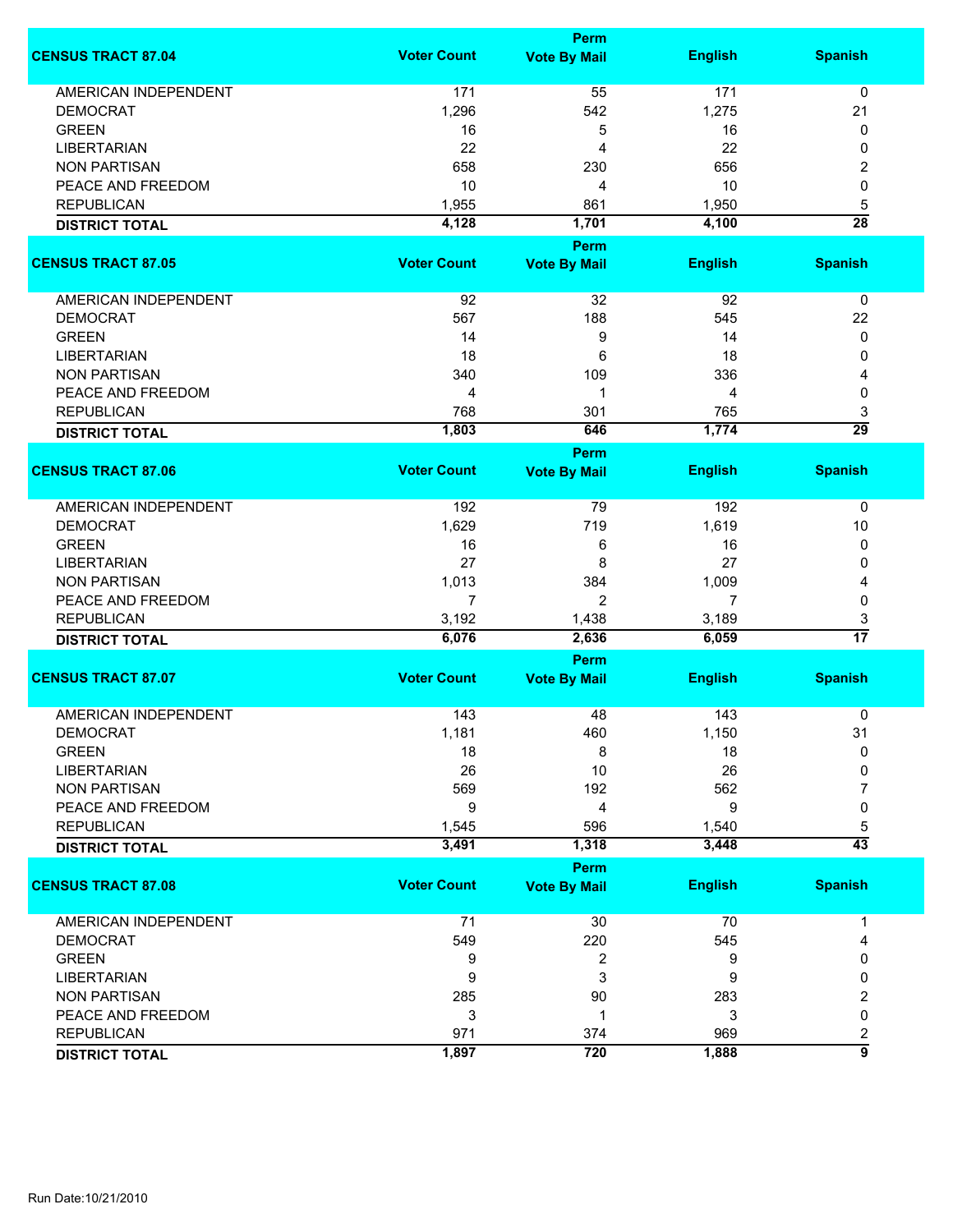|                             |                              | <b>Perm</b>                  |                     |                     |
|-----------------------------|------------------------------|------------------------------|---------------------|---------------------|
| <b>CENSUS TRACT 88.00</b>   | <b>Voter Count</b>           | <b>Vote By Mail</b>          | <b>English</b>      | <b>Spanish</b>      |
| <b>AMERICAN INDEPENDENT</b> | 120                          | 43                           | 120                 | 0                   |
| <b>DEMOCRAT</b>             | 817                          | 303                          | 807                 | 10                  |
| <b>GREEN</b>                | 19                           | 5                            | 19                  | 0                   |
|                             |                              | 11                           |                     | 0                   |
| <b>LIBERTARIAN</b>          | 28                           |                              | 28                  |                     |
| <b>NON PARTISAN</b>         | 552                          | 190                          | 549                 | 3                   |
| PEACE AND FREEDOM           | 8                            | 3                            | 8                   | 0                   |
| <b>REPUBLICAN</b>           | 1,323                        | 569                          | 1,320               | 3                   |
| <b>DISTRICT TOTAL</b>       | 2,867                        | 1,124                        | 2,851               | $\overline{16}$     |
|                             | <b>Voter Count</b>           | Perm                         |                     |                     |
| <b>CENSUS TRACT 89.01</b>   |                              | <b>Vote By Mail</b>          | <b>English</b>      | <b>Spanish</b>      |
| AMERICAN INDEPENDENT        | 53                           | $\overline{21}$              | 53                  | 0                   |
| <b>DEMOCRAT</b>             | 299                          | 127                          | 297                 | 2                   |
| <b>GREEN</b>                | 3                            | 1                            | 3                   | 0                   |
| <b>LIBERTARIAN</b>          | 9                            | 1                            | 9                   | 0                   |
| <b>NON PARTISAN</b>         | 175                          | 67                           | 175                 | 0                   |
| PEACE AND FREEDOM           | 1                            | -1                           | 1                   | 0                   |
|                             |                              |                              |                     |                     |
| <b>REPUBLICAN</b>           | 353<br>893                   | 182<br>400                   | 353<br>891          | 0<br>$\overline{2}$ |
| <b>DISTRICT TOTAL</b>       |                              | Perm                         |                     |                     |
| <b>CENSUS TRACT 91.02</b>   | <b>Voter Count</b>           | <b>Vote By Mail</b>          | <b>English</b>      | <b>Spanish</b>      |
| <b>NON PARTISAN</b>         |                              |                              |                     |                     |
| <b>DISTRICT TOTAL</b>       | 0<br>$\overline{\mathbf{0}}$ | 0<br>$\overline{\mathbf{0}}$ | 0<br>$\overline{0}$ | 0<br>0              |
|                             |                              | Perm                         |                     |                     |
| <b>CENSUS TRACT 91.04</b>   | <b>Voter Count</b>           | <b>Vote By Mail</b>          | <b>English</b>      | <b>Spanish</b>      |
| <b>AMERICAN INDEPENDENT</b> | 557                          | 211                          | 552                 | 5                   |
| <b>DEMOCRAT</b>             | 6,225                        | 2,181                        | 6,018               | 207                 |
| <b>GREEN</b>                | 38                           | 15                           | 38                  | 0                   |
|                             |                              |                              |                     |                     |
| <b>LIBERTARIAN</b>          | 69                           | 33                           | 69                  | 0                   |
| <b>NON PARTISAN</b>         | 2,730                        | 933                          | 2,680               | 50                  |
| PEACE AND FREEDOM           | 43                           | 15                           | 43                  | 0                   |
| <b>REPUBLICAN</b>           | 3,607                        | 1,440                        | 3,571               | 36                  |
| <b>DISTRICT TOTAL</b>       | 13,269                       | 4,828                        | 12,971              | $\overline{298}$    |
| <b>CENSUS TRACT 91.05</b>   | <b>Voter Count</b>           | <b>Perm</b>                  | <b>English</b>      | <b>Spanish</b>      |
|                             |                              | <b>Vote By Mail</b>          |                     |                     |
| <b>AMERICAN INDEPENDENT</b> | 401                          | 164                          | 401                 | 0                   |
| <b>DEMOCRAT</b>             | 3,956                        | 1,463                        | 3,871               | 85                  |
| <b>GREEN</b>                | 29                           | 12                           | 29                  | 0                   |
| <b>LIBERTARIAN</b>          | 59                           | 20                           | 59                  | 0                   |
| <b>NON PARTISAN</b>         | 1,985                        | 702                          | 1,965               | 20                  |
| PEACE AND FREEDOM           | 36                           | 16                           | 35                  | $\mathbf{1}$        |
| <b>REPUBLICAN</b>           | 3,969                        | 1,654                        | 3,946               | 23                  |
| <b>DISTRICT TOTAL</b>       | 10,435                       | 4,031                        | 10,306              | $\overline{129}$    |
|                             |                              | <b>Perm</b>                  |                     |                     |
| <b>CENSUS TRACT 91.06</b>   | <b>Voter Count</b>           | <b>Vote By Mail</b>          | <b>English</b>      | <b>Spanish</b>      |
| AMERICAN INDEPENDENT        | 306                          | 114                          | 305                 | $\mathbf{1}$        |
| <b>DEMOCRAT</b>             | 1,465                        | 630                          | 1,440               | 25                  |
| <b>GREEN</b>                | 15                           | 5                            | 15                  | 0                   |
|                             |                              |                              |                     |                     |
| <b>LIBERTARIAN</b>          | 51                           | 16                           | 51                  | 0                   |
| <b>NON PARTISAN</b>         | 1,022                        | 370                          | 1,017               | 5                   |
| PEACE AND FREEDOM           | 15                           | 4                            | 15                  | 0                   |
| <b>REPUBLICAN</b>           | 2,746                        | 1,260                        | 2,740               | 6                   |
| <b>DISTRICT TOTAL</b>       | 5,620                        | 2,399                        | 5,583               | $\overline{37}$     |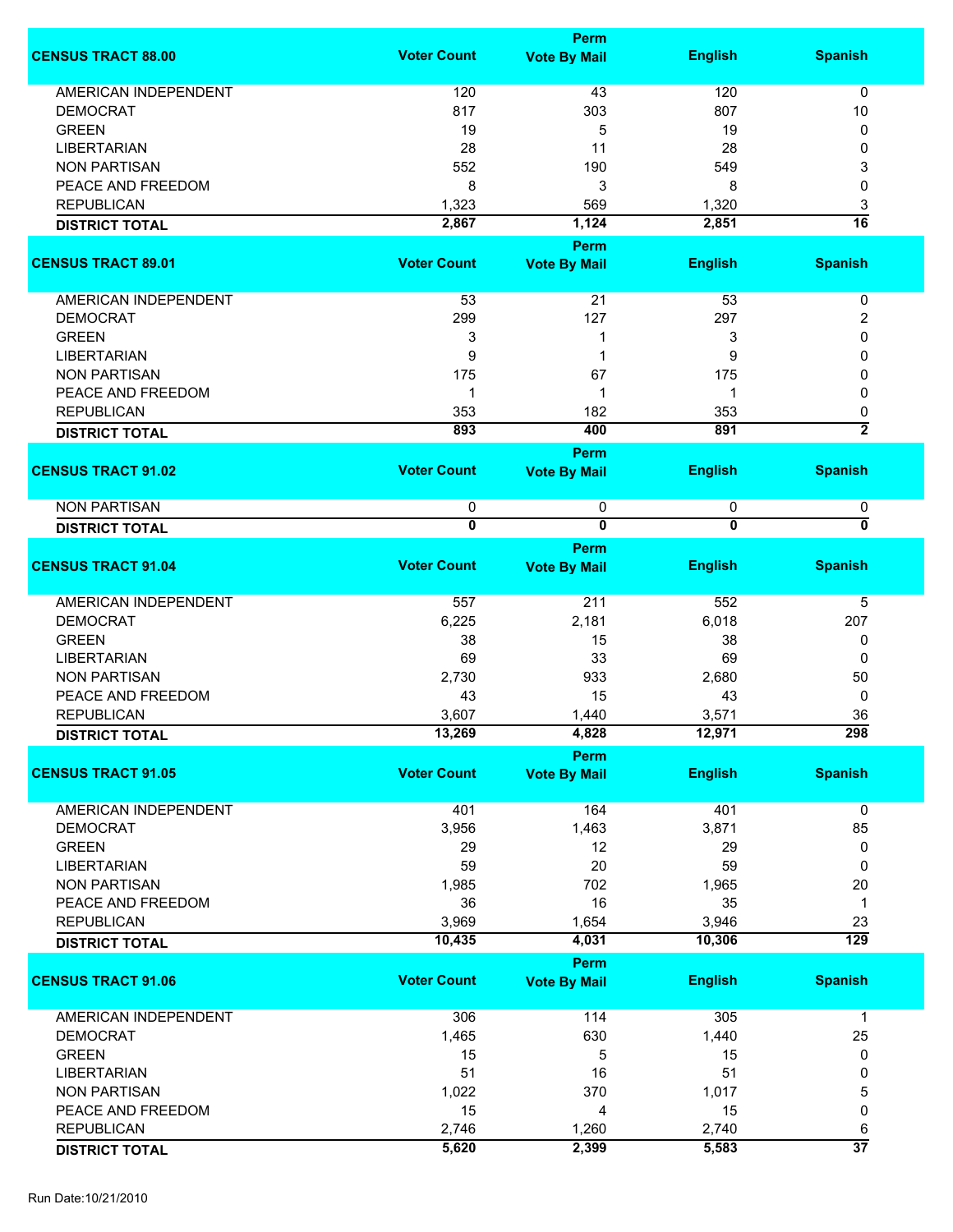|                                                |                    | <b>Perm</b>                        |                |                         |
|------------------------------------------------|--------------------|------------------------------------|----------------|-------------------------|
| <b>CENSUS TRACT 91.07</b>                      | <b>Voter Count</b> | <b>Vote By Mail</b>                | <b>English</b> | <b>Spanish</b>          |
| <b>AMERICAN INDEPENDENT</b>                    | 193                | 89                                 | 192            | $\mathbf 1$             |
| <b>DEMOCRAT</b>                                | 820                | 374                                | 808            | 12                      |
| <b>GREEN</b>                                   | 18                 | 5                                  | 18             | 0                       |
| <b>LIBERTARIAN</b>                             | 47                 | 17                                 | 47             | 0                       |
| <b>NON PARTISAN</b>                            | 663                | 250                                | 661            | 2                       |
| PEACE AND FREEDOM                              |                    |                                    |                |                         |
|                                                | 10                 | 4                                  | 10             | 0                       |
| <b>REPUBLICAN</b>                              | 1,735              | 802                                | 1,733          | $\overline{\mathbf{c}}$ |
| <b>DISTRICT TOTAL</b>                          | 3,486              | 1,541                              | 3,469          | $\overline{17}$         |
| <b>CENSUS TRACT 92.00</b>                      | <b>Voter Count</b> | <b>Perm</b><br><b>Vote By Mail</b> | <b>English</b> | <b>Spanish</b>          |
| AMERICAN INDEPENDENT                           | 153                | 69                                 | 153            | 0                       |
| <b>DEMOCRAT</b>                                | 1,073              | 474                                | 1,068          | 5                       |
| <b>GREEN</b>                                   | 39                 | 16                                 | 39             | 0                       |
| <b>LIBERTARIAN</b>                             | 36                 | 13                                 | 36             | 0                       |
|                                                |                    |                                    |                |                         |
| <b>NON PARTISAN</b>                            | 635                | 270                                | 635            | 0                       |
| PEACE AND FREEDOM                              | 7                  | 0                                  | 7              | 0                       |
| <b>REPUBLICAN</b>                              | 1,917              | 965                                | 1,913          | 4                       |
| <b>DISTRICT TOTAL</b>                          | 3,860              | 1,807                              | 3,851          | 5                       |
| <b>CENSUS TRACT 93.00</b>                      | <b>Voter Count</b> | <b>Perm</b>                        |                | <b>Spanish</b>          |
|                                                |                    | <b>Vote By Mail</b>                | <b>English</b> |                         |
| AMERICAN INDEPENDENT                           | 31                 | 11                                 | 31             | 0                       |
| <b>DEMOCRAT</b>                                | 188                | 79                                 | 186            | 2                       |
| <b>GREEN</b>                                   | 1                  | 0                                  | 1              | 0                       |
| <b>LIBERTARIAN</b>                             | 5                  | 0                                  | 5              | 0                       |
| <b>NON PARTISAN</b>                            | 88                 | 28                                 | 88             | 0                       |
| PEACE AND FREEDOM                              | 3                  | 1                                  | 3              | 0                       |
| <b>REPUBLICAN</b>                              | 190                | 93                                 | 189            | 1                       |
|                                                | 506                | 212                                | 503            | $\overline{\mathbf{3}}$ |
| <b>DISTRICT TOTAL</b>                          |                    |                                    |                |                         |
| <b>CENSUS TRACT 94.00</b>                      | <b>Voter Count</b> | Perm<br><b>Vote By Mail</b>        | <b>English</b> | <b>Spanish</b>          |
|                                                |                    |                                    |                |                         |
| <b>AMERICAN INDEPENDENT</b><br><b>DEMOCRAT</b> | 53                 | 20                                 | 51             | $\overline{2}$          |
| <b>GREEN</b>                                   | 396                | 142                                | 391            | 5<br>0                  |
|                                                | 4                  | 3                                  | 4              |                         |
| <b>LIBERTARIAN</b>                             | 3                  | 0                                  | 3              | 0                       |
| <b>NON PARTISAN</b>                            | 194                | 64                                 | 194            | 0                       |
| PEACE AND FREEDOM                              | $\overline{2}$     | 0                                  | 2              | 0                       |
| <b>REPUBLICAN</b>                              | 231                | 102                                | 231            | 0                       |
| <b>DISTRICT TOTAL</b>                          | 883                | 331                                | 876            | 7                       |
|                                                |                    | Perm                               |                |                         |
| <b>CENSUS TRACT 95.00</b>                      | <b>Voter Count</b> | <b>Vote By Mail</b>                | <b>English</b> | <b>Spanish</b>          |
| <b>AMERICAN INDEPENDENT</b>                    | 116                | 44                                 | 115            | 1                       |
| <b>DEMOCRAT</b>                                | 1,016              | 388                                | 1,004          | 12                      |
| <b>GREEN</b>                                   | 4                  | 2                                  | 4              | 0                       |
| <b>LIBERTARIAN</b>                             | 9                  | 0                                  | 9              | 0                       |
| <b>NON PARTISAN</b>                            | 536                | 163                                | 535            |                         |
| PEACE AND FREEDOM                              | 9                  | 2                                  | 9              | 0                       |
| <b>REPUBLICAN</b>                              | 737                | 271                                | 735            | 2                       |
| <b>DISTRICT TOTAL</b>                          | 2,427              | 870                                | 2,411          | 16                      |
|                                                |                    |                                    |                |                         |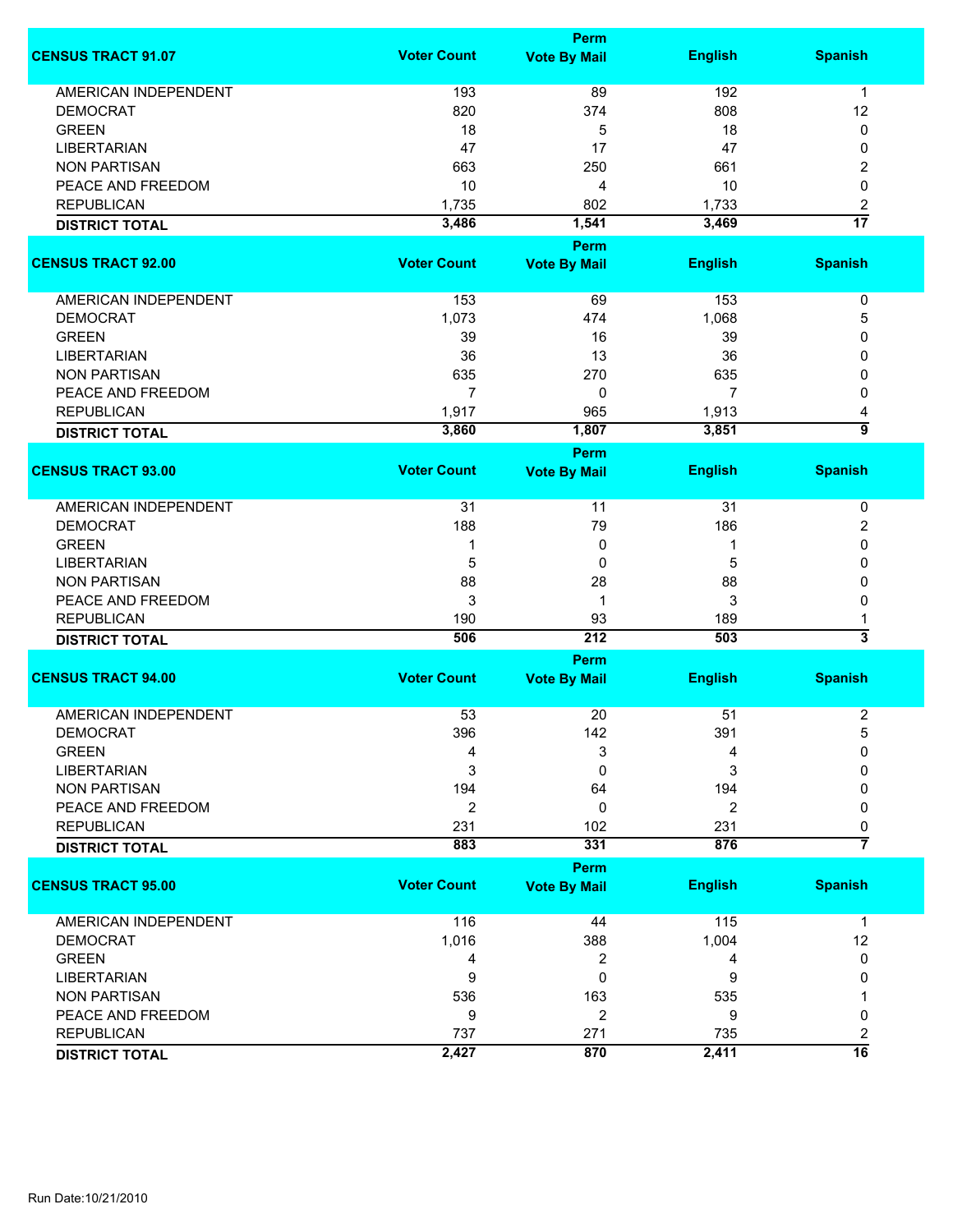|                             |                    | <b>Perm</b>                        |                |                         |  |
|-----------------------------|--------------------|------------------------------------|----------------|-------------------------|--|
| <b>CENSUS TRACT 97.07</b>   | <b>Voter Count</b> | <b>Vote By Mail</b>                | <b>English</b> | <b>Spanish</b>          |  |
| <b>AMERICAN INDEPENDENT</b> | 125                | 71                                 | 125            | $\mathbf 0$             |  |
| <b>DEMOCRAT</b>             | 1,104              | 612                                | 1,092          | 12                      |  |
| <b>GREEN</b>                | 4                  | 1                                  | 4              | 0                       |  |
| <b>LIBERTARIAN</b>          | 10                 | 6                                  | 10             | 0                       |  |
| <b>NON PARTISAN</b>         | 483                | 221                                | 483            | 0                       |  |
| PEACE AND FREEDOM           | 3                  | 2                                  | 3              | 0                       |  |
|                             |                    |                                    |                |                         |  |
| <b>REPUBLICAN</b>           | 1,956              | 1,176                              | 1,950          | 6                       |  |
| <b>DISTRICT TOTAL</b>       | 3,685              | 2,089<br><b>Perm</b>               | 3,667          | $\overline{18}$         |  |
| <b>CENSUS TRACT 97.08</b>   | <b>Voter Count</b> | <b>Vote By Mail</b>                | <b>English</b> | <b>Spanish</b>          |  |
| AMERICAN INDEPENDENT        | 148                | 69                                 | 148            | 0                       |  |
| <b>DEMOCRAT</b>             | 619                | 272                                | 615            | 4                       |  |
| <b>GREEN</b>                | 10                 | 3                                  | 10             | 0                       |  |
| <b>LIBERTARIAN</b>          | 26                 | 10                                 | 26             | 0                       |  |
|                             |                    |                                    |                |                         |  |
| <b>NON PARTISAN</b>         | 509                | 188                                | 507            | 2                       |  |
| PEACE AND FREEDOM           | 9                  | $\overline{c}$                     | 8              |                         |  |
| <b>REPUBLICAN</b>           | 1,356              | 612                                | 1,355          | 1                       |  |
| <b>DISTRICT TOTAL</b>       | 2,677              | 1,156                              | 2,669          | $\overline{\mathbf{8}}$ |  |
| <b>CENSUS TRACT 97.09</b>   | <b>Voter Count</b> | <b>Perm</b><br><b>Vote By Mail</b> | <b>English</b> | <b>Spanish</b>          |  |
|                             |                    |                                    |                |                         |  |
| AMERICAN INDEPENDENT        | 120                | 44                                 | 120            | 0                       |  |
| <b>DEMOCRAT</b>             | 846                | 335                                | 835            | 11                      |  |
| <b>GREEN</b>                | 10                 | 6                                  | 10             | 0                       |  |
| <b>LIBERTARIAN</b>          | 12                 | $\overline{2}$                     | 12             | 0                       |  |
| <b>NON PARTISAN</b>         | 513                | 139                                | 508            | 5                       |  |
| PEACE AND FREEDOM           | 9                  | 3                                  | 8              | 1                       |  |
| <b>REPUBLICAN</b>           | 1,046              | 408                                | 1,037          | 9                       |  |
| <b>DISTRICT TOTAL</b>       | 2,556              | 937                                | 2,530          | $\overline{26}$         |  |
|                             | Perm               |                                    |                |                         |  |
| <b>CENSUS TRACT 97.10</b>   | <b>Voter Count</b> | <b>Vote By Mail</b>                | <b>English</b> | <b>Spanish</b>          |  |
| <b>AMERICAN INDEPENDENT</b> | 153                | 60                                 | 152            | 1                       |  |
| DEMOCRAT                    | 864                | 312                                | 850            | 14                      |  |
| <b>GREEN</b>                | 7                  | 2                                  | 7              | 0                       |  |
| <b>LIBERTARIAN</b>          | 15                 | 4                                  | 15             | 0                       |  |
| <b>NON PARTISAN</b>         | 528                | 180                                | 525            | 3                       |  |
| PEACE AND FREEDOM           | 7                  | 1                                  | 7              | 0                       |  |
| <b>REPUBLICAN</b>           | 875                | 346                                | 872            | 3                       |  |
| <b>DISTRICT TOTAL</b>       | 2,449              | 905                                | 2,428          | $\overline{21}$         |  |
|                             |                    | <b>Perm</b>                        |                |                         |  |
| <b>CENSUS TRACT 97.11</b>   | <b>Voter Count</b> | <b>Vote By Mail</b>                | <b>English</b> | <b>Spanish</b>          |  |
| <b>AMERICAN INDEPENDENT</b> | 194                | 101                                | 194            | $\mathbf 0$             |  |
| <b>DEMOCRAT</b>             | 1,551              | 689                                | 1,541          | 10                      |  |
| <b>GREEN</b>                | 15                 | 4                                  | 15             | 0                       |  |
| <b>LIBERTARIAN</b>          | 22                 | 7                                  | 22             | 0                       |  |
| <b>NON PARTISAN</b>         | 871                | 331                                | 867            | 4                       |  |
| PEACE AND FREEDOM           | 16                 | 5                                  | 16             | 0                       |  |
| <b>REPUBLICAN</b>           | 2,778              | 1,380                              | 2,771          | 7                       |  |
| <b>DISTRICT TOTAL</b>       | 5,447              | 2,517                              | 5,426          | $\overline{21}$         |  |
|                             |                    |                                    |                |                         |  |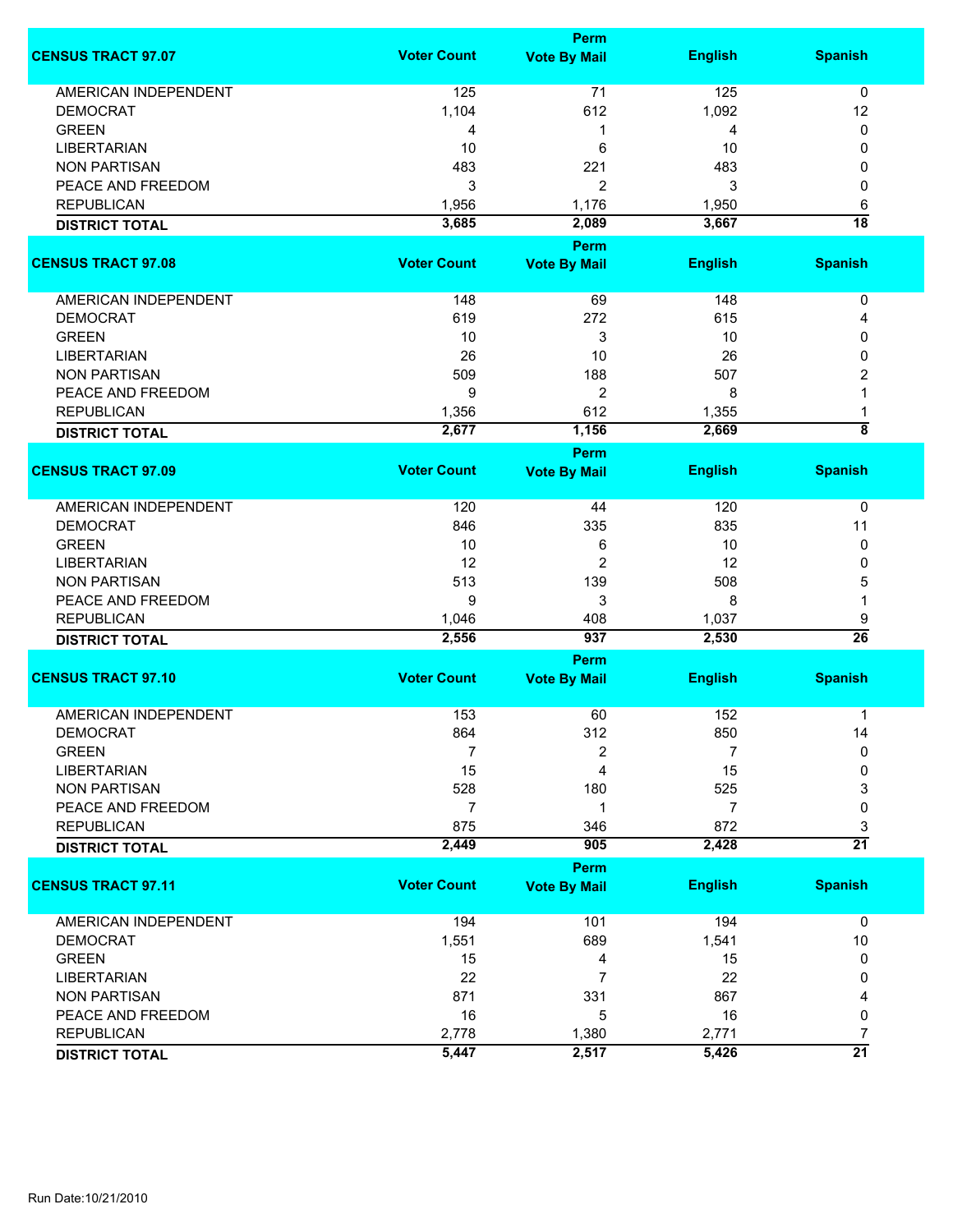|                             |                    | Perm                |                |                      |
|-----------------------------|--------------------|---------------------|----------------|----------------------|
| <b>CENSUS TRACT 97.12</b>   | <b>Voter Count</b> | <b>Vote By Mail</b> | <b>English</b> | <b>Spanish</b>       |
| <b>AMERICAN INDEPENDENT</b> | 119                | 45                  | 119            | $\mathbf 0$          |
| <b>DEMOCRAT</b>             | 790                | 289                 | 779            | 11                   |
| <b>GREEN</b>                | 10                 | 4                   | 10             | 0                    |
|                             |                    |                     |                |                      |
| <b>LIBERTARIAN</b>          | 18                 | 6                   | 18             | $\mathbf{0}$         |
| <b>NON PARTISAN</b>         | 479                | 144                 | 475            | 4                    |
| PEACE AND FREEDOM           | 6                  | 1                   | 6              | 0                    |
| <b>REPUBLICAN</b>           | 899                | 329                 | 896            | 3                    |
| <b>DISTRICT TOTAL</b>       | 2,321              | 818                 | 2,303          | $\overline{18}$      |
|                             |                    | Perm                |                |                      |
| <b>CENSUS TRACT 97.13</b>   | <b>Voter Count</b> | <b>Vote By Mail</b> | <b>English</b> | <b>Spanish</b>       |
| AMERICAN INDEPENDENT        | 133                | 51                  | 133            | 0                    |
| <b>DEMOCRAT</b>             | 865                | 323                 | 853            | 12                   |
| <b>GREEN</b>                | 11                 | 0                   | 10             | $\mathbf 1$          |
| <b>LIBERTARIAN</b>          | 25                 | 8                   | 25             | 0                    |
|                             |                    |                     |                |                      |
| <b>NON PARTISAN</b>         | 565                | 185                 | 563            | 2                    |
| PEACE AND FREEDOM           | 14                 | 5                   | 14             | 0                    |
| <b>REPUBLICAN</b>           | 1,381              | 581                 | 1,374          | $\overline{7}$       |
| <b>DISTRICT TOTAL</b>       | 2,994              | 1,153               | 2,972          | $\overline{22}$      |
|                             |                    | Perm                |                |                      |
| <b>CENSUS TRACT 97.14</b>   | <b>Voter Count</b> | <b>Vote By Mail</b> | <b>English</b> | <b>Spanish</b>       |
| <b>AMERICAN INDEPENDENT</b> | 95                 | 28                  | 95             | 0                    |
| <b>DEMOCRAT</b>             | 576                | 229                 | 567            | 9                    |
| <b>GREEN</b>                | 4                  | 0                   | 4              | 0                    |
| <b>LIBERTARIAN</b>          | 8                  | 1                   | 8              | 0                    |
|                             |                    |                     |                |                      |
| <b>NON PARTISAN</b>         | 309                | 119                 | 304            | 5                    |
| PEACE AND FREEDOM           | 4                  | 2                   | 4              | 0                    |
| <b>REPUBLICAN</b>           | 838                | 375                 | 838            | 0                    |
| <b>DISTRICT TOTAL</b>       | 1,834              | 754                 | 1,820          | $\overline{14}$      |
|                             |                    | Perm                |                |                      |
| <b>CENSUS TRACT 97.15</b>   | <b>Voter Count</b> | <b>Vote By Mail</b> | <b>English</b> | <b>Spanish</b>       |
| AMERICAN INDEPENDENT        | 197                | 92                  | 197            | 0                    |
| <b>DEMOCRAT</b>             | 1,262              | 558                 | 1,251          | 11                   |
| <b>GREEN</b>                | 14                 | 5                   | 14             | $\mathbf{0}$         |
| <b>LIBERTARIAN</b>          | 22                 | 13                  | 22             | $\Omega$             |
| <b>NON PARTISAN</b>         | 704                | 292                 | 703            |                      |
| PEACE AND FREEDOM           |                    | 1                   | 6              |                      |
|                             | 6                  |                     |                | 0                    |
| <b>REPUBLICAN</b>           | 2,569<br>4,774     | 1,260<br>2,221      | 2,564<br>4,757 | 5<br>$\overline{17}$ |
| <b>DISTRICT TOTAL</b>       |                    |                     |                |                      |
| <b>CENSUS TRACT 97.16</b>   | <b>Voter Count</b> | Perm                | <b>English</b> | <b>Spanish</b>       |
|                             |                    | <b>Vote By Mail</b> |                |                      |
| AMERICAN INDEPENDENT        | 121                | 58                  | 119            | $\overline{2}$       |
| <b>DEMOCRAT</b>             | 919                | 364                 | 906            | 13                   |
| <b>GREEN</b>                | 10                 | 3                   | 10             | 0                    |
| <b>LIBERTARIAN</b>          | 9                  | 4                   | 9              | 0                    |
| <b>NON PARTISAN</b>         | 507                | 187                 | 506            |                      |
| PEACE AND FREEDOM           | 13                 | 5                   | 13             | 0                    |
|                             |                    |                     |                |                      |
| <b>REPUBLICAN</b>           | 1,063              | 493                 | 1,061          | 2                    |
| <b>DISTRICT TOTAL</b>       | 2,642              | 1,114               | 2,624          | $\overline{18}$      |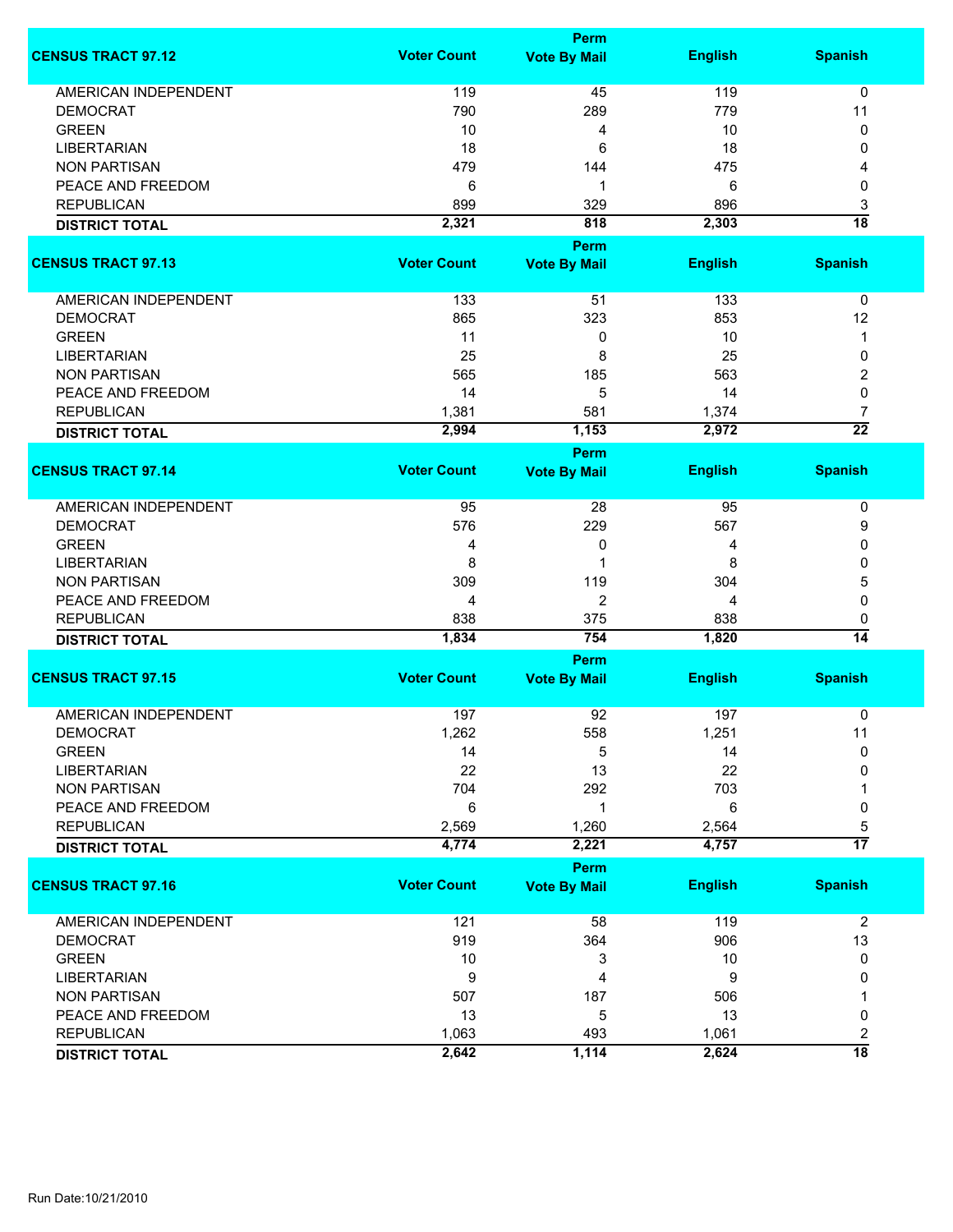|                             |                    | Perm                |                |                         |
|-----------------------------|--------------------|---------------------|----------------|-------------------------|
| <b>CENSUS TRACT 97.17</b>   | <b>Voter Count</b> | <b>Vote By Mail</b> | <b>English</b> | <b>Spanish</b>          |
| <b>AMERICAN INDEPENDENT</b> | 90                 | 35                  | 90             | 0                       |
| <b>DEMOCRAT</b>             | 559                | 248                 | 554            | 5                       |
| <b>GREEN</b>                | $\overline{2}$     | 2                   | $\overline{2}$ | 0                       |
| <b>LIBERTARIAN</b>          | 12                 | 5                   | 12             | 0                       |
| <b>NON PARTISAN</b>         | 357                | 134                 | 357            | 0                       |
| <b>REPUBLICAN</b>           | 1,221              | 512                 | 1,219          | 2                       |
|                             | 2,241              | 936                 | 2,234          | 7                       |
| <b>DISTRICT TOTAL</b>       |                    |                     |                |                         |
|                             |                    | <b>Perm</b>         |                |                         |
| <b>CENSUS TRACT 98.00</b>   | <b>Voter Count</b> | <b>Vote By Mail</b> | <b>English</b> | <b>Spanish</b>          |
| AMERICAN INDEPENDENT        | 59                 |                     | 58             |                         |
|                             |                    | 28                  |                | 1                       |
| <b>DEMOCRAT</b>             | 528                | 193                 | 514            | 14                      |
| <b>GREEN</b>                | 2                  | 0                   | 2              | 0                       |
| <b>LIBERTARIAN</b>          | $\overline{4}$     | $\overline{2}$      | $\overline{2}$ | 2                       |
| <b>NON PARTISAN</b>         | 224                | 73                  | 223            | 1                       |
| PEACE AND FREEDOM           | 4                  | 1                   | 4              | 0                       |
| <b>REPUBLICAN</b>           | 287                | 120                 | 285            | 2                       |
| <b>DISTRICT TOTAL</b>       | 1,108              | 417                 | 1,088          | $\overline{20}$         |
|                             |                    | <b>Perm</b>         |                |                         |
| <b>CENSUS TRACT 99.01</b>   | <b>Voter Count</b> | <b>Vote By Mail</b> | <b>English</b> | <b>Spanish</b>          |
| <b>AMERICAN INDEPENDENT</b> | 204                | 80                  | 203            | $\mathbf 1$             |
| <b>DEMOCRAT</b>             | 2,531              | 927                 | 2,480          | 51                      |
| <b>GREEN</b>                | 14                 | 4                   | 13             | 1                       |
| <b>LIBERTARIAN</b>          | 18                 | 7                   | 18             | 0                       |
| <b>NON PARTISAN</b>         | 1,103              | 364                 | 1,090          | 13                      |
| PEACE AND FREEDOM           | 21                 | 4                   | 20             | $\mathbf 1$             |
| <b>REPUBLICAN</b>           | 1,712              | 672                 | 1,702          | 10                      |
|                             | 5,603              | 2,058               | 5,526          | $\overline{77}$         |
| <b>DISTRICT TOTAL</b>       |                    |                     |                |                         |
| <b>CENSUS TRACT 99.02</b>   |                    | Perm                |                |                         |
|                             | <b>Voter Count</b> | <b>Vote By Mail</b> | <b>English</b> | <b>Spanish</b>          |
| <b>AMERICAN INDEPENDENT</b> | 302                | 130                 | 300            | 2                       |
| <b>DEMOCRAT</b>             | 3,603              | 1,331               | 3,525          | 78                      |
| <b>GREEN</b>                | 25                 | 6                   | 25             | 0                       |
| <b>LIBERTARIAN</b>          | 36                 | 16                  | 34             | $\overline{\mathbf{c}}$ |
| <b>NON PARTISAN</b>         | 1,639              | 549                 | 1,622          | 17                      |
| PEACE AND FREEDOM           | 20                 | 5                   | 19             | 1                       |
| <b>REPUBLICAN</b>           | 3,092              | 1,211               | 3,079          | 13                      |
|                             | 8,717              | 3,248               | 8,604          | $\overline{113}$        |
| <b>DISTRICT TOTAL</b>       |                    |                     |                |                         |
|                             |                    | Perm                |                |                         |
| <b>CENSUS TRACT 99.03</b>   | <b>Voter Count</b> | <b>Vote By Mail</b> | <b>English</b> | <b>Spanish</b>          |
| AMERICAN INDEPENDENT        | 157                | 60                  | 156            | $\mathbf{1}$            |
| <b>DEMOCRAT</b>             | 1,460              | 624                 | 1,427          | 33                      |
| <b>GREEN</b>                | 8                  | 1                   | 8              | 0                       |
| <b>LIBERTARIAN</b>          | 16                 | 9                   | 16             | 0                       |
| <b>NON PARTISAN</b>         | 752                | 260                 | 742            | 10                      |
| PEACE AND FREEDOM           | 11                 | 3                   | 11             | 0                       |
| <b>REPUBLICAN</b>           | 1,332              | 569                 | 1,324          | 8                       |
| <b>DISTRICT TOTAL</b>       | 3,736              | 1,526               | 3,684          | $\overline{52}$         |
|                             |                    |                     |                |                         |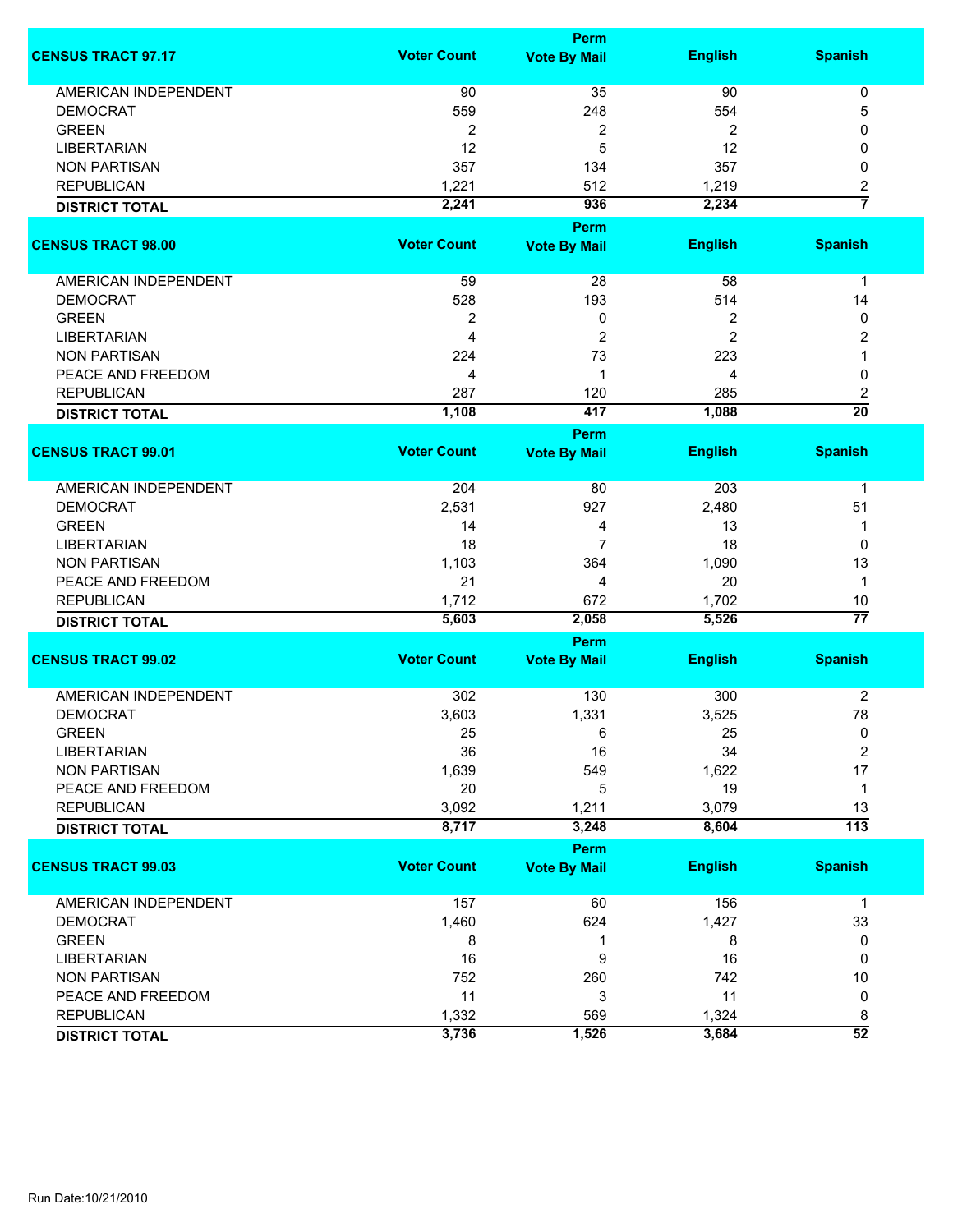|                             |                    | <b>Perm</b>                        |                |                 |
|-----------------------------|--------------------|------------------------------------|----------------|-----------------|
| <b>CENSUS TRACT 100.03</b>  | <b>Voter Count</b> | <b>Vote By Mail</b>                | <b>English</b> | <b>Spanish</b>  |
| <b>AMERICAN INDEPENDENT</b> | 278                | 133                                | 278            | 0               |
| <b>DEMOCRAT</b>             | 2,482              | 981                                | 2,409          | 73              |
| <b>GREEN</b>                | 16                 | 5                                  | 16             | 0               |
| <b>LIBERTARIAN</b>          | 36                 | 11                                 | 35             | 1               |
| <b>NON PARTISAN</b>         |                    |                                    |                |                 |
|                             | 1,158              | 434                                | 1,148          | 10              |
| PEACE AND FREEDOM           | 23                 | 10                                 | 23             | 0               |
| <b>REPUBLICAN</b>           | 2,304              | 998                                | 2,294          | 10              |
| <b>DISTRICT TOTAL</b>       | 6,297              | 2,572                              | 6,203          | $\overline{94}$ |
| <b>CENSUS TRACT 100.04</b>  | <b>Voter Count</b> | <b>Perm</b><br><b>Vote By Mail</b> | <b>English</b> | <b>Spanish</b>  |
|                             |                    |                                    |                |                 |
| AMERICAN INDEPENDENT        | 144                | 68                                 | 144            | 0               |
| <b>DEMOCRAT</b>             | 1,137              | 476                                | 1,132          | 5               |
| <b>GREEN</b>                | 6                  | 2                                  | 6              | 0               |
| <b>LIBERTARIAN</b>          | 16                 | 6                                  | 16             | 0               |
| <b>NON PARTISAN</b>         | 629                | 275                                | 629            | 0               |
| PEACE AND FREEDOM           | 5                  | 2                                  | 5              | 0               |
| <b>REPUBLICAN</b>           | 2,361              | 1,215                              | 2,357          | 4               |
|                             | 4,298              | 2,044                              | 4,289          | 5               |
| <b>DISTRICT TOTAL</b>       |                    | <b>Perm</b>                        |                |                 |
| <b>CENSUS TRACT 100.09</b>  | <b>Voter Count</b> | <b>Vote By Mail</b>                | <b>English</b> | <b>Spanish</b>  |
| <b>AMERICAN INDEPENDENT</b> | 64                 | 24                                 | 63             | $\mathbf 1$     |
| <b>DEMOCRAT</b>             | 528                | 182                                | 512            | 16              |
|                             |                    |                                    |                |                 |
| <b>GREEN</b>                | 5                  | 3                                  | 5              | 0               |
| <b>LIBERTARIAN</b>          | 16                 | 3                                  | 16             | 0               |
| <b>NON PARTISAN</b>         | 274                | 93                                 | 271            | 3               |
| PEACE AND FREEDOM           | 4                  | 2                                  | 4              | 0               |
| <b>REPUBLICAN</b>           | 608                | 242                                | 605            | 3               |
| <b>DISTRICT TOTAL</b>       | 1,499              | 549                                | 1,476          | $\overline{23}$ |
|                             |                    | <b>Perm</b>                        |                |                 |
| <b>CENSUS TRACT 100.10</b>  | <b>Voter Count</b> | <b>Vote By Mail</b>                | <b>English</b> | <b>Spanish</b>  |
| <b>AMERICAN INDEPENDENT</b> | 83                 | 30                                 | 83             | 0               |
| <b>DEMOCRAT</b>             | 822                | 283                                | 800            | 22              |
| <b>GREEN</b>                | 5                  | 2                                  | 5              | $\mathbf{0}$    |
| <b>LIBERTARIAN</b>          | 18                 | 7                                  | 18             | 0               |
| <b>NON PARTISAN</b>         | 408                | 133                                | 402            | 6               |
| PEACE AND FREEDOM           | $\overline{7}$     | 3                                  | $\overline{7}$ | 0               |
| <b>REPUBLICAN</b>           | 922                | 376                                | 919            | 3               |
| <b>DISTRICT TOTAL</b>       | 2,265              | 834                                | 2,234          | $\overline{31}$ |
|                             |                    | <b>Perm</b>                        |                |                 |
| <b>CENSUS TRACT 100.11</b>  | <b>Voter Count</b> | <b>Vote By Mail</b>                | <b>English</b> | <b>Spanish</b>  |
| <b>AMERICAN INDEPENDENT</b> | 67                 | 18                                 | 67             | $\mathbf 0$     |
| <b>DEMOCRAT</b>             | 580                | 187                                | 561            | 19              |
| <b>GREEN</b>                | 3                  | 0                                  | 3              | 0               |
| <b>LIBERTARIAN</b>          | 4                  | 2                                  | 4              | 0               |
| <b>NON PARTISAN</b>         | 302                | 79                                 | 298            |                 |
| PEACE AND FREEDOM           | $\overline{7}$     | 4                                  | 7              | 0               |
| <b>REPUBLICAN</b>           | 549                | 214                                | 548            | 1               |
|                             | 1,512              | 504                                | 1,488          | $\overline{24}$ |
| <b>DISTRICT TOTAL</b>       |                    |                                    |                |                 |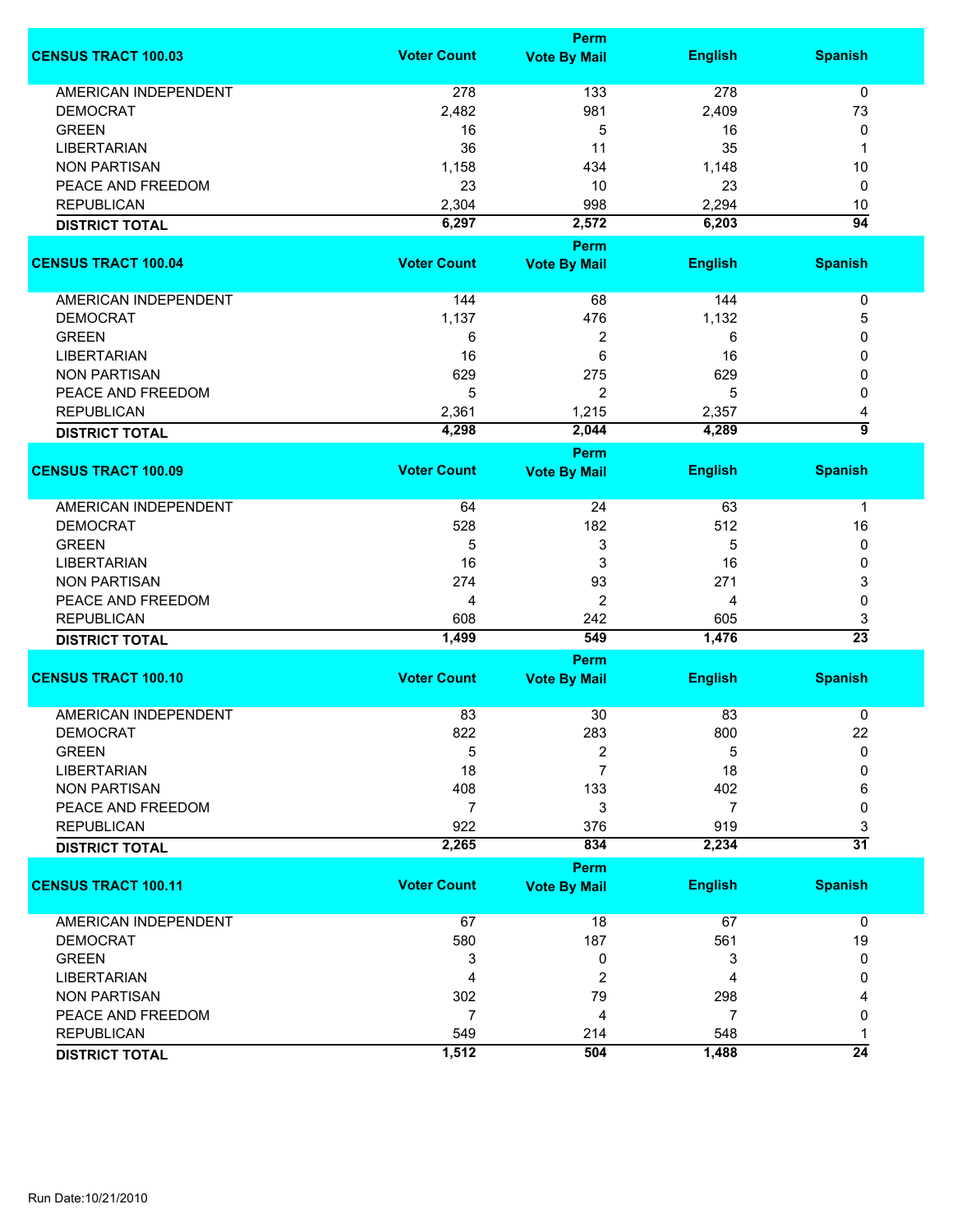|                             |                    | Perm                        |                |                 |
|-----------------------------|--------------------|-----------------------------|----------------|-----------------|
| <b>CENSUS TRACT 100.12</b>  | <b>Voter Count</b> | <b>Vote By Mail</b>         | <b>English</b> | <b>Spanish</b>  |
| <b>AMERICAN INDEPENDENT</b> | 69                 | 25                          | 69             | $\mathbf 0$     |
| <b>DEMOCRAT</b>             | 666                | 233                         | 654            | 12              |
| <b>GREEN</b>                | 3                  | 1                           | 3              | 0               |
| <b>LIBERTARIAN</b>          | 17                 | 4                           | 17             | 0               |
| <b>NON PARTISAN</b>         | 404                | 140                         | 396            | 8               |
| PEACE AND FREEDOM           | 4                  | 2                           | 4              | 0               |
|                             |                    |                             |                |                 |
| <b>REPUBLICAN</b>           | 846                | 362                         | 841            | 5               |
| <b>DISTRICT TOTAL</b>       | 2,009              | 767                         | 1,984          | $\overline{25}$ |
| <b>CENSUS TRACT 100.13</b>  | <b>Voter Count</b> | <b>Perm</b>                 | <b>English</b> | <b>Spanish</b>  |
|                             |                    | <b>Vote By Mail</b>         |                |                 |
| AMERICAN INDEPENDENT        | 139                | 56                          | 139            | 0               |
| <b>DEMOCRAT</b>             | 1,123              | 430                         | 1,088          | 35              |
| <b>GREEN</b>                | 15                 | 5                           | 15             | 0               |
| <b>LIBERTARIAN</b>          | 21                 | 11                          | 21             | 0               |
| <b>NON PARTISAN</b>         | 654                | 206                         | 647            | 7               |
| PEACE AND FREEDOM           | 10                 | 1                           | 10             | 0               |
| <b>REPUBLICAN</b>           | 1,337              | 572                         | 1,330          | 7               |
| <b>DISTRICT TOTAL</b>       | 3,299              | 1,281                       | 3,250          | 49              |
|                             |                    | <b>Perm</b>                 |                |                 |
| <b>CENSUS TRACT 100.14</b>  | <b>Voter Count</b> | <b>Vote By Mail</b>         | <b>English</b> | <b>Spanish</b>  |
| <b>AMERICAN INDEPENDENT</b> | 65                 | 24                          | 65             | 0               |
| <b>DEMOCRAT</b>             | 484                | 150                         | 463            | 21              |
| <b>GREEN</b>                | 6                  | 1                           | 6              | 0               |
| <b>LIBERTARIAN</b>          | 8                  | 5                           | 8              | 0               |
| <b>NON PARTISAN</b>         | 251                | 85                          | 247            | 4               |
| PEACE AND FREEDOM           | 6                  | 4                           | 6              | 0               |
| <b>REPUBLICAN</b>           | 358                | 143                         | 357            |                 |
|                             | 1,178              | 412                         | 1,152          | $\overline{26}$ |
| <b>DISTRICT TOTAL</b>       |                    |                             |                |                 |
| <b>CENSUS TRACT 100.15</b>  | <b>Voter Count</b> | Perm<br><b>Vote By Mail</b> | <b>English</b> | <b>Spanish</b>  |
| <b>AMERICAN INDEPENDENT</b> | 71                 | 23                          | 71             | 0               |
| <b>DEMOCRAT</b>             | 772                | 274                         | 750            | 22              |
| <b>GREEN</b>                | 7                  | 0                           | 7              | 0               |
| <b>LIBERTARIAN</b>          | 8                  | 2                           | 8              | 0               |
| <b>NON PARTISAN</b>         | 416                | 112                         | 411            | 5               |
| PEACE AND FREEDOM           | 3                  | 0                           | 3              | 0               |
| <b>REPUBLICAN</b>           | 806                | 302                         | 799            | 7               |
| <b>DISTRICT TOTAL</b>       | 2,083              | 713                         | 2,049          | $\overline{34}$ |
|                             |                    | Perm                        |                |                 |
| <b>CENSUS TRACT 100.16</b>  | <b>Voter Count</b> | <b>Vote By Mail</b>         | <b>English</b> | <b>Spanish</b>  |
| AMERICAN INDEPENDENT        | 88                 | 36                          | 88             | 0               |
| <b>DEMOCRAT</b>             | 719                | 220                         | 695            | 24              |
| <b>GREEN</b>                | 3                  | 0                           | 3              | 0               |
| <b>LIBERTARIAN</b>          | 10                 | 5                           | 10             | 0               |
| <b>NON PARTISAN</b>         | 354                | 115                         | 348            | 6               |
| PEACE AND FREEDOM           | 12                 | 6                           | 12             | 0               |
| <b>REPUBLICAN</b>           | 621                | 246                         | 620            | 1               |
| <b>DISTRICT TOTAL</b>       | 1,807              | 628                         | 1,776          | $\overline{31}$ |
|                             |                    |                             |                |                 |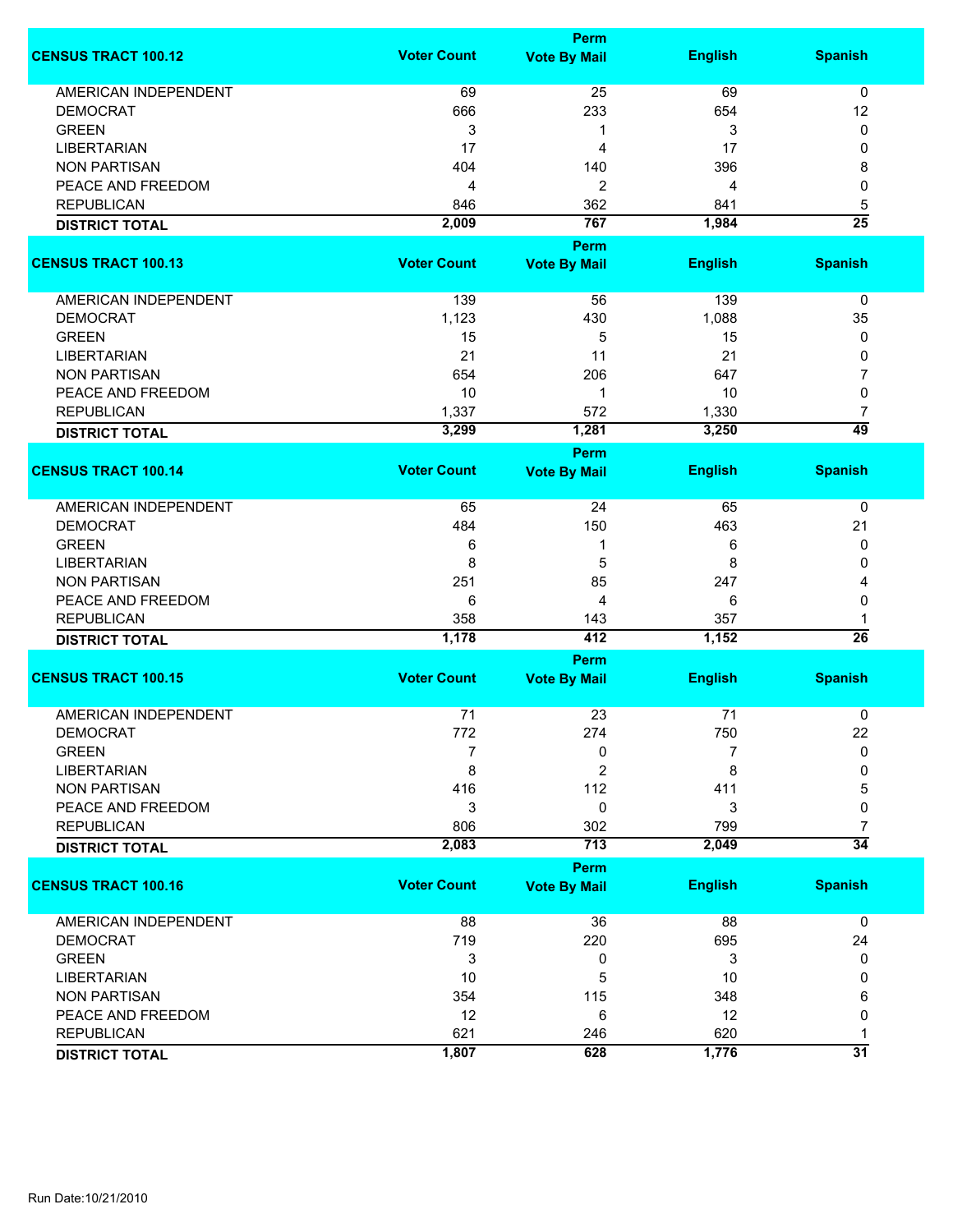|                             |                    | <b>Perm</b>          |                |                      |
|-----------------------------|--------------------|----------------------|----------------|----------------------|
| <b>CENSUS TRACT 100.17</b>  | <b>Voter Count</b> | <b>Vote By Mail</b>  | <b>English</b> | <b>Spanish</b>       |
| <b>AMERICAN INDEPENDENT</b> | 239                | 96                   | 235            | 4                    |
| <b>DEMOCRAT</b>             | 1,905              | 683                  | 1,855          | 50                   |
| <b>GREEN</b>                | 13                 | 4                    | 12             | 1                    |
| <b>LIBERTARIAN</b>          | 39                 | 15                   | 38             | 1                    |
| <b>NON PARTISAN</b>         | 1,096              | 350                  | 1,083          | 13                   |
| PEACE AND FREEDOM           | 19                 | 3                    | 17             |                      |
|                             |                    |                      |                | 2                    |
| <b>REPUBLICAN</b>           | 2,632              | 1,066                | 2,624          | 8                    |
| <b>DISTRICT TOTAL</b>       | 5,943              | 2,217<br><b>Perm</b> | 5,864          | 79                   |
| <b>CENSUS TRACT 100.18</b>  | <b>Voter Count</b> | <b>Vote By Mail</b>  | <b>English</b> | <b>Spanish</b>       |
|                             |                    |                      |                |                      |
| AMERICAN INDEPENDENT        | 92                 | 34                   | 91             | $\mathbf 1$          |
| <b>DEMOCRAT</b>             | 889                | 308                  | 867            | 22                   |
| <b>GREEN</b>                | 3                  | 1                    | 3              | 0                    |
| <b>LIBERTARIAN</b>          | 13                 | 5                    | 13             | 0                    |
| <b>NON PARTISAN</b>         | 484                | 151                  | 476            | 8                    |
| PEACE AND FREEDOM           | 4                  | 0                    | 4              | 0                    |
| <b>REPUBLICAN</b>           | 981                | 430                  | 976            | 5                    |
| <b>DISTRICT TOTAL</b>       | 2,466              | 929                  | 2,430          | $\overline{36}$      |
|                             |                    | Perm                 |                |                      |
| <b>CENSUS TRACT 100.19</b>  | <b>Voter Count</b> | <b>Vote By Mail</b>  | <b>English</b> | <b>Spanish</b>       |
| <b>AMERICAN INDEPENDENT</b> | 96                 | 44                   | 94             | $\overline{2}$       |
| <b>DEMOCRAT</b>             | 730                | 296                  | 707            | 23                   |
| <b>GREEN</b>                | 3                  | 0                    | 3              | 0                    |
| <b>LIBERTARIAN</b>          | 16                 | 12                   | 16             | 0                    |
| <b>NON PARTISAN</b>         | 379                | 124                  | 370            | 9                    |
| PEACE AND FREEDOM           | 6                  | 4                    | 6              | 0                    |
|                             | 842                |                      |                |                      |
| <b>REPUBLICAN</b>           | 2,072              | 370<br>850           | 838<br>2,034   | 4<br>$\overline{38}$ |
| <b>DISTRICT TOTAL</b>       |                    | <b>Perm</b>          |                |                      |
| <b>CENSUS TRACT 100.20</b>  | <b>Voter Count</b> | <b>Vote By Mail</b>  | <b>English</b> | <b>Spanish</b>       |
|                             |                    |                      |                |                      |
| <b>AMERICAN INDEPENDENT</b> | 121                | 49                   | 121            | 0                    |
| <b>DEMOCRAT</b>             | 898                | 324                  | 873            | 25                   |
| <b>GREEN</b>                | 10                 | 4                    | 9              | 1                    |
| <b>LIBERTARIAN</b>          | 17                 | 6                    | 17             | 0                    |
| <b>NON PARTISAN</b>         | 495                | 164                  | 490            | 5                    |
| PEACE AND FREEDOM           | $\overline{7}$     | 3                    | $\overline{7}$ | 0                    |
| <b>REPUBLICAN</b>           | 923                | 394                  | 917            | 6                    |
| <b>DISTRICT TOTAL</b>       | 2,471              | 944                  | 2,434          | $\overline{37}$      |
|                             |                    | <b>Perm</b>          |                |                      |
| <b>CENSUS TRACT 100.21</b>  | <b>Voter Count</b> | <b>Vote By Mail</b>  | <b>English</b> | <b>Spanish</b>       |
| AMERICAN INDEPENDENT        | 129                | 50                   | 129            | $\mathbf 0$          |
| <b>DEMOCRAT</b>             | 899                | 355                  | 886            | 13                   |
| <b>GREEN</b>                | 10                 | 3                    | 10             | 0                    |
| <b>LIBERTARIAN</b>          | 30                 | 14                   | 30             | 0                    |
| <b>NON PARTISAN</b>         | 551                | 195                  | 547            | 4                    |
| PEACE AND FREEDOM           | 9                  | 3                    | 9              | 0                    |
| <b>REPUBLICAN</b>           | 1,472              | 644                  | 1,472          | 0                    |
| <b>DISTRICT TOTAL</b>       | 3,100              | 1,264                | 3,083          | $\overline{17}$      |
|                             |                    |                      |                |                      |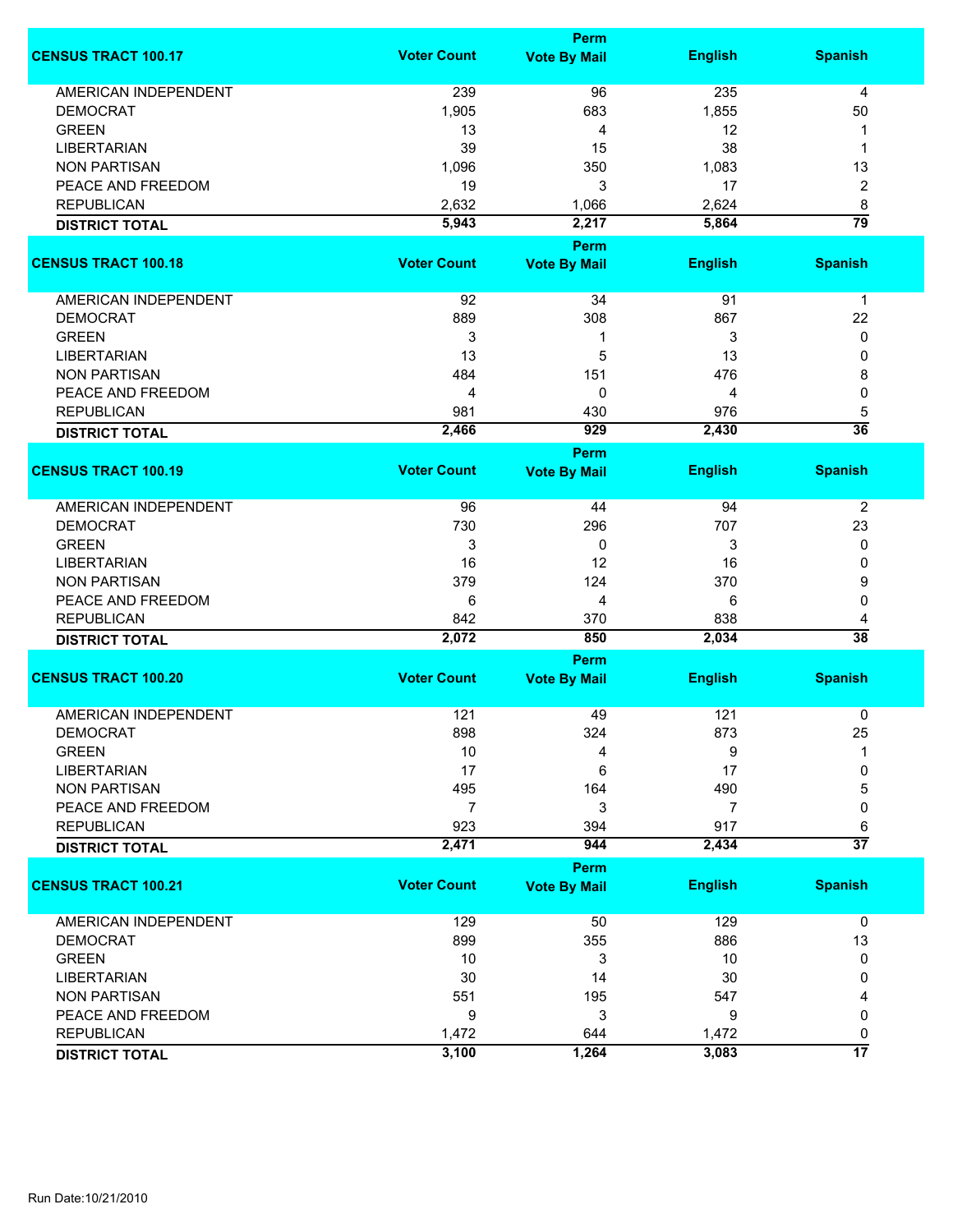| <b>Voter Count</b><br><b>English</b><br><b>Spanish</b><br><b>Vote By Mail</b><br><b>AMERICAN INDEPENDENT</b><br>33<br>70<br>70<br>$\pmb{0}$<br>5<br><b>DEMOCRAT</b><br>595<br>246<br>590<br><b>GREEN</b><br>3<br>4<br>0<br>4<br><b>LIBERTARIAN</b><br>13<br>0<br>13<br>0<br><b>NON PARTISAN</b><br>345<br>108<br>343<br>2<br>11<br>3<br>PEACE AND FREEDOM<br>11<br>0<br>894<br>893<br><b>REPUBLICAN</b><br>365<br>1<br>$\overline{\bf 8}$<br>1,932<br>758<br>1,924<br><b>DISTRICT TOTAL</b><br>Perm<br><b>Voter Count</b><br><b>English</b><br><b>Spanish</b><br><b>Vote By Mail</b><br>AMERICAN INDEPENDENT<br>103<br>102<br>43<br>1<br>830<br><b>DEMOCRAT</b><br>283<br>808<br>22<br>3<br><b>GREEN</b><br>8<br>8<br>0<br>9<br><b>LIBERTARIAN</b><br>25<br>25<br>0<br>476<br><b>NON PARTISAN</b><br>480<br>159<br>4<br>2<br>PEACE AND FREEDOM<br>9<br>9<br>0<br>477<br>9<br><b>REPUBLICAN</b><br>1,133<br>1,124<br>$\overline{36}$<br>2,588<br>976<br>2,552<br><b>DISTRICT TOTAL</b><br><b>Perm</b><br><b>Voter Count</b><br><b>English</b><br><b>Spanish</b><br><b>Vote By Mail</b><br><b>AMERICAN INDEPENDENT</b><br>133<br>133<br>49<br>0<br>726<br><b>DEMOCRAT</b><br>735<br>298<br>9<br><b>GREEN</b><br>$\overline{7}$<br>2<br>7<br>0<br>7<br><b>LIBERTARIAN</b><br>15<br>15<br>0<br>2<br><b>NON PARTISAN</b><br>497<br>205<br>495<br>PEACE AND FREEDOM<br>$\mathbf 0$<br>7<br>0<br>7<br>2<br><b>REPUBLICAN</b><br>1,384<br>683<br>1,382<br>$\overline{13}$<br>2,778<br>2,765<br>1,244<br><b>DISTRICT TOTAL</b><br><b>Perm</b><br><b>Voter Count</b><br><b>English</b><br><b>Spanish</b><br><b>Vote By Mail</b><br><b>AMERICAN INDEPENDENT</b><br>79<br>31<br>79<br>0<br><b>DEMOCRAT</b><br>541<br>245<br>533<br>8<br><b>GREEN</b><br>5<br>3<br>5<br>0<br><b>LIBERTARIAN</b><br>19<br>8<br>19<br>0<br><b>NON PARTISAN</b><br>434<br>234<br>429<br>5<br>PEACE AND FREEDOM<br>$\overline{7}$<br>3<br>6<br>1<br><b>REPUBLICAN</b><br>735<br>733<br>352<br>2<br>$\overline{16}$<br>1,820<br>876<br>1,804<br><b>DISTRICT TOTAL</b><br><b>Perm</b><br><b>Voter Count</b><br><b>Spanish</b><br><b>CENSUS TRACT 104.02</b><br><b>English</b><br><b>Vote By Mail</b><br><b>AMERICAN INDEPENDENT</b><br>10<br>5<br>10<br>0<br><b>DEMOCRAT</b><br>84<br>50<br>84<br>0<br><b>GREEN</b><br>0<br>1<br><b>LIBERTARIAN</b><br>0<br>0<br>1<br>1<br><b>NON PARTISAN</b><br>113<br>69<br>113<br>0<br><b>REPUBLICAN</b><br>145<br>81<br>145<br>0<br>354<br>$\overline{\mathbf{0}}$<br>354<br>206<br><b>DISTRICT TOTAL</b> |                            | <b>Perm</b> |  |
|-------------------------------------------------------------------------------------------------------------------------------------------------------------------------------------------------------------------------------------------------------------------------------------------------------------------------------------------------------------------------------------------------------------------------------------------------------------------------------------------------------------------------------------------------------------------------------------------------------------------------------------------------------------------------------------------------------------------------------------------------------------------------------------------------------------------------------------------------------------------------------------------------------------------------------------------------------------------------------------------------------------------------------------------------------------------------------------------------------------------------------------------------------------------------------------------------------------------------------------------------------------------------------------------------------------------------------------------------------------------------------------------------------------------------------------------------------------------------------------------------------------------------------------------------------------------------------------------------------------------------------------------------------------------------------------------------------------------------------------------------------------------------------------------------------------------------------------------------------------------------------------------------------------------------------------------------------------------------------------------------------------------------------------------------------------------------------------------------------------------------------------------------------------------------------------------------------------------------------------------------------------------------------------------------------------------------------------------------------------------------------------------------------------------------------------------------------------------------------------------------------------|----------------------------|-------------|--|
|                                                                                                                                                                                                                                                                                                                                                                                                                                                                                                                                                                                                                                                                                                                                                                                                                                                                                                                                                                                                                                                                                                                                                                                                                                                                                                                                                                                                                                                                                                                                                                                                                                                                                                                                                                                                                                                                                                                                                                                                                                                                                                                                                                                                                                                                                                                                                                                                                                                                                                             | <b>CENSUS TRACT 100.22</b> |             |  |
|                                                                                                                                                                                                                                                                                                                                                                                                                                                                                                                                                                                                                                                                                                                                                                                                                                                                                                                                                                                                                                                                                                                                                                                                                                                                                                                                                                                                                                                                                                                                                                                                                                                                                                                                                                                                                                                                                                                                                                                                                                                                                                                                                                                                                                                                                                                                                                                                                                                                                                             |                            |             |  |
|                                                                                                                                                                                                                                                                                                                                                                                                                                                                                                                                                                                                                                                                                                                                                                                                                                                                                                                                                                                                                                                                                                                                                                                                                                                                                                                                                                                                                                                                                                                                                                                                                                                                                                                                                                                                                                                                                                                                                                                                                                                                                                                                                                                                                                                                                                                                                                                                                                                                                                             |                            |             |  |
|                                                                                                                                                                                                                                                                                                                                                                                                                                                                                                                                                                                                                                                                                                                                                                                                                                                                                                                                                                                                                                                                                                                                                                                                                                                                                                                                                                                                                                                                                                                                                                                                                                                                                                                                                                                                                                                                                                                                                                                                                                                                                                                                                                                                                                                                                                                                                                                                                                                                                                             |                            |             |  |
|                                                                                                                                                                                                                                                                                                                                                                                                                                                                                                                                                                                                                                                                                                                                                                                                                                                                                                                                                                                                                                                                                                                                                                                                                                                                                                                                                                                                                                                                                                                                                                                                                                                                                                                                                                                                                                                                                                                                                                                                                                                                                                                                                                                                                                                                                                                                                                                                                                                                                                             |                            |             |  |
|                                                                                                                                                                                                                                                                                                                                                                                                                                                                                                                                                                                                                                                                                                                                                                                                                                                                                                                                                                                                                                                                                                                                                                                                                                                                                                                                                                                                                                                                                                                                                                                                                                                                                                                                                                                                                                                                                                                                                                                                                                                                                                                                                                                                                                                                                                                                                                                                                                                                                                             |                            |             |  |
|                                                                                                                                                                                                                                                                                                                                                                                                                                                                                                                                                                                                                                                                                                                                                                                                                                                                                                                                                                                                                                                                                                                                                                                                                                                                                                                                                                                                                                                                                                                                                                                                                                                                                                                                                                                                                                                                                                                                                                                                                                                                                                                                                                                                                                                                                                                                                                                                                                                                                                             |                            |             |  |
|                                                                                                                                                                                                                                                                                                                                                                                                                                                                                                                                                                                                                                                                                                                                                                                                                                                                                                                                                                                                                                                                                                                                                                                                                                                                                                                                                                                                                                                                                                                                                                                                                                                                                                                                                                                                                                                                                                                                                                                                                                                                                                                                                                                                                                                                                                                                                                                                                                                                                                             |                            |             |  |
|                                                                                                                                                                                                                                                                                                                                                                                                                                                                                                                                                                                                                                                                                                                                                                                                                                                                                                                                                                                                                                                                                                                                                                                                                                                                                                                                                                                                                                                                                                                                                                                                                                                                                                                                                                                                                                                                                                                                                                                                                                                                                                                                                                                                                                                                                                                                                                                                                                                                                                             |                            |             |  |
|                                                                                                                                                                                                                                                                                                                                                                                                                                                                                                                                                                                                                                                                                                                                                                                                                                                                                                                                                                                                                                                                                                                                                                                                                                                                                                                                                                                                                                                                                                                                                                                                                                                                                                                                                                                                                                                                                                                                                                                                                                                                                                                                                                                                                                                                                                                                                                                                                                                                                                             |                            |             |  |
|                                                                                                                                                                                                                                                                                                                                                                                                                                                                                                                                                                                                                                                                                                                                                                                                                                                                                                                                                                                                                                                                                                                                                                                                                                                                                                                                                                                                                                                                                                                                                                                                                                                                                                                                                                                                                                                                                                                                                                                                                                                                                                                                                                                                                                                                                                                                                                                                                                                                                                             |                            |             |  |
|                                                                                                                                                                                                                                                                                                                                                                                                                                                                                                                                                                                                                                                                                                                                                                                                                                                                                                                                                                                                                                                                                                                                                                                                                                                                                                                                                                                                                                                                                                                                                                                                                                                                                                                                                                                                                                                                                                                                                                                                                                                                                                                                                                                                                                                                                                                                                                                                                                                                                                             | <b>CENSUS TRACT 100.23</b> |             |  |
|                                                                                                                                                                                                                                                                                                                                                                                                                                                                                                                                                                                                                                                                                                                                                                                                                                                                                                                                                                                                                                                                                                                                                                                                                                                                                                                                                                                                                                                                                                                                                                                                                                                                                                                                                                                                                                                                                                                                                                                                                                                                                                                                                                                                                                                                                                                                                                                                                                                                                                             |                            |             |  |
|                                                                                                                                                                                                                                                                                                                                                                                                                                                                                                                                                                                                                                                                                                                                                                                                                                                                                                                                                                                                                                                                                                                                                                                                                                                                                                                                                                                                                                                                                                                                                                                                                                                                                                                                                                                                                                                                                                                                                                                                                                                                                                                                                                                                                                                                                                                                                                                                                                                                                                             |                            |             |  |
|                                                                                                                                                                                                                                                                                                                                                                                                                                                                                                                                                                                                                                                                                                                                                                                                                                                                                                                                                                                                                                                                                                                                                                                                                                                                                                                                                                                                                                                                                                                                                                                                                                                                                                                                                                                                                                                                                                                                                                                                                                                                                                                                                                                                                                                                                                                                                                                                                                                                                                             |                            |             |  |
|                                                                                                                                                                                                                                                                                                                                                                                                                                                                                                                                                                                                                                                                                                                                                                                                                                                                                                                                                                                                                                                                                                                                                                                                                                                                                                                                                                                                                                                                                                                                                                                                                                                                                                                                                                                                                                                                                                                                                                                                                                                                                                                                                                                                                                                                                                                                                                                                                                                                                                             |                            |             |  |
|                                                                                                                                                                                                                                                                                                                                                                                                                                                                                                                                                                                                                                                                                                                                                                                                                                                                                                                                                                                                                                                                                                                                                                                                                                                                                                                                                                                                                                                                                                                                                                                                                                                                                                                                                                                                                                                                                                                                                                                                                                                                                                                                                                                                                                                                                                                                                                                                                                                                                                             |                            |             |  |
|                                                                                                                                                                                                                                                                                                                                                                                                                                                                                                                                                                                                                                                                                                                                                                                                                                                                                                                                                                                                                                                                                                                                                                                                                                                                                                                                                                                                                                                                                                                                                                                                                                                                                                                                                                                                                                                                                                                                                                                                                                                                                                                                                                                                                                                                                                                                                                                                                                                                                                             |                            |             |  |
|                                                                                                                                                                                                                                                                                                                                                                                                                                                                                                                                                                                                                                                                                                                                                                                                                                                                                                                                                                                                                                                                                                                                                                                                                                                                                                                                                                                                                                                                                                                                                                                                                                                                                                                                                                                                                                                                                                                                                                                                                                                                                                                                                                                                                                                                                                                                                                                                                                                                                                             |                            |             |  |
|                                                                                                                                                                                                                                                                                                                                                                                                                                                                                                                                                                                                                                                                                                                                                                                                                                                                                                                                                                                                                                                                                                                                                                                                                                                                                                                                                                                                                                                                                                                                                                                                                                                                                                                                                                                                                                                                                                                                                                                                                                                                                                                                                                                                                                                                                                                                                                                                                                                                                                             |                            |             |  |
|                                                                                                                                                                                                                                                                                                                                                                                                                                                                                                                                                                                                                                                                                                                                                                                                                                                                                                                                                                                                                                                                                                                                                                                                                                                                                                                                                                                                                                                                                                                                                                                                                                                                                                                                                                                                                                                                                                                                                                                                                                                                                                                                                                                                                                                                                                                                                                                                                                                                                                             |                            |             |  |
|                                                                                                                                                                                                                                                                                                                                                                                                                                                                                                                                                                                                                                                                                                                                                                                                                                                                                                                                                                                                                                                                                                                                                                                                                                                                                                                                                                                                                                                                                                                                                                                                                                                                                                                                                                                                                                                                                                                                                                                                                                                                                                                                                                                                                                                                                                                                                                                                                                                                                                             |                            |             |  |
|                                                                                                                                                                                                                                                                                                                                                                                                                                                                                                                                                                                                                                                                                                                                                                                                                                                                                                                                                                                                                                                                                                                                                                                                                                                                                                                                                                                                                                                                                                                                                                                                                                                                                                                                                                                                                                                                                                                                                                                                                                                                                                                                                                                                                                                                                                                                                                                                                                                                                                             |                            |             |  |
|                                                                                                                                                                                                                                                                                                                                                                                                                                                                                                                                                                                                                                                                                                                                                                                                                                                                                                                                                                                                                                                                                                                                                                                                                                                                                                                                                                                                                                                                                                                                                                                                                                                                                                                                                                                                                                                                                                                                                                                                                                                                                                                                                                                                                                                                                                                                                                                                                                                                                                             | <b>CENSUS TRACT 100.24</b> |             |  |
|                                                                                                                                                                                                                                                                                                                                                                                                                                                                                                                                                                                                                                                                                                                                                                                                                                                                                                                                                                                                                                                                                                                                                                                                                                                                                                                                                                                                                                                                                                                                                                                                                                                                                                                                                                                                                                                                                                                                                                                                                                                                                                                                                                                                                                                                                                                                                                                                                                                                                                             |                            |             |  |
|                                                                                                                                                                                                                                                                                                                                                                                                                                                                                                                                                                                                                                                                                                                                                                                                                                                                                                                                                                                                                                                                                                                                                                                                                                                                                                                                                                                                                                                                                                                                                                                                                                                                                                                                                                                                                                                                                                                                                                                                                                                                                                                                                                                                                                                                                                                                                                                                                                                                                                             |                            |             |  |
|                                                                                                                                                                                                                                                                                                                                                                                                                                                                                                                                                                                                                                                                                                                                                                                                                                                                                                                                                                                                                                                                                                                                                                                                                                                                                                                                                                                                                                                                                                                                                                                                                                                                                                                                                                                                                                                                                                                                                                                                                                                                                                                                                                                                                                                                                                                                                                                                                                                                                                             |                            |             |  |
|                                                                                                                                                                                                                                                                                                                                                                                                                                                                                                                                                                                                                                                                                                                                                                                                                                                                                                                                                                                                                                                                                                                                                                                                                                                                                                                                                                                                                                                                                                                                                                                                                                                                                                                                                                                                                                                                                                                                                                                                                                                                                                                                                                                                                                                                                                                                                                                                                                                                                                             |                            |             |  |
|                                                                                                                                                                                                                                                                                                                                                                                                                                                                                                                                                                                                                                                                                                                                                                                                                                                                                                                                                                                                                                                                                                                                                                                                                                                                                                                                                                                                                                                                                                                                                                                                                                                                                                                                                                                                                                                                                                                                                                                                                                                                                                                                                                                                                                                                                                                                                                                                                                                                                                             |                            |             |  |
|                                                                                                                                                                                                                                                                                                                                                                                                                                                                                                                                                                                                                                                                                                                                                                                                                                                                                                                                                                                                                                                                                                                                                                                                                                                                                                                                                                                                                                                                                                                                                                                                                                                                                                                                                                                                                                                                                                                                                                                                                                                                                                                                                                                                                                                                                                                                                                                                                                                                                                             |                            |             |  |
|                                                                                                                                                                                                                                                                                                                                                                                                                                                                                                                                                                                                                                                                                                                                                                                                                                                                                                                                                                                                                                                                                                                                                                                                                                                                                                                                                                                                                                                                                                                                                                                                                                                                                                                                                                                                                                                                                                                                                                                                                                                                                                                                                                                                                                                                                                                                                                                                                                                                                                             |                            |             |  |
|                                                                                                                                                                                                                                                                                                                                                                                                                                                                                                                                                                                                                                                                                                                                                                                                                                                                                                                                                                                                                                                                                                                                                                                                                                                                                                                                                                                                                                                                                                                                                                                                                                                                                                                                                                                                                                                                                                                                                                                                                                                                                                                                                                                                                                                                                                                                                                                                                                                                                                             |                            |             |  |
|                                                                                                                                                                                                                                                                                                                                                                                                                                                                                                                                                                                                                                                                                                                                                                                                                                                                                                                                                                                                                                                                                                                                                                                                                                                                                                                                                                                                                                                                                                                                                                                                                                                                                                                                                                                                                                                                                                                                                                                                                                                                                                                                                                                                                                                                                                                                                                                                                                                                                                             |                            |             |  |
|                                                                                                                                                                                                                                                                                                                                                                                                                                                                                                                                                                                                                                                                                                                                                                                                                                                                                                                                                                                                                                                                                                                                                                                                                                                                                                                                                                                                                                                                                                                                                                                                                                                                                                                                                                                                                                                                                                                                                                                                                                                                                                                                                                                                                                                                                                                                                                                                                                                                                                             |                            |             |  |
|                                                                                                                                                                                                                                                                                                                                                                                                                                                                                                                                                                                                                                                                                                                                                                                                                                                                                                                                                                                                                                                                                                                                                                                                                                                                                                                                                                                                                                                                                                                                                                                                                                                                                                                                                                                                                                                                                                                                                                                                                                                                                                                                                                                                                                                                                                                                                                                                                                                                                                             | <b>CENSUS TRACT 103.00</b> |             |  |
|                                                                                                                                                                                                                                                                                                                                                                                                                                                                                                                                                                                                                                                                                                                                                                                                                                                                                                                                                                                                                                                                                                                                                                                                                                                                                                                                                                                                                                                                                                                                                                                                                                                                                                                                                                                                                                                                                                                                                                                                                                                                                                                                                                                                                                                                                                                                                                                                                                                                                                             |                            |             |  |
|                                                                                                                                                                                                                                                                                                                                                                                                                                                                                                                                                                                                                                                                                                                                                                                                                                                                                                                                                                                                                                                                                                                                                                                                                                                                                                                                                                                                                                                                                                                                                                                                                                                                                                                                                                                                                                                                                                                                                                                                                                                                                                                                                                                                                                                                                                                                                                                                                                                                                                             |                            |             |  |
|                                                                                                                                                                                                                                                                                                                                                                                                                                                                                                                                                                                                                                                                                                                                                                                                                                                                                                                                                                                                                                                                                                                                                                                                                                                                                                                                                                                                                                                                                                                                                                                                                                                                                                                                                                                                                                                                                                                                                                                                                                                                                                                                                                                                                                                                                                                                                                                                                                                                                                             |                            |             |  |
|                                                                                                                                                                                                                                                                                                                                                                                                                                                                                                                                                                                                                                                                                                                                                                                                                                                                                                                                                                                                                                                                                                                                                                                                                                                                                                                                                                                                                                                                                                                                                                                                                                                                                                                                                                                                                                                                                                                                                                                                                                                                                                                                                                                                                                                                                                                                                                                                                                                                                                             |                            |             |  |
|                                                                                                                                                                                                                                                                                                                                                                                                                                                                                                                                                                                                                                                                                                                                                                                                                                                                                                                                                                                                                                                                                                                                                                                                                                                                                                                                                                                                                                                                                                                                                                                                                                                                                                                                                                                                                                                                                                                                                                                                                                                                                                                                                                                                                                                                                                                                                                                                                                                                                                             |                            |             |  |
|                                                                                                                                                                                                                                                                                                                                                                                                                                                                                                                                                                                                                                                                                                                                                                                                                                                                                                                                                                                                                                                                                                                                                                                                                                                                                                                                                                                                                                                                                                                                                                                                                                                                                                                                                                                                                                                                                                                                                                                                                                                                                                                                                                                                                                                                                                                                                                                                                                                                                                             |                            |             |  |
|                                                                                                                                                                                                                                                                                                                                                                                                                                                                                                                                                                                                                                                                                                                                                                                                                                                                                                                                                                                                                                                                                                                                                                                                                                                                                                                                                                                                                                                                                                                                                                                                                                                                                                                                                                                                                                                                                                                                                                                                                                                                                                                                                                                                                                                                                                                                                                                                                                                                                                             |                            |             |  |
|                                                                                                                                                                                                                                                                                                                                                                                                                                                                                                                                                                                                                                                                                                                                                                                                                                                                                                                                                                                                                                                                                                                                                                                                                                                                                                                                                                                                                                                                                                                                                                                                                                                                                                                                                                                                                                                                                                                                                                                                                                                                                                                                                                                                                                                                                                                                                                                                                                                                                                             |                            |             |  |
|                                                                                                                                                                                                                                                                                                                                                                                                                                                                                                                                                                                                                                                                                                                                                                                                                                                                                                                                                                                                                                                                                                                                                                                                                                                                                                                                                                                                                                                                                                                                                                                                                                                                                                                                                                                                                                                                                                                                                                                                                                                                                                                                                                                                                                                                                                                                                                                                                                                                                                             |                            |             |  |
|                                                                                                                                                                                                                                                                                                                                                                                                                                                                                                                                                                                                                                                                                                                                                                                                                                                                                                                                                                                                                                                                                                                                                                                                                                                                                                                                                                                                                                                                                                                                                                                                                                                                                                                                                                                                                                                                                                                                                                                                                                                                                                                                                                                                                                                                                                                                                                                                                                                                                                             |                            |             |  |
|                                                                                                                                                                                                                                                                                                                                                                                                                                                                                                                                                                                                                                                                                                                                                                                                                                                                                                                                                                                                                                                                                                                                                                                                                                                                                                                                                                                                                                                                                                                                                                                                                                                                                                                                                                                                                                                                                                                                                                                                                                                                                                                                                                                                                                                                                                                                                                                                                                                                                                             |                            |             |  |
|                                                                                                                                                                                                                                                                                                                                                                                                                                                                                                                                                                                                                                                                                                                                                                                                                                                                                                                                                                                                                                                                                                                                                                                                                                                                                                                                                                                                                                                                                                                                                                                                                                                                                                                                                                                                                                                                                                                                                                                                                                                                                                                                                                                                                                                                                                                                                                                                                                                                                                             |                            |             |  |
|                                                                                                                                                                                                                                                                                                                                                                                                                                                                                                                                                                                                                                                                                                                                                                                                                                                                                                                                                                                                                                                                                                                                                                                                                                                                                                                                                                                                                                                                                                                                                                                                                                                                                                                                                                                                                                                                                                                                                                                                                                                                                                                                                                                                                                                                                                                                                                                                                                                                                                             |                            |             |  |
|                                                                                                                                                                                                                                                                                                                                                                                                                                                                                                                                                                                                                                                                                                                                                                                                                                                                                                                                                                                                                                                                                                                                                                                                                                                                                                                                                                                                                                                                                                                                                                                                                                                                                                                                                                                                                                                                                                                                                                                                                                                                                                                                                                                                                                                                                                                                                                                                                                                                                                             |                            |             |  |
|                                                                                                                                                                                                                                                                                                                                                                                                                                                                                                                                                                                                                                                                                                                                                                                                                                                                                                                                                                                                                                                                                                                                                                                                                                                                                                                                                                                                                                                                                                                                                                                                                                                                                                                                                                                                                                                                                                                                                                                                                                                                                                                                                                                                                                                                                                                                                                                                                                                                                                             |                            |             |  |
|                                                                                                                                                                                                                                                                                                                                                                                                                                                                                                                                                                                                                                                                                                                                                                                                                                                                                                                                                                                                                                                                                                                                                                                                                                                                                                                                                                                                                                                                                                                                                                                                                                                                                                                                                                                                                                                                                                                                                                                                                                                                                                                                                                                                                                                                                                                                                                                                                                                                                                             |                            |             |  |
|                                                                                                                                                                                                                                                                                                                                                                                                                                                                                                                                                                                                                                                                                                                                                                                                                                                                                                                                                                                                                                                                                                                                                                                                                                                                                                                                                                                                                                                                                                                                                                                                                                                                                                                                                                                                                                                                                                                                                                                                                                                                                                                                                                                                                                                                                                                                                                                                                                                                                                             |                            |             |  |
|                                                                                                                                                                                                                                                                                                                                                                                                                                                                                                                                                                                                                                                                                                                                                                                                                                                                                                                                                                                                                                                                                                                                                                                                                                                                                                                                                                                                                                                                                                                                                                                                                                                                                                                                                                                                                                                                                                                                                                                                                                                                                                                                                                                                                                                                                                                                                                                                                                                                                                             |                            |             |  |
|                                                                                                                                                                                                                                                                                                                                                                                                                                                                                                                                                                                                                                                                                                                                                                                                                                                                                                                                                                                                                                                                                                                                                                                                                                                                                                                                                                                                                                                                                                                                                                                                                                                                                                                                                                                                                                                                                                                                                                                                                                                                                                                                                                                                                                                                                                                                                                                                                                                                                                             |                            |             |  |
|                                                                                                                                                                                                                                                                                                                                                                                                                                                                                                                                                                                                                                                                                                                                                                                                                                                                                                                                                                                                                                                                                                                                                                                                                                                                                                                                                                                                                                                                                                                                                                                                                                                                                                                                                                                                                                                                                                                                                                                                                                                                                                                                                                                                                                                                                                                                                                                                                                                                                                             |                            |             |  |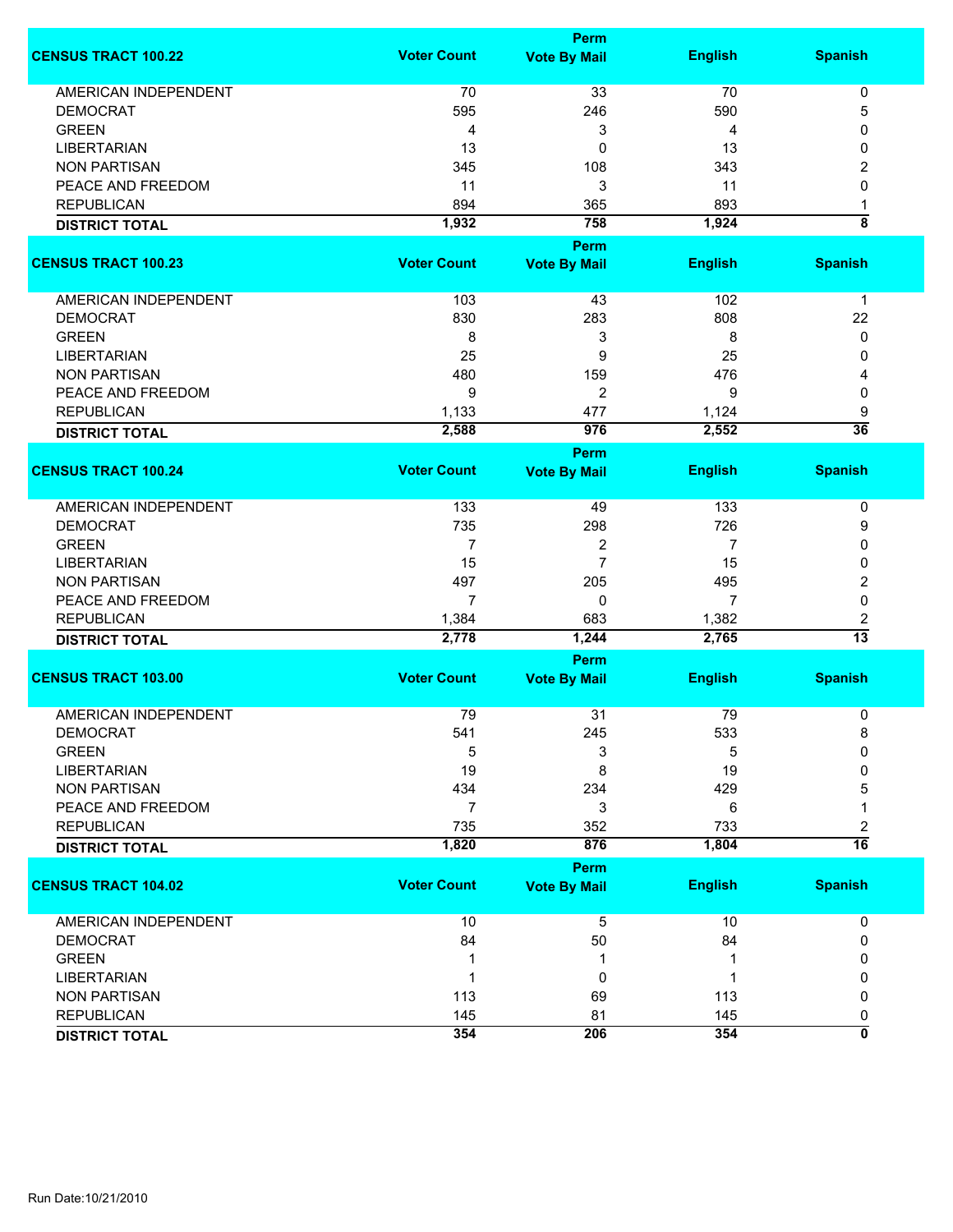|                             |                    | Perm                        |                |                 |
|-----------------------------|--------------------|-----------------------------|----------------|-----------------|
| <b>CENSUS TRACT 104.03</b>  | <b>Voter Count</b> | <b>Vote By Mail</b>         | <b>English</b> | <b>Spanish</b>  |
| <b>AMERICAN INDEPENDENT</b> | 183                | 98                          | 182            | $\mathbf 1$     |
| <b>DEMOCRAT</b>             | 1,258              | 611                         | 1,249          | 9               |
| <b>GREEN</b>                | 32                 | 14                          | 32             | 0               |
| <b>LIBERTARIAN</b>          | 39                 | 23                          | 39             | 0               |
| <b>NON PARTISAN</b>         | 889                | 380                         | 889            | 0               |
| PEACE AND FREEDOM           |                    |                             |                |                 |
|                             | 18                 | 8                           | 18             | 0               |
| <b>REPUBLICAN</b>           | 1,434              | 762                         | 1,433          | 1               |
| <b>DISTRICT TOTAL</b>       | 3,853              | 1,896                       | 3,842          | $\overline{11}$ |
| <b>CENSUS TRACT 104.05</b>  | <b>Voter Count</b> | Perm<br><b>Vote By Mail</b> | <b>English</b> | <b>Spanish</b>  |
|                             |                    |                             |                |                 |
| <b>AMERICAN INDEPENDENT</b> | 235                | 115                         | 235            | $\pmb{0}$       |
| <b>DEMOCRAT</b>             | 1,402              | 750                         | 1,395          | 7               |
| <b>GREEN</b>                | 23                 | 12                          | 23             | 0               |
| <b>LIBERTARIAN</b>          | 47                 | 22                          | 47             | 0               |
| <b>NON PARTISAN</b>         | 920                | 452                         | 918            | 2               |
| PEACE AND FREEDOM           | 12                 | 4                           | 12             | 0               |
| <b>REPUBLICAN</b>           | 1,795              | 976                         | 1,789          | 6               |
|                             | 4,434              | 2,331                       | 4,419          | $\overline{15}$ |
| <b>DISTRICT TOTAL</b>       |                    | Perm                        |                |                 |
| <b>CENSUS TRACT 104.09</b>  | <b>Voter Count</b> | <b>Vote By Mail</b>         | <b>English</b> | <b>Spanish</b>  |
| AMERICAN INDEPENDENT        | 73                 | 26                          | 73             | $\pmb{0}$       |
| <b>DEMOCRAT</b>             | 367                | 188                         | 366            | 1               |
| <b>GREEN</b>                | 5                  | 3                           | 5              | 0               |
| <b>LIBERTARIAN</b>          | 12                 | $\overline{2}$              | 12             | 0               |
| <b>NON PARTISAN</b>         | 250                | 96                          |                | 0               |
|                             |                    |                             | 250            |                 |
| PEACE AND FREEDOM           | 5                  | 3                           | 5              | 0               |
| <b>REPUBLICAN</b>           | 433                | 201                         | 433            | 0               |
| <b>DISTRICT TOTAL</b>       | 1,145              | 519                         | 1,144          | 7               |
| <b>CENSUS TRACT 104.10</b>  | <b>Voter Count</b> | Perm<br><b>Vote By Mail</b> | <b>English</b> | <b>Spanish</b>  |
|                             |                    |                             |                |                 |
| <b>AMERICAN INDEPENDENT</b> | 88                 | 44                          | 88             | 0               |
| DEMOCRAT                    | 422                | 186                         | 421            |                 |
| <b>GREEN</b>                | 8                  | 4                           | 8              | 0               |
| <b>LIBERTARIAN</b>          | 10                 | 6                           | 10             | 0               |
| <b>NON PARTISAN</b>         | 287                | 113                         | 287            | 0               |
| PEACE AND FREEDOM           | 5                  | 1                           | 5              | 0               |
| <b>REPUBLICAN</b>           | 535                | 280                         | 535            | 0               |
| <b>DISTRICT TOTAL</b>       | 1,355              | 634                         | 1,354          | $\overline{1}$  |
|                             |                    | Perm                        |                |                 |
| <b>CENSUS TRACT 104.11</b>  | <b>Voter Count</b> | <b>Vote By Mail</b>         | <b>English</b> | <b>Spanish</b>  |
| <b>AMERICAN INDEPENDENT</b> | 136                | 56                          | 136            | 0               |
| <b>DEMOCRAT</b>             | 905                | 473                         | 902            | 3               |
| <b>GREEN</b>                | 16                 | 7                           | 16             | 0               |
| <b>LIBERTARIAN</b>          | 20                 | 8                           | 20             | 0               |
| <b>NON PARTISAN</b>         | 548                | 254                         | 548            | 0               |
| PEACE AND FREEDOM           | 4                  | 4                           | 4              | 0               |
| <b>REPUBLICAN</b>           | 1,386              | 725                         | 1,386          | 0               |
|                             | 3,015              | 1,527                       | 3,012          | 3               |
| <b>DISTRICT TOTAL</b>       |                    |                             |                |                 |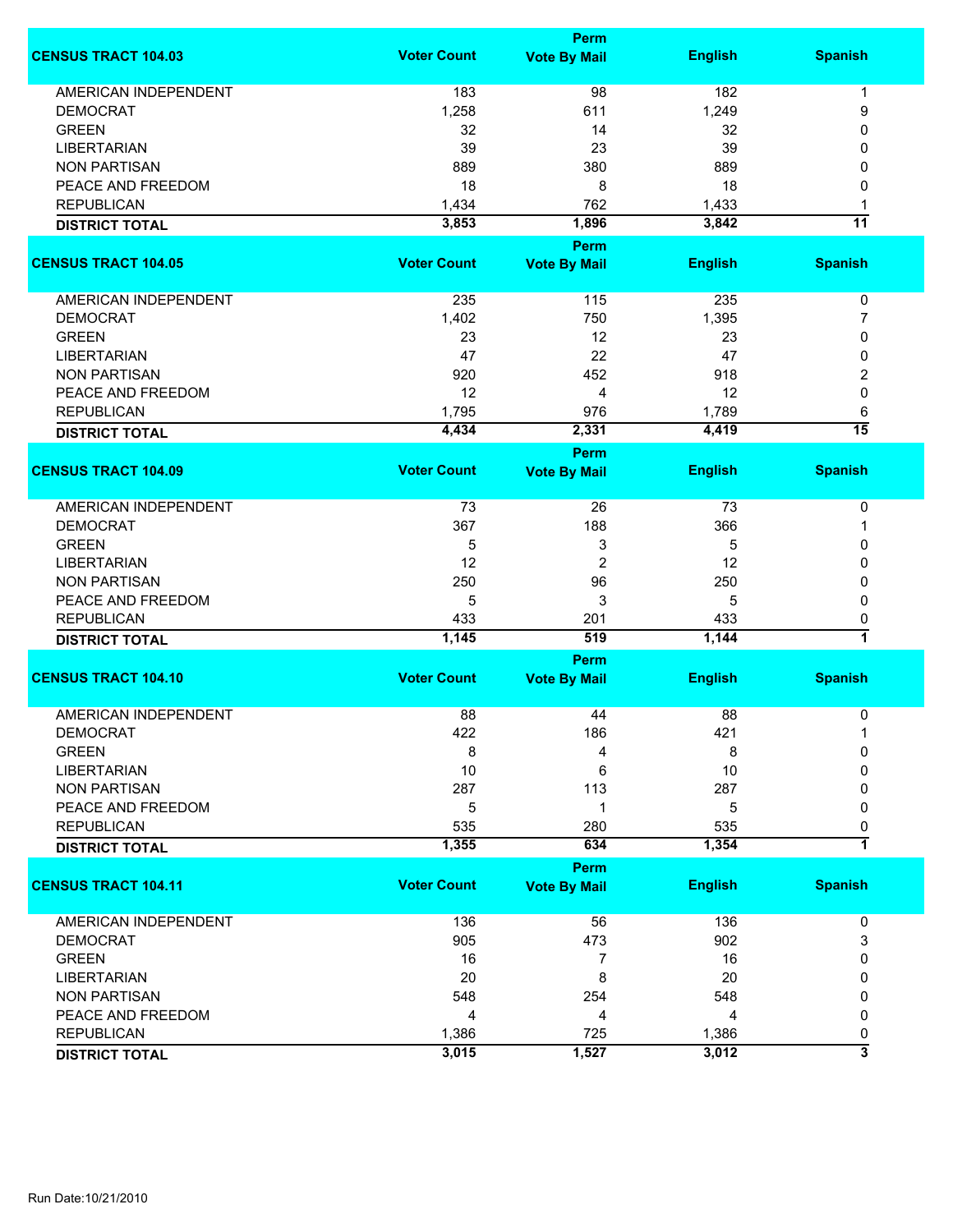|                             |                    | <b>Perm</b>                        |                |                              |
|-----------------------------|--------------------|------------------------------------|----------------|------------------------------|
| <b>CENSUS TRACT 104.12</b>  | <b>Voter Count</b> | <b>Vote By Mail</b>                | <b>English</b> | <b>Spanish</b>               |
| <b>AMERICAN INDEPENDENT</b> | 187                | 76                                 | 187            | 0                            |
| <b>DEMOCRAT</b>             | 1,151              | 554                                | 1,145          | 6                            |
| <b>GREEN</b>                | 20                 | 7                                  | 20             | 0                            |
| <b>LIBERTARIAN</b>          | 24                 | 11                                 | 24             |                              |
|                             |                    |                                    |                | 0                            |
| <b>NON PARTISAN</b>         | 791                | 327                                | 788            | 3                            |
| PEACE AND FREEDOM           | 8                  | 2                                  | 8              | 0                            |
| <b>REPUBLICAN</b>           | 2,246              | 1,155                              | 2,243          | 3                            |
| <b>DISTRICT TOTAL</b>       | 4,427              | 2,132                              | 4,415          | $\overline{12}$              |
|                             |                    | <b>Perm</b>                        |                |                              |
| <b>CENSUS TRACT 104.13</b>  | <b>Voter Count</b> | <b>Vote By Mail</b>                | <b>English</b> | <b>Spanish</b>               |
| AMERICAN INDEPENDENT        | 86                 | 49                                 | 86             | 0                            |
| <b>DEMOCRAT</b>             | 633                | 304                                | 627            | 6                            |
| <b>GREEN</b>                | 6                  | 2                                  | 6              | 0                            |
| <b>LIBERTARIAN</b>          | 9                  | 3                                  | 8              |                              |
| <b>NON PARTISAN</b>         | 407                | 184                                | 404            |                              |
|                             |                    |                                    |                | 3                            |
| PEACE AND FREEDOM           | 7                  | 5                                  | 7              | 0                            |
| <b>REPUBLICAN</b>           | 743                | 396                                | 741            | 2                            |
| <b>DISTRICT TOTAL</b>       | 1,891              | 943                                | 1,879          | $\overline{12}$              |
| <b>CENSUS TRACT 104.14</b>  | <b>Voter Count</b> | Perm<br><b>Vote By Mail</b>        | <b>English</b> | <b>Spanish</b>               |
|                             |                    |                                    |                |                              |
| <b>AMERICAN INDEPENDENT</b> | 93                 | 37                                 | 92             | 1                            |
| <b>DEMOCRAT</b>             | 542                | 241                                | 541            | 1                            |
| <b>GREEN</b>                | 9                  | 3                                  | 9              | 0                            |
| <b>LIBERTARIAN</b>          | 14                 | 5                                  | 14             | 0                            |
| <b>NON PARTISAN</b>         | 439                | 171                                | 439            | 0                            |
| PEACE AND FREEDOM           | 8                  | 1                                  | 8              | 0                            |
|                             |                    |                                    |                |                              |
| <b>REPUBLICAN</b>           | 750                | 348                                | 748            | 2<br>$\overline{4}$          |
| <b>DISTRICT TOTAL</b>       | 1,855              | 806                                | 1,851          |                              |
| <b>CENSUS TRACT 104.15</b>  | <b>Voter Count</b> | <b>Perm</b><br><b>Vote By Mail</b> | <b>English</b> | <b>Spanish</b>               |
|                             |                    |                                    |                |                              |
| <b>AMERICAN INDEPENDENT</b> | 58                 | 25                                 | 58             | 0                            |
| <b>DEMOCRAT</b>             | 551                | 237                                | 550            |                              |
| <b>GREEN</b>                | 7                  | 4                                  | 7              | 0                            |
| <b>LIBERTARIAN</b>          | 6                  | 4                                  | 6              | 0                            |
| <b>NON PARTISAN</b>         | 517                | 202                                | 515            | 2                            |
| PEACE AND FREEDOM           | 4                  | $\overline{2}$                     | 4              | 0                            |
| <b>REPUBLICAN</b>           | 818                | 373                                | 813            | 5                            |
| <b>DISTRICT TOTAL</b>       | 1,961              | 847                                | 1,953          | $\overline{\bf 8}$           |
|                             |                    | Perm                               |                |                              |
| <b>CENSUS TRACT 104.16</b>  | <b>Voter Count</b> | <b>Vote By Mail</b>                | <b>English</b> | <b>Spanish</b>               |
| <b>AMERICAN INDEPENDENT</b> | 77                 | 45                                 | 77             | 0                            |
| <b>DEMOCRAT</b>             | 456                | 243                                | 455            | 1                            |
| <b>GREEN</b>                | 23                 | 16                                 | 23             | 0                            |
| <b>LIBERTARIAN</b>          | 14                 | 8                                  | 14             | 0                            |
| <b>NON PARTISAN</b>         | 334                | 142                                | 334            | 0                            |
| PEACE AND FREEDOM           | 5                  | 3                                  | 5              | 0                            |
| <b>REPUBLICAN</b>           | 637                | 328                                | 635            |                              |
|                             |                    |                                    |                | 2<br>$\overline{\mathbf{3}}$ |
| <b>DISTRICT TOTAL</b>       | 1,546              | 785                                | 1,543          |                              |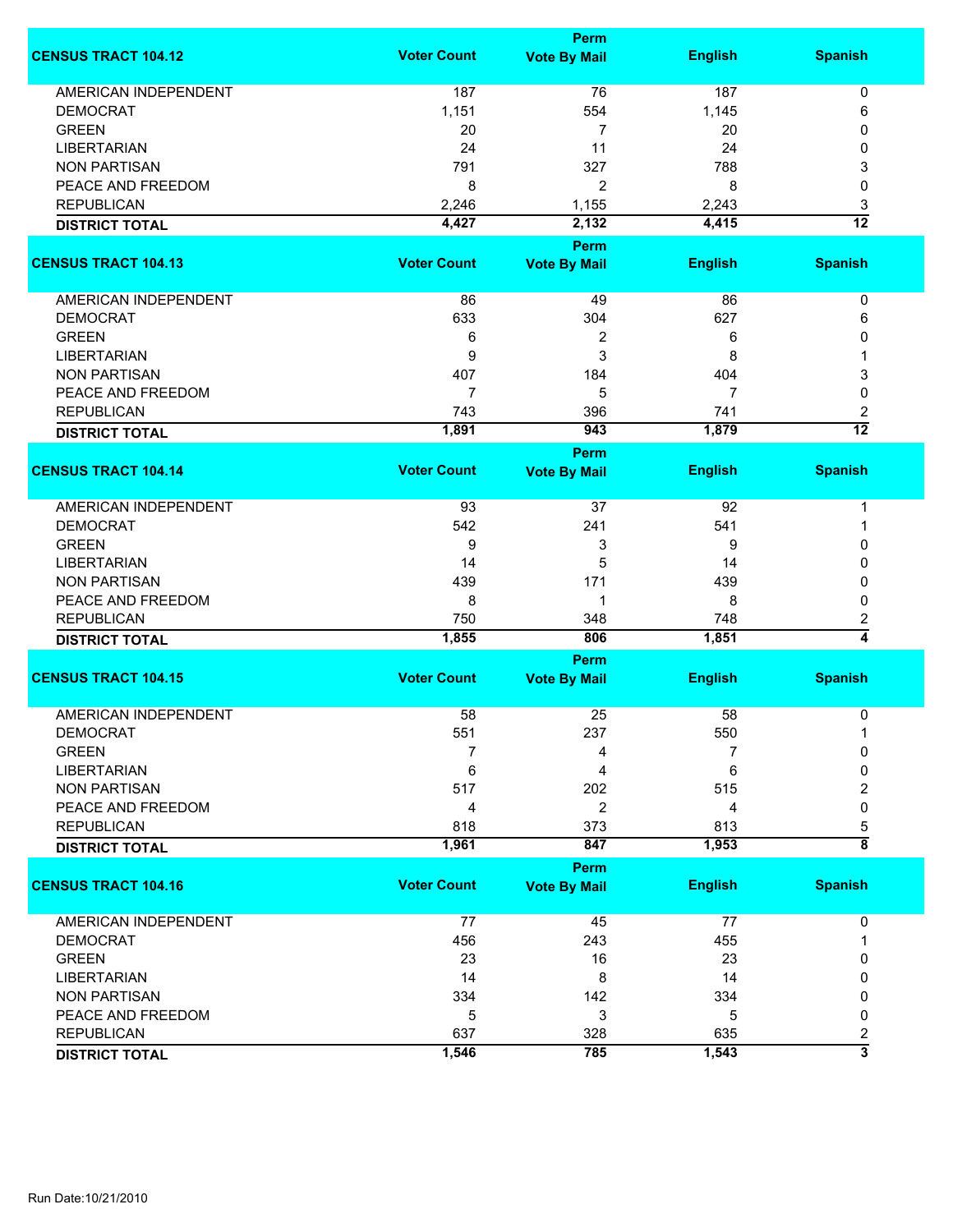|                             |                    | <b>Perm</b>         |                  |                         |
|-----------------------------|--------------------|---------------------|------------------|-------------------------|
| <b>CENSUS TRACT 105.00</b>  | <b>Voter Count</b> | <b>Vote By Mail</b> | <b>English</b>   | <b>Spanish</b>          |
| <b>AMERICAN INDEPENDENT</b> | 45                 | 26                  | 45               | 0                       |
| <b>DEMOCRAT</b>             | 229                | 137                 | 227              | 2                       |
| <b>GREEN</b>                | 2                  | 1                   | 2                | 0                       |
| <b>LIBERTARIAN</b>          | 3                  | 1                   | 3                | 0                       |
|                             |                    |                     |                  |                         |
| <b>NON PARTISAN</b>         | 107                | 55                  | 107              | 0                       |
| PEACE AND FREEDOM           | $\overline{2}$     | 1                   | 2                | 0                       |
| <b>REPUBLICAN</b>           | 332                | 192                 | 332              | 0                       |
| <b>DISTRICT TOTAL</b>       | 720                | 413                 | $\overline{718}$ | $\overline{2}$          |
|                             |                    | Perm                |                  |                         |
| <b>CENSUS TRACT 106.00</b>  | <b>Voter Count</b> | <b>Vote By Mail</b> | <b>English</b>   | <b>Spanish</b>          |
| AMERICAN INDEPENDENT        | 21                 | 9                   | 21               | 0                       |
| <b>DEMOCRAT</b>             | 208                | 84                  | 206              | 2                       |
| <b>NON PARTISAN</b>         | 91                 | 31                  | 91               | 0                       |
| PEACE AND FREEDOM           | 1                  | 0                   |                  | 0                       |
| <b>REPUBLICAN</b>           | 144                | 77                  | 143              |                         |
|                             | 465                | 201                 | 462              | 3                       |
| <b>DISTRICT TOTAL</b>       |                    |                     |                  |                         |
|                             |                    | Perm                |                  |                         |
| <b>CENSUS TRACT 107.00</b>  | <b>Voter Count</b> | <b>Vote By Mail</b> | <b>English</b>   | <b>Spanish</b>          |
| AMERICAN INDEPENDENT        | 80                 | 31                  | 80               | 0                       |
| <b>DEMOCRAT</b>             | 594                | 246                 | 591              | 3                       |
| <b>GREEN</b>                | 3                  | 1                   | 3                | 0                       |
| <b>LIBERTARIAN</b>          | 10                 | 2                   | 10               | 0                       |
| <b>NON PARTISAN</b>         | 276                | 88                  | 276              | 0                       |
| PEACE AND FREEDOM           | 7                  | $\overline{2}$      | 7                | 0                       |
| <b>REPUBLICAN</b>           | 410                | 187                 | 410              | 0                       |
| <b>DISTRICT TOTAL</b>       | 1,380              | 557                 | 1,377            | $\overline{\mathbf{3}}$ |
|                             |                    |                     |                  |                         |
|                             |                    | Perm                |                  |                         |
| <b>CENSUS TRACT 108.01</b>  | <b>Voter Count</b> | <b>Vote By Mail</b> | <b>English</b>   | <b>Spanish</b>          |
| <b>AMERICAN INDEPENDENT</b> | 150                | 61                  | 150              | 0                       |
| <b>DEMOCRAT</b>             | 1,089              | 528                 | 1,085            | 4                       |
| <b>GREEN</b>                | 29                 | 10                  | 28               | 1                       |
| LIBERTARIAN                 | 30                 | 11                  | 30               | 0                       |
| <b>NON PARTISAN</b>         | 589                | 237                 | 588              |                         |
| PEACE AND FREEDOM           | 10                 | 6                   | 10               | 0                       |
| <b>REPUBLICAN</b>           | 1,827              | 866                 | 1,823            | 4                       |
| <b>DISTRICT TOTAL</b>       | 3,724              | 1,719               | 3,714            | 10                      |
|                             |                    |                     |                  |                         |
|                             |                    | <b>Perm</b>         |                  |                         |
| <b>CENSUS TRACT 108.02</b>  | <b>Voter Count</b> | <b>Vote By Mail</b> | <b>English</b>   | <b>Spanish</b>          |
| AMERICAN INDEPENDENT        | 107                | 45                  | 107              | 0                       |
| <b>DEMOCRAT</b>             | 789                | 386                 | 786              | 3                       |
| <b>GREEN</b>                | 17                 | 9                   | 17               | 0                       |
| <b>LIBERTARIAN</b>          | 24                 | 10                  | 24               | 0                       |
| <b>NON PARTISAN</b>         | 437                | 180                 | 437              | 0                       |
| PEACE AND FREEDOM           | $\overline{7}$     | 3                   | 7                | 0                       |
| <b>REPUBLICAN</b>           | 1,314              | 640                 | 1,313            | 1                       |
| <b>DISTRICT TOTAL</b>       | 2,695              | 1,273               | 2,691            | 4                       |
|                             |                    |                     |                  |                         |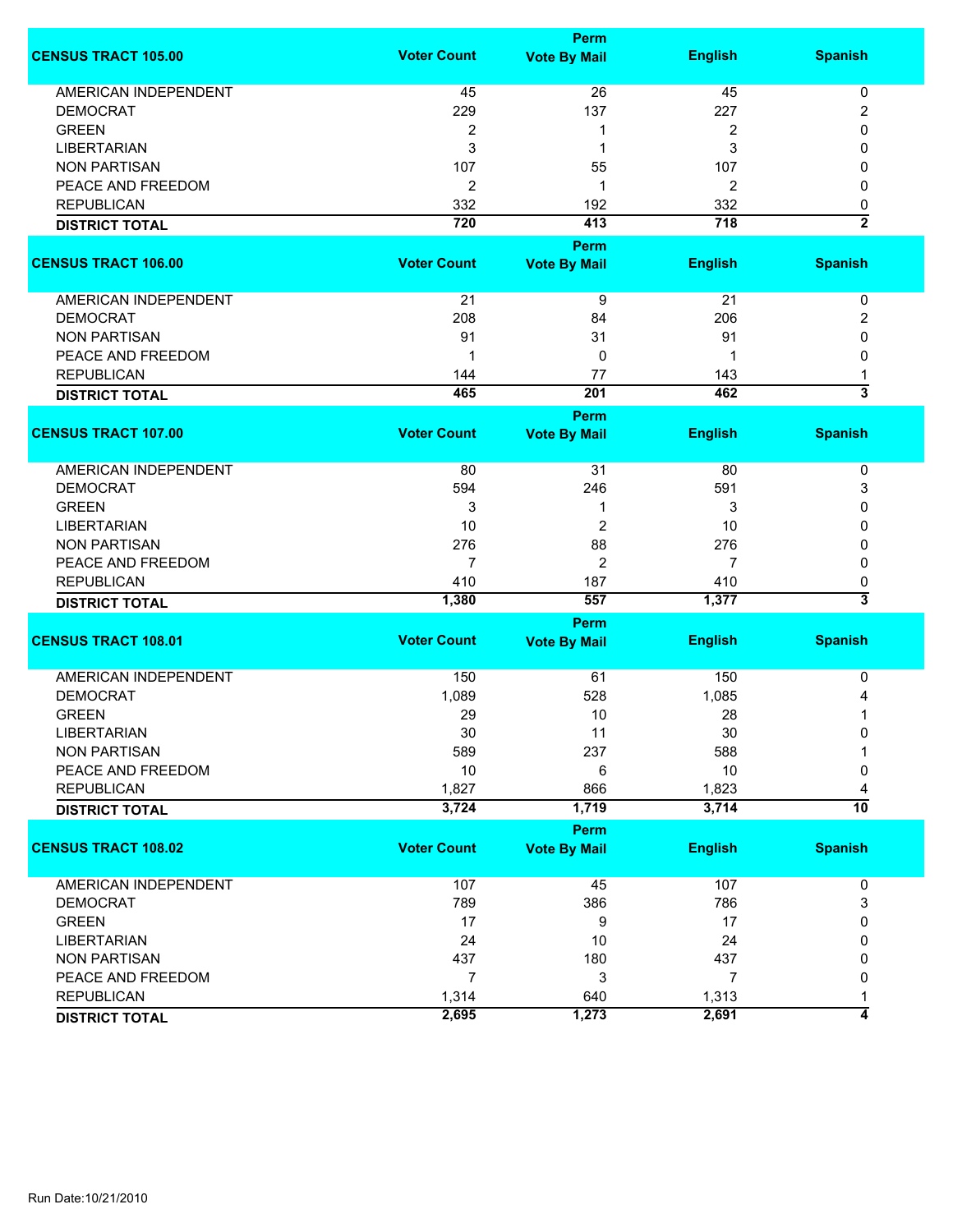|                             |                    | <b>Perm</b>         |                |                           |
|-----------------------------|--------------------|---------------------|----------------|---------------------------|
| <b>CENSUS TRACT 109.00</b>  | <b>Voter Count</b> | <b>Vote By Mail</b> | <b>English</b> | <b>Spanish</b>            |
| <b>AMERICAN INDEPENDENT</b> | 212                | 92                  | 212            | 0                         |
| <b>DEMOCRAT</b>             | 1,181              | 570                 | 1,176          | 5                         |
| <b>GREEN</b>                | 31                 | 6                   | 31             | 0                         |
| <b>LIBERTARIAN</b>          | 43                 | 21                  | 43             | 0                         |
| <b>NON PARTISAN</b>         | 896                | 397                 | 895            | 1                         |
| PEACE AND FREEDOM           | 11                 | 2                   | 11             | 0                         |
| <b>REPUBLICAN</b>           | 3,256              | 1,723               | 3,249          | 7                         |
|                             | 5,630              | 2,811               | 5,617          | $\overline{13}$           |
| <b>DISTRICT TOTAL</b>       |                    |                     |                |                           |
|                             |                    | <b>Perm</b>         |                |                           |
| <b>CENSUS TRACT 110.00</b>  | <b>Voter Count</b> | <b>Vote By Mail</b> | <b>English</b> | <b>Spanish</b>            |
| AMERICAN INDEPENDENT        | 87                 | 38                  | 87             | 0                         |
| <b>DEMOCRAT</b>             | 628                | 303                 | 622            | 6                         |
| <b>GREEN</b>                | 13                 | 9                   | 13             | 0                         |
| <b>LIBERTARIAN</b>          | 21                 | 11                  | 21             | 0                         |
| <b>NON PARTISAN</b>         | 358                | 146                 | 357            | 1                         |
| PEACE AND FREEDOM           | 11                 | 3                   | 11             | 0                         |
| <b>REPUBLICAN</b>           | 1,093              | 567                 | 1,091          | 2                         |
| <b>DISTRICT TOTAL</b>       | 2,211              | 1,077               | 2,202          | 5                         |
|                             |                    | <b>Perm</b>         |                |                           |
| <b>CENSUS TRACT 111.00</b>  | <b>Voter Count</b> | <b>Vote By Mail</b> | <b>English</b> | <b>Spanish</b>            |
|                             |                    |                     |                |                           |
| <b>AMERICAN INDEPENDENT</b> | 128                | 48                  | 128            | 0                         |
| <b>DEMOCRAT</b>             | 874                | 423                 | 872            | 2                         |
| <b>GREEN</b>                | 33                 | 14                  | 33             | 0                         |
| <b>LIBERTARIAN</b>          | 28                 | 11                  | 28             | 0                         |
| <b>NON PARTISAN</b>         | 606                | 246                 | 605            | 1                         |
| PEACE AND FREEDOM           | 3                  | $\overline{2}$      | 3              | 0                         |
| <b>REPUBLICAN</b>           | 1,642              | 726                 | 1,642          | 0                         |
| <b>DISTRICT TOTAL</b>       | 3,314              | 1,470               | 3,311          | $\overline{\overline{3}}$ |
|                             |                    | Perm                |                |                           |
| <b>CENSUS TRACT 112.01</b>  | <b>Voter Count</b> | <b>Vote By Mail</b> | <b>English</b> | <b>Spanish</b>            |
|                             |                    |                     |                |                           |
| <b>AMERICAN INDEPENDENT</b> | 60                 | 23                  | 60             | 0                         |
| <b>DEMOCRAT</b>             | 397                | 211                 | 397            | 0                         |
| <b>GREEN</b>                | 12                 | 5                   | 12             | 0                         |
| <b>LIBERTARIAN</b>          | 19                 | 9                   | 19             | 0                         |
| <b>NON PARTISAN</b>         | 270                | 114                 | 269            |                           |
| <b>REPUBLICAN</b>           | 1,007              | 574                 | 1,007          | 0                         |
| <b>DISTRICT TOTAL</b>       | 1,765              | 936                 | 1,764          | 7                         |
|                             |                    | Perm                |                |                           |
| <b>CENSUS TRACT 112.02</b>  | <b>Voter Count</b> | <b>Vote By Mail</b> | <b>English</b> | <b>Spanish</b>            |
| <b>AMERICAN INDEPENDENT</b> | 30                 | 15                  | 30             | 0                         |
| <b>DEMOCRAT</b>             | 315                | 152                 | 314            | 1                         |
| <b>GREEN</b>                | 6                  | 1                   | 6              | 0                         |
| <b>LIBERTARIAN</b>          |                    |                     |                |                           |
|                             | 14                 | 4                   | 14             | 0                         |
| <b>NON PARTISAN</b>         | 217                | 77                  | 216            |                           |
| PEACE AND FREEDOM           | 3                  | 2                   | 3              | 0                         |
| <b>REPUBLICAN</b>           | 601                | 328                 | 600            | 1                         |
| <b>DISTRICT TOTAL</b>       | 1,186              | 579                 | 1,183          | 3                         |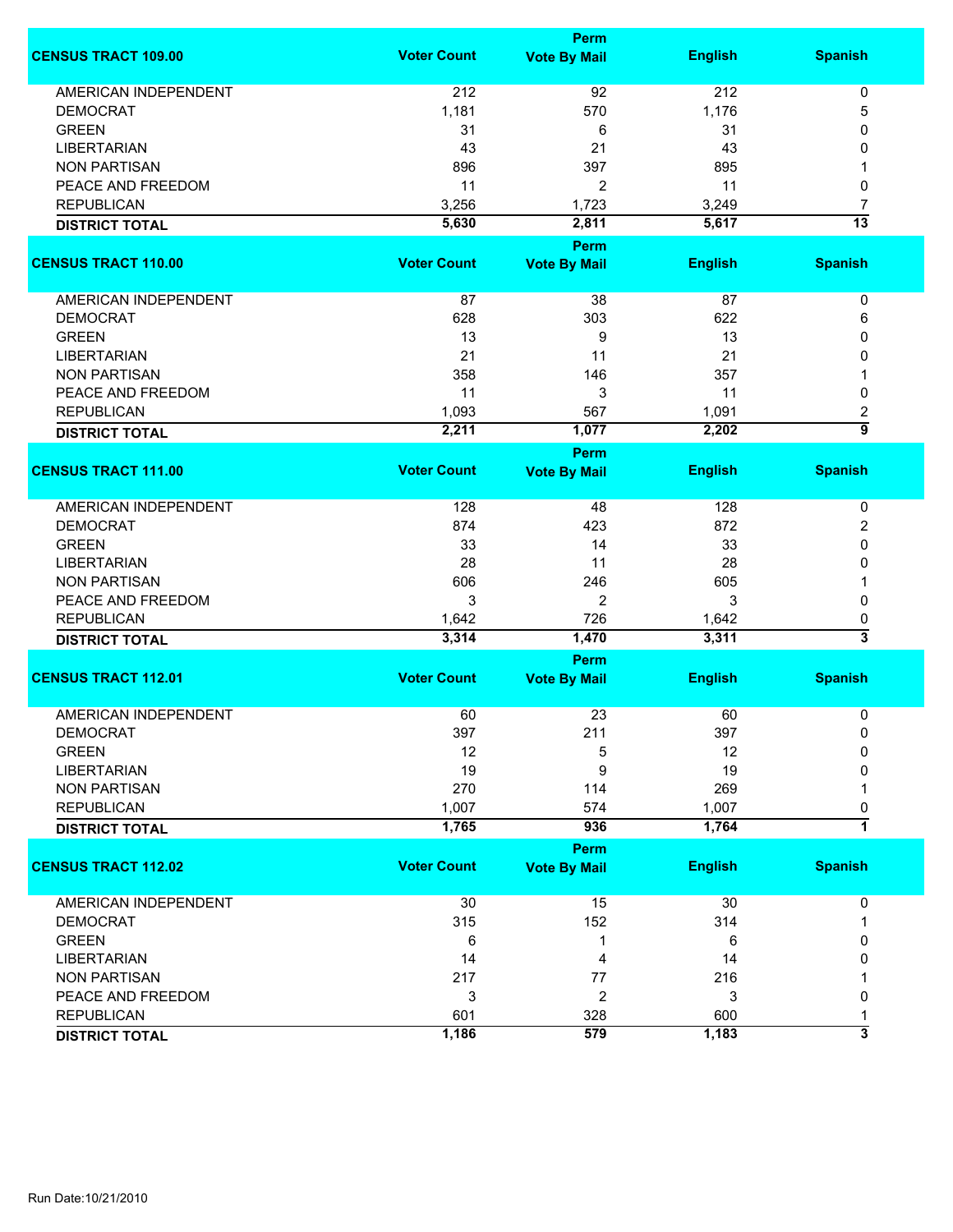|                             |                    | <b>Perm</b>         |                |                 |
|-----------------------------|--------------------|---------------------|----------------|-----------------|
| <b>CENSUS TRACT 113.00</b>  | <b>Voter Count</b> | <b>Vote By Mail</b> | <b>English</b> | <b>Spanish</b>  |
| <b>AMERICAN INDEPENDENT</b> | 43                 | 20                  | 43             | $\pmb{0}$       |
| <b>DEMOCRAT</b>             | 271                | 135                 | 269            | 2               |
| <b>GREEN</b>                | 3                  | 2                   | 3              | 0               |
| <b>LIBERTARIAN</b>          | $\overline{7}$     | 4                   | 7              | 0               |
|                             |                    |                     |                |                 |
| <b>NON PARTISAN</b>         | 157                | 81                  | 155            | 2               |
| PEACE AND FREEDOM           | 3                  | 0                   | 3              | 0               |
| <b>REPUBLICAN</b>           | 503                | 267                 | 503            | 0               |
| <b>DISTRICT TOTAL</b>       | 987                | 509                 | 983            | 4               |
|                             |                    | Perm                |                |                 |
| <b>CENSUS TRACT 114.00</b>  | <b>Voter Count</b> | <b>Vote By Mail</b> | <b>English</b> | <b>Spanish</b>  |
| AMERICAN INDEPENDENT        | 266                | 105                 | 266            | 0               |
| <b>DEMOCRAT</b>             | 1,617              | 698                 | 1,604          | 13              |
| <b>GREEN</b>                | 46                 | 19                  | 46             | 0               |
| <b>LIBERTARIAN</b>          | 46                 | 22                  | 45             | 1               |
| <b>NON PARTISAN</b>         | 1,148              | 458                 | 1,145          | 3               |
| PEACE AND FREEDOM           | 27                 | 8                   | 27             | 0               |
|                             |                    |                     |                |                 |
| <b>REPUBLICAN</b>           | 2,637              | 1,290               | 2,635          | 2<br>19         |
| <b>DISTRICT TOTAL</b>       | 5,787              | 2,600               | 5,768          |                 |
|                             |                    | Perm                |                |                 |
| <b>CENSUS TRACT 115.00</b>  | <b>Voter Count</b> | <b>Vote By Mail</b> | <b>English</b> | <b>Spanish</b>  |
| <b>AMERICAN INDEPENDENT</b> | 57                 | 25                  | 56             | 1               |
| <b>DEMOCRAT</b>             | 314                | 135                 | 313            | 1               |
| <b>GREEN</b>                | 16                 | 8                   | 16             | 0               |
| <b>LIBERTARIAN</b>          | 9                  | 4                   | 9              | 0               |
| <b>NON PARTISAN</b>         | 228                | 92                  | 227            | 1               |
| PEACE AND FREEDOM           | 6                  | 1                   | 6              | 0               |
| <b>REPUBLICAN</b>           | 525                | 224                 | 525            | 0               |
| <b>DISTRICT TOTAL</b>       | 1,155              | 489                 | 1,152          | 3               |
|                             |                    | Perm                |                |                 |
| <b>CENSUS TRACT 116.00</b>  | <b>Voter Count</b> | <b>Vote By Mail</b> | <b>English</b> | <b>Spanish</b>  |
|                             |                    |                     |                |                 |
| <b>AMERICAN INDEPENDENT</b> | 149                | 73                  | 149            | 0               |
| <b>DEMOCRAT</b>             | 977                | 433                 | 972            | 5               |
| <b>GREEN</b>                | 5                  | 4                   | 5              | 0               |
| <b>LIBERTARIAN</b>          | 28                 | 10                  | 28             | 0               |
| <b>NON PARTISAN</b>         | 574                | 219                 | 574            | 0               |
| PEACE AND FREEDOM           | 6                  | 3                   | 6              | 0               |
| <b>REPUBLICAN</b>           | 1,887              | 917                 | 1,882          | 5               |
| <b>DISTRICT TOTAL</b>       | 3,626              | 1,659               | 3,616          | $\overline{10}$ |
|                             |                    | <b>Perm</b>         |                |                 |
| <b>CENSUS TRACT 117.00</b>  | <b>Voter Count</b> | <b>Vote By Mail</b> | <b>English</b> | <b>Spanish</b>  |
| <b>AMERICAN INDEPENDENT</b> | 38                 | 29                  | 38             | 0               |
| <b>DEMOCRAT</b>             | 158                | 125                 | 157            |                 |
| <b>GREEN</b>                | $\overline{c}$     | 2                   | 2              | 0               |
| <b>LIBERTARIAN</b>          | $\overline{2}$     | $\overline{c}$      | 2              | 0               |
| <b>NON PARTISAN</b>         | 133                | 85                  | 132            |                 |
| PEACE AND FREEDOM           | 3                  | 2                   | 3              | 0               |
| <b>REPUBLICAN</b>           | 236                | 179                 | 235            | 1               |
| <b>DISTRICT TOTAL</b>       | 572                | 424                 | 569            | 3               |
|                             |                    |                     |                |                 |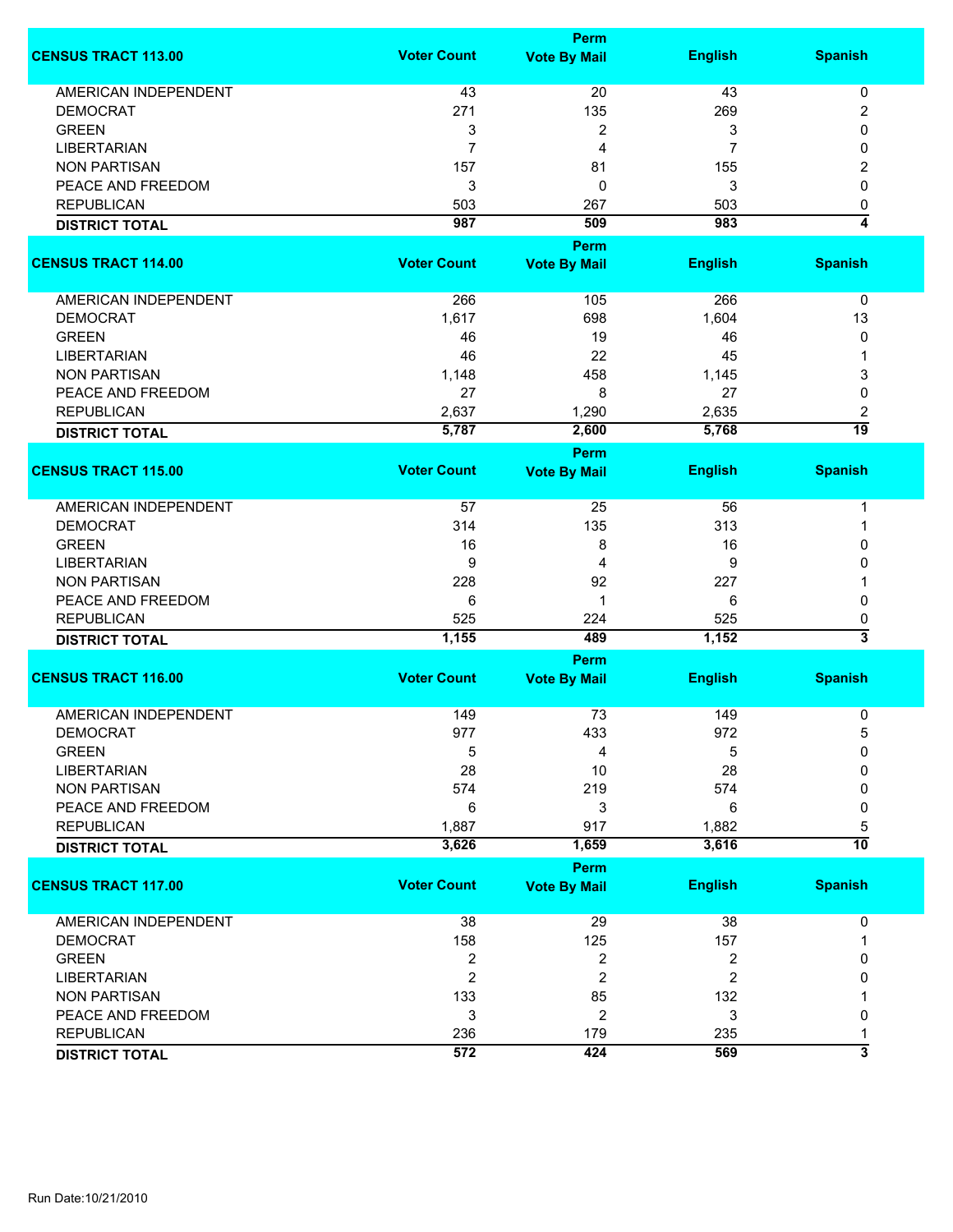|                             |                    | Perm                    |                |                         |
|-----------------------------|--------------------|-------------------------|----------------|-------------------------|
| <b>CENSUS TRACT 118.00</b>  | <b>Voter Count</b> | <b>Vote By Mail</b>     | <b>English</b> | <b>Spanish</b>          |
| <b>AMERICAN INDEPENDENT</b> | 138                | 54                      | 138            | $\mathbf 0$             |
| <b>DEMOCRAT</b>             | 1,034              | 386                     | 1,020          | 14                      |
|                             |                    |                         |                |                         |
| <b>GREEN</b>                | 13                 | 3                       | 13             | 0                       |
| <b>LIBERTARIAN</b>          | 15                 | 5                       | 15             | 0                       |
| <b>NON PARTISAN</b>         | 598                | 192                     | 594            | 4                       |
| PEACE AND FREEDOM           | $\overline{7}$     | $\overline{c}$          | 7              | 0                       |
| <b>REPUBLICAN</b>           | 1,119              | 485                     | 1,117          | 2                       |
| <b>DISTRICT TOTAL</b>       | 2,924              | 1,127                   | 2,904          | $\overline{20}$         |
|                             |                    |                         |                |                         |
|                             |                    | Perm                    |                |                         |
| <b>CENSUS TRACT 119.00</b>  | <b>Voter Count</b> | <b>Vote By Mail</b>     | <b>English</b> | <b>Spanish</b>          |
| <b>AMERICAN INDEPENDENT</b> | 100                | 37                      | 99             | 1                       |
| <b>DEMOCRAT</b>             | 461                | 151                     | 457            | 4                       |
|                             |                    |                         |                |                         |
| <b>GREEN</b>                | 8                  | $\overline{\mathbf{c}}$ | 8              | 0                       |
| <b>LIBERTARIAN</b>          | 16                 | 9                       | 16             | $\mathbf{0}$            |
| <b>NON PARTISAN</b>         | 297                | 110                     | 297            | 0                       |
| PEACE AND FREEDOM           | 1                  | 0                       | 1              | $\mathbf{0}$            |
| <b>REPUBLICAN</b>           | 605                | 248                     | 604            | 1                       |
| <b>DISTRICT TOTAL</b>       | 1,488              | 557                     | 1,482          | $\overline{\bf{6}}$     |
|                             |                    | Perm                    |                |                         |
| <b>CENSUS TRACT 120.00</b>  | <b>Voter Count</b> | <b>Vote By Mail</b>     | <b>English</b> | <b>Spanish</b>          |
|                             |                    |                         |                |                         |
| <b>AMERICAN INDEPENDENT</b> | 169                | 52                      | 169            | 0                       |
| <b>DEMOCRAT</b>             | 1,877              | 641                     | 1,860          | 17                      |
| <b>GREEN</b>                | 11                 | 3                       | 11             | 0                       |
| <b>LIBERTARIAN</b>          | 11                 | 5                       | 11             | 0                       |
| <b>NON PARTISAN</b>         | 945                | 266                     | 940            | 5                       |
| PEACE AND FREEDOM           | 11                 |                         | 11             |                         |
|                             |                    | 4                       |                | 0                       |
| <b>REPUBLICAN</b>           | 1,440              | 573                     | 1,436          | 4                       |
| <b>DISTRICT TOTAL</b>       | 4,464              | 1,544                   | 4,438          | $\overline{26}$         |
|                             |                    | Perm                    |                |                         |
| <b>CENSUS TRACT 121.00</b>  | <b>Voter Count</b> | <b>Vote By Mail</b>     | <b>English</b> | <b>Spanish</b>          |
| <b>AMERICAN INDEPENDENT</b> | 367                | 162                     | 367            | 0                       |
| DEMOCRAT                    | 1,944              | 902                     | 1,915          | 29                      |
| <b>GREEN</b>                | 39                 | 18                      | 39             | 0                       |
| <b>LIBERTARIAN</b>          | 57                 | 23                      | 57             |                         |
|                             |                    |                         |                | 0                       |
| <b>NON PARTISAN</b>         | 1,218              | 479                     | 1,216          | 2                       |
| PEACE AND FREEDOM           | 15                 | 4                       | 15             | 0                       |
| <b>REPUBLICAN</b>           | 3,483              | 1,651                   | 3,474          | 9                       |
| <b>DISTRICT TOTAL</b>       | 7,123              | 3,239                   | 7,083          | $\overline{40}$         |
|                             |                    | Perm                    |                |                         |
| <b>ALTA LOMA AREA</b>       | <b>Voter Count</b> | <b>Vote By Mail</b>     | <b>English</b> | <b>Spanish</b>          |
| <b>AMERICAN INDEPENDENT</b> |                    | 0                       |                | 0                       |
| <b>DEMOCRAT</b>             | 4                  | 3                       | 4              | 0                       |
| <b>NON PARTISAN</b>         | 3                  |                         | 3              | 0                       |
| <b>REPUBLICAN</b>           | 24                 | 19                      | 24             | 0                       |
| <b>DISTRICT TOTAL</b>       | $\overline{32}$    | $\overline{23}$         | 32             | 0                       |
|                             |                    | Perm                    |                |                         |
| <b>AMBOY AREA</b>           | <b>Voter Count</b> | <b>Vote By Mail</b>     | <b>English</b> | <b>Spanish</b>          |
| <b>NON PARTISAN</b>         | 0                  | 0                       | 0              | 0                       |
|                             |                    |                         |                |                         |
| <b>REPUBLICAN</b>           | 5                  | 4                       | 5              | 0                       |
| <b>DISTRICT TOTAL</b>       | 5                  | $\overline{\mathbf{4}}$ | $\overline{5}$ | $\overline{\mathbf{0}}$ |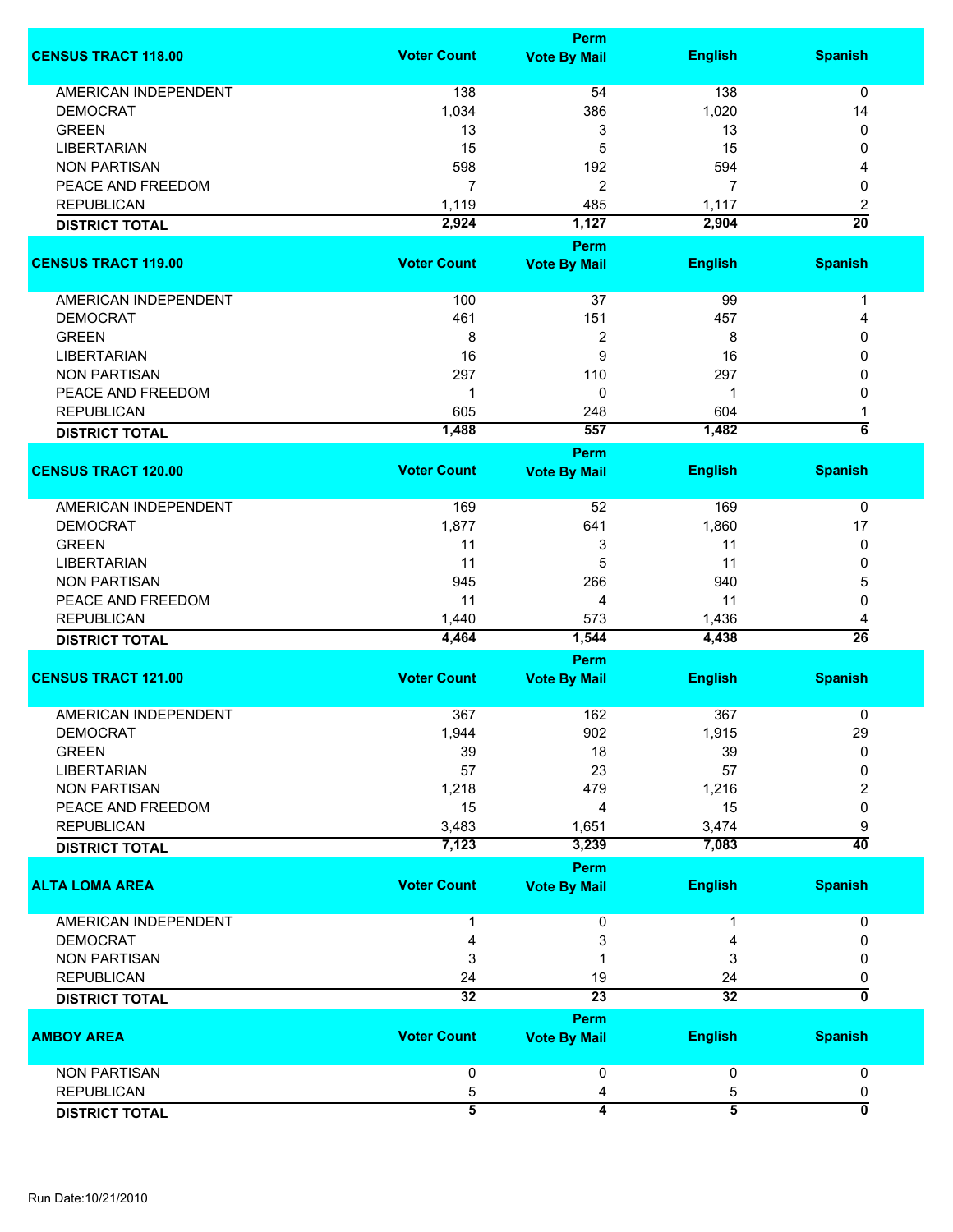|                             |                    | <b>Perm</b>                        |                 |                           |
|-----------------------------|--------------------|------------------------------------|-----------------|---------------------------|
| <b>ARGUS AREA</b>           | <b>Voter Count</b> | <b>Vote By Mail</b>                | <b>English</b>  | <b>Spanish</b>            |
| <b>AMERICAN INDEPENDENT</b> | 3                  | 1                                  | 3               | 0                         |
| <b>DEMOCRAT</b>             | 29                 | 8                                  | 29              | 0                         |
| <b>LIBERTARIAN</b>          | $\overline{2}$     | 0                                  | 2               | 0                         |
| <b>NON PARTISAN</b>         |                    |                                    |                 |                           |
|                             | 21                 | 7                                  | 21              | 0                         |
| <b>REPUBLICAN</b>           | 38                 | 16                                 | 38              | 0                         |
| <b>DISTRICT TOTAL</b>       | $\overline{93}$    | 32                                 | $\overline{93}$ | $\overline{\mathfrak{o}}$ |
| <b>ARROWHEAD FARMS AREA</b> | <b>Voter Count</b> | Perm<br><b>Vote By Mail</b>        | <b>English</b>  | <b>Spanish</b>            |
|                             |                    |                                    |                 |                           |
| <b>AMERICAN INDEPENDENT</b> | 62                 | 26                                 | 61              | $\mathbf 1$               |
| <b>DEMOCRAT</b>             | 492                | 182                                | 481             | 11                        |
| <b>GREEN</b>                | 5                  | 4                                  | 5               | 0                         |
| <b>LIBERTARIAN</b>          | 5                  | 1                                  | 5               | 0                         |
| <b>NON PARTISAN</b>         | 240                | 83                                 | 235             | 5                         |
| PEACE AND FREEDOM           | 1                  | 1                                  | 1               | 0                         |
|                             |                    |                                    |                 |                           |
| <b>REPUBLICAN</b>           | 501                | 208                                | 495             | 6                         |
| <b>DISTRICT TOTAL</b>       | 1,306              | 505                                | 1,283           | $\overline{23}$           |
|                             |                    | <b>Perm</b>                        |                 |                           |
| <b>BAKER AREA</b>           | <b>Voter Count</b> | <b>Vote By Mail</b>                | <b>English</b>  | <b>Spanish</b>            |
| <b>AMERICAN INDEPENDENT</b> | 10                 | $\pmb{0}$                          | 10              | 0                         |
| <b>DEMOCRAT</b>             | 35                 | 10                                 | 35              | 0                         |
| <b>GREEN</b>                | 1                  | $\mathbf 0$                        |                 | ŋ                         |
| <b>NON PARTISAN</b>         | 48                 | 16                                 | 44              |                           |
|                             |                    |                                    |                 |                           |
| PEACE AND FREEDOM           | $\overline{2}$     | 1                                  | 1               |                           |
| <b>REPUBLICAN</b>           | 37                 | 12                                 | 37              | 0                         |
| <b>DISTRICT TOTAL</b>       | 133                | 39                                 | 128             | $\overline{\bf 5}$        |
|                             |                    | <b>Perm</b>                        |                 |                           |
| <b>BALDY MESA AREA</b>      | <b>Voter Count</b> | <b>Vote By Mail</b>                | <b>English</b>  | <b>Spanish</b>            |
| AMERICAN INDEPENDENT        | 218                | 91                                 | 216             | 2                         |
| <b>DEMOCRAT</b>             | 1,138              | 450                                | 1,126           | 12                        |
| <b>GREEN</b>                | 16                 | 7                                  | 16              | 0                         |
| LIBERTARIAN                 | 38                 | 12                                 | 38              | 0                         |
| <b>NON PARTISAN</b>         | 849                | 301                                | 844             | 5                         |
| PEACE AND FREEDOM           | 9                  | 4                                  | 9               | 0                         |
|                             |                    |                                    |                 |                           |
| <b>REPUBLICAN</b>           | 2,411              | 1,005                              | 2,405           | 6                         |
| <b>DISTRICT TOTAL</b>       | 4,679              | 1,870                              | 4,654           | $\overline{25}$           |
| <b>BEAR VALLEY AREA</b>     | <b>Voter Count</b> | <b>Perm</b><br><b>Vote By Mail</b> | <b>English</b>  | <b>Spanish</b>            |
|                             |                    |                                    |                 |                           |
| <b>AMERICAN INDEPENDENT</b> | 19                 | 10                                 | 19              | 0                         |
| <b>DEMOCRAT</b>             | 120                | 66                                 | 119             |                           |
| <b>LIBERTARIAN</b>          | 1                  | 1                                  |                 |                           |
| <b>NON PARTISAN</b>         | 66                 | 42                                 | 65              |                           |
| PEACE AND FREEDOM           | 1                  | 0                                  |                 | 0                         |
|                             |                    |                                    |                 |                           |
| <b>REPUBLICAN</b>           | 221                | 129                                | 221             | 0                         |
| <b>DISTRICT TOTAL</b>       | 428                | 248<br><b>Perm</b>                 | 426             | $\overline{2}$            |
| <b>BEECHER AREA</b>         | <b>Voter Count</b> | <b>Vote By Mail</b>                | <b>English</b>  | <b>Spanish</b>            |
| AMERICAN INDEPENDENT        | 1                  | 1                                  |                 | 0                         |
| <b>DEMOCRAT</b>             | 2                  | 2                                  | 2               | 0                         |
| <b>NON PARTISAN</b>         | 5                  | 5                                  | 5               | 0                         |
|                             |                    |                                    |                 |                           |
| <b>REPUBLICAN</b>           | 6                  | 6                                  | 6               | 0                         |
| <b>DISTRICT TOTAL</b>       | $\overline{14}$    | $\overline{14}$                    | $\overline{14}$ | $\overline{0}$            |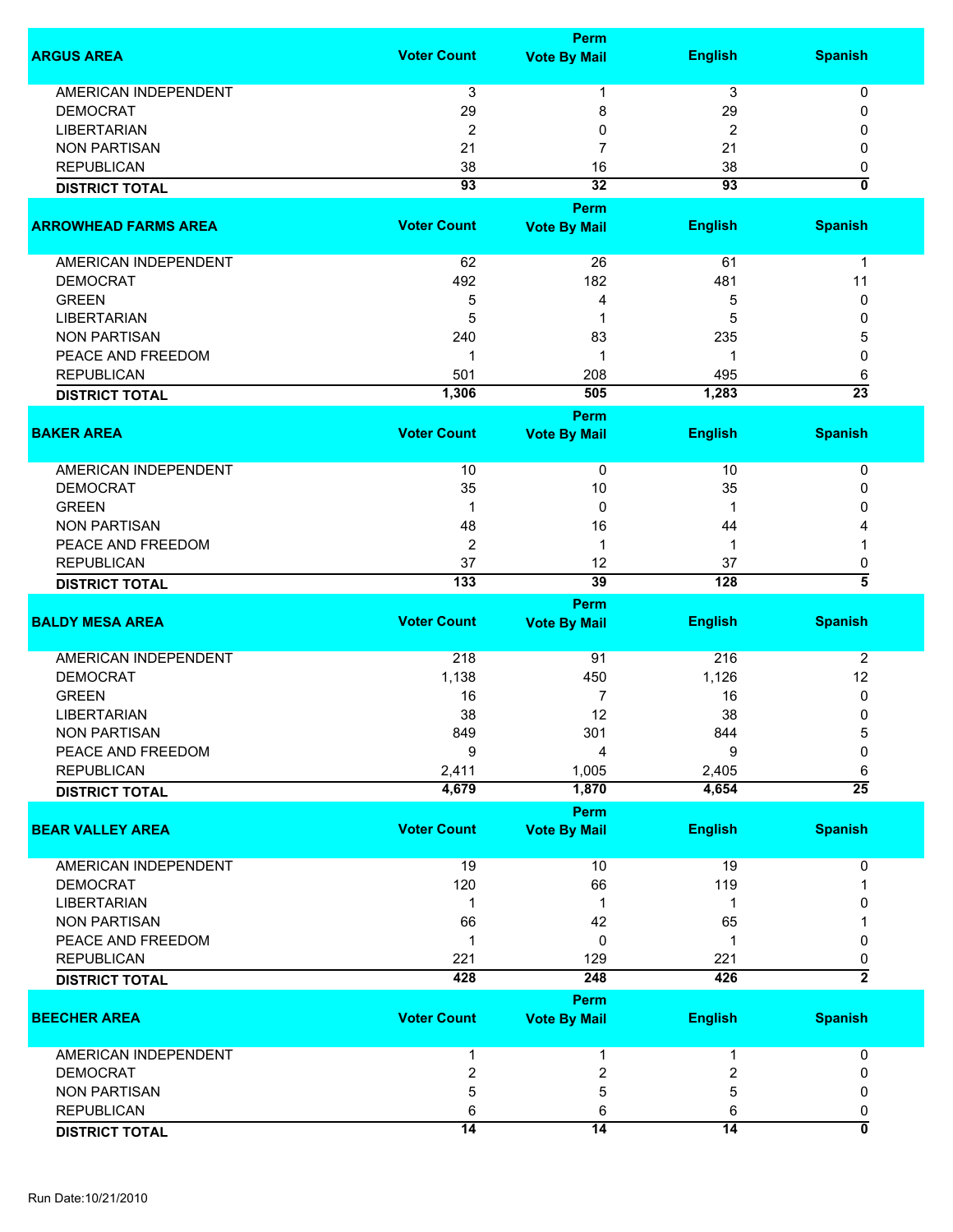|                             |                    | <b>Perm</b>             |                 |                 |
|-----------------------------|--------------------|-------------------------|-----------------|-----------------|
| <b>BELL MOUNTAIN AREA</b>   | <b>Voter Count</b> | <b>Vote By Mail</b>     | <b>English</b>  | <b>Spanish</b>  |
| <b>AMERICAN INDEPENDENT</b> | 6                  | 3                       | 6               | 0               |
| <b>DEMOCRAT</b>             | 43                 | 29                      | 42              | 1               |
| <b>GREEN</b>                | 2                  | 0                       | 2               | 0               |
| <b>LIBERTARIAN</b>          |                    |                         |                 |                 |
|                             | 3                  | $\overline{\mathbf{c}}$ | 3               | 0               |
| <b>NON PARTISAN</b>         | 28                 | 14                      | 28              | 0               |
| PEACE AND FREEDOM           | 1                  | 1                       | 1               | 0               |
| <b>REPUBLICAN</b>           | 103                | 62                      | 103             | 0               |
| <b>DISTRICT TOTAL</b>       | 186                | $\overline{111}$        | 185             | 7               |
|                             |                    | Perm                    |                 |                 |
| <b>BIG BEAR CITY AREA</b>   | <b>Voter Count</b> | <b>Vote By Mail</b>     | <b>English</b>  | <b>Spanish</b>  |
| AMERICAN INDEPENDENT        | 292                | 117                     | 292             | 0               |
| <b>DEMOCRAT</b>             | 1,777              | 774                     | 1,763           | 14              |
| <b>GREEN</b>                | 49                 | 21                      | 49              | 0               |
| <b>LIBERTARIAN</b>          | 53                 | 26                      | 52              | 1               |
|                             |                    | 498                     |                 |                 |
| <b>NON PARTISAN</b>         | 1,241              |                         | 1,237           | 4               |
| PEACE AND FREEDOM           | 29                 | 8                       | 29              | 0               |
| <b>REPUBLICAN</b>           | 2,932              | 1,437                   | 2,930           | 2               |
| <b>DISTRICT TOTAL</b>       | 6,373              | 2,881                   | 6,352           | $\overline{21}$ |
|                             |                    | Perm                    |                 |                 |
| <b>BLOOMINGTON AREA</b>     | <b>Voter Count</b> | <b>Vote By Mail</b>     | <b>English</b>  | <b>Spanish</b>  |
| <b>AMERICAN INDEPENDENT</b> | 176                | 50                      | 170             | 6               |
| <b>DEMOCRAT</b>             | 3,378              | 982                     | 3,149           | 229             |
| <b>GREEN</b>                | 27                 | $\overline{7}$          | 27              | 0               |
| <b>LIBERTARIAN</b>          | 36                 | $\overline{7}$          | 33              | 3               |
| <b>NON PARTISAN</b>         | 1,278              | 354                     | 1,218           | 60              |
|                             |                    |                         |                 |                 |
| PEACE AND FREEDOM           | 41                 | 12                      | 39              | 2               |
| <b>REPUBLICAN</b>           | 2,112              | 615                     | 2,082           | 30              |
| <b>DISTRICT TOTAL</b>       | 7,048              | 2,027                   | 6,718           | 330             |
| <b>BLUE JAY AREA</b>        | <b>Voter Count</b> | Perm                    | <b>English</b>  | <b>Spanish</b>  |
|                             |                    | <b>Vote By Mail</b>     |                 |                 |
| <b>AMERICAN INDEPENDENT</b> | $\overline{2}$     | 1                       | 2               | 0               |
| <b>DEMOCRAT</b>             | 15                 |                         | 13              | 2               |
| <b>GREEN</b>                |                    |                         |                 | $\Omega$        |
| <b>LIBERTARIAN</b>          | 3                  | 0                       | 3               | 0               |
| <b>NON PARTISAN</b>         | 11                 | 5                       | 11              | 0               |
| PEACE AND FREEDOM           | 1                  | 0                       | 1               | 0               |
| <b>REPUBLICAN</b>           | 43                 | 20                      | 43              | 0               |
| <b>DISTRICT TOTAL</b>       | $\overline{76}$    | $\overline{34}$         | $\overline{74}$ | $\overline{2}$  |
|                             |                    | Perm                    |                 |                 |
| <b>CEDAR GLEN AREA</b>      | <b>Voter Count</b> | <b>Vote By Mail</b>     | <b>English</b>  | <b>Spanish</b>  |
| AMERICAN INDEPENDENT        | 13                 | 4                       | 13              | 0               |
| <b>DEMOCRAT</b>             | 74                 | 28                      | 73              |                 |
| <b>GREEN</b>                | 2                  | 1                       | 2               | 0               |
| <b>LIBERTARIAN</b>          | 2                  | 2                       | 2               | 0               |
| <b>NON PARTISAN</b>         | 54                 | 18                      | 53              |                 |
| PEACE AND FREEDOM           | $\overline{2}$     | 0                       | 2               | 0               |
| <b>REPUBLICAN</b>           | 95                 | 32                      | 93              | 2               |
|                             | 242                | 85                      | 238             | 4               |
| <b>DISTRICT TOTAL</b>       |                    |                         |                 |                 |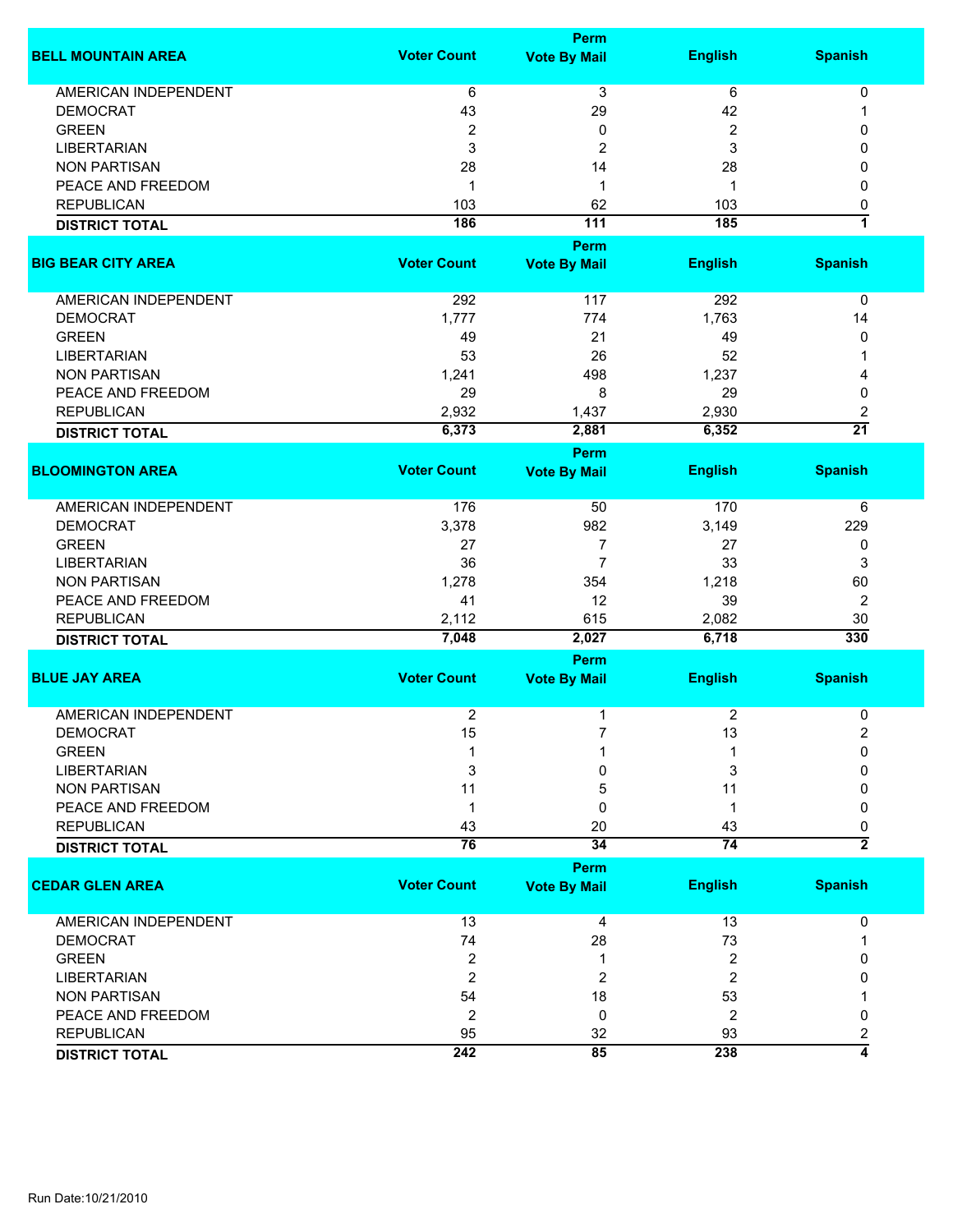|                             |                     | <b>Perm</b>         |                     |                         |
|-----------------------------|---------------------|---------------------|---------------------|-------------------------|
| <b>CEDARPINES PARK AREA</b> | <b>Voter Count</b>  | <b>Vote By Mail</b> | <b>English</b>      | <b>Spanish</b>          |
| <b>AMERICAN INDEPENDENT</b> | 24                  | 9                   | 24                  | 0                       |
| <b>DEMOCRAT</b>             | 184                 | 90                  | 184                 | 0                       |
| <b>GREEN</b>                | $\overline{2}$      |                     | 2                   | 0                       |
| <b>LIBERTARIAN</b>          | 5                   | 1                   | 5                   | 0                       |
| <b>NON PARTISAN</b>         | 87                  | 36                  | 87                  | 0                       |
| PEACE AND FREEDOM           | $\overline{2}$      | $\overline{2}$      | $\overline{2}$      | 0                       |
| <b>REPUBLICAN</b>           | 309                 | 141                 | 309                 |                         |
| <b>DISTRICT TOTAL</b>       | 613                 | 280                 | 613                 | 0<br>ō                  |
|                             |                     | <b>Perm</b>         |                     |                         |
| <b>CENTRAL AREA</b>         | <b>Voter Count</b>  | <b>Vote By Mail</b> | <b>English</b>      | <b>Spanish</b>          |
| AMERICAN INDEPENDENT        | 67                  | 18                  | 67                  | 0                       |
| <b>DEMOCRAT</b>             | 969                 | 309                 | 928                 | 41                      |
| <b>GREEN</b>                | 9                   | 4                   | 9                   | 0                       |
| <b>LIBERTARIAN</b>          | 10                  | 4                   | 9                   | 1                       |
| <b>NON PARTISAN</b>         | 398                 | 115                 | 383                 | 15                      |
| PEACE AND FREEDOM           | 10                  | 2                   | 10                  | 0                       |
| <b>REPUBLICAN</b>           | 780                 | 280                 | 770                 | 10                      |
| <b>DISTRICT TOTAL</b>       | 2,243               | 732                 | 2,176               | 67                      |
|                             |                     | <b>Perm</b>         |                     |                         |
| <b>CIMA AREA</b>            | <b>Voter Count</b>  | <b>Vote By Mail</b> | <b>English</b>      | <b>Spanish</b>          |
| <b>DEMOCRAT</b>             | $\overline{2}$      | 1                   | 2                   | 0                       |
| <b>NON PARTISAN</b>         |                     | 0                   |                     | 0                       |
| <b>REPUBLICAN</b>           |                     |                     |                     |                         |
|                             | 2<br>$\overline{5}$ | $\overline{2}$      | 2<br>$\overline{5}$ | 0<br>0                  |
| <b>DISTRICT TOTAL</b>       |                     |                     |                     |                         |
|                             |                     | Perm                |                     |                         |
| <b>CRAFTON AREA</b>         | <b>Voter Count</b>  | <b>Vote By Mail</b> | <b>English</b>      | <b>Spanish</b>          |
| AMERICAN INDEPENDENT        | 48                  | 21                  | 47                  | 1                       |
| <b>DEMOCRAT</b>             | 389                 | 151                 | 385                 | 4                       |
| <b>GREEN</b>                | 5                   | 2                   | 5                   | 0                       |
| <b>LIBERTARIAN</b>          | 5                   | 3                   | 5                   | 0                       |
| <b>NON PARTISAN</b>         | 231                 | 98                  | 229                 | 2                       |
| PEACE AND FREEDOM           | 2                   | 1                   | 2                   | 0                       |
| <b>REPUBLICAN</b>           | 609                 | 287                 | 609                 | 0                       |
| <b>DISTRICT TOTAL</b>       | 1,289               | 563                 | 1,282               | 7                       |
|                             |                     | <b>Perm</b>         |                     |                         |
| <b>CRESTLINE AREA</b>       | <b>Voter Count</b>  | <b>Vote By Mail</b> | <b>English</b>      | <b>Spanish</b>          |
| <b>AMERICAN INDEPENDENT</b> | 177                 | 74                  | 177                 | 0                       |
| <b>DEMOCRAT</b>             | 1,264               | 621                 | 1,260               | 4                       |
| <b>GREEN</b>                | 33                  | 13                  | 32                  |                         |
|                             |                     |                     | 42                  |                         |
| <b>LIBERTARIAN</b>          | 42                  | 17                  |                     | 0                       |
| <b>NON PARTISAN</b>         | 726                 | 290                 | 725                 |                         |
| PEACE AND FREEDOM           | 11                  | 6                   | 11                  | 0                       |
| <b>REPUBLICAN</b>           | 2,177               | 1,048               | 2,173               |                         |
| <b>DISTRICT TOTAL</b>       | 4,430               | 2,069               | 4,420               | 10                      |
|                             |                     | Perm                |                     |                         |
| <b>DAGGETT AREA</b>         | <b>Voter Count</b>  | <b>Vote By Mail</b> | <b>English</b>      | <b>Spanish</b>          |
| AMERICAN INDEPENDENT        | 9                   | 8                   | 9                   | 0                       |
| <b>DEMOCRAT</b>             | 73                  | 65                  | 72                  | 1                       |
| <b>LIBERTARIAN</b>          | 3                   | 2                   | 3                   | 0                       |
| <b>NON PARTISAN</b>         | 38                  | 24                  | 38                  | 0                       |
| PEACE AND FREEDOM           | $\overline{2}$      | 1                   | $\overline{2}$      | 0                       |
| <b>REPUBLICAN</b>           | 80                  | 62                  | 80                  | 0                       |
| <b>DISTRICT TOTAL</b>       | 205                 | 162                 | 204                 | $\overline{\mathbf{1}}$ |
|                             |                     |                     |                     |                         |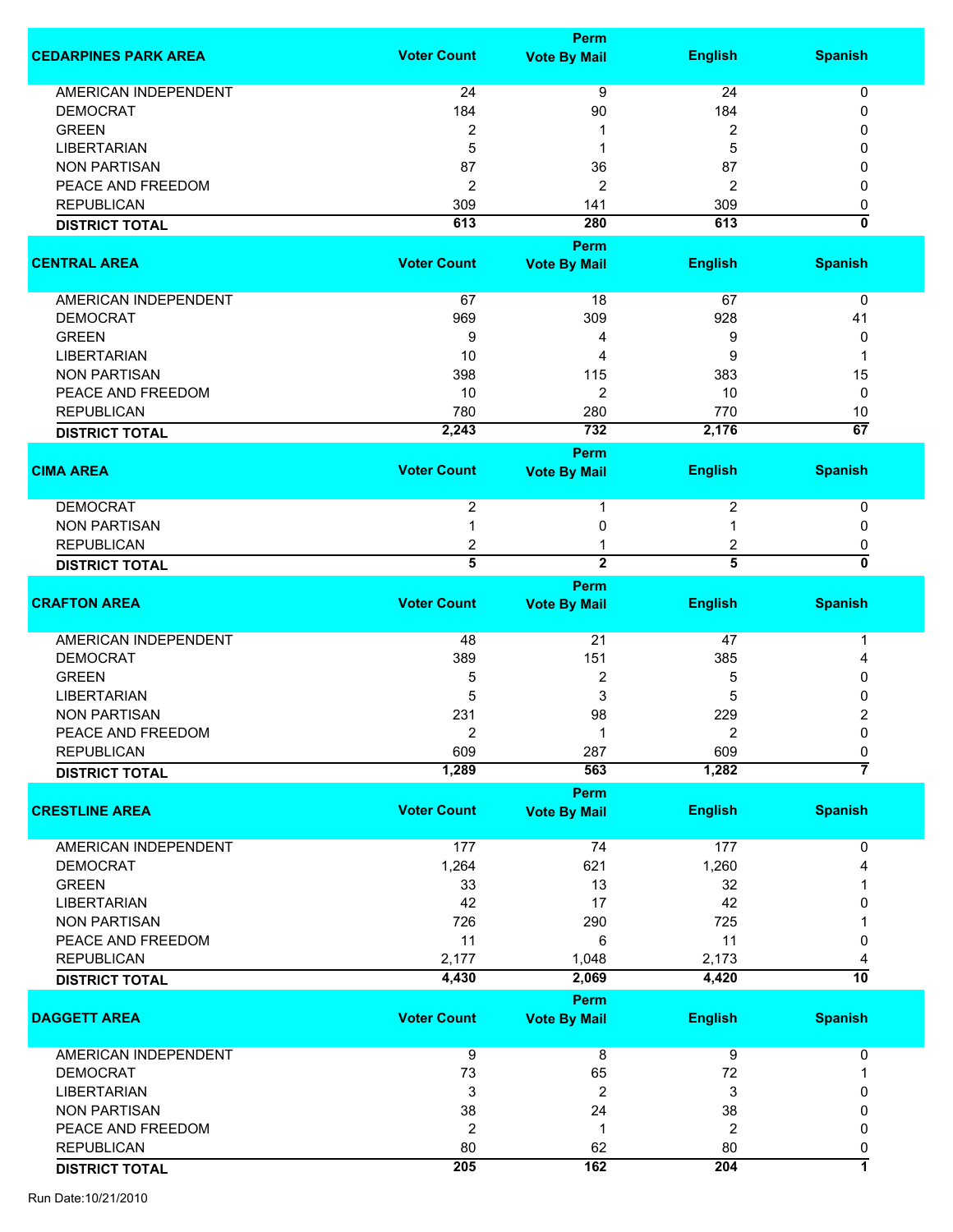|                               | Perm                |                         |                     |                         |  |
|-------------------------------|---------------------|-------------------------|---------------------|-------------------------|--|
| <b>DEL ROSA AREA</b>          | <b>Voter Count</b>  | <b>Vote By Mail</b>     | <b>English</b>      | <b>Spanish</b>          |  |
| <b>AMERICAN INDEPENDENT</b>   | 134                 | 60                      | 134                 | $\mathbf 0$             |  |
| <b>DEMOCRAT</b>               | 1,946               | 889                     | 1,902               | 44                      |  |
|                               |                     |                         |                     |                         |  |
| <b>GREEN</b>                  | 14                  | 6                       | 14                  | 0                       |  |
| <b>LIBERTARIAN</b>            | 9                   | 3                       | 9                   | 0                       |  |
| <b>NON PARTISAN</b>           | 729                 | 292                     | 720                 | 9                       |  |
| PEACE AND FREEDOM             | 18                  | 9                       | 18                  | 0                       |  |
| <b>REPUBLICAN</b>             | 1,642               | 806                     | 1,632               | 10                      |  |
| <b>DISTRICT TOTAL</b>         | 4,492               | 2,065                   | 4,429               | $\overline{63}$         |  |
|                               |                     | Perm                    |                     |                         |  |
| <b>DEVORE AREA</b>            | <b>Voter Count</b>  | <b>Vote By Mail</b>     | <b>English</b>      | <b>Spanish</b>          |  |
|                               |                     |                         |                     |                         |  |
| <b>AMERICAN INDEPENDENT</b>   | 43                  | 18                      | 43                  | 0                       |  |
| <b>DEMOCRAT</b>               | 314                 | 157                     | 312                 | 2                       |  |
| <b>GREEN</b>                  | 8                   | $\overline{\mathbf{c}}$ | 8                   | 0                       |  |
| <b>LIBERTARIAN</b>            | $\overline{7}$      | 4                       | 7                   | $\mathbf{0}$            |  |
| <b>NON PARTISAN</b>           | 184                 | 95                      | 183                 | 1                       |  |
| PEACE AND FREEDOM             | 1                   | 0                       | 1                   | $\mathbf{0}$            |  |
| <b>REPUBLICAN</b>             | 592                 | 302                     | 592                 | 0                       |  |
| <b>DISTRICT TOTAL</b>         | 1,149               | 578                     | 1,146               | 3                       |  |
|                               |                     | Perm                    |                     |                         |  |
| <b>APPLE VALLEY EAST AREA</b> | <b>Voter Count</b>  | <b>Vote By Mail</b>     | <b>English</b>      | <b>Spanish</b>          |  |
|                               |                     |                         |                     |                         |  |
| <b>AMERICAN INDEPENDENT</b>   | 110                 | 56                      | 110                 | 0                       |  |
| <b>DEMOCRAT</b>               | 540                 | 230                     | 530                 | 10                      |  |
| <b>GREEN</b>                  | 8                   | 4                       | 8                   | 0                       |  |
| <b>LIBERTARIAN</b>            | 19                  | $\overline{7}$          | 19                  | 0                       |  |
| <b>NON PARTISAN</b>           | 480                 | 189                     | 477                 | 3                       |  |
| PEACE AND FREEDOM             | 5                   | 1                       | 4                   |                         |  |
|                               |                     |                         |                     |                         |  |
| <b>REPUBLICAN</b>             | 1,143               | 516                     | 1,142               |                         |  |
| <b>DISTRICT TOTAL</b>         | 2,305               | 1,003                   | 2,290               | $\overline{15}$         |  |
|                               |                     | Perm                    |                     |                         |  |
| <b>BARSTOW EAST AREA</b>      | <b>Voter Count</b>  | <b>Vote By Mail</b>     | <b>English</b>      | <b>Spanish</b>          |  |
| <b>AMERICAN INDEPENDENT</b>   | 2                   | 1                       | 2                   | 0                       |  |
| <b>DEMOCRAT</b>               | 23                  | 12                      | 23                  | 0                       |  |
| <b>LIBERTARIAN</b>            | $\boldsymbol{2}$    | 0                       | 2                   | 0                       |  |
|                               |                     |                         |                     |                         |  |
| <b>NON PARTISAN</b>           | 12                  | 9                       | 12                  | 0                       |  |
| <b>REPUBLICAN</b>             | 54                  | 35                      | 54                  | 0                       |  |
| <b>DISTRICT TOTAL</b>         | $\overline{93}$     | $\overline{57}$         | 93                  | $\overline{\mathbf{0}}$ |  |
|                               |                     | Perm                    |                     |                         |  |
| <b>EL MIRAGE AREA</b>         | <b>Voter Count</b>  | <b>Vote By Mail</b>     | <b>English</b>      | <b>Spanish</b>          |  |
| <b>AMERICAN INDEPENDENT</b>   | 19                  | 8                       | 18                  | 1                       |  |
| <b>DEMOCRAT</b>               | 88                  | 44                      | 83                  | 5                       |  |
| <b>LIBERTARIAN</b>            | 5                   | 3                       | 5                   | O                       |  |
|                               |                     |                         |                     |                         |  |
| <b>NON PARTISAN</b>           | 56                  | 18                      | 55                  |                         |  |
| PEACE AND FREEDOM             | 2                   | 1                       | 2                   | 0                       |  |
| <b>REPUBLICAN</b>             | 137                 | 58                      | 135                 | 2                       |  |
| <b>DISTRICT TOTAL</b>         | 307                 | $\overline{132}$        | 298                 | $\overline{\mathsf{g}}$ |  |
|                               |                     | Perm                    |                     |                         |  |
| <b>HIGHLAND EAST AREA</b>     | <b>Voter Count</b>  | <b>Vote By Mail</b>     | <b>English</b>      | <b>Spanish</b>          |  |
| <b>NON PARTISAN</b>           |                     |                         |                     |                         |  |
|                               | 0<br>$\overline{0}$ | 0<br>$\overline{0}$     | 0<br>$\overline{0}$ | 0<br>$\overline{0}$     |  |
| <b>DISTRICT TOTAL</b>         |                     |                         |                     |                         |  |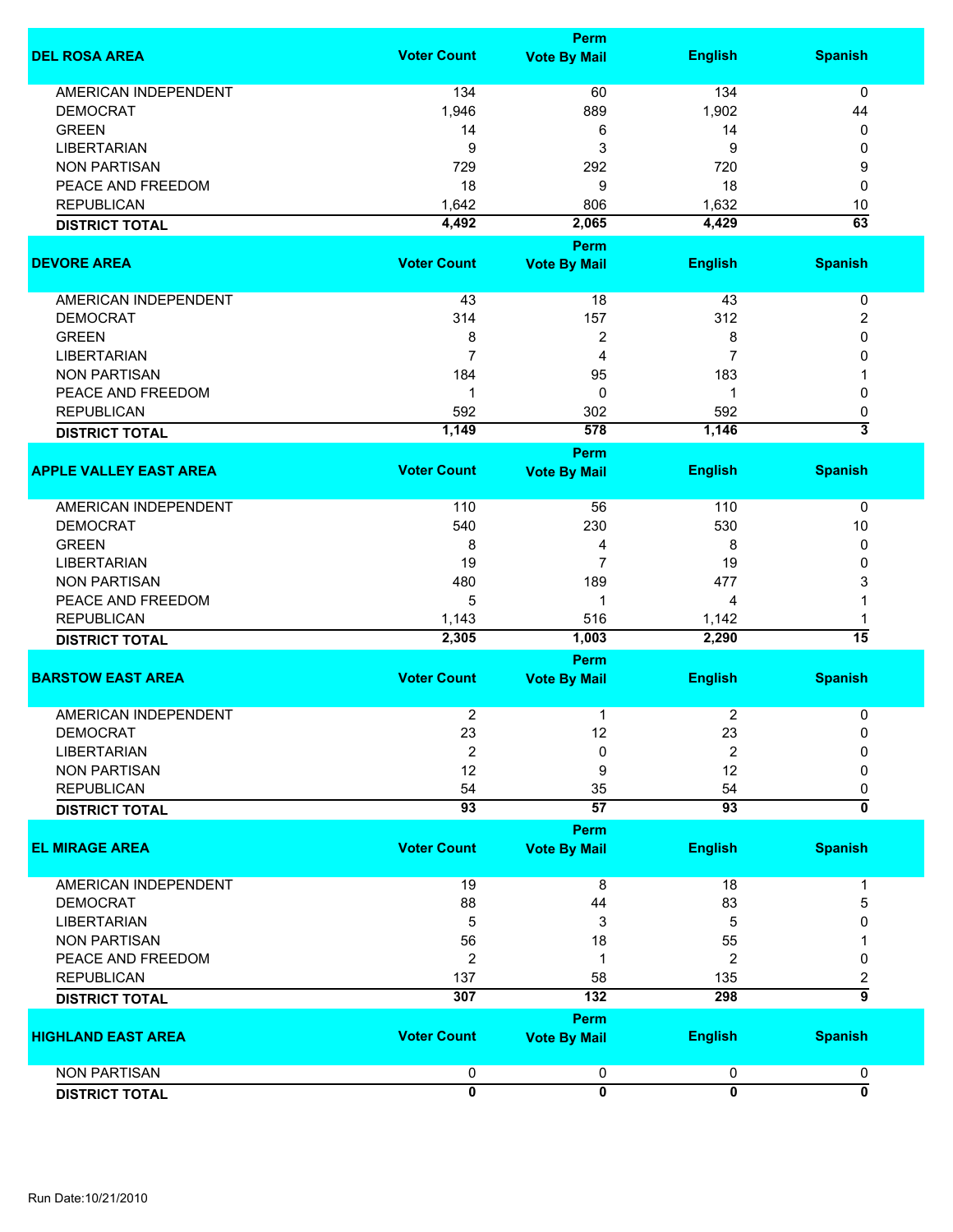|                                   |                    | Perm                    |                 |                         |
|-----------------------------------|--------------------|-------------------------|-----------------|-------------------------|
| <b>TWENTYNINE PALMS EAST AREA</b> | <b>Voter Count</b> | <b>Vote By Mail</b>     | <b>English</b>  | <b>Spanish</b>          |
| <b>AMERICAN INDEPENDENT</b>       | 37                 | 15                      | 37              | $\mathbf 0$             |
| <b>DEMOCRAT</b>                   | 176                | 88                      | 175             |                         |
|                                   |                    |                         |                 |                         |
| <b>GREEN</b>                      | 4                  | 3                       | 4               | 0                       |
| <b>LIBERTARIAN</b>                | 5                  | 0                       | 5               | 0                       |
| <b>NON PARTISAN</b>               | 108                | 41                      | 108             | 0                       |
| PEACE AND FREEDOM                 | 1                  | 1                       | 1               | 0                       |
| <b>REPUBLICAN</b>                 | 152                | 73                      | 152             | 0                       |
| <b>DISTRICT TOTAL</b>             | 483                | $\overline{221}$        | 482             | $\overline{\mathbf{1}}$ |
|                                   |                    | <b>Perm</b>             |                 |                         |
| <b>ENCHANTMENT AREA</b>           | <b>Voter Count</b> | <b>Vote By Mail</b>     | <b>English</b>  | <b>Spanish</b>          |
| AMERICAN INDEPENDENT              | 37                 | 15                      | 37              | 0                       |
| <b>DEMOCRAT</b>                   | 249                | 106                     |                 |                         |
|                                   |                    |                         | 246             | 3                       |
| <b>GREEN</b>                      | 7                  | 4                       | 7               | 0                       |
| <b>LIBERTARIAN</b>                | 6                  | 3                       | 6               | 0                       |
| <b>NON PARTISAN</b>               | 157                | 62                      | 157             | 0                       |
| PEACE AND FREEDOM                 | $\overline{2}$     | 1                       | 2               | 0                       |
| <b>REPUBLICAN</b>                 | 412                | 168                     | 412             | 0                       |
| <b>DISTRICT TOTAL</b>             | 870                | 359                     | 867             | 3                       |
|                                   |                    | <b>Perm</b>             |                 |                         |
| <b>ETIWANDA AREA</b>              | <b>Voter Count</b> | <b>Vote By Mail</b>     | <b>English</b>  | <b>Spanish</b>          |
|                                   |                    |                         |                 |                         |
| <b>NON PARTISAN</b>               | 0                  | 0                       | $\pmb{0}$       | $\pmb{0}$               |
| <b>REPUBLICAN</b>                 | 10                 | 9                       | 10              | 0                       |
| <b>DISTRICT TOTAL</b>             | 10                 | $\overline{\mathbf{g}}$ | $\overline{10}$ | 0                       |
|                                   |                    | Perm                    |                 |                         |
| <b>ESSEX AREA</b>                 | <b>Voter Count</b> |                         |                 | <b>Spanish</b>          |
|                                   |                    | <b>Vote By Mail</b>     | <b>English</b>  |                         |
|                                   |                    | 1                       |                 |                         |
| AMERICAN INDEPENDENT              | $\overline{2}$     |                         | 2               | 0                       |
| <b>DEMOCRAT</b>                   | 6                  | 5                       | 6               | 0                       |
| <b>NON PARTISAN</b>               |                    | 1                       |                 | 0                       |
| <b>REPUBLICAN</b>                 | 10                 | 8                       | 10              | 0                       |
| <b>DISTRICT TOTAL</b>             | $\overline{19}$    | 15                      | 19              | 0                       |
|                                   |                    | Perm                    |                 |                         |
| <b>FLAMINGO HEIGHTS AREA</b>      | <b>Voter Count</b> | <b>Vote By Mail</b>     | <b>English</b>  | <b>Spanish</b>          |
|                                   |                    |                         |                 |                         |
| AMERICAN INDEPENDENT              | 28                 | 12                      | 28              | 0                       |
| <b>DEMOCRAT</b>                   | 206                | 95                      | 203             | 3                       |
| <b>GREEN</b>                      | 6                  | 2                       | 6               | 0                       |
| <b>LIBERTARIAN</b>                | 5                  | 2                       | 5               | 0                       |
| <b>NON PARTISAN</b>               | 135                | 70                      | 134             |                         |
| PEACE AND FREEDOM                 | $\overline{2}$     | 2                       | 2               | 0                       |
|                                   |                    |                         |                 |                         |
| <b>REPUBLICAN</b>                 | 251                | 119<br>302              | 251             | 0<br>4                  |
| <b>DISTRICT TOTAL</b>             | 633                |                         | 629             |                         |
|                                   |                    | Perm                    |                 |                         |
| <b>FOREST HOME AREA</b>           | <b>Voter Count</b> | <b>Vote By Mail</b>     | <b>English</b>  | <b>Spanish</b>          |
|                                   |                    |                         |                 |                         |
| <b>AMERICAN INDEPENDENT</b>       | 32                 | 11                      | 32              | 0                       |
| <b>DEMOCRAT</b>                   | 194                | 75                      | 194             | $\mathbf{0}$            |
| <b>GREEN</b>                      | 9                  | 5                       | 9               | 0                       |
| <b>LIBERTARIAN</b>                | 6                  | 4                       | 6               | 0                       |
| <b>NON PARTISAN</b>               | 147                | 57                      | 146             |                         |
| PEACE AND FREEDOM                 | 4                  | 1                       | 4               | 0                       |
| <b>REPUBLICAN</b>                 | 299                | 104                     | 299             | 0                       |
|                                   | 691                | 257                     | 690             | 7                       |
| <b>DISTRICT TOTAL</b>             |                    |                         |                 |                         |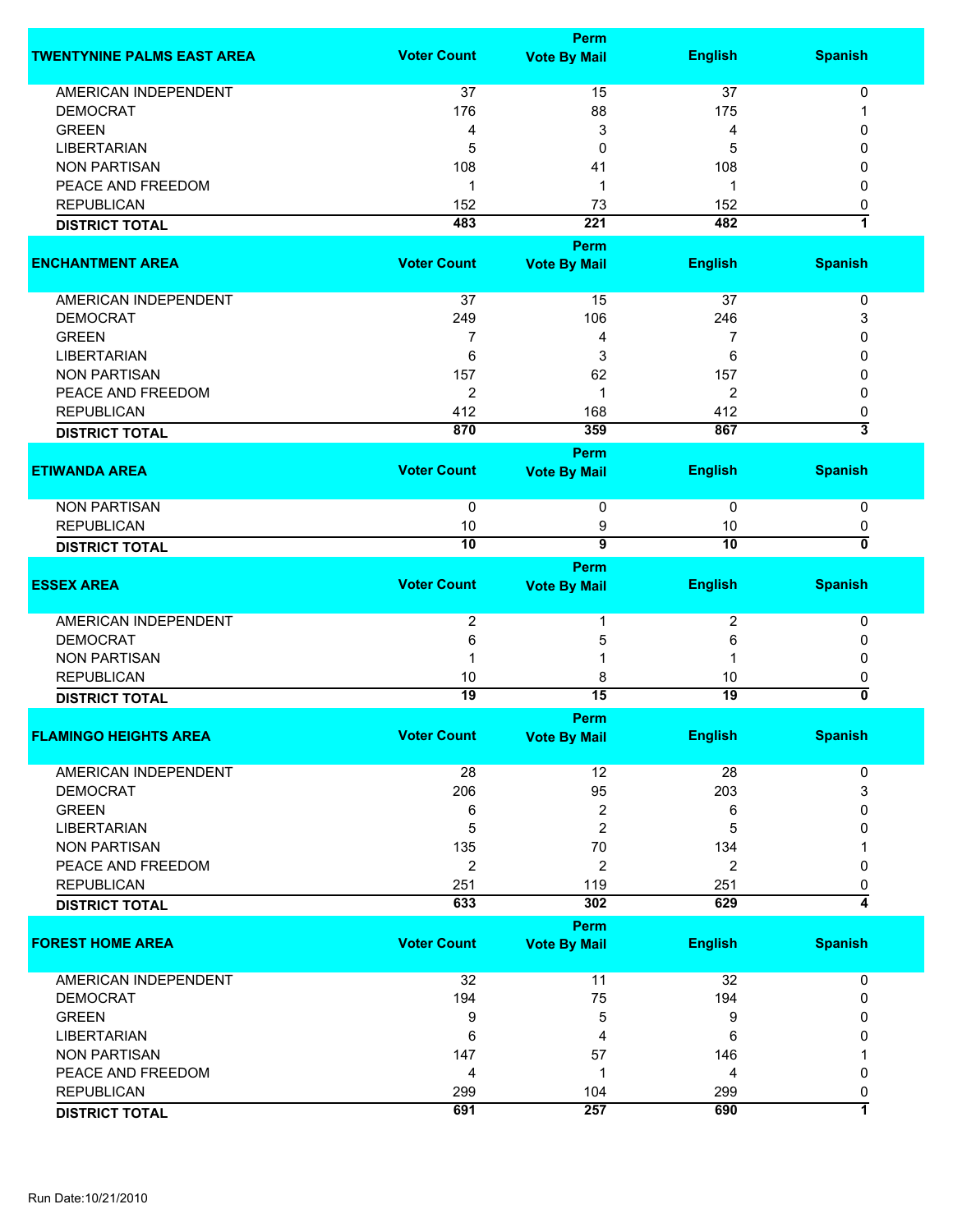|                               |                    | <b>Perm</b>         |                 |                                |
|-------------------------------|--------------------|---------------------|-----------------|--------------------------------|
| <b>GREEN VALLEY LAKE AREA</b> | <b>Voter Count</b> | <b>Vote By Mail</b> | <b>English</b>  | <b>Spanish</b>                 |
| <b>AMERICAN INDEPENDENT</b>   | 16                 | 4                   | 16              | 0                              |
| <b>DEMOCRAT</b>               | 59                 | 23                  | 59              | 0                              |
| <b>GREEN</b>                  | 3                  | 0                   | 3               | 0                              |
| <b>LIBERTARIAN</b>            | 4                  | 0                   | 4               | 0                              |
|                               |                    |                     |                 |                                |
| <b>NON PARTISAN</b>           | 36                 | 16                  | 36              | 0                              |
| <b>REPUBLICAN</b>             | 121                | 53                  | 121             | 0                              |
| <b>DISTRICT TOTAL</b>         | 239                | 96                  | 239             | $\overline{0}$                 |
|                               |                    | Perm                |                 |                                |
| <b>HAVASU LAKE AREA</b>       | <b>Voter Count</b> | <b>Vote By Mail</b> | <b>English</b>  | <b>Spanish</b>                 |
| AMERICAN INDEPENDENT          | 10                 | 8                   | 10              | $\pmb{0}$                      |
| <b>DEMOCRAT</b>               | 60                 | 54                  | 60              | 0                              |
| <b>NON PARTISAN</b>           | 24                 | 21                  | 24              | 0                              |
| PEACE AND FREEDOM             | $\mathbf 1$        | 1                   | 1               | 0                              |
| <b>REPUBLICAN</b>             | 61                 | 52                  | 61              |                                |
|                               | 156                | $\overline{136}$    | 156             | 0<br>$\overline{\mathfrak{o}}$ |
| <b>DISTRICT TOTAL</b>         |                    | <b>Perm</b>         |                 |                                |
| <b>HELENDALE AREA</b>         | <b>Voter Count</b> | <b>Vote By Mail</b> | <b>English</b>  | <b>Spanish</b>                 |
| AMERICAN INDEPENDENT          | 131                | 70                  | 131             | 0                              |
| <b>DEMOCRAT</b>               | 831                | 376                 | 830             | 1                              |
| <b>GREEN</b>                  | 4                  | 3                   | 4               | 0                              |
| <b>LIBERTARIAN</b>            | 21                 | 7                   | 21              | 0                              |
| <b>NON PARTISAN</b>           |                    | 192                 |                 |                                |
|                               | 458                |                     | 458             | 0                              |
| PEACE AND FREEDOM             | 3                  | 1                   | 3               | 0                              |
| <b>REPUBLICAN</b>             | 1,706              | 866                 | 1,701           | 5                              |
| <b>DISTRICT TOTAL</b>         | 3,154              | 1,515               | 3,148           | $\overline{\mathbf{6}}$        |
|                               |                    | <b>Perm</b>         |                 |                                |
| <b>HINKLEY AREA</b>           | <b>Voter Count</b> | <b>Vote By Mail</b> | <b>English</b>  | <b>Spanish</b>                 |
| <b>AMERICAN INDEPENDENT</b>   | 55                 | 20                  | 55              | 0                              |
| <b>DEMOCRAT</b>               | 246                | 92                  | 242             | 4                              |
| <b>GREEN</b>                  | 3                  | 0                   | 3               | 0                              |
| LIBERTARIAN                   | 15                 | 7                   | 15              | 0                              |
| NON PARTISAN                  | 162                | 68                  | 162             | 0                              |
| <b>REPUBLICAN</b>             | 335                | 155                 | 335             | 0                              |
| <b>DISTRICT TOTAL</b>         | 816                | 342                 | 812             | 4                              |
|                               |                    | <b>Perm</b>         |                 |                                |
| <b>FORT IRWIN AREA</b>        | <b>Voter Count</b> | <b>Vote By Mail</b> | <b>English</b>  | <b>Spanish</b>                 |
| <b>AMERICAN INDEPENDENT</b>   | $\overline{7}$     | 3                   | 7               | 0                              |
| <b>DEMOCRAT</b>               | 144                | 89                  | 143             |                                |
| <b>GREEN</b>                  | 1                  |                     |                 | 0                              |
| <b>LIBERTARIAN</b>            | 3                  |                     | 3               | 0                              |
| <b>NON PARTISAN</b>           | 126                | 92                  | 126             | 0                              |
| PEACE AND FREEDOM             | 1                  | 0                   | 1               | 0                              |
| <b>REPUBLICAN</b>             | 123                | 81                  | 123             | 0                              |
| <b>DISTRICT TOTAL</b>         | 405                | 267                 | 404             | 7                              |
|                               |                    | <b>Perm</b>         |                 |                                |
| <b>IVANPAH AREA</b>           | <b>Voter Count</b> | <b>Vote By Mail</b> | <b>English</b>  | <b>Spanish</b>                 |
| <b>AMERICAN INDEPENDENT</b>   |                    | 1                   | 1               | 0                              |
| <b>DEMOCRAT</b>               | 5                  | 5                   | 5               | 0                              |
| <b>NON PARTISAN</b>           | 3                  | 3                   | 3               | 0                              |
| <b>REPUBLICAN</b>             | 3                  | 3                   | 3               | 0                              |
| <b>DISTRICT TOTAL</b>         | $\overline{12}$    | $\overline{12}$     | $\overline{12}$ | $\overline{\mathbf{0}}$        |
|                               |                    |                     |                 |                                |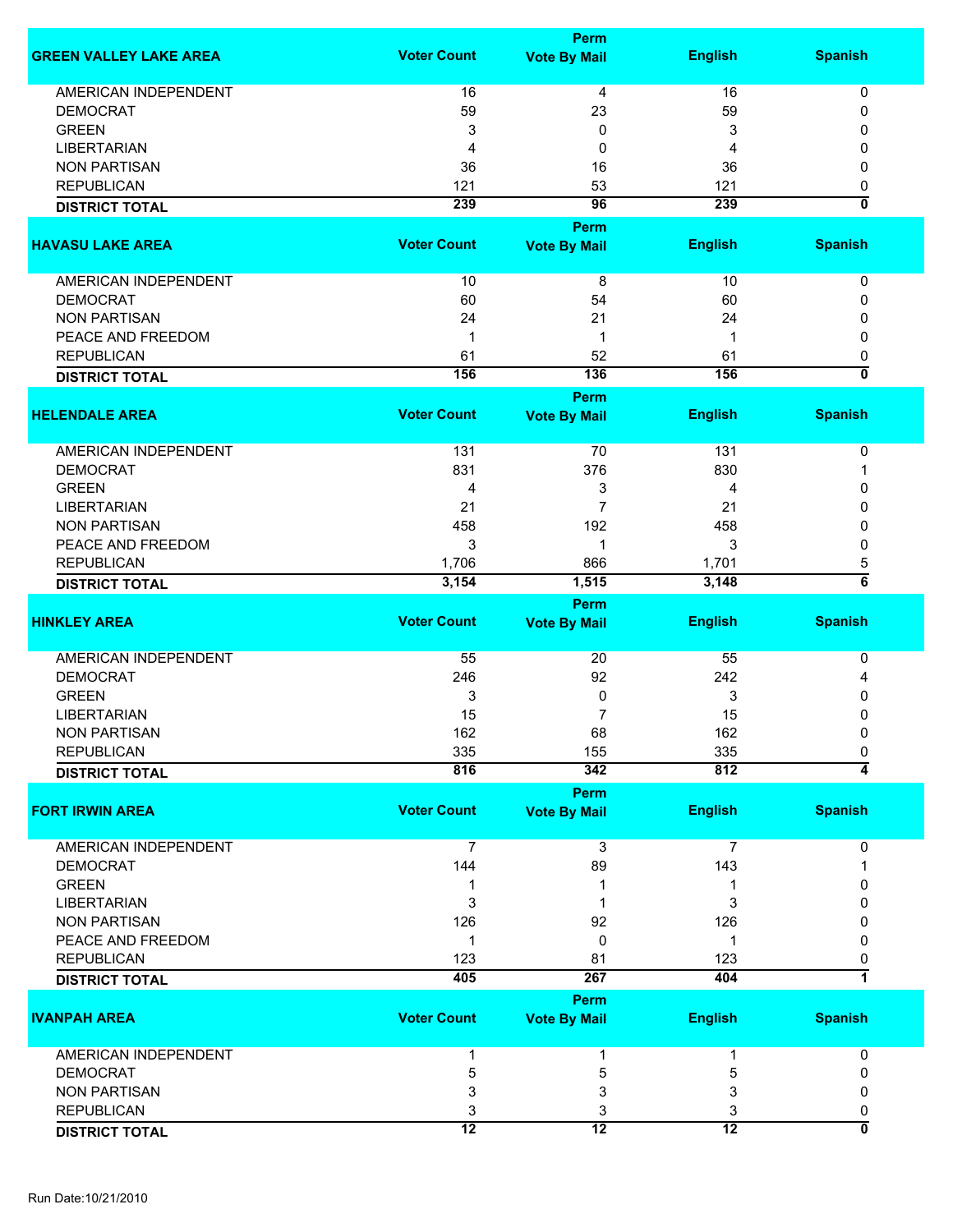|                             |                    | Perm                    |                  |                                    |
|-----------------------------|--------------------|-------------------------|------------------|------------------------------------|
| <b>JOHNSON VALLEY AREA</b>  | <b>Voter Count</b> | <b>Vote By Mail</b>     | <b>English</b>   | <b>Spanish</b>                     |
|                             |                    |                         |                  |                                    |
| <b>AMERICAN INDEPENDENT</b> | 7                  | $\overline{7}$          | $\overline{7}$   | 0                                  |
| <b>DEMOCRAT</b>             | 77                 | 70                      | 77               | 0                                  |
| <b>GREEN</b>                | $\boldsymbol{2}$   | 2                       | 2                | 0                                  |
| <b>LIBERTARIAN</b>          | 3                  | 1                       | 3                | 0                                  |
| <b>NON PARTISAN</b>         | 40                 | 29                      | 40               | 0                                  |
| <b>REPUBLICAN</b>           | 91                 | 83                      | 91               | 0                                  |
| <b>DISTRICT TOTAL</b>       | $\overline{220}$   | 192                     | $\overline{220}$ | ō                                  |
|                             |                    | <b>Perm</b>             |                  |                                    |
|                             |                    |                         |                  |                                    |
| <b>JOSHUA TREE AREA</b>     | <b>Voter Count</b> | <b>Vote By Mail</b>     | <b>English</b>   | <b>Spanish</b>                     |
| AMERICAN INDEPENDENT        | 192                | 104                     | 191              | $\mathbf{1}$                       |
| <b>DEMOCRAT</b>             | 1,306              | 650                     | 1,296            | 10                                 |
| <b>GREEN</b>                | 46                 | 23                      | 46               | 0                                  |
| <b>LIBERTARIAN</b>          | 41                 | 24                      |                  |                                    |
|                             |                    |                         | 41               | 0                                  |
| <b>NON PARTISAN</b>         | 917                | 400                     | 917              | 0                                  |
| PEACE AND FREEDOM           | 19                 | 10                      | 19               | 0                                  |
| <b>REPUBLICAN</b>           | 1,463              | 807                     | 1,462            | 1                                  |
| <b>DISTRICT TOTAL</b>       | 3,984              | 2,018                   | 3,972            | $\overline{12}$                    |
|                             |                    | Perm                    |                  |                                    |
| <b>KELSO AREA</b>           | <b>Voter Count</b> | <b>Vote By Mail</b>     | <b>English</b>   | <b>Spanish</b>                     |
| <b>DEMOCRAT</b>             | 1                  | 0                       | 1                | $\pmb{0}$                          |
| <b>NON PARTISAN</b>         | 0                  | 0                       | 0                | 0                                  |
| <b>REPUBLICAN</b>           | 3                  | 3                       | 3                | 0                                  |
|                             |                    |                         |                  |                                    |
| <b>DISTRICT TOTAL</b>       | 4                  | $\overline{\mathbf{3}}$ | $\overline{4}$   | ō                                  |
|                             |                    | Perm                    |                  |                                    |
| <b>LAKE ARROWHEAD AREA</b>  | <b>Voter Count</b> | <b>Vote By Mail</b>     | <b>English</b>   | <b>Spanish</b>                     |
| AMERICAN INDEPENDENT        | 174                | 82                      | 174              | 0                                  |
| <b>DEMOCRAT</b>             | 1,064              | 529                     | 1,062            | 2                                  |
| <b>GREEN</b>                | 28                 | 5                       | 28               | 0                                  |
|                             |                    |                         |                  |                                    |
| <b>LIBERTARIAN</b>          | 32                 | 15                      | 32               | 0                                  |
| <b>NON PARTISAN</b>         | 719                | 335                     | 719              | 0                                  |
| PEACE AND FREEDOM           | 9                  | 2                       | 9                | 0                                  |
| <b>REPUBLICAN</b>           | 2,804              | 1,573                   | 2,798            | 6                                  |
| <b>DISTRICT TOTAL</b>       | 4,830              | 2,541                   | 4,822            | $\overline{\overline{\mathbf{8}}}$ |
|                             |                    | <b>Perm</b>             |                  |                                    |
| <b>LANDERS AREA</b>         | <b>Voter Count</b> | <b>Vote By Mail</b>     | <b>English</b>   | <b>Spanish</b>                     |
| <b>AMERICAN INDEPENDENT</b> | 70                 | 33                      | 70               | 0                                  |
| <b>DEMOCRAT</b>             | 354                | 168                     | 353              |                                    |
| <b>GREEN</b>                | 5                  | 2                       | 5                | 0                                  |
| <b>LIBERTARIAN</b>          | 14                 | 9                       | 14               | 0                                  |
| <b>NON PARTISAN</b>         | 241                | 111                     |                  |                                    |
|                             |                    |                         | 240              |                                    |
| PEACE AND FREEDOM           | 3                  | 1                       | 3                | 0                                  |
| <b>REPUBLICAN</b>           | 400                | 201                     | 400              | 0                                  |
| <b>DISTRICT TOTAL</b>       | 1,087              | 525                     | 1,085            | $\overline{2}$                     |
|                             |                    | Perm                    |                  |                                    |
| <b>LENWOOD AREA</b>         | <b>Voter Count</b> | <b>Vote By Mail</b>     | <b>English</b>   | <b>Spanish</b>                     |
| AMERICAN INDEPENDENT        | 127                | 50                      | 127              | $\mathbf 0$                        |
| <b>DEMOCRAT</b>             | 916                | 343                     | 902              | 14                                 |
| <b>GREEN</b>                | 11                 | 2                       | 11               | 0                                  |
|                             |                    | 5                       |                  |                                    |
| <b>LIBERTARIAN</b>          | 14                 |                         | 14               | 0                                  |
| <b>NON PARTISAN</b>         | 511                | 164                     | 507              | 4                                  |
| PEACE AND FREEDOM           | $\overline{7}$     | 3                       | $\overline{7}$   | 0                                  |
| <b>REPUBLICAN</b>           | 1,004              | 448                     | 1,002            | 2                                  |
| <b>DISTRICT TOTAL</b>       | 2,590              | 1,015                   | 2,570            | $\overline{20}$                    |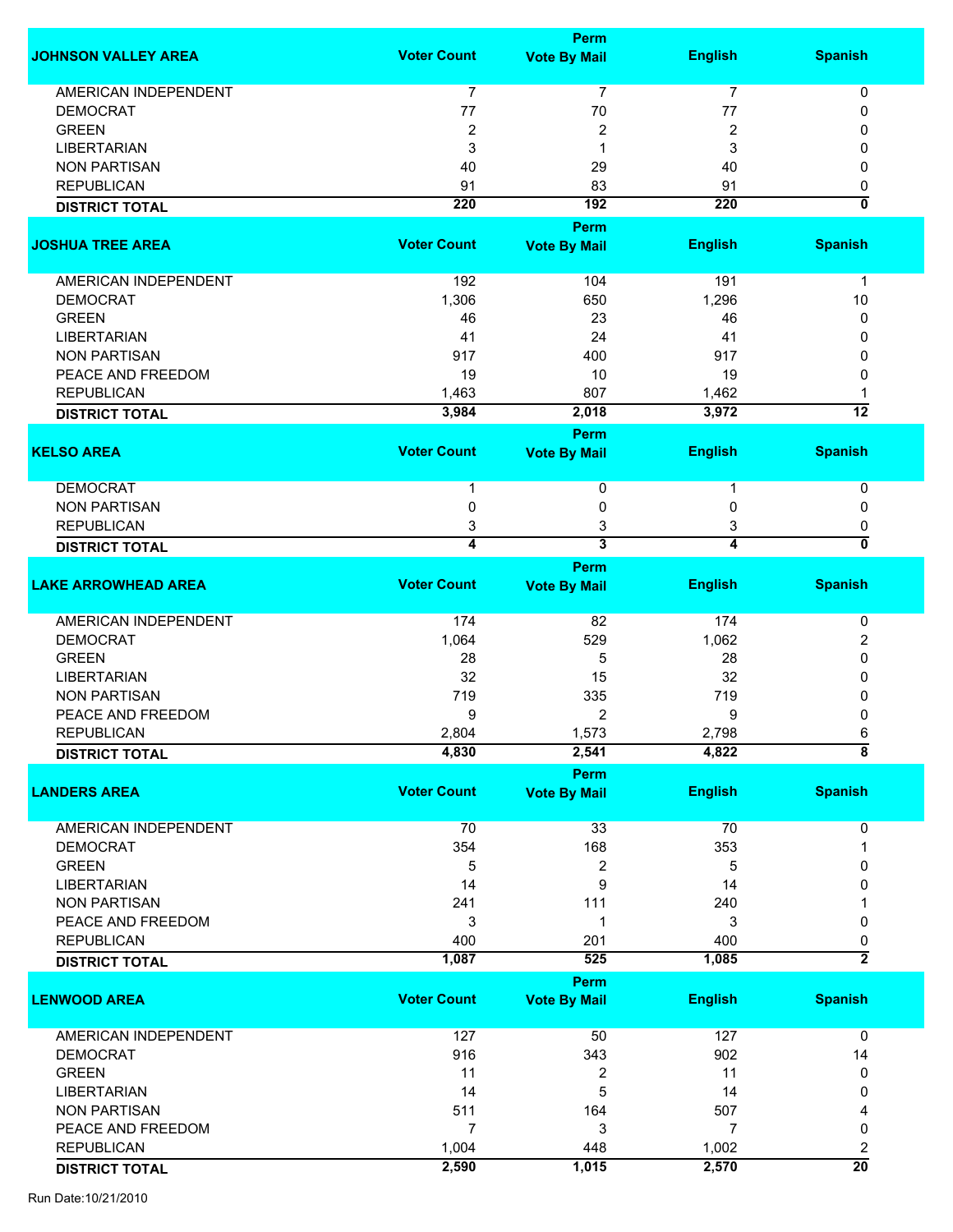|                             |                         | <b>Perm</b>             |                         |                           |
|-----------------------------|-------------------------|-------------------------|-------------------------|---------------------------|
| <b>LUCERNE VALLEY AREA</b>  | <b>Voter Count</b>      | <b>Vote By Mail</b>     | <b>English</b>          | <b>Spanish</b>            |
| <b>AMERICAN INDEPENDENT</b> | 182                     | 74                      | 182                     | $\mathbf 0$               |
| <b>DEMOCRAT</b>             | 794                     | 359                     | 783                     | 11                        |
| <b>GREEN</b>                | 19                      | 6                       | 19                      | 0                         |
| <b>LIBERTARIAN</b>          | 29                      | 12                      | 29                      | 0                         |
| <b>NON PARTISAN</b>         | 522                     |                         |                         |                           |
|                             |                         | 198                     | 522                     | 0                         |
| PEACE AND FREEDOM           | 4                       | 0                       | 4                       | 0                         |
| <b>REPUBLICAN</b>           | 1,154                   | 524                     | 1,146                   | 8<br>$\overline{19}$      |
| <b>DISTRICT TOTAL</b>       | 2,704                   | 1,173                   | 2,685                   |                           |
|                             |                         | Perm                    |                         |                           |
| <b>LUDLOW AREA</b>          | <b>Voter Count</b>      | <b>Vote By Mail</b>     | <b>English</b>          | <b>Spanish</b>            |
| AMERICAN INDEPENDENT        | 3                       | 3                       | 3                       | 0                         |
| <b>NON PARTISAN</b>         | 0                       | 0                       | 0                       | 0                         |
| <b>REPUBLICAN</b>           | 4                       | 3                       | 4                       | 0                         |
| <b>DISTRICT TOTAL</b>       | $\overline{7}$          | $\overline{6}$          | $\overline{7}$          | $\overline{\mathfrak{o}}$ |
|                             |                         | <b>Perm</b>             |                         |                           |
| <b>MENTONE AREA</b>         | <b>Voter Count</b>      | <b>Vote By Mail</b>     | <b>English</b>          | <b>Spanish</b>            |
| <b>AMERICAN INDEPENDENT</b> | 122                     | 44                      | 122                     | 0                         |
| <b>DEMOCRAT</b>             | 1,066                   | 390                     | 1,049                   | 17                        |
| <b>GREEN</b>                | 12                      | 4                       | 12                      | 0                         |
| <b>LIBERTARIAN</b>          | 26                      | 11                      | 25                      | 1                         |
| <b>NON PARTISAN</b>         | 548                     | 197                     | 546                     | 2                         |
| PEACE AND FREEDOM           | 8                       | $\overline{2}$          | 8                       | 0                         |
| <b>REPUBLICAN</b>           | 1,473                   | 639                     | 1,470                   | 3                         |
| <b>DISTRICT TOTAL</b>       | 3,255                   | 1,287                   | 3,232                   | $\overline{23}$           |
|                             |                         | <b>Perm</b>             |                         |                           |
| <b>MISSION AREA</b>         | <b>Voter Count</b>      | <b>Vote By Mail</b>     | <b>English</b>          | <b>Spanish</b>            |
|                             |                         |                         |                         |                           |
| <b>AMERICAN INDEPENDENT</b> | 11                      | 6                       | 11                      | 0                         |
| <b>DEMOCRAT</b>             | 69                      | 61                      | 69                      | 0                         |
| <b>NON PARTISAN</b>         | 40                      | 31                      | 40                      | 0                         |
| <b>REPUBLICAN</b>           | 132                     | 100                     | 130                     | 2                         |
| <b>DISTRICT TOTAL</b>       | 252                     | 198                     | 250                     | $\overline{2}$            |
|                             |                         | <b>Perm</b>             |                         |                           |
| <b>MOJAVE RIVER AREA</b>    | <b>Voter Count</b>      | <b>Vote By Mail</b>     | <b>English</b>          | <b>Spanish</b>            |
| <b>NON PARTISAN</b>         | 0                       | 0                       | 0                       | 0                         |
| <b>DISTRICT TOTAL</b>       | $\overline{\mathbf{0}}$ | $\overline{\mathbf{0}}$ | $\overline{\mathbf{0}}$ | $\overline{\mathfrak{o}}$ |
|                             |                         | Perm                    |                         |                           |
| <b>MORONGO VALLEY AREA</b>  | <b>Voter Count</b>      | <b>Vote By Mail</b>     | <b>English</b>          | <b>Spanish</b>            |
| AMERICAN INDEPENDENT        | 81                      | 35                      | 81                      | 0                         |
| <b>DEMOCRAT</b>             | 554                     | 270                     | 551                     | 3                         |
| <b>GREEN</b>                | 7                       | 5                       | 7                       | 0                         |
| <b>LIBERTARIAN</b>          | 21                      | 6                       | 21                      | 0                         |
|                             |                         |                         |                         |                           |
| <b>NON PARTISAN</b>         | 364                     | 155                     | 364                     | 0                         |
| PEACE AND FREEDOM           | 5                       | 1                       | 5                       | 0                         |
| <b>REPUBLICAN</b>           | 730                     | 362                     | 725                     | 5                         |
| <b>DISTRICT TOTAL</b>       | 1,762                   | 834                     | 1,754                   | $\overline{\bf 8}$        |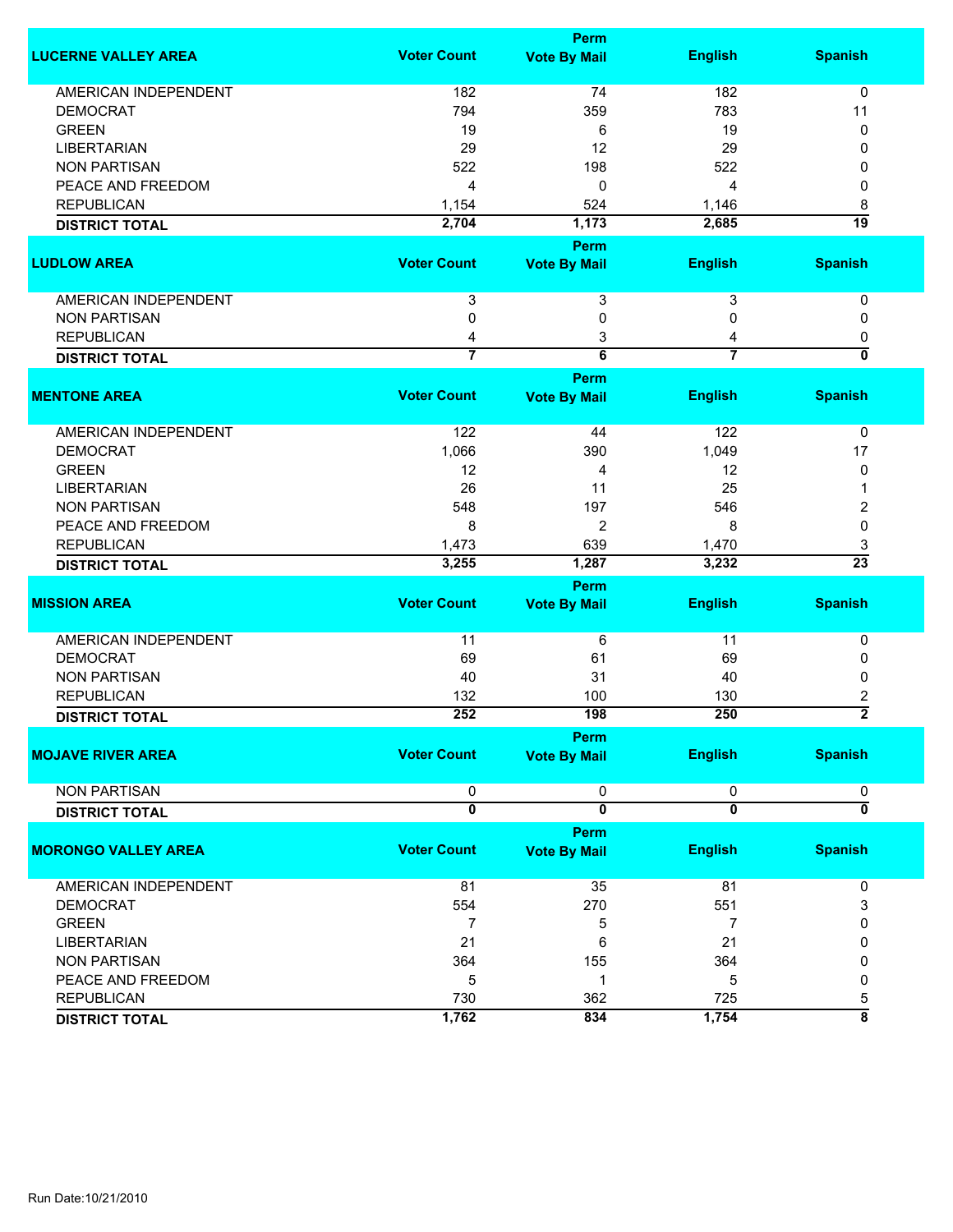|                              | <b>Perm</b>        |                     |                |                         |  |
|------------------------------|--------------------|---------------------|----------------|-------------------------|--|
| <b>MOUNTAIN PASS AREA</b>    | <b>Voter Count</b> | <b>Vote By Mail</b> | <b>English</b> | <b>Spanish</b>          |  |
| <b>DEMOCRAT</b>              | 6                  | 6                   | 6              | 0                       |  |
| <b>GREEN</b>                 |                    | 1                   |                | 0                       |  |
| <b>LIBERTARIAN</b>           |                    |                     |                | O                       |  |
| <b>NON PARTISAN</b>          | 3                  | 3                   | 3              | 0                       |  |
| <b>REPUBLICAN</b>            | 5                  | 5                   | 5              | 0                       |  |
|                              | $\overline{16}$    | 16                  | 16             | $\overline{\mathbf{0}}$ |  |
| <b>DISTRICT TOTAL</b>        |                    |                     |                |                         |  |
|                              |                    | <b>Perm</b>         |                |                         |  |
| <b>MT BALDY AREA</b>         | <b>Voter Count</b> | <b>Vote By Mail</b> | <b>English</b> | <b>Spanish</b>          |  |
| <b>AMERICAN INDEPENDENT</b>  | 8                  | 3                   | 8              | 0                       |  |
| <b>DEMOCRAT</b>              | 112                | 27                  | 111            |                         |  |
| <b>GREEN</b>                 | 4                  | 0                   | 4              | n                       |  |
| <b>LIBERTARIAN</b>           | 5                  | 0                   | 5              | n                       |  |
| <b>NON PARTISAN</b>          | 47                 | 9                   | 47             | ŋ                       |  |
| PEACE AND FREEDOM            | 1                  | 0                   | 1              | 0                       |  |
| <b>REPUBLICAN</b>            | 114                | 47                  | 114            | 0                       |  |
| <b>DISTRICT TOTAL</b>        | 291                | 86                  | 290            | 1                       |  |
|                              |                    |                     |                |                         |  |
|                              |                    | Perm                |                |                         |  |
| <b>MUSCOY AREA</b>           | <b>Voter Count</b> | <b>Vote By Mail</b> | <b>English</b> | <b>Spanish</b>          |  |
| <b>AMERICAN INDEPENDENT</b>  | 95                 | 17                  | 95             | 0                       |  |
| <b>DEMOCRAT</b>              | 1,498              | 396                 | 1,415          | 83                      |  |
| <b>GREEN</b>                 | 9                  | 3                   | 9              | 0                       |  |
| <b>LIBERTARIAN</b>           | 23                 | 9                   | 22             |                         |  |
| <b>NON PARTISAN</b>          | 689                | 192                 | 670            | 19                      |  |
| PEACE AND FREEDOM            | 29                 | 4                   | 29             | 0                       |  |
| <b>REPUBLICAN</b>            | 1,112              | 309                 | 1,107          | 5                       |  |
| <b>DISTRICT TOTAL</b>        | 3,455              | 930                 | 3,347          | $\overline{108}$        |  |
|                              |                    | <b>Perm</b>         |                |                         |  |
| <b>NEWBERRY SPRINGS AREA</b> | <b>Voter Count</b> | <b>Vote By Mail</b> | <b>English</b> | <b>Spanish</b>          |  |
|                              |                    |                     |                |                         |  |
| AMERICAN INDEPENDENT         | 50                 | 20                  | 50             | 0                       |  |
| <b>DEMOCRAT</b>              | 285                | 104                 | 278            | 7                       |  |
| <b>GREEN</b>                 | 2                  | 1                   | 2              | 0                       |  |
| <b>LIBERTARIAN</b>           | 11                 | 5                   | 11             | 0                       |  |
| <b>NON PARTISAN</b>          | 201                | 98                  | 200            |                         |  |
| PEACE AND FREEDOM            | 1                  | 1                   | 1              | 0                       |  |
| <b>REPUBLICAN</b>            | 448                | 187                 | 446            | 2                       |  |
| <b>DISTRICT TOTAL</b>        | 998                | 416                 | 988            | $\overline{10}$         |  |
|                              |                    | Perm                |                |                         |  |
| <b>BARSTOW NORTH AREA</b>    | <b>Voter Count</b> | <b>Vote By Mail</b> | <b>English</b> | <b>Spanish</b>          |  |
|                              |                    |                     |                |                         |  |
| <b>AMERICAN INDEPENDENT</b>  | 64                 | 23                  | 63             | 1                       |  |
| <b>DEMOCRAT</b>              | 371                | 126                 | 369            | 2                       |  |
| <b>GREEN</b>                 | 6                  | 2                   | 6              | 0                       |  |
| <b>LIBERTARIAN</b>           | 6                  | 2                   | 6              | 0                       |  |
| <b>NON PARTISAN</b>          | 206                | 67                  | 206            | 0                       |  |
| PEACE AND FREEDOM            | 4                  | 1                   | 4              | 0                       |  |
| <b>REPUBLICAN</b>            | 414                | 162                 | 412            | 2                       |  |
| <b>DISTRICT TOTAL</b>        | 1,071              | 383                 | 1,066          | $\overline{5}$          |  |
|                              |                    |                     |                |                         |  |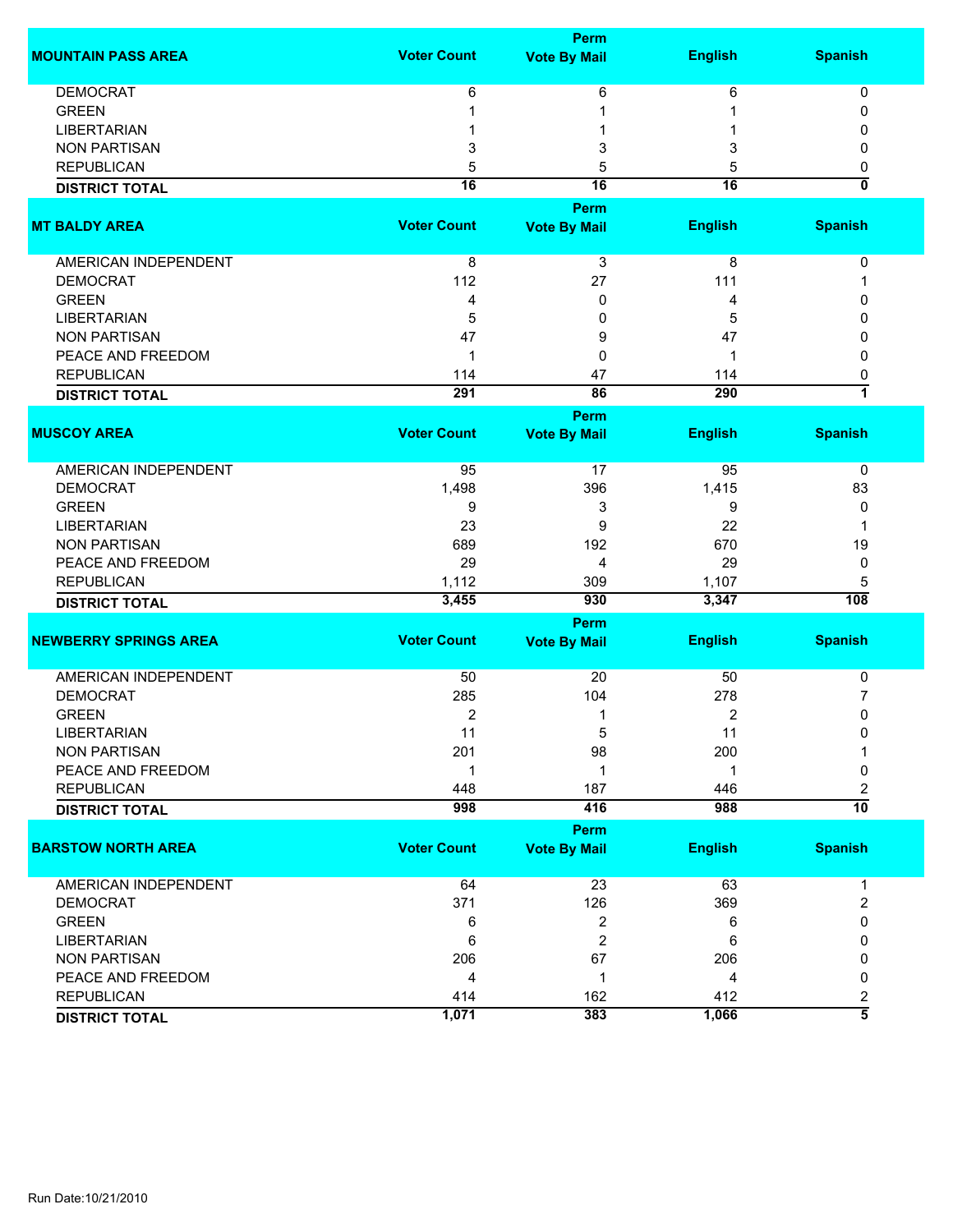|                                    |                     | <b>Perm</b>         |                     |                    |
|------------------------------------|---------------------|---------------------|---------------------|--------------------|
| <b>CHINO NORTH AREA</b>            | <b>Voter Count</b>  | <b>Vote By Mail</b> | <b>English</b>      | <b>Spanish</b>     |
|                                    |                     |                     |                     |                    |
| <b>AMERICAN INDEPENDENT</b>        | 39                  | 14                  | 39                  | $\mathbf 0$        |
| <b>DEMOCRAT</b>                    | 598                 | 197                 | 569                 | 29                 |
| <b>GREEN</b>                       | 7                   | 2                   | 7                   | 0                  |
| <b>LIBERTARIAN</b>                 | 7                   | 0                   | 7                   | 0                  |
| <b>NON PARTISAN</b>                | 271                 | 87                  | 267                 |                    |
| PEACE AND FREEDOM                  | 5                   | 0                   | 5                   | 0                  |
| <b>REPUBLICAN</b>                  | 715                 | 256                 | 715                 | 0                  |
| <b>DISTRICT TOTAL</b>              | 1,642               | 556                 | 1,609               | $\overline{33}$    |
|                                    |                     | <b>Perm</b>         |                     |                    |
|                                    | <b>Voter Count</b>  |                     |                     |                    |
| <b>NEEDLES NORTH AREA</b>          |                     | <b>Vote By Mail</b> | <b>English</b>      | <b>Spanish</b>     |
| AMERICAN INDEPENDENT               | $\overline{2}$      | 1                   | $\overline{2}$      | 0                  |
| <b>DEMOCRAT</b>                    | 13                  | 8                   | 13                  | 0                  |
|                                    |                     |                     |                     |                    |
| <b>NON PARTISAN</b>                | 6                   | 4                   | 6                   | 0                  |
| <b>REPUBLICAN</b>                  | 3                   | 3                   | 3                   | 0                  |
| <b>DISTRICT TOTAL</b>              | $\overline{24}$     | 16                  | $\overline{24}$     | ō                  |
|                                    |                     | <b>Perm</b>         |                     |                    |
| <b>RIALTO NORTH AREA</b>           | <b>Voter Count</b>  | <b>Vote By Mail</b> | <b>English</b>      | <b>Spanish</b>     |
|                                    |                     |                     |                     |                    |
| <b>AMERICAN INDEPENDENT</b>        | 70                  | 24                  | 70                  | $\pmb{0}$          |
| <b>DEMOCRAT</b>                    | 1,042               | 352                 | 1,022               | 20                 |
| <b>GREEN</b>                       | 3                   | 0                   | 3                   | 0                  |
| <b>LIBERTARIAN</b>                 | 11                  | 3                   | 11                  | 0                  |
| <b>NON PARTISAN</b>                | 320                 | 102                 | 315                 | 5                  |
| PEACE AND FREEDOM                  | 10                  | 2                   | 10                  | 0                  |
| <b>REPUBLICAN</b>                  | 862                 | 396                 | 853                 | 9                  |
| <b>DISTRICT TOTAL</b>              | 2,318               | 879                 | 2,284               | $\overline{34}$    |
|                                    |                     | Perm                |                     |                    |
| <b>TWENTYNINE PALMS NORTH AREA</b> | <b>Voter Count</b>  | <b>Vote By Mail</b> | <b>English</b>      | <b>Spanish</b>     |
|                                    |                     |                     |                     |                    |
| AMERICAN INDEPENDENT               | 30                  | 17                  | 30                  | 0                  |
| <b>DEMOCRAT</b>                    | 168                 | 83                  | 168                 | 0                  |
| <b>GREEN</b>                       | $\overline{2}$      | 2                   | 2                   | 0                  |
| LIBERTARIAN                        | 8                   | 6                   | 8                   | 0                  |
| <b>NON PARTISAN</b>                | 137                 | 48                  | 137                 | 0                  |
| PEACE AND FREEDOM                  |                     | 0                   | 1                   | 0                  |
| <b>REPUBLICAN</b>                  | 224                 | 95                  | 223                 |                    |
|                                    | 570                 | 251                 | 569                 | 1                  |
| <b>DISTRICT TOTAL</b>              |                     |                     |                     |                    |
|                                    |                     | <b>Perm</b>         |                     |                    |
| <b>VICTORVILLE NORTH AREA</b>      | <b>Voter Count</b>  | <b>Vote By Mail</b> | <b>English</b>      | <b>Spanish</b>     |
| <b>NON PARTISAN</b>                | 0                   | 0                   | 0                   | 0                  |
|                                    |                     |                     |                     |                    |
| <b>REPUBLICAN</b>                  | 2<br>$\overline{2}$ | 2<br>$\overline{2}$ | 2<br>$\overline{2}$ | 0<br>70            |
| <b>DISTRICT TOTAL</b>              |                     |                     |                     |                    |
|                                    |                     | Perm                |                     |                    |
| <b>RIMFOREST AREA</b>              | <b>Voter Count</b>  | <b>Vote By Mail</b> | <b>English</b>      | <b>Spanish</b>     |
|                                    |                     |                     |                     |                    |
| AMERICAN INDEPENDENT               | 19                  | 5                   | 19                  | 0                  |
| <b>DEMOCRAT</b>                    | 107                 | 43                  | 102                 | 5                  |
| <b>GREEN</b>                       | 2                   | 2                   | 2                   | 0                  |
| <b>LIBERTARIAN</b>                 | 6                   | 4                   | 6                   | 0                  |
| <b>NON PARTISAN</b>                | 80                  | 24                  | 80                  | 0                  |
| PEACE AND FREEDOM                  | 3                   | 1                   | 3                   | 0                  |
| <b>REPUBLICAN</b>                  | 219                 | 90                  | 218                 | 1                  |
| <b>DISTRICT TOTAL</b>              | 436                 | 169                 | 430                 | $\overline{\bf 6}$ |
|                                    |                     |                     |                     |                    |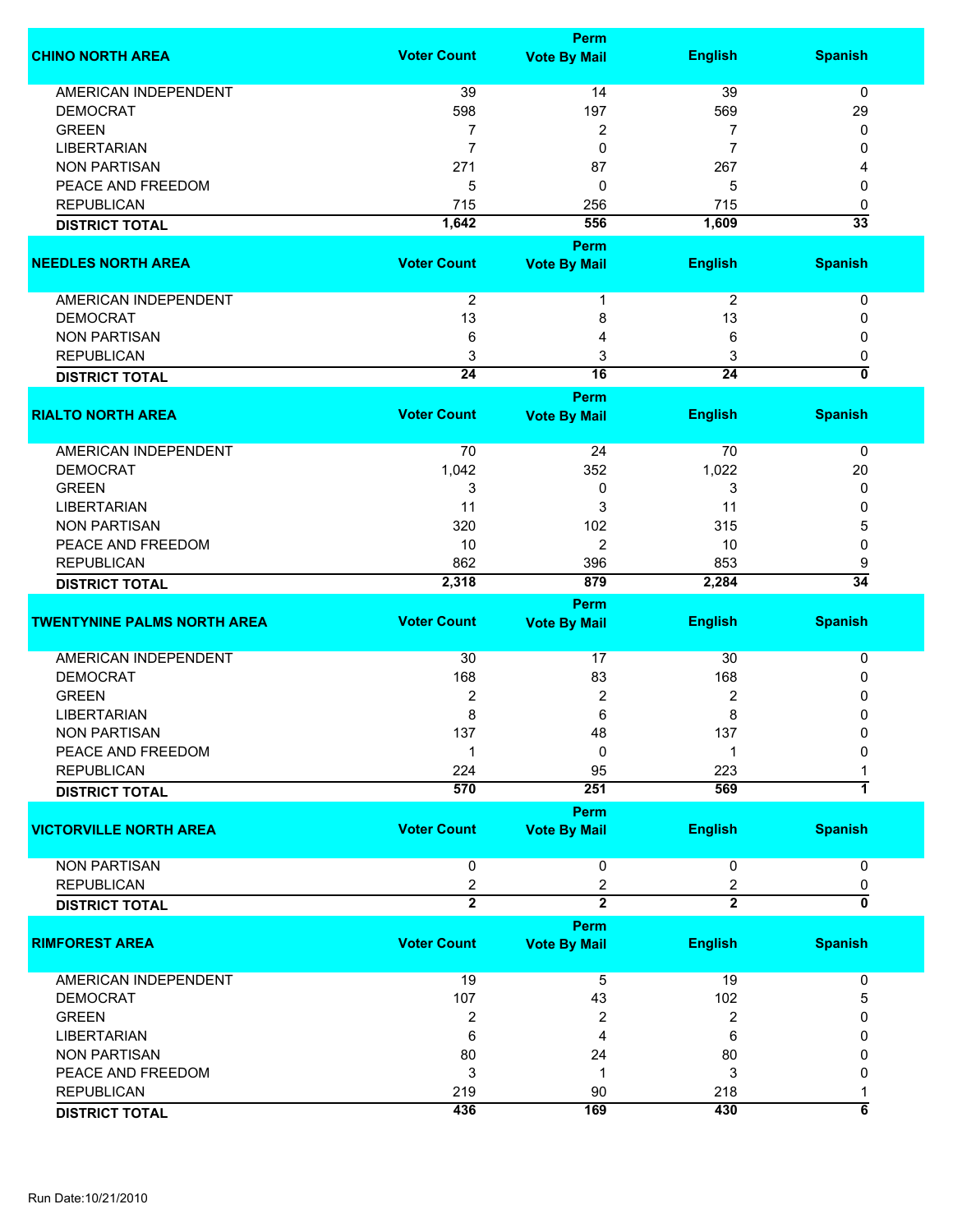|                             |                    | <b>Perm</b>                 |                  |                         |
|-----------------------------|--------------------|-----------------------------|------------------|-------------------------|
| <b>YUCAIPA NORTH AREA</b>   | <b>Voter Count</b> | <b>Vote By Mail</b>         | <b>English</b>   | <b>Spanish</b>          |
| AMERICAN INDEPENDENT        | 1                  | 1                           | 1                | 0                       |
| <b>DEMOCRAT</b>             | 9                  | 9                           | 8                |                         |
| <b>NON PARTISAN</b>         | 7                  | 6                           | 7                | 0                       |
| <b>REPUBLICAN</b>           |                    |                             |                  |                         |
|                             | 29                 | 23                          | 29               | 0                       |
| <b>DISTRICT TOTAL</b>       | 46                 | 39                          | 45               | 1                       |
| <b>OAK GLEN AREA</b>        | <b>Voter Count</b> | Perm<br><b>Vote By Mail</b> | <b>English</b>   | <b>Spanish</b>          |
|                             |                    |                             |                  |                         |
| AMERICAN INDEPENDENT        | 10                 | 4                           | 10               | 0                       |
| <b>DEMOCRAT</b>             | 62                 | 34                          | 61               |                         |
| <b>GREEN</b>                | 3                  | 3                           | 3                | 0                       |
| <b>NON PARTISAN</b>         | 62                 | 28                          | 62               | 0                       |
| PEACE AND FREEDOM           | $\overline{2}$     | 0                           | 2                | 0                       |
| <b>REPUBLICAN</b>           | 236                | 129                         | 236              | 0                       |
| <b>DISTRICT TOTAL</b>       | 375                | 198                         | $\overline{374}$ | 1                       |
|                             |                    | <b>Perm</b>                 |                  |                         |
| <b>ORO GRANDE AREA</b>      | <b>Voter Count</b> | <b>Vote By Mail</b>         | <b>English</b>   | <b>Spanish</b>          |
| <b>AMERICAN INDEPENDENT</b> | 21                 | 18                          | 21               | 0                       |
| <b>DEMOCRAT</b>             | 118                | 97                          | 116              | 2                       |
| <b>GREEN</b>                | 2                  | 2                           | 2                | 0                       |
| <b>LIBERTARIAN</b>          | 1                  | 1                           |                  | 0                       |
| <b>NON PARTISAN</b>         | 94                 | 59                          | 93               |                         |
| PEACE AND FREEDOM           | 2                  | 1                           | 2                | 0                       |
| <b>REPUBLICAN</b>           | 133                | 96                          | 132              |                         |
| <b>DISTRICT TOTAL</b>       | 371                | 274                         | 367              | 4                       |
|                             |                    | <b>Perm</b>                 |                  |                         |
| <b>PATTON AREA</b>          | <b>Voter Count</b> | <b>Vote By Mail</b>         | <b>English</b>   | <b>Spanish</b>          |
|                             |                    |                             |                  |                         |
| <b>AMERICAN INDEPENDENT</b> | 2                  | $\overline{2}$              | 2                | 0                       |
| <b>DEMOCRAT</b>             | 20                 | 17                          | 20               | 0                       |
| <b>NON PARTISAN</b>         | 7                  | $\overline{7}$              | 7                | 0                       |
| <b>REPUBLICAN</b>           | 6                  | 5                           | 6                | 0                       |
| <b>DISTRICT TOTAL</b>       | 35                 | 31                          | 35               | 0                       |
|                             |                    | <b>Perm</b>                 |                  |                         |
| <b>PHELAN AREA</b>          | <b>Voter Count</b> | <b>Vote By Mail</b>         | <b>English</b>   | <b>Spanish</b>          |
| <b>AMERICAN INDEPENDENT</b> | 332                | 125                         | 331              | 1                       |
| <b>DEMOCRAT</b>             | 1,572              | 671                         | 1,545            | 27                      |
| <b>GREEN</b>                | 15                 | 5                           | 15               | 0                       |
| <b>LIBERTARIAN</b>          | 51                 | 16                          | 51               | 0                       |
| <b>NON PARTISAN</b>         | 1,091              | 399                         | 1,086            | 5                       |
| PEACE AND FREEDOM           | 17                 | 6                           | 17               | $\mathbf 0$             |
|                             |                    |                             |                  |                         |
| <b>REPUBLICAN</b>           | 2,861              | 1,309                       | 2,853            | 8<br>41                 |
| <b>DISTRICT TOTAL</b>       | 5,939              | 2,531                       | 5,898            |                         |
|                             |                    | <b>Perm</b>                 |                  |                         |
| <b>PINON HILLS AREA</b>     | <b>Voter Count</b> | <b>Vote By Mail</b>         | <b>English</b>   | <b>Spanish</b>          |
| <b>AMERICAN INDEPENDENT</b> | 193                | 89                          | 192              | $\mathbf{1}$            |
| <b>DEMOCRAT</b>             | 820                | 374                         | 808              | 12                      |
| <b>GREEN</b>                | 18                 | 5                           | 18               | 0                       |
| <b>LIBERTARIAN</b>          | 47                 | 17                          | 47               | 0                       |
| <b>NON PARTISAN</b>         | 663                | 250                         | 661              | 2                       |
| PEACE AND FREEDOM           | 10                 | 4                           | 10               | 0                       |
| <b>REPUBLICAN</b>           | 1,735              | 802                         | 1,733            | $\overline{\mathbf{c}}$ |
| <b>DISTRICT TOTAL</b>       | 3,486              | 1,541                       | 3,469            | $\overline{17}$         |
|                             |                    |                             |                  |                         |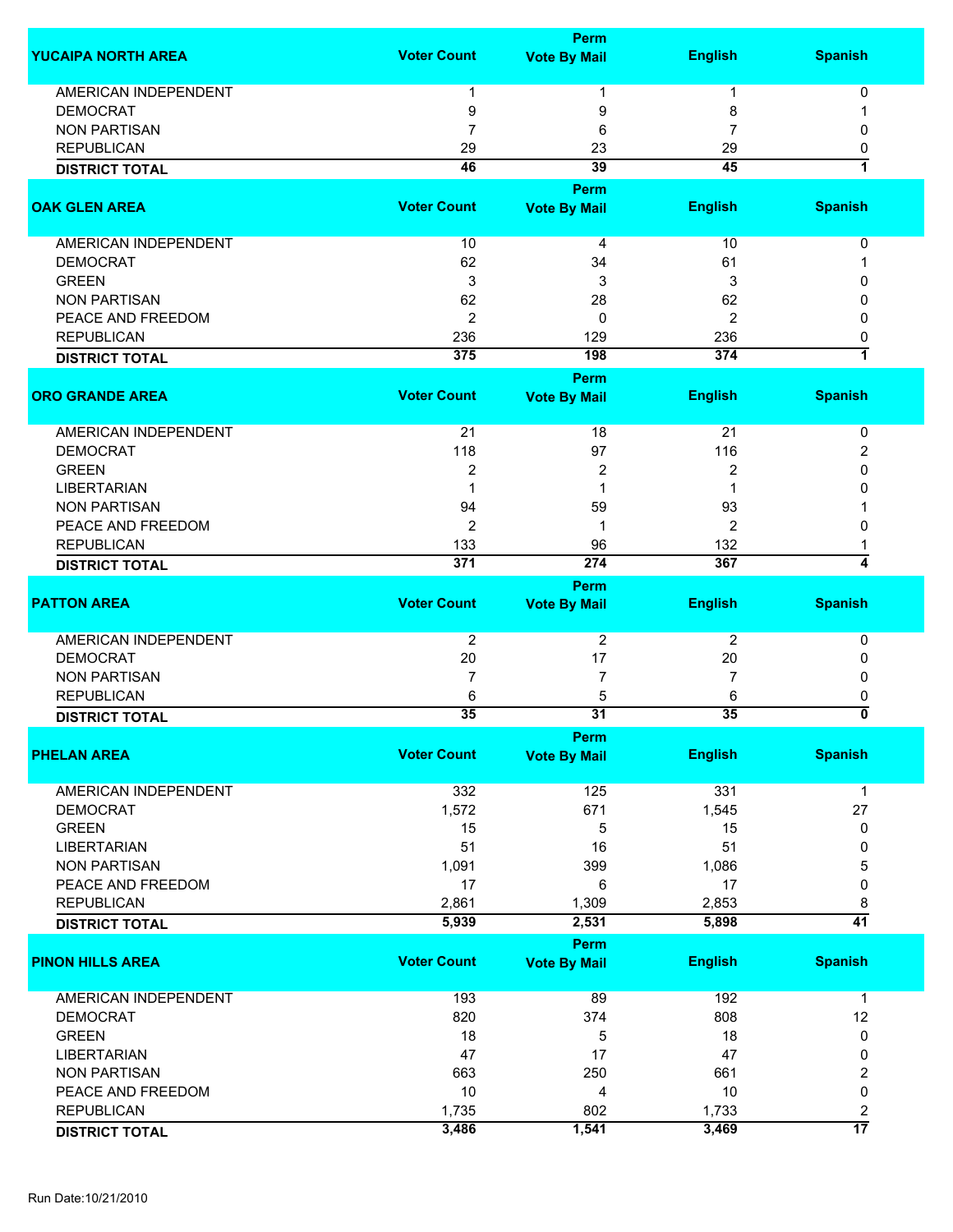|                                 |                    | <b>Perm</b>             |                |                           |
|---------------------------------|--------------------|-------------------------|----------------|---------------------------|
| <b>PIONEER POINT AREA</b>       | <b>Voter Count</b> | <b>Vote By Mail</b>     | <b>English</b> | <b>Spanish</b>            |
| <b>AMERICAN INDEPENDENT</b>     | 27                 | $\overline{8}$          | 27             | 0                         |
| <b>DEMOCRAT</b>                 | 163                | 55                      | 163            | 0                         |
| <b>GREEN</b>                    | 1                  | 1                       | 1              | 0                         |
| <b>LIBERTARIAN</b>              | 5                  | 0                       | 5              | 0                         |
| <b>NON PARTISAN</b>             | 93                 | 25                      | 93             | 0                         |
| PEACE AND FREEDOM               | $\mathbf{1}$       | 1                       | 1              | 0                         |
| <b>REPUBLICAN</b>               | 177                | 68                      | 177            | 0                         |
|                                 |                    |                         |                | $\overline{\mathbf{0}}$   |
| <b>DISTRICT TOTAL</b>           | 467                | 158                     | 467            |                           |
|                                 |                    | Perm                    |                |                           |
| <b>PIONEERTOWN AREA</b>         | <b>Voter Count</b> | <b>Vote By Mail</b>     | <b>English</b> | <b>Spanish</b>            |
| AMERICAN INDEPENDENT            | 28                 | 23                      | 28             | 0                         |
| <b>DEMOCRAT</b>                 | 116                | 101                     | 116            | 0                         |
| <b>GREEN</b>                    | $\overline{2}$     | 1                       | 2              | 0                         |
| <b>LIBERTARIAN</b>              | 3                  | 3                       | 3              | 0                         |
| <b>NON PARTISAN</b>             | 72                 | 58                      | 72             | 0                         |
| PEACE AND FREEDOM               | $\overline{2}$     | 0                       | 2              | 0                         |
| <b>REPUBLICAN</b>               | 152                | 136                     | 152            | 0                         |
|                                 | 375                | 322                     | 375            | $\overline{\mathfrak{o}}$ |
| <b>DISTRICT TOTAL</b>           |                    |                         |                |                           |
|                                 |                    | Perm                    |                |                           |
| <b>RED MOUNTAIN AREA</b>        | <b>Voter Count</b> | <b>Vote By Mail</b>     | <b>English</b> | <b>Spanish</b>            |
| <b>AMERICAN INDEPENDENT</b>     | $\overline{2}$     | 1                       | 2              | 0                         |
| <b>DEMOCRAT</b>                 | 19                 | 17                      | 19             | 0                         |
| <b>LIBERTARIAN</b>              | 1                  | 1                       | 1              | 0                         |
| <b>NON PARTISAN</b>             | 6                  | 6                       | 6              | 0                         |
| <b>REPUBLICAN</b>               | 26                 | 23                      | 26             | 0                         |
| <b>DISTRICT TOTAL</b>           | 54                 | 48                      | 54             | 0                         |
|                                 |                    | <b>Perm</b>             |                |                           |
| <b>RUNNING SPRINGS AREA</b>     | <b>Voter Count</b> | <b>Vote By Mail</b>     | <b>English</b> | <b>Spanish</b>            |
|                                 |                    |                         |                |                           |
| <b>AMERICAN INDEPENDENT</b>     | 112                | 44                      | 112            | 0                         |
| <b>DEMOCRAT</b>                 | 801                | 389                     | 799            | 2                         |
| <b>GREEN</b>                    | 30                 | 14                      | 30             | $\mathbf 0$               |
| <b>LIBERTARIAN</b>              | 24                 | 11                      | 24             | 0                         |
| <b>NON PARTISAN</b>             | 570                | 230                     | 569            |                           |
| PEACE AND FREEDOM               | 3                  | 2                       | 3              | 0                         |
| <b>REPUBLICAN</b>               | 1,507              | 662                     | 1,507          | 0                         |
| <b>DISTRICT TOTAL</b>           | 3,047              | 1,352                   | 3,044          | $\overline{\mathbf{3}}$   |
|                                 |                    |                         |                |                           |
|                                 | <b>Voter Count</b> | <b>Perm</b>             |                | <b>Spanish</b>            |
| <b>SAN ANTONIO HEIGHTS AREA</b> |                    | <b>Vote By Mail</b>     | <b>English</b> |                           |
| <b>AMERICAN INDEPENDENT</b>     | 62                 | 17                      | 62             | 0                         |
| <b>DEMOCRAT</b>                 | 515                | 182                     | 511            | 4                         |
| <b>GREEN</b>                    | 9                  | $\overline{\mathbf{c}}$ | 9              | 0                         |
| <b>LIBERTARIAN</b>              | 19                 | $\overline{7}$          | 19             | 0                         |
| <b>NON PARTISAN</b>             | 413                | 131                     | 413            | 0                         |
| PEACE AND FREEDOM               | $\overline{2}$     | 0                       | $\overline{2}$ | 0                         |
| <b>REPUBLICAN</b>               | 1,272              | 569                     | 1,269          | 3                         |
| <b>DISTRICT TOTAL</b>           | 2,292              | 908                     | 2,285          | 7                         |
|                                 |                    |                         |                |                           |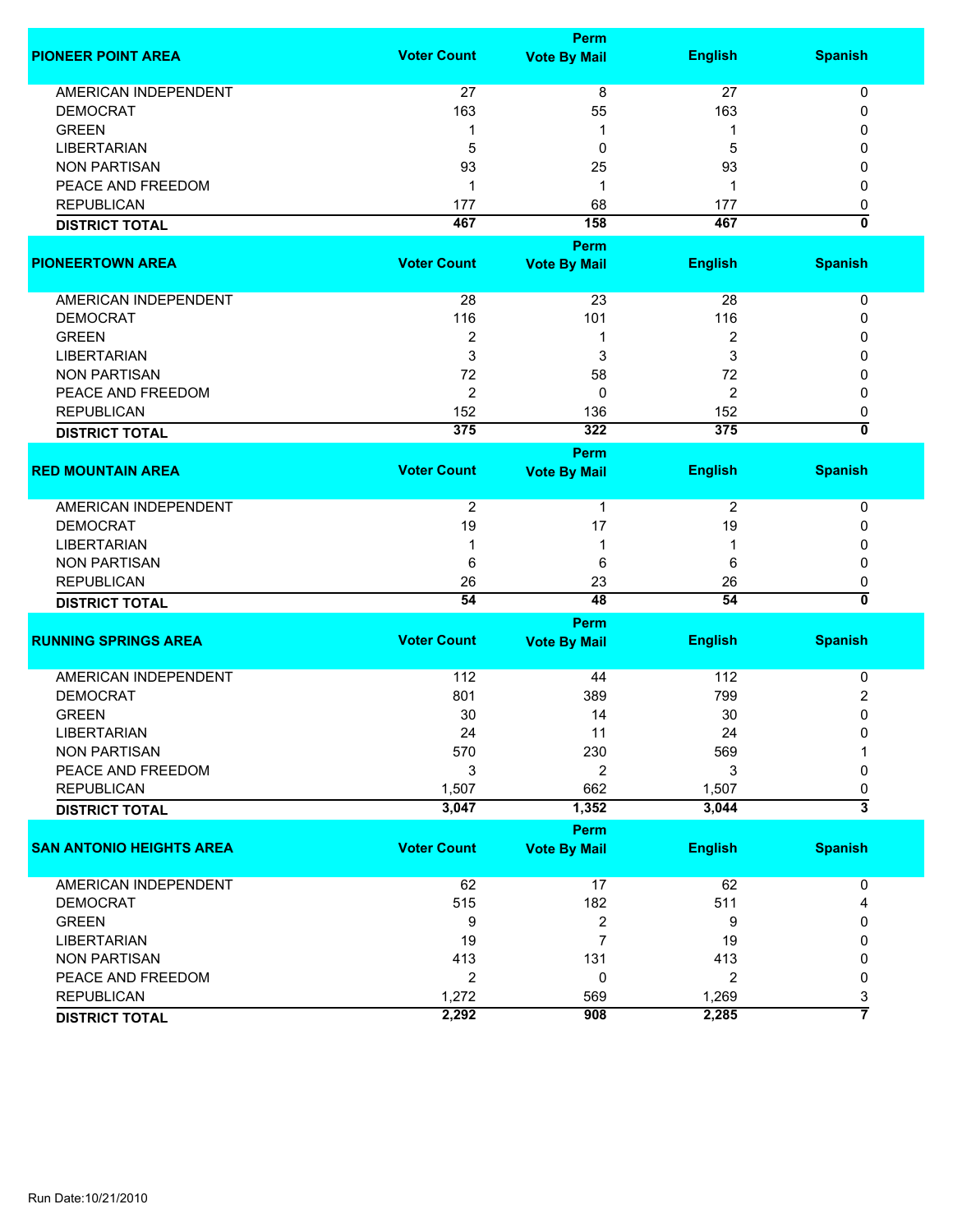|                                    |                    | Perm                    |                |                         |
|------------------------------------|--------------------|-------------------------|----------------|-------------------------|
| <b>SEVEN OAKS AREA</b>             | <b>Voter Count</b> | <b>Vote By Mail</b>     | <b>English</b> | <b>Spanish</b>          |
| <b>AMERICAN INDEPENDENT</b>        | 24                 | 13                      | 23             |                         |
| <b>DEMOCRAT</b>                    | 97                 |                         | 97             | 1                       |
|                                    |                    | 47                      |                | 0                       |
| <b>GREEN</b>                       | 6                  | $\overline{c}$          | 6              | 0                       |
| <b>LIBERTARIAN</b>                 | 3                  | 0                       | 3              | 0                       |
| <b>NON PARTISAN</b>                | 62                 | 27                      | 62             | 0                       |
| PEACE AND FREEDOM                  | $\overline{2}$     | 0                       | 2              | 0                       |
| <b>REPUBLICAN</b>                  | 154                | 72                      | 154            | 0                       |
| <b>DISTRICT TOTAL</b>              | 348                | 161                     | 347            | $\overline{1}$          |
|                                    |                    | <b>Perm</b>             |                |                         |
| <b>SKYFOREST AREA</b>              | <b>Voter Count</b> | <b>Vote By Mail</b>     | <b>English</b> | <b>Spanish</b>          |
| AMERICAN INDEPENDENT               | 29                 | 13                      | 29             | 0                       |
| <b>DEMOCRAT</b>                    | 193                | 84                      | 193            | 0                       |
| <b>GREEN</b>                       | $\overline{7}$     |                         | $\overline{7}$ | 0                       |
|                                    |                    | 5                       |                |                         |
| <b>LIBERTARIAN</b>                 | $\overline{7}$     | 4                       | $\overline{7}$ | 0                       |
| <b>NON PARTISAN</b>                | 118                | 49                      | 117            |                         |
| PEACE AND FREEDOM                  | 5                  | 2                       | 5              | 0                       |
| <b>REPUBLICAN</b>                  | 320                | 138                     | 320            | 0                       |
| <b>DISTRICT TOTAL</b>              | 679                | 295                     | 678            | $\overline{\mathbf{1}}$ |
|                                    |                    | <b>Perm</b>             |                |                         |
| <b>APPLE VALLEY SOUTH AREA</b>     | <b>Voter Count</b> | <b>Vote By Mail</b>     | <b>English</b> | <b>Spanish</b>          |
| AMERICAN INDEPENDENT               | 104                | 37                      | 104            | 0                       |
| <b>DEMOCRAT</b>                    | 391                | 169                     | 389            | 2                       |
| <b>GREEN</b>                       | 8                  | $\overline{c}$          | 8              | 0                       |
| <b>LIBERTARIAN</b>                 | 20                 | 8                       | 20             | 0                       |
|                                    |                    |                         |                |                         |
| <b>NON PARTISAN</b>                | 347                | 120                     | 347            | 0                       |
| PEACE AND FREEDOM                  | 6                  | $\overline{2}$          | 6              | 0                       |
| <b>REPUBLICAN</b>                  | 1,037              | 442                     | 1,036          | 1                       |
| <b>DISTRICT TOTAL</b>              | 1,913              | 780                     | 1,910          | 3                       |
|                                    |                    | <b>Perm</b>             |                |                         |
| <b>CHINO SOUTH AREA</b>            | <b>Voter Count</b> | <b>Vote By Mail</b>     | <b>English</b> | <b>Spanish</b>          |
| <b>AMERICAN INDEPENDENT</b>        | 23                 | 9                       | 23             | 0                       |
| <b>DEMOCRAT</b>                    | 332                | 122                     | 323            | 9                       |
| <b>GREEN</b>                       | 2                  |                         |                |                         |
| <b>LIBERTARIAN</b>                 | 8                  | 2                       | 8              | 0                       |
|                                    |                    |                         |                |                         |
| <b>NON PARTISAN</b>                | 173                | 39                      | 169            |                         |
| PEACE AND FREEDOM                  | $\overline{2}$     | 0                       | 2              | 0                       |
| <b>REPUBLICAN</b>                  | 423                | 186                     | 421            | 2                       |
| <b>DISTRICT TOTAL</b>              | 963                | 359                     | 947            | $\overline{16}$         |
| <b>MONTCLAIR SOUTH AREA</b>        | <b>Voter Count</b> | Perm                    |                | <b>Spanish</b>          |
|                                    |                    | <b>Vote By Mail</b>     | <b>English</b> |                         |
| AMERICAN INDEPENDENT               | 33                 | 10                      | 32             | 1                       |
| <b>DEMOCRAT</b>                    | 859                | 211                     | 804            | 55                      |
| <b>GREEN</b>                       | 5                  | 2                       | 5              | 0                       |
| <b>LIBERTARIAN</b>                 | 5                  | 3                       | 5              | 0                       |
| <b>NON PARTISAN</b>                | 353                | 76                      | 334            | 19                      |
| PEACE AND FREEDOM                  | 12                 | 5                       | 11             | 1                       |
|                                    |                    |                         |                |                         |
| <b>REPUBLICAN</b>                  | 505                | 148                     | 498            | 7                       |
| <b>DISTRICT TOTAL</b>              | 1,772              | 455                     | 1,689          | $\overline{83}$         |
|                                    |                    | Perm                    |                |                         |
| <b>TWENTYNINE PALMS SOUTH AREA</b> | <b>Voter Count</b> | <b>Vote By Mail</b>     | <b>English</b> | <b>Spanish</b>          |
| <b>NON PARTISAN</b>                | $\overline{0}$     | 0                       | 0              | 0                       |
| <b>DISTRICT TOTAL</b>              | 0                  | $\overline{\mathbf{0}}$ | $\mathbf{0}$   | $\overline{\mathbf{0}}$ |
|                                    |                    |                         |                |                         |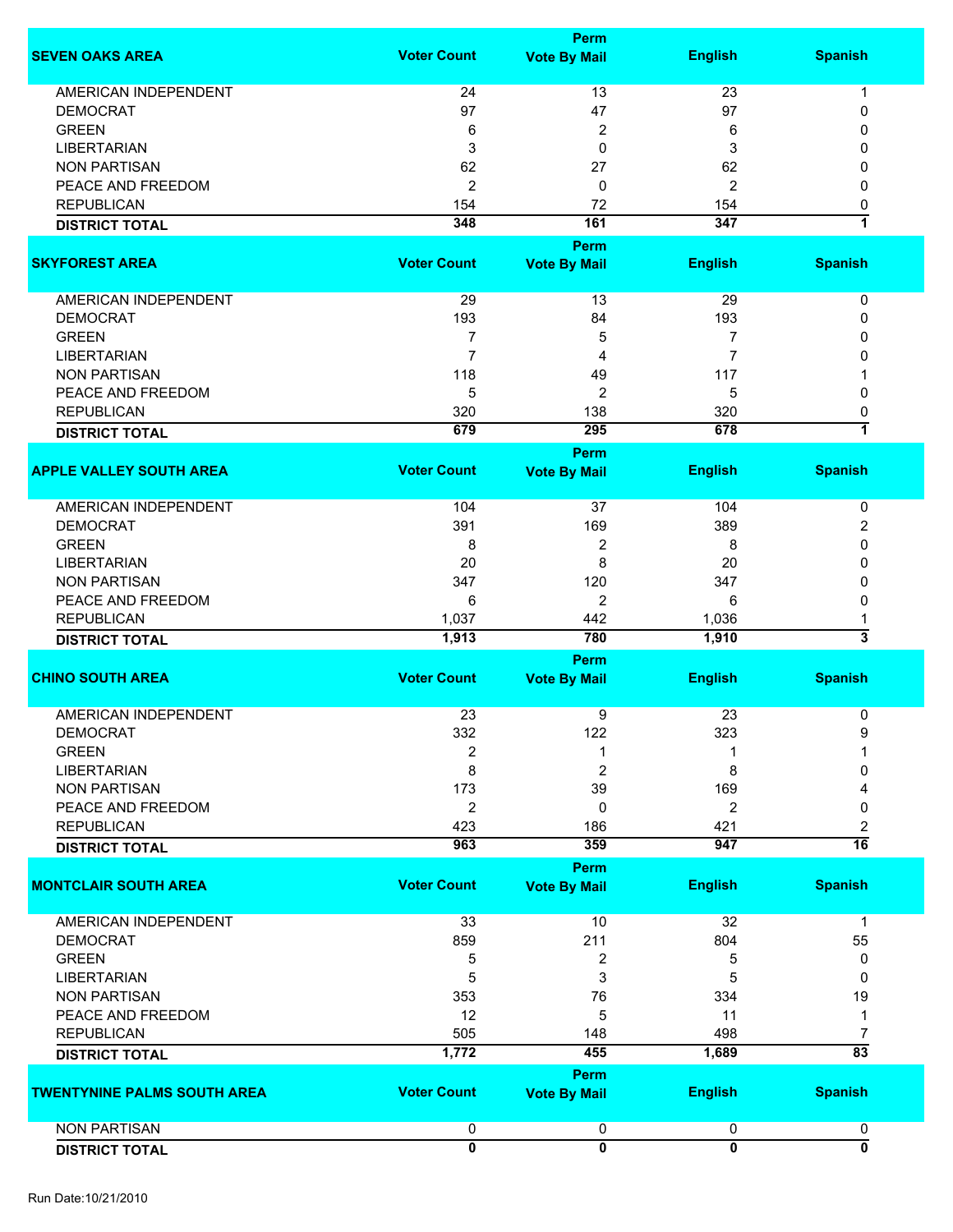|                                  |                    | Perm                        |                |                           |
|----------------------------------|--------------------|-----------------------------|----------------|---------------------------|
| YUCCA VALLEY SOUTH AREA          | <b>Voter Count</b> | <b>Vote By Mail</b>         | <b>English</b> | <b>Spanish</b>            |
| <b>NON PARTISAN</b>              | 0                  | 0                           | 0              | 0                         |
| <b>DISTRICT TOTAL</b>            | 0                  | 0                           | $\mathbf 0$    | 0                         |
|                                  |                    | Perm                        |                |                           |
| <b>SPRING VALLEY LAKE AREA</b>   | <b>Voter Count</b> | <b>Vote By Mail</b>         | <b>English</b> | <b>Spanish</b>            |
|                                  |                    |                             |                |                           |
| AMERICAN INDEPENDENT             | 141                | 65                          | 141            | 0                         |
| <b>DEMOCRAT</b>                  | 1,112              | 459                         | 1,107          | 5                         |
| <b>GREEN</b>                     | 6                  | 2                           | 6              | 0                         |
| <b>LIBERTARIAN</b>               | 16                 | 6                           | 16             | 0                         |
| <b>NON PARTISAN</b>              | 619                | 267                         | 619            | 0                         |
| PEACE AND FREEDOM                | 5                  | $\overline{2}$              | 5              | $\Omega$                  |
| <b>REPUBLICAN</b>                | 2,327              | 1,191                       | 2,323          | 4                         |
| <b>DISTRICT TOTAL</b>            | 4,226              | 1,992                       | 4,217          | $\overline{9}$            |
|                                  |                    | Perm                        |                |                           |
| <b>SUMMIT AREA</b>               | <b>Voter Count</b> | <b>Vote By Mail</b>         | <b>English</b> | <b>Spanish</b>            |
|                                  |                    |                             |                |                           |
| AMERICAN INDEPENDENT             | $\overline{5}$     | 4                           | $\overline{5}$ | 0                         |
| <b>DEMOCRAT</b>                  | 51                 | 38                          | 50             | 1                         |
| <b>LIBERTARIAN</b>               | 4                  | 1                           | 4              | 0                         |
| <b>NON PARTISAN</b>              | 36                 | 23                          | 36             | $\mathbf{0}$              |
| <b>REPUBLICAN</b>                | 147                | 124                         | 147            | 0                         |
| <b>DISTRICT TOTAL</b>            | 243                | 190                         | 242            | 7                         |
|                                  |                    | Perm                        |                |                           |
| <b>TERRACE AREA</b>              | <b>Voter Count</b> | <b>Vote By Mail</b>         | <b>English</b> | <b>Spanish</b>            |
|                                  |                    |                             |                |                           |
| <b>NON PARTISAN</b>              | 0                  | 0                           | 0              | 0                         |
| <b>DISTRICT TOTAL</b>            | $\overline{0}$     | $\overline{\mathbf{0}}$     | $\overline{0}$ | $\overline{\mathfrak{o}}$ |
|                                  |                    | <b>Perm</b>                 |                |                           |
| <b>TRONA AREA</b>                | <b>Voter Count</b> | <b>Vote By Mail</b>         | <b>English</b> | <b>Spanish</b>            |
|                                  |                    |                             |                |                           |
| AMERICAN INDEPENDENT             | 13                 | 5                           | 13             | 0                         |
| <b>DEMOCRAT</b>                  | 59                 | 19                          | 57             | 2                         |
| <b>GREEN</b>                     |                    | 0                           |                | 0                         |
| <b>LIBERTARIAN</b>               |                    | 0                           |                | 0                         |
| NON PARTISAN                     | 31                 | 7                           | 31             | 0                         |
| <b>REPUBLICAN</b>                | 55                 | 22                          | 55             | 0                         |
| <b>DISTRICT TOTAL</b>            | 160                | 53                          | 158            | $\overline{2}$            |
|                                  |                    |                             |                |                           |
| <b>TWENTYNINE PALMS MCB AREA</b> | <b>Voter Count</b> | Perm<br><b>Vote By Mail</b> | <b>English</b> | <b>Spanish</b>            |
|                                  |                    |                             |                |                           |
| <b>NON PARTISAN</b>              | 0                  | 0                           | 0              | 0                         |
| <b>DISTRICT TOTAL</b>            | $\overline{0}$     | $\overline{\mathbf{0}}$     | $\overline{0}$ | $\overline{\mathfrak{o}}$ |
|                                  |                    | Perm                        |                |                           |
| <b>TWIN PEAKS AREA</b>           | <b>Voter Count</b> | <b>Vote By Mail</b>         | <b>English</b> | <b>Spanish</b>            |
|                                  |                    |                             |                |                           |
| AMERICAN INDEPENDENT             | 47                 | 18                          | 47             | 0                         |
| <b>DEMOCRAT</b>                  | 213                | 86                          | 212            |                           |
| <b>GREEN</b>                     | 4                  | 1                           | 4              | 0                         |
| <b>LIBERTARIAN</b>               | 11                 | 5                           | 11             | 0                         |
| <b>NON PARTISAN</b>              |                    |                             |                |                           |
|                                  | 211                | 78                          | 211            | 0                         |
| PEACE AND FREEDOM                | $\mathbf 1$        | 0                           | 1              | 0                         |
| <b>REPUBLICAN</b>                | 667                | 292                         | 667            | 0                         |
| <b>DISTRICT TOTAL</b>            | 1,154              | 480                         | 1,153          | 1                         |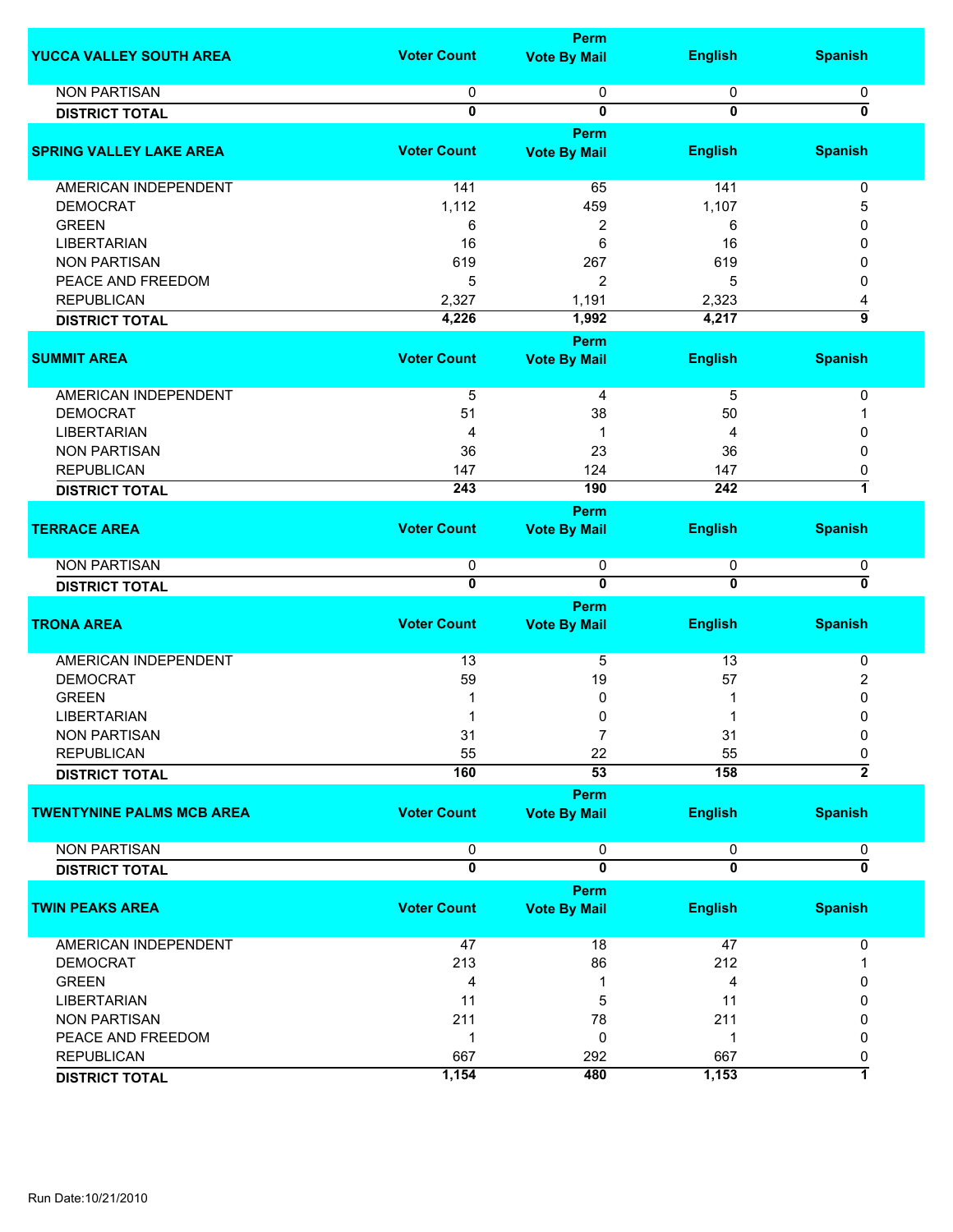|                              |                    | <b>Perm</b>         |                |                           |
|------------------------------|--------------------|---------------------|----------------|---------------------------|
| <b>COLTON WEST AREA</b>      | <b>Voter Count</b> | <b>Vote By Mail</b> | <b>English</b> | <b>Spanish</b>            |
| <b>AMERICAN INDEPENDENT</b>  | 23                 | 7                   | 23             | 0                         |
| <b>DEMOCRAT</b>              | 449                | 151                 | 434            | 15                        |
| <b>GREEN</b>                 | 1                  | 0                   | 1              | 0                         |
| <b>LIBERTARIAN</b>           | 6                  | 4                   | 5              |                           |
| <b>NON PARTISAN</b>          |                    |                     |                |                           |
|                              | 128                | 37                  | 122            | 6                         |
| PEACE AND FREEDOM            | $\overline{2}$     | 1                   | 1              |                           |
| <b>REPUBLICAN</b>            | 233                | 73                  | 230            | 3                         |
| <b>DISTRICT TOTAL</b>        | 842                | 273                 | 816            | $\overline{26}$           |
|                              |                    | <b>Perm</b>         |                |                           |
| <b>FONTANA WEST AREA</b>     | <b>Voter Count</b> | <b>Vote By Mail</b> | <b>English</b> | <b>Spanish</b>            |
| AMERICAN INDEPENDENT         | 169                | 38                  | 162            | 7                         |
| <b>DEMOCRAT</b>              | 3,391              | 916                 | 3,110          | 281                       |
| <b>GREEN</b>                 | 24                 | 7                   | 24             | 0                         |
| <b>LIBERTARIAN</b>           | 27                 | 5                   | 24             | 3                         |
|                              |                    |                     |                |                           |
| <b>NON PARTISAN</b>          | 1,324              | 321                 | 1,267          | 57                        |
| PEACE AND FREEDOM            | 48                 | 14                  | 48             | 0                         |
| <b>REPUBLICAN</b>            | 1,358              | 357                 | 1,327          | 31                        |
| <b>DISTRICT TOTAL</b>        | 6,341              | 1,658               | 5,962          | $\overline{379}$          |
|                              |                    | <b>Perm</b>         |                |                           |
| <b>HESPERIA WEST AREA</b>    | <b>Voter Count</b> | <b>Vote By Mail</b> | <b>English</b> | <b>Spanish</b>            |
| AMERICAN INDEPENDENT         | 73                 | 30                  | 73             | $\pmb{0}$                 |
| <b>DEMOCRAT</b>              | 503                | 198                 | 491            | 12                        |
| <b>GREEN</b>                 | 4                  | 0                   | 3              | 1                         |
|                              |                    |                     |                |                           |
| <b>LIBERTARIAN</b>           | 12                 | 4                   | 12             | 0                         |
| <b>NON PARTISAN</b>          | 326                | 98                  | 324            | 2                         |
| PEACE AND FREEDOM            | $\overline{7}$     | 2                   | 6              | 1                         |
| <b>REPUBLICAN</b>            | 908                | 376                 | 906            | 2                         |
| <b>DISTRICT TOTAL</b>        | 1,833              | 708                 | 1,815          | $\overline{18}$           |
|                              |                    | Perm                |                |                           |
| <b>NEEDLES WEST AREA</b>     | <b>Voter Count</b> | <b>Vote By Mail</b> | <b>English</b> | <b>Spanish</b>            |
| <b>AMERICAN INDEPENDENT</b>  | $\overline{c}$     | 2                   | 2              | 0                         |
| <b>DEMOCRAT</b>              |                    | $\overline{A}$      | $\overline{A}$ | 0                         |
| <b>NON PARTISAN</b>          | 0                  | 0                   | 0              | 0                         |
| <b>REPUBLICAN</b>            | 6                  | 6                   | 6              | 0                         |
| <b>DISTRICT TOTAL</b>        | $\overline{9}$     | $\overline{9}$      | $\overline{9}$ | $\overline{\mathfrak{o}}$ |
|                              |                    | Perm                |                |                           |
| <b>VICTORVILLE WEST AREA</b> | <b>Voter Count</b> | <b>Vote By Mail</b> | <b>English</b> | <b>Spanish</b>            |
|                              |                    |                     |                |                           |
| <b>AMERICAN INDEPENDENT</b>  | 57                 | 20                  | 57             | 0                         |
| <b>DEMOCRAT</b>              | 609                | 222                 | 594            | 15                        |
| <b>GREEN</b>                 | 7                  | 2                   | 7              | 0                         |
| <b>LIBERTARIAN</b>           | 10                 | 5                   | 10             | 0                         |
| <b>NON PARTISAN</b>          | 324                | 102                 | 321            | 3                         |
| PEACE AND FREEDOM            | 8                  | 1                   | 8              | 0                         |
| <b>REPUBLICAN</b>            | 589                | 220                 | 587            | 2                         |
| <b>DISTRICT TOTAL</b>        | 1,604              | 572                 | 1,584          | $\overline{20}$           |
|                              |                    | <b>Perm</b>         |                |                           |
| YUCCA VALLEY WEST AREA       | <b>Voter Count</b> | <b>Vote By Mail</b> | <b>English</b> | <b>Spanish</b>            |
|                              |                    |                     |                |                           |
| <b>DEMOCRAT</b>              | 15                 | 13                  | 15             | 0                         |
| <b>NON PARTISAN</b>          | 8                  | 3                   | 8              | 0                         |
| <b>REPUBLICAN</b>            | 5                  | 3                   | 5              | 0                         |
| <b>DISTRICT TOTAL</b>        | 28                 | $\overline{19}$     | 28             | 0                         |